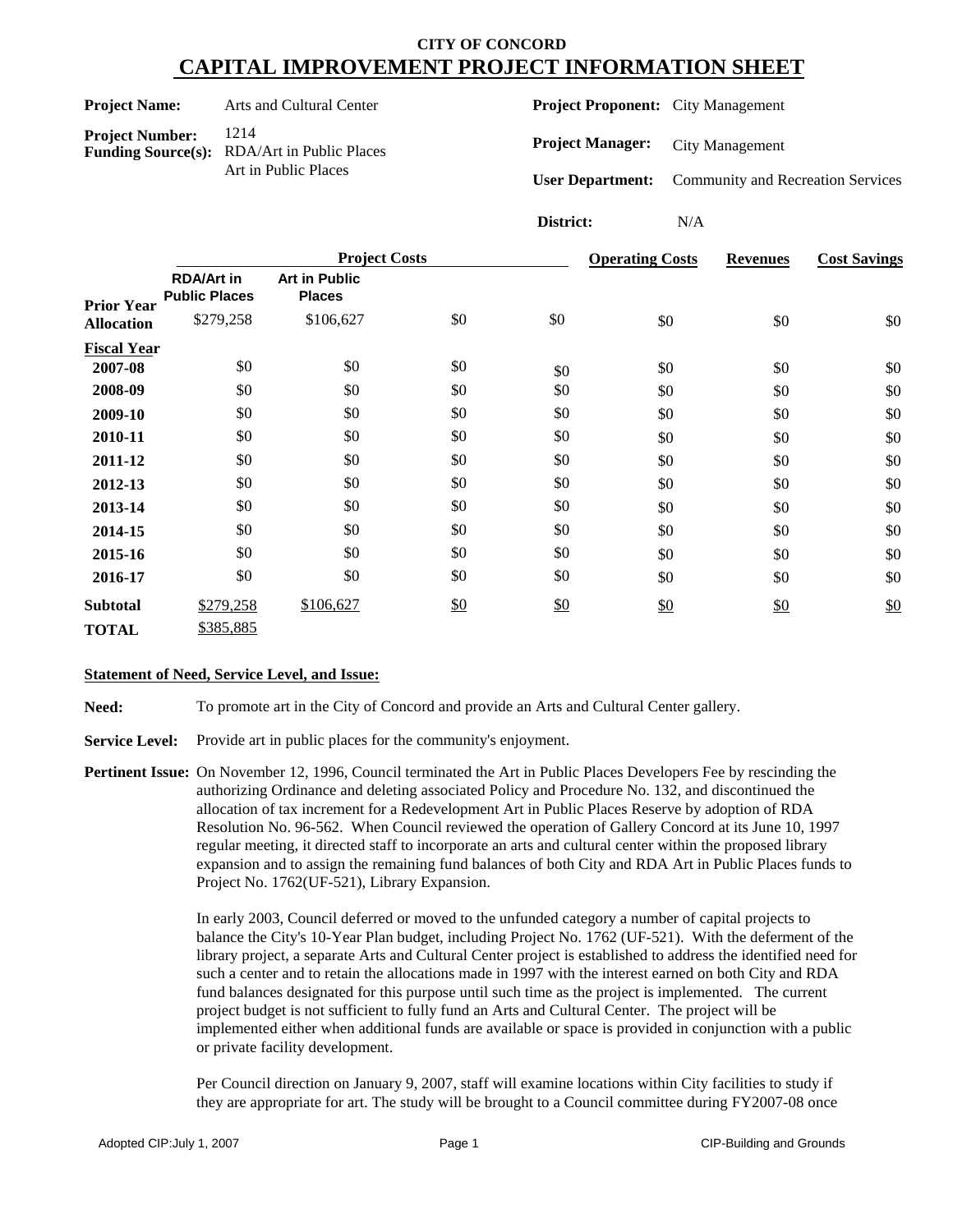|                                             | staff has a recommendation.                                       |                           |                           |               |  |                                           |                   |                     |                                                 |  |     |
|---------------------------------------------|-------------------------------------------------------------------|---------------------------|---------------------------|---------------|--|-------------------------------------------|-------------------|---------------------|-------------------------------------------------|--|-----|
| <b>Phases:</b>                              | <b>Phase</b> #                                                    |                           | <b>Phase Name</b>         |               |  |                                           |                   | <b>Phase Budget</b> |                                                 |  |     |
| Status:                                     | New Project<br>Construction                                       | $\vee$ Continuing Project | <b>Preliminary Design</b> |               |  | <b>Preliminary Budget</b><br>Final Design |                   |                     | <b>Final Budget</b><br><b>Environmental ROW</b> |  |     |
| Project<br><b>Description:</b>              | Institute an Arts and Cultural Center. Scope dependent on budget. |                           |                           |               |  |                                           |                   |                     |                                                 |  |     |
| <b>Cost Estimate</b><br><b>By Category:</b> | Administrative Costs:                                             |                           | <u>\$0</u>                | Design Costs: |  |                                           | \$0               |                     | <b>Construction Costs:</b>                      |  | \$0 |
|                                             | Contingency Costs:                                                |                           | \$0                       | Other Costs:  |  |                                           | $\underline{\$0}$ |                     | <b>Total:</b>                                   |  | \$0 |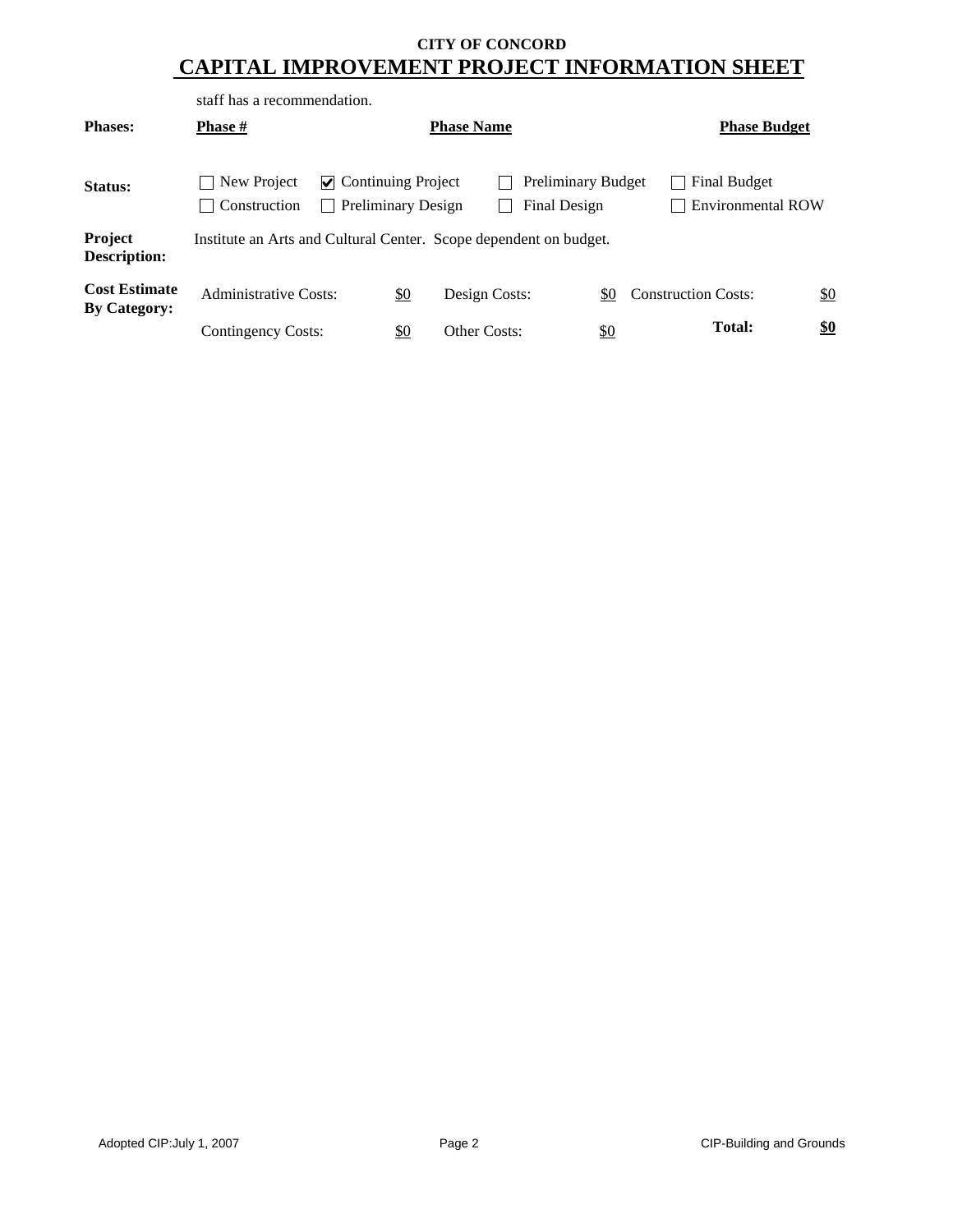**Building Component Management Program Project Number:** 1752

**Funding Source(s):** Building Mtc. Fund

**Project Proponent:** Public Works

**Project Manager:** Alton Baxley

**User Department:** All Departments

**District:** Citywide

|                                        |                                     | <b>Project Costs</b> |     |     | <b>Operating Costs</b> | <b>Revenues</b> | <b>Cost Savings</b> |
|----------------------------------------|-------------------------------------|----------------------|-----|-----|------------------------|-----------------|---------------------|
|                                        | <b>Building Mtc.</b><br><b>Fund</b> |                      |     |     |                        |                 |                     |
| <b>Prior Year</b><br><b>Allocation</b> | \$666,642                           | \$0                  | \$0 | \$0 | \$0                    | \$0             | \$0                 |
| <b>Fiscal Year</b>                     |                                     |                      |     |     |                        |                 |                     |
| 2007-08                                | \$614,150                           | \$0                  | \$0 | \$0 | \$0                    | \$0             | \$0                 |
| 2008-09                                | \$557,616                           | \$0                  | \$0 | \$0 | \$0                    | \$0             | \$0                 |
| 2009-10                                | \$524,639                           | \$0                  | \$0 | \$0 | \$0                    | \$0             | \$0                 |
| 2010-11                                | \$754,945                           | \$0                  | \$0 | \$0 | \$0                    | \$0             | \$0                 |
| 2011-12                                | \$636,135                           | \$0                  | \$0 | \$0 | \$0                    | \$0             | \$0                 |
| 2012-13                                | \$605,192                           | \$0                  | \$0 | \$0 | \$0                    | \$0             | \$0                 |
| 2013-14                                | \$617,432                           | \$0                  | \$0 | \$0 | \$0                    | \$0             | \$0                 |
| 2014-15                                | \$879,814                           | \$0                  | \$0 | \$0 | \$0                    | \$0             | \$0                 |
| 2015-16                                | \$832,995                           | \$0                  | \$0 | \$0 | \$0                    | \$0             | \$0                 |
| 2016-17                                | \$918,014                           | \$0                  | \$0 | \$0 | \$0                    | \$0             | \$0                 |
| <b>Subtotal</b>                        | \$7,607,574                         | \$0                  | \$0 | \$0 | \$0                    | \$0             | \$0                 |
| <b>TOTAL</b>                           | \$7,607,574                         |                      |     |     |                        |                 |                     |

## **Statement of Need, Service Level, and Issue:**

.

**Need:** All City buildings and components need to be maintained at an optimum level.

**Service Level:** Preventive maintenance, replacement, and rehabilitation work performed at the appropriate time will keep up the appearance and usefulness of facilities and will be most cost effective.

**Pertinent Issue:** A consulting firm assisted Public Works Department in defining a twenty year replacement cycle for all building components, and developing an appropriate annual funding level for an optimum program. Enterprise projects are not included in the project costs funded by the Building Maintenance fund.

| <b>Phases:</b>                              | <b>Phase</b> #               |                                                                                                                                                                                       | <b>Phase Name</b>         |               |   |                                           | <b>Phase Budget</b> |  |                            |               |                          |                   |
|---------------------------------------------|------------------------------|---------------------------------------------------------------------------------------------------------------------------------------------------------------------------------------|---------------------------|---------------|---|-------------------------------------------|---------------------|--|----------------------------|---------------|--------------------------|-------------------|
| Status:                                     | New Project<br>Construction  | $\vee$ Continuing Project                                                                                                                                                             | <b>Preliminary Design</b> |               | V | <b>Preliminary Budget</b><br>Final Design |                     |  |                            | Final Budget  | <b>Environmental ROW</b> |                   |
| Project<br><b>Description:</b>              |                              | The long-range program will repaint buildings; it will replace roofs, floor coverings, and HVAC units. It<br>will also include park well systems and other major building components. |                           |               |   |                                           |                     |  |                            |               |                          |                   |
| <b>Cost Estimate</b><br><b>By Category:</b> | <b>Administrative Costs:</b> |                                                                                                                                                                                       | \$0                       | Design Costs: |   |                                           | \$0                 |  | <b>Construction Costs:</b> |               |                          | $\underline{\$0}$ |
|                                             | Contingency Costs:           |                                                                                                                                                                                       | \$0                       | Other Costs:  |   |                                           | $\frac{$0}{}$       |  |                            | <b>Total:</b> |                          | <u>\$0</u>        |
|                                             |                              |                                                                                                                                                                                       |                           |               |   |                                           |                     |  |                            |               |                          |                   |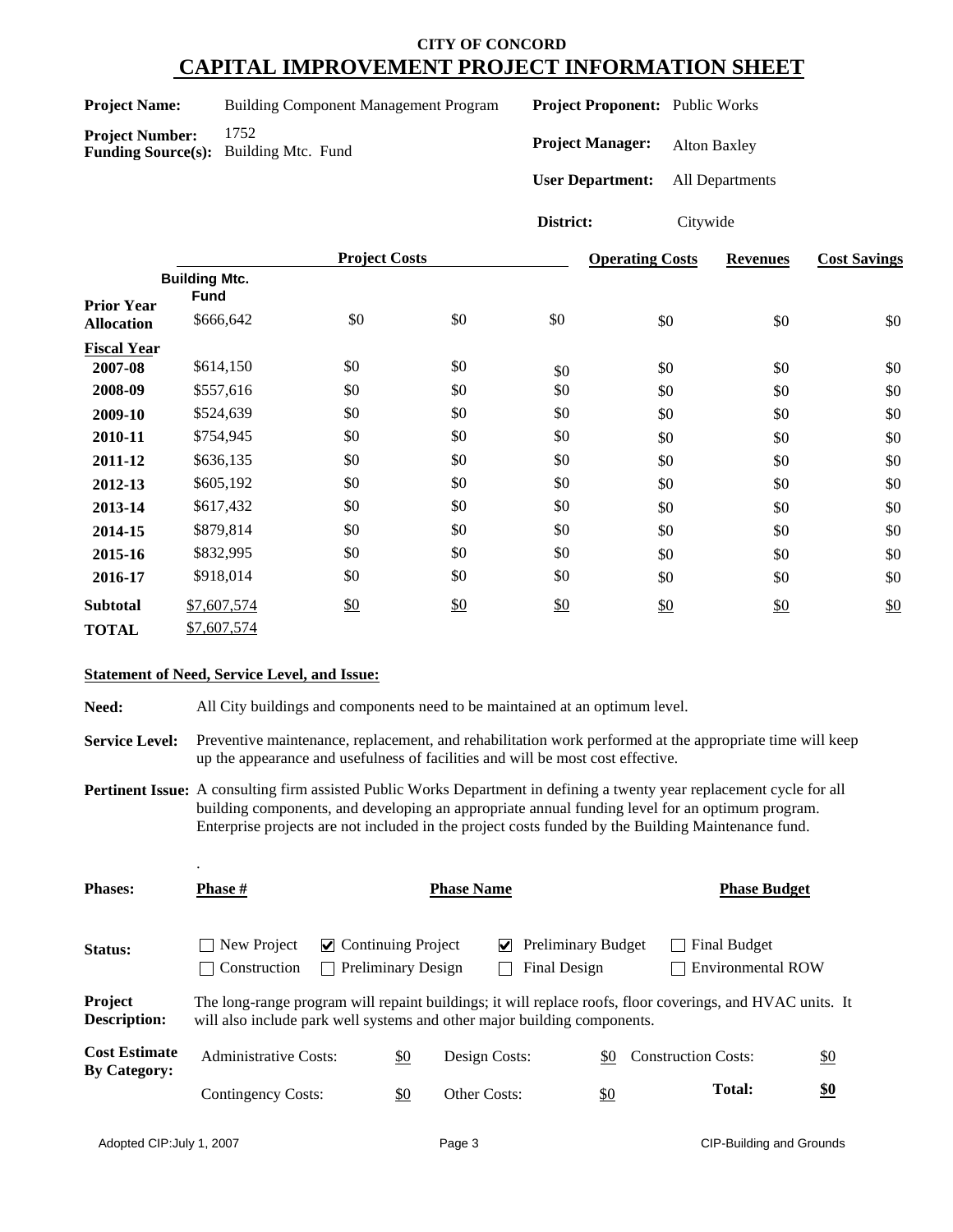Server & Telephone Room Halon System Replacement, Air Conditioning and Access Control

**Project Proponent:** Information Technology

**Project Number:** 2038 **Funding Source(s):** General Fund

**Project Manager:** Ron Puccinelli **User Department:** Information Technology/All

**District:** N/A

|                                        |                     | <b>Project Costs</b> |     |               | <b>Operating Costs</b>     | <b>Revenues</b> | <b>Cost Savings</b> |  |
|----------------------------------------|---------------------|----------------------|-----|---------------|----------------------------|-----------------|---------------------|--|
|                                        | <b>General Fund</b> |                      |     |               | <b>IT Operating Budget</b> |                 |                     |  |
| <b>Prior Year</b><br><b>Allocation</b> | \$360,000           | \$0                  | \$0 | \$0           | \$0                        | \$0             | \$0                 |  |
| <b>Fiscal Year</b>                     |                     |                      |     |               |                            |                 |                     |  |
| 2007-08                                | \$0                 | \$0                  | \$0 | \$0           | \$2,000                    | \$0             | \$0                 |  |
| 2008-09                                | \$0                 | \$0                  | \$0 | \$0           | \$2,000                    | \$0             | \$0                 |  |
| 2009-10                                | \$0                 | \$0                  | \$0 | \$0           | \$2,000                    | \$0             | \$0                 |  |
| 2010-11                                | \$0                 | \$0                  | \$0 | \$0           | \$2,000                    | \$0             | \$0                 |  |
| 2011-12                                | \$0                 | \$0                  | \$0 | \$0           | \$2,000                    | \$0             | \$0                 |  |
| 2012-13                                | \$0                 | \$0                  | \$0 | \$0           | \$2,000                    | \$0             | \$0                 |  |
| 2013-14                                | \$0                 | \$0                  | \$0 | \$0           | \$2,000                    | \$0             | \$0                 |  |
| 2014-15                                | \$0                 | \$0                  | \$0 | \$0           | \$2,000                    | \$0             | \$0                 |  |
| 2015-16                                | \$0                 | \$0                  | \$0 | \$0           | \$2,000                    | \$0             | \$0                 |  |
| 2016-17                                | \$0                 | \$0                  | \$0 | \$0           | \$2,000                    | \$0             | \$0                 |  |
| <b>Subtotal</b>                        | \$360,000           | \$0                  | \$0 | $\frac{$0}{}$ | \$20,000                   | $\frac{$0}{}$   | $\frac{$0}{}$       |  |
| TOTAL                                  | \$360,000           |                      |     |               |                            |                 |                     |  |

#### **Statement of Need, Service Level, and Issue:**

**Need:** In response to several building envelope failures over the preceding year, Information Technology will be moving all civilian server equipment to an off-site co-location facility. This will address the fire protection, HVAC, and UPS requirements for the civilian mission critical business systems.

> Information Technology together with the Police Department is replacing the existing Computer Aided Dispatch (CAD) system support the dispatch function of the police department. Additionally, Information Technology is also proceeding with replacing the dispatch radio consoles which is necessitated by the complete lack of parts to keep the existing radio consoles operational.

The combined HVAC, electrical, Uninterruptible Power Supply (UPS), and fire protection capacity required by the vendors of the CAD and radio systems over and above the existing capacity require replacing and / or upgrading HVAC, electrical supply and UPS capacities. The server, radio, and hub rooms in the police headquarters building do not currently have electronics safe fire suppression such as FM200.

Controlling access to sensitive areas of Wing C has been identified as an additional need. To provide adequate access control a card key system covering all Wing C exterior doors and relevant interior doors to sensitive areas is needed. The system will be capable of expanding to cover all City facilities as needed over time.

**Service Level:** To provide a minimal level of assurance that all citywide computer and telephone systems are protected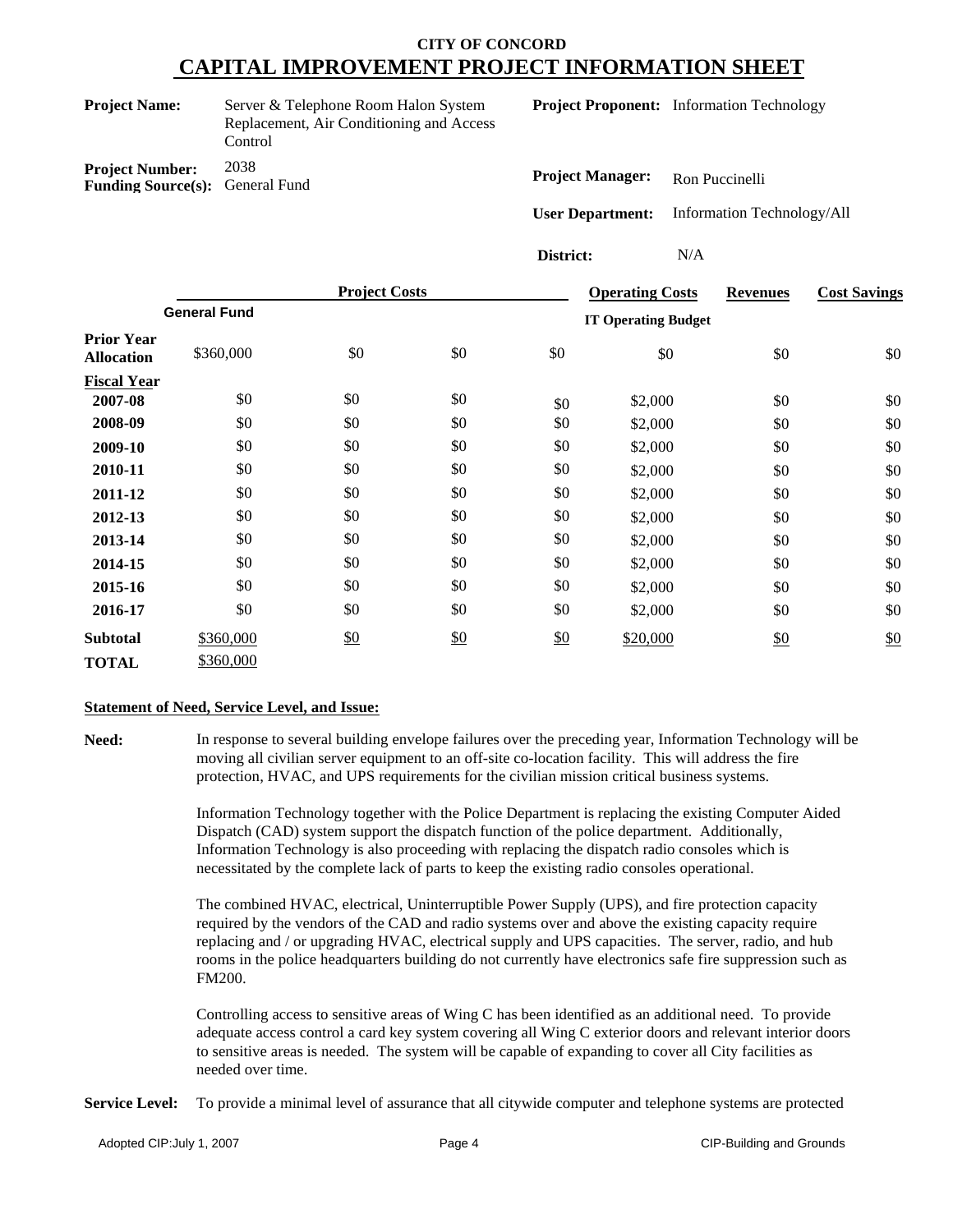from fire and will remain operational and secure.

|                                             | Pertinent Issue: Ensuring continuity of services requires relocation of civilian mission critical business systems to an on-<br>site co-location facility with appropriate physical security, HVAC, electrical / UPS capacity, stable<br>emergency power supply, and appropriate fire protection. |                                                        |                                                       |               |                                                 |           |  |  |  |  |
|---------------------------------------------|---------------------------------------------------------------------------------------------------------------------------------------------------------------------------------------------------------------------------------------------------------------------------------------------------|--------------------------------------------------------|-------------------------------------------------------|---------------|-------------------------------------------------|-----------|--|--|--|--|
|                                             | The replacement of the Computer Aided Dispatch and Dispatch Radio Console system for the Police<br>Department requires adding appropriate fire protection to the equipment rooms and upgrading the<br>electrical, UPS, and HVAC capacity in dispatch and the equipment rooms.                     |                                                        |                                                       |               |                                                 |           |  |  |  |  |
|                                             | Investigation of HVAC, electrical and UPS needs in the police headquarters building is not yet complete.<br>The money in this project is based on known information and may materially change the requirements and<br>current capacities become better known.                                     |                                                        |                                                       |               |                                                 |           |  |  |  |  |
| <b>Phases:</b>                              | Phase #                                                                                                                                                                                                                                                                                           |                                                        | <b>Phase Name</b>                                     |               | <b>Phase Budget</b>                             |           |  |  |  |  |
| Status:                                     | New Project<br>M<br>Construction                                                                                                                                                                                                                                                                  | <b>Continuing Project</b><br><b>Preliminary Design</b> | <b>Preliminary Budget</b><br>M<br><b>Final Design</b> |               | <b>Final Budget</b><br><b>Environmental ROW</b> |           |  |  |  |  |
| Project<br><b>Description:</b>              | The project will install HVAC, electrical, Uninterruptible Power Supply (UPS), and fire protection<br>capacity required by the vendors of the CAD and radio systems over and above the existing capacity in the<br>server, radio, and hub rooms in the police headquarters building.              |                                                        |                                                       |               |                                                 |           |  |  |  |  |
|                                             | The project will also install a Card Key system on all Wing C exterior doors and relevant sensitive interior<br>doors.                                                                                                                                                                            |                                                        |                                                       |               |                                                 |           |  |  |  |  |
| <b>Cost Estimate</b><br><b>By Category:</b> | <b>Administrative Costs:</b>                                                                                                                                                                                                                                                                      | $\underline{\$0}$                                      | Design Costs:                                         | \$0           | <b>Construction Costs:</b>                      | \$360,000 |  |  |  |  |
|                                             | <b>Contingency Costs:</b>                                                                                                                                                                                                                                                                         | \$0                                                    | Other Costs:                                          | $\frac{$0}{}$ | <b>Total:</b>                                   | \$360,000 |  |  |  |  |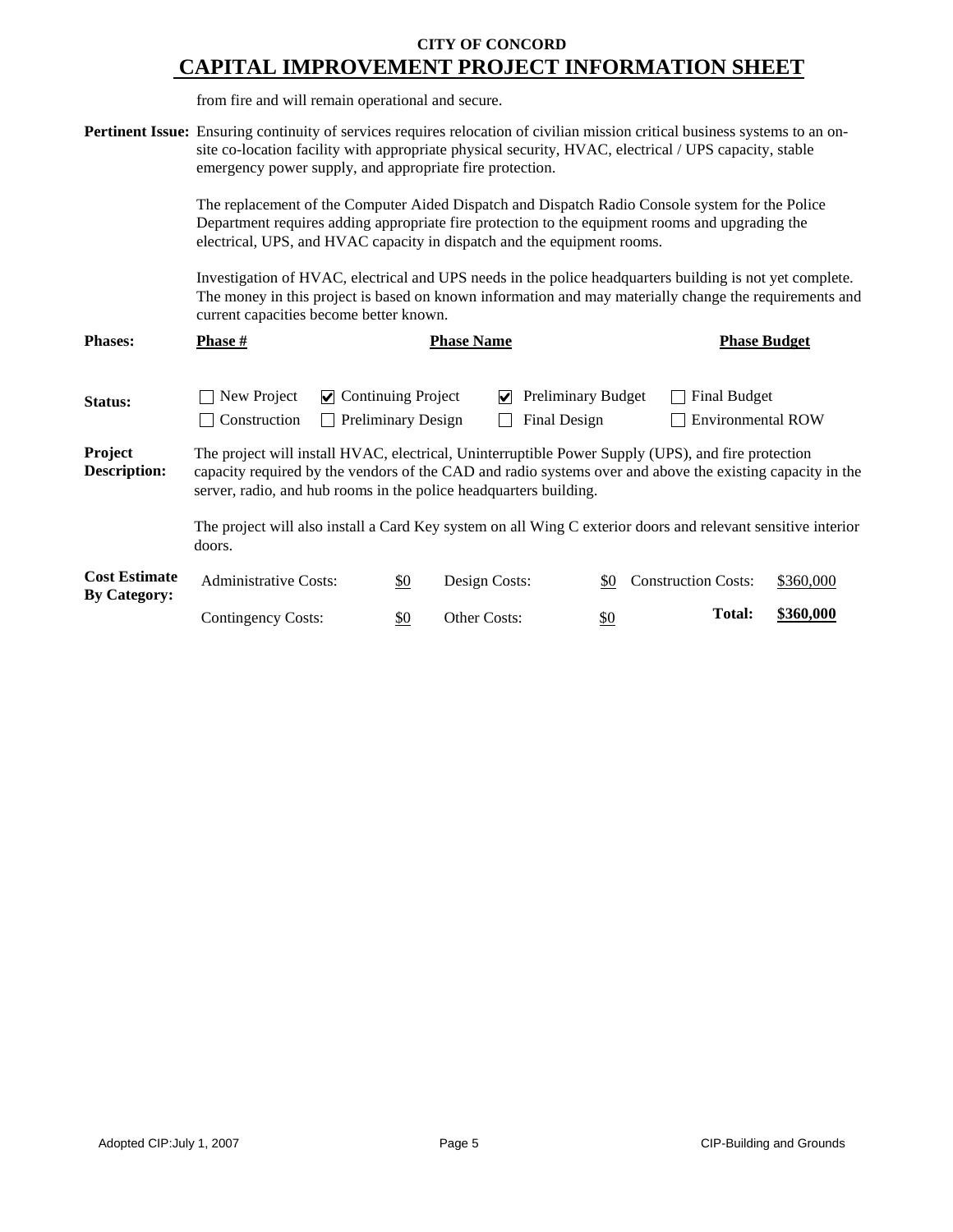| <b>Project Name:</b>                                             | <b>Building Component Management</b><br><b>Implementation Project</b> | <b>Project Proponent:</b> Public Works |                                                     |
|------------------------------------------------------------------|-----------------------------------------------------------------------|----------------------------------------|-----------------------------------------------------|
| <b>Project Number:</b><br><b>Funding Source(s):</b> General Fund | 2752                                                                  | <b>Project Manager:</b>                | Building, Engineering $\&$<br>Neighborhood Services |
|                                                                  | Building Mtc. Fund                                                    | <b>User Department:</b>                | All Departments                                     |

**District:** Citywide

|                                        |                     |                                     | <b>Project Costs</b>            | <b>Operating Costs</b> | <b>Revenues</b> | <b>Cost Savings</b> |     |  |
|----------------------------------------|---------------------|-------------------------------------|---------------------------------|------------------------|-----------------|---------------------|-----|--|
|                                        | <b>General Fund</b> | <b>Building Mtc.</b><br><b>Fund</b> | <b>Parkland Fees-</b><br>Zone B |                        |                 |                     |     |  |
| <b>Prior Year</b><br><b>Allocation</b> | \$200,000           | \$328,349                           | \$7,400                         | \$0                    | \$0             | \$0                 | \$0 |  |
| <b>Fiscal Year</b>                     |                     |                                     |                                 |                        |                 |                     |     |  |
| 2007-08                                | \$0                 | \$0                                 | \$0                             | \$0                    | \$0             | \$0                 | \$0 |  |
| 2008-09                                | \$0                 | \$0                                 | \$0                             | \$0                    | \$0             | \$0                 | \$0 |  |
| 2009-10                                | \$0                 | \$0                                 | \$0                             | \$0                    | \$0             | \$0                 | \$0 |  |
| 2010-11                                | \$0                 | \$0                                 | \$0                             | \$0                    | \$0             | \$0                 | \$0 |  |
| 2011-12                                | \$0                 | \$0                                 | \$0                             | \$0                    | \$0             | \$0                 | \$0 |  |
| 2012-13                                | \$0                 | \$0                                 | \$0                             | \$0                    | \$0             | \$0                 | \$0 |  |
| 2013-14                                | \$0                 | \$0                                 | \$0                             | \$0                    | \$0             | \$0                 | \$0 |  |
| 2014-15                                | \$0                 | \$0                                 | \$0                             | \$0                    | \$0             | \$0                 | \$0 |  |
| 2015-16                                | \$0                 | \$0                                 | \$0                             | \$0                    | \$0             | \$0                 | \$0 |  |
| 2016-17                                | \$0                 | \$0                                 | \$0                             | \$0                    | \$0             | \$0                 | \$0 |  |
| <b>Subtotal</b>                        | \$200,000           | \$328,349                           | \$7,400                         | \$0                    | \$0             | \$0                 | \$0 |  |
| <b>TOTAL</b>                           | \$535,749           |                                     |                                 |                        |                 |                     |     |  |

#### **Statement of Need, Service Level, and Issue:**

**Need:** All City buildings and components need to be maintained at an optimum level. Service Level: Preventive maintenance, replacement, and rehabilitation work performed at the appropriate time will keep up the appearance and usefulness of facilities and will be most cost effective. Pertinent Issue: Project #1752 is the holding account for the Building Component Management Program and managed by Public Works. As projects are prioritized and scheduled they will be spun-out into Project No. 2752 and managed by Engineering Services per Administrative Directive No. 100. **Phases: Phase # Phase Name Phase Budget**

| Status:                                     | $\Box$ New Project<br>$\triangleright$ Continuing Project                                                                                                                                                                                                                    |              |                           | <b>Preliminary Budget</b> |              |  | Final Budget                      |  |  |
|---------------------------------------------|------------------------------------------------------------------------------------------------------------------------------------------------------------------------------------------------------------------------------------------------------------------------------|--------------|---------------------------|---------------------------|--------------|--|-----------------------------------|--|--|
|                                             | $\vert$ Construction                                                                                                                                                                                                                                                         | $\mathbf{L}$ | <b>Preliminary Design</b> |                           | Final Design |  | <b>Environmental ROW</b>          |  |  |
| Project<br><b>Description:</b>              | The long-range program will repaint buildings; it will replace roofs, floor coverings, and HVAC units and<br>other major building components. A list of projects is included with Project No. 1752. Those that are<br>capital projects will be spun out to Project No. 2752. |              |                           |                           |              |  |                                   |  |  |
| <b>Cost Estimate</b><br><b>By Category:</b> | <b>Administrative Costs:</b>                                                                                                                                                                                                                                                 |              | \$0                       | Design Costs:             |              |  | \$0<br><b>Construction Costs:</b> |  |  |
|                                             | Contingency Costs:                                                                                                                                                                                                                                                           |              | <u>\$0</u>                | Other Costs:              |              |  | \$0<br>Total:                     |  |  |
| Adopted CIP: July 1, 2007                   |                                                                                                                                                                                                                                                                              |              | Page 6                    |                           |              |  | <b>CIP-Building and Grounds</b>   |  |  |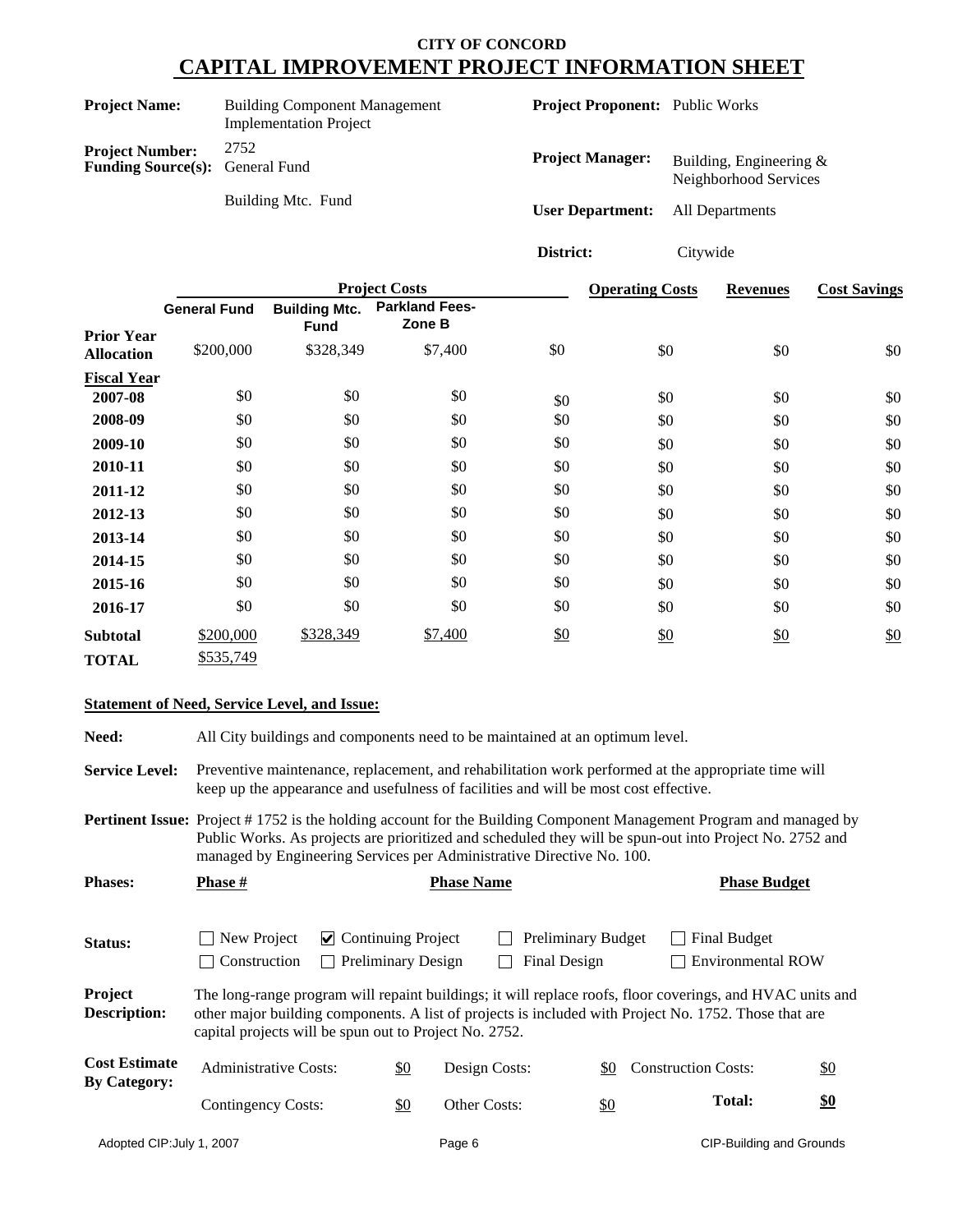| <b>Project Name:</b>   | Concord Housing Conservation Loan<br>Program           |
|------------------------|--------------------------------------------------------|
| <b>Project Number:</b> | 1215<br><b>Funding Source(s):</b> Housing Conservation |

**Project Proponent:** Planning &Economic Development

**Project Manager:** Amy Hodgett

**User Department:** Planning &Economic Development

**District:** Citywide

|                    |                                       | <b>Project Costs</b> |     |     | <b>Operating Costs</b> | <b>Revenues</b> | <b>Cost Savings</b> |
|--------------------|---------------------------------------|----------------------|-----|-----|------------------------|-----------------|---------------------|
| <b>Prior Year</b>  | <b>Housing</b><br><b>Conservation</b> |                      |     |     |                        |                 |                     |
| <b>Allocation</b>  | \$280,000                             | \$0                  | \$0 | \$0 | \$0                    | \$0             | \$0                 |
| <b>Fiscal Year</b> |                                       |                      |     |     |                        |                 |                     |
| 2007-08            | \$100,000                             | \$0                  | \$0 | \$0 | \$0                    | \$0             | \$0                 |
| 2008-09            | \$100,000                             | \$0                  | \$0 | \$0 | \$0                    | \$0             | \$0                 |
| 2009-10            | \$0                                   | \$0                  | \$0 | \$0 | \$0                    | \$0             | \$0                 |
| 2010-11            | \$0                                   | \$0                  | \$0 | \$0 | \$0                    | \$0             | \$0                 |
| 2011-12            | \$0                                   | \$0                  | \$0 | \$0 | \$0                    | \$0             | \$0                 |
| 2012-13            | \$0                                   | \$0                  | \$0 | \$0 | \$0                    | \$0             | \$0                 |
| 2013-14            | \$0                                   | \$0                  | \$0 | \$0 | \$0                    | \$0             | \$0                 |
| 2014-15            | \$0                                   | \$0                  | \$0 | \$0 | \$0                    | \$0             | \$0                 |
| 2015-16            | \$0                                   | \$0                  | \$0 | \$0 | \$0                    | \$0             | \$0                 |
| 2016-17            | \$0                                   | \$0                  | \$0 | \$0 | \$0                    | \$0             | \$0                 |
| <b>Subtotal</b>    | \$480,000                             | $\frac{$0}{}$        | \$0 | \$0 | \$0                    | \$0             | \$0                 |
| <b>TOTAL</b>       | \$480,000                             |                      |     |     |                        |                 |                     |

#### **Statement of Need, Service Level, and Issue:**

**Need:** The CDBG Housing Revolving Loan Fund (RLF) assists low & moderate income residents with mobile home rehab, emergency repair, weatherization & home security. The RLF has inadequate funds for the need in the upcoming year and needs to be augmented with CDBG funds.

**Service Level:** Increase in CDBG RLF to meet housing rehabilitation needs of Concord's lower income homeowners.

**Pertinent Issue:** Additional funds to support the Housing Conservation Loan Program could be available from the Revolving Loan Fund (RLF). Second year of two-year CDBG competitive grant.

| <b>Phases:</b>                              | <b>Phase</b> #                                                                                                                                                                                                                                                 |                                            |                           | <b>Phase Name</b> |               |                                           |                              | <b>Phase Budget</b>      |  |
|---------------------------------------------|----------------------------------------------------------------------------------------------------------------------------------------------------------------------------------------------------------------------------------------------------------------|--------------------------------------------|---------------------------|-------------------|---------------|-------------------------------------------|------------------------------|--------------------------|--|
| Status:                                     | New Project<br>  Construction                                                                                                                                                                                                                                  | $\triangleright$ Continuing Project<br>l 1 | <b>Preliminary Design</b> |                   |               | Preliminary Budget<br><b>Final Design</b> | Final Budget<br>$\mathbf{I}$ | <b>Environmental ROW</b> |  |
| Project<br><b>Description:</b>              | Concord's Housing Conservation Program will provide approximately 85 low- and very low-income<br>homeowners with grants up to \$2,000 for Emergency & Weatherization repairs, and loans up to \$15,000<br>for Mobile Home repair if funded at requested level. |                                            |                           |                   |               |                                           |                              |                          |  |
| <b>Cost Estimate</b><br><b>By Category:</b> | <b>Administrative Costs:</b>                                                                                                                                                                                                                                   |                                            | $\underline{\$0}$         |                   | Design Costs: | \$0                                       | <b>Construction Costs:</b>   | \$100,000                |  |
|                                             | Contingency Costs:                                                                                                                                                                                                                                             |                                            | \$0                       | Other Costs:      |               | <u>\$0</u>                                | <b>Total:</b>                | \$100,000                |  |
|                                             |                                                                                                                                                                                                                                                                |                                            |                           |                   |               |                                           |                              |                          |  |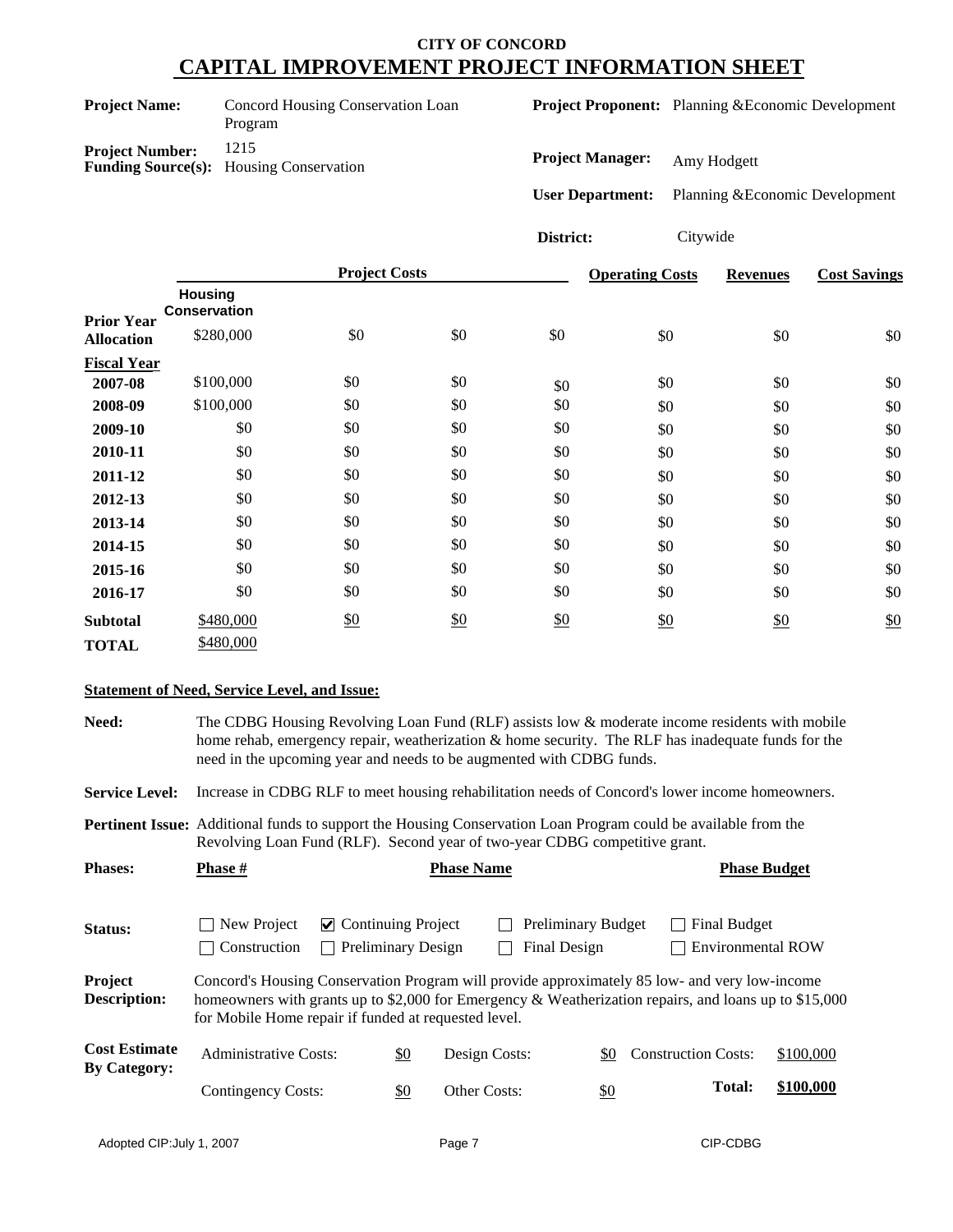**District:** Citywide

| <b>Project Name:</b>                                     | Removal of Barriers to the Mobility<br>Impaired |                         | <b>Project Proponent:</b> Building, Engineering &<br>Neighborhood Services |
|----------------------------------------------------------|-------------------------------------------------|-------------------------|----------------------------------------------------------------------------|
| <b>Project Number:</b><br><b>Funding Source(s): CDBG</b> | 1284                                            | <b>Project Manager:</b> | Building, Engineering $&$<br>Neighborhood Services                         |
|                                                          | Gas Tax                                         | <b>User Department:</b> | Public Works                                                               |

**Fiscal Year Project Costs CDBG** \$175,000 **2007-08** \$0 **2009-10** \$0 **2011-12** \$0 **2012-13** \$0 **2013-14** \$0 **2014-15** \$0 **2015-16** \$0 **2010-11** \$0 **Gas Tax** \$25,000 \$0 \$0 **Operating Costs** \$0 \$0 \$0 \$0 \$0 \$0 \$0 \$0 \$0 \$0 **Revenues** \$0 \$0 \$0 \$0 \$0 \$0 \$0 \$0 \$0 \$0 **Cost Savings** \$0 \$0 \$0 \$0 \$0 \$0 \$0 \$0 \$0 \$0 \$0 **2016-17** \$0 \$0 \$0 \$0 \$0 \$0 \$0 \$0 \$0 \$0 \$0 \$0 \$0 \$0 \$0 \$0 \$0 \$0 **Subtotal TOTAL** \$200,000  $\frac{$0}{$0}$  \$0 \$0 \$0 \$0 **2008-09** \$175,000 \$0 \$0 \$0 \$0 \$0 \$0 \$0 \$0 \$0 \$25,000 \$0 \$0 \$0 \$0 \$0 \$0 \$0 \$0 \$0 \$0 \$0  $\underline{\mathbf{50}}$ **Prior Year Allocation**

#### **Statement of Need, Service Level, and Issue:**

**Need:** The City has determined that services that improve the quality of life for disabled persons have a priority, and curb ramps provide access to sidewalks for the mobility impaired.

**Service Level:** Enhances pedestrian access throughout the City for the mobility-impaired community.

**Pertinent Issue:** The fiscal year FY 2006-07 allocation was transferred to PJ 2064 -- Monument Corridor Sidewalk Improvements. The FY 2007-08 allocation has also been redirected to PJ 2064. See Pertinent Issue for PJ 2064 for additional discussion.

The City will compete for new CDBG allocations in FY 2008-09.

| <b>Phases:</b> | <b>Phase #</b>              | <b>Phase Name</b>                                                      | <b>Phase Budget</b>                       |                                          |
|----------------|-----------------------------|------------------------------------------------------------------------|-------------------------------------------|------------------------------------------|
| Status:        | New Project<br>Construction | $\vee$ Continuing Project<br><b>Preliminary Design</b><br>$\mathbf{L}$ | <b>Preliminary Budget</b><br>Final Design | Final Budget<br><b>Environmental ROW</b> |

**Project Description:** Construct curb ramps and other accessibility improvements to serve the mobility-impaired. Priorities will be based on results of the Citywide GPS inventory of City facilities and sidewalks for pedestrian access, and requests by the mobility-impaired.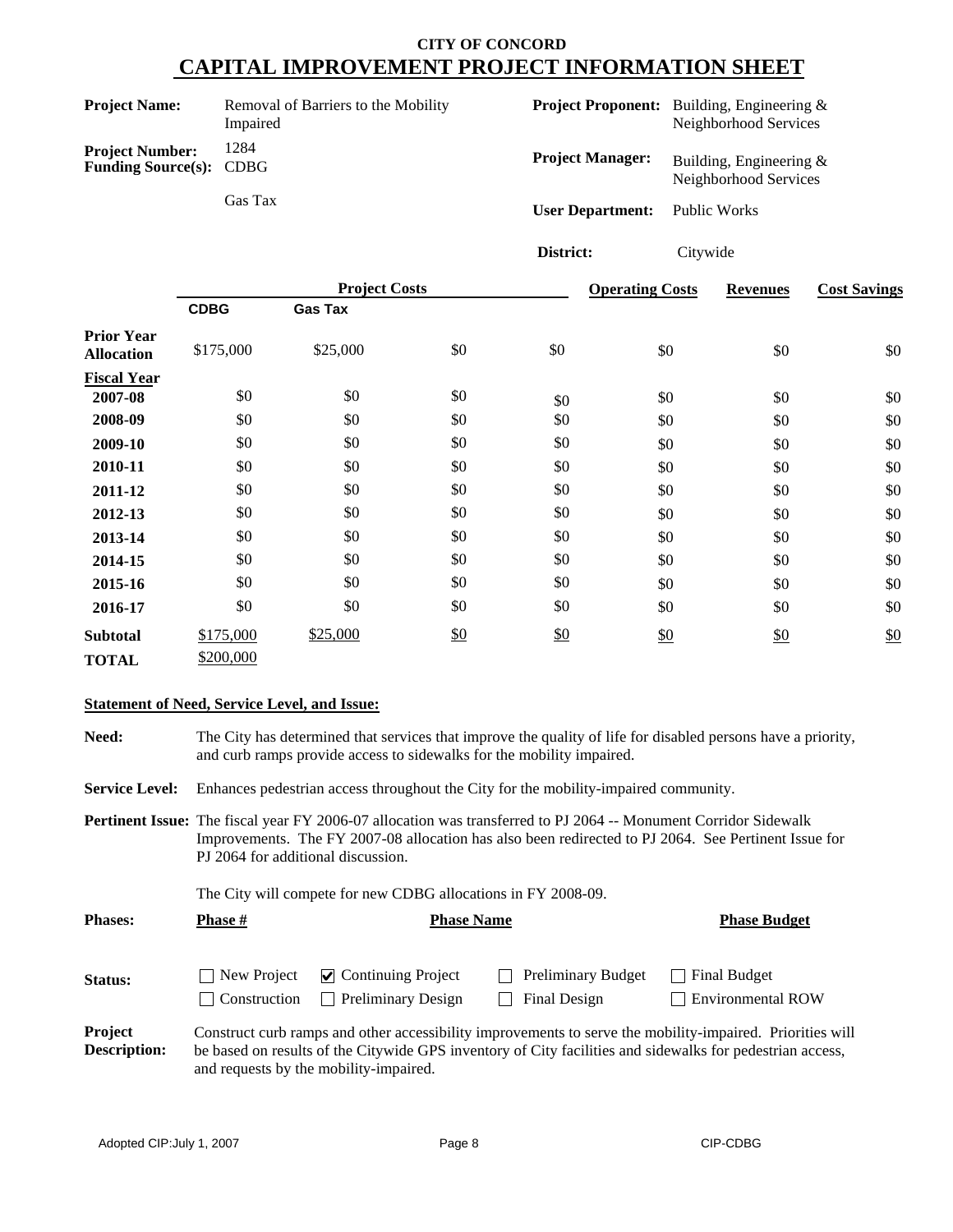| <b>Cost Estimate</b><br><b>By Category:</b> | <b>Administrative Costs:</b> | \$0 | Design Costs: |     | \$0 Construction Costs: | \$0 |
|---------------------------------------------|------------------------------|-----|---------------|-----|-------------------------|-----|
|                                             | Contingency Costs:           | \$0 | Other Costs:  | \$0 | <b>Total:</b>           | \$0 |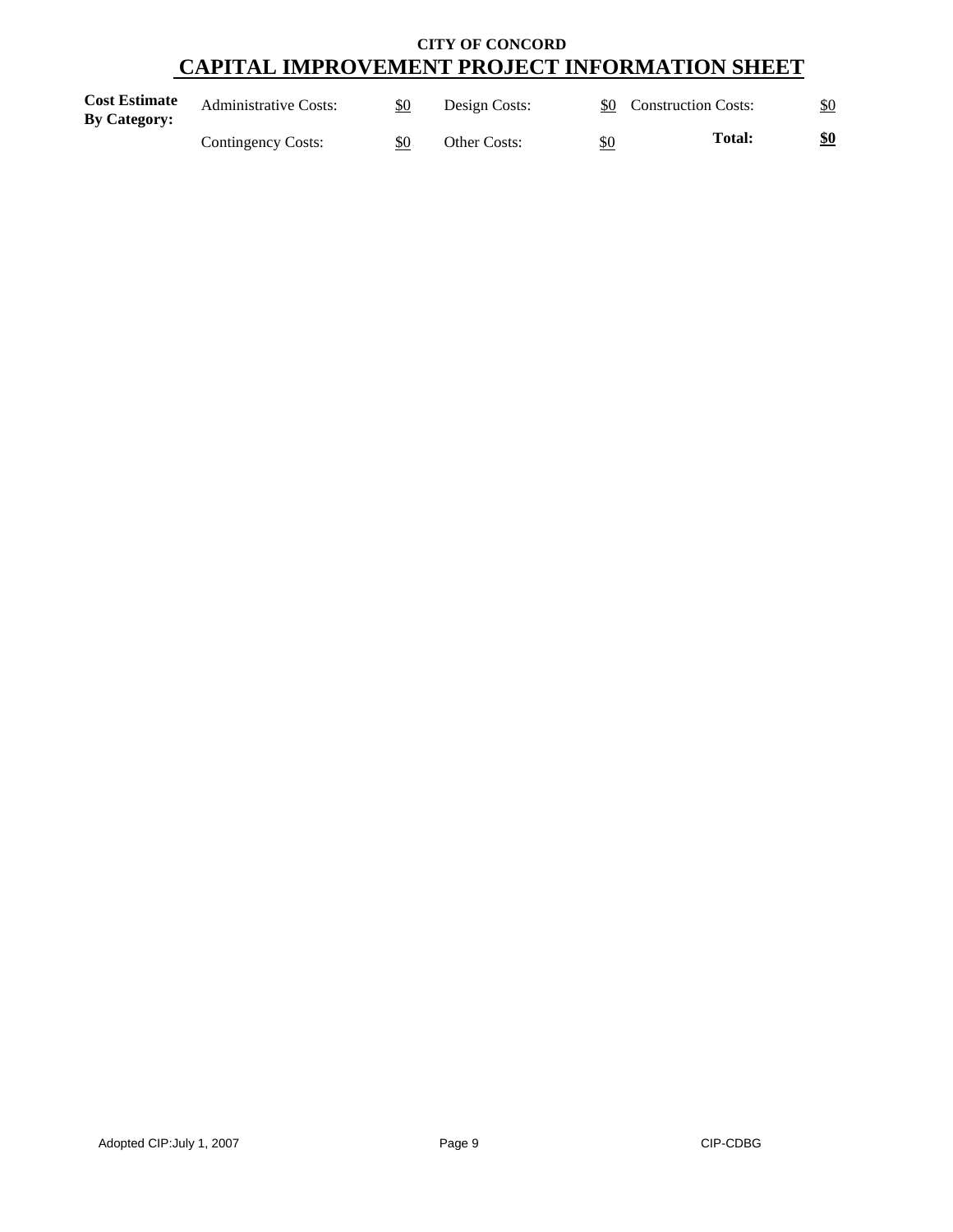| <b>Project Name:</b>                                     | Curb, Gutter, & Sidewalk Repair Program |                                      | <b>Project Proponent:</b> Building, Engineering &<br>Neighborhood Services |
|----------------------------------------------------------|-----------------------------------------|--------------------------------------|----------------------------------------------------------------------------|
| <b>Project Number:</b><br><b>Funding Source(s): CDBG</b> | 1285                                    | <b>Project Manager:</b>              | Building, Engineering &<br>Neighborhood Services                           |
|                                                          | Gas Tax<br><b>TDA Grant</b>             | <b>User Department:</b> Public Works |                                                                            |

**District:** Citywide

|                                        |             |                | <b>Project Costs</b> | <b>Operating Costs</b> | <b>Revenues</b> | <b>Cost Savings</b> |     |
|----------------------------------------|-------------|----------------|----------------------|------------------------|-----------------|---------------------|-----|
|                                        | <b>CDBG</b> | <b>Gas Tax</b> | <b>TDA Grant</b>     |                        |                 |                     |     |
| <b>Prior Year</b><br><b>Allocation</b> | \$185,000   | \$20,000       | \$100,000            | \$0                    | \$0             | \$0                 | \$0 |
| <b>Fiscal Year</b>                     |             |                |                      |                        |                 |                     |     |
| 2007-08                                | \$0         | \$0            | \$0                  | \$0                    | \$0             | \$0                 | \$0 |
| 2008-09                                | \$0         | \$0            | \$0                  | \$0                    | \$0             | \$0                 | \$0 |
| 2009-10                                | \$0         | \$0            | \$0                  | \$0                    | \$0             | \$0                 | \$0 |
| 2010-11                                | \$0         | \$0            | \$0                  | \$0                    | \$0             | \$0                 | \$0 |
| 2011-12                                | \$0         | \$0            | \$0                  | \$0                    | \$0             | \$0                 | \$0 |
| 2012-13                                | \$0         | \$0            | \$0                  | \$0                    | \$0             | \$0                 | \$0 |
| 2013-14                                | \$0         | \$0            | \$0                  | \$0                    | \$0             | \$0                 | \$0 |
| 2014-15                                | \$0         | \$0            | \$0                  | \$0                    | \$0             | \$0                 | \$0 |
| 2015-16                                | \$0         | \$0            | \$0                  | \$0                    | \$0             | \$0                 | \$0 |
| 2016-17                                | \$0         | \$0            | \$0                  | \$0                    | \$0             | \$0                 | \$0 |
| <b>Subtotal</b>                        | \$185,000   | \$20,000       | \$100,000            | \$0                    | \$0             | $\frac{$0}{}$       | \$0 |
| <b>TOTAL</b>                           | \$305,000   |                |                      |                        |                 |                     |     |

## **Statement of Need, Service Level, and Issue:**

PJ 2064 for additional discussion.

**Need:** Infrastructure maintenance is important in lower income areas to aid in arresting blight conditions and to improve the quality of life for lower income residents. Service Level: Funding would maintain current level of services in federally recognized lower income areas. **Pertinent Issue:** The fiscal year FY 2006-07 allocation was transferred to PJ 2064 -- Monument Corridor Sidewalk Improvements. The FY 2007-08 allocation has also been redirected to PJ 2064. See Pertinent Issue for

The City will compete for new CDBG allocations in FY 2008-09.

| <b>Phases:</b>                              | <b>Phase #</b>                                                                       |  | <b>Phase Budget</b>                                    |               |                                           |                                          |            |
|---------------------------------------------|--------------------------------------------------------------------------------------|--|--------------------------------------------------------|---------------|-------------------------------------------|------------------------------------------|------------|
|                                             | 3                                                                                    |  | San Miguel Sidewalk                                    |               |                                           | \$185,000                                |            |
| Status:                                     | New Project<br>Construction                                                          |  | $\vee$ Continuing Project<br><b>Preliminary Design</b> |               | <b>Preliminary Budget</b><br>Final Design | Final Budget<br><b>Environmental ROW</b> |            |
| Project<br><b>Description:</b>              | Remove and replace damaged sidewalk, curb, and gutter in lower income neighborhoods. |  |                                                        |               |                                           |                                          |            |
| <b>Cost Estimate</b><br><b>By Category:</b> | <b>Administrative Costs:</b>                                                         |  | \$0                                                    | Design Costs: | \$0                                       | <b>Construction Costs:</b>               | \$0        |
|                                             | Contingency Costs:                                                                   |  | \$0                                                    | Other Costs:  | \$0                                       | <b>Total:</b>                            | <u>\$0</u> |
| Adopted CIP: July 1, 2007                   |                                                                                      |  | Page 10                                                |               |                                           | CIP-CDBG                                 |            |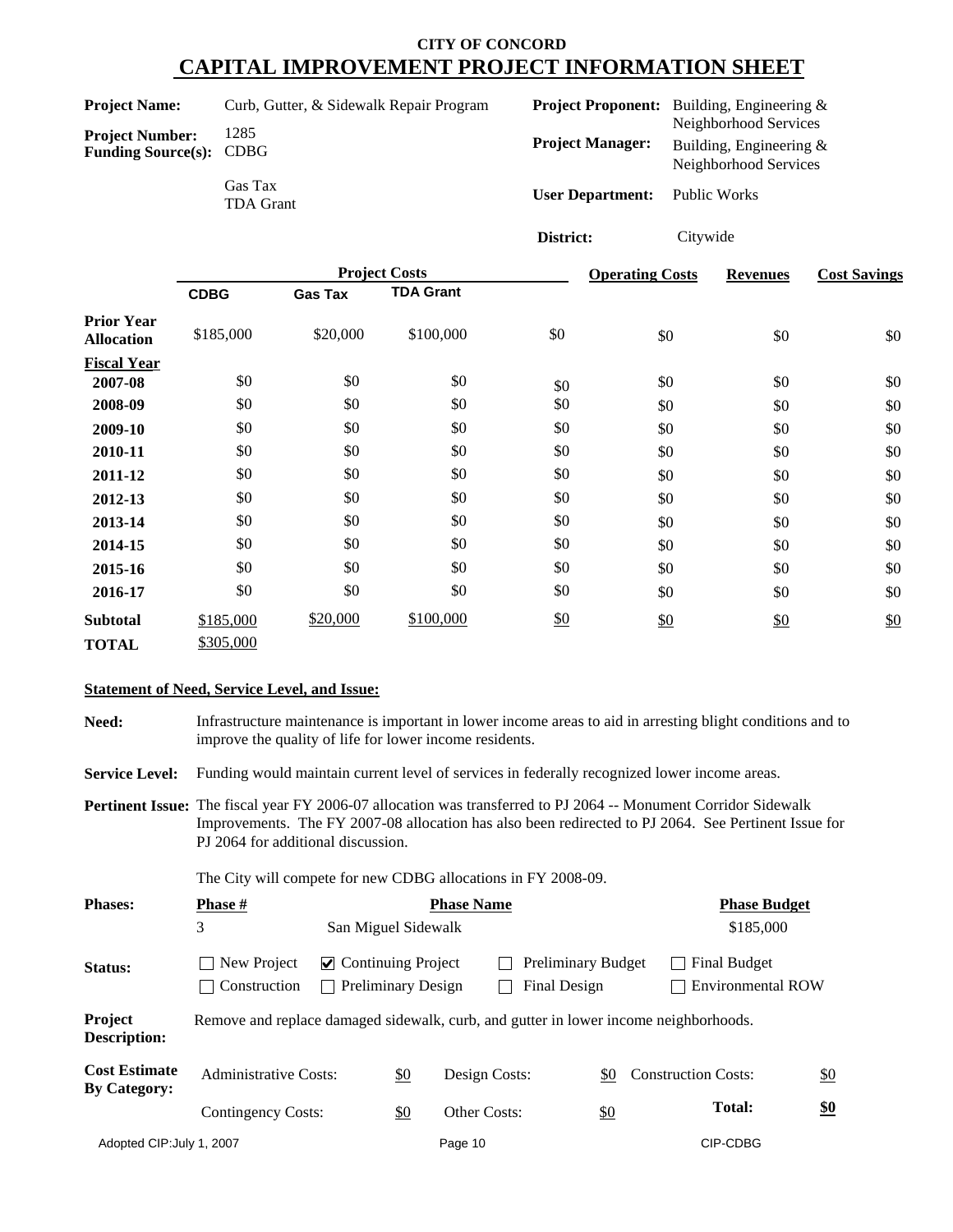|  | <b>Project Name:</b> |  |
|--|----------------------|--|
|  |                      |  |

**Project Number:** 2083 **Funding Source(s):** CDBG

Lead Based Paint Grant Program

**Project Proponent:** Planning &Economic Development

**Project Manager:** Amy Hodgett

**User Department:** Planning &Economic Development

# **District:** Citywide

|                                        |             | <b>Project Costs</b> |               | <b>Operating Costs</b> | <b>Revenues</b> | <b>Cost Savings</b> |     |
|----------------------------------------|-------------|----------------------|---------------|------------------------|-----------------|---------------------|-----|
|                                        | <b>CDBG</b> |                      |               |                        |                 |                     |     |
| <b>Prior Year</b><br><b>Allocation</b> | \$100,000   | \$0                  | \$0           | \$0                    | \$0             | \$0                 | \$0 |
| <b>Fiscal Year</b>                     |             |                      |               |                        |                 |                     |     |
| 2007-08                                | \$80,000    | \$0                  | \$0           | \$0                    | \$0             | \$0                 | \$0 |
| 2008-09                                | \$0         | \$0                  | \$0           | \$0                    | \$0             | \$0                 | \$0 |
| 2009-10                                | \$0         | \$0                  | \$0           | \$0                    | \$0             | \$0                 | \$0 |
| 2010-11                                | \$0         | \$0                  | \$0           | \$0                    | \$0             | \$0                 | \$0 |
| 2011-12                                | \$0         | \$0                  | \$0           | \$0                    | \$0             | \$0                 | \$0 |
| 2012-13                                | \$0         | \$0                  | \$0           | \$0                    | \$0             | \$0                 | \$0 |
| 2013-14                                | \$0         | \$0                  | \$0           | \$0                    | \$0             | \$0                 | \$0 |
| 2014-15                                | \$0         | \$0                  | \$0           | \$0                    | \$0             | \$0                 | \$0 |
| 2015-16                                | \$0         | \$0                  | \$0           | \$0                    | \$0             | \$0                 | \$0 |
| 2016-17                                | \$0         | \$0                  | \$0           | \$0                    | \$0             | \$0                 | \$0 |
| <b>Subtotal</b>                        | \$180,000   | $\frac{$0}{}$        | $\frac{$0}{}$ | \$0                    | \$0             | $\frac{$0}{}$       | \$0 |
| <b>TOTAL</b>                           | \$180,000   |                      |               |                        |                 |                     |     |

## **Statement of Need, Service Level, and Issue:**

**Need:** Unfunded federal mandate Lead Based Paint (LBP) inspection and remediation when using federal funds for housing rehab adds significantly (avg. \$12,200) to cost of rehab for lower income homeowners who are least able to afford it.

**Service Level:** Approximately 15 single-family units are completed annually. Inspection and remediation for multifamily units for Lead Based Paint has been completed. In FY2006-07, LBP funds assisted 154 housing units.

#### **Pertinent Issue:**

Second year of two-year CDBG competitive grant. Fiscal year FY 2006-07 allocation was \$20,000 and the FY 2007-08 allocation was \$80,000.

| <b>Phases:</b> | <b>Phase #</b>               | <b>Phase Name</b>                  | <b>Phase Budget</b>                                                                                  |                                |
|----------------|------------------------------|------------------------------------|------------------------------------------------------------------------------------------------------|--------------------------------|
|                |                              | FY05-06 Funding                    |                                                                                                      | \$80,000                       |
|                |                              | FY06-07 Funding                    |                                                                                                      | \$20,000                       |
|                | 3                            | FY07-08 Funding                    |                                                                                                      | \$80,000                       |
| <b>Status:</b> | $\Box$ New Project           | $\triangledown$ Continuing Project | <b>Preliminary Budget</b>                                                                            | Final Budget<br>$\blacksquare$ |
|                | Construction<br>$\mathbf{I}$ | <b>Preliminary Design</b>          | Final Design                                                                                         | <b>Environmental ROW</b>       |
| Project        |                              |                                    | Provide Lead Based Paint inspection and remediation for housing rehabilitation and health and safety |                                |

reasons.

**Description:**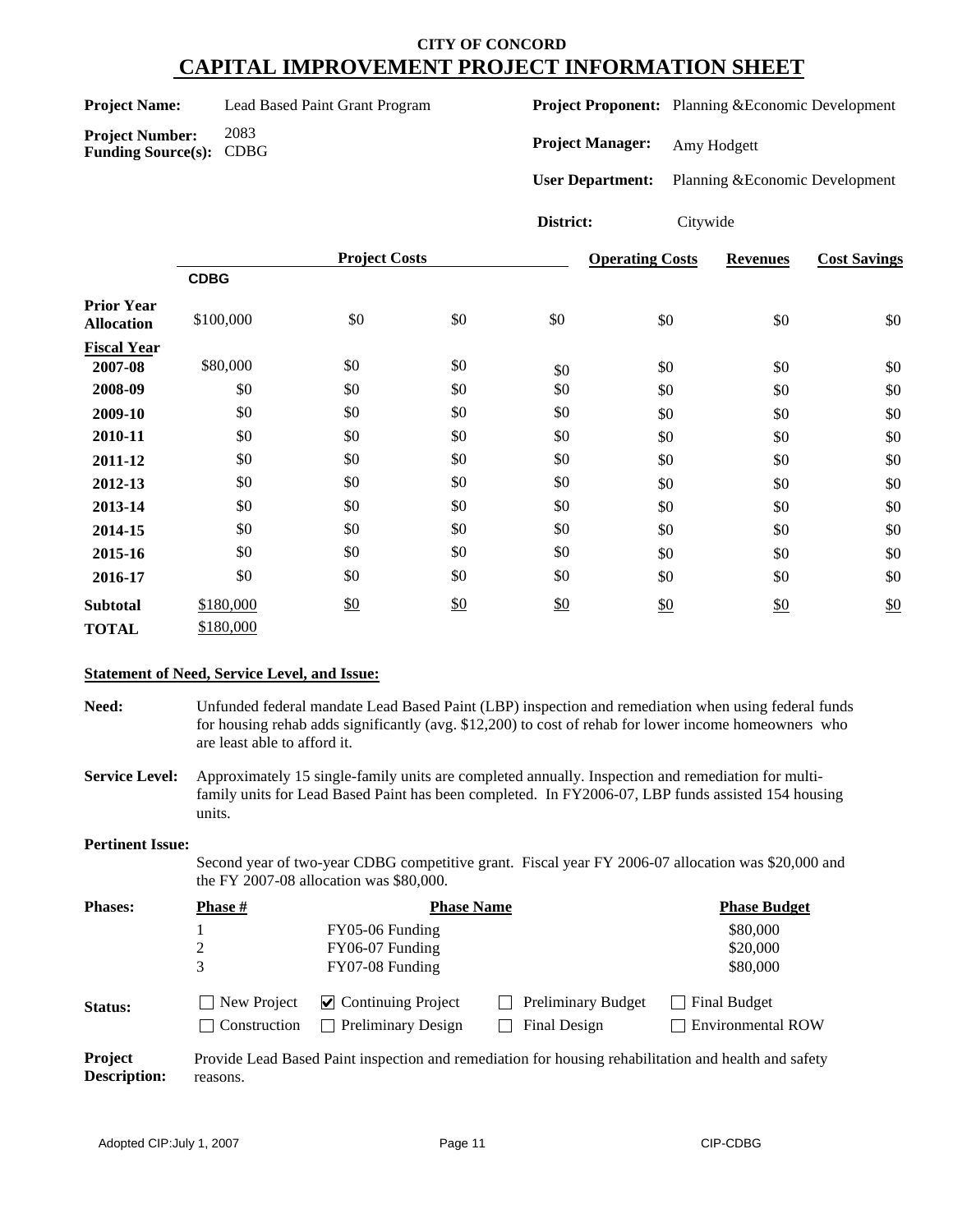| <b>Cost Estimate</b><br><b>By Category:</b> | <b>Administrative Costs:</b> | \$0 | Design Costs: |     | \$0 Construction Costs: | \$80,000 |
|---------------------------------------------|------------------------------|-----|---------------|-----|-------------------------|----------|
|                                             | Contingency Costs:           | \$0 | Other Costs:  | \$0 | Total:                  | \$80,000 |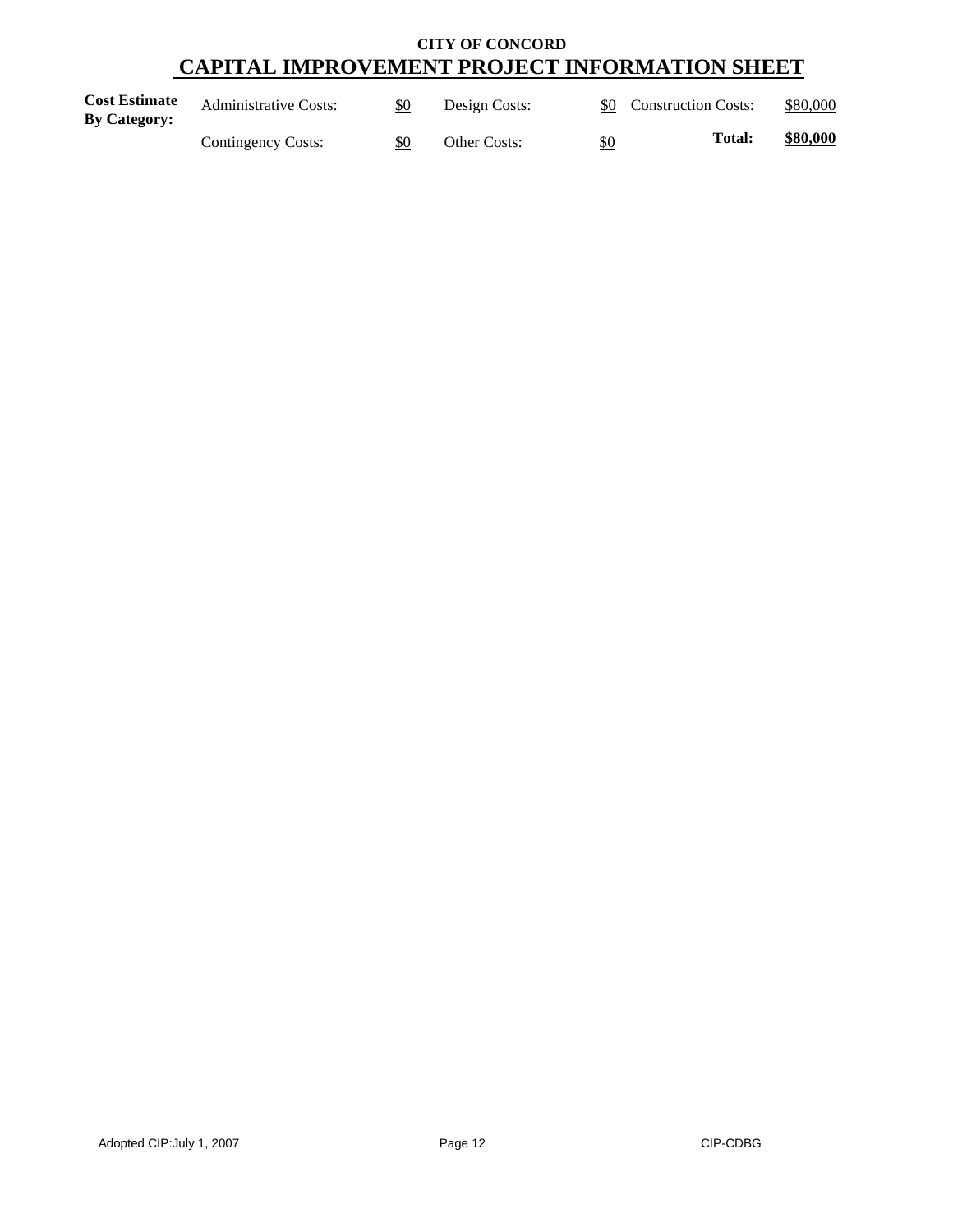| <b>Project Name:</b> | New NPDES Requirements |
|----------------------|------------------------|
|----------------------|------------------------|

**Project Number:** 1221<br>**Funding Source(s):** Storm Water **Funding Source(s):** General Fund **Project Proponent:** Public Works

**Project Manager:** Jeff Roubal

**User Department:** Public Works

**District:** Citywide

|                                        |                    | <b>Project Costs</b> |     | <b>Operating Costs</b> | <b>Revenues</b> | <b>Cost Savings</b> |     |
|----------------------------------------|--------------------|----------------------|-----|------------------------|-----------------|---------------------|-----|
|                                        | <b>Storm Water</b> | <b>General Fund</b>  |     |                        |                 |                     |     |
| <b>Prior Year</b><br><b>Allocation</b> | \$458,297          | \$269,704            | \$0 | \$0                    | \$0             | \$0                 | \$0 |
| <b>Fiscal Year</b>                     |                    |                      |     |                        |                 |                     |     |
| 2007-08                                | \$0                | \$75,000             | \$0 | \$0                    | \$0             | \$0                 | \$0 |
| 2008-09                                | \$0                | \$75,000             | \$0 | \$0                    | \$0             | \$0                 | \$0 |
| 2009-10                                | \$0                | \$150,000            | \$0 | \$0                    | \$0             | \$0                 | \$0 |
| 2010-11                                | \$0                | \$150,000            | \$0 | \$0                    | \$0             | \$0                 | \$0 |
| 2011-12                                | \$0                | \$150,000            | \$0 | \$0                    | \$0             | \$0                 | \$0 |
| 2012-13                                | \$0                | \$150,000            | \$0 | \$0                    | \$0             | \$0                 | \$0 |
| 2013-14                                | \$0                | \$150,000            | \$0 | \$0                    | \$0             | \$0                 | \$0 |
| 2014-15                                | \$0                | \$150,000            | \$0 | \$0                    | \$0             | \$0                 | \$0 |
| 2015-16                                | \$0                | \$150,000            | \$0 | \$0                    | \$0             | \$0                 | \$0 |
| 2016-17                                | \$0                | \$150,000            | \$0 | \$0                    | \$0             | \$0                 | \$0 |
| <b>Subtotal</b>                        | \$458,297          | \$1,619,704          | \$0 | \$0                    | \$0             | \$0                 | \$0 |
| <b>TOTAL</b>                           | \$2,078,001        |                      |     |                        |                 |                     |     |

## **Statement of Need, Service Level, and Issue:**

**Need:** The Regional Water Quality Board has modified the Contra Costa Clean Water NPDES to insert significant new development provisions and intends to issue a 5-year Regional Municipal Permit with even more requirements next year.

**Service Level:** Prevent, to the maximum extent practicable, pollution from entering our creeks and channels in storm water runoff.

**Pertinent Issue:** The Regional Municipal Permit being negotiated with the Regional Water Quality Control Board will increase the amount of pollution prevention activities required and the need for this project. Efforts are currently underway to introduce a Proposition 218 initiative when the timing is favorable. This initiative will be designed to generate additional storm water revenues. When the additional revenues come online, storm water contributions to this project will replace General Fund contributions in future years.

| <b>Phases:</b> | <b>Phase</b> #      | <b>Phase Name</b>                            |                           | <b>Phase Budget</b>      |  |
|----------------|---------------------|----------------------------------------------|---------------------------|--------------------------|--|
|                |                     |                                              |                           |                          |  |
| <b>Status:</b> |                     | $\Box$ New Project $\Box$ Continuing Project | <b>Preliminary Budget</b> | <b>Final Budget</b>      |  |
|                | <b>Construction</b> | <b>Preliminary Design</b>                    | Final Design              | <b>Environmental ROW</b> |  |

**Project Description:**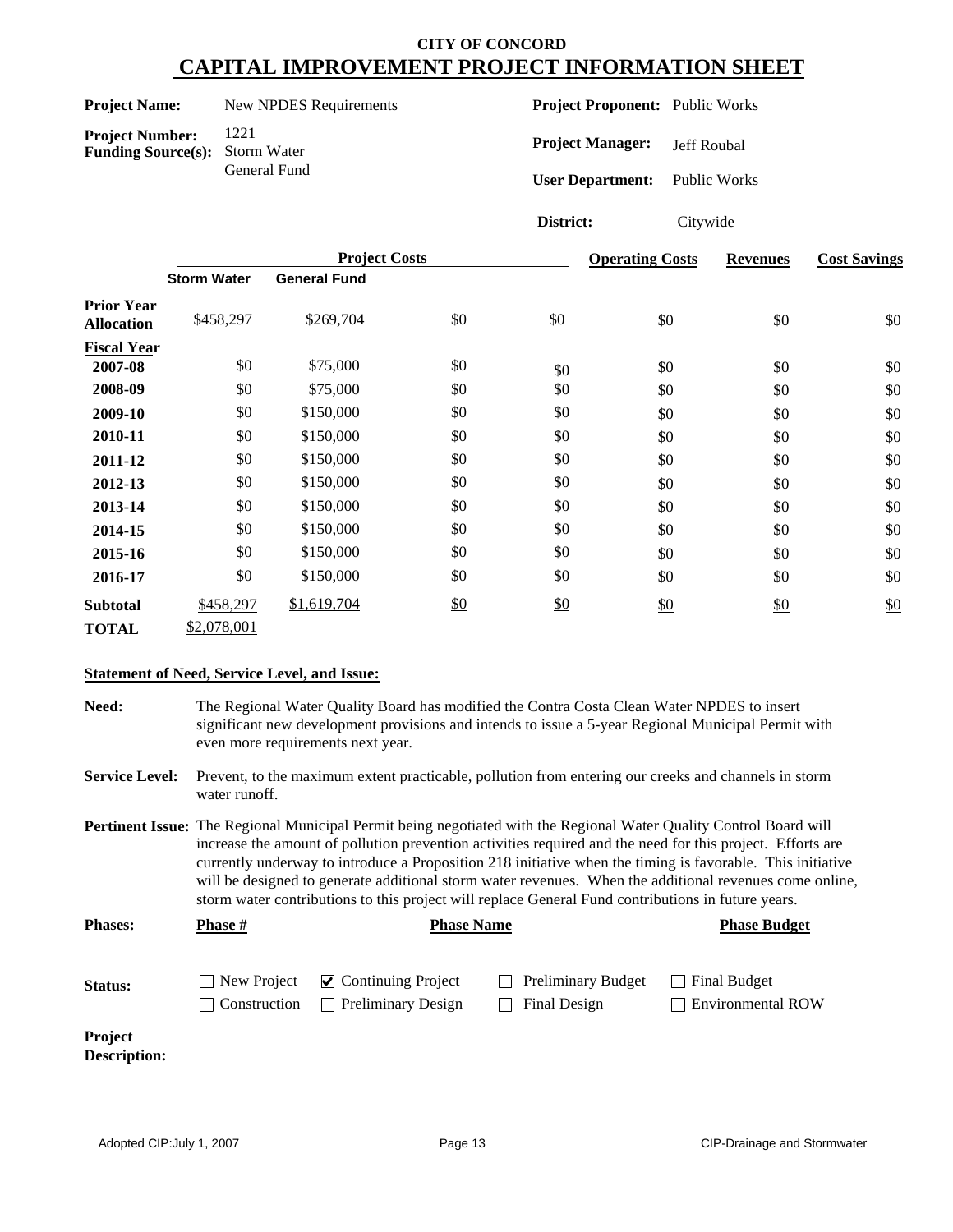| <b>Cost Estimate</b><br><b>By Category:</b> | <b>Administrative Costs:</b> | \$0 | Design Costs: |             | \$0 Construction Costs: | \$0                |
|---------------------------------------------|------------------------------|-----|---------------|-------------|-------------------------|--------------------|
|                                             | Contingency Costs:           | \$0 | Other Costs:  | \$2,078,001 |                         | Total: \$2,078,001 |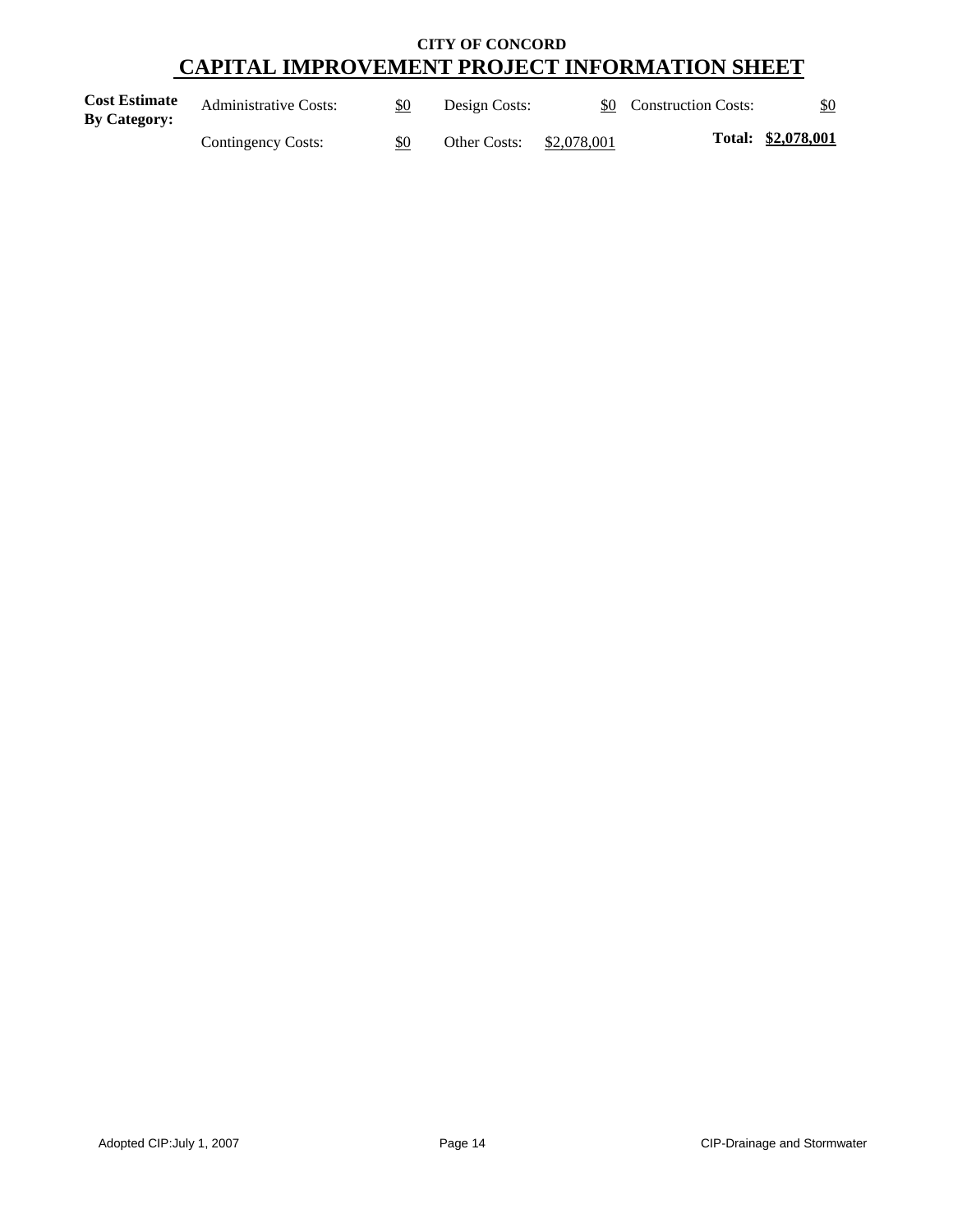| <b>Project Name:</b>  | <b>Storm Drainage Facility</b>   |
|-----------------------|----------------------------------|
|                       | Replacement/Installation/Repairs |
| David and Married and | 1785                             |

**Project Number:** 1785 **Funding Source(s):** Storm Water **Project Proponent:** Public Works

**Project Manager:** Bruce Good

**User Department:** Public Works

### **District:**

|                                        | <b>Project Costs</b> |     |               | <b>Operating Costs</b> | <b>Revenues</b> | <b>Cost Savings</b> |     |
|----------------------------------------|----------------------|-----|---------------|------------------------|-----------------|---------------------|-----|
|                                        | <b>Storm Water</b>   |     |               |                        |                 |                     |     |
| <b>Prior Year</b><br><b>Allocation</b> | \$262,515            | \$0 | \$0           | \$0                    | \$0             | \$0                 | \$0 |
| <b>Fiscal Year</b>                     |                      |     |               |                        |                 |                     |     |
| 2007-08                                | \$0                  | \$0 | \$0           | \$0                    | \$0             | \$0                 | \$0 |
| 2008-09                                | \$0                  | \$0 | \$0           | \$0                    | \$0             | \$0                 | \$0 |
| 2009-10                                | \$0                  | \$0 | \$0           | \$0                    | \$0             | \$0                 | \$0 |
| 2010-11                                | \$0                  | \$0 | \$0           | \$0                    | \$0             | \$0                 | \$0 |
| 2011-12                                | \$0                  | \$0 | \$0           | \$0                    | \$0             | \$0                 | \$0 |
| 2012-13                                | \$0                  | \$0 | \$0           | \$0                    | \$0             | \$0                 | \$0 |
| 2013-14                                | \$0                  | \$0 | \$0           | \$0                    | \$0             | \$0                 | \$0 |
| 2014-15                                | \$0                  | \$0 | \$0           | \$0                    | \$0             | \$0                 | \$0 |
| 2015-16                                | \$0                  | \$0 | \$0           | \$0                    | \$0             | \$0                 | \$0 |
| 2016-17                                | \$0                  | \$0 | \$0           | \$0                    | \$0             | \$0                 | \$0 |
| <b>Subtotal</b>                        | \$262,515            | \$0 | $\frac{$0}{}$ | \$0                    | \$0             | \$0                 | \$0 |
| <b>TOTAL</b>                           | \$262,515            |     |               |                        |                 |                     |     |

#### **Statement of Need, Service Level, and Issue:**

**Need:** To maintain existing storm drains in operational condition by replacing failed storm drains and to minimize erosion along the creeks by repairing creek banks.

**Service Level:** Provide reliable drainage system and minimize intrusion of silts into the drainage system.

**Pertinent Issue:** This project is an annual program that funds the repair or replacement of existing drainage facilities. It was to fund the priority drainage repair or replacement work with minor or limited cost. Repair or replacement work involving major costs are bid and constructed separately as capital projects.

| <b>Phases:</b>                              | <b>Phase</b> #                                                                      |                                             |                           | <b>Phase Name</b> |                                                  |            |  | <b>Phase Budget</b>                      |                   |
|---------------------------------------------|-------------------------------------------------------------------------------------|---------------------------------------------|---------------------------|-------------------|--------------------------------------------------|------------|--|------------------------------------------|-------------------|
| Status:                                     | New Project<br>$\blacksquare$<br>Construction<br>$\blacksquare$                     | $\vee$ Continuing Project<br>$\blacksquare$ | <b>Preliminary Design</b> |                   | <b>Preliminary Budget</b><br><b>Final Design</b> |            |  | Final Budget<br><b>Environmental ROW</b> |                   |
| Project<br><b>Description:</b>              | Repair or replace deteriorated storm drains and repair creek channel bank failures. |                                             |                           |                   |                                                  |            |  |                                          |                   |
| <b>Cost Estimate</b><br><b>By Category:</b> | <b>Administrative Costs:</b>                                                        |                                             | \$0                       | Design Costs:     |                                                  | \$0        |  | <b>Construction Costs:</b>               | $\underline{\$0}$ |
|                                             | Contingency Costs:                                                                  |                                             | \$0                       | Other Costs:      |                                                  | <u>\$0</u> |  | <b>Total:</b>                            | $\frac{$0}{}$     |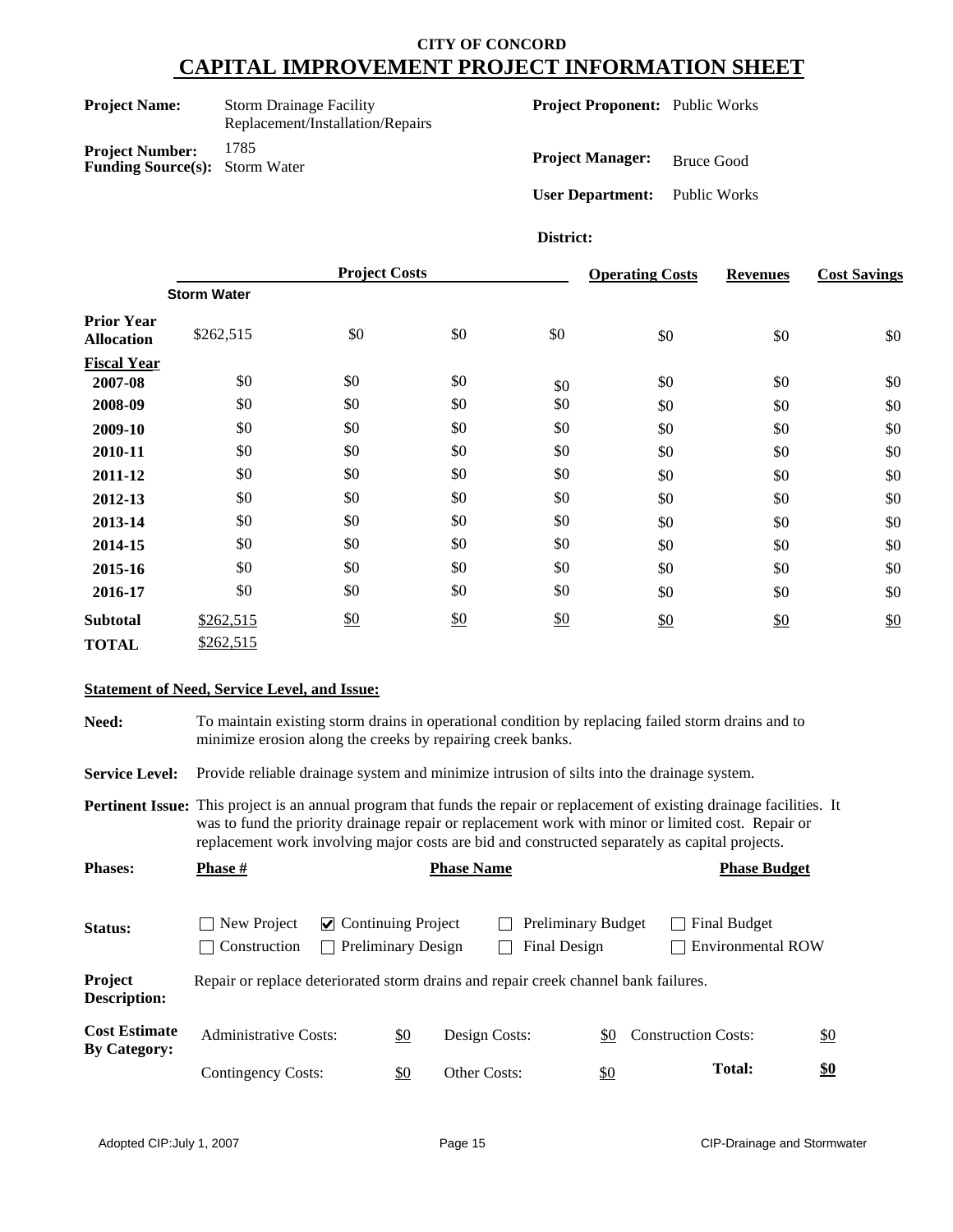| <b>Project Name:</b>                                            | Creek Drainage Improvements and<br><b>Detention Basin</b> |                         | <b>Project Proponent:</b> Building, Engineering &<br>Neighborhood Services |
|-----------------------------------------------------------------|-----------------------------------------------------------|-------------------------|----------------------------------------------------------------------------|
| <b>Project Number:</b><br><b>Funding Source(s):</b> Storm Water | 1833                                                      | <b>Project Manager:</b> | Alex Pascual                                                               |
|                                                                 | Developer Contribution<br>General Fund                    | <b>User Department:</b> | Public Works                                                               |
|                                                                 | Drainage Fees                                             | District:               | <b>Valley District</b>                                                     |

|                    |                    |                                         | <b>Project Costs</b> |                      | <b>Operating Costs</b> | <b>Revenues</b> | <b>Cost Savings</b> |
|--------------------|--------------------|-----------------------------------------|----------------------|----------------------|------------------------|-----------------|---------------------|
| <b>Prior Year</b>  | <b>Storm Water</b> | <b>Developer</b><br><b>Contribution</b> | <b>General Fund</b>  | <b>Drainage Fees</b> |                        |                 |                     |
| <b>Allocation</b>  | \$327,315          | \$82,000                                | \$205,294            | \$421,000            | \$0                    | \$0             | \$0                 |
| <b>Fiscal Year</b> |                    |                                         |                      |                      |                        |                 |                     |
| 2007-08            | \$0                | \$0                                     | \$0                  | \$0                  | \$0                    | \$0             | \$0                 |
| 2008-09            | \$0                | \$0                                     | \$0                  | \$0                  | \$0                    | \$0             | \$0                 |
| 2009-10            | \$0                | \$0                                     | \$0                  | \$0                  | \$0                    | \$0             | \$0                 |
| 2010-11            | \$0                | \$0                                     | \$0                  | \$0                  | \$0                    | \$0             | \$0                 |
| 2011-12            | \$0                | \$0                                     | \$0                  | \$0                  | \$0                    | \$0             | \$0                 |
| 2012-13            | \$0                | \$0                                     | \$0                  | \$0                  | \$0                    | \$0             | \$0                 |
| 2013-14            | \$0                | \$0                                     | \$0                  | \$0                  | \$0                    | \$0             | \$0                 |
| 2014-15            | \$0                | \$0                                     | \$0                  | \$0                  | \$0                    | \$0             | \$0                 |
| 2015-16            | \$0                | \$0                                     | \$0                  | \$0                  | \$0                    | \$0             | \$0                 |
| 2016-17            | \$0                | \$0                                     | \$0                  | \$0                  | \$0                    | \$0             | \$0                 |
| <b>Subtotal</b>    | \$327,315          | \$82,000                                | \$205,294            | \$421,000            | \$0                    | \$0             | \$0                 |
| <b>TOTAL</b>       | \$1,035,609        |                                         |                      |                      |                        |                 |                     |

#### **Statement of Need, Service Level, and Issue:**

- **Need:** To improve the drainage condition along two of the City's major creeks, Galindo Creek and Mt. Diablo Creek.
- **Service Level:** Provide a well-maintained creek system.
- **Pertinent Issue:** Over the years, properties along Galindo Creek and Mt. Diablo Creek experienced flooding. In response to the residents' concerns, the City funded the Galindo Creek and Mt. Diablo Creek Study. The Study identified the recommended repairs along the two creeks. The Study analyzed the feasibility of constructing a detention basin at the southwesterly corner of the Ygnacio Valley Rd. and Pine Hollow Rd. intersection, within the CSU property. This project funded the Study and will fund the detention basin and most of the creek repairs within the City's rights-of- way and easements. Cost-by-Category information shown below represents the detention basin (PJ 1833.2) only.

PJ 1833.1: This phase of PJ 1833 consists of replacing undersized street culvert crossings on Concord Boulevard. Drainage Area 33A fees, which are under the control of the County are funding this project. The County has obtained all needed right-of-way and regulatory agency approvals. The City completed design and bid the project in May 2005. Only one bid was received which required an additional \$300,000 to fully fund the project. Council rejected the bid and staff determined that the project is best implemented when Concord Boulevard is widened or when the project can be bundled with another storm drain project. The \$421,000 in drainage fees consist of \$49,000 from City Drainage Area 50, \$57,000 from City Drainage Area 33A and \$315,000 (90% balance assumed) from the County Drainage Area 33A fees. Per the terms of the Joint Exercise Powers Agreement with Contra Costa County Flood Control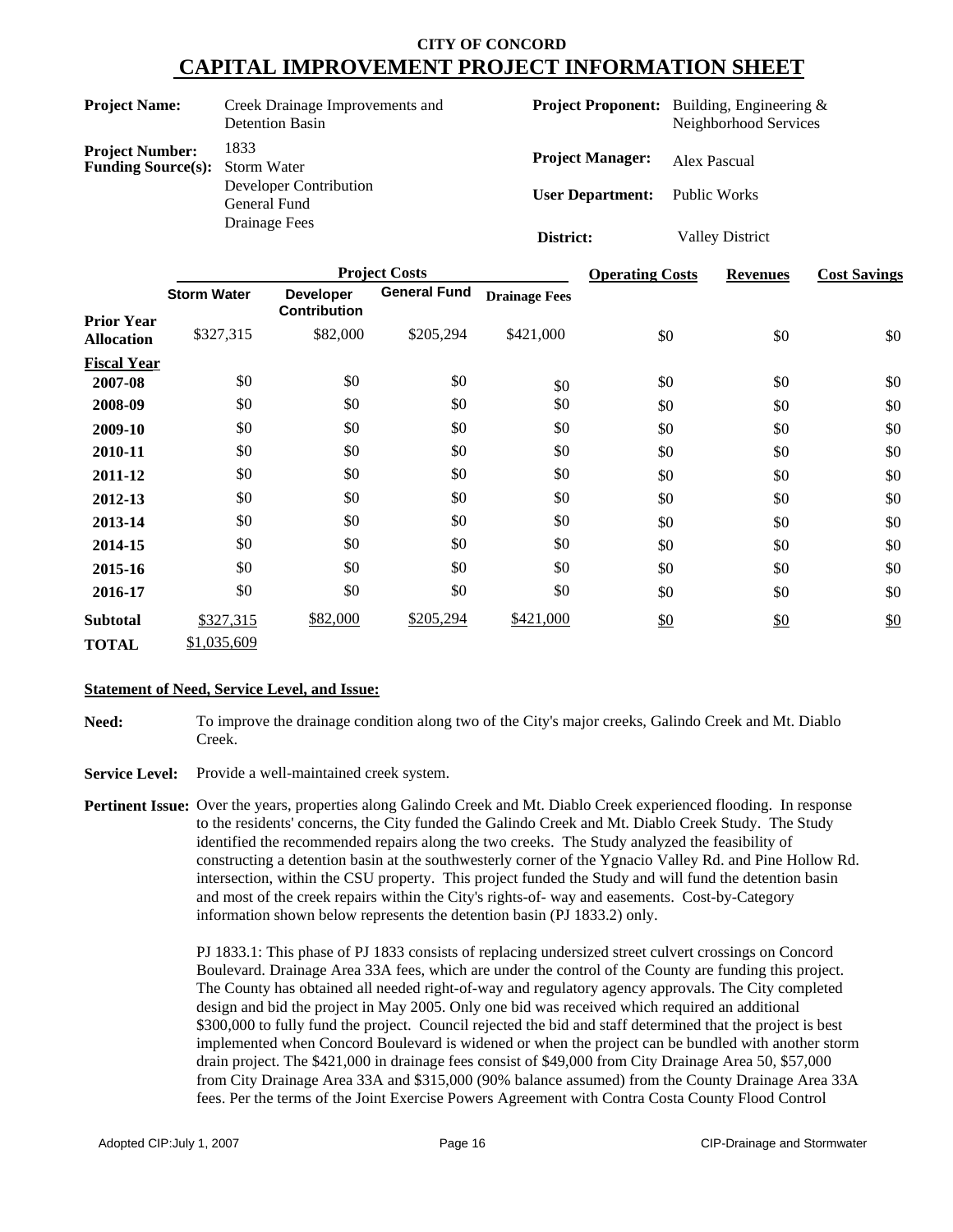District, approved on April 26, 2005, 90% of the County fund balance will be available to the City to cover design, construction and construction administration and 20% of a contract bid amount for potential change orders.

PJ 1833.2: In FY 2003-2004, the U.S. Army Corps of Engineers completed an Initial Study (Preliminary Assessment) on the Upper Galindo Creek Detention Basin that was recommended by the Study. The Corps paid \$100,000 for the Initial Study on behalf of the City. The Corps has almost completed the cost estimate for the Feasibility Study. A Feasibility Cost Sharing Agreement will need to be executed with a 50% share for City on the Feasibility Study and PSE. The City's share of construction will be 35%. Land value may be used to help with the City's share and staff is working with CSU for negotiation of a permanent easement to the City for construction and maintenance.

The Preliminary Study report determined that the detention basin would meet the required cost-benefit required by the Corps necessary to continue with design and construction of the basin. However the federal budget signed in December 2004 does not include funding for the project in federal fiscal year 2005. The project will begin again once \$1,315,500 in funding from Army Corps' Continuing Authorities Program (CAP), Section 205 (Flood Control Projects) becomes available. This \$1,315,500 in funding is not currently allocated to the project. Three developer contributions (Skylar Estates, New Haven mitigation, Montecito) totaling \$82,000 have been collected in anticipation of the detention basin project. The detention project has been placed on a list to be eligible for Proposition 84 Water Quality, Safety and Supply, Flood Control, Natural Resource Protection and Park Improvements funding. Staff will seek grant funding under Proposition 84 to fund construction.

| <b>Phases:</b>                              | Phase #                      |                           | <b>Phase Name</b> |                           |                                                                                                                                                                                                                     | <b>Phase Budget</b> |
|---------------------------------------------|------------------------------|---------------------------|-------------------|---------------------------|---------------------------------------------------------------------------------------------------------------------------------------------------------------------------------------------------------------------|---------------------|
|                                             | 1833.1                       | Drain 33A                 |                   |                           | \$412,000                                                                                                                                                                                                           |                     |
|                                             | 1833.2                       | <b>Creek Detention</b>    |                   |                           | \$122,000                                                                                                                                                                                                           |                     |
| Status:                                     | New Project                  | $\vee$ Continuing Project |                   | <b>Preliminary Budget</b> | <b>Final Budget</b>                                                                                                                                                                                                 |                     |
|                                             | Construction                 | <b>Preliminary Design</b> |                   | <b>Final Design</b>       | <b>Environmental ROW</b>                                                                                                                                                                                            |                     |
| Project<br><b>Description:</b>              | the CSU property.            |                           |                   |                           | Repair portions of Galindo Creek and Mt. Diablo Creek within the City's rights of way and easements and<br>construct a detention basin at the southwesterly corner of Ygnacio Valley Rd. and Pine Hollow Rd. within |                     |
| <b>Cost Estimate</b><br><b>By Category:</b> | <b>Administrative Costs:</b> | \$181.100                 | Design Costs:     | \$154,600                 | <b>Construction Costs:</b>                                                                                                                                                                                          | \$876,900           |
|                                             | Contingency Costs:           | \$303,800                 | Other Costs:      | \$201,525                 | <b>Total:</b>                                                                                                                                                                                                       | \$1,717,925         |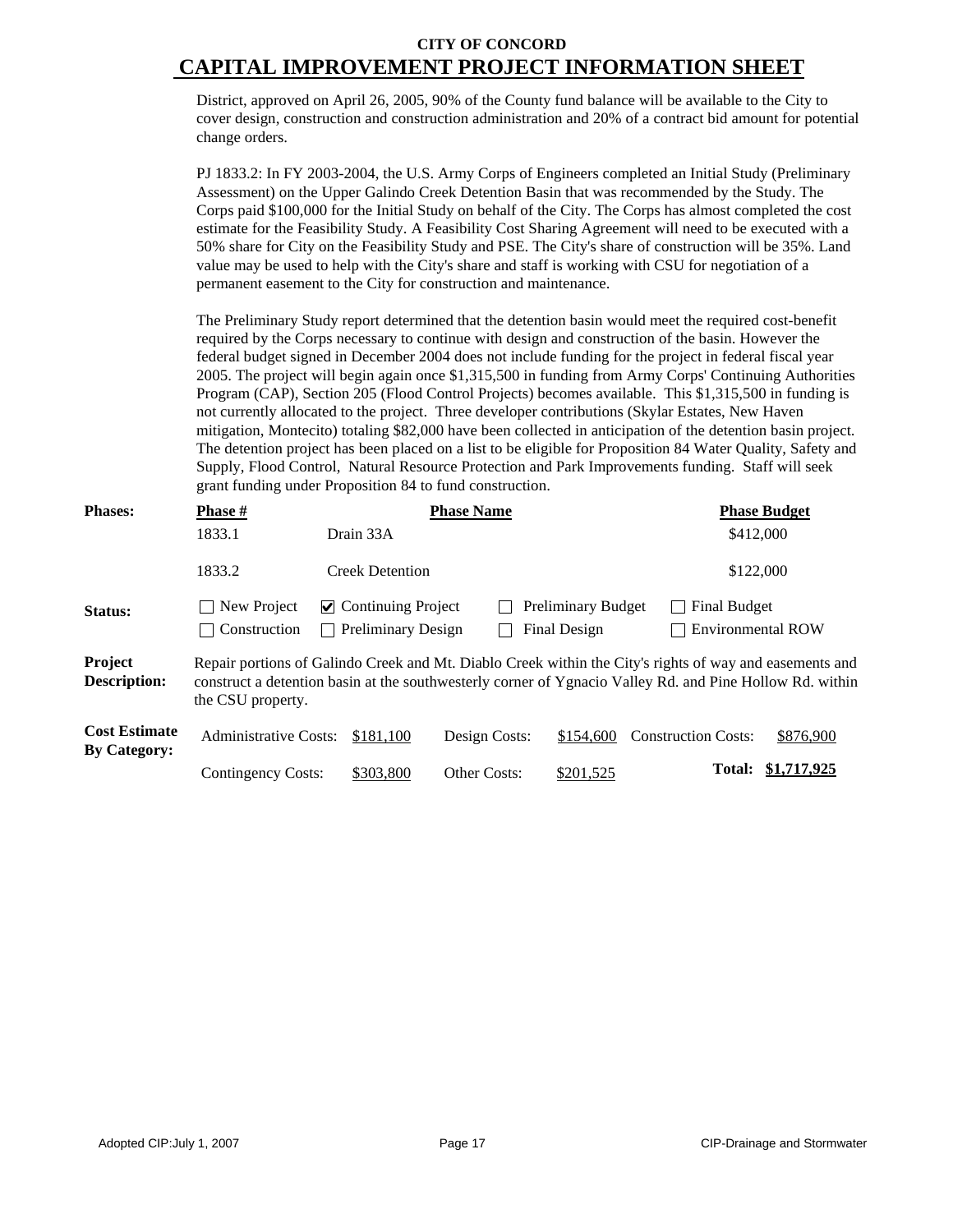| <b>Project Name:</b>                                        | Drainage Studies |                         | <b>Project Proponent:</b> Building, Engineering $\&$                         |
|-------------------------------------------------------------|------------------|-------------------------|------------------------------------------------------------------------------|
| <b>Project Number:</b><br><b>Funding Source(s):</b> Gas Tax | 2040             | <b>Project Manager:</b> | Neighborhood Services<br>Building, Engineering $\&$<br>Neighborhood Services |
|                                                             | General Fund     | <b>User Department:</b> | Public Works                                                                 |

**District:** Citywide

|                                        |                | <b>Project Costs</b> |               | <b>Operating Costs</b> | <b>Revenues</b> | <b>Cost Savings</b> |     |
|----------------------------------------|----------------|----------------------|---------------|------------------------|-----------------|---------------------|-----|
|                                        | <b>Gas Tax</b> | <b>General Fund</b>  |               |                        |                 |                     |     |
| <b>Prior Year</b><br><b>Allocation</b> | \$15,000       | \$0                  | \$0           | \$0                    | \$0             | \$0                 | \$0 |
| <b>Fiscal Year</b>                     |                |                      |               |                        |                 |                     |     |
| 2007-08                                | \$0            | \$15,000             | \$0           | \$0                    | \$0             | \$0                 | \$0 |
| 2008-09                                | \$0            | \$15,000             | \$0           | \$0                    | \$0             | \$0                 | \$0 |
| 2009-10                                | \$0            | \$0                  | \$0           | \$0                    | \$0             | \$0                 | \$0 |
| 2010-11                                | \$0            | \$0                  | \$0           | \$0                    | \$0             | \$0                 | \$0 |
| 2011-12                                | \$0            | \$0                  | \$0           | \$0                    | \$0             | \$0                 | \$0 |
| 2012-13                                | \$0            | \$0                  | \$0           | \$0                    | \$0             | \$0                 | \$0 |
| 2013-14                                | \$0            | \$0                  | \$0           | \$0                    | \$0             | \$0                 | \$0 |
| 2014-15                                | \$0            | \$0                  | \$0           | \$0                    | \$0             | \$0                 | \$0 |
| 2015-16                                | \$0            | \$0                  | \$0           | \$0                    | \$0             | \$0                 | \$0 |
| 2016-17                                | \$0            | \$0                  | \$0           | \$0                    | \$0             | \$0                 | \$0 |
| <b>Subtotal</b>                        | \$15,000       | \$30,000             | $\frac{$0}{}$ | \$0                    | \$0             | $\frac{$0}{}$       | \$0 |
| <b>TOTAL</b>                           | \$45,000       |                      |               |                        |                 |                     |     |

#### **Statement of Need, Service Level, and Issue:**

Need: To identify solutions of drainage problems throughout the City

Service Level: Provide a reliable drainage system.

**Pertinent Issue:** Since Gas Tax funds are tight, this project will serve as a three year trial to see if it is successful and necessary as an annual program.

| <b>Phases:</b>                              | <b>Phase</b> #               | <b>Phase Name</b>                                                      |                     |                                           |                                                                                                                                                                                                               | <b>Phase Budget</b> |  |  |
|---------------------------------------------|------------------------------|------------------------------------------------------------------------|---------------------|-------------------------------------------|---------------------------------------------------------------------------------------------------------------------------------------------------------------------------------------------------------------|---------------------|--|--|
| Status:                                     | New Project<br>Construction  | $\vee$ Continuing Project<br><b>Preliminary Design</b><br>$\mathbf{L}$ |                     | <b>Preliminary Budget</b><br>Final Design | <b>Final Budget</b><br><b>Environmental ROW</b>                                                                                                                                                               |                     |  |  |
| Project<br><b>Description:</b>              |                              | or a new CIP project, subject to funding.                              |                     |                                           | The project will fund various studies as necessary to determine solutions to drainage complaints<br>throughout the City. Once the study is complete, the solution may be effected through Maintenance repairs |                     |  |  |
| <b>Cost Estimate</b><br><b>By Category:</b> | <b>Administrative Costs:</b> | \$10,000                                                               | Design Costs:       | \$35,000                                  | <b>Construction Costs:</b>                                                                                                                                                                                    | <u>\$0</u>          |  |  |
|                                             | <b>Contingency Costs:</b>    | \$0                                                                    | <b>Other Costs:</b> | \$0                                       | <b>Total:</b>                                                                                                                                                                                                 | \$45,000            |  |  |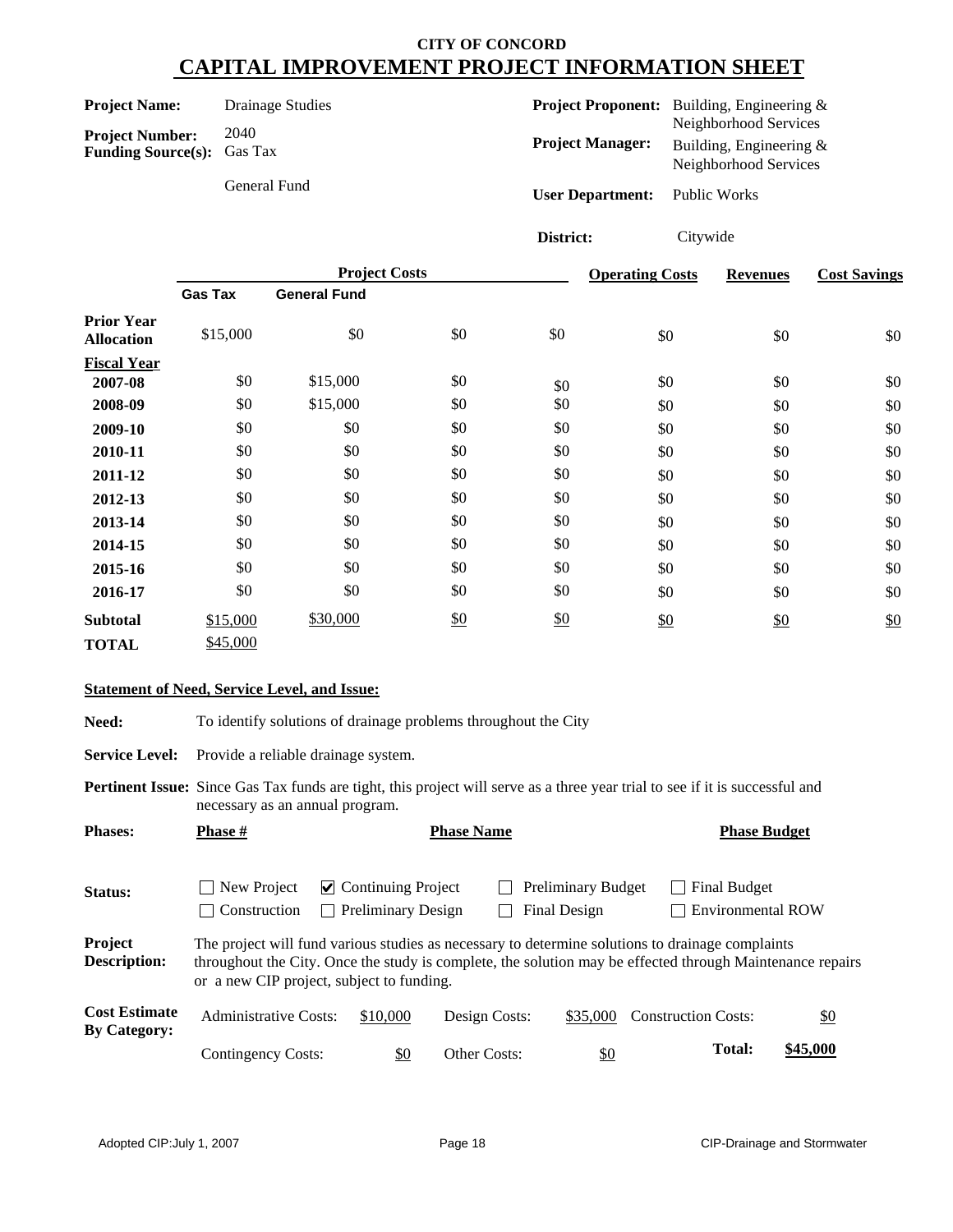**Project Name:** Cart Barn Electrical Improvements

**Project Number:** 2058 **Funding Source(s):** Golf Course Enterprise **Project Proponent:** Community and Recreation Services

**Project Manager:** Joan Carrico

**User Department:** Community and Recreation Services

### **District:**

|                    |                                                     | <b>Project Costs</b> |            |     | <b>Operating Costs</b>                         | <b>Revenues</b> | <b>Cost Savings</b> |
|--------------------|-----------------------------------------------------|----------------------|------------|-----|------------------------------------------------|-----------------|---------------------|
| <b>Prior Year</b>  | <b>Golf Course</b><br><b>Enterprise</b><br>\$38,475 | \$0                  | \$0        | \$0 | <b>Golf Course</b><br><b>Enterprise</b><br>\$0 | \$0             | \$0                 |
| <b>Allocation</b>  |                                                     |                      |            |     |                                                |                 |                     |
| <b>Fiscal Year</b> |                                                     |                      |            |     |                                                |                 |                     |
| 2007-08            | \$436,525                                           | \$0                  | \$0        | \$0 | \$0                                            | \$0             | \$0                 |
| 2008-09            | \$0                                                 | \$0                  | \$0        | \$0 | \$0                                            | \$0             | \$0                 |
| 2009-10            | \$0                                                 | \$0                  | \$0        | \$0 | \$0                                            | \$0             | \$0                 |
| 2010-11            | \$0                                                 | \$0                  | \$0        | \$0 | \$0                                            | \$0             | \$0                 |
| 2011-12            | \$0                                                 | \$0                  | \$0        | \$0 | \$0                                            | \$0             | \$0                 |
| 2012-13            | \$0                                                 | \$0                  | \$0        | \$0 | \$0                                            | \$0             | \$0                 |
| 2013-14            | \$0                                                 | \$0                  | \$0        | \$0 | \$0                                            | \$0             | \$0                 |
| 2014-15            | \$0                                                 | \$0                  | \$0        | \$0 | \$0                                            | \$0             | \$0                 |
| 2015-16            | \$0                                                 | \$0                  | \$0        | \$0 | \$0                                            | \$0             | \$0                 |
| 2016-17            | \$0                                                 | \$0                  | \$0        | \$0 | \$0                                            | \$0             | \$0                 |
| <b>Subtotal</b>    | \$475,000                                           | \$0                  | <u>\$0</u> | \$0 | \$0                                            | \$0             | \$0                 |
| <b>TOTAL</b>       | \$475,000                                           |                      |            |     |                                                |                 |                     |

## **Statement of Need, Service Level, and Issue:**

| Need: | Reconditioned gasoline golf carts are scheduled to be leased Spring, 2005, following expiration of the            |
|-------|-------------------------------------------------------------------------------------------------------------------|
|       | current lease. The new electric powered golf carts will need to be leased when the 2005 lease expires in<br>2008. |
|       |                                                                                                                   |

**Service Level:** This project will enable the Golf Course to continue offering power carts to golfers.

**Pertinent Issue:** The State has mandated that all new golf carts manufactured for use on Bay Area golf courses after January 1, 2000 must be electric powered. This requirement was negated by the use of reconditioned gasoline carts manufactured before 2000 for future leases. Reconditioned carts will not be available for the next lease.

> Should Golf Course Enterprise cash flow restrictions dictate, the General Fund will loan the funds necessary to complete this project as scheduled.

| <b>Phases:</b>                 | <b>Phase #</b>                      | <b>Phase Name</b>                                                | <b>Phase Budget</b>                                                                               |                                                                                                            |
|--------------------------------|-------------------------------------|------------------------------------------------------------------|---------------------------------------------------------------------------------------------------|------------------------------------------------------------------------------------------------------------|
| <b>Status:</b>                 | New Project<br>$\vert$ Construction | $\triangleright$ Continuing Project<br>$\Box$ Preliminary Design | <b>Preliminary Budget</b><br>Final Design                                                         | Final Budget<br><b>Environmental ROW</b>                                                                   |
| Project<br><b>Description:</b> | to meet required golfer demand.     |                                                                  | Construct new pre-engineered building adjacent to existing Cart Barn near the Clubhouse, with new | enhanced electrical service to the existing Cart Barn. Eighty carts can be charged simultaneously in order |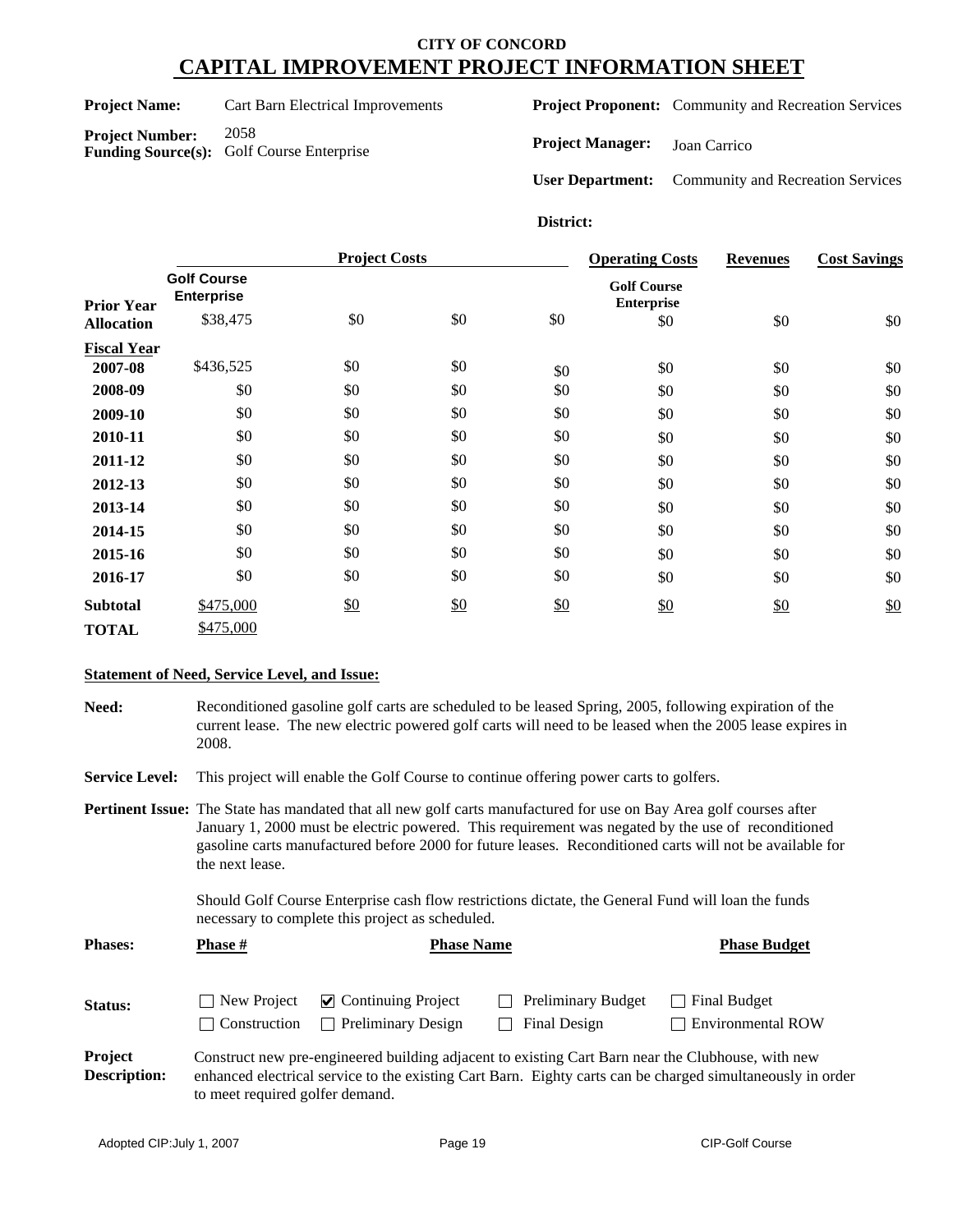| <b>Cost Estimate</b><br>By Category: | <b>Administrative Costs:</b> | \$40,000 | Design Costs: | \$40,000 | <b>Construction Costs:</b> | \$350,000 |
|--------------------------------------|------------------------------|----------|---------------|----------|----------------------------|-----------|
|                                      | Contingency Costs:           | \$45,000 | Other Costs:  | \$0      | <b>Total:</b>              | \$475,000 |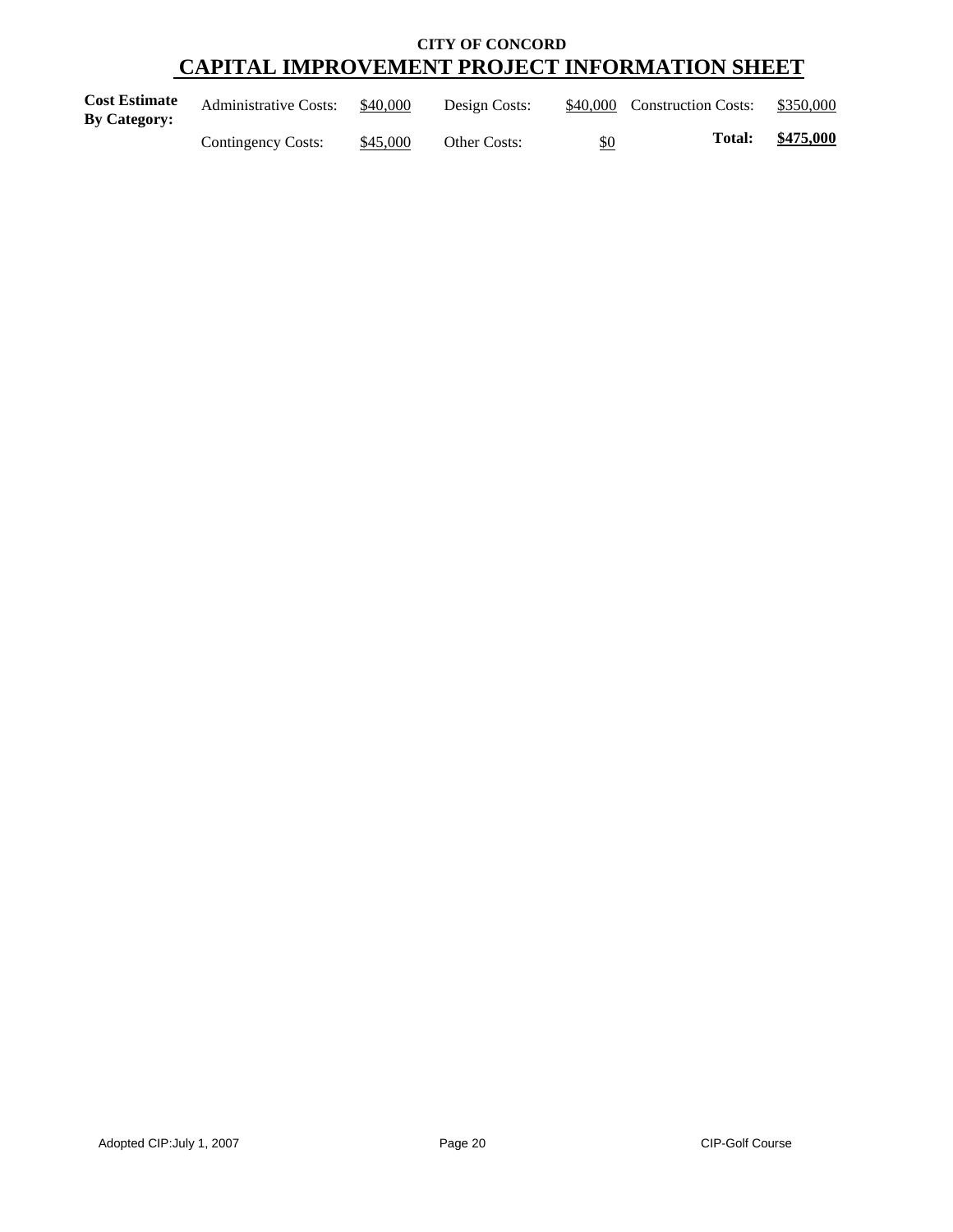| <b>Project Name:</b>   | Replace Clubhouse Roof at Diablo Creek<br>Golf Course Clubhouse |
|------------------------|-----------------------------------------------------------------|
| <b>Project Number:</b> | 2080<br><b>Funding Source(s):</b> Parkland Fees-Zone A          |

**Project Proponent:** Community and Recreation Services

**Project Manager:** Alton Baxley

**User Department:** Community and Recreation Services

**District:** N/A

|                                        |                                 | <b>Project Costs</b> |     |     | <b>Operating Costs</b> | <b>Revenues</b> | <b>Cost Savings</b> |
|----------------------------------------|---------------------------------|----------------------|-----|-----|------------------------|-----------------|---------------------|
|                                        | <b>Parkland Fees-</b><br>Zone A |                      |     |     |                        |                 |                     |
| <b>Prior Year</b><br><b>Allocation</b> | \$0                             | \$0                  | \$0 | \$0 | \$0                    | \$0             | \$0                 |
| <b>Fiscal Year</b>                     |                                 |                      |     |     |                        |                 |                     |
| 2007-08                                | \$100,000                       | \$0                  | \$0 | \$0 | \$0                    | \$0             | \$0                 |
| 2008-09                                | \$0                             | \$0                  | \$0 | \$0 | \$0                    | \$0             | \$0                 |
| 2009-10                                | \$0                             | \$0                  | \$0 | \$0 | \$0                    | \$0             | \$0                 |
| 2010-11                                | \$0                             | \$0                  | \$0 | \$0 | \$0                    | \$0             | \$0                 |
| 2011-12                                | \$0                             | \$0                  | \$0 | \$0 | \$0                    | \$0             | \$0                 |
| 2012-13                                | \$0                             | \$0                  | \$0 | \$0 | \$0                    | \$0             | \$0                 |
| 2013-14                                | \$0                             | \$0                  | \$0 | \$0 | \$0                    | \$0             | \$0                 |
| 2014-15                                | \$0                             | \$0                  | \$0 | \$0 | \$0                    | \$0             | \$0                 |
| 2015-16                                | \$0                             | \$0                  | \$0 | \$0 | \$0                    | \$0             | \$0                 |
| 2016-17                                | \$0                             | \$0                  | \$0 | \$0 | \$0                    | \$0             | \$0                 |
| <b>Subtotal</b>                        | \$100,000                       | $\frac{$0}{}$        | \$0 | \$0 | \$0                    | \$0             | \$0                 |
| <b>TOTAL</b>                           | \$100,000                       |                      |     |     |                        |                 |                     |

#### **Statement of Need, Service Level, and Issue:**

**Need:** The Clubhouse roof and gutters are in significant disrepair. Numerous leaks currently exist and have resulted in damage to restaurant equipment, citations written during health department inspections, and a poor appearance to customers utilizing the clubhouse and restaurant.

**Service Level:** Repair is required in order to continue to operate the restaurant per health department inspections and to minimize the damage to current equipment and infrastructure.

**Pertinent Issue:** The restaurant has been cited by the health department for infractions based on roof leakage into the food storage areas in the kitchen. Patchwork on the roof has taken care of the immediate citations, however, the roof needs to be replaced to avoid further problems. In addition, the City reimbursed the restaurant operator for damage to two large screen TV's over the past year due to roof leakage. The repairs need to take place during the non-rainy season thus the target of spring/summer 2007.

| <b>Phases:</b>                        | Phase #                                     | <b>Phase Name</b>                               |                                           | <b>Phase Budget</b>                                                                                                                                                                                                  |
|---------------------------------------|---------------------------------------------|-------------------------------------------------|-------------------------------------------|----------------------------------------------------------------------------------------------------------------------------------------------------------------------------------------------------------------------|
| Status:                               | $\triangledown$ New Project<br>Construction | Continuing Project<br><b>Preliminary Design</b> | <b>Preliminary Budget</b><br>Final Design | <b>Final Budget</b><br>$\Box$ Environmental ROW                                                                                                                                                                      |
| <b>Project</b><br><b>Description:</b> |                                             |                                                 |                                           | Furnish and install new 1/2" 5-ply CDX plywood over the existing roof deck if required. Install 30 year<br>composition shingles, new gutters, leaders, metal flashing, lifting of the HVAC units as needed to repair |

roofing beneath them.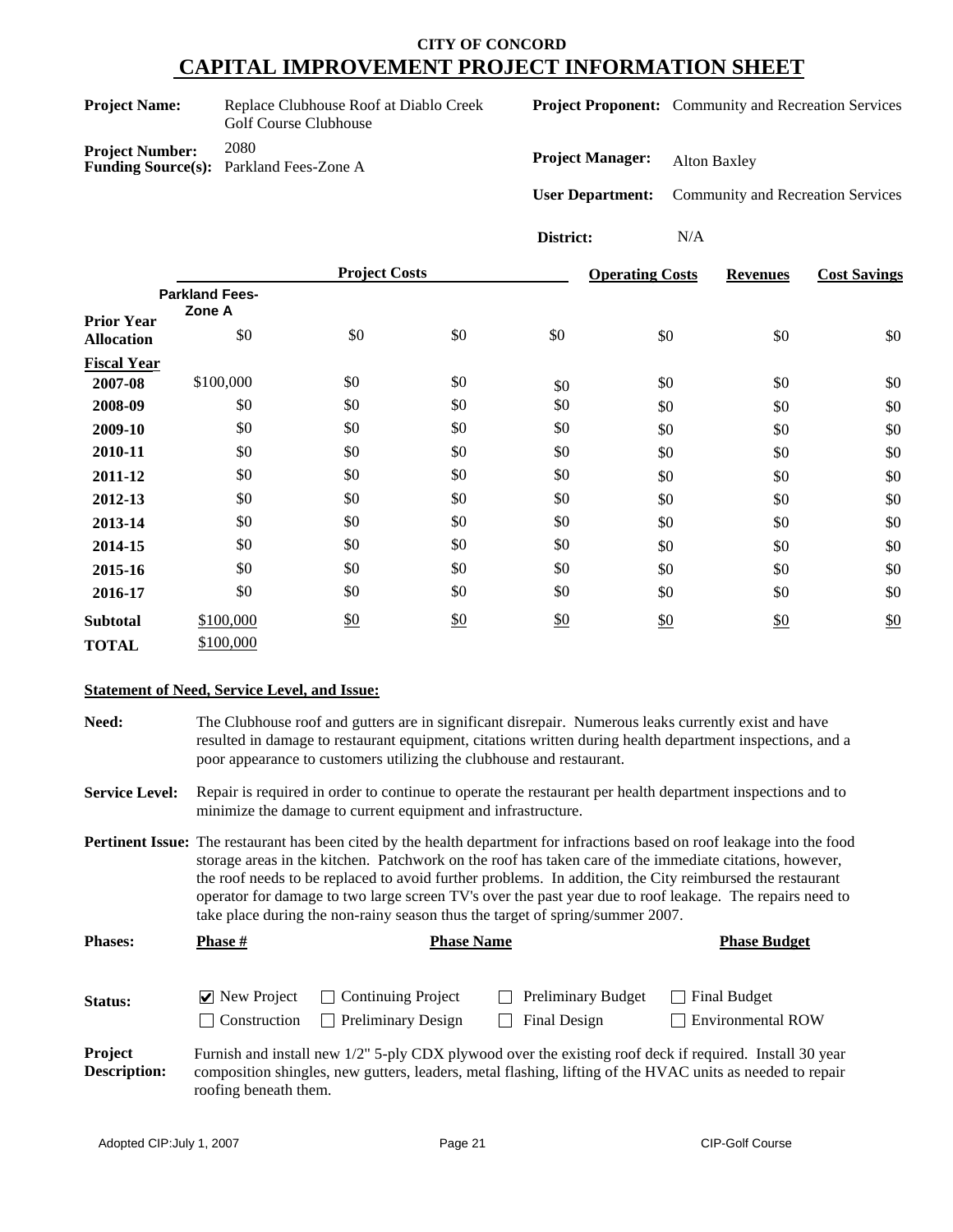| <b>Cost Estimate</b><br>By Category: | <b>Administrative Costs:</b> | \$5,950 | Design Costs: | \$0 Construction Costs: |               | \$85,500  |
|--------------------------------------|------------------------------|---------|---------------|-------------------------|---------------|-----------|
|                                      | Contingency Costs:           | \$8,550 | Other Costs:  | \$0                     | <b>Total:</b> | \$100,000 |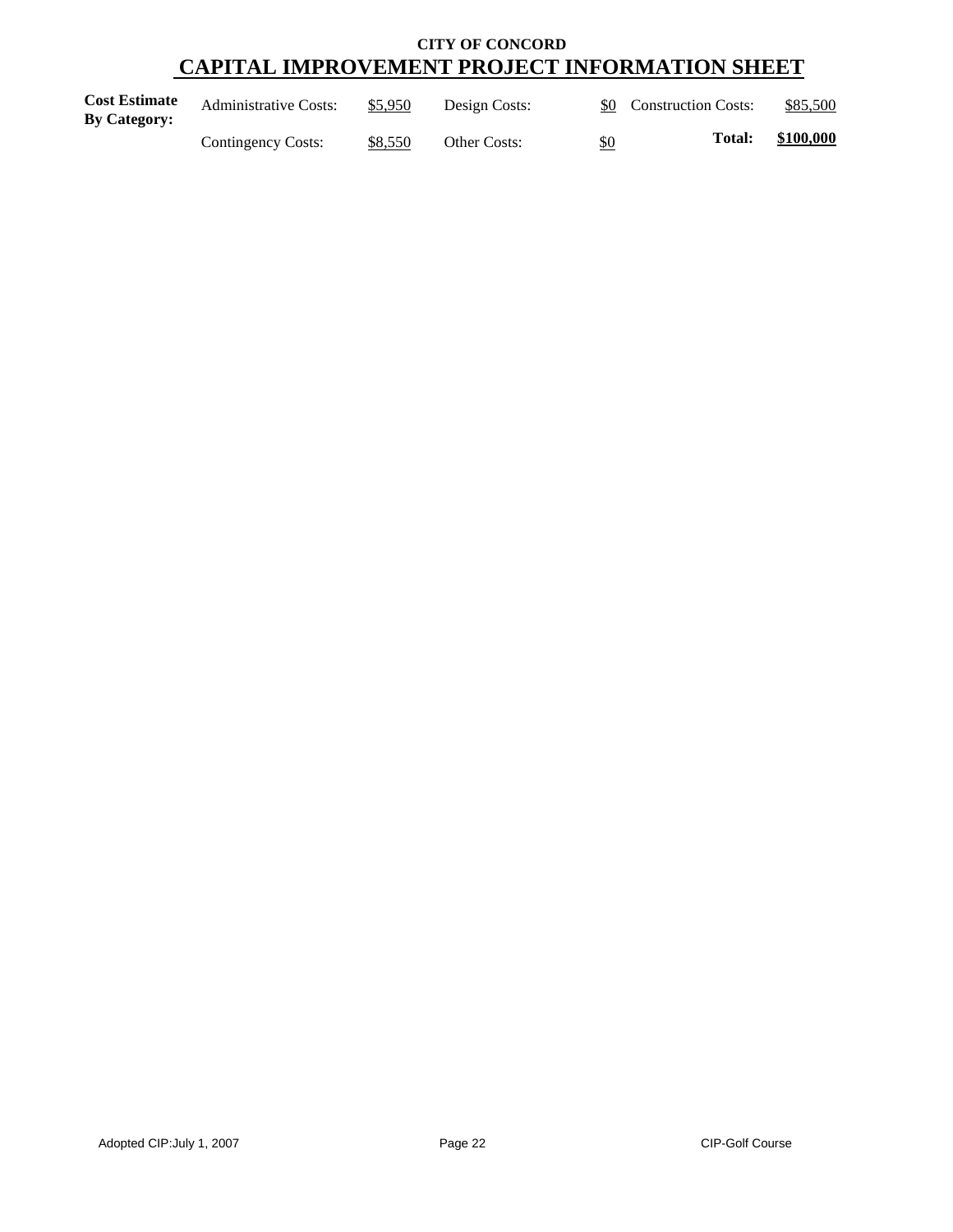Project Name: Golf Course Greens Replacement

**Project Number:** GC-003 **Funding Source(s):** Golf Course Enterprise **Project Proponent:** Community and Recreation Services

**Project Manager:** Joan Carrico

**User Department:** Community and Recreation Services

## **District:**

|                    |                                         | <b>Project Costs</b> |     |     | <b>Operating Costs</b> | <b>Revenues</b> | <b>Cost Savings</b> |
|--------------------|-----------------------------------------|----------------------|-----|-----|------------------------|-----------------|---------------------|
| <b>Prior Year</b>  | <b>Golf Course</b><br><b>Enterprise</b> |                      |     |     |                        |                 |                     |
| <b>Allocation</b>  | \$0                                     | \$0                  | \$0 | \$0 | \$0                    | \$0             | \$0                 |
| <b>Fiscal Year</b> |                                         |                      |     |     |                        |                 |                     |
| 2007-08            | \$0                                     | \$0                  | \$0 | \$0 | \$0                    | \$0             | \$0                 |
| 2008-09            | \$0                                     | \$0                  | \$0 | \$0 | \$0                    | \$0             | \$0                 |
| 2009-10            | \$0                                     | \$0                  | \$0 | \$0 | \$0                    | \$0             | \$0                 |
| 2010-11            | \$98,390                                | \$0                  | \$0 | \$0 | \$0                    | \$0             | \$0                 |
| 2011-12            | \$0                                     | \$0                  | \$0 | \$0 | \$0                    | \$0             | \$0                 |
| 2012-13            | \$0                                     | \$0                  | \$0 | \$0 | \$0                    | \$0             | \$0                 |
| 2013-14            | \$0                                     | \$0                  | \$0 | \$0 | \$0                    | \$0             | \$0                 |
| 2014-15            | \$0                                     | \$0                  | \$0 | \$0 | \$0                    | \$0             | \$0                 |
| 2015-16            | \$0                                     | \$0                  | \$0 | \$0 | \$0                    | \$0             | \$0                 |
| 2016-17            | \$0                                     | \$0                  | \$0 | \$0 | \$0                    | \$0             | \$0                 |
| <b>Subtotal</b>    | \$98,390                                | \$0                  | \$0 | \$0 | \$0                    | \$0             | \$0                 |
| <b>TOTAL</b>       | \$98,390                                |                      |     |     |                        |                 |                     |

## **Statement of Need, Service Level, and Issue:**

| Need:                                       | Green will be 30+ years old at replacement. Recommended green will improve grounds and play at Golf<br>Course.                       |                                                                                                                                                                                           |     |                                   |                                           |                   |                                                 |     |  |  |
|---------------------------------------------|--------------------------------------------------------------------------------------------------------------------------------------|-------------------------------------------------------------------------------------------------------------------------------------------------------------------------------------------|-----|-----------------------------------|-------------------------------------------|-------------------|-------------------------------------------------|-----|--|--|
| <b>Service Level:</b>                       | Replacement will enhance play for customers and reduce periodic aeration during height of season, which<br>causes service reduction. |                                                                                                                                                                                           |     |                                   |                                           |                   |                                                 |     |  |  |
|                                             |                                                                                                                                      | <b>Pertinent Issue:</b> Increased play causes additional traffic on green. The green was constructed with 30-year old designs<br>which have changed dramatically with the growth of golf. |     |                                   |                                           |                   |                                                 |     |  |  |
|                                             |                                                                                                                                      | Should Golf Course Enterprise cash flow restrictions dictate, the General Fund will loan the funds<br>necessary to complete this project as scheduled.                                    |     |                                   |                                           |                   |                                                 |     |  |  |
| <b>Phases:</b>                              | Phase #                                                                                                                              |                                                                                                                                                                                           |     | <b>Phase Name</b>                 |                                           |                   | <b>Phase Budget</b>                             |     |  |  |
| Status:                                     | New Project<br>Construction                                                                                                          | $\triangleright$ Continuing Project<br><b>Preliminary Design</b><br>$\mathbf{1}$                                                                                                          |     |                                   | <b>Preliminary Budget</b><br>Final Design |                   | <b>Final Budget</b><br><b>Environmental ROW</b> |     |  |  |
| Project<br>Description:                     | Design and replace the green on hole #9 (FY2009-10). Project would build the green to USGA<br>specifications.                        |                                                                                                                                                                                           |     |                                   |                                           |                   |                                                 |     |  |  |
| <b>Cost Estimate</b><br><b>By Category:</b> | <b>Administrative Costs:</b>                                                                                                         |                                                                                                                                                                                           | \$0 | Design Costs:                     |                                           | <u>\$0</u>        | <b>Construction Costs:</b>                      | \$0 |  |  |
|                                             | Contingency Costs:                                                                                                                   |                                                                                                                                                                                           | \$0 | Other Costs:                      |                                           | $\underline{\$0}$ | <b>Total:</b>                                   | \$0 |  |  |
| Adopted CIP: July 1, 2007                   |                                                                                                                                      |                                                                                                                                                                                           |     | Page 23<br><b>CIP-Golf Course</b> |                                           |                   |                                                 |     |  |  |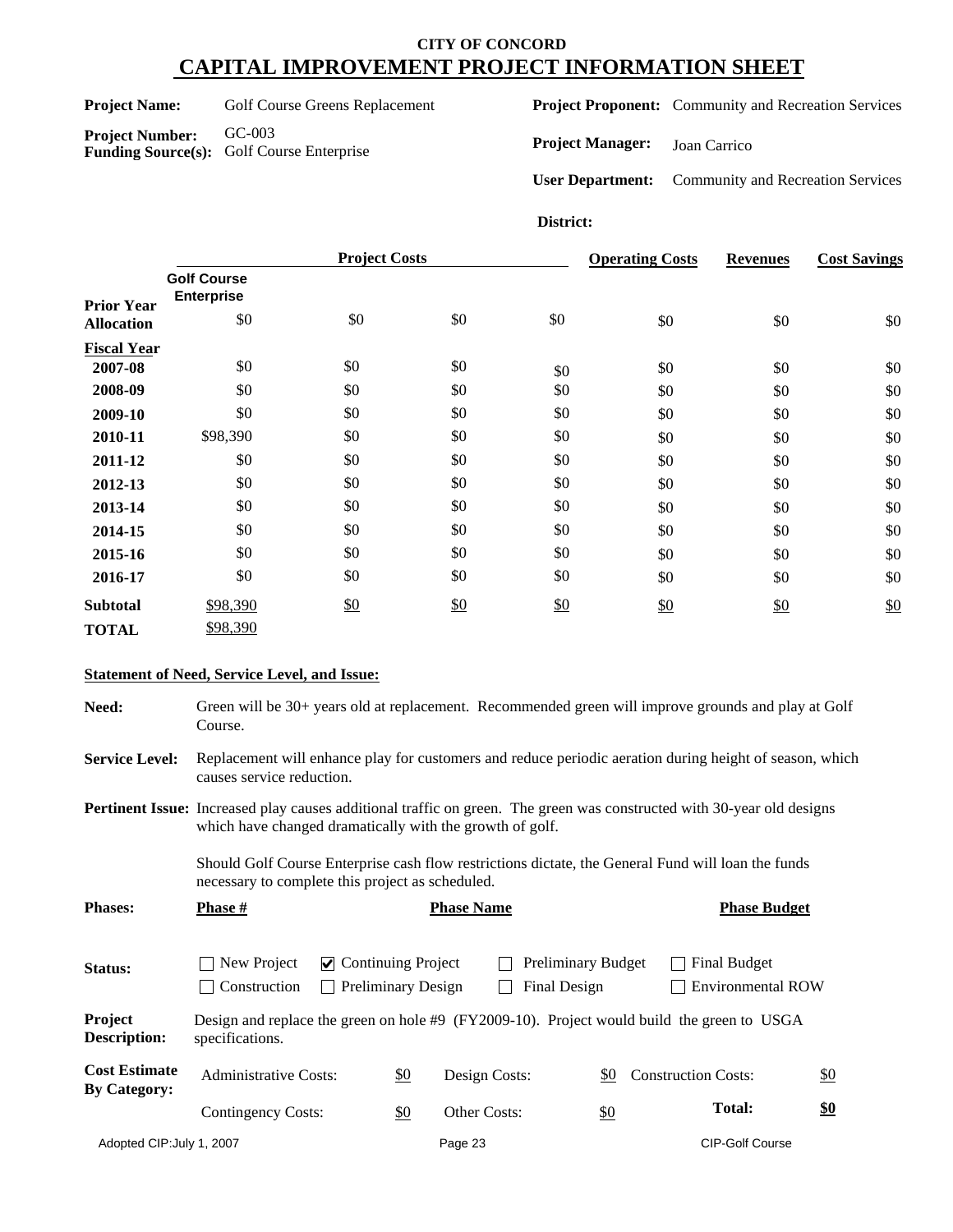Project Name: Golf Course Irrigation Improvements

**Project Number:** GC-303 **Funding Source(s):** Golf Course Enterprise **Project Proponent:** Community and Recreation Services

**Project Manager:** Joan Carrico

**User Department:** Community and Recreation Services

## **District:**

|                    |                                         |               | <b>Project Costs</b> |     |     | <b>Revenues</b> | <b>Cost Savings</b> |
|--------------------|-----------------------------------------|---------------|----------------------|-----|-----|-----------------|---------------------|
| <b>Prior Year</b>  | <b>Golf Course</b><br><b>Enterprise</b> |               |                      |     |     |                 |                     |
| <b>Allocation</b>  | \$0                                     | \$0           | \$0                  | \$0 | \$0 | \$0             | \$0                 |
| <b>Fiscal Year</b> |                                         |               |                      |     |     |                 |                     |
| 2007-08            | \$0                                     | \$0           | \$0                  | \$0 | \$0 | \$0             | \$0                 |
| 2008-09            | \$0                                     | \$0           | \$0                  | \$0 | \$0 | \$0             | \$0                 |
| 2009-10            | \$189,042                               | \$0           | \$0                  | \$0 | \$0 | \$0             | \$0                 |
| 2010-11            | \$0                                     | \$0           | \$0                  | \$0 | \$0 | \$0             | \$0                 |
| 2011-12            | \$0                                     | \$0           | \$0                  | \$0 | \$0 | \$0             | \$0                 |
| 2012-13            | \$0                                     | \$0           | \$0                  | \$0 | \$0 | \$0             | \$0                 |
| 2013-14            | \$0                                     | \$0           | \$0                  | \$0 | \$0 | \$0             | \$0                 |
| 2014-15            | \$0                                     | \$0           | \$0                  | \$0 | \$0 | \$0             | \$0                 |
| 2015-16            | \$0                                     | \$0           | \$0                  | \$0 | \$0 | \$0             | \$0                 |
| 2016-17            | \$0                                     | \$0           | \$0                  | \$0 | \$0 | \$0             | \$0                 |
| <b>Subtotal</b>    | \$189,042                               | $\frac{$0}{}$ | $\frac{$0}{}$        | \$0 | \$0 | $\frac{$0}{}$   | \$0                 |
| <b>TOTAL</b>       | \$189,042                               |               |                      |     |     |                 |                     |

## **Statement of Need, Service Level, and Issue:**

| Need:                          | Holes #3 - #7 were improved in 1974. Staff anticipates that the main line and laterals will need to be<br>replaced by 2009.                                                                                                                                                                                                                                                                                                                     |                                                        |                                                                                                  |                                          |  |  |  |  |  |
|--------------------------------|-------------------------------------------------------------------------------------------------------------------------------------------------------------------------------------------------------------------------------------------------------------------------------------------------------------------------------------------------------------------------------------------------------------------------------------------------|--------------------------------------------------------|--------------------------------------------------------------------------------------------------|------------------------------------------|--|--|--|--|--|
| <b>Service Level:</b>          | Maintaining an efficient and effective irrigation system is a critical component for a Golf Course<br>maintenance program.                                                                                                                                                                                                                                                                                                                      |                                                        |                                                                                                  |                                          |  |  |  |  |  |
|                                | <b>Pertinent Issue:</b> The balance of the Golf Course irrigation system was replaced as part of the renovation project in 1998.<br>This project was included in the list of potential long term projects reviewed by the City Council Ad-Hoc<br>Golf Committee and the City Manager.<br>Should Golf Course Enterprise cash flow restrictions dictate, the General Fund will loan the funds<br>necessary to complete this project as scheduled. |                                                        |                                                                                                  |                                          |  |  |  |  |  |
| <b>Phases:</b>                 | <b>Phase</b> #                                                                                                                                                                                                                                                                                                                                                                                                                                  | <b>Phase Name</b>                                      |                                                                                                  | <b>Phase Budget</b>                      |  |  |  |  |  |
| Status:                        | New Project<br>Construction                                                                                                                                                                                                                                                                                                                                                                                                                     | $\vee$ Continuing Project<br><b>Preliminary Design</b> | <b>Preliminary Budget</b><br>Final Design                                                        | Final Budget<br><b>Environmental ROW</b> |  |  |  |  |  |
| Project<br><b>Description:</b> |                                                                                                                                                                                                                                                                                                                                                                                                                                                 |                                                        | Design and construct the replacement of irrigation main lines and laterals for holes $#3 - #7$ . |                                          |  |  |  |  |  |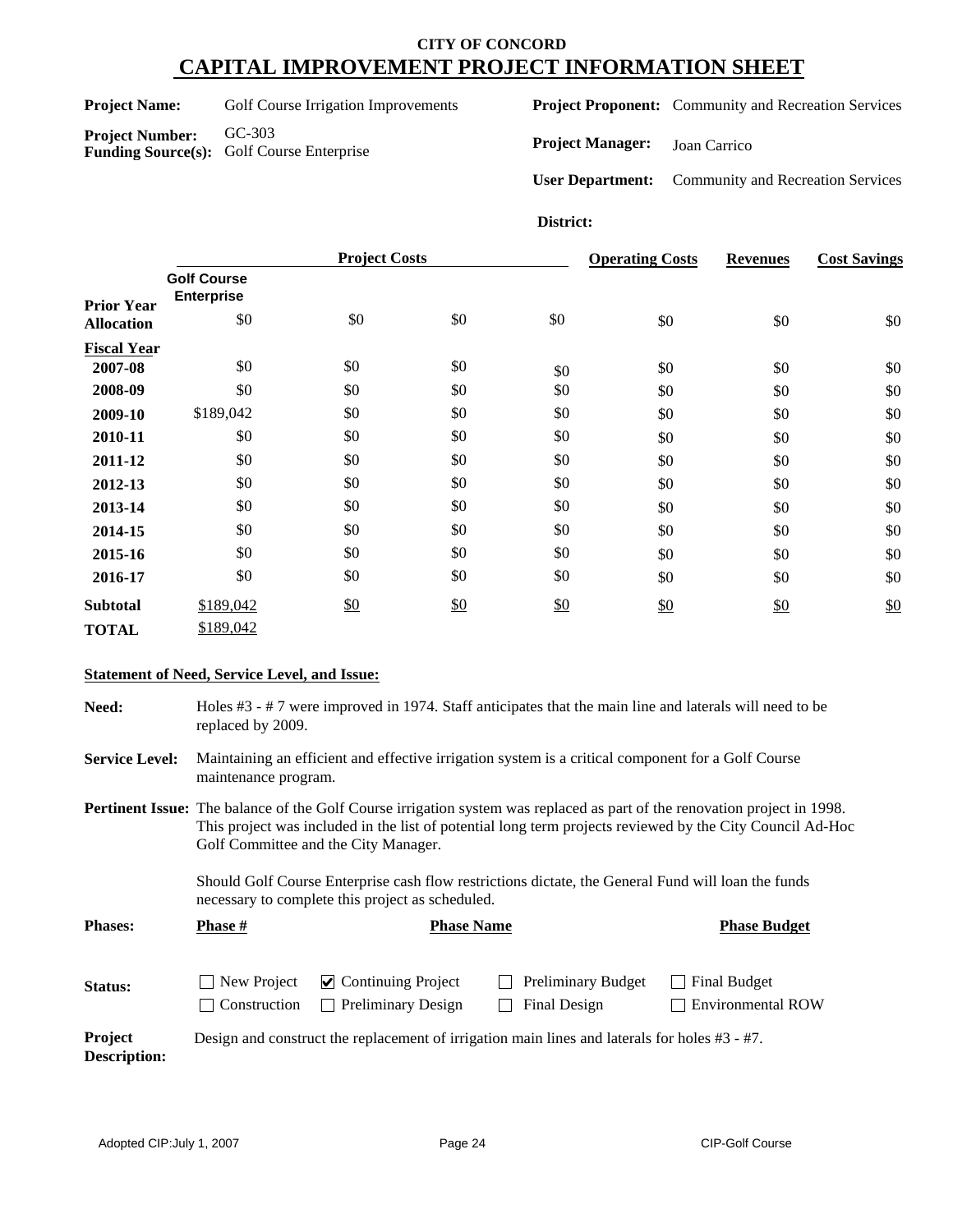| <b>Cost Estimate</b><br>By Category: | <b>Administrative Costs:</b> | \$10,928 | Design Costs: |     | \$27,318 Construction Costs: | \$131,127 |
|--------------------------------------|------------------------------|----------|---------------|-----|------------------------------|-----------|
|                                      | Contingency Costs:           | \$19,669 | Other Costs:  | \$0 | <b>Total:</b>                | \$189,042 |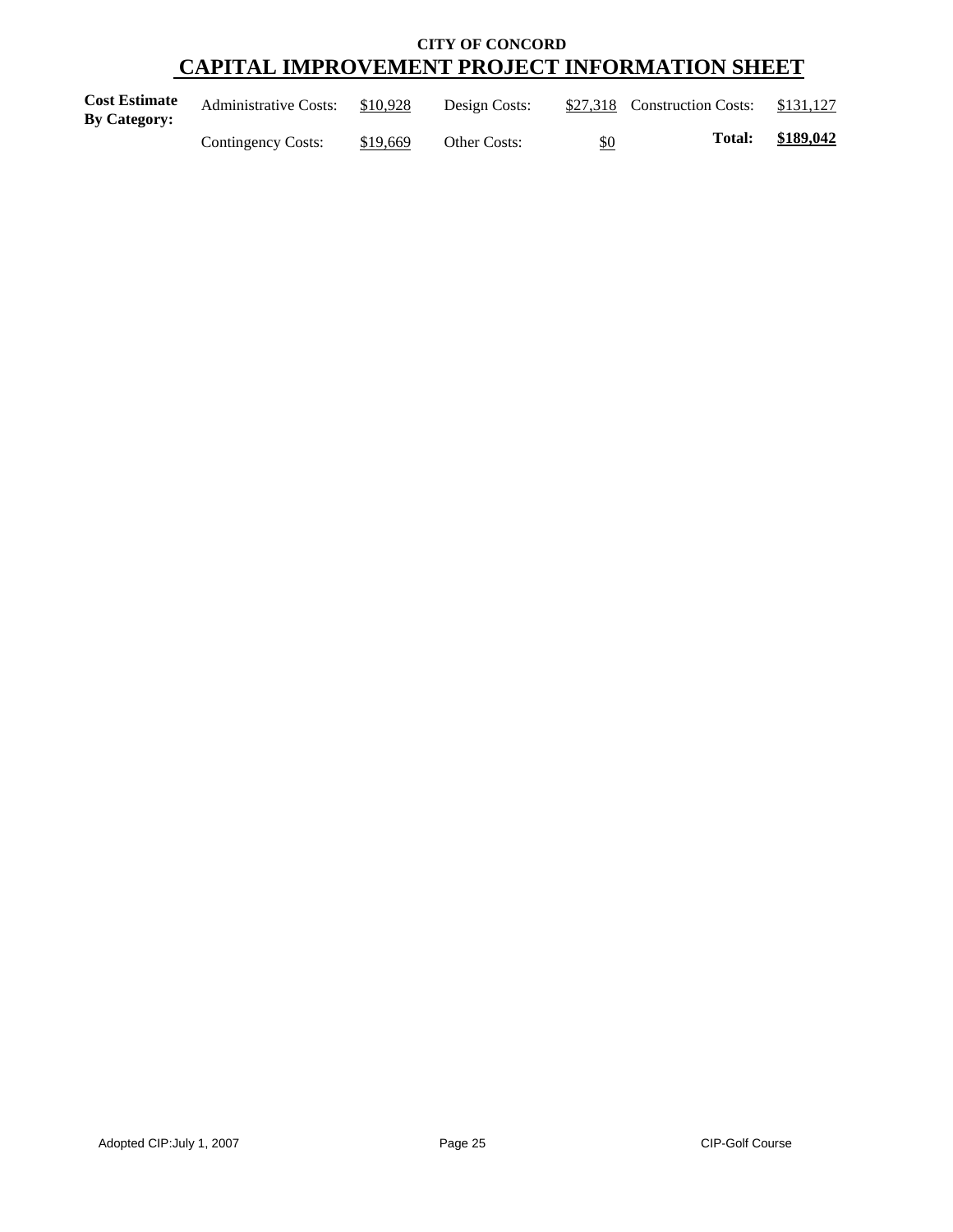|  | <b>Project Name:</b> |
|--|----------------------|
|--|----------------------|

**Project Number:** 1015

**Funding Source(s):** Redevelopment

Zoning Ordinance and General Plan Update

**Project Proponent:** Planning &Economic Development

**Project Manager:** Deborah Raines

**User Department:** Planning &Economic Development

**District:** 

| v<br>1 Г | W<br>16<br>16 |
|----------|---------------|
|          |               |

|                                        | <b>Project Costs</b> |     | <b>Operating Costs</b> | <b>Revenues</b> | <b>Cost Savings</b> |     |     |
|----------------------------------------|----------------------|-----|------------------------|-----------------|---------------------|-----|-----|
|                                        | Redevelopment        |     |                        |                 |                     |     |     |
| <b>Prior Year</b><br><b>Allocation</b> | \$812,000            | \$0 | \$0                    | \$0             | \$0                 | \$0 | \$0 |
| <b>Fiscal Year</b>                     |                      |     |                        |                 |                     |     |     |
| 2007-08                                | \$220,000            | \$0 | \$0                    | \$0             | \$0                 | \$0 | \$0 |
| 2008-09                                | \$0                  | \$0 | \$0                    | \$0             | \$0                 | \$0 | \$0 |
| 2009-10                                | \$0                  | \$0 | \$0                    | \$0             | \$0                 | \$0 | \$0 |
| 2010-11                                | \$0                  | \$0 | \$0                    | \$0             | \$0                 | \$0 | \$0 |
| 2011-12                                | \$0                  | \$0 | \$0                    | \$0             | \$0                 | \$0 | \$0 |
| 2012-13                                | \$0                  | \$0 | \$0                    | \$0             | \$0                 | \$0 | \$0 |
| 2013-14                                | \$0                  | \$0 | \$0                    | \$0             | \$0                 | \$0 | \$0 |
| 2014-15                                | \$0                  | \$0 | \$0                    | \$0             | \$0                 | \$0 | \$0 |
| 2015-16                                | \$0                  | \$0 | \$0                    | \$0             | \$0                 | \$0 | \$0 |
| 2016-17                                | \$0                  | \$0 | \$0                    | \$0             | \$0                 | \$0 | \$0 |
| <b>Subtotal</b>                        | \$1,032,000          | \$0 | \$0                    | \$0             | \$0                 | \$0 | \$0 |
| <b>TOTAL</b>                           | \$1,032,000          |     |                        |                 |                     |     |     |

## **Statement of Need, Service Level, and Issue:**

**Need:** To update the General Plan, Zoning Ordinance and to prepare the 2009 Housing Element to be consistent with current City practices.

**Service Level:** Fulfills requirements of State Planning Law for consistency between the City's Zoning Ordinance, Housing Element and General Plan.

**Pertinent Issue:** The existing General Plan no longer reflects current City practices and State Law. The Zoning Ordinance predates the existing General Plan. The next 5 year update of the Housing Element will be due in 2009.Policy direction, format and organization of the Plan, element and ordinance need improvement to better serve staff, the public, and the development community. The procedural requirements of review processes need to be updated to provide clear direction regarding staff review and balance public input processes with permit streamlining goals.

| <b>Phases:</b> | Phase #      | <b>Phase Name</b>                                                         |                                           | <b>Phase Budget</b>                      |
|----------------|--------------|---------------------------------------------------------------------------|-------------------------------------------|------------------------------------------|
| <b>Status:</b> | Construction | $\Box$ New Project $\Box$ Continuing Project<br><b>Preliminary Design</b> | <b>Preliminary Budget</b><br>Final Design | Final Budget<br><b>Environmental ROW</b> |

**Project Description:** The project includes consultant services to assist the Planning Division and City Attorney's office to update the General Plan, the Housing Element and the Zoning Ordinance. The updates will include revisions to ensure consistency between the three documents, to improve the organization of all documents for easier use, and to ensure that process requirements balance the interests of adequate review and public input with permit streamlining goals.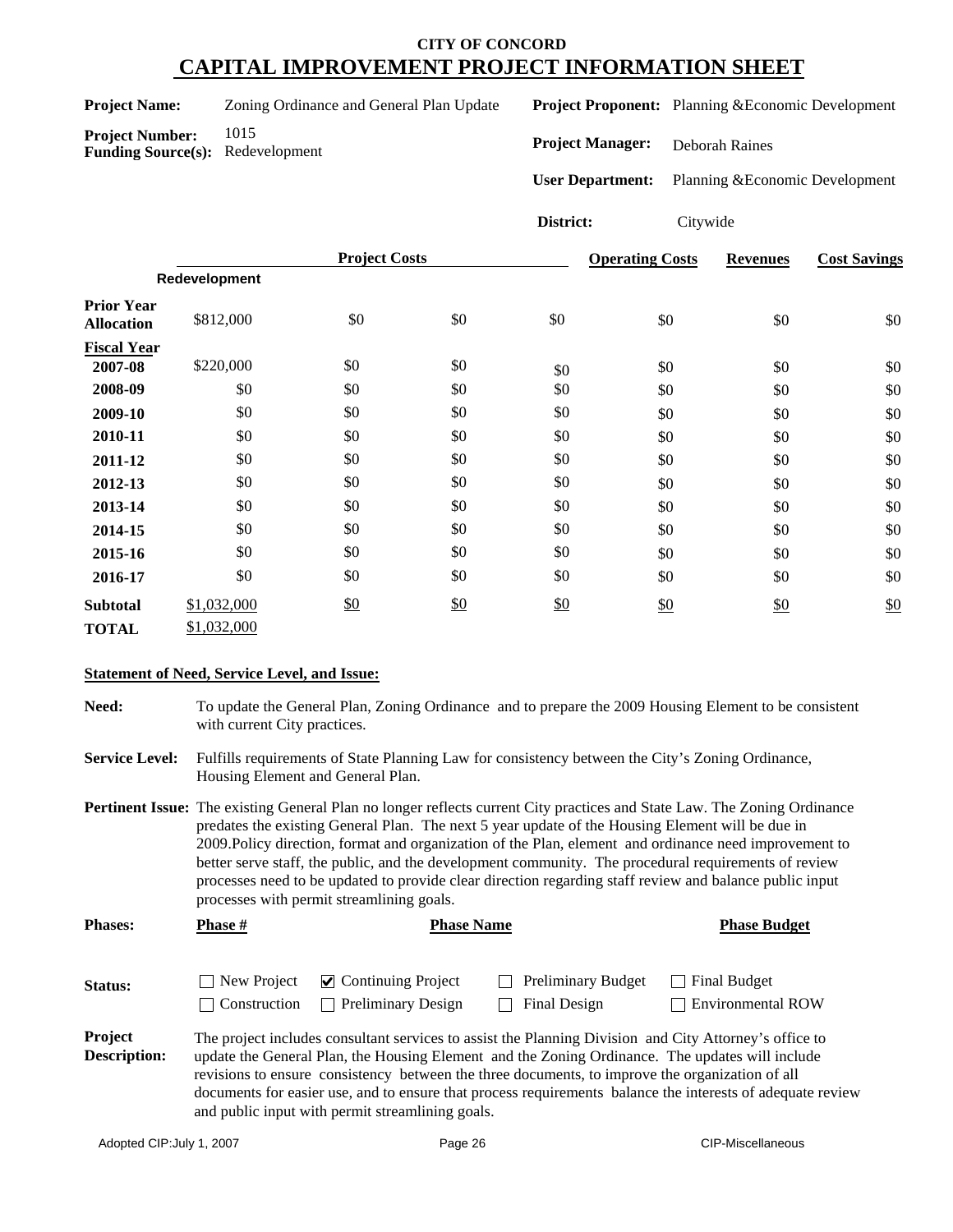| <b>Cost Estimate</b><br><b>By Category:</b> | <b>Administrative Costs:</b> | \$0 | Design Costs: |     | \$0 Construction Costs: | \$0 |
|---------------------------------------------|------------------------------|-----|---------------|-----|-------------------------|-----|
|                                             | Contingency Costs:           | \$0 | Other Costs:  | \$0 | Total:                  | \$0 |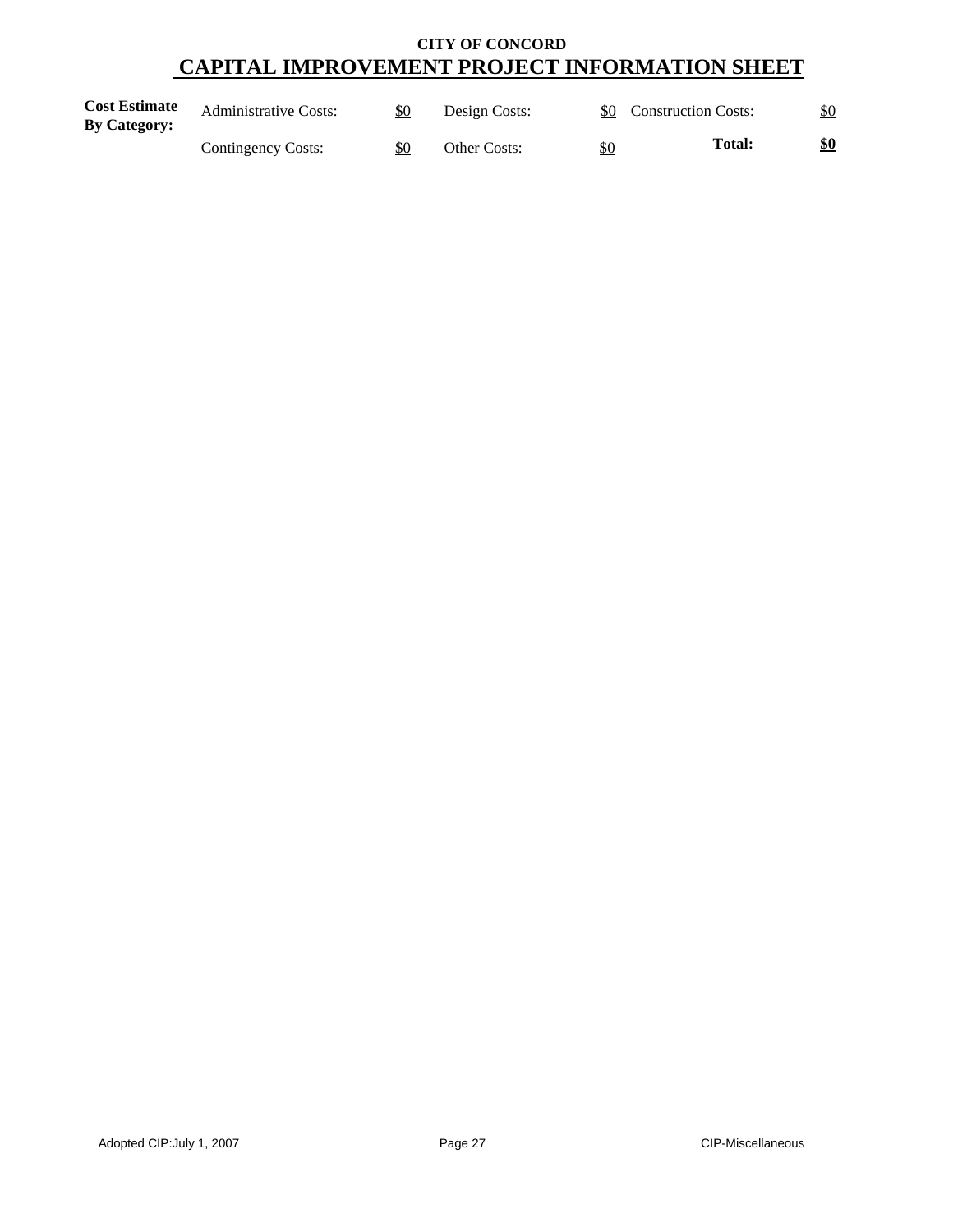| <b>Project Name:</b> |  |
|----------------------|--|
|----------------------|--|

**Senior Transportation** 

**Project Number:** 1016 **Funding Source(s):** General Fund **Project Proponent:** Community and Recreation Services

**Project Manager:** Avis Connolly

**User Department:** Community and Recreation Services

## **District:** Citywide

|                          |                     | <b>Project Costs</b> |     |     | <b>Operating Costs</b> | <b>Revenues</b> | <b>Cost Savings</b> |
|--------------------------|---------------------|----------------------|-----|-----|------------------------|-----------------|---------------------|
|                          | <b>General Fund</b> |                      |     |     |                        |                 |                     |
| Prior Year<br>Allocation | \$108,902           | \$0                  | \$0 | \$0 | \$0                    | \$0             | \$0                 |
| <b>Fiscal Year</b>       |                     |                      |     |     |                        |                 |                     |
| 2007-08                  | \$38,200            | \$0                  | \$0 | \$0 | \$0                    | \$0             | \$0                 |
| 2008-09                  | \$28,000            | \$0                  | \$0 | \$0 | \$0                    | \$0             | \$0                 |
| 2009-10                  | \$28,000            | \$0                  | \$0 | \$0 | \$0                    | \$0             | \$0                 |
| 2010-11                  | \$28,000            | \$0                  | \$0 | \$0 | \$0                    | \$0             | \$0                 |
| 2011-12                  | \$28,000            | \$0                  | \$0 | \$0 | \$0                    | \$0             | \$0                 |
| 2012-13                  | \$28,000            | \$0                  | \$0 | \$0 | \$0                    | \$0             | \$0                 |
| 2013-14                  | \$28,000            | \$0                  | \$0 | \$0 | \$0                    | \$0             | \$0                 |
| 2014-15                  | \$28,000            | \$0                  | \$0 | \$0 | \$0                    | \$0             | \$0                 |
| 2015-16                  | \$28,000            | \$0                  | \$0 | \$0 | \$0                    | \$0             | \$0                 |
| 2016-17                  | \$28,000            | \$0                  | \$0 | \$0 | \$0                    | \$0             | \$0                 |
| Subtotal                 | \$399,102           | $\frac{$0}{}$        | \$0 | \$0 | \$0                    | \$0             | \$0                 |
| TOTAL                    | \$399,102           |                      |     |     |                        |                 |                     |

## **Statement of Need, Service Level, and Issue:**

**Need:** Concord's senior population is growing in numbers and climbing in age. A recent Commission on Aging (COA) survey shows the greatest transportation needs of Concord seniors is to/from physicians, grocery store, and for social needs. Over 25% of those surveyed do not drive. A large segment of Concord seniors do not qualify as "disabled" for LINK services. Local bus transportation is not geared to the needs of the senior population who are mobility challenged -- unable to climb the tall steps, walk to bus stops, stand for 1/2 hour in the elements where there are no benches or covered seating.

#### **Service Level:**

**Pertinent Issue:** The Youth and Senior Transportation Study was completed in October 2003. The April 27, 2005 report to Council Committee identified that approximately \$18,000 - \$20,000 in funds were allocated for contracting with a transit service provider to bring nutrition riders to the senior center. In 2005-06, 5,956 one-way rides were provided to seniors in Concord at no cost to the seniors. Transportation costs totaled \$9,060.50. As of July 2006, fares for this service increased by 50 cents per trip. This increase translates to an additional cost of approximately \$3,000 for this fiscal year. A request for additional funding is needed to cover the increase for the senior nutrition riders.

> In July 2006, Rehab Services of Northern California – Mt. Diablo Adult Care Center received a CDBG contract to provide shopping shuttle services for seniors living in senior complexes. \$15,000 from this CIP has been allocated to this service.

In addition, a City commitment of \$10,000 to assist in funding a pilot transportation service for the Community Youth Center will be funded through this CIP.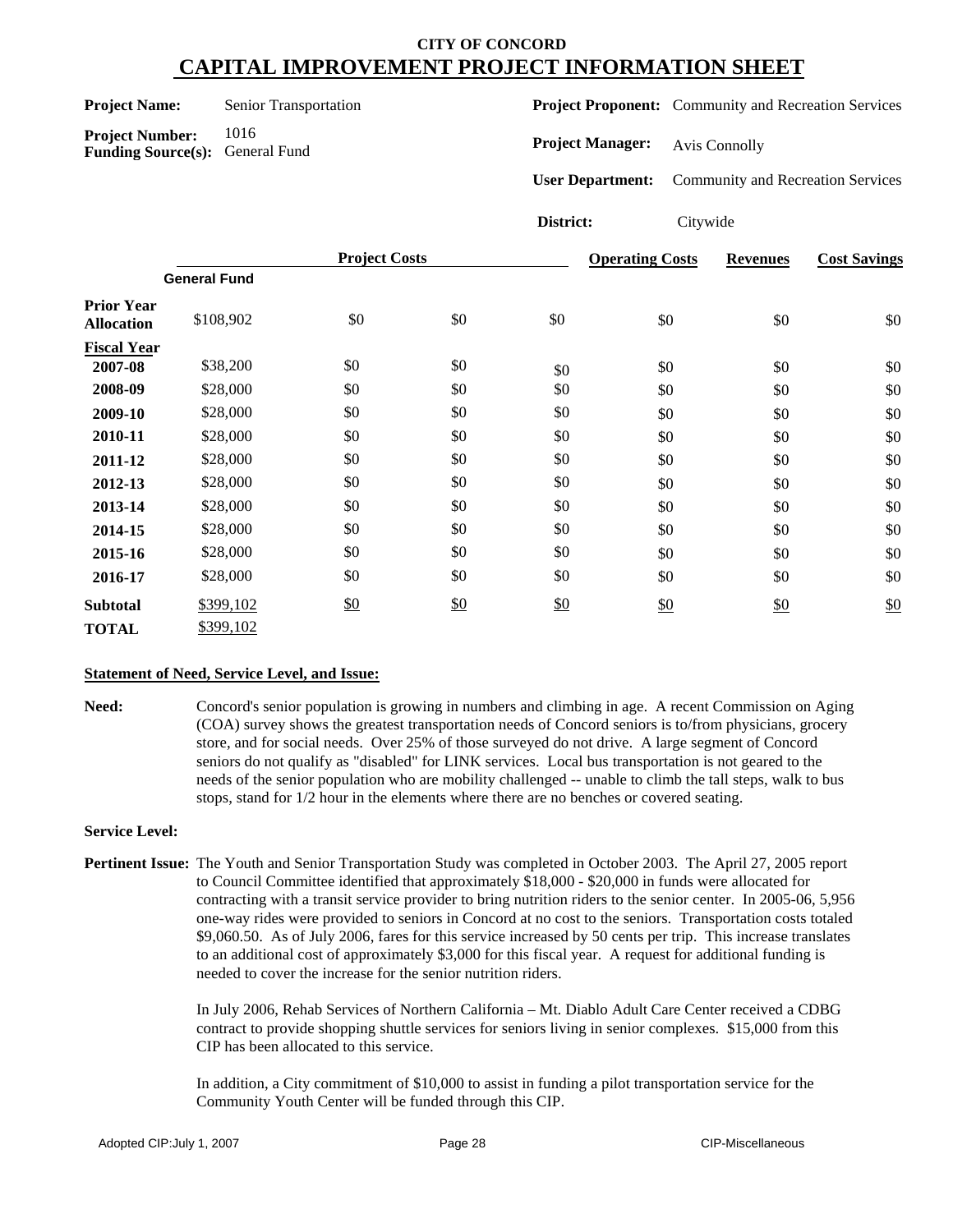| <b>Phases:</b>                              | Phase #                                                                                                                                            |                                                |               | <b>Phase Name</b>   |                           |  | <b>Phase Budget</b>        |                   |  |  |  |
|---------------------------------------------|----------------------------------------------------------------------------------------------------------------------------------------------------|------------------------------------------------|---------------|---------------------|---------------------------|--|----------------------------|-------------------|--|--|--|
|                                             |                                                                                                                                                    |                                                |               |                     |                           |  |                            |                   |  |  |  |
|                                             | $\overline{2}$                                                                                                                                     |                                                |               |                     |                           |  | \$15,000                   |                   |  |  |  |
| Status:                                     | New Project                                                                                                                                        | $\triangleright$ Continuing Project            |               |                     | <b>Preliminary Budget</b> |  | <b>Final Budget</b>        |                   |  |  |  |
|                                             | Construction                                                                                                                                       | <b>Preliminary Design</b><br>$\vert \ \ \vert$ |               |                     | Final Design              |  | <b>Environmental ROW</b>   |                   |  |  |  |
| Project<br><b>Description:</b>              | Phase I: Utilize the County Connection Link to provide transportation to the Senior Center as part of the<br>nutrition program.                    |                                                |               |                     |                           |  |                            |                   |  |  |  |
|                                             | Phase II: Develop and expand transit service with Rehab Services of Northern California, Senior Outreach<br>Services and Aging and Adult Services. |                                                |               |                     |                           |  |                            |                   |  |  |  |
| <b>Cost Estimate</b><br><b>By Category:</b> | <b>Administrative Costs:</b>                                                                                                                       |                                                | $\frac{$0}{}$ | Design Costs:       | \$0                       |  | <b>Construction Costs:</b> | $\underline{\$0}$ |  |  |  |
|                                             | <b>Contingency Costs:</b>                                                                                                                          |                                                | \$0           | <b>Other Costs:</b> | \$38,200                  |  | <b>Total:</b>              | \$38,200          |  |  |  |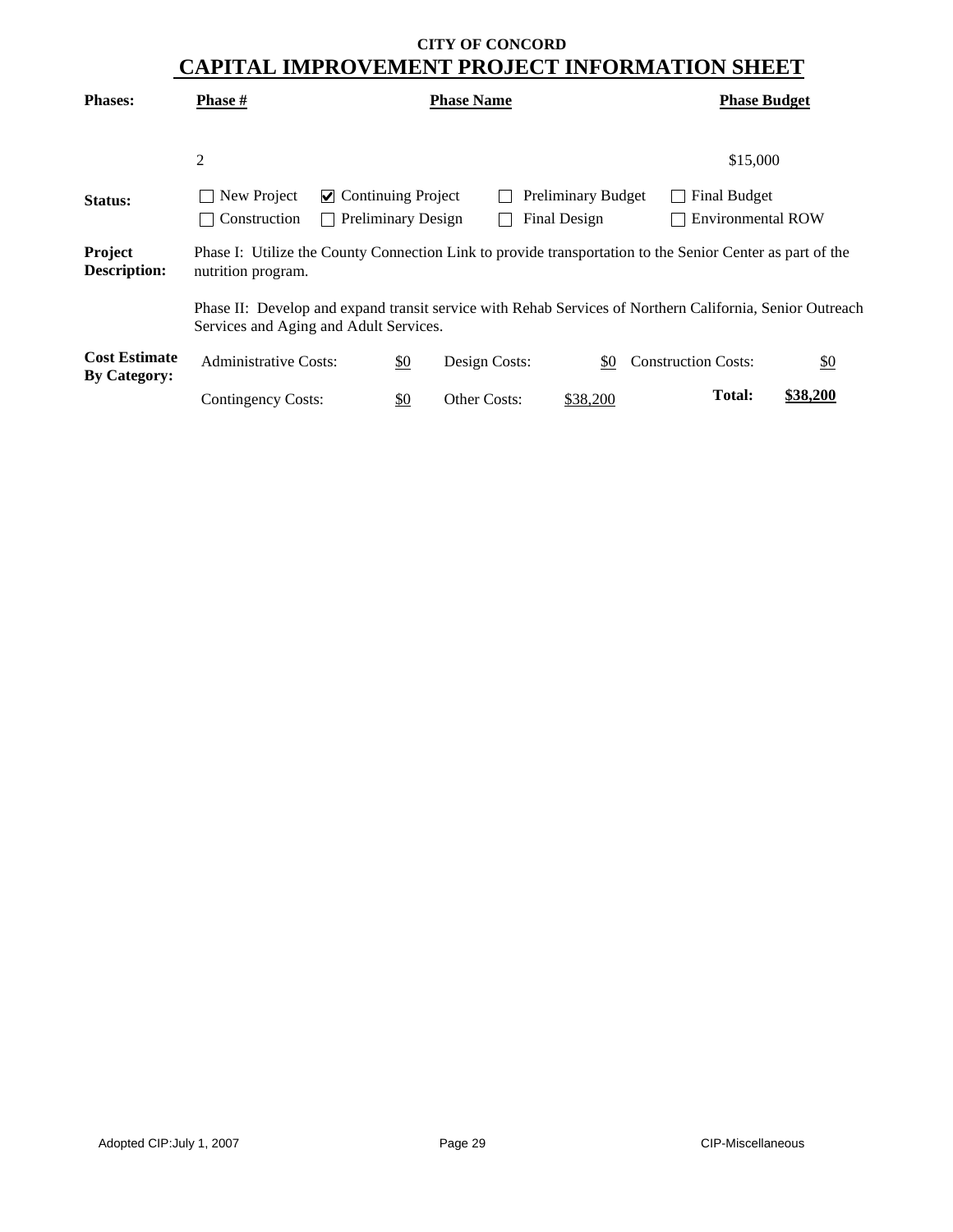| <b>Project Name:</b>                                                                                               |                                                        |          | California Symphony  |                         |              | <b>Project Proponent:</b> Community and Recreation Services |                 |                                          |
|--------------------------------------------------------------------------------------------------------------------|--------------------------------------------------------|----------|----------------------|-------------------------|--------------|-------------------------------------------------------------|-----------------|------------------------------------------|
| 1073<br><b>Project Number:</b><br><b>Funding Source(s):</b><br><b>Pavilion Management Account</b><br>Redevelopment |                                                        |          |                      | <b>Project Manager:</b> | Joan Carrico |                                                             |                 |                                          |
|                                                                                                                    |                                                        |          |                      |                         |              | <b>User Department:</b>                                     |                 | <b>Community and Recreation Services</b> |
|                                                                                                                    |                                                        |          |                      |                         | District:    | Citywide                                                    |                 |                                          |
|                                                                                                                    |                                                        |          | <b>Project Costs</b> |                         |              | <b>Operating Costs</b>                                      | <b>Revenues</b> | <b>Cost Savings</b>                      |
| <b>Prior Year</b>                                                                                                  | <b>Pavilion</b><br><b>Management</b><br><b>Account</b> |          | Redevelopment        |                         |              |                                                             |                 |                                          |
| <b>Allocation</b>                                                                                                  |                                                        | \$30,000 | \$0                  | \$0                     | \$0          | \$0                                                         | \$0             | \$0                                      |
| <b>Fiscal Year</b>                                                                                                 |                                                        |          |                      |                         |              |                                                             |                 |                                          |
| 2007-08                                                                                                            |                                                        | \$0      | \$30,000             | \$0                     | \$0          | \$0                                                         | \$0             | \$0                                      |
| 2008-09                                                                                                            |                                                        | \$0      | \$0                  | \$0                     | \$0          | \$0                                                         | \$0             | \$0                                      |
| 2009-10                                                                                                            |                                                        | \$0      | \$0                  | \$0                     | \$0          | \$0                                                         | \$0             | \$0                                      |
| 2010-11                                                                                                            |                                                        | \$0      | \$0                  | \$0                     | \$0          | \$0                                                         | \$0             | \$0                                      |
| 2011-12                                                                                                            |                                                        | \$0      | \$0                  | \$0                     | \$0          | \$0                                                         | \$0             | \$0                                      |
| 2012-13                                                                                                            |                                                        | \$0      | \$0                  | \$0                     | \$0          | \$0                                                         | \$0             | \$0                                      |
| 2013-14                                                                                                            |                                                        | \$0      | \$0                  | \$0                     | \$0          | \$0                                                         | \$0             | \$0                                      |
| 2014-15                                                                                                            |                                                        | \$0      | \$0                  | \$0                     | \$0          | \$0                                                         | \$0             | \$0                                      |
| 2015-16                                                                                                            |                                                        | \$0      | \$0                  | \$0                     | \$0          | \$0                                                         | \$0             | \$0                                      |
| 2016-17                                                                                                            |                                                        | \$0      | \$0                  | \$0                     | \$0          | \$0                                                         | \$0             | \$0                                      |
| <b>Subtotal</b>                                                                                                    |                                                        | \$30,000 | \$30,000             | \$0                     | \$0          | \$0                                                         | \$0             | $\underline{\$0}$                        |
| <b>TOTAL</b>                                                                                                       |                                                        | \$60,000 |                      |                         |              |                                                             |                 |                                          |

### **Statement of Need, Service Level, and Issue:**

**Need:** This event is a collaborative effort between the California Symphony, Contra Costa Times and the City of Concord. The City's contribution is required to produce the event.

**Service Level:** Provides an opportunity for the whole community to be exposed to the Symphony at no cost and draws a large audience to the downtown area.

**Pertinent Issue:** The City's contribution assists the Symphony in offsetting the costs of producing this community event. Funding will be reviewed by Council on an annual basis.

Cost-By-Category total is for 2007-08 only.

| <b>Phases:</b>                              | <b>Phase</b> #                                                   |                                                        |               | <b>Phase Name</b> |                                           |     |                                          | <b>Phase Budget</b> |
|---------------------------------------------|------------------------------------------------------------------|--------------------------------------------------------|---------------|-------------------|-------------------------------------------|-----|------------------------------------------|---------------------|
| Status:                                     | New Project<br>Construction                                      | $\vee$ Continuing Project<br><b>Preliminary Design</b> |               |                   | <b>Preliminary Budget</b><br>Final Design |     | <b>Final Budget</b><br>Environmental ROW |                     |
| <b>Project</b><br><b>Description:</b>       | Funding for the California Symphony event at Todos Santos Plaza. |                                                        |               |                   |                                           |     |                                          |                     |
| <b>Cost Estimate</b><br><b>By Category:</b> | <b>Administrative Costs:</b>                                     |                                                        | $\frac{$0}{}$ | Design Costs:     |                                           | \$0 | <b>Construction Costs:</b>               | $\frac{$0}{}$       |
|                                             | Contingency Costs:                                               |                                                        | \$0           | Other Costs:      | \$30,000                                  |     | <b>Total:</b>                            | \$30,000            |
| Adopted CIP: July 1, 2007                   |                                                                  |                                                        |               | Page 30           |                                           |     | CIP-Miscellaneous                        |                     |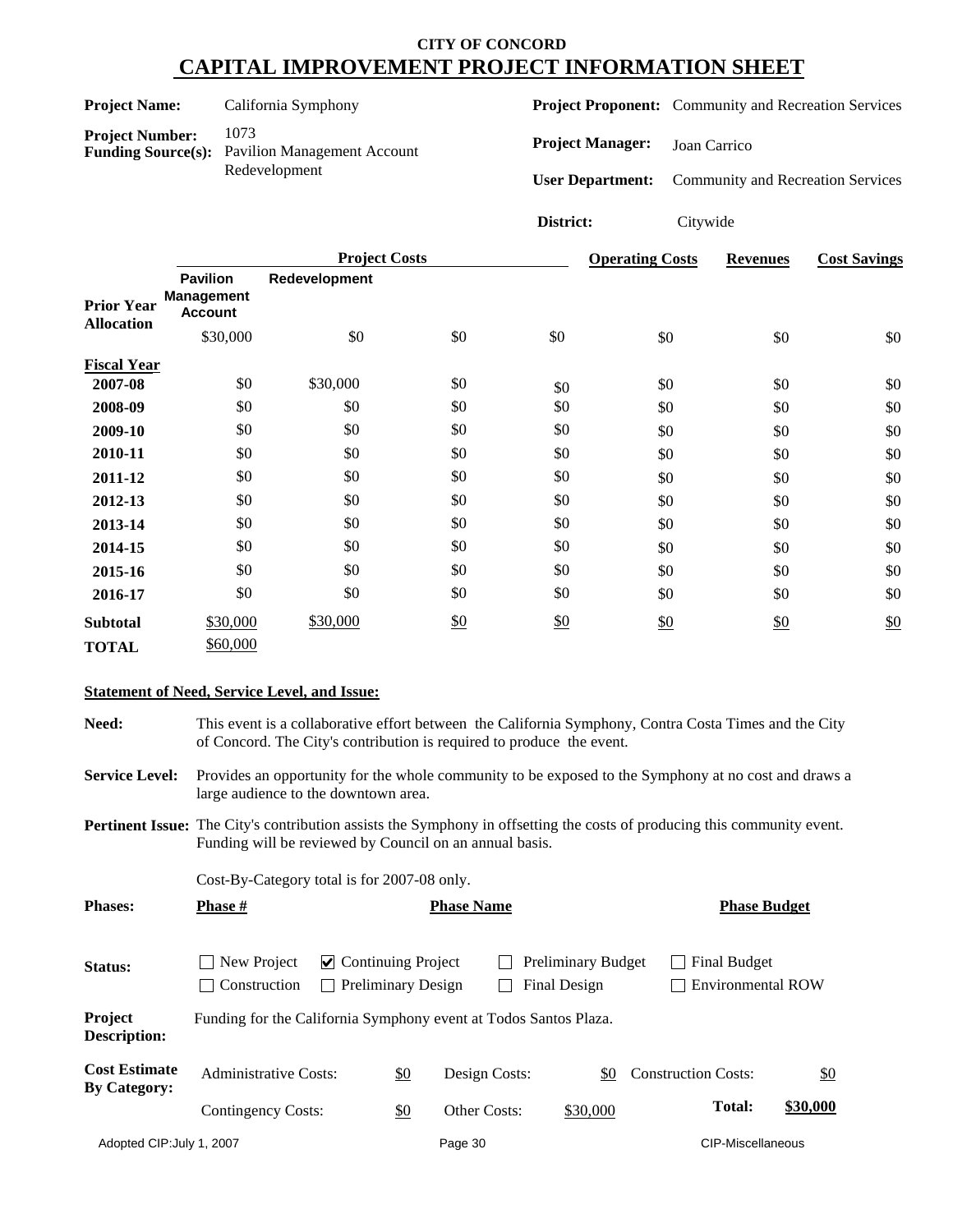| <b>Project Name:</b>                                             | Groundwater Monitoring at City<br>Corporation Yard |  |  |  |
|------------------------------------------------------------------|----------------------------------------------------|--|--|--|
| <b>Project Number:</b><br><b>Funding Source(s):</b> General Fund | 1095                                               |  |  |  |

**Project Proponent:** Public Works

**Project Manager:** Charles Rickenbacher

**User Department:** All Departments

**District:**

|                                        |                     | <b>Project Costs</b> |     |     | <b>Operating Costs</b> | <b>Revenues</b> | <b>Cost Savings</b> |
|----------------------------------------|---------------------|----------------------|-----|-----|------------------------|-----------------|---------------------|
|                                        | <b>General Fund</b> |                      |     |     |                        |                 |                     |
| <b>Prior Year</b><br><b>Allocation</b> | \$295,000           | \$0                  | \$0 | \$0 | \$0                    | \$0             | \$0                 |
| <b>Fiscal Year</b>                     |                     |                      |     |     |                        |                 |                     |
| 2007-08                                | \$50,000            | \$0                  | \$0 | \$0 | \$0                    | \$0             | \$0                 |
| 2008-09                                | \$0                 | \$0                  | \$0 | \$0 | \$0                    | \$0             | \$0                 |
| 2009-10                                | \$0                 | \$0                  | \$0 | \$0 | \$0                    | \$0             | \$0                 |
| 2010-11                                | \$0                 | \$0                  | \$0 | \$0 | \$0                    | \$0             | \$0                 |
| 2011-12                                | \$0                 | \$0                  | \$0 | \$0 | \$0                    | \$0             | \$0                 |
| 2012-13                                | \$0                 | \$0                  | \$0 | \$0 | \$0                    | \$0             | \$0                 |
| 2013-14                                | \$0                 | \$0                  | \$0 | \$0 | \$0                    | \$0             | \$0                 |
| 2014-15                                | \$0                 | \$0                  | \$0 | \$0 | \$0                    | \$0             | \$0                 |
| 2015-16                                | \$0                 | \$0                  | \$0 | \$0 | \$0                    | \$0             | \$0                 |
| 2016-17                                | \$0                 | \$0                  | \$0 | \$0 | \$0                    | \$0             | \$0                 |
| <b>Subtotal</b>                        | \$345,000           | \$0                  | \$0 | \$0 | \$0                    | \$0             | \$0                 |
| <b>TOTAL</b>                           | \$345,000           |                      |     |     |                        |                 |                     |

#### **Statement of Need, Service Level, and Issue:**

| Need: | In 1999, the California Regional Water Quality Control Board (CRWQCB) requested additional soil and       |
|-------|-----------------------------------------------------------------------------------------------------------|
|       | groundwater data associated with underground fuel tanks removed in 1987 and 1992. Harding Lawson          |
|       | and Associates was hired to conduct the investigation. Results of that investigation suggested a need for |
|       | further study and monitoring. In September 2003, Kleinfelder, Inc. installed six monitoring wells at the  |
|       | Corporation Yard in the vicinity of existing and previously removed underground storage tanks. Ground     |
|       | water monitoring is currently underway and will continue until the Regional Water Quality Control Board   |
|       | determines that monitoring is no longer required. The last remaining underground tanks, unleaded          |
|       | gasoline, diesel and waste oil, were removed in November 2005.                                            |

**Service Level:** Insure that the City of Concord continues to meet environmental and regulatory requirements associated with underground storage tank operation and removals.

**Pertinent Issue:** Regional Water Quality Control Board is determining whether or not this project can be closed.`

| <b>Phases:</b>                        | <b>Phase</b> #              | <b>Phase Name</b>                                                | <b>Phase Budget</b>                              |                                                                                                                                                                                                                   |
|---------------------------------------|-----------------------------|------------------------------------------------------------------|--------------------------------------------------|-------------------------------------------------------------------------------------------------------------------------------------------------------------------------------------------------------------------|
| <b>Status:</b>                        | New Project<br>Construction | $\triangleright$ Continuing Project<br><b>Preliminary Design</b> | <b>Preliminary Budget</b><br><b>Final Design</b> | Final Budget<br><b>Environmental ROW</b>                                                                                                                                                                          |
| <b>Project</b><br><b>Description:</b> |                             |                                                                  |                                                  | Six monitoring wells were installed in the corporation yard in September, 2003. Quarterly groundwater<br>monitoring has been performed since that time. Three off-site borings to take soil and water samples was |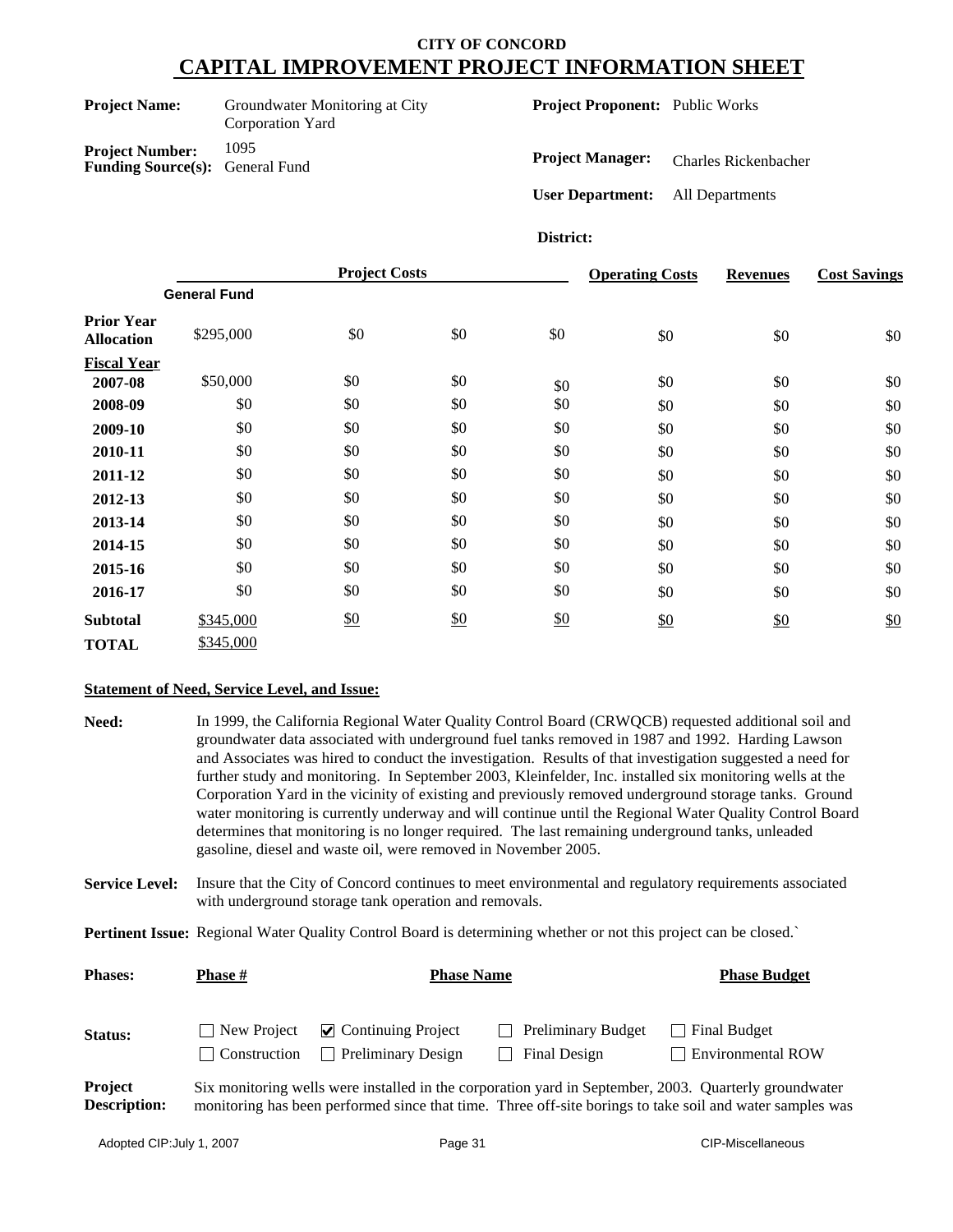completed in 2005.

The underground 1,000 gallon waste oil tank, 4000 gallon unleaded gas tank, and the 10,000 gallon diesel tank were removed in November 2005. The 2006-07 allocation includes additional monitoring costs and associated reporting as a result of these removals

| <b>Cost Estimate</b><br><b>By Category:</b> | <b>Administrative Costs:</b> | \$0 | Design Costs:       |           | \$0 Construction Costs: | \$110,000 |
|---------------------------------------------|------------------------------|-----|---------------------|-----------|-------------------------|-----------|
|                                             | Contingency Costs:           | \$0 | <b>Other Costs:</b> | \$235,000 | <b>Total:</b>           | \$345,000 |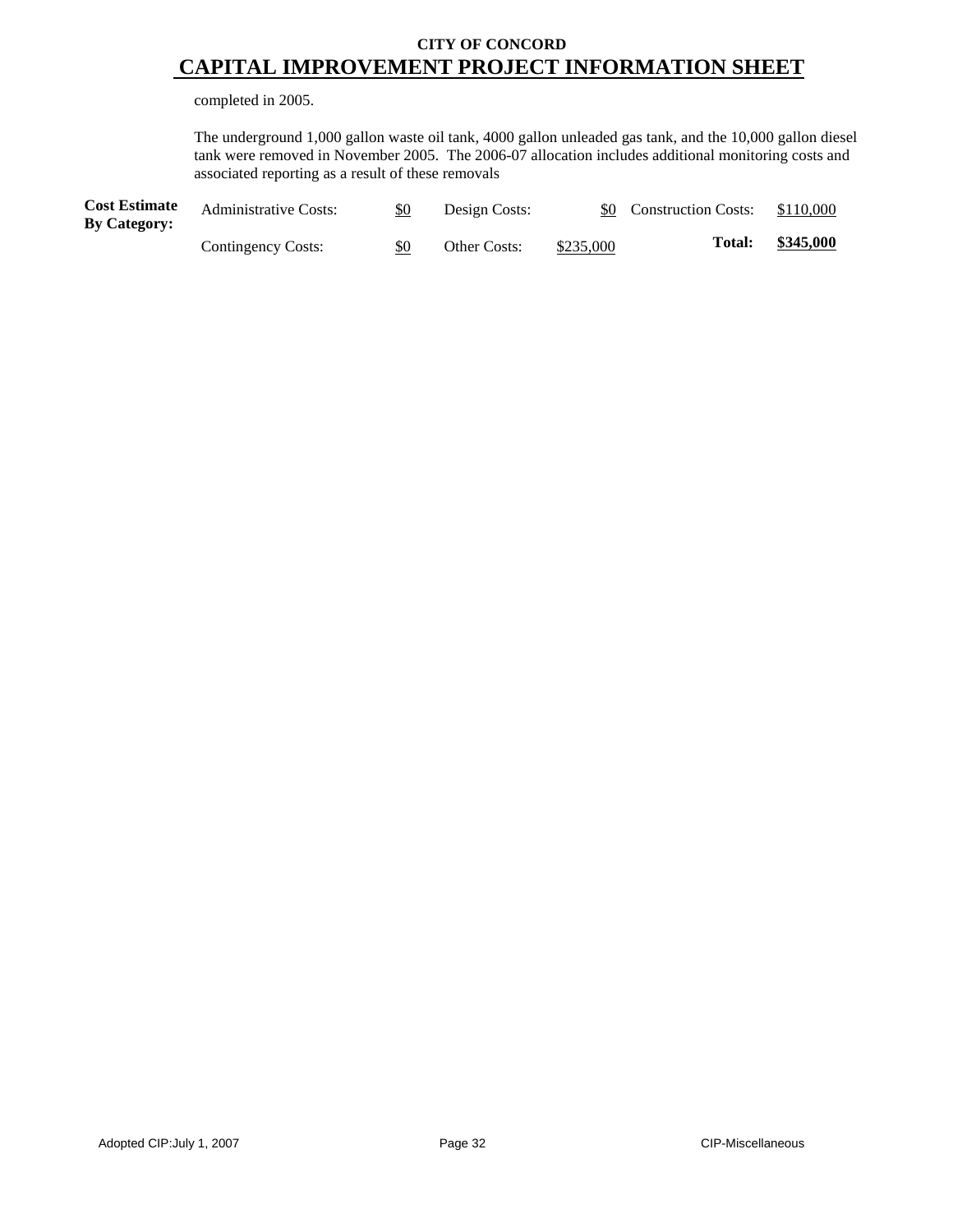| <b>Project Name:</b>                                             | City Government Channel Programming &<br>Support |  |
|------------------------------------------------------------------|--------------------------------------------------|--|
| <b>Project Number:</b><br><b>Funding Source(s):</b> General Fund | 1103                                             |  |
|                                                                  |                                                  |  |

**Project Proponent:** City Management

**Project Manager:** Peter Dragovich

**User Department:** City Management

**District:** Citywide

|                                        | <b>Project Costs</b> |     |               | <b>Operating Costs</b> | <b>Revenues</b> | <b>Cost Savings</b> |     |
|----------------------------------------|----------------------|-----|---------------|------------------------|-----------------|---------------------|-----|
|                                        | <b>General Fund</b>  |     |               |                        |                 |                     |     |
| <b>Prior Year</b><br><b>Allocation</b> | \$73,158             | \$0 | \$0           | \$0                    | \$0             | \$0                 | \$0 |
| <b>Fiscal Year</b>                     |                      |     |               |                        |                 |                     |     |
| 2007-08                                | \$75,353             | \$0 | \$0           | \$0                    | \$0             | \$0                 | \$0 |
| 2008-09                                | \$77,613             | \$0 | \$0           | \$0                    | \$0             | \$0                 | \$0 |
| 2009-10                                | \$79,942             | \$0 | \$0           | \$0                    | \$0             | \$0                 | \$0 |
| 2010-11                                | \$82,340             | \$0 | \$0           | \$0                    | \$0             | \$0                 | \$0 |
| 2011-12                                | \$84,810             | \$0 | \$0           | \$0                    | \$0             | \$0                 | \$0 |
| 2012-13                                | \$87,354             | \$0 | \$0           | \$0                    | \$0             | \$0                 | \$0 |
| 2013-14                                | \$89,975             | \$0 | \$0           | \$0                    | \$0             | \$0                 | \$0 |
| 2014-15                                | \$92,674             | \$0 | \$0           | \$0                    | \$0             | \$0                 | \$0 |
| 2015-16                                | \$95,455             | \$0 | \$0           | \$0                    | \$0             | \$0                 | \$0 |
| 2016-17                                | \$98,319             | \$0 | \$0           | \$0                    | \$0             | \$0                 | \$0 |
| <b>Subtotal</b>                        | \$936,993            | \$0 | $\frac{$0}{}$ | \$0                    | \$0             | \$0                 | \$0 |
| <b>TOTAL</b>                           | \$936,993            |     |               |                        |                 |                     |     |

## **Statement of Need, Service Level, and Issue:**

**Need:** Policy & Procedure 154 adopted objectives include widening the dissemination of City information to the public and supplementing the outreach programs of all City departments by means of the City Government Channel. This project addresses that need by providing resources and support for City government cable programming.

**Service Level:** Enhance the dissemination of information to the public.

**Pertinent Issue:** The City Council approved franchise agreements with Astound Broadband and Comcast which provide dedicated funding for the City government channel and related educational and public cable television programming.

> AB 2987 grandfather's PEG funding for the life of existing cable franchises. The Astound franchise expires in July 2014, which means continuation of PEG funding from that source would be subject to negotiation after July 2014. Comcast is under a 15-year franchise, which contains a competitive equity clause, which, if triggered, could result in the loss of PEG funding after September 2014. If that provision is not triggered PEG funding under the Comcast franchise will extend until September 2021.

| <b>Phases:</b> | Phase #             | <b>Phase Name</b>                                                         |                                           | <b>Phase Budget</b>                             |
|----------------|---------------------|---------------------------------------------------------------------------|-------------------------------------------|-------------------------------------------------|
| Status:        | <b>Construction</b> | $\Box$ New Project $\Box$ Continuing Project<br><b>Preliminary Design</b> | <b>Preliminary Budget</b><br>Final Design | <b>Final Budget</b><br><b>Environmental ROW</b> |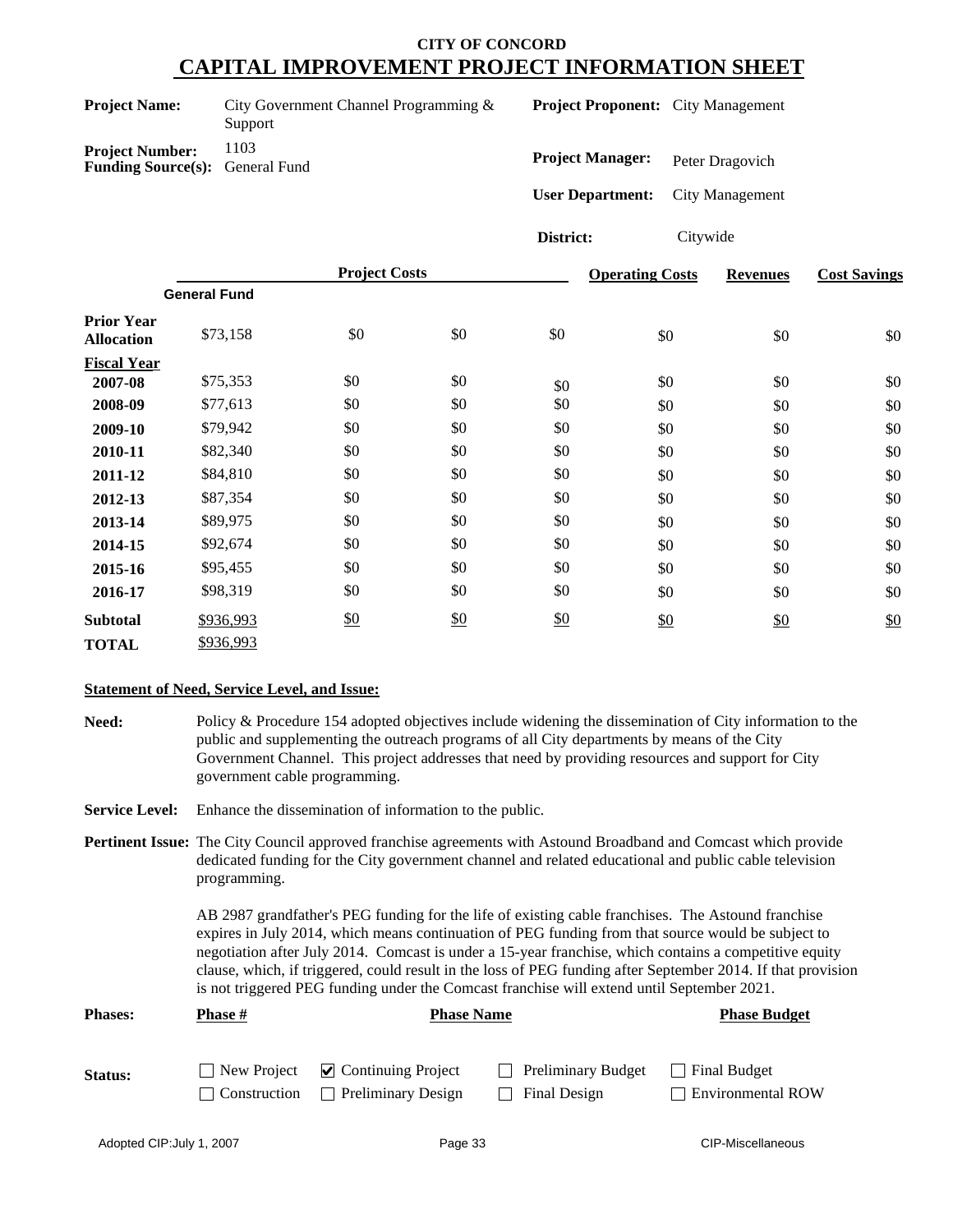**Project Description:** Expand programming to meet service levels provided in the Council approved franchise agreements and support video production activities.

| <b>Cost Estimate</b><br><b>By Category:</b> | <b>Administrative Costs:</b> | Design Costs:       | <b>Construction Costs:</b> |
|---------------------------------------------|------------------------------|---------------------|----------------------------|
|                                             | Contingency Costs:           | <b>Other Costs:</b> | <b>Total:</b>              |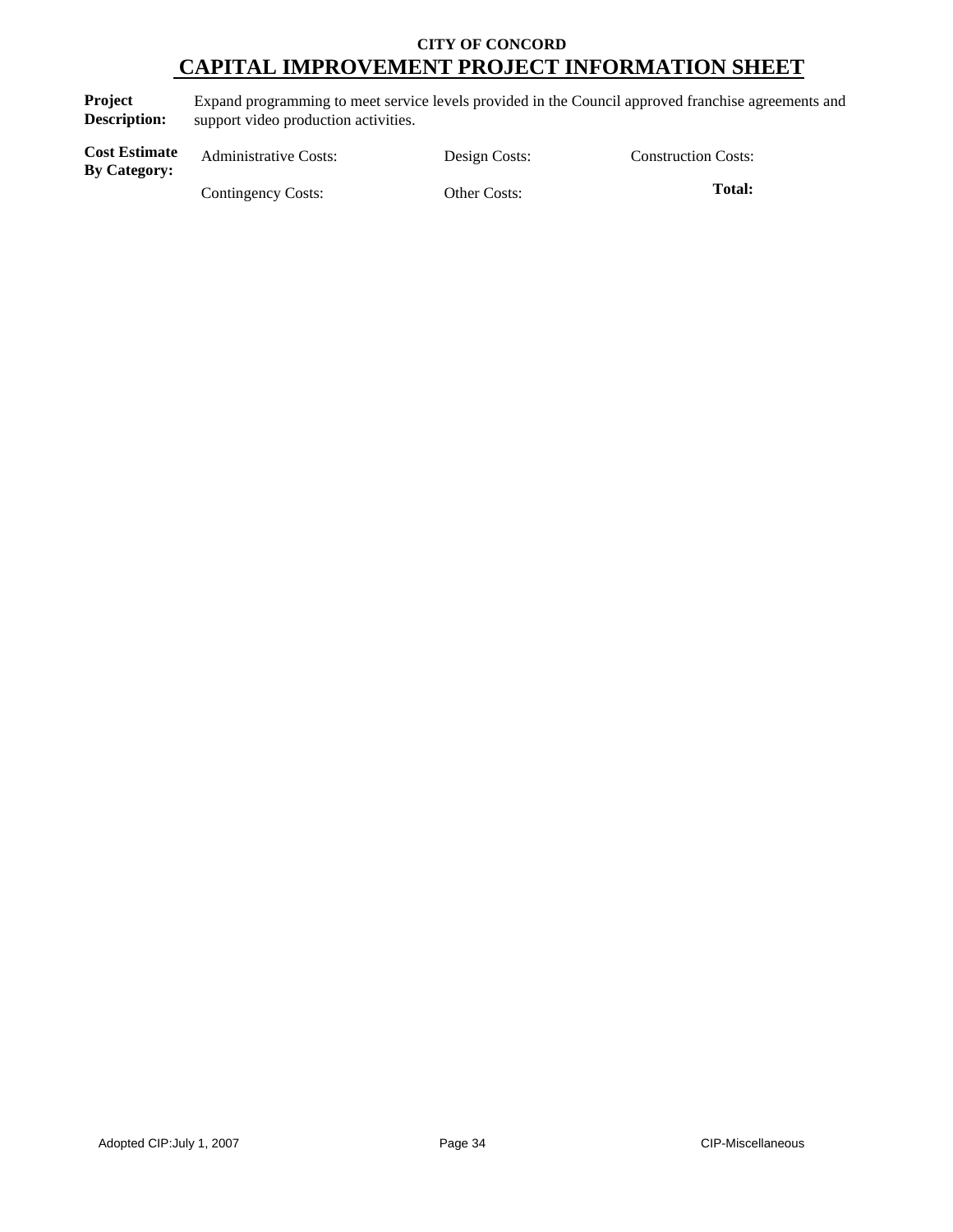| <b>Project Name:</b>      | Police and Public Works Radio<br>Replacement |  |  |  |
|---------------------------|----------------------------------------------|--|--|--|
| <b>Project Number:</b>    | 1163                                         |  |  |  |
| <b>Funding Source(s):</b> | <b>Technology Replacement Fund</b>           |  |  |  |

**Project Proponent:** Police Department

**Project Manager:** Ron Puccinelli

**User Department:** Police & Public Works

**District:** Citywide

|                                        |                                                        | <b>Project Costs</b> |     |               | <b>Operating Costs</b> | <b>Revenues</b> | <b>Cost Savings</b> |
|----------------------------------------|--------------------------------------------------------|----------------------|-----|---------------|------------------------|-----------------|---------------------|
| <b>Prior Year</b><br><b>Allocation</b> | <b>Technology</b><br>Replacement<br><b>Fund</b><br>\$0 | \$0                  | \$0 | \$0           | \$0                    | \$0             | \$0                 |
| <b>Fiscal Year</b>                     |                                                        |                      |     |               |                        |                 |                     |
| 2007-08                                | \$165,000                                              | \$0                  | \$0 | \$0           | \$0                    | \$0             | \$0                 |
| 2008-09                                | \$165,000                                              | \$0                  | \$0 | \$0           | \$0                    | \$0             | \$0                 |
| 2009-10                                | \$165,000                                              | \$0                  | \$0 | \$0           | \$0                    | \$0             | \$0                 |
| 2010-11                                | \$165,000                                              | \$0                  | \$0 | \$0           | \$0                    | \$0             | \$0                 |
| 2011-12                                | \$165,000                                              | \$0                  | \$0 | \$0           | \$0                    | \$0             | \$0                 |
| 2012-13                                | \$165,000                                              | \$0                  | \$0 | \$0           | \$0                    | \$0             | \$0                 |
| 2013-14                                | \$165,000                                              | \$0                  | \$0 | \$0           | \$0                    | \$0             | \$0                 |
| 2014-15                                | \$165,000                                              | \$0                  | \$0 | \$0           | \$0                    | \$0             | \$0                 |
| 2015-16                                | \$165,000                                              | \$0                  | \$0 | \$0           | \$0                    | \$0             | \$0                 |
| 2016-17                                | \$165,000                                              | \$0                  | \$0 | \$0           | \$0                    | \$0             | \$0                 |
| <b>Subtotal</b>                        | \$1,650,000                                            | $\frac{$0}{}$        | \$0 | $\frac{$0}{}$ | \$0                    | \$0             | \$0                 |
| <b>TOTAL</b>                           | \$1,650,000                                            |                      |     |               |                        |                 |                     |

## **Statement of Need, Service Level, and Issue:**

**Need:** The City will need to replace its radio systems for the Police and Public Works. This is a continuing replacement project to build the replacement funds necessary to replace these systems in FY2013-14 for an estimated \$1,800,000. It may be necessary to replace individual radio transceivers in the interim.

**Service Level:** Maintain existing level of service.

**Pertinent Issue:** On-going replacement funds are collected from the Police and Public Works Departments to cover this replacement. Any need to replace individual transceivers prior to FY 2013-14 will require additional funding that is not known at this time. This 10-year plan will be revised next fiscal year to reflect any additional needs.

| <b>Phases:</b> | <b>Phase</b> #     | <b>Phase Name</b>                                                      |                                                                                               | <b>Phase Budget</b>                 |
|----------------|--------------------|------------------------------------------------------------------------|-----------------------------------------------------------------------------------------------|-------------------------------------|
| Status:        | $\Box$ New Project | $\triangleright$ Continuing Project<br>Construction Preliminary Design | <b>Preliminary Budget</b><br>Final Design                                                     | Final Budget<br>  Environmental ROW |
| <b>Project</b> |                    |                                                                        | Police and Public Works Radio Fournment replacement. Schedule for replacement to be developed |                                     |

**Project Description:** Police and Public Works Radio Equipment replacement. Schedule for replacement to be developed.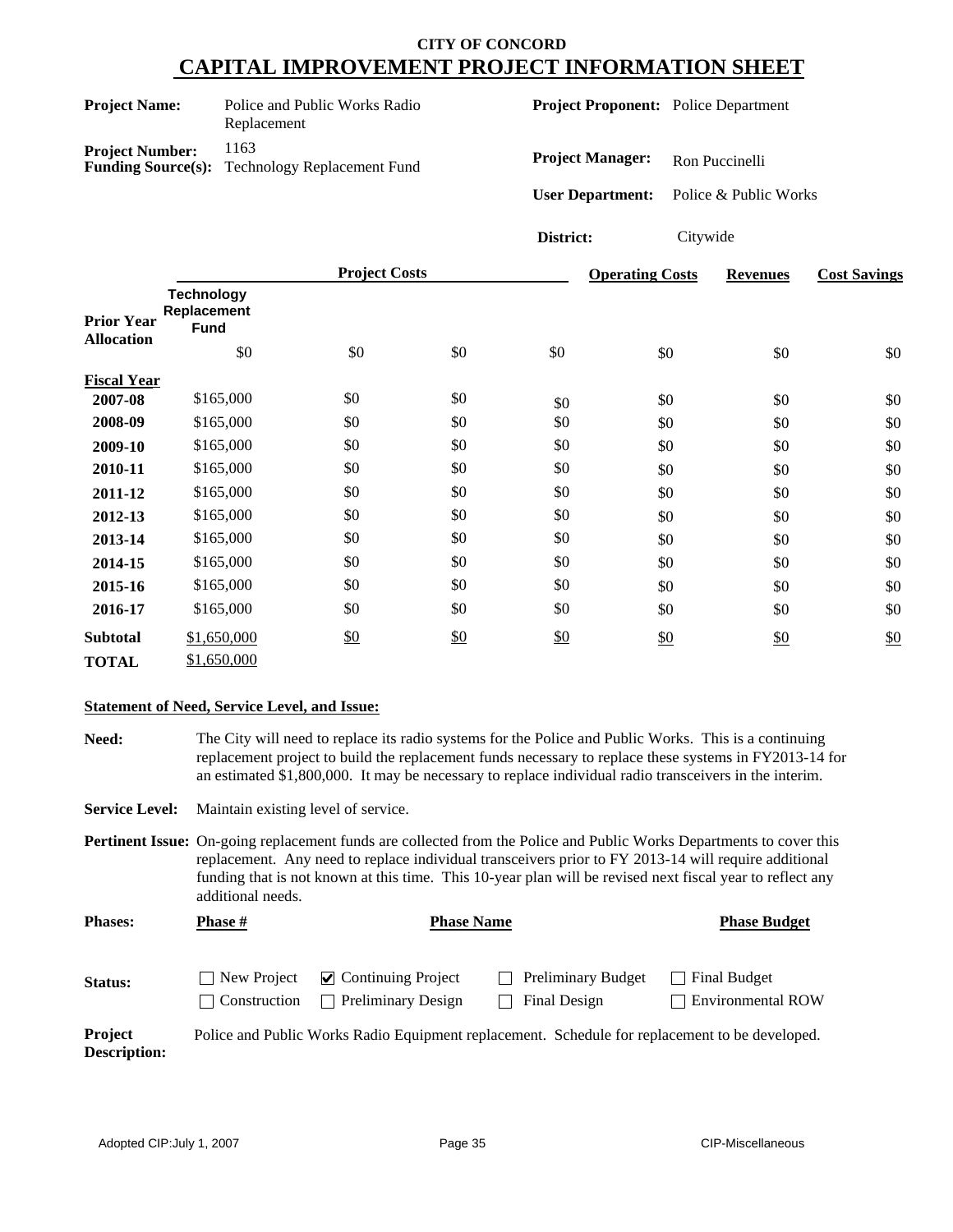| <b>Cost Estimate</b><br><b>By Category:</b> | <b>Administrative Costs:</b> | Design Costs: | <b>Construction Costs:</b> |
|---------------------------------------------|------------------------------|---------------|----------------------------|
|                                             | Contingency Costs:           | Other Costs:  | Total:                     |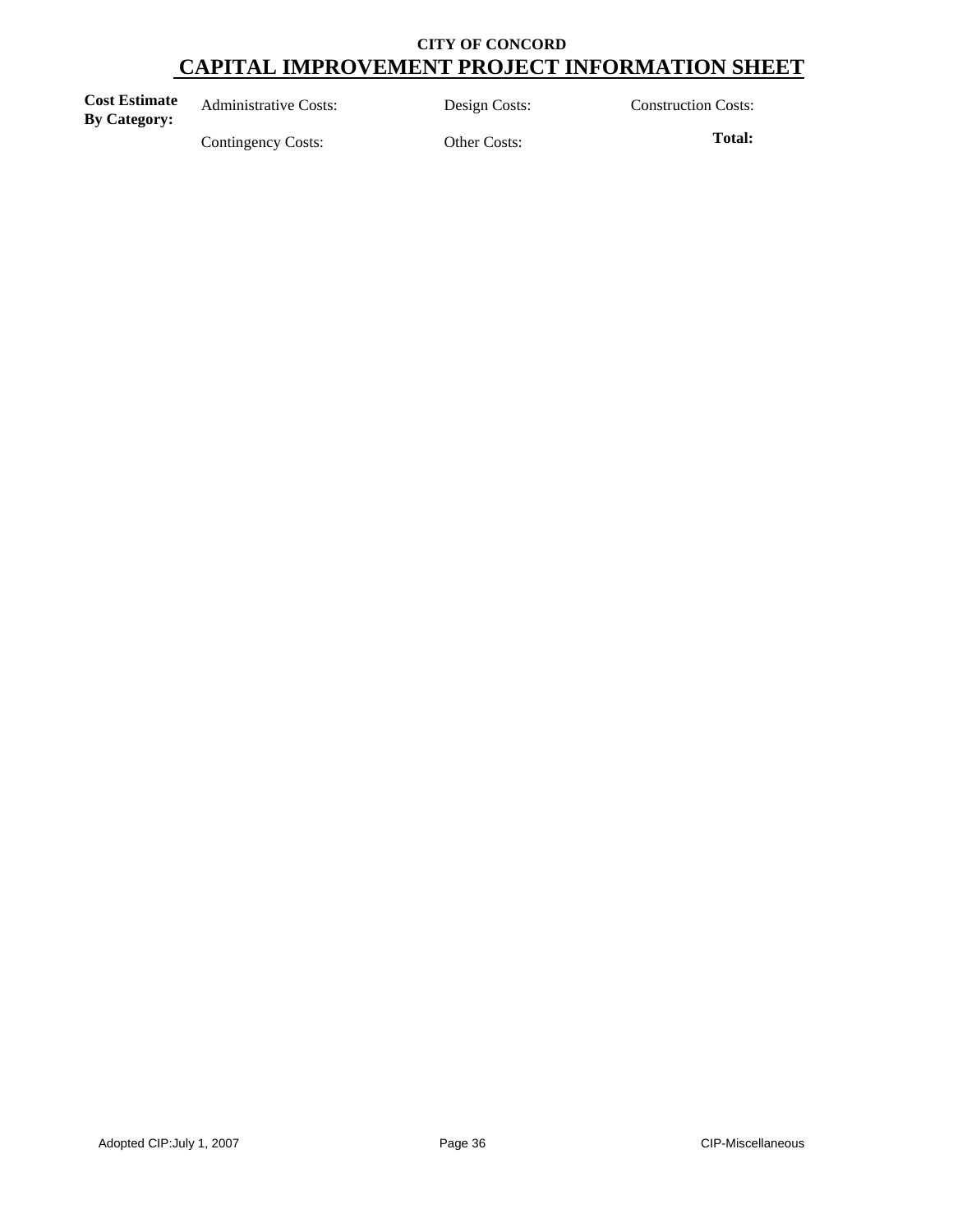| <b>Project Name:</b> | <b>Innovation Program</b> |
|----------------------|---------------------------|
|                      |                           |

Project Number: 1164 **Funding Source(s):** General Fund **Project Proponent:** Mark Deven

**Project Manager:** Mark Deven

**User Department:** All Departments

**District:** Citywide

|                                        |                     | <b>Project Costs</b> |     |     | <b>Operating Costs</b> | <b>Revenues</b> | <b>Cost Savings</b> |
|----------------------------------------|---------------------|----------------------|-----|-----|------------------------|-----------------|---------------------|
|                                        | <b>General Fund</b> |                      |     |     |                        |                 |                     |
| <b>Prior Year</b><br><b>Allocation</b> | \$609,435           | \$0                  | \$0 | \$0 | \$0                    | \$0             | \$0                 |
| <b>Fiscal Year</b>                     |                     |                      |     |     |                        |                 |                     |
| 2007-08                                | \$0                 | \$0                  | \$0 | \$0 | \$0                    | \$0             | \$0                 |
| 2008-09                                | \$50,000            | \$0                  | \$0 | \$0 | \$0                    | \$0             | \$0                 |
| 2009-10                                | \$50,000            | \$0                  | \$0 | \$0 | \$0                    | \$0             | \$0                 |
| 2010-11                                | \$0                 | \$0                  | \$0 | \$0 | \$0                    | \$0             | \$0                 |
| 2011-12                                | \$0                 | \$0                  | \$0 | \$0 | \$0                    | \$0             | \$0                 |
| 2012-13                                | \$0                 | \$0                  | \$0 | \$0 | \$0                    | \$0             | \$0                 |
| 2013-14                                | \$0                 | \$0                  | \$0 | \$0 | \$0                    | \$0             | \$0                 |
| 2014-15                                | \$0                 | \$0                  | \$0 | \$0 | \$0                    | \$0             | \$0                 |
| 2015-16                                | \$0                 | \$0                  | \$0 | \$0 | \$0                    | \$0             | \$0                 |
| 2016-17                                | \$0                 | \$0                  | \$0 | \$0 | \$0                    | \$0             | \$0                 |
| <b>Subtotal</b>                        | \$709,435           | \$0                  | \$0 | \$0 | \$0                    | $\frac{$0}{}$   | \$0                 |
| <b>TOTAL</b>                           | \$709,435           |                      |     |     |                        |                 |                     |

#### **Statement of Need, Service Level, and Issue:**

**Need:** Encouragement of City-wide efforts to constantly look for new and better ways to improve the cost effectiveness, efficiency, quality and responsiveness of City Services and support the organizational task force evaluating strategies for continued financial stability.

**Service Level:** To highlight and promote innovation and improvement as organizational priorities.

**Pertinent Issue:** As an organization that emphasizes efficiency and customer service as values, we need to continually look for better ways to deliver services while maximizing City resources. This program brings a heightened level of attention to creating avenues to tap into and act upon ideas of line employees; improving service quality; increasing efficiency and effectiveness by implementing new ways of doing business; and reducing costs that result in bottom-line savings or reallocation of resources to enhance other service areas as desired by Council.

> The City Manager's Office maintains a database that summarizes the status of strategies proposed by the Strategic Task Force on the Future of Service Delivery in 2004. Most of the strategies have been implemented and their associated cost savings and/or revenue increase documented. Other strategies are in the process of being implemented and a final set of strategies are scheduled for future consideration. While additional funds are not recommended for FY 2007-08, Innovation Program activities will continue through use of the fund balance.

**Phases: Phase # Phase Name Phase Budget**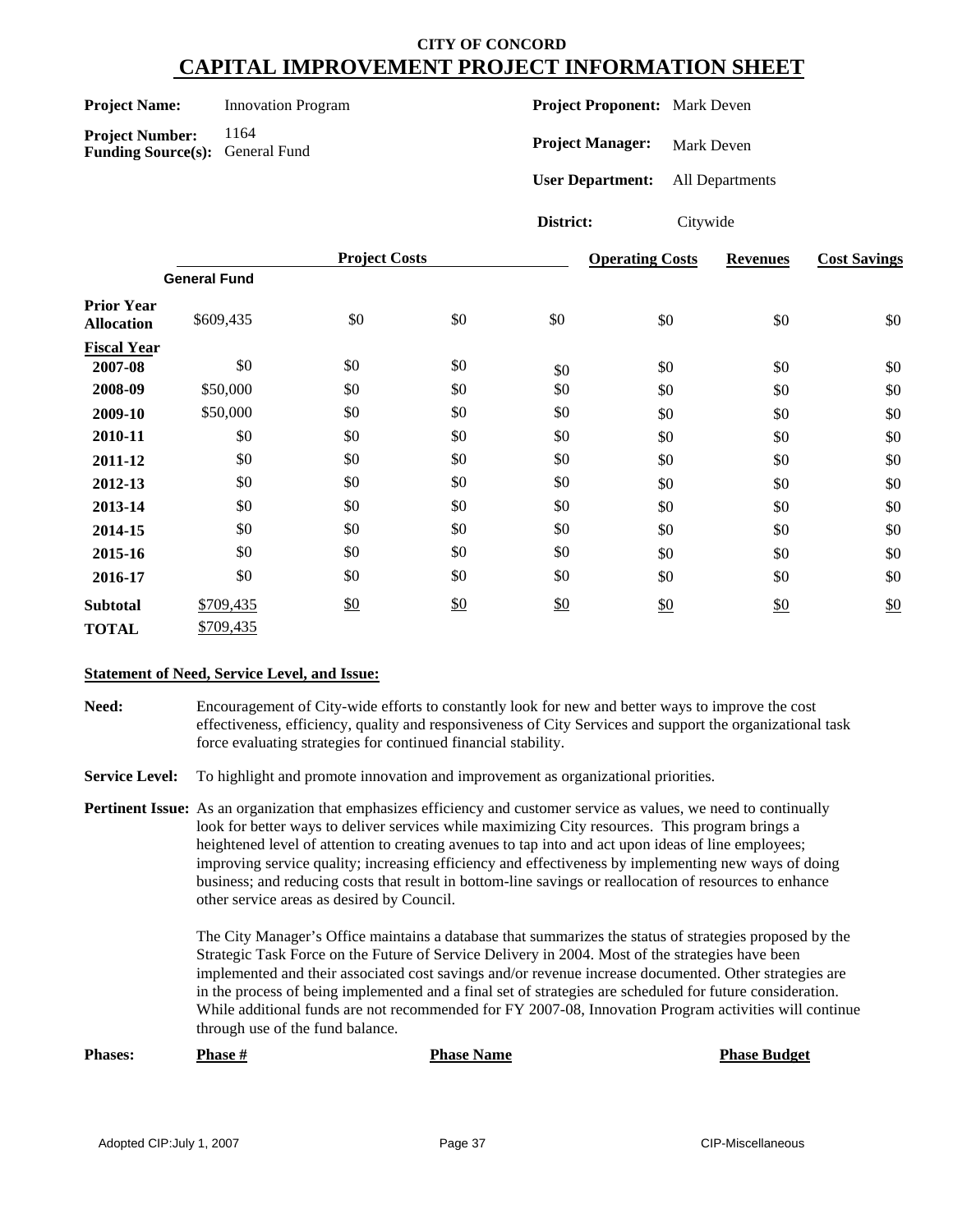| Status:                                     | New Project<br>$\mathcal{L}$<br>Construction<br>$\mathcal{L}$                                                                      | $\triangleright$ Continuing Project<br><b>Preliminary Design</b><br>$\sim$ |               | <b>Preliminary Budget</b><br>Final Design |                            | Final Budget<br><b>Environmental ROW</b> |
|---------------------------------------------|------------------------------------------------------------------------------------------------------------------------------------|----------------------------------------------------------------------------|---------------|-------------------------------------------|----------------------------|------------------------------------------|
| Project<br><b>Description:</b>              | Identify and implement initiatives to improve the cost-effectiveness, efficiency, quality, and<br>responsiveness of City services. |                                                                            |               |                                           |                            |                                          |
| <b>Cost Estimate</b><br><b>By Category:</b> | <b>Administrative Costs:</b>                                                                                                       | \$0                                                                        | Design Costs: | \$0                                       | <b>Construction Costs:</b> | \$0                                      |
|                                             | Contingency Costs:                                                                                                                 | \$0                                                                        | Other Costs:  | $\underline{\$0}$                         |                            | \$0<br><b>Total:</b>                     |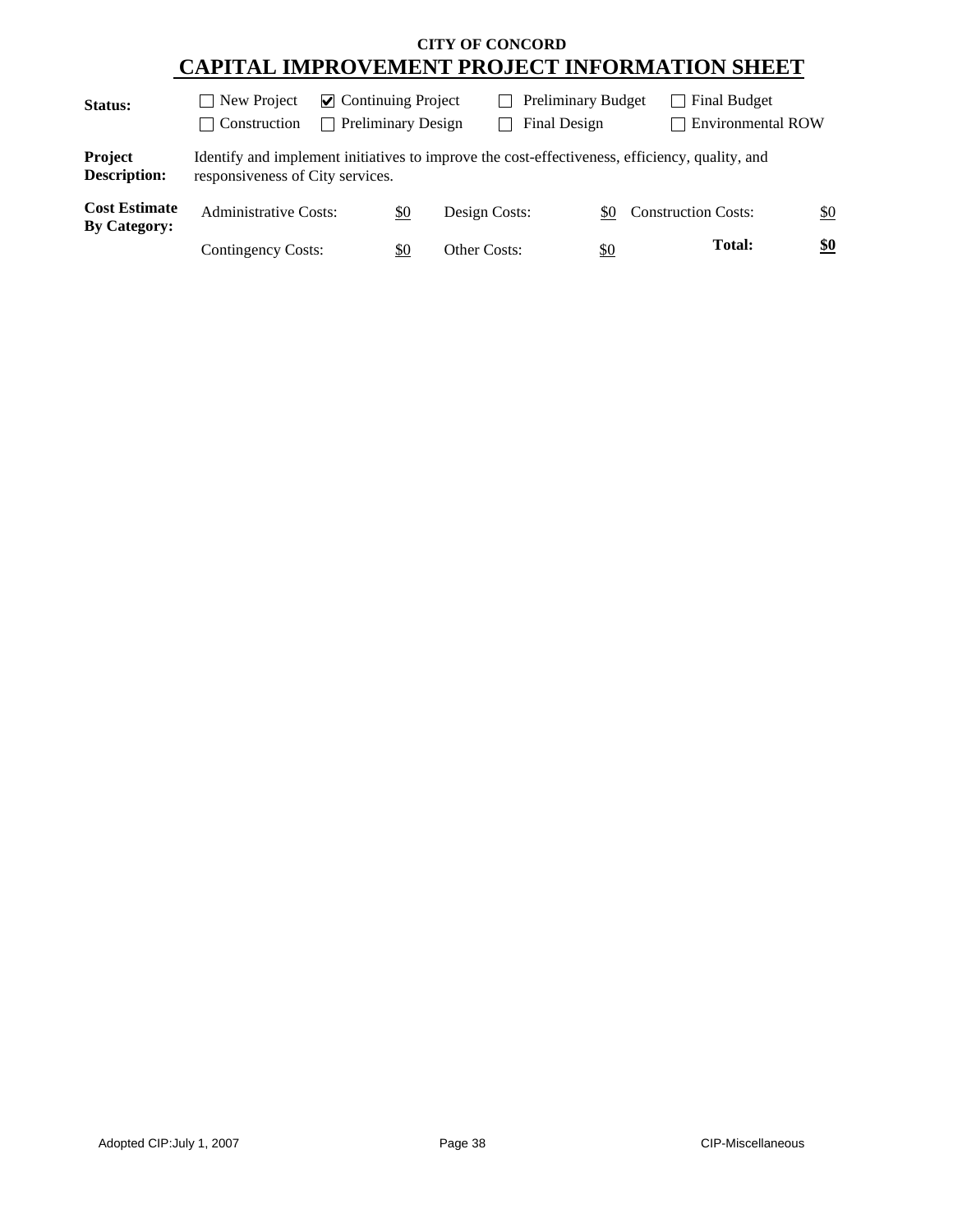| <b>Project Name:</b>                                             | Disaster Recovery & Business Continuity<br>Plan |
|------------------------------------------------------------------|-------------------------------------------------|
| <b>Project Number:</b><br><b>Funding Source(s):</b> General Fund | 1287                                            |

**Project Proponent:** Information Technology

**Project Manager:** Ron Puccinelli

**User Department:** All Departments

**District:** Citywide

|                                        |                     | <b>Project Costs</b> |     |     | <b>Operating Costs</b> | <b>Revenues</b> | <b>Cost Savings</b> |
|----------------------------------------|---------------------|----------------------|-----|-----|------------------------|-----------------|---------------------|
|                                        | <b>General Fund</b> |                      |     |     |                        |                 |                     |
| <b>Prior Year</b><br><b>Allocation</b> | \$319,000           | \$0                  | \$0 | \$0 | \$0                    | \$0             | \$0                 |
| <b>Fiscal Year</b>                     |                     |                      |     |     |                        |                 |                     |
| 2007-08                                | \$0                 | \$0                  | \$0 | \$0 | \$0                    | \$0             | \$0                 |
| 2008-09                                | \$0                 | \$0                  | \$0 | \$0 | \$0                    | \$0             | \$0                 |
| 2009-10                                | \$0                 | \$0                  | \$0 | \$0 | \$0                    | \$0             | \$0                 |
| 2010-11                                | \$0                 | \$0                  | \$0 | \$0 | \$0                    | \$0             | \$0                 |
| 2011-12                                | \$0                 | \$0                  | \$0 | \$0 | \$0                    | \$0             | \$0                 |
| 2012-13                                | \$0                 | \$0                  | \$0 | \$0 | \$0                    | \$0             | \$0                 |
| 2013-14                                | \$0                 | \$0                  | \$0 | \$0 | \$0                    | \$0             | \$0                 |
| 2014-15                                | \$0                 | \$0                  | \$0 | \$0 | \$0                    | \$0             | \$0                 |
| 2015-16                                | \$0                 | \$0                  | \$0 | \$0 | \$0                    | \$0             | \$0                 |
| 2016-17                                | \$0                 | \$0                  | \$0 | \$0 | \$0                    | \$0             | \$0                 |
| <b>Subtotal</b>                        | \$319,000           | \$0                  | \$0 | \$0 | \$0                    | \$0             | \$0                 |
| <b>TOTAL</b>                           | \$319,000           |                      |     |     |                        |                 |                     |

#### **Statement of Need, Service Level, and Issue:**

| <b>Need:</b>          |                                                                                                                                                                                                                                                             | Develop a Disaster Recovery (Business Continuity) Plan to ensure the City can continue using the various<br>business systems (HR/Finance, CLASS, Permits Plus, etc.) in the event of a "disaster" or other event<br>rendering Civic Center Wing C inaccessible. |                                    |                                                                                                                                 |  |  |  |  |  |
|-----------------------|-------------------------------------------------------------------------------------------------------------------------------------------------------------------------------------------------------------------------------------------------------------|-----------------------------------------------------------------------------------------------------------------------------------------------------------------------------------------------------------------------------------------------------------------|------------------------------------|---------------------------------------------------------------------------------------------------------------------------------|--|--|--|--|--|
|                       |                                                                                                                                                                                                                                                             | The lack of a Disaster Recovery/Business Continuity Plan resulted in the auditors recommending<br>development of such a plan for the past several years.                                                                                                        |                                    |                                                                                                                                 |  |  |  |  |  |
| <b>Service Level:</b> |                                                                                                                                                                                                                                                             | Keep software-based business systems operational in the even of a "disaster" or other event rendering<br>Wing C inaccessible. Correcting operational deficiency noted by the auditors over the past several years.                                              |                                    |                                                                                                                                 |  |  |  |  |  |
|                       |                                                                                                                                                                                                                                                             | revenues, pay bills and employees, and generally conduct City business.                                                                                                                                                                                         |                                    | <b>Pertinent Issue:</b> The City depends on its core business systems such as HR/Finance, CLASS, Permits Plus, etc., to collect |  |  |  |  |  |
|                       | Elements of the plan include determining acceptable down time, prioritizing business systems for<br>recovery, developing and documenting the policies and procedures for recovering all systems, and<br>identifying any areas that may require remediation. |                                                                                                                                                                                                                                                                 |                                    |                                                                                                                                 |  |  |  |  |  |
| <b>Phases:</b>        | <b>Phase #</b><br><b>Phase Budget</b><br><b>Phase Name</b>                                                                                                                                                                                                  |                                                                                                                                                                                                                                                                 |                                    |                                                                                                                                 |  |  |  |  |  |
| Status:               | New Project<br>Construction                                                                                                                                                                                                                                 | $\triangleright$ Continuing Project<br><b>Preliminary Design</b>                                                                                                                                                                                                | Preliminary Budget<br>Final Design | Final Budget<br><b>Environmental ROW</b>                                                                                        |  |  |  |  |  |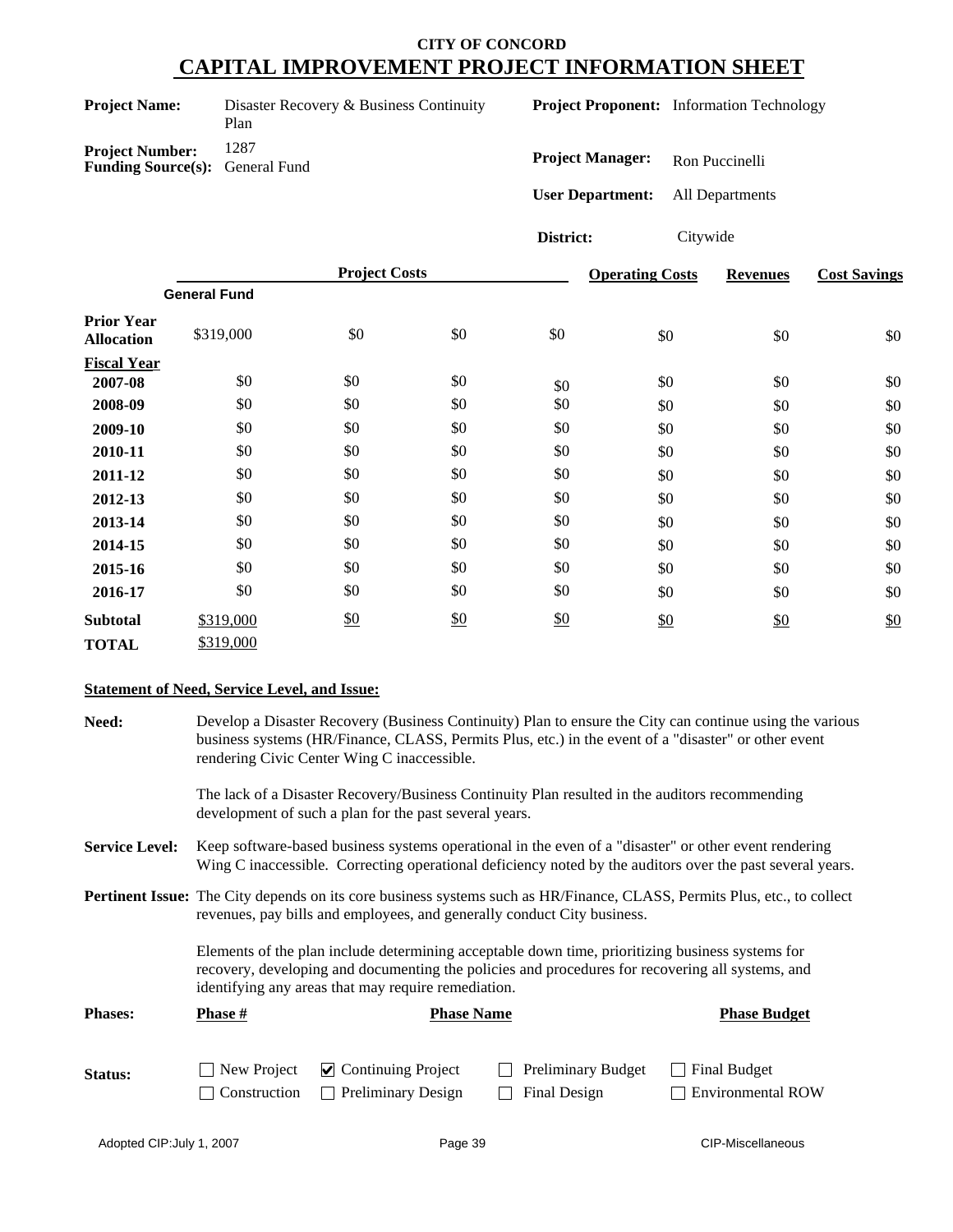**Project Description:** Three primary issues will be evaluated in this project. First, the connection between the community and the organization and how technology can enhance our Community Oriented Government efforts. Second, development of a regional e-Government strategy in partnership with other cities on the West Coast. Third, the development of a new Technology strategic plan to update the existing outdated plan.

| <b>Cost Estimate</b><br><b>By Category:</b> | <b>Administrative Costs:</b> | \$0 | Design Costs: |     | \$0 Construction Costs: | \$0 |
|---------------------------------------------|------------------------------|-----|---------------|-----|-------------------------|-----|
|                                             | Contingency Costs:           | \$0 | Other Costs:  | \$0 | Total:                  | \$0 |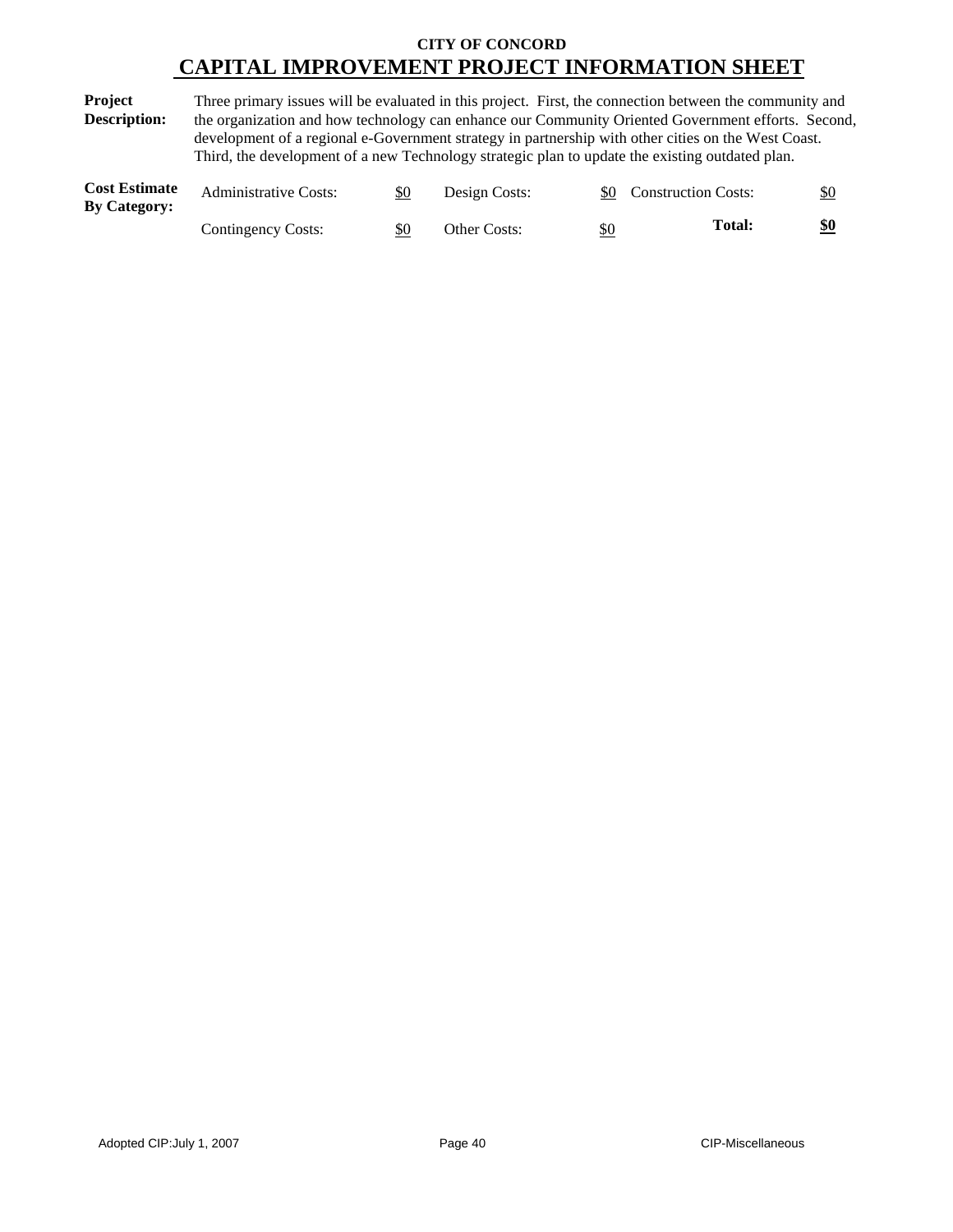| <b>Project Name:</b>                   |                                                                                                   | <b>Pavilion Event Support</b> |                         |     |                 | <b>Project Proponent:</b> City Management |                 |                     |
|----------------------------------------|---------------------------------------------------------------------------------------------------|-------------------------------|-------------------------|-----|-----------------|-------------------------------------------|-----------------|---------------------|
|                                        | 1298<br><b>Project Number:</b><br><b>Funding Source(s):</b><br><b>Pavilion Management Account</b> |                               | <b>Project Manager:</b> |     | Mark Deven      |                                           |                 |                     |
|                                        |                                                                                                   |                               | <b>User Department:</b> |     | City Management |                                           |                 |                     |
|                                        |                                                                                                   |                               |                         |     | District:       | Citywide                                  |                 |                     |
|                                        |                                                                                                   |                               | <b>Project Costs</b>    |     |                 | <b>Operating Costs</b>                    | <b>Revenues</b> | <b>Cost Savings</b> |
| <b>Prior Year</b><br><b>Allocation</b> | <b>Pavilion</b><br><b>Management</b><br><b>Account</b>                                            | \$40,000                      | \$0                     | \$0 | \$0             | \$0                                       | \$0             | \$0                 |
| <b>Fiscal Year</b>                     |                                                                                                   |                               |                         |     |                 |                                           |                 |                     |
| 2007_08                                |                                                                                                   | \$0                           | \$0                     | \$0 | $\triangle$     | ደበ                                        | \$∩             | \$0.                |

| гізсаі теаг  |          |     |     |     |     |     |     |
|--------------|----------|-----|-----|-----|-----|-----|-----|
| 2007-08      | \$0      | \$0 | \$0 | \$0 | \$0 | \$0 | \$0 |
| 2008-09      | \$0      | \$0 | \$0 | \$0 | \$0 | \$0 | \$0 |
| 2009-10      | \$0      | \$0 | \$0 | \$0 | \$0 | \$0 | \$0 |
| 2010-11      | \$0      | \$0 | \$0 | \$0 | \$0 | \$0 | \$0 |
| 2011-12      | \$0      | \$0 | \$0 | \$0 | \$0 | \$0 | \$0 |
| 2012-13      | \$0      | \$0 | \$0 | \$0 | \$0 | \$0 | \$0 |
| 2013-14      | \$0      | \$0 | \$0 | \$0 | \$0 | \$0 | \$0 |
| 2014-15      | \$0      | \$0 | \$0 | \$0 | \$0 | \$0 | \$0 |
| 2015-16      | \$0      | \$0 | \$0 | \$0 | \$0 | \$0 | \$0 |
| 2016-17      | \$0      | \$0 | \$0 | \$0 | \$0 | \$0 | \$0 |
| Subtotal     | \$40,000 | \$0 | \$0 | \$0 | \$0 | \$0 | \$0 |
| <b>TOTAL</b> | \$40,000 |     |     |     |     |     |     |

#### **Statement of Need, Service Level, and Issue:**

**Need:** Various community events are planned at the Pavilion in collaboration with Live Nation and other community resources. A limited allocation of funds from the City will facilitate the presentation of these events for the community.

**Service Level:** Community events are an important part of the performing arts program presented each year at the Pavilion.

**Pertinent Issue:** Funding of the proposed City sponsorship of the event through the Pavilion Cash Management Account has no impact on the General Fund.

| <b>Phases:</b>                              | <b>Phase</b> #                                                                                                                                   |                                                |                           | <b>Phase Name</b> |              |                    |                            | <b>Phase Budget</b>                      |                   |
|---------------------------------------------|--------------------------------------------------------------------------------------------------------------------------------------------------|------------------------------------------------|---------------------------|-------------------|--------------|--------------------|----------------------------|------------------------------------------|-------------------|
| Status:                                     | New Project<br>  Construction                                                                                                                    | $\vee$ Continuing Project<br>$\vert \ \ \vert$ | <b>Preliminary Design</b> |                   | Final Design | Preliminary Budget |                            | Final Budget<br><b>Environmental ROW</b> |                   |
| Project<br><b>Description:</b>              | Presents several community events at the Pavilion in collaboration with Live Nation and other community<br>resources within available resources. |                                                |                           |                   |              |                    |                            |                                          |                   |
| <b>Cost Estimate</b><br><b>By Category:</b> | <b>Administrative Costs:</b>                                                                                                                     |                                                | \$0                       | Design Costs:     |              | \$0                | <b>Construction Costs:</b> |                                          | $\underline{\$0}$ |
|                                             | Contingency Costs:                                                                                                                               |                                                | \$0                       | Other Costs:      |              | \$0                |                            | <b>Total:</b>                            | \$0               |
|                                             |                                                                                                                                                  |                                                |                           |                   |              |                    |                            |                                          |                   |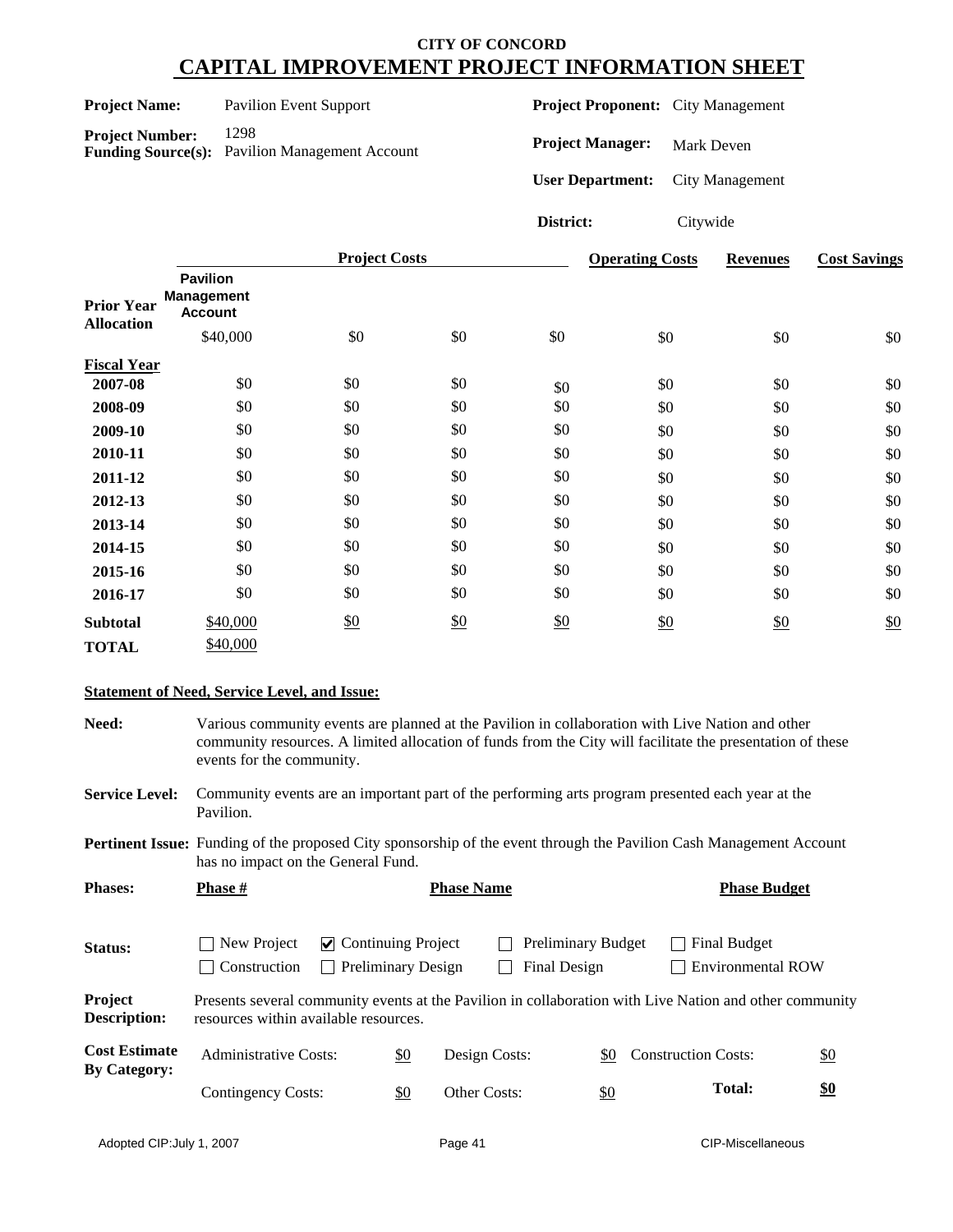| <b>Project Name:</b>      | City Wide Technology Hardware and<br>Software Replacement |
|---------------------------|-----------------------------------------------------------|
| <b>Project Number:</b>    | 1727                                                      |
| <b>Funding Source(s):</b> | Technology Replacement Fund                               |

**Project Proponent:** Information Technology

**Project Manager:** Ron Puccinelli

**User Department:** All Departments

**District:**

|                    |                                                 | <b>Project Costs</b> |               |     | <b>Operating Costs</b> | <b>Revenues</b> | <b>Cost Savings</b> |
|--------------------|-------------------------------------------------|----------------------|---------------|-----|------------------------|-----------------|---------------------|
| <b>Prior Year</b>  | <b>Technology</b><br>Replacement<br><b>Fund</b> |                      |               |     |                        |                 |                     |
| <b>Allocation</b>  | \$458,321                                       | \$0                  | \$0           | \$0 | \$0                    | \$0             | \$0                 |
| <b>Fiscal Year</b> |                                                 |                      |               |     |                        |                 |                     |
| 2007-08            | \$341,880                                       | \$0                  | \$0           | \$0 | \$0                    | \$0             | \$0                 |
| 2008-09            | \$741,759                                       | \$0                  | \$0           | \$0 | \$0                    | \$0             | \$0                 |
| 2009-10            | \$614,794                                       | \$0                  | \$0           | \$0 | \$0                    | \$0             | \$0                 |
| 2010-11            | \$472,227                                       | \$0                  | \$0           | \$0 | \$0                    | \$0             | \$0                 |
| 2011-12            | \$669,396                                       | \$0                  | \$0           | \$0 | \$0                    | \$0             | \$0                 |
| 2012-13            | \$792,113                                       | \$0                  | \$0           | \$0 | \$0                    | \$0             | \$0                 |
| 2013-14            | \$2,104,226                                     | \$0                  | \$0           | \$0 | \$0                    | \$0             | \$0                 |
| 2014-15            | \$249,111                                       | \$0                  | \$0           | \$0 | \$0                    | \$0             | \$0                 |
| 2015-16            | \$721,566                                       | \$0                  | \$0           | \$0 | \$0                    | \$0             | \$0                 |
| 2016-17            | \$1,083,781                                     | \$0                  | \$0           | \$0 | \$0                    | \$0             | \$0                 |
| <b>Subtotal</b>    | \$8,249,174                                     | \$0                  | $\frac{$0}{}$ | \$0 | \$0                    | \$0             | \$0                 |
| <b>TOTAL</b>       | \$8,249,174                                     |                      |               |     |                        |                 |                     |

#### **Statement of Need, Service Level, and Issue:**

**Need:** City-Wide technology replacement, which includes telephone, GIS, network, and computer hardware and software, used by all city departments, need to be replaced on a scheduled basis in order to reduce maintenance costs and provide staff with reliable, state-of-the-art technology to accomplish their program objectives. Excludes specialized hardware, software and radio equipment used by the Police for CAD/RMS/CMS (PJ-1728 and MSC-006) and Video Production used by City Manager's Office (PJ-1795).

**Service Level:** Maintenance of existing level of service.

**Pertinent Issue:** Beginning in FY 2006-07, this project and PJ 1102 (Office Equipment Replacement Fund), were consolidated as a result of Information Technology assuming responsibility for the Office Equipment Replacement Fund. Additionally, all non-CAD/RMS replacements for the Police Department have been moved into PJ 1727 at the Police Department's request to clarify CAD/RMS funding. The change in dollars to PJ 1727 is not new money but reflective of the consolidation of these three projects.

| <b>Phases:</b> | Phase #       | <b>Phase Name</b>         | <b>Phase Budget</b> |                          |
|----------------|---------------|---------------------------|---------------------|--------------------------|
| Status:        | □ New Project | $\vee$ Continuing Project | Preliminary Budget  | Final Budget             |
|                | Construction  | <b>Preliminary Design</b> | Final Design        | <b>Environmental ROW</b> |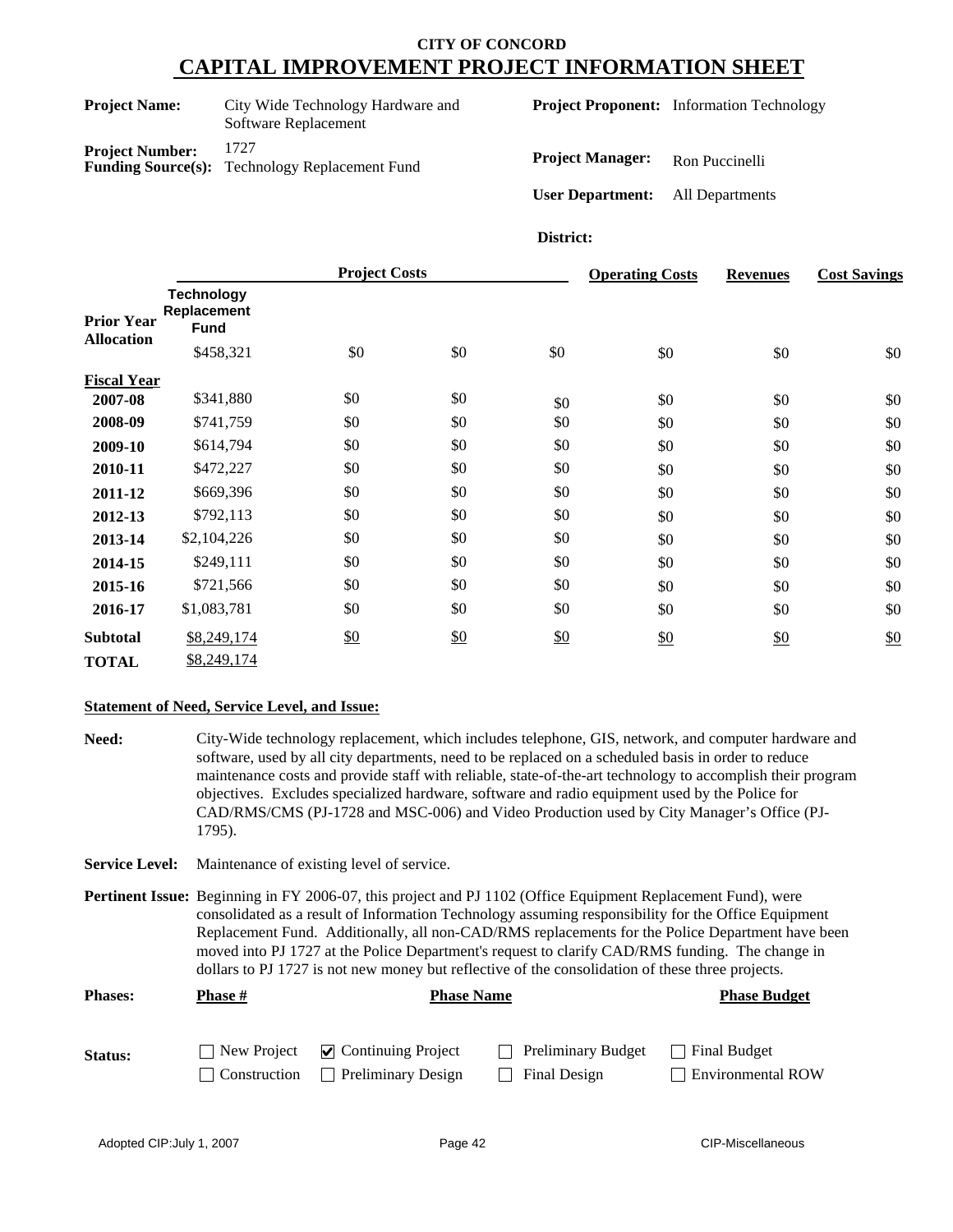| Project             | City-wide technology replacements. |
|---------------------|------------------------------------|
| <b>Description:</b> |                                    |
| $\sim$<br>.         |                                    |

**Cost Estimate Cost Estimate** Administrative Costs: Design Costs: Construction Costs:<br>By Category:

Contingency Costs: Other Costs: **Total:**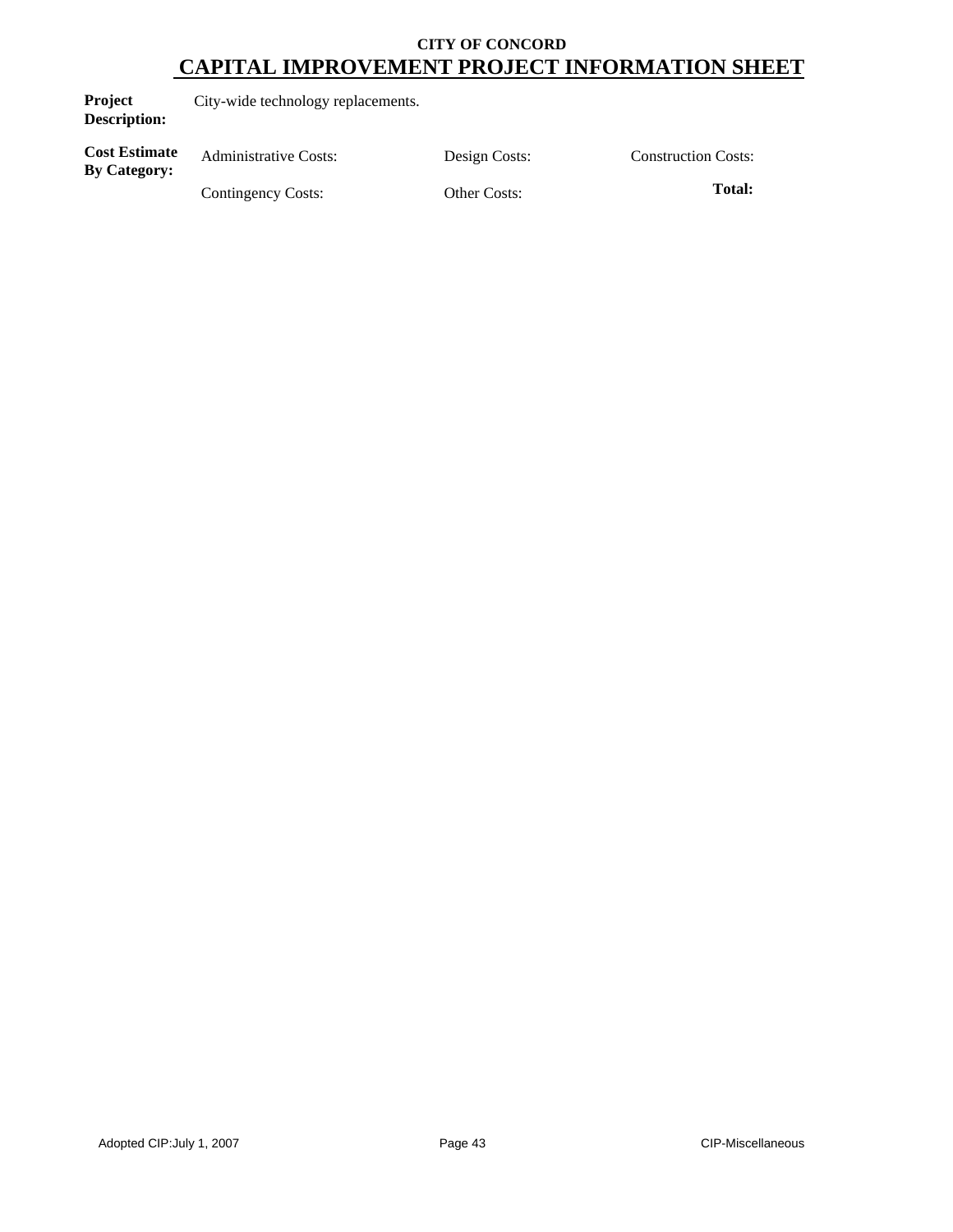| <b>Project Name:</b>   | Police CAD/RMS Hardware and Software<br>Replacement           |
|------------------------|---------------------------------------------------------------|
| <b>Project Number:</b> | 1728<br><b>Funding Source(s):</b> Technology Replacement Fund |

**Project Proponent:** Police Department

**Project Manager:** Ron Puccinelli

**User Department:** Police Department

**District:** Citywide

|                                        |                                                 | <b>Project Costs</b> |     |     | <b>Operating Costs</b> | <b>Revenues</b> | <b>Cost Savings</b> |
|----------------------------------------|-------------------------------------------------|----------------------|-----|-----|------------------------|-----------------|---------------------|
| <b>Prior Year</b><br><b>Allocation</b> | <b>Technology</b><br>Replacement<br><b>Fund</b> |                      |     |     |                        |                 |                     |
|                                        | \$1,053,400                                     | \$0                  | \$0 | \$0 | \$0                    | \$0             | \$0                 |
| <b>Fiscal Year</b>                     |                                                 |                      |     |     |                        |                 |                     |
| 2007-08                                | \$500,000                                       | \$0                  | \$0 | \$0 | \$0                    | \$0             | \$0                 |
| 2008-09                                | \$0                                             | \$0                  | \$0 | \$0 | \$0                    | \$0             | \$0                 |
| 2009-10                                | \$0                                             | \$0                  | \$0 | \$0 | \$0                    | \$0             | \$0                 |
| 2010-11                                | \$0                                             | \$0                  | \$0 | \$0 | \$0                    | \$0             | \$0                 |
| 2011-12                                | \$0                                             | \$0                  | \$0 | \$0 | \$0                    | \$0             | \$0                 |
| 2012-13                                | \$0                                             | \$0                  | \$0 | \$0 | \$0                    | \$0             | \$0                 |
| 2013-14                                | \$0                                             | \$0                  | \$0 | \$0 | \$0                    | \$0             | \$0                 |
| 2014-15                                | \$0                                             | \$0                  | \$0 | \$0 | \$0                    | \$0             | \$0                 |
| 2015-16                                | \$1,500,000                                     | \$0                  | \$0 | \$0 | \$0                    | \$0             | \$0                 |
| 2016-17                                | \$0                                             | \$0                  | \$0 | \$0 | \$0                    | \$0             | \$0                 |
| <b>Subtotal</b>                        | \$3,053,400                                     | $\frac{$0}{}$        | \$0 | \$0 | \$0                    | \$0             | \$0                 |
| <b>TOTAL</b>                           | \$3,053,400                                     |                      |     |     |                        |                 |                     |

#### **Statement of Need, Service Level, and Issue:**

**Need:** Police Computer-Aided Dispatch and Records Management hardware and software used by the Police Department needs to be replaced on a scheduled basis in order to reduce maintenance costs and provide Police staff with reliable equipment to accomplish their program objectives.

**Service Level:** Maintenance of existing level of service.

**Pertinent Issue:** Prior to FY 2006-07 this project was used to fund replacement of all Police Department technology. In order to simplify and clarify funding for the CAD and RMS systems all other technology replacement funding has been consolidated into PJ 1727.

> The \$200,000 annual funding is building fund balance to facilitate the RMS replacement costs of \$500,000 in FY 2007-08 and CAD system replacement costs of \$1,500,000 in FY 2015-16. No recurring annual expenditures are contemplated for this project.

| <b>Phases:</b>                 | <b>Phase</b> #                | <b>Phase Name</b>                                                |                                           | <b>Phase Budget</b>                                                                             |
|--------------------------------|-------------------------------|------------------------------------------------------------------|-------------------------------------------|-------------------------------------------------------------------------------------------------|
| <b>Status:</b>                 | New Project<br>  Construction | $\triangleright$ Continuing Project<br><b>Preliminary Design</b> | $\Box$ Preliminary Budget<br>Final Design | $\Box$ Final Budget<br><b>Environmental ROW</b>                                                 |
| Project<br><b>Description:</b> | schedule by year.             |                                                                  |                                           | Police Radio and CAD/RMS hardware and software scheduled replacements. See detailed replacement |

Adopted CIP: July 1, 2007 **Page 44** Page 44 CIP-Miscellaneous **CIP-Miscellaneous**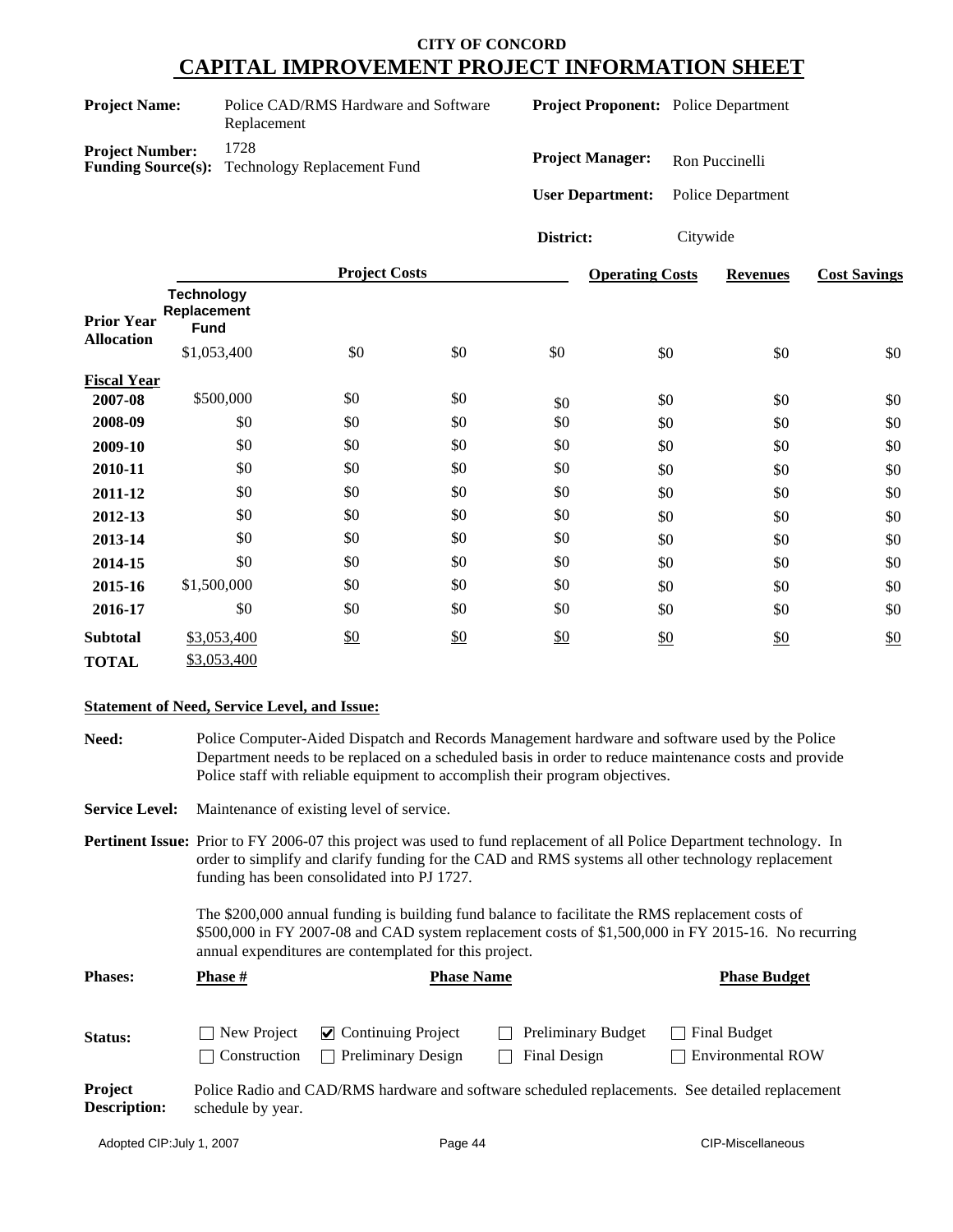**Cost Estimate By Category:** Administrative Costs: Design Costs: Construction Costs: By Category:

Contingency Costs: Other Costs: **Total:**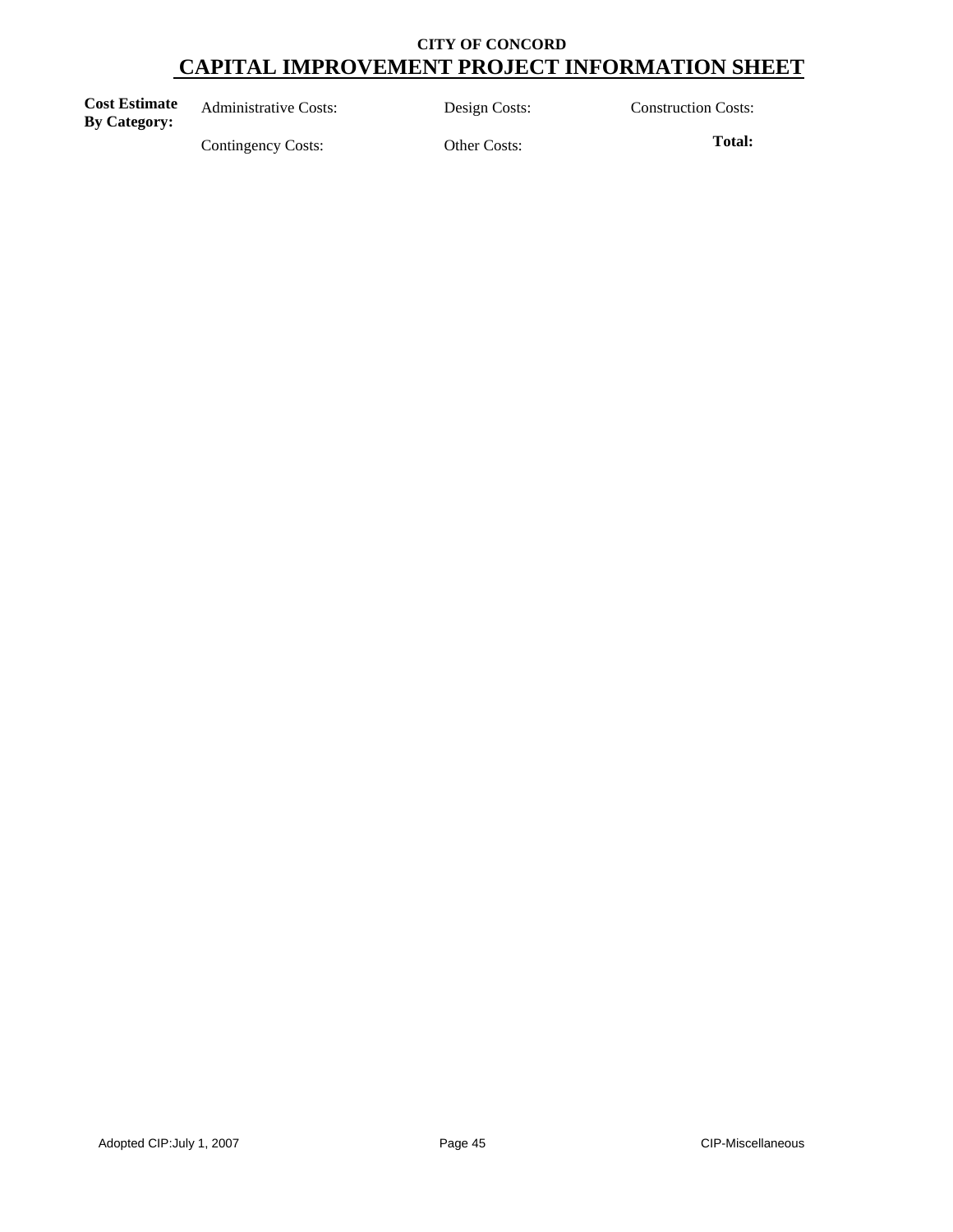| <b>Project Name:</b> |  |
|----------------------|--|
|----------------------|--|

Video Hardware and Software Replacement **Project Number:** 1795 **Funding Source(s):** Technology Replacement Fund

**Project Proponent:** City Management

**Project Manager:** Ron Puccinelli

**User Department:** City Management

#### **District:**

|                                        |                                                 | <b>Project Costs</b> |               |     | <b>Operating Costs</b> | <b>Revenues</b> | <b>Cost Savings</b> |
|----------------------------------------|-------------------------------------------------|----------------------|---------------|-----|------------------------|-----------------|---------------------|
| <b>Prior Year</b><br><b>Allocation</b> | <b>Technology</b><br>Replacement<br><b>Fund</b> |                      |               |     |                        |                 |                     |
|                                        | \$6,800                                         | \$0                  | \$0           | \$0 | \$0                    | \$0             | \$0                 |
| <b>Fiscal Year</b>                     |                                                 |                      |               |     |                        |                 |                     |
| 2007-08                                | \$19,000                                        | \$0                  | \$0           | \$0 | \$0                    | \$0             | \$0                 |
| 2008-09                                | \$16,400                                        | \$0                  | \$0           | \$0 | \$0                    | \$0             | \$0                 |
| 2009-10                                | \$40,000                                        | \$0                  | \$0           | \$0 | \$0                    | \$0             | \$0                 |
| 2010-11                                | \$15,000                                        | \$0                  | \$0           | \$0 | \$0                    | \$0             | \$0                 |
| 2011-12                                | \$15,000                                        | \$0                  | \$0           | \$0 | \$0                    | \$0             | \$0                 |
| 2012-13                                | \$15,000                                        | \$0                  | \$0           | \$0 | \$0                    | \$0             | \$0                 |
| 2013-14                                | \$15,000                                        | \$0                  | \$0           | \$0 | \$0                    | \$0             | \$0                 |
| 2014-15                                | \$15,000                                        | \$0                  | \$0           | \$0 | \$0                    | \$0             | \$0                 |
| 2015-16                                | \$15,000                                        | \$0                  | \$0           | \$0 | \$0                    | \$0             | \$0                 |
| 2016-17                                | \$15,000                                        | \$0                  | \$0           | \$0 | \$0                    | \$0             | \$0                 |
| <b>Subtotal</b>                        | \$187,200                                       | $\frac{$0}{}$        | $\frac{$0}{}$ | \$0 | \$0                    | \$0             | \$0                 |
| <b>TOTAL</b>                           | \$187,200                                       |                      |               |     |                        |                 |                     |

#### **Statement of Need, Service Level, and Issue:**

Need: Video hardware and software used by the all departments need to be replaced on a scheduled basis in order to reduce maintenance costs and provide staff with reliable equipment to accomplish their program objectives.

**Service Level:** Maintenance of existing level of service.

**Pertinent Issue:** On-going replacements are required and the fund is replenished every year by charges to the all departments' budget. As new video hardware and software is acquired, the annual allocation to this fund is increased to cover replacement.

| <b>Phases:</b>                              | <b>Phase</b> #                                     | <b>Phase Name</b>                                                                              |               |                                           | <b>Phase Budget</b>        |                                          |  |
|---------------------------------------------|----------------------------------------------------|------------------------------------------------------------------------------------------------|---------------|-------------------------------------------|----------------------------|------------------------------------------|--|
| Status:                                     | New Project<br>Construction                        | $\vee$ Continuing Project<br><b>Preliminary Design</b>                                         |               | <b>Preliminary Budget</b><br>Final Design |                            | Final Budget<br><b>Environmental ROW</b> |  |
| Project<br><b>Description:</b>              |                                                    | Video hardware and software scheduled replacements. See detailed replacement schedule by year. |               |                                           |                            |                                          |  |
| <b>Cost Estimate</b><br><b>By Category:</b> | <b>Administrative Costs:</b><br>Contingency Costs: |                                                                                                | Design Costs: |                                           | <b>Construction Costs:</b> |                                          |  |
|                                             |                                                    |                                                                                                | Other Costs:  |                                           | <b>Total:</b>              |                                          |  |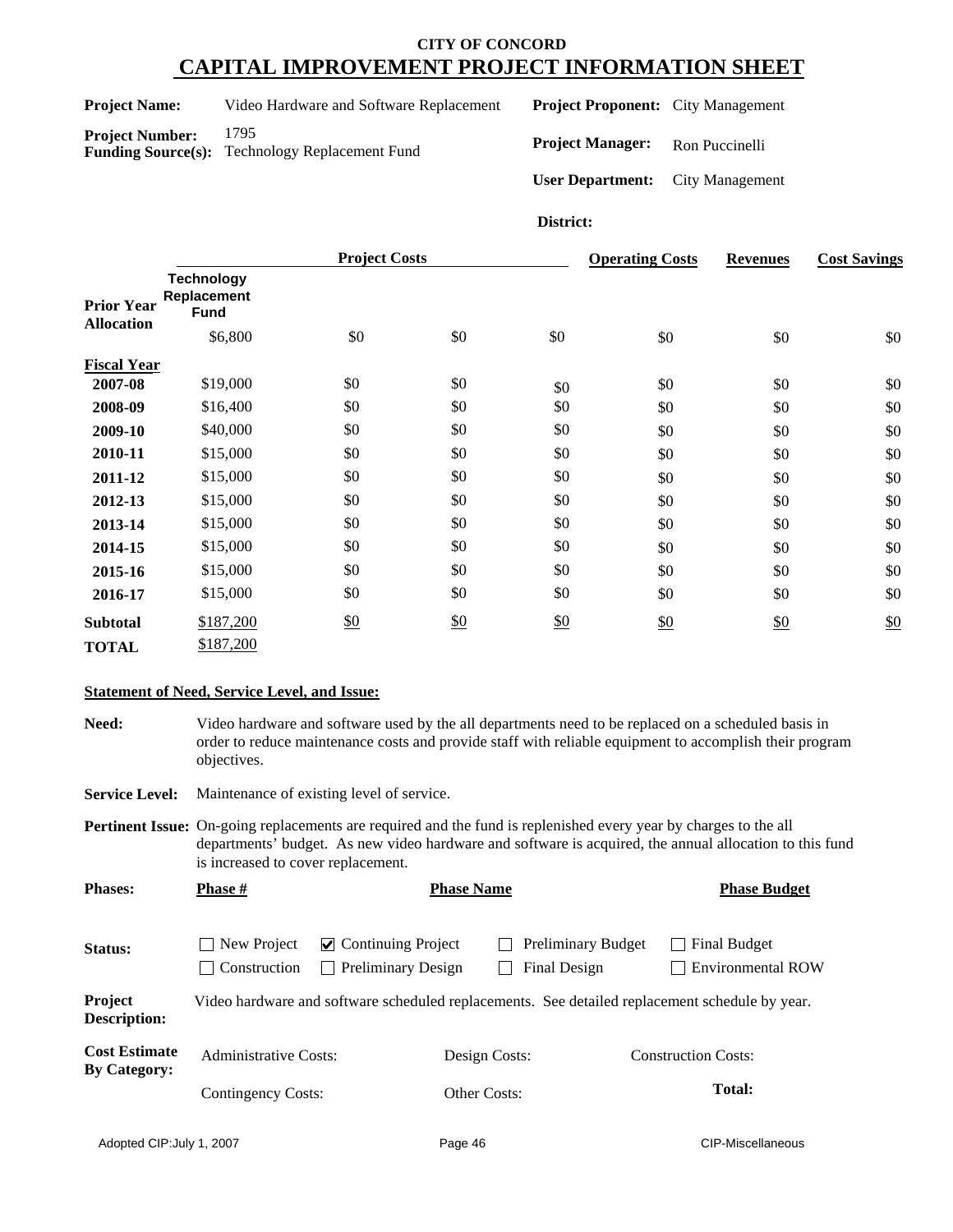Project Name: Fleet Replacement Fund

**Project Number:** 1811 **Funding Source(s):** Fleet Replacement Fund **Project Proponent:** Public Works

**Project Manager:** Charles Rickenbacher

**User Department:** Public Works

#### **District:**

|                                        |                                            | <b>Project Costs</b> |     |     | <b>Operating Costs</b> | <b>Revenues</b> | <b>Cost Savings</b> |
|----------------------------------------|--------------------------------------------|----------------------|-----|-----|------------------------|-----------------|---------------------|
| <b>Prior Year</b><br><b>Allocation</b> | <b>Fleet</b><br>Replacement<br><b>Fund</b> |                      |     |     |                        |                 |                     |
|                                        | \$802,000                                  | \$0                  | \$0 | \$0 | \$0                    | \$0             | \$0                 |
| <b>Fiscal Year</b>                     |                                            |                      |     |     |                        |                 |                     |
| 2007-08                                | \$300,000                                  | \$0                  | \$0 | \$0 | \$0                    | \$0             | \$0                 |
| 2008-09                                | \$1,100,900                                | \$0                  | \$0 | \$0 | \$0                    | \$0             | \$0                 |
| 2009-10                                | \$1,082,500                                | \$0                  | \$0 | \$0 | \$0                    | \$0             | \$0                 |
| 2010-11                                | \$1,092,800                                | \$0                  | \$0 | \$0 | \$0                    | \$0             | \$0                 |
| 2011-12                                | \$1,155,300                                | \$0                  | \$0 | \$0 | \$0                    | \$0             | \$0                 |
| 2012-13                                | \$1,379,400                                | \$0                  | \$0 | \$0 | \$0                    | \$0             | \$0                 |
| 2013-14                                | \$1,335,300                                | \$0                  | \$0 | \$0 | \$0                    | \$0             | \$0                 |
| 2014-15                                | \$994,500                                  | \$0                  | \$0 | \$0 | \$0                    | \$0             | \$0                 |
| 2015-16                                | \$1,010,600                                | \$0                  | \$0 | \$0 | \$0                    | \$0             | \$0                 |
| 2016-17                                | \$902,900                                  | \$0                  | \$0 | \$0 | \$0                    | \$0             | \$0                 |
| <b>Subtotal</b>                        | \$11,156,200                               | \$0                  | \$0 | \$0 | \$0                    | \$0             | \$0                 |
| <b>TOTAL</b>                           | \$11,156,200                               |                      |     |     |                        |                 |                     |

#### **Statement of Need, Service Level, and Issue:**

**Need:** Regular replacement cycles are necessary to maintain a reliable fleet. The increase in total cost for the 10 year Fleet Replacement Fund is the result of a more in-depth analysis of future year vehicle and equipment replacement needs and the cost to retrofit large diesel trucks to comply with the CARB particulate emmission reduction regulation.

**Service Level:** All vehicles and equipment in the City fleet are reviewed annually and replaced within proper life/cycle ranges.

**Pertinent Issue:** This project fund is designed to project cost incurred over the next 10 years and budget accordingly.

| <b>Phases:</b>                              | <b>Phase</b> #              | <b>Phase Name</b>                                                      |                                           | <b>Phase Budget</b>                                                                                                                                                                                                         |
|---------------------------------------------|-----------------------------|------------------------------------------------------------------------|-------------------------------------------|-----------------------------------------------------------------------------------------------------------------------------------------------------------------------------------------------------------------------------|
| Status:                                     | New Project<br>Construction | $\vee$ Continuing Project<br><b>Preliminary Design</b><br>$\mathbf{L}$ | <b>Preliminary Budget</b><br>Final Design | <b>Final Budget</b><br><b>Environmental ROW</b>                                                                                                                                                                             |
| Project<br><b>Description:</b>              |                             |                                                                        |                                           | Provide funding to replace vehicles and equipment at the end of their useful life. This project balances the<br>cost to replace versus the cost to operate and maintain the fleet to achieve the lowest overall fleet cost. |
| <b>Cost Estimate</b><br><b>By Category:</b> | Administrative Costs:       |                                                                        | Design Costs:                             | <b>Construction Costs:</b>                                                                                                                                                                                                  |
|                                             | Contingency Costs:          |                                                                        | Other Costs:                              | <b>Total:</b>                                                                                                                                                                                                               |
| Adopted CIP: July 1, 2007                   |                             | Page 47                                                                |                                           | CIP-Miscellaneous                                                                                                                                                                                                           |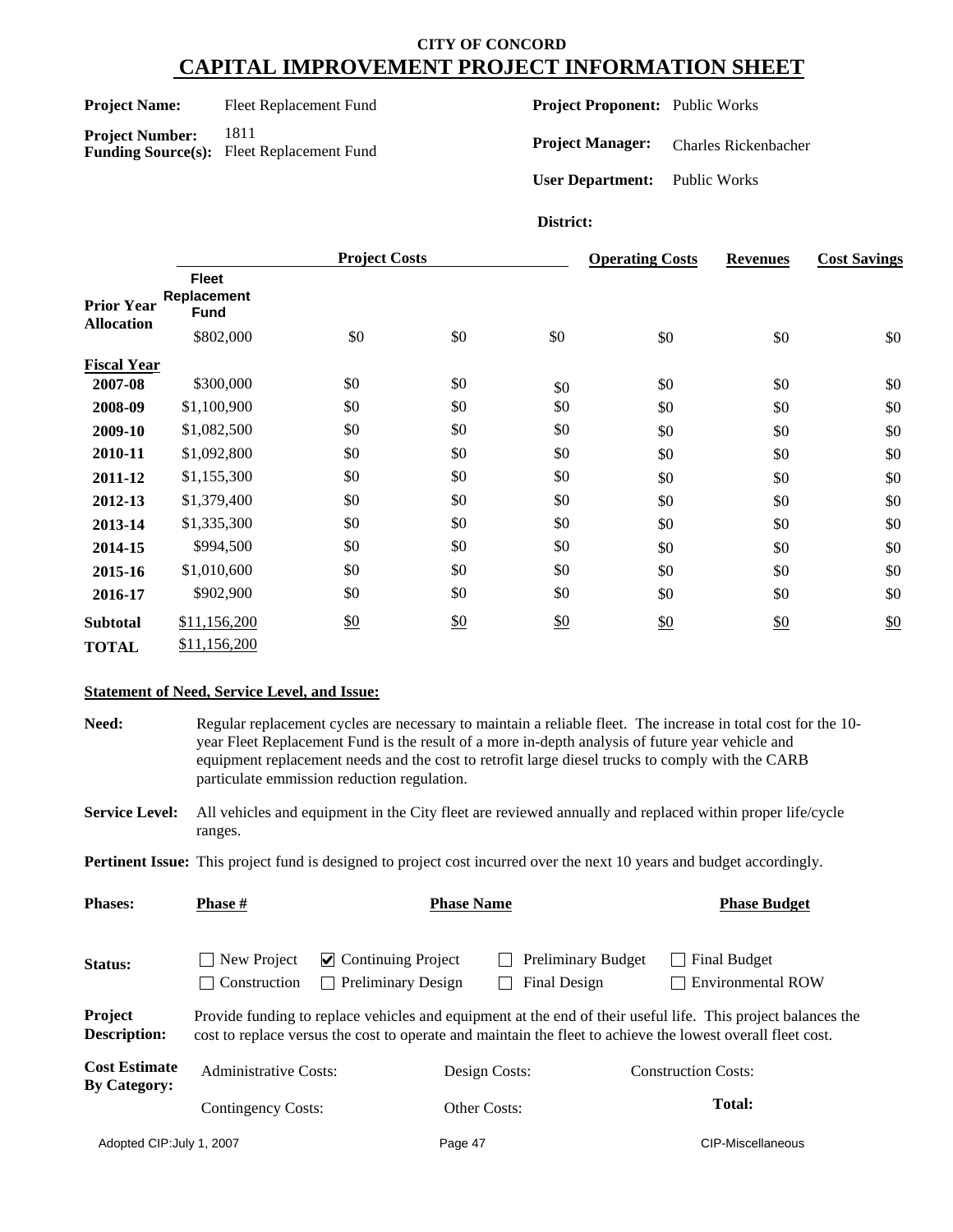|                                                                  |                             | <b>Project Costs</b> | Anerating Costs                             |          | Revenues                                                | Cost Savine |
|------------------------------------------------------------------|-----------------------------|----------------------|---------------------------------------------|----------|---------------------------------------------------------|-------------|
|                                                                  |                             |                      | District:                                   | Citywide |                                                         |             |
|                                                                  |                             |                      | <b>User Department:</b>                     |          | Police & Building, Engineering $\&$<br>Neighborhood Ser |             |
| <b>Project Number:</b><br><b>Funding Source(s):</b> General Fund | 2010                        |                      | <b>Project Manager:</b>                     |          | Captain Paul Crain                                      |             |
| <b>Project Name:</b>                                             | <b>Community Prosecutor</b> |                      | <b>Project Proponent:</b> Police Department |          |                                                         |             |
|                                                                  |                             |                      |                                             |          |                                                         |             |

|                                        |                     | <b>Project Costs</b> |     |     | <b>Operating Costs</b> | <b>Revenues</b> | <b>Cost Savings</b> |
|----------------------------------------|---------------------|----------------------|-----|-----|------------------------|-----------------|---------------------|
|                                        | <b>General Fund</b> |                      |     |     |                        |                 |                     |
| <b>Prior Year</b><br><b>Allocation</b> | \$200,000           | \$0                  | \$0 | \$0 | \$0                    | \$0             | \$0                 |
| <b>Fiscal Year</b>                     |                     |                      |     |     |                        |                 |                     |
| 2007-08                                | \$100,000           | \$0                  | \$0 | \$0 | \$0                    | \$0             | \$0                 |
| 2008-09                                | \$0                 | \$0                  | \$0 | \$0 | \$0                    | \$0             | \$0                 |
| 2009-10                                | \$0                 | \$0                  | \$0 | \$0 | \$0                    | \$0             | \$0                 |
| 2010-11                                | \$0                 | \$0                  | \$0 | \$0 | \$0                    | \$0             | \$0                 |
| 2011-12                                | \$0                 | \$0                  | \$0 | \$0 | \$0                    | \$0             | \$0                 |
| 2012-13                                | \$0                 | \$0                  | \$0 | \$0 | \$0                    | \$0             | \$0                 |
| 2013-14                                | \$0                 | \$0                  | \$0 | \$0 | \$0                    | \$0             | \$0                 |
| 2014-15                                | \$0                 | \$0                  | \$0 | \$0 | \$0                    | \$0             | \$0                 |
| 2015-16                                | \$0                 | \$0                  | \$0 | \$0 | \$0                    | \$0             | \$0                 |
| 2016-17                                | \$0                 | \$0                  | \$0 | \$0 | \$0                    | \$0             | \$0                 |
| <b>Subtotal</b>                        | \$300,000           | $\frac{$0}{}$        | \$0 | \$0 | \$0                    | \$0             | \$0                 |
| <b>TOTAL</b>                           | \$300,000           |                      |     |     |                        |                 |                     |

### **Statement of Need, Service Level, and Issue:**

| Need:                 | To facilitate and enhance Community Oriented Government and Community Policing through strict<br>criminal complaints against habitual offenders of all crimes that negatively impact on overall quality of<br>life issues throughout the city; working with judiciary in urging maximum sentencing where reasonable;<br>working on citywide COG team in collaboration with all branches of city government in problem solving<br>efforts designed to identify and solve high priority neighborhood issues; to train officers and city staff and<br>community in effective documentation resulting in prosecution and/or abatement of these neighborhood<br>issues. |                                                             |                                           |                                                 |  |  |  |
|-----------------------|--------------------------------------------------------------------------------------------------------------------------------------------------------------------------------------------------------------------------------------------------------------------------------------------------------------------------------------------------------------------------------------------------------------------------------------------------------------------------------------------------------------------------------------------------------------------------------------------------------------------------------------------------------------------|-------------------------------------------------------------|-------------------------------------------|-------------------------------------------------|--|--|--|
| <b>Service Level:</b> | Maintain and increase ability to track and prosecute persons in community that negatively affect quality<br>of life issues; provide relevant training to members of city staff and, where appropriate, members of<br>community.                                                                                                                                                                                                                                                                                                                                                                                                                                    |                                                             |                                           |                                                 |  |  |  |
|                       | <b>Pertinent Issue:</b> Funding exclusively through General Fund, funding issues include salary, health benefits for a part-time<br>(20 hours per week DA), state bar dues, and professional development allowance. Salary and benfits<br>components range in cost, depending upon the "rank" of the deputy district attorney assigned to the<br>program.                                                                                                                                                                                                                                                                                                          |                                                             |                                           |                                                 |  |  |  |
| <b>Phases:</b>        | <b>Phase #</b>                                                                                                                                                                                                                                                                                                                                                                                                                                                                                                                                                                                                                                                     | <b>Phase Name</b>                                           |                                           | <b>Phase Budget</b>                             |  |  |  |
| Status:               | New Project<br>Construction                                                                                                                                                                                                                                                                                                                                                                                                                                                                                                                                                                                                                                        | <b>Continuing Project</b><br>V<br><b>Preliminary Design</b> | Preliminary Budget<br><b>Final Design</b> | <b>Final Budget</b><br><b>Environmental ROW</b> |  |  |  |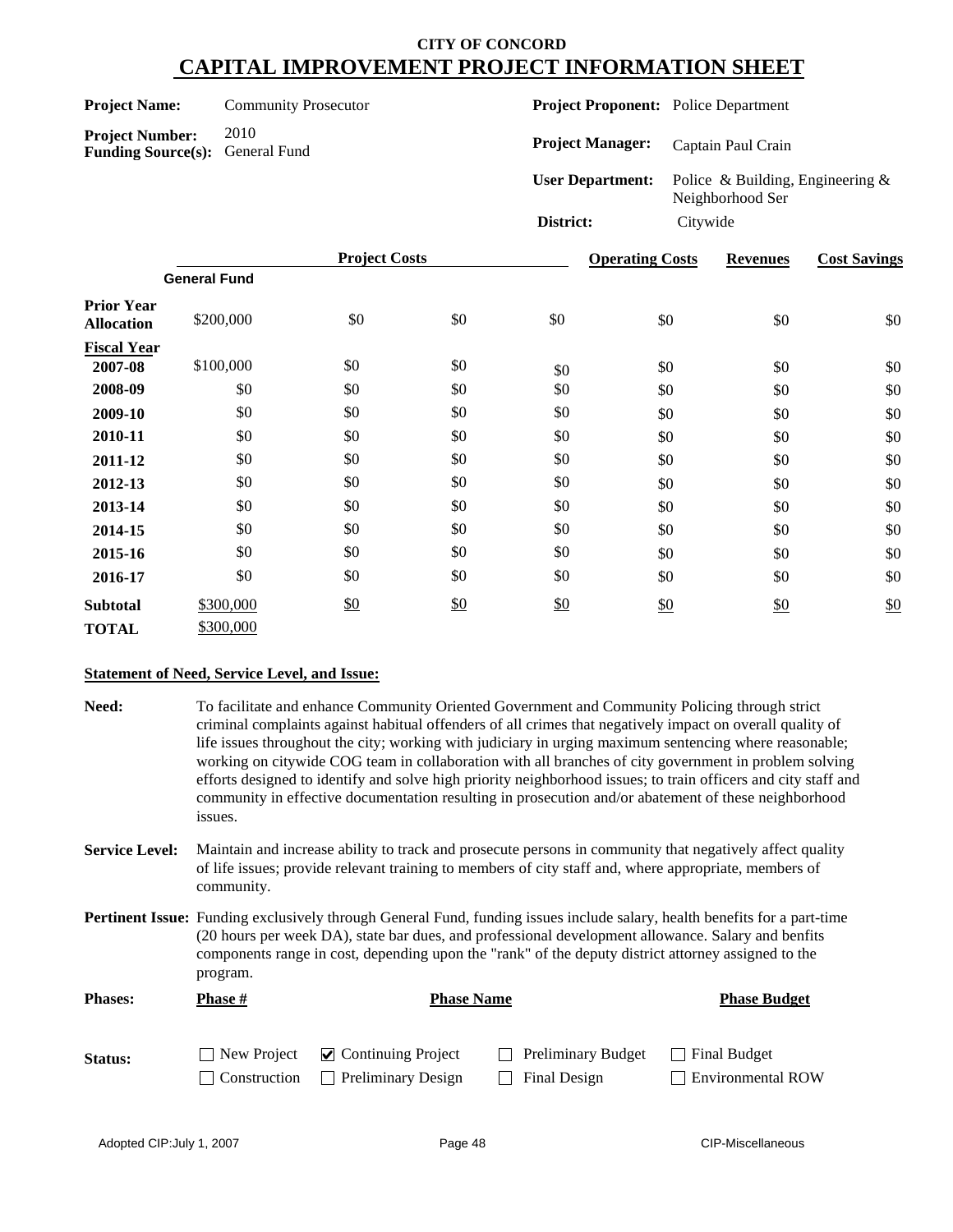**Project Description:** Work with all policing districts, community groups, and citywide COG Team in the development and implementation of problem solving strategies. Effectiveness measured in part through reduction in overall calls for service regarding quality of life issues/crimes.

| <b>Cost Estimate</b><br><b>By Category:</b> | <b>Administrative Costs:</b> | \$0 | Design Costs:       |            | <b>Construction Costs:</b> | \$0 |
|---------------------------------------------|------------------------------|-----|---------------------|------------|----------------------------|-----|
|                                             | Contingency Costs:           | \$0 | <b>Other Costs:</b> | <u>\$0</u> | <b>Total:</b>              | \$0 |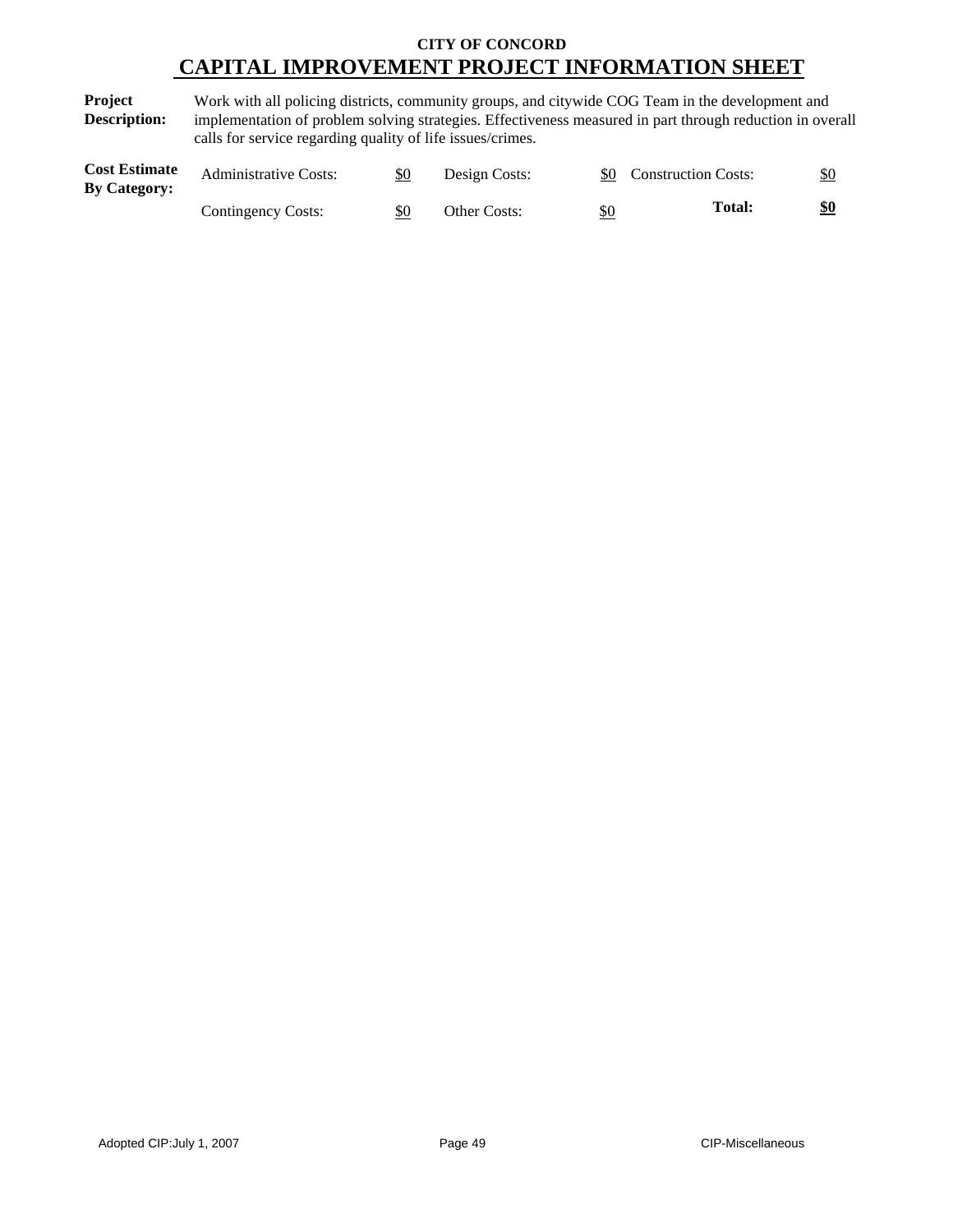| <b>Project Name:</b>   | Public-Educational-Government (PEG)<br>Cable Television Capital Support |  |  |  |  |
|------------------------|-------------------------------------------------------------------------|--|--|--|--|
| <b>Project Number:</b> | 2019<br><b>Funding Source(s):</b> Cable Franchise Fees                  |  |  |  |  |

**Project Proponent:** City Management

Project Manager: Peter Dragovich

**User Department:** City Management

**District:** Citywide

|                                        |                          | <b>Project Costs</b> |               |     | <b>Operating Costs</b> | <b>Revenues</b> | <b>Cost Savings</b> |
|----------------------------------------|--------------------------|----------------------|---------------|-----|------------------------|-----------------|---------------------|
|                                        | <b>Cable Franchise</b>   |                      |               |     |                        |                 |                     |
| <b>Prior Year</b><br><b>Allocation</b> | <b>Fees</b><br>\$250,000 | \$0                  | \$0           | \$0 | \$0                    | \$250,000       | \$0                 |
| <b>Fiscal Year</b>                     |                          |                      |               |     |                        |                 |                     |
| 2007-08                                | \$986,393                | \$0                  | \$0           | \$0 | \$0                    | \$1,106,393     | \$0                 |
| 2008-09                                | \$0                      | \$0                  | \$0           | \$0 | \$0                    | \$117,000       | \$0                 |
| 2009-10                                | \$0                      | \$0                  | \$0           | \$0 | \$0                    | \$114,075       | \$0                 |
| 2010-11                                | \$0                      | \$0                  | \$0           | \$0 | \$0                    | \$111,223       | \$0                 |
| 2011-12                                | \$0                      | \$0                  | \$0           | \$0 | \$0                    | \$108,443       | \$0                 |
| 2012-13                                | \$0                      | \$0                  | \$0           | \$0 | \$0                    | \$105,731       | \$0                 |
| 2013-14                                | \$0                      | \$0                  | \$0           | \$0 | \$0                    | \$103,088       | \$0                 |
| 2014-15                                | \$0                      | \$0                  | \$0           | \$0 | \$0                    | \$100,511       | \$0                 |
| 2015-16                                | \$0                      | \$0                  | \$0           | \$0 | \$0                    | \$97,998        | \$0                 |
| 2016-17                                | \$0                      | \$0                  | \$0           | \$0 | \$0                    | \$95,548        | \$0                 |
| <b>Subtotal</b>                        | \$1,236,393              | \$0                  | $\frac{$0}{}$ | \$0 | \$0                    | \$2,310,010     | $\underline{\$0}$   |
| <b>TOTAL</b>                           | \$1,236,393              |                      |               |     |                        |                 |                     |

#### **Statement of Need, Service Level, and Issue:**

**Need:** The City Council has approved franchises with Comcast and Astound that provide for Public-Educational and Government cable television broadcast services to be delivered to the public.

**Service Level:** The City programs a government channel. Under the Comcast franchise, the City will be responsible for public access in September 2008. An educational channel is being activated by Comcast in FY 06-07.

**Pertinent Issue:** The funds provided by Comcast and Astound are for capital purposes only. Funds may be allocated between PEG and I-Net capital projects at City's discretion. Cities in Central County have discussed cooperative approaches for jointly providing PEG services with K-20 educational institutions and other potential participants.

| <b>Phases:</b>                              | <b>Phase</b> #<br><b>Phase Name</b>                                                                                                |  |               |                                          | <b>Phase Budget</b> |               |                                                                                                        |               |
|---------------------------------------------|------------------------------------------------------------------------------------------------------------------------------------|--|---------------|------------------------------------------|---------------------|---------------|--------------------------------------------------------------------------------------------------------|---------------|
| Status:                                     | New Project<br>$\vee$ Continuing Project<br><b>Preliminary Budget</b><br><b>Preliminary Design</b><br>Final Design<br>Construction |  |               | Final Budget<br><b>Environmental ROW</b> |                     |               |                                                                                                        |               |
| Project<br><b>Description:</b>              |                                                                                                                                    |  |               |                                          |                     |               | In FY 07-08 this project acts as a holding account. Future Council action is required to expend funds. |               |
| <b>Cost Estimate</b><br><b>By Category:</b> | <b>Administrative Costs:</b>                                                                                                       |  | $\frac{$0}{}$ | Design Costs:                            |                     | \$0           | <b>Construction Costs:</b>                                                                             | $\frac{$0}{}$ |
|                                             | Contingency Costs:                                                                                                                 |  | \$0           | Other Costs:                             |                     | $\frac{$0}{}$ | <b>Total:</b>                                                                                          |               |
| Adopted CIP: July 1, 2007                   |                                                                                                                                    |  |               | Page 50                                  |                     |               | CIP-Miscellaneous                                                                                      |               |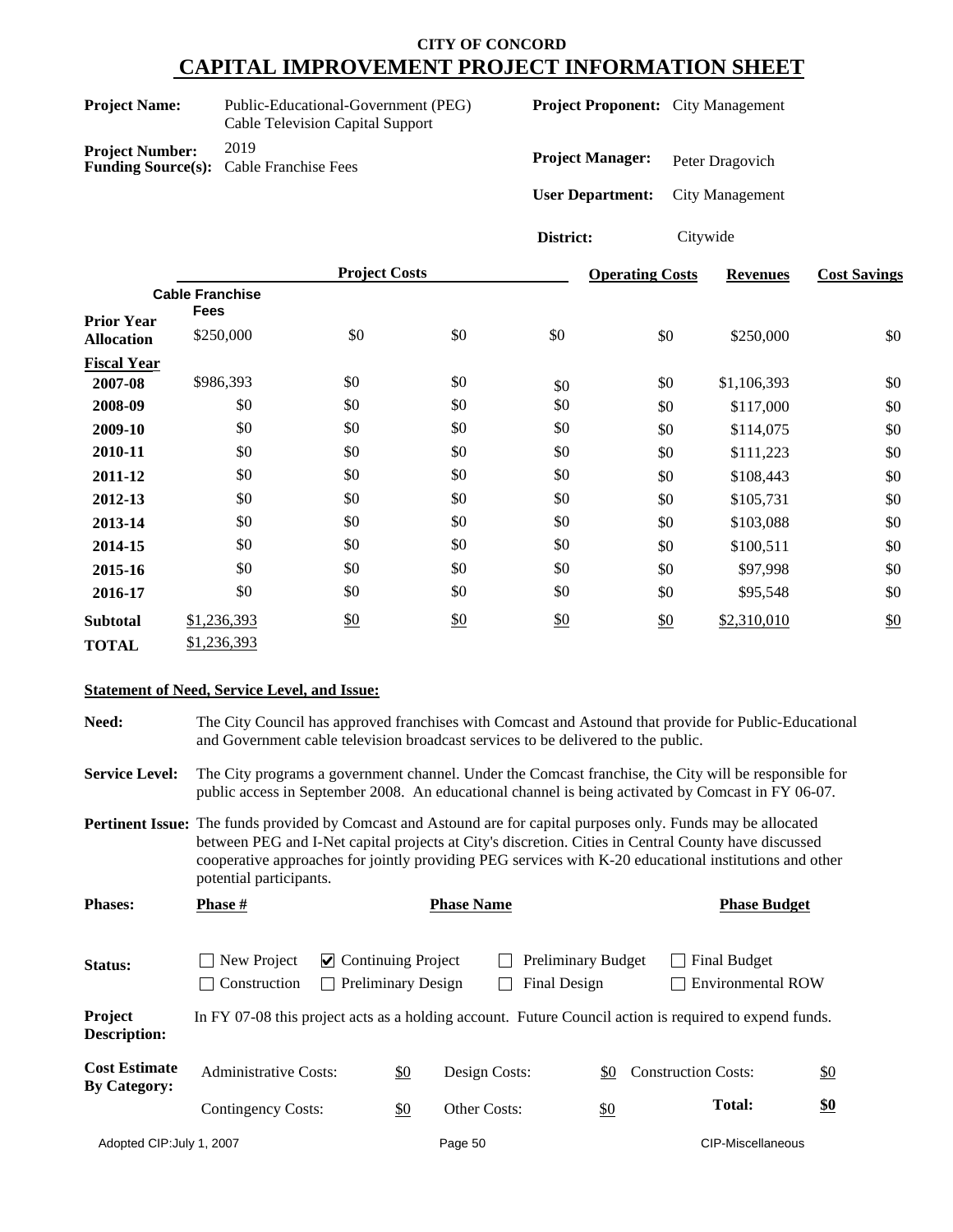| <b>Project Name:</b>   | Emergency Operations Center (EOC)<br>Equipment                       |  |  |  |  |
|------------------------|----------------------------------------------------------------------|--|--|--|--|
| <b>Project Number:</b> | 2071<br><b>Funding Source(s):</b> State Supplemental Law Enforcement |  |  |  |  |

**Project Proponent:** Police Department

**Project Manager:** Ron Puccinelli

**User Department:** Police Department

**District:** Citywide

|                    |                                                            | <b>Project Costs</b> |     |     | <b>Operating Costs</b> | <b>Revenues</b> | <b>Cost Savings</b> |
|--------------------|------------------------------------------------------------|----------------------|-----|-----|------------------------|-----------------|---------------------|
|                    | <b>State</b><br>Supplemental<br>Prior Year Caw Enforcement |                      |     |     |                        |                 |                     |
| <b>Allocation</b>  | \$34,225                                                   | \$0                  | \$0 | \$0 | \$0                    | \$0             | \$0                 |
| <b>Fiscal Year</b> |                                                            |                      |     |     |                        |                 |                     |
| 2007-08            | \$0                                                        | \$0                  | \$0 | \$0 | \$0                    | \$0             | \$0                 |
| 2008-09            | \$0                                                        | \$0                  | \$0 | \$0 | \$0                    | \$0             | \$0                 |
| 2009-10            | \$0                                                        | \$0                  | \$0 | \$0 | \$0                    | \$0             | \$0                 |
| 2010-11            | \$0                                                        | \$0                  | \$0 | \$0 | \$0                    | \$0             | \$0                 |
| 2011-12            | \$0                                                        | \$0                  | \$0 | \$0 | \$0                    | \$0             | \$0                 |
| 2012-13            | \$0                                                        | \$0                  | \$0 | \$0 | \$0                    | \$0             | \$0                 |
| 2013-14            | \$0                                                        | \$0                  | \$0 | \$0 | \$0                    | \$0             | \$0                 |
| 2014-15            | \$0                                                        | \$0                  | \$0 | \$0 | \$0                    | \$0             | \$0                 |
| 2015-16            | \$0                                                        | \$0                  | \$0 | \$0 | \$0                    | \$0             | \$0                 |
| 2016-17            | \$0                                                        | \$0                  | \$0 | \$0 | \$0                    | \$0             | \$0                 |
| <b>Subtotal</b>    | \$34,225                                                   | \$0                  | \$0 | \$0 | \$0                    | \$0             | \$0                 |
| <b>TOTAL</b>       | \$34,225                                                   |                      |     |     |                        |                 |                     |

#### **Statement of Need, Service Level, and Issue:**

| Need: | The revitalization of the City's Emergency Operations Center (EOC) will require some supporting |
|-------|-------------------------------------------------------------------------------------------------|
|       | equipment such as computers, radios, telephones, etc.                                           |

Service Level: An EOC capable of performing to expectations in the event of a declared emergency.

Pertinent Issue: The EOC will need some supporting equipment to ensure operational readiness.

| <b>Phases:</b>                              | <b>Phase</b> #                                                                                                           | <b>Phase Name</b>                                                |                     |  |                                           |            |                            | <b>Phase Budget</b>                      |          |  |
|---------------------------------------------|--------------------------------------------------------------------------------------------------------------------------|------------------------------------------------------------------|---------------------|--|-------------------------------------------|------------|----------------------------|------------------------------------------|----------|--|
| <b>Status:</b>                              | New Project<br>Construction                                                                                              | $\triangleright$ Continuing Project<br><b>Preliminary Design</b> |                     |  | <b>Preliminary Budget</b><br>Final Design |            |                            | Final Budget<br><b>Environmental ROW</b> |          |  |
| Project<br><b>Description:</b>              | Provide equipment identified by the Emergency Operations Center project as being necessary to support<br>EOC operations. |                                                                  |                     |  |                                           |            |                            |                                          |          |  |
| <b>Cost Estimate</b><br><b>By Category:</b> | <b>Administrative Costs:</b>                                                                                             | \$0                                                              | Design Costs:       |  |                                           | \$0        | <b>Construction Costs:</b> |                                          | \$34,225 |  |
|                                             | Contingency Costs:                                                                                                       | \$0                                                              | <b>Other Costs:</b> |  |                                           | <u>\$0</u> |                            | Total:                                   | \$34,225 |  |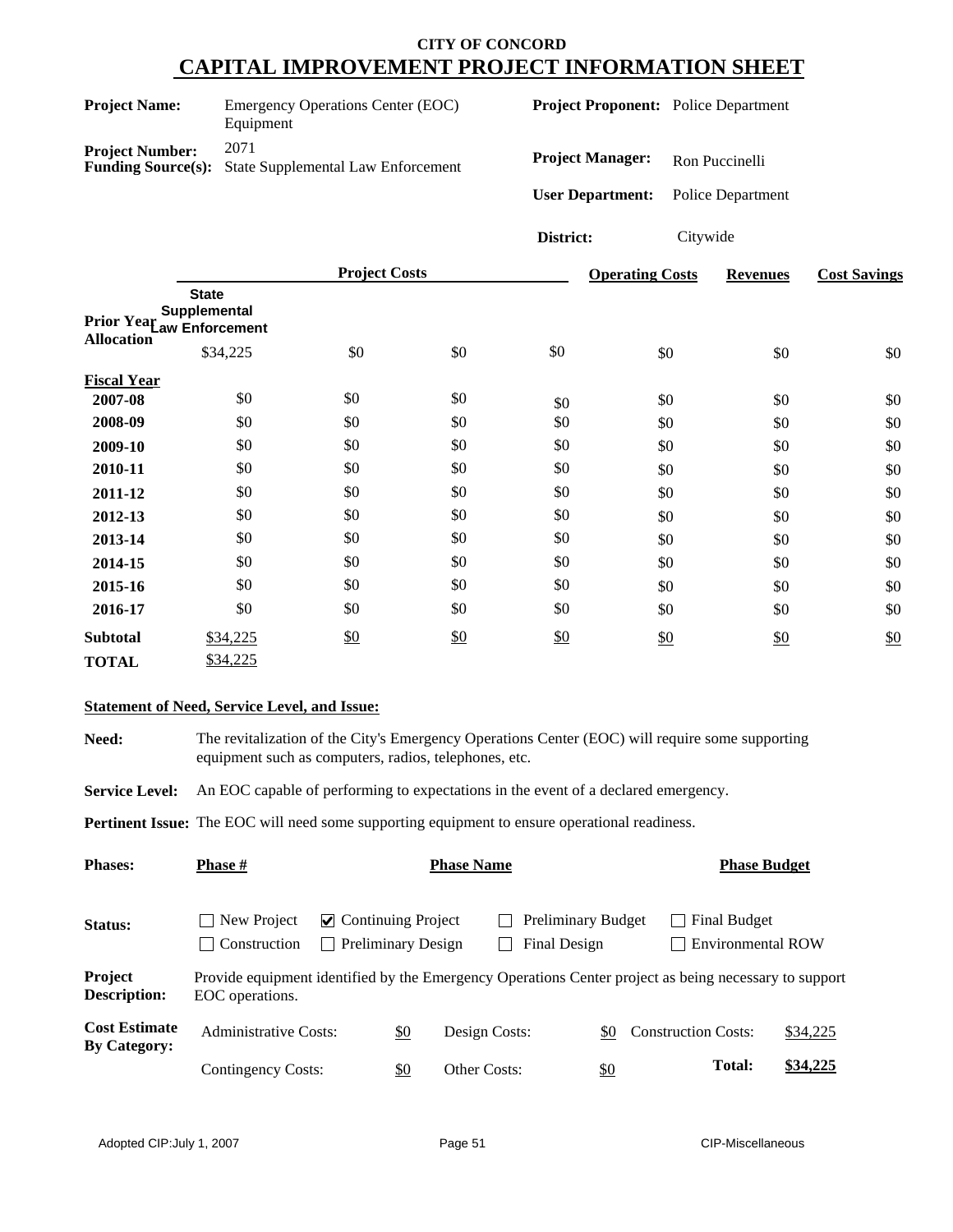| <b>Project Name:</b>   | East Bay Regional Communication System                |
|------------------------|-------------------------------------------------------|
| <b>Project Number:</b> | 2075                                                  |
|                        | <b>Funding Source(s):</b> Technology Replacement Fund |

|                         | <b>Project Proponent:</b> City Management, Chief of Police,<br><b>Public Works Director</b> |
|-------------------------|---------------------------------------------------------------------------------------------|
| <b>Project Manager:</b> | Ron Puccinelli                                                                              |
| <b>User Department:</b> | Police, Public Works, Community and<br><b>Recreation Serv</b>                               |
| District:               | Citywide                                                                                    |

|                    |                                                 | <b>Project Costs</b> |     |     | <b>Operating Costs</b>                       | <b>Revenues</b> | <b>Cost Savings</b> |
|--------------------|-------------------------------------------------|----------------------|-----|-----|----------------------------------------------|-----------------|---------------------|
| <b>Prior Year</b>  | <b>Technology</b><br>Replacement<br><b>Fund</b> |                      |     |     | <b>Technology</b><br><b>Replacement Fund</b> |                 |                     |
| <b>Allocation</b>  | \$710,046                                       | \$0                  | \$0 | \$0 | \$0                                          | \$0             | \$0                 |
| <b>Fiscal Year</b> |                                                 |                      |     |     |                                              |                 |                     |
| 2007-08            | \$0                                             | \$0                  | \$0 | \$0 | \$0                                          | \$0             | \$0                 |
| 2008-09            | \$0                                             | \$0                  | \$0 | \$0 | \$0                                          | \$0             | \$0                 |
| 2009-10            | \$0                                             | \$0                  | \$0 | \$0 | \$0                                          | \$0             | \$0                 |
| 2010-11            | \$0                                             | \$0                  | \$0 | \$0 | \$252,213                                    | \$0             | \$0                 |
| 2011-12            | \$0                                             | \$0                  | \$0 | \$0 | \$252,213                                    | \$0             | \$0                 |
| 2012-13            | \$0                                             | \$0                  | \$0 | \$0 | \$252,213                                    | \$0             | \$0                 |
| 2013-14            | \$0                                             | \$0                  | \$0 | \$0 | \$252,213                                    | \$0             | \$0                 |
| 2014-15            | \$0                                             | \$0                  | \$0 | \$0 | \$252,213                                    | \$0             | \$0                 |
| 2015-16            | \$0                                             | \$0                  | \$0 | \$0 | \$252,213                                    | \$0             | \$0                 |
| 2016-17            | \$0                                             | \$0                  | \$0 | \$0 | \$252,213                                    | \$0             | \$0                 |
| <b>Subtotal</b>    | \$710,046                                       | \$0                  | \$0 | \$0 | \$1,765,491                                  | \$0             | \$0                 |
| <b>TOTAL</b>       | \$710,046                                       |                      |     |     |                                              |                 |                     |

#### **Statement of Need, Service Level, and Issue:**

**Need:** The City desires to participate in the East Bay Regional Communication System (EBRCS), a two County Joint Powers Authority (JPA) being established by Alameda and Contra Costa Counties to meet Federal Communications Commission requirements and provide a regional, interoperable Public Safety radio communication system open to all agencies in the two counties facilitating inter-agency and crossjurisdictional communications in the event of a regional incident.

> This project is established to distinguish participation in the EBRCS from the on-going radio unit replacement project PJ1163. The EBRCS only provides the radio backbone infrastructure. Individual radio unit replacement and operation remains the responsibility of the City.

- **Service Level:** Maintain existing level of service. Comply with FCC regulations. Enable Concord Public Safety personnel to communicate with other agencies and jurisdictions as needed and in the event of a local or regional incident requiring multi-agency, multi-jurisdiction response.
- **Pertinent Issue:** Participating in the EBRCS transfers the replacement and on-going operational support of radio infrastructure (Transmitters, Repeaters, Antennas, etc.) to the EBRCS JPA. Current project estimates call for the EBRCS to become operational in the 2nd half of FY07-08 or 1st half of FY08-09.

Based on information available at this time, the on-going costs to the City are projected to be \$286,860. This is based on 10-Year debt service for a \$50,000,000 EBRCS project with 80% of eligible radios across all eligible agencies participating. Should significantly more or less agencies participate, actual costs could vary significantly. This projection does NOT include any operating costs the EBRCS may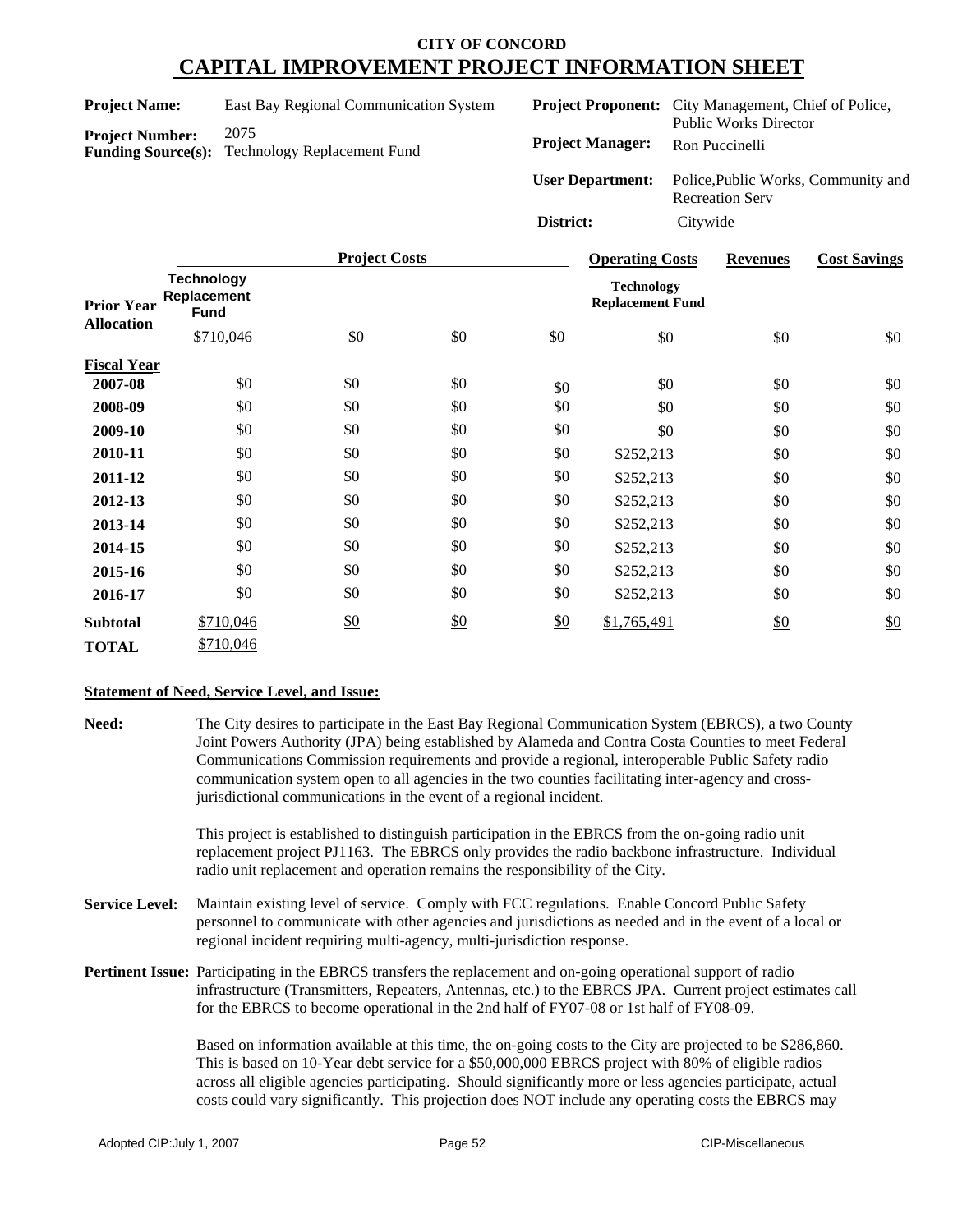|                                             | require as that information is not available at this time. When operating cost information becomes<br>available it will be incorporated into this estimate.                                                                                                                                                                                                                                                                                                                                                                                                                  |                           |                   |                                           |                                                 |                   |
|---------------------------------------------|------------------------------------------------------------------------------------------------------------------------------------------------------------------------------------------------------------------------------------------------------------------------------------------------------------------------------------------------------------------------------------------------------------------------------------------------------------------------------------------------------------------------------------------------------------------------------|---------------------------|-------------------|-------------------------------------------|-------------------------------------------------|-------------------|
|                                             | PJ1163 currently has a balance of \$710,046 which is transferred to this project, as "Prior Year"<br>Allocation" to fund the initial years' cost of the City's participation in the EBRCS JPA. Based on the<br>above assumptions this is sufficient to fund the first three (3) years. Staff expects this to change as cost<br>information for the EBRCS is clarified by the County Project Manager.<br>The JPA is pursuing grant funding to cover as much of the system's cost as possible. To date \$8,799,999<br>in grant funding has been secured between both counties. |                           |                   |                                           |                                                 |                   |
|                                             |                                                                                                                                                                                                                                                                                                                                                                                                                                                                                                                                                                              |                           |                   |                                           |                                                 |                   |
|                                             | Additional grants are being pursued and will materially lower the total project cost and consequently the<br>City's on-going costs if secured.                                                                                                                                                                                                                                                                                                                                                                                                                               |                           |                   |                                           |                                                 |                   |
| <b>Phases:</b>                              | Phase #                                                                                                                                                                                                                                                                                                                                                                                                                                                                                                                                                                      |                           | <b>Phase Name</b> |                                           | <b>Phase Budget</b>                             |                   |
| Status:                                     | $\triangleright$ Continuing Project<br>New Project<br>Construction                                                                                                                                                                                                                                                                                                                                                                                                                                                                                                           | <b>Preliminary Design</b> |                   | <b>Preliminary Budget</b><br>Final Design | <b>Final Budget</b><br><b>Environmental ROW</b> |                   |
| Project<br><b>Description:</b>              | Project will enable Concord Public Safety personnel to communicate with other agencies and jurisdictions.                                                                                                                                                                                                                                                                                                                                                                                                                                                                    |                           |                   |                                           |                                                 |                   |
| <b>Cost Estimate</b><br><b>By Category:</b> | <b>Administrative Costs:</b>                                                                                                                                                                                                                                                                                                                                                                                                                                                                                                                                                 | \$0                       | Design Costs:     | \$0                                       | <b>Construction Costs:</b>                      | $\underline{\$0}$ |
|                                             | Contingency Costs:                                                                                                                                                                                                                                                                                                                                                                                                                                                                                                                                                           | \$0                       | Other Costs:      | \$0                                       | <b>Total:</b>                                   | $\underline{\$0}$ |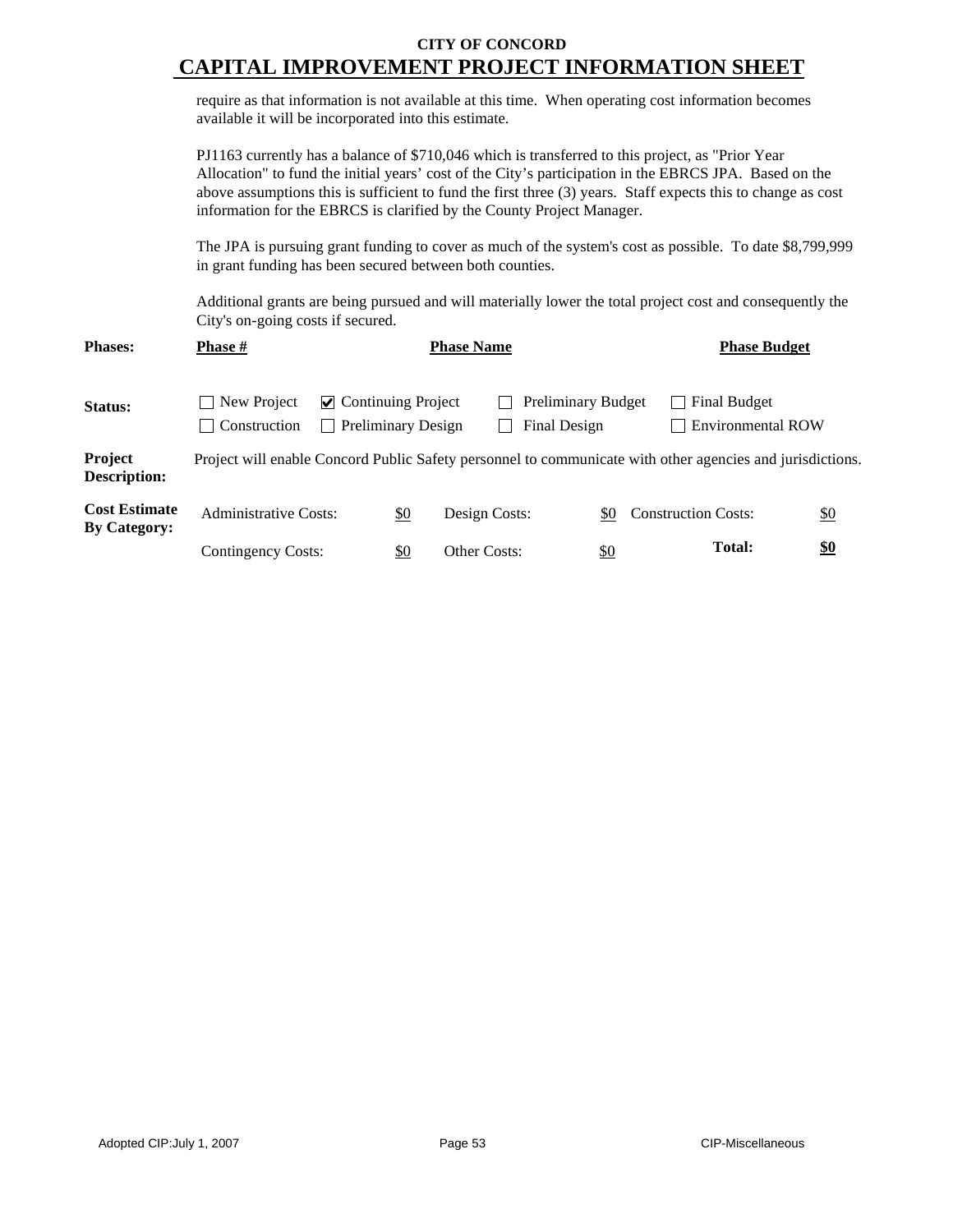| <b>Project Name:</b>   | <b>OPEB</b> Study                                                        | <b>Project Proponent:</b> Finance       |                   |
|------------------------|--------------------------------------------------------------------------|-----------------------------------------|-------------------|
| <b>Project Number:</b> | 2076<br><b>Funding Source(s):</b> Post Retirement Health Risk Management | <b>Project Manager:</b>                 | Margaret Lefebvre |
|                        |                                                                          | <b>User Department:</b> All Departments |                   |
|                        |                                                                          | District:                               | N/A               |

|                                        |                                                                          | <b>Project Costs</b> |     |     | <b>Operating Costs</b> | <b>Revenues</b> | <b>Cost Savings</b> |
|----------------------------------------|--------------------------------------------------------------------------|----------------------|-----|-----|------------------------|-----------------|---------------------|
| <b>Prior Year</b><br><b>Allocation</b> | <b>Post Retirement</b><br><b>Health Risk</b><br><b>Management</b><br>\$0 | \$0                  | \$0 | \$0 |                        |                 |                     |
|                                        |                                                                          |                      |     |     | \$0                    | \$0             | \$0                 |
| <b>Fiscal Year</b>                     |                                                                          |                      |     |     |                        |                 |                     |
| 2007-08                                | \$60,000                                                                 | \$0                  | \$0 | \$0 | \$0                    | \$0             | \$0                 |
| 2008-09                                | \$40,000                                                                 | \$0                  | \$0 | \$0 | \$0                    | \$0             | \$0                 |
| 2009-10                                | \$0                                                                      | \$0                  | \$0 | \$0 | \$0                    | \$0             | \$0                 |
| 2010-11                                | \$0                                                                      | \$0                  | \$0 | \$0 | \$0                    | \$0             | \$0                 |
| 2011-12                                | \$0                                                                      | \$0                  | \$0 | \$0 | \$0                    | \$0             | \$0                 |
| 2012-13                                | \$0                                                                      | \$0                  | \$0 | \$0 | \$0                    | \$0             | \$0                 |
| 2013-14                                | \$0                                                                      | \$0                  | \$0 | \$0 | \$0                    | \$0             | \$0                 |
| 2014-15                                | \$0                                                                      | \$0                  | \$0 | \$0 | \$0                    | \$0             | \$0                 |
| 2015-16                                | \$0                                                                      | \$0                  | \$0 | \$0 | \$0                    | \$0             | \$0                 |
| 2016-17                                | \$0                                                                      | \$0                  | \$0 | \$0 | \$0                    | \$0             | \$0                 |
| <b>Subtotal</b>                        | \$100,000                                                                | \$0                  | \$0 | \$0 | \$0                    | \$0             | \$0                 |
| <b>TOTAL</b>                           | \$100,000                                                                |                      |     |     |                        |                 |                     |

#### **Statement of Need, Service Level, and Issue:**

- **Need:** Retiree health insurance became a benefit for the City's full time employees in the mid 1990's when it was determined that the cost was approximately 1.5% of payroll. Since that time enhanced retirements have allowed employees to retire sooner rather than later in their careers, thus requiring the City to provide the benefit for a longer period of time. In addition, the cost of medical insurance has tripled in recent years meaning that the cost has escalated far in excess of general inflation. As a result, a large unfunded liability of approximately \$78 million has been incurred to provide the benefit to the current retirees and to the eligible employees once they retire.
- **Service Level:** Establish a new Capital Improvement Plan project to work in a collaborative process among all employee groups (represented and unrepresented) to make the benefit less cost prohibitive; and establish provisions consistent with Policy and Procedure No. 129, "Budget and Fiscal Policies," to guide the City's approach for dealing with the OPEB issue.
- **Pertinent Issue:** The project will study and develop a plan to modify the benefit. The project will provide the funds necessary to hire the legal, actuarial, and financial expertise necessary to recommend the best possible resolution to this issue. It is intended that all employee groups – bargaining units, management, unrepresented employees – work collaboratively to seek a solution to reduce the long-term cost of the benefit. All parties realize that not to modify this benefit and not to limit its costs will seriously impact the ability of the City to continue to provide quality services to the citizens at current levels, much less to respond to increased demand for services.

| <b>Phases:</b> | <b>Phase #</b> | <b>Phase Name</b> | <b>Phase Budget</b> |
|----------------|----------------|-------------------|---------------------|
|                |                |                   |                     |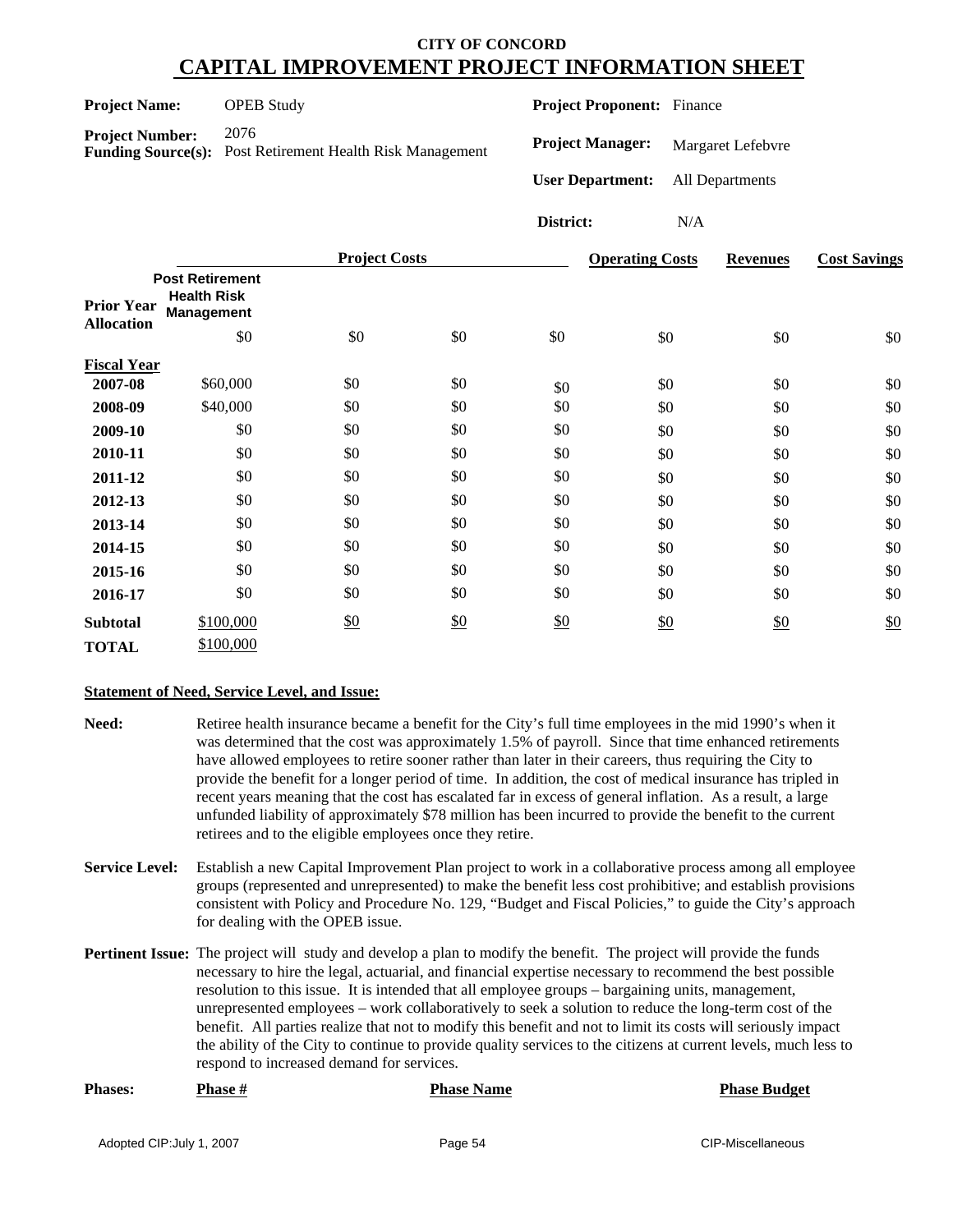| Status:                                     | $ v $ New Project<br>  Construction                                           | <b>Continuing Project</b><br>$\mathbf{L}$<br><b>Preliminary Design</b> |               | <b>Preliminary Budget</b><br>Final Design | Final Budget<br><b>Environmental ROW</b> |           |
|---------------------------------------------|-------------------------------------------------------------------------------|------------------------------------------------------------------------|---------------|-------------------------------------------|------------------------------------------|-----------|
| Project<br><b>Description:</b>              | The project will study and develop a plan to modify Post Retirement Benefits. |                                                                        |               |                                           |                                          |           |
| <b>Cost Estimate</b><br><b>By Category:</b> | <b>Administrative Costs:</b>                                                  | \$100,000                                                              | Design Costs: | \$0                                       | <b>Construction Costs:</b>               | \$0       |
|                                             | Contingency Costs:                                                            | \$0                                                                    | Other Costs:  | $\frac{1}{2}$                             | Total:                                   | \$100,000 |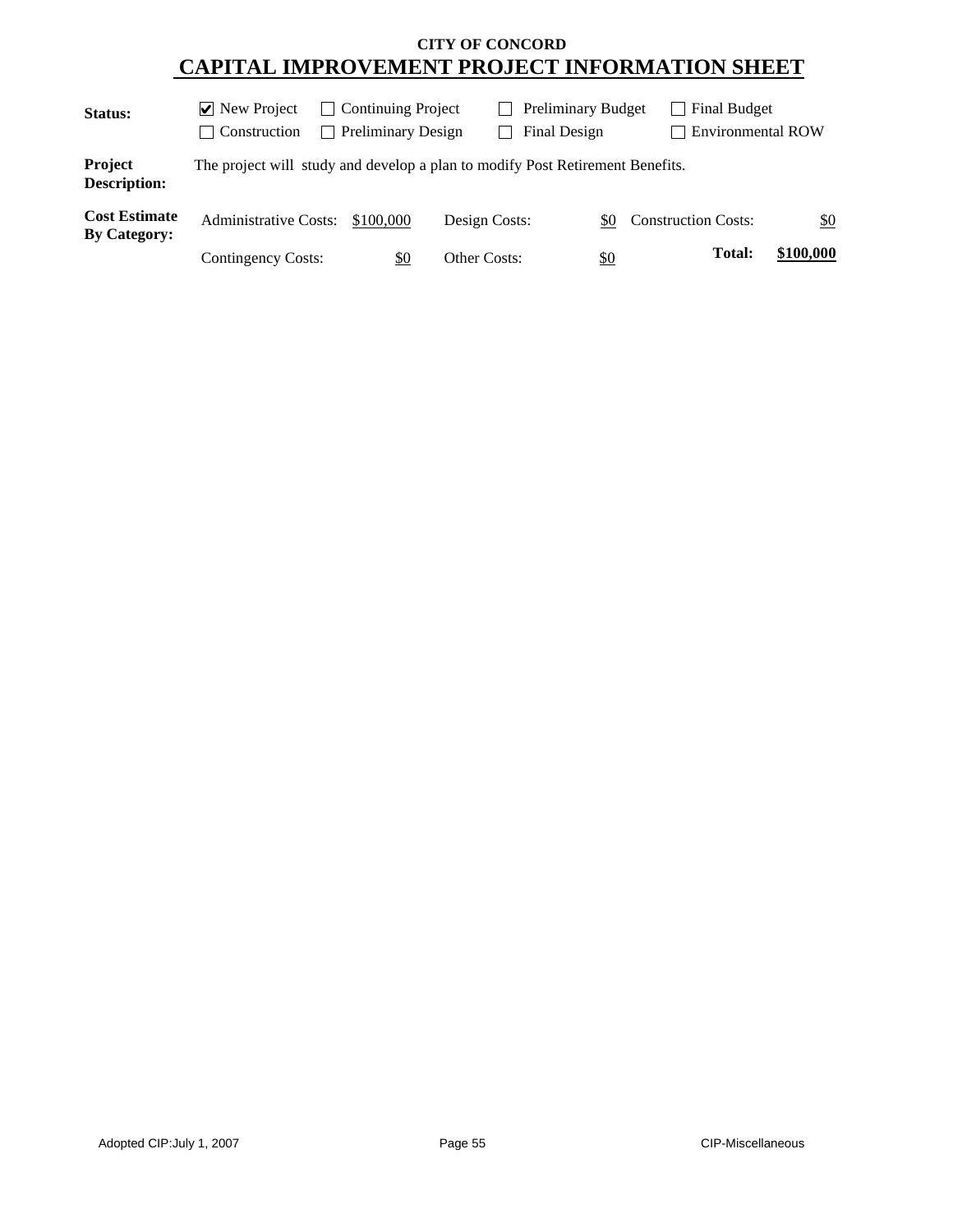| <b>Project Name:</b> |  |
|----------------------|--|
|----------------------|--|

**Project Number:** 2078

**Funding Source(s):** General Fund

**Pavilion Debt Service** 

**Project Proponent:** Finance and Management Services

**Project Manager:** Margaret Lefebvre

**User Department:** Finance and Management Services

**District:** N/A

|                                        |                     | <b>Project Costs</b> |     |     | <b>Operating Costs</b> | <b>Revenues</b> | <b>Cost Savings</b> |
|----------------------------------------|---------------------|----------------------|-----|-----|------------------------|-----------------|---------------------|
|                                        | <b>General Fund</b> |                      |     |     |                        |                 |                     |
| <b>Prior Year</b><br><b>Allocation</b> | \$0                 | \$0                  | \$0 | \$0 | \$0                    | \$0             | \$0                 |
| <b>Fiscal Year</b>                     |                     |                      |     |     |                        |                 |                     |
| 2007-08                                | \$378,060           | \$0                  | \$0 | \$0 | \$0                    | \$0             | \$0                 |
| 2008-09                                | \$376,710           | \$0                  | \$0 | \$0 | \$0                    | \$0             | \$0                 |
| 2009-10                                | \$200,000           | \$0                  | \$0 | \$0 | \$0                    | \$0             | \$0                 |
| 2010-11                                | \$200,000           | \$0                  | \$0 | \$0 | \$0                    | \$0             | \$0                 |
| 2011-12                                | \$200,000           | \$0                  | \$0 | \$0 | \$0                    | \$0             | \$0                 |
| 2012-13                                | \$200,000           | \$0                  | \$0 | \$0 | \$0                    | \$0             | \$0                 |
| 2013-14                                | \$200,000           | \$0                  | \$0 | \$0 | \$0                    | \$0             | \$0                 |
| 2014-15                                | \$200,000           | \$0                  | \$0 | \$0 | \$0                    | \$0             | \$0                 |
| 2015-16                                | \$200,000           | \$0                  | \$0 | \$0 | \$0                    | \$0             | \$0                 |
| 2016-17                                | \$200,000           | \$0                  | \$0 | \$0 | \$0                    | \$0             | \$0                 |
| <b>Subtotal</b>                        | \$2,354,770         | \$0                  | \$0 | \$0 | \$0                    | \$0             | \$0                 |
| <b>TOTAL</b>                           | \$2,354,770         |                      |     |     |                        |                 |                     |

#### **Statement of Need, Service Level, and Issue:**

| <b>Need:</b>                                | An amendment to the Pavilion Management Agreement approved by the City Council on April 11, 2006<br>reduced the annual bond debt service payment by BGP from \$1.778 million to \$1.4 million. This<br>reduction generated the need for the City to cover the shortfall. |                                                                                                                                  |                                                 |                   |                                           |                            |                                                 |                   |  |
|---------------------------------------------|--------------------------------------------------------------------------------------------------------------------------------------------------------------------------------------------------------------------------------------------------------------------------|----------------------------------------------------------------------------------------------------------------------------------|-------------------------------------------------|-------------------|-------------------------------------------|----------------------------|-------------------------------------------------|-------------------|--|
| <b>Service Level:</b>                       |                                                                                                                                                                                                                                                                          | The expenditure by the City to cover the shortfall will maintain the operation of the Pavilion as a<br>performing arts facility. |                                                 |                   |                                           |                            |                                                 |                   |  |
|                                             | <b>Pertinent Issue:</b> The amendment is for two years beginning in January 2007 through December 2008. Projected shortfall<br>beginning in FY 2009-10 will need to be reevaluated at the conclusion of the two-year amendment.                                          |                                                                                                                                  |                                                 |                   |                                           |                            |                                                 |                   |  |
| <b>Phases:</b>                              | <b>Phase</b> $#$                                                                                                                                                                                                                                                         |                                                                                                                                  |                                                 | <b>Phase Name</b> |                                           |                            | <b>Phase Budget</b>                             |                   |  |
| Status:                                     | $\vee$ New Project<br>Construction                                                                                                                                                                                                                                       |                                                                                                                                  | Continuing Project<br><b>Preliminary Design</b> |                   | <b>Preliminary Budget</b><br>Final Design |                            | <b>Final Budget</b><br><b>Environmental ROW</b> |                   |  |
| Project<br>Description:                     |                                                                                                                                                                                                                                                                          |                                                                                                                                  |                                                 |                   |                                           |                            |                                                 |                   |  |
| <b>Cost Estimate</b><br><b>By Category:</b> | <b>Administrative Costs:</b>                                                                                                                                                                                                                                             |                                                                                                                                  | <u>\$0</u>                                      | Design Costs:     | \$0                                       | <b>Construction Costs:</b> |                                                 | $\underline{\$0}$ |  |
|                                             | Contingency Costs:                                                                                                                                                                                                                                                       |                                                                                                                                  | \$0                                             | Other Costs:      | \$0                                       |                            | <b>Total:</b>                                   | <u>\$0</u>        |  |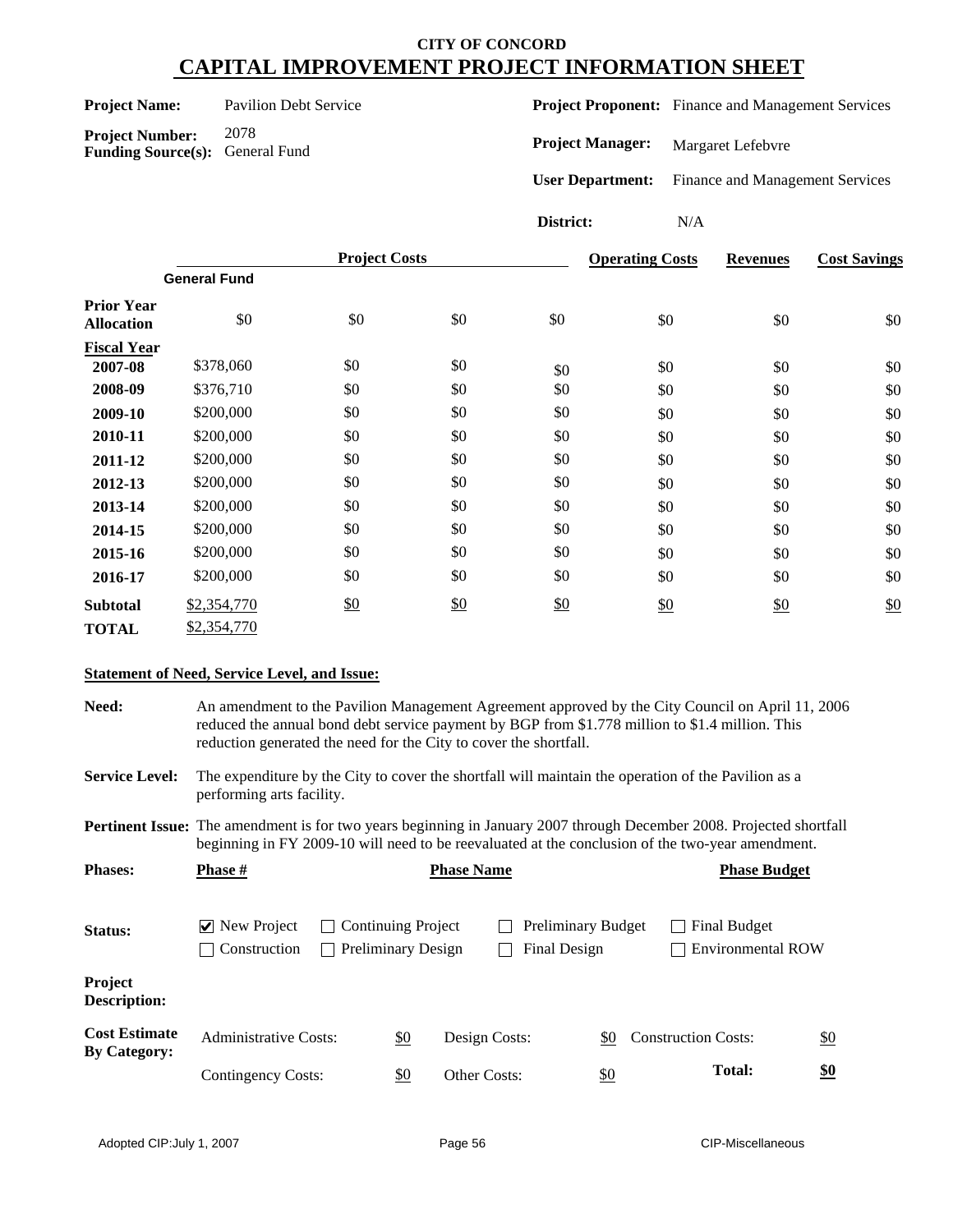| <b>Project Name:</b>                                                                         |                                                   |          | Naval Weapons Station History             |     |                         | Project Proponent: John Keibel |                                |                     |
|----------------------------------------------------------------------------------------------|---------------------------------------------------|----------|-------------------------------------------|-----|-------------------------|--------------------------------|--------------------------------|---------------------|
| 2079<br><b>Project Number:</b><br><b>Funding Source(s):</b><br>Office of Economic Adjustment |                                                   |          | <b>Project Manager:</b><br>Michael Wright |     |                         |                                |                                |                     |
|                                                                                              |                                                   |          |                                           |     | <b>User Department:</b> |                                | <b>Concord Community Reuse</b> |                     |
|                                                                                              |                                                   |          |                                           |     | District:               | Citywide                       |                                |                     |
|                                                                                              |                                                   |          | <b>Project Costs</b>                      |     |                         | <b>Operating Costs</b>         | <b>Revenues</b>                | <b>Cost Savings</b> |
| <b>Prior Year</b>                                                                            | Office of<br><b>Economic</b><br><b>Adjustment</b> |          |                                           |     |                         |                                |                                |                     |
| <b>Allocation</b>                                                                            |                                                   | \$0      | \$0                                       | \$0 | \$0                     | \$0                            | \$0                            | \$0                 |
| <b>Fiscal Year</b>                                                                           |                                                   |          |                                           |     |                         |                                |                                |                     |
| 2007-08                                                                                      |                                                   | \$66,000 | \$0                                       | \$0 | \$0                     | \$0                            | \$0                            | \$0                 |
| 2008-09                                                                                      |                                                   | \$0      | \$0                                       | \$0 | \$0                     | \$0                            | \$0                            | \$0                 |
| 2009-10                                                                                      |                                                   | \$0      | \$0                                       | \$0 | \$0                     | \$0                            | \$0                            | \$0                 |
| 2010-11                                                                                      |                                                   | \$0      | \$0                                       | \$0 | \$0                     | \$0                            | \$0                            | \$0                 |
| 2011-12                                                                                      |                                                   | \$0      | \$0                                       | \$0 | \$0                     | \$0                            | \$0                            | \$0                 |
| 2012-13                                                                                      |                                                   | \$0      | \$0                                       | \$0 | \$0                     | \$0                            | \$0                            | \$0                 |
| 2013-14                                                                                      |                                                   | \$0      | \$0                                       | \$0 | \$0                     | \$0                            | \$0                            | \$0                 |
| 2014-15                                                                                      |                                                   | \$0      | \$0                                       | \$0 | \$0                     | \$0                            | \$0                            | \$0                 |
| 2015-16                                                                                      |                                                   | \$0      | \$0                                       | \$0 | \$0                     | \$0                            | \$0                            | \$0                 |
| 2016-17                                                                                      |                                                   | \$0      | \$0                                       | \$0 | \$0                     | \$0                            | \$0                            | \$0                 |

#### **Statement of Need, Service Level, and Issue:**

\$66,000

\$0

**Subtotal**

**TOTAL** \$66,000

**Need:** To publish a local history of the Concord Naval Weapons Station dating from the early beginning of the base to the U.S. Government's decision to close the Inland portion and to make the property available for civilian use under a reuse plan being prepared by the City of Concord.

- **Service Level:** There are no published histories covering this time period and topic. Such a documentary would serve as resource information for future reference Mr. Keibel represents that this publication will contain his original research, which he has validated. The timing of this project is complementary to the preservation of historical and cultural resources to be addressed in the reuse plan .
- **Pertinent Issue:** The City would anticipate entering into a professional services agreement with Mr. Keibel for \$41,000 for him to complete a camera-ready book and to perform other tasks associated with identifying a publisher and printing house. Working with Mr. Keibel, the City would be responsible to directly fund production costs of book design and printing of approximately 1000 copies at up to \$25,000 in costs. Mr. Keibel would be responsible for distribution of the book. A grant request will be made to the Office of Economic Adjustment which is funding the Reuse Plan.

| <b>Phases:</b> | <b>Phase #</b> | <b>Phase Name</b>                                        | <b>Phase Budget</b>       |                          |
|----------------|----------------|----------------------------------------------------------|---------------------------|--------------------------|
| <b>Status:</b> |                | $\triangledown$ New Project $\square$ Continuing Project | <b>Preliminary Budget</b> | Final Budget             |
|                |                | $\Box$ Construction $\Box$ Preliminary Design            | Final Design              | <b>Environmental ROW</b> |

\$0 \$0 \$0 \$0

\$0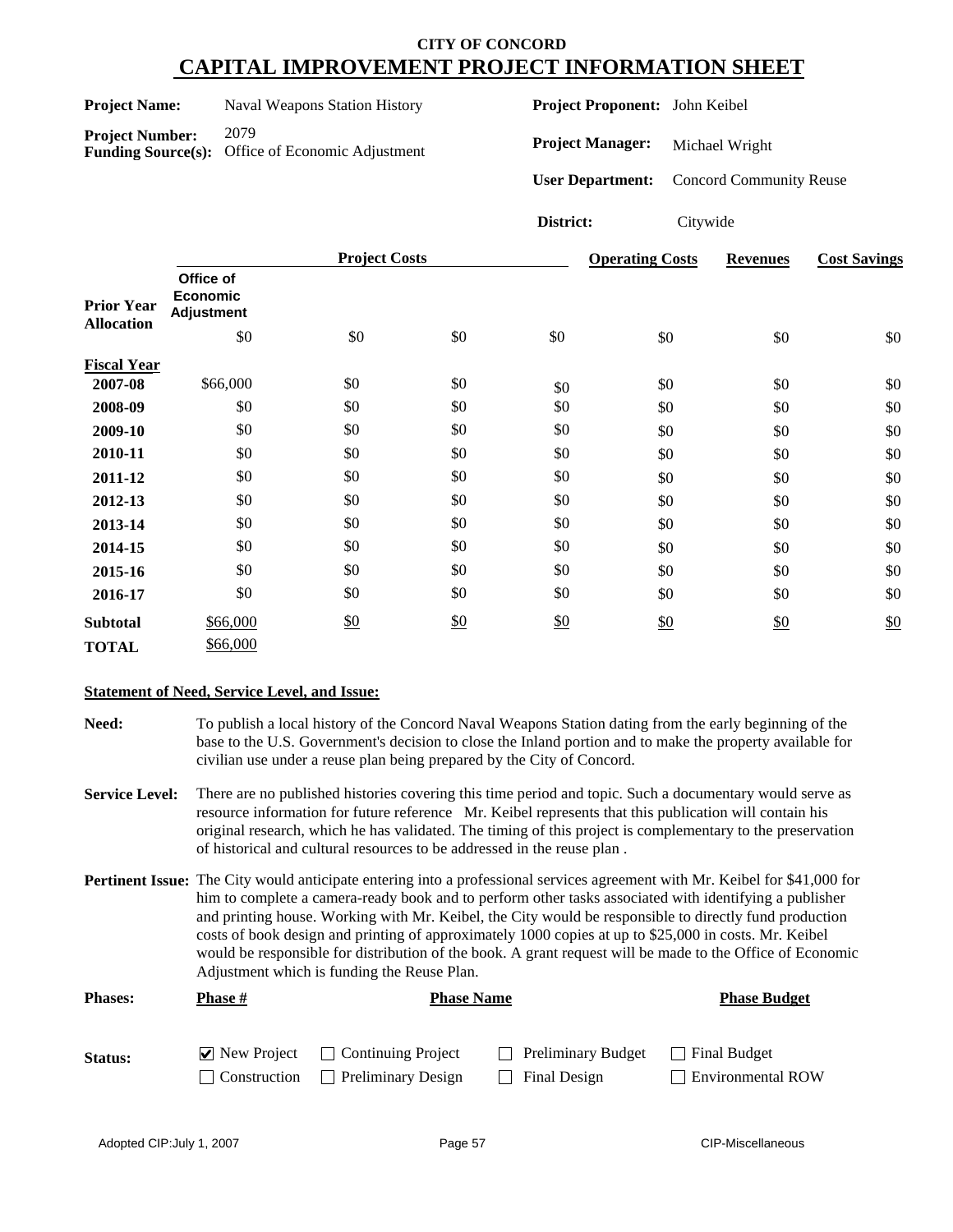| Project             | Under a proposal submitted May 8, 2007 (copy attached), John A. Keibel proposes the City enter into an    |
|---------------------|-----------------------------------------------------------------------------------------------------------|
| <b>Description:</b> | agreement to fund his authoring and publication of a local history of the Concord Naval Weapons Station   |
|                     | of approximately 400 pages in length and including approximately 200 photographs. The book's time         |
|                     | period would span the beginning the of the base to the U.S. Government's decision to close the Inland     |
|                     | portion of the base and make the property available for civilian use under a reuse plan being prepared by |
|                     | the City of Concord. Publication of the book would be anticipated by mid-2008.                            |
|                     |                                                                                                           |

| <b>Cost Estimate</b><br><b>By Category:</b> | <b>Administrative Costs:</b> | \$41,000 | Design Costs:       |            | <b>Construction Costs:</b> | \$25,000 |
|---------------------------------------------|------------------------------|----------|---------------------|------------|----------------------------|----------|
|                                             | Contingency Costs:           | \$0      | <b>Other Costs:</b> | <u>\$0</u> | Total:                     | \$66,000 |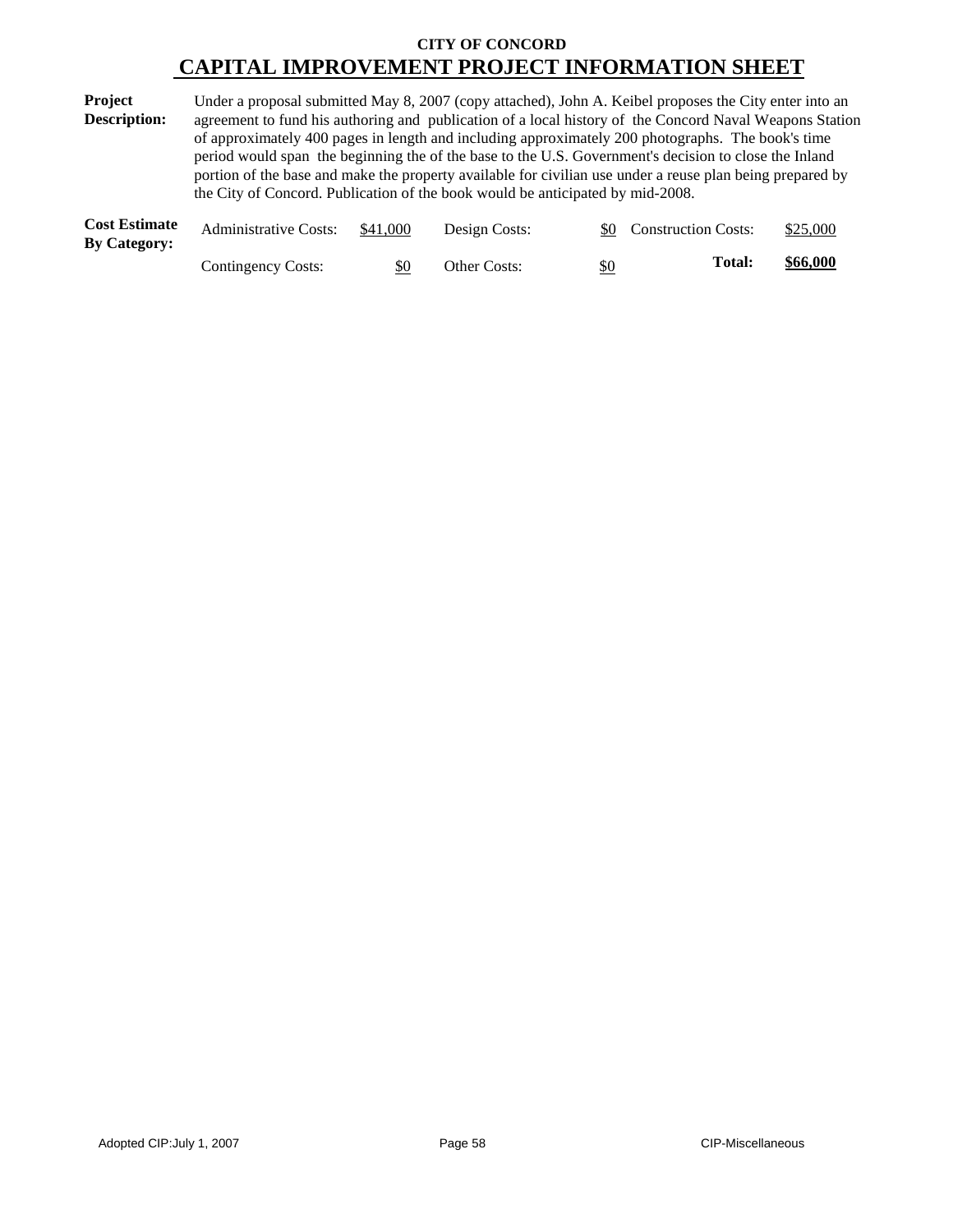| <b>Project Name:</b>   | Park Signage                                           | <b>Project Proponent:</b> City Management |              |
|------------------------|--------------------------------------------------------|-------------------------------------------|--------------|
| <b>Project Number:</b> | 2082<br><b>Funding Source(s):</b> Parkland Fees-Zone B | <b>Project Manager:</b>                   | Qamar Khan   |
|                        | Redevelopment                                          | <b>User Department:</b>                   | Public Works |

**District:** Citywide

|                    |           | <b>Project Costs</b>         |     | <b>Operating Costs</b> | <b>Revenues</b> | <b>Cost Savings</b> |     |
|--------------------|-----------|------------------------------|-----|------------------------|-----------------|---------------------|-----|
| <b>Prior Year</b>  | Zone B    | Parkland Fees- Redevelopment |     |                        |                 |                     |     |
| <b>Allocation</b>  | \$0       | \$0                          | \$0 | \$0                    | \$0             | \$0                 | \$0 |
| <b>Fiscal Year</b> |           |                              |     |                        |                 |                     |     |
| 2007-08            | \$85,000  | \$65,000                     | \$0 | \$0                    | \$0             | \$0                 | \$0 |
| 2008-09            | \$0       | \$0                          | \$0 | \$0                    | \$0             | \$0                 | \$0 |
| 2009-10            | \$0       | \$0                          | \$0 | \$0                    | \$0             | \$0                 | \$0 |
| 2010-11            | \$0       | \$0                          | \$0 | \$0                    | \$0             | \$0                 | \$0 |
| 2011-12            | \$0       | \$0                          | \$0 | \$0                    | \$0             | \$0                 | \$0 |
| 2012-13            | \$0       | \$0                          | \$0 | \$0                    | \$0             | \$0                 | \$0 |
| 2013-14            | \$0       | \$0                          | \$0 | \$0                    | \$0             | \$0                 | \$0 |
| 2014-15            | \$0       | \$0                          | \$0 | \$0                    | \$0             | \$0                 | \$0 |
| 2015-16            | \$0       | \$0                          | \$0 | \$0                    | \$0             | \$0                 | \$0 |
| 2016-17            | \$0       | \$0                          | \$0 | \$0                    | \$0             | \$0                 | \$0 |
| <b>Subtotal</b>    | \$85,000  | \$65,000                     | \$0 | \$0                    | \$0             | \$0                 | \$0 |
| <b>TOTAL</b>       | \$150,000 |                              |     |                        |                 |                     |     |

#### **Statement of Need, Service Level, and Issue:**

**Need:** To provide uniform, identifiable park signage. Reduce maintenance costs by replacing current signs with signs made of a more durable material.

**Service Level:** Currently there is no identifiable standard for park signage. This project will better identify park designation and provide a uniform standard for park sign installation/replacement. With the replacement of the current wooden/metal signs to a more durable concrete material maintenance costs will be reduced.

**Pertinent Issue:** Twenty-one signs would be installed in fourteen larger neighborhood parks. Those parks with existing signs recently installed would not be replaced until such time as they reach the end of their usefull life. Five smaller neighborhood parks would not be done at this time. See attached list.

| <b>Phases:</b>                              | <b>Phase #</b>                     |              |                                                 | <b>Phase Name</b>   |                                                  |               | <b>Phase Budget</b>                      |                   |
|---------------------------------------------|------------------------------------|--------------|-------------------------------------------------|---------------------|--------------------------------------------------|---------------|------------------------------------------|-------------------|
| Status:                                     | $\vee$ New Project<br>Construction | $\mathbf{I}$ | Continuing Project<br><b>Preliminary Design</b> |                     | <b>Preliminary Budget</b><br><b>Final Design</b> |               | Final Budget<br><b>Environmental ROW</b> |                   |
| Project<br><b>Description:</b>              |                                    |              |                                                 |                     |                                                  |               |                                          |                   |
| <b>Cost Estimate</b><br><b>By Category:</b> | <b>Administrative Costs:</b>       |              | $\underline{\$0}$                               | Design Costs:       |                                                  | \$0           | <b>Construction Costs:</b>               | $\underline{\$0}$ |
|                                             | Contingency Costs:                 |              | $\underline{\$0}$                               | <b>Other Costs:</b> |                                                  | $\frac{$0}{}$ | <b>Total:</b>                            | \$0               |
|                                             |                                    |              |                                                 |                     |                                                  |               |                                          |                   |

| Adopted CIP: July 1, 2007 |  |  |  |
|---------------------------|--|--|--|
|---------------------------|--|--|--|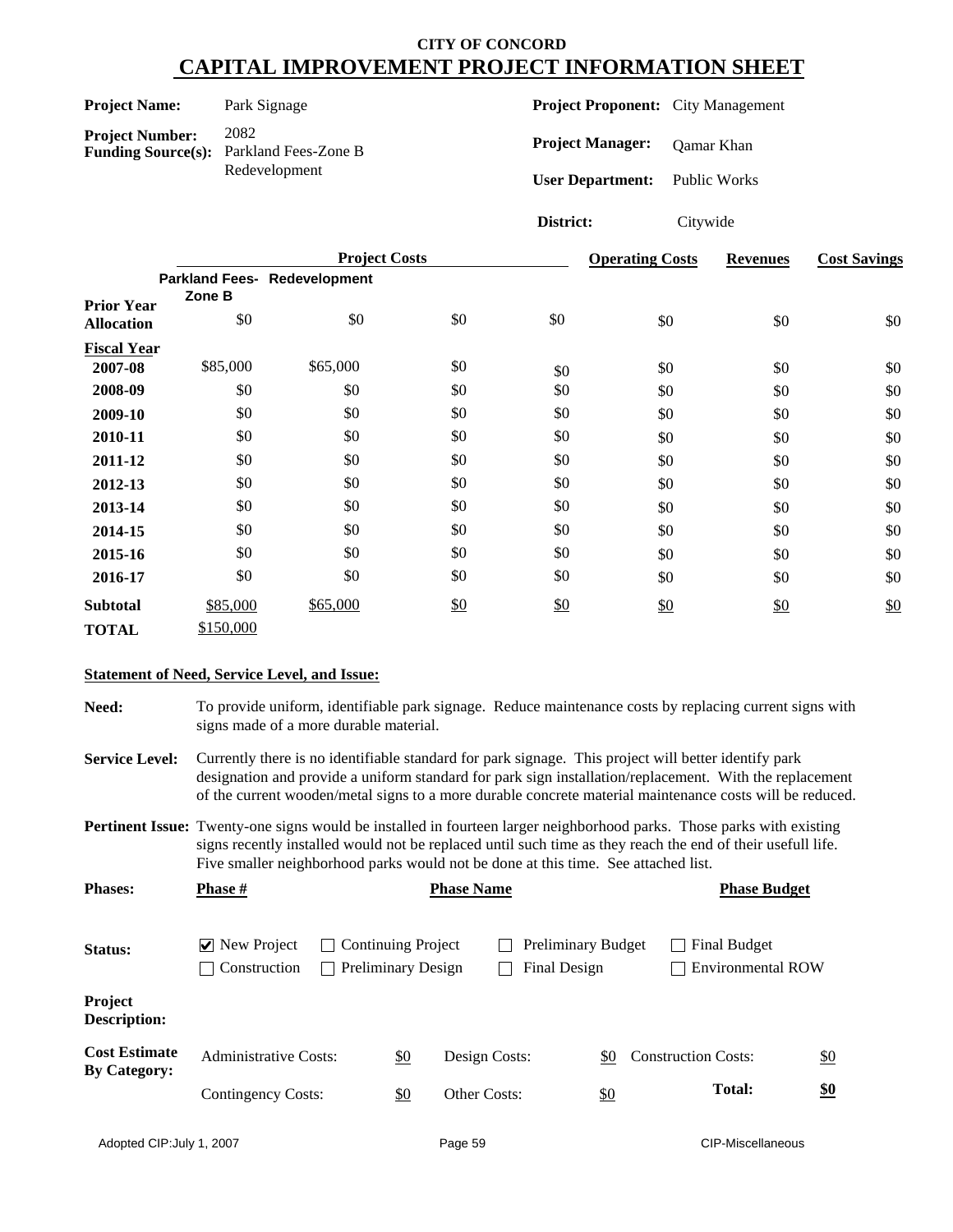| <b>Project Name:</b>   | Network Cable Infrastructure Repairs |
|------------------------|--------------------------------------|
| <b>Project Number:</b> | 2089                                 |

**Funding Source(s):** Technology Replacement Fund

**Project Proponent:** Information Technology

**Project Manager:** Ron Melancon

**User Department:** All Departments

**District:** Citywide

|                                        |                                                        | <b>Project Costs</b> |     |     | <b>Operating Costs</b> | <b>Revenues</b> | <b>Cost Savings</b> |
|----------------------------------------|--------------------------------------------------------|----------------------|-----|-----|------------------------|-----------------|---------------------|
| <b>Prior Year</b><br><b>Allocation</b> | <b>Technology</b><br>Replacement<br><b>Fund</b><br>\$0 | \$0                  | \$0 | \$0 | \$0                    | \$0             | \$0                 |
|                                        |                                                        |                      |     |     |                        |                 |                     |
| <b>Fiscal Year</b>                     |                                                        |                      |     |     |                        |                 |                     |
| 2007-08                                | \$70,000                                               | \$0                  | \$0 | \$0 | \$0                    | \$0             | \$0                 |
| 2008-09                                | \$70,000                                               | \$0                  | \$0 | \$0 | \$0                    | \$0             | \$0                 |
| 2009-10                                | \$70,000                                               | \$0                  | \$0 | \$0 | \$0                    | \$0             | \$0                 |
| 2010-11                                | \$70,000                                               | \$0                  | \$0 | \$0 | \$0                    | \$0             | \$0                 |
| 2011-12                                | \$0                                                    | \$0                  | \$0 | \$0 | \$0                    | \$0             | \$0                 |
| 2012-13                                | \$0                                                    | \$0                  | \$0 | \$0 | \$0                    | \$0             | \$0                 |
| 2013-14                                | \$0                                                    | \$0                  | \$0 | \$0 | \$0                    | \$0             | \$0                 |
| 2014-15                                | \$0                                                    | \$0                  | \$0 | \$0 | \$0                    | \$0             | \$0                 |
| 2015-16                                | \$0                                                    | \$0                  | \$0 | \$0 | \$0                    | \$0             | \$0                 |
| 2016-17                                | \$0                                                    | \$0                  | \$0 | \$0 | \$0                    | \$0             | \$0                 |
| <b>Subtotal</b>                        | \$280,000                                              | \$0                  | \$0 | \$0 | \$0                    | \$0             | \$0                 |
| <b>TOTAL</b>                           | \$280,000                                              |                      |     |     |                        |                 |                     |

#### **Statement of Need, Service Level, and Issue:**

**Need:** Distributed City facilities require repairs to the existing data network cable to address on-going chronic computer performance and resulting staff productivity loss.

**Service Level:** Existing data cabling is causing chronic poor computer performance for City staff across the majority of facilities. This results in a significant loss of productivity for a large portion of City staff.

**Pertinent Issue:** All options short of replacing have been tried to avail. In selected locations a few cables have been replaced as a "proof of concept" resulting in vastly improved performance for staff using those selected computers.

| <b>Phases:</b>                              | <b>Phase</b> #                                                                                            |                           |                           | <b>Phase Name</b> |                                           | <b>Phase Budget</b>                      |           |
|---------------------------------------------|-----------------------------------------------------------------------------------------------------------|---------------------------|---------------------------|-------------------|-------------------------------------------|------------------------------------------|-----------|
| <b>Status:</b>                              | $\vee$ New Project<br>Construction                                                                        | $\Box$ Continuing Project | <b>Preliminary Design</b> |                   | <b>Preliminary Budget</b><br>Final Design | Final Budget<br><b>Environmental ROW</b> |           |
| Project<br><b>Description:</b>              | Repair computer network cabling in City facilities. Various facilities will be addressed over four years. |                           |                           |                   |                                           |                                          |           |
| <b>Cost Estimate</b><br><b>By Category:</b> | <b>Administrative Costs:</b>                                                                              |                           | \$0                       | Design Costs:     | \$0                                       | <b>Construction Costs:</b>               | \$0       |
|                                             | Contingency Costs:                                                                                        |                           | <u>\$0</u>                | Other Costs:      | \$280,000                                 | <b>Total:</b>                            | \$280,000 |
|                                             |                                                                                                           |                           |                           |                   |                                           |                                          |           |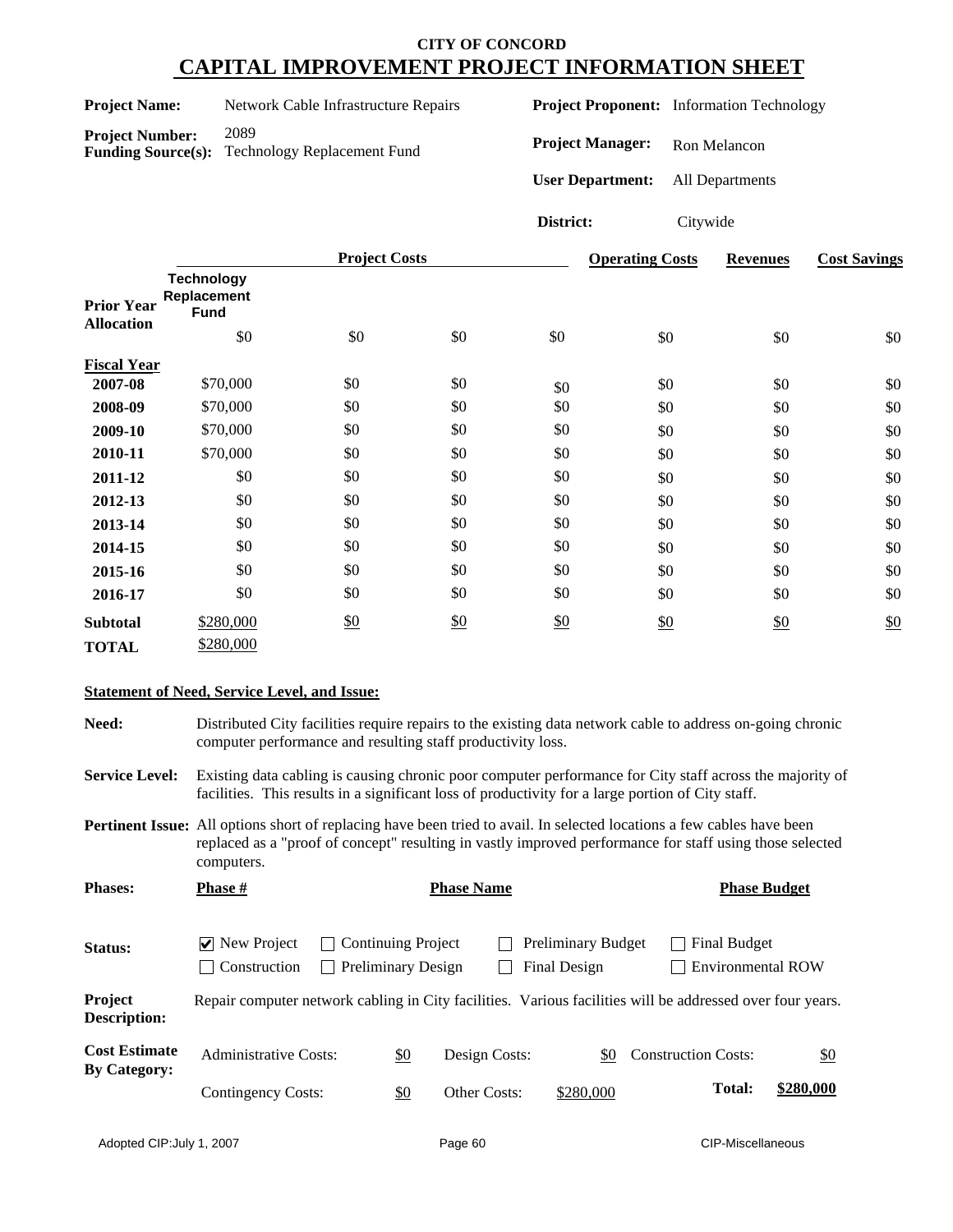#### Project Name: Highlands Park Restrooms

Project Number: 1167 **Funding Source(s):** Parkland Fees-Zone A **Project Proponent:** Public Works

**Project Manager:** Danea Gemmell

**User Department:** Community and Recreation Services

**District:** Valley District

|                    |                       | <b>Project Costs</b> |     |     | <b>Operating Costs</b> | <b>Revenues</b> | <b>Cost Savings</b> |
|--------------------|-----------------------|----------------------|-----|-----|------------------------|-----------------|---------------------|
|                    | <b>Parkland Fees-</b> |                      |     |     | <b>General Fund</b>    |                 |                     |
| <b>Prior Year</b>  | Zone A                |                      |     |     |                        |                 |                     |
| <b>Allocation</b>  | \$0                   | \$0                  | \$0 | \$0 | \$0                    | \$0             | \$0                 |
| <b>Fiscal Year</b> |                       |                      |     |     |                        |                 |                     |
| 2007-08            | \$0                   | \$0                  | \$0 | \$0 | \$0                    | \$0             | \$0                 |
| 2008-09            | \$0                   | \$0                  | \$0 | \$0 | \$0                    | \$0             | \$0                 |
| 2009-10            | \$0                   | \$0                  | \$0 | \$0 | \$0                    | \$0             | \$0                 |
| 2010-11            | \$210,000             | \$0                  | \$0 | \$0 | \$0                    | \$0             | \$0                 |
| 2011-12            | \$0                   | \$0                  | \$0 | \$0 | \$4,727                | \$0             | \$0                 |
| 2012-13            | \$0                   | \$0                  | \$0 | \$0 | \$4,869                | \$0             | \$0                 |
| 2013-14            | \$0                   | \$0                  | \$0 | \$0 | \$5,015                | \$0             | \$0                 |
| 2014-15            | \$0                   | \$0                  | \$0 | \$0 | \$5,165                | \$0             | \$0                 |
| 2015-16            | \$0                   | \$0                  | \$0 | \$0 | \$5,320                | \$0             | \$0                 |
| 2016-17            | \$0                   | \$0                  | \$0 | \$0 | \$5,480                | \$0             | \$0                 |
| <b>Subtotal</b>    | \$210,000             | \$0                  | \$0 | \$0 | \$30,576               | \$0             | \$0                 |
| <b>TOTAL</b>       | \$210,000             |                      |     |     |                        |                 |                     |

#### **Statement of Need, Service Level, and Issue:**

Need: To provide permanent restrooms in one City park.

**Service Level:** Provide basic park amenities.

**Pertinent Issue:** The adjacent elementary school restrooms are not available for public use. The park's master plan would need to be changed to include a restroom, and that would provide a forum for the neighborhood residents to be informed and involved.

> There are no existing restrooms in these parks. Originally designed to be neighborhood parks, these parks are now programmed for Citywide programs. The City rents a portable unit year round, and the sport groups rent an additional one during their playing season. Youth soccer and softball players frequently request that permanent facilities be installed.

| <b>Phases:</b><br>Phase # |              | <b>Phase Name</b>                                                                         | <b>Phase Budget</b>                                      |                                          |
|---------------------------|--------------|-------------------------------------------------------------------------------------------|----------------------------------------------------------|------------------------------------------|
| <b>Status:</b>            | Construction | $\Box$ New Project $\Box$ Continuing Project<br><b>Preliminary Design</b><br>$\mathbf{I}$ | $\blacktriangleright$ Preliminary Budget<br>Final Design | Final Budget<br><b>Environmental ROW</b> |

**Project Description:** Install a two unit restroom with open air design for improved ventilation and enhanced apperance.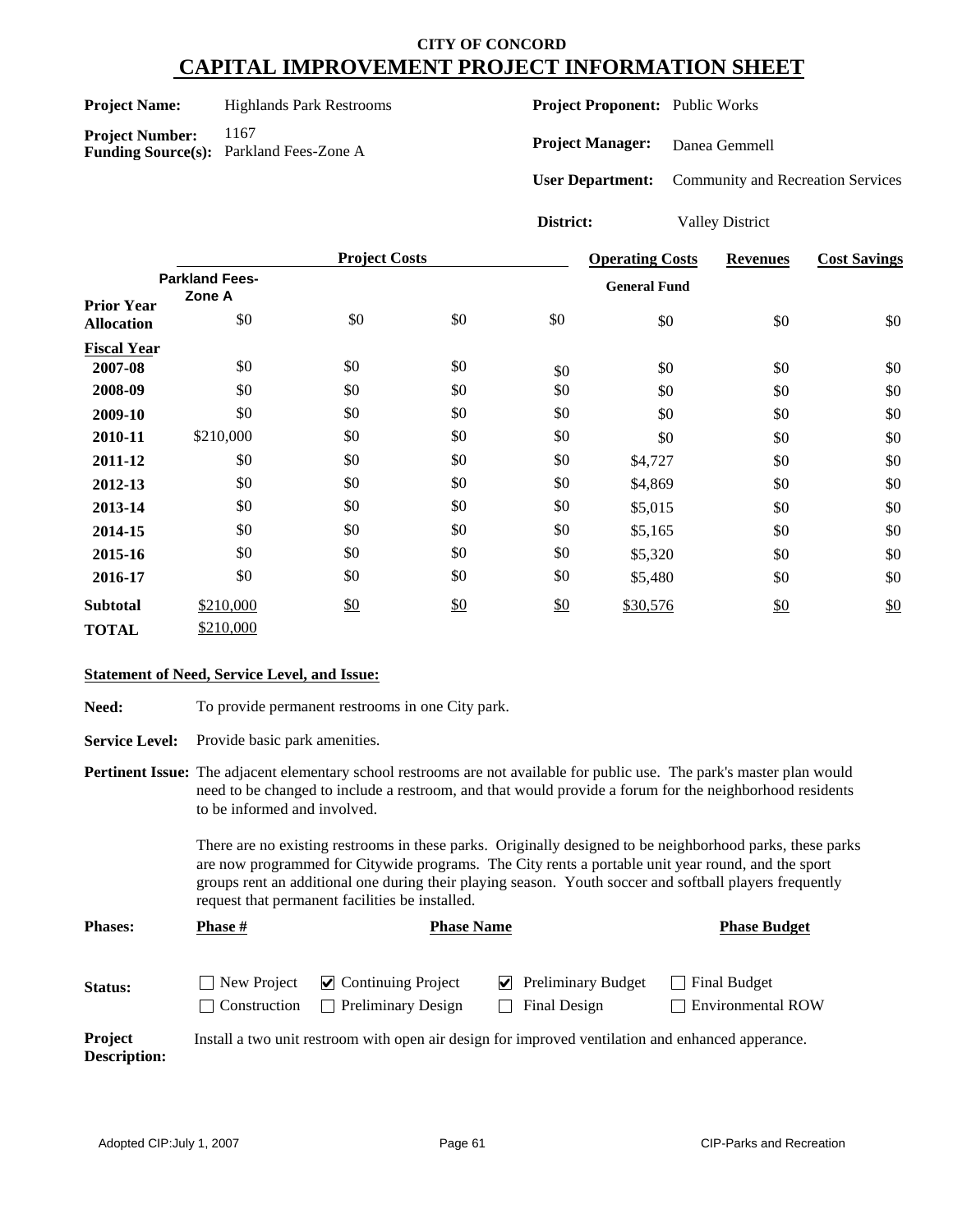| <b>Cost Estimate</b><br>By Category: | <b>Administrative Costs:</b> | \$35,000 | Design Costs:       |     | \$15,000 Construction Costs: | \$145,000 |
|--------------------------------------|------------------------------|----------|---------------------|-----|------------------------------|-----------|
|                                      | Contingency Costs:           | \$15,000 | <b>Other Costs:</b> | \$0 | <b>Total:</b>                | \$210,000 |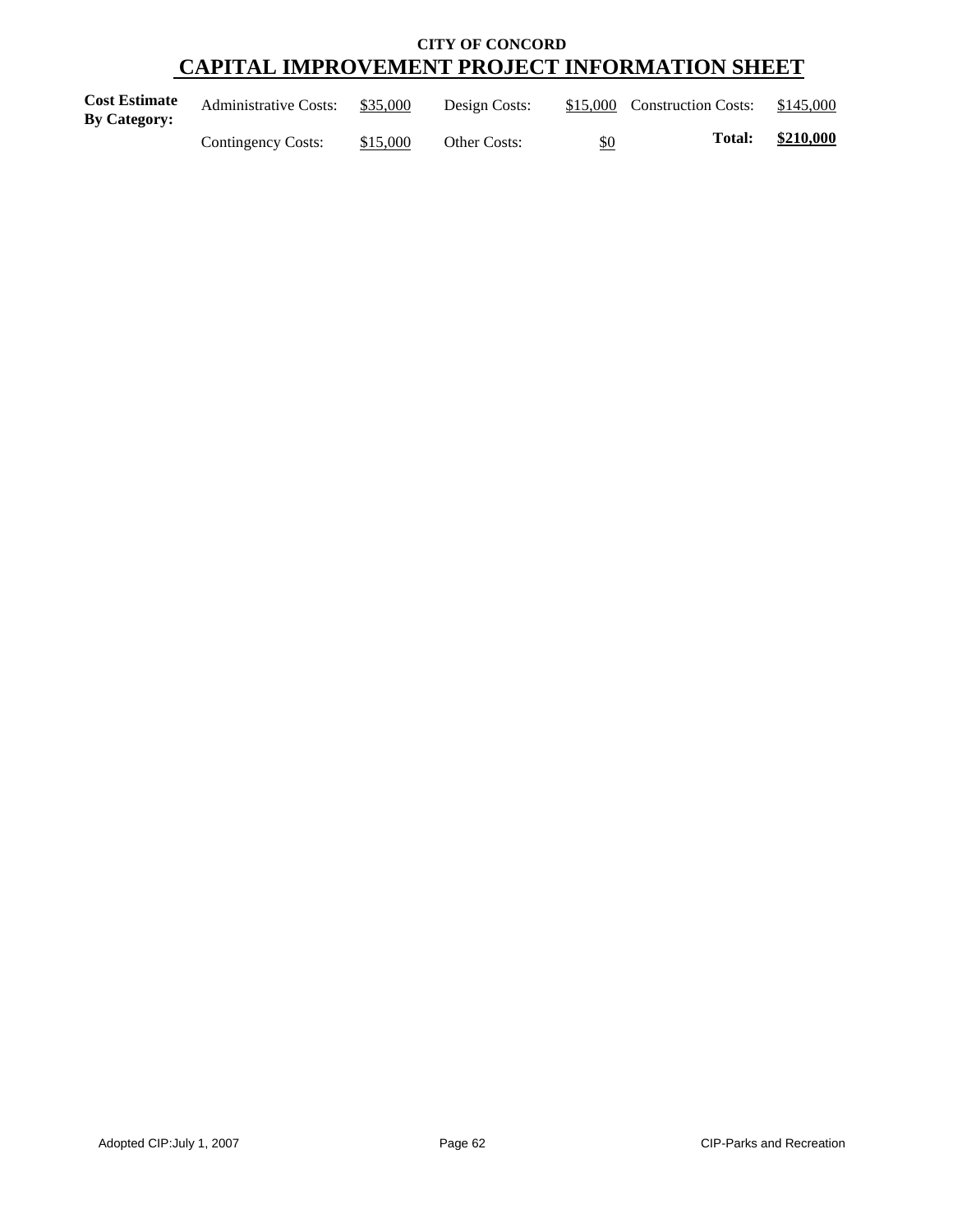| <b>Project Name:</b>                                |        |                                                                                          | <b>Meadow Homes Spray Park</b>          |                                               |           | <b>Project Proponent:</b> Community and Recreation Services |                                   |     |                     |  |
|-----------------------------------------------------|--------|------------------------------------------------------------------------------------------|-----------------------------------------|-----------------------------------------------|-----------|-------------------------------------------------------------|-----------------------------------|-----|---------------------|--|
| <b>Project Number:</b><br><b>Funding Source(s):</b> |        | 1288<br>Parkland Fees-Zone A<br>Parkland Fees-Zone B<br><b>Healthy Communities Grant</b> |                                         |                                               |           | <b>Project Manager:</b>                                     | Danea Gemmell                     |     |                     |  |
|                                                     |        |                                                                                          |                                         |                                               |           | <b>User Department:</b>                                     | Community and Recreation Services |     |                     |  |
|                                                     |        |                                                                                          |                                         |                                               | District: |                                                             | Southern District                 |     |                     |  |
|                                                     |        |                                                                                          |                                         | <b>Project Costs</b>                          |           | <b>Operating Costs</b>                                      | <b>Revenues</b>                   |     | <b>Cost Savings</b> |  |
| <b>Prior Year</b>                                   | Zone A |                                                                                          | Parkland Fees- Parkland Fees-<br>Zone B | <b>Healthy</b><br><b>Communities</b><br>Grant |           |                                                             |                                   |     |                     |  |
| <b>Allocation</b>                                   |        | \$0                                                                                      | \$190,000                               | \$468,000                                     | \$0       | \$0                                                         |                                   | \$0 | \$0                 |  |
| <b>Fiscal Year</b>                                  |        |                                                                                          |                                         |                                               |           |                                                             |                                   |     |                     |  |
| 2007-08                                             |        | \$300,000                                                                                | \$300,000                               | \$0                                           | \$0       | \$0                                                         |                                   | \$0 | \$0                 |  |
| 2008-09                                             |        | \$0                                                                                      | \$0                                     | \$0                                           | \$0       | \$0                                                         |                                   | \$0 | \$0                 |  |
| 2009-10                                             |        | \$0                                                                                      | \$0                                     | \$0                                           | \$0       | \$0                                                         |                                   | \$0 | \$0                 |  |
| 2010-11                                             |        | \$0                                                                                      | \$0                                     | \$0                                           | \$0       | \$0                                                         |                                   | \$0 | \$0                 |  |
| 2011-12                                             |        | \$0                                                                                      | \$0                                     | \$0                                           | \$0       | \$0                                                         |                                   | \$0 | \$0                 |  |
| 2012-13                                             |        | \$0                                                                                      | \$0                                     | \$0                                           | \$0       | \$0                                                         |                                   | \$0 | \$0                 |  |
| 2013-14                                             |        | \$0                                                                                      | \$0                                     | \$0                                           | \$0       | \$0                                                         |                                   | \$0 | \$0                 |  |
| 2014-15                                             |        | \$0                                                                                      | \$0                                     | \$0                                           | \$0       | \$0                                                         |                                   | \$0 | \$0                 |  |
| 2015-16                                             |        | \$0                                                                                      | \$0                                     | \$0                                           | \$0       | \$0                                                         |                                   | \$0 | \$0                 |  |
| 2016-17                                             |        | \$0                                                                                      | \$0                                     | \$0                                           | \$0       | \$0                                                         |                                   | \$0 | \$0                 |  |

#### **Statement of Need, Service Level, and Issue:**

\$300,000

**Subtotal**

**TOTAL** \$1,258,000

**Need:** To renovate the pool area to improve park amenities and increase useability.

\$490,000

**Service Level:** Provide continued use of a public facility.

**Pertinent Issue:** This project was originally scoped to renovate Meadow Homes Pool in response to a complaint with Health Department regulations and to address other facility issues such as facility deterioration resulting from public use and a reduction in water depth in the shallow end to facilitate swimming lessons.

> A \$468,000 grant request to State Urban Parks and Healthy Communities was successful and requires a \$156,000 local match. The \$468,000 was allocated to the project as a year-end budget adjustment in December 2005.

\$0

 $$468,000$  \$0 \$0 \$0 \$0 \$0

Staff bid the original pool renovation project twice. The August 2006 bid was rejected in October 2006 as the bids were high and there were insufficient funds. Staff had the project redesigned and re-bid the project again in October 2006. Bids again came in high when compared to the estimate and available funding. On January 23, 2007, Council approved staff's recommendation to reject this second bid as well as provided authorization to re-scope the project.

Staff is pursuing a sprayground concept which will consist of numerous spray elements and an associated water recovery system. A reservable picnic area and additional turf area will be included within the previous pool footprint if the project budget allows.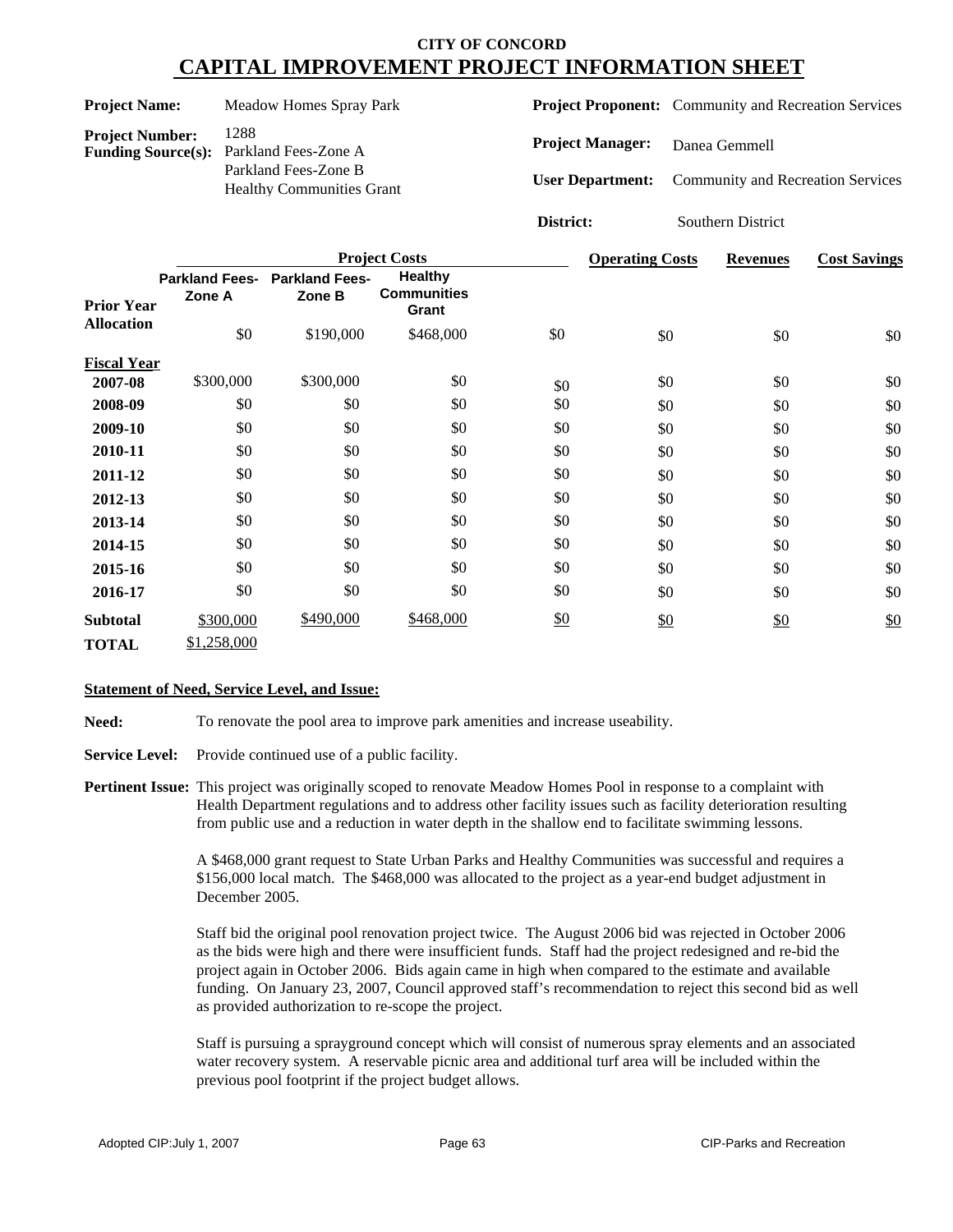In Cost by Category, "Other" costs include both design and soft costs from two rounds of design and bidding for the previous pool renovation project.

| <b>Phases:</b>                              | <b>Phase</b> #                                                                                                                                                                                                                                   | <b>Phase Name</b>                                                |                     | <b>Phase Budget</b>                       |                            |                          |
|---------------------------------------------|--------------------------------------------------------------------------------------------------------------------------------------------------------------------------------------------------------------------------------------------------|------------------------------------------------------------------|---------------------|-------------------------------------------|----------------------------|--------------------------|
| Status:                                     | New Project<br>Construction                                                                                                                                                                                                                      | $\vee$ Continuing Project<br>$\triangleright$ Preliminary Design |                     | <b>Preliminary Budget</b><br>Final Design | Final Budget               | <b>Environmental ROW</b> |
| Project<br><b>Description:</b>              | The project will demolish the existing pool and concrete deck, and construct a sprayground with<br>rubberized surfacing, and associated recovery system. A picnic area and additional turf area will be<br>included if the project budget allows |                                                                  |                     |                                           |                            |                          |
| <b>Cost Estimate</b><br><b>By Category:</b> | <b>Administrative Costs:</b>                                                                                                                                                                                                                     | \$115,000                                                        | Design Costs:       | \$60,000                                  | <b>Construction Costs:</b> | \$800,000                |
|                                             | <b>Contingency Costs:</b>                                                                                                                                                                                                                        | \$75,000                                                         | <b>Other Costs:</b> | \$208,000                                 | Total:                     | \$1,258,000              |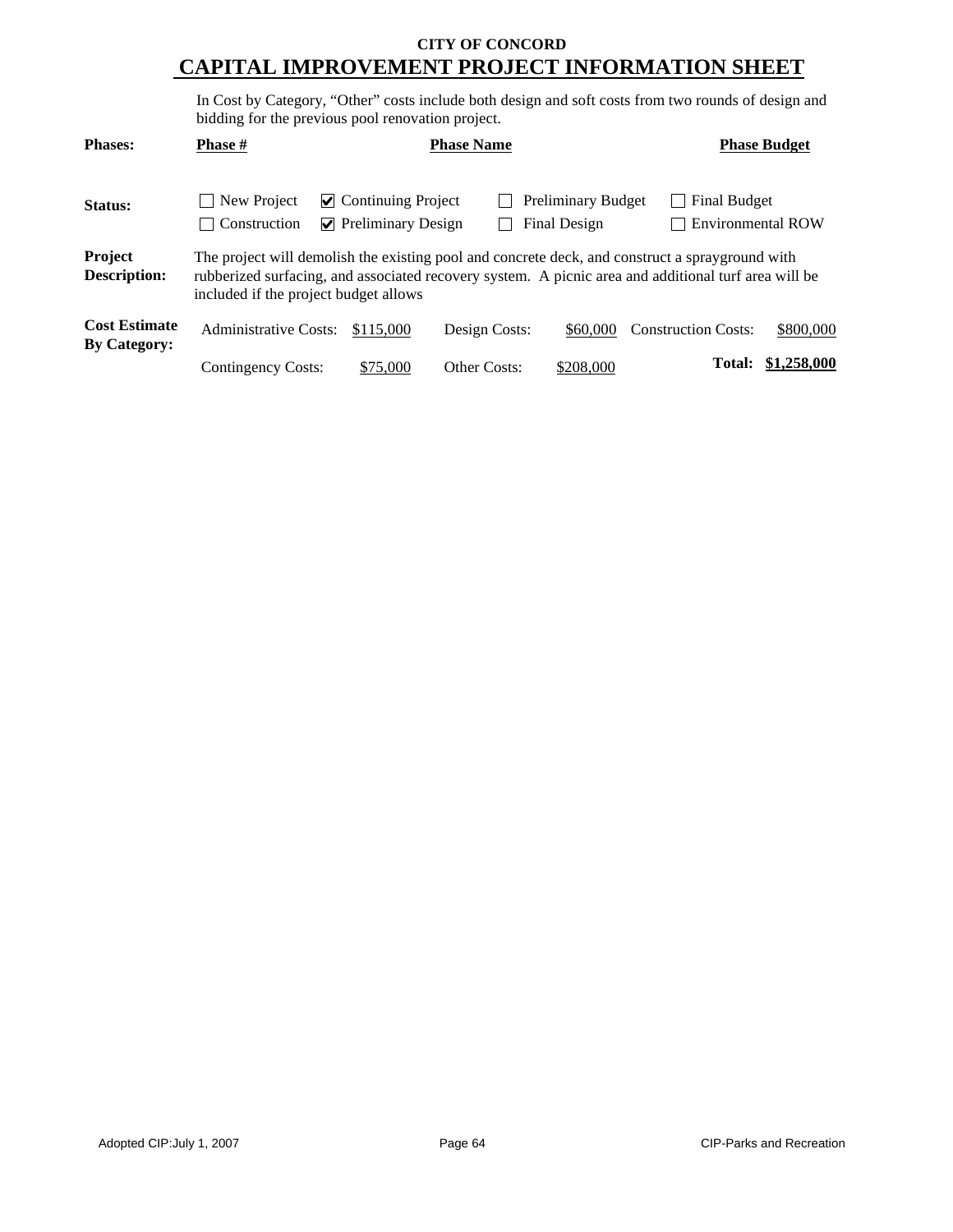| <b>Project Name:</b>                                            | Newhall Park Landscaping Improvements                        |                         | <b>Project Proponent:</b> Building, Engineering &                           |
|-----------------------------------------------------------------|--------------------------------------------------------------|-------------------------|-----------------------------------------------------------------------------|
| <b>Project Number:</b><br><b>Funding Source(s):</b> Storm Water | 1843                                                         | <b>Project Manager:</b> | Neighborhood Services<br>Building, Engineering $&$<br>Neighborhood Services |
|                                                                 | General Fund<br>Parkland Fees-Zone A<br>Parkland Fees-Zone B | <b>User Department:</b> | Public Works/Community &<br><b>Recreation Services</b>                      |
|                                                                 |                                                              | District:               | <b>Valley District</b>                                                      |

|                    | <b>Project Costs</b> |                     |                                 |                                 | <b>Operating Costs</b> | <b>Revenues</b> | <b>Cost Savings</b> |
|--------------------|----------------------|---------------------|---------------------------------|---------------------------------|------------------------|-----------------|---------------------|
| <b>Prior Year</b>  | <b>Storm Water</b>   | <b>General Fund</b> | <b>Parkland Fees-</b><br>Zone A | <b>Parkland Fees-</b><br>Zone B |                        |                 |                     |
| <b>Allocation</b>  | \$740,822            | \$61,000            | \$107,823                       | \$9,377                         | \$0                    | \$0             | \$0                 |
| <b>Fiscal Year</b> |                      |                     |                                 |                                 |                        |                 |                     |
| 2007-08            | \$0                  | \$0                 | \$7,000                         | \$0                             | \$0                    | \$0             | \$0                 |
| 2008-09            | \$0                  | \$0                 | \$0                             | \$0                             | \$0                    | \$0             | \$0                 |
| 2009-10            | \$0                  | \$0                 | \$0                             | \$0                             | \$0                    | \$0             | \$0                 |
| 2010-11            | \$0                  | \$0                 | \$0                             | \$0                             | \$0                    | \$0             | \$0                 |
| 2011-12            | \$0                  | \$0                 | \$0                             | \$0                             | \$0                    | \$0             | \$0                 |
| 2012-13            | \$0                  | \$0                 | \$0                             | \$0                             | \$0                    | \$0             | \$0                 |
| 2013-14            | \$0                  | \$0                 | \$0                             | \$0                             | \$0                    | \$0             | \$0                 |
| 2014-15            | \$0                  | \$0                 | \$0                             | \$0                             | \$0                    | \$0             | \$0                 |
| 2015-16            | \$0                  | \$0                 | \$0                             | \$0                             | \$0                    | \$0             | \$0                 |
| 2016-17            | \$0                  | \$0                 | \$0                             | \$0                             | \$0                    | \$0             | \$0                 |
| <b>Subtotal</b>    | \$740,822            | \$61,000            | \$114,823                       | \$9,377                         | \$0                    | \$0             | \$0                 |
| <b>TOTAL</b>       | \$926,022            |                     |                                 |                                 |                        |                 |                     |

#### **Statement of Need, Service Level, and Issue:**

**Need:** To replace landscaping required as a mitigation measure by the State Department of Fish & Game under a permit issued in 2003 for Project No. 843 Newhall Park Siltation Basin dredging project.

**Service Level:** Improve the water quality along Galindo Creek and minimize erosion.

**Pertinent Issue:** A 2003 project to remove 4,250 cy of silt required a permit from the State Department of Fish & Game. As conditions of this permit, the City was required to mitigate the impact of the project by planting noninvasive plants around the siltation basin, as well as environmental monitoring and landscaping maintenance for five years. The City Council approved a budget transfer in June 2005 for environmental monitoring. The subsequent report recommended replacement of landscaping that had died off and installation of a protective fence. The City Council approved a second budget transfer in March 2006 to replace landscaping, with provisions for irrigation and maintenance as part of the project scope.

> The 2007-08 funding request of \$7,000 is for on-going monitoring as required by the Department of Fish & Game.

| <b>Phases:</b> | Phase #      | <b>Phase Name</b>                              | <b>Phase Budget</b>       |                          |
|----------------|--------------|------------------------------------------------|---------------------------|--------------------------|
|                |              |                                                |                           |                          |
| Status:        |              | $\vert$ New Project $\vert$ Continuing Project | $\Box$ Preliminary Budget | Final Budget             |
|                | Construction | Preliminary Design<br>$\perp$                  | Final Design              | <b>Environmental ROW</b> |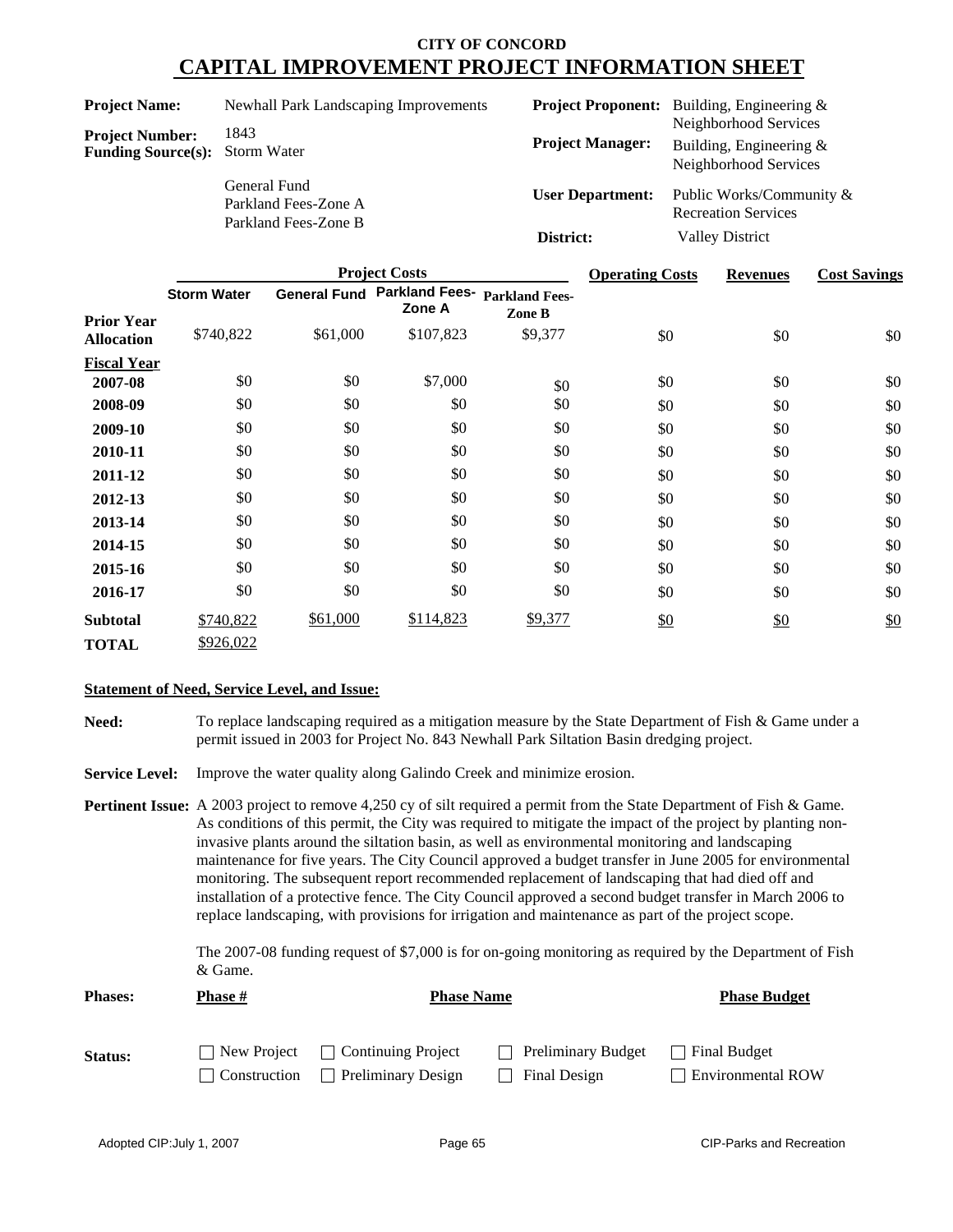**Project Description:** Construct a protective fence and install landscaping around the Newhall Park Siltation Basin to meet mitigation requirements of the State Department of Fish & Game.

| <b>Cost Estimate</b><br><b>By Category:</b> | <b>Administrative Costs:</b> | \$0 | Design Costs:       |            | \$0 Construction Costs: | $\underline{\$0}$ |
|---------------------------------------------|------------------------------|-----|---------------------|------------|-------------------------|-------------------|
|                                             | Contingency Costs:           | \$0 | <b>Other Costs:</b> | <u>\$0</u> | <b>Total:</b>           | \$0               |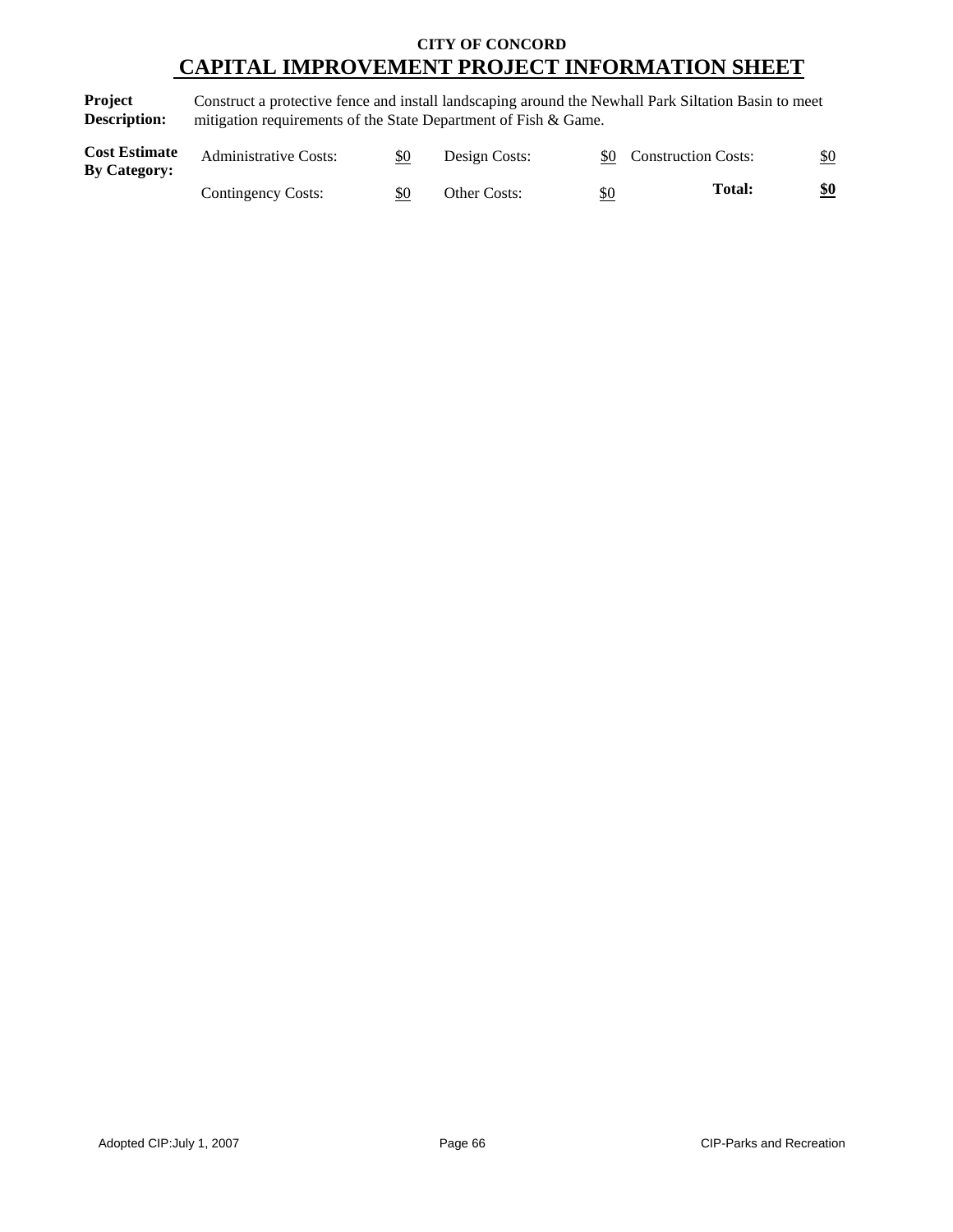| <b>Project Name:</b>   | Concord Community Park Bocce Ball<br>Courts            |
|------------------------|--------------------------------------------------------|
| <b>Project Number:</b> | 2044<br><b>Funding Source(s):</b> Parkland Fees-Zone B |

**Project Proponent:** Public Works

**Project Manager:** John Rego

**User Department:** Community and Recreation Services

**District:** Valley District

|                    |                       | <b>Project Costs</b> |               |     | <b>Operating Costs</b> | <b>Revenues</b> | <b>Cost Savings</b> |
|--------------------|-----------------------|----------------------|---------------|-----|------------------------|-----------------|---------------------|
|                    | <b>Parkland Fees-</b> |                      |               |     | <b>General Fund</b>    |                 |                     |
| <b>Prior Year</b>  | Zone B                |                      |               |     |                        |                 |                     |
| <b>Allocation</b>  | \$0                   | \$0                  | \$0           | \$0 | \$0                    | \$0             | \$0                 |
| <b>Fiscal Year</b> |                       |                      |               |     |                        |                 |                     |
| 2007-08            | \$0                   | \$0                  | \$0           | \$0 | \$0                    | \$0             | \$0                 |
| 2008-09            | \$0                   | \$0                  | \$0           | \$0 | \$0                    | \$0             | \$0                 |
| 2009-10            | \$0                   | \$0                  | \$0           | \$0 | \$0                    | \$0             | \$0                 |
| 2010-11            | \$0                   | \$0                  | \$0           | \$0 | \$0                    | \$0             | \$0                 |
| 2011-12            | \$89,000              | \$0                  | \$0           | \$0 | \$0                    | \$0             | \$0                 |
| 2012-13            | \$0                   | \$0                  | \$0           | \$0 | \$0                    | \$0             | \$0                 |
| 2013-14            | \$0                   | \$0                  | \$0           | \$0 | \$0                    | \$0             | \$0                 |
| 2014-15            | \$0                   | \$0                  | \$0           | \$0 | \$0                    | \$0             | \$0                 |
| 2015-16            | \$0                   | \$0                  | \$0           | \$0 | \$0                    | \$0             | \$0                 |
| 2016-17            | \$0                   | \$0                  | \$0           | \$0 | \$0                    | \$0             | \$0                 |
| <b>Subtotal</b>    | \$89,000              | \$0                  | $\frac{$0}{}$ | \$0 | \$0                    | \$0             | \$0                 |
| <b>TOTAL</b>       | \$89,000              |                      |               |     |                        |                 |                     |

#### **Statement of Need, Service Level, and Issue:**

**Need:** The Concord Community Park bocce ball courts are closed due to the poor and dangerous condition of the courts.

**Service Level:** Concord Community Park is a large community park used extensively by the residents of Concord. The bocce ball courts could be a feature of this park and have the potential to be rented as part of Group Picnic Area #2.

**Pertinent Issue:** The bocce ball courts are currently closed and a potential liability for the City if someone is injured.

| <b>Phases:</b>                              | <b>Phase #</b>                                               | <b>Phase Name</b>                                                                                                                                                                                          |                     |                                           |                                          | <b>Phase Budget</b> |  |  |
|---------------------------------------------|--------------------------------------------------------------|------------------------------------------------------------------------------------------------------------------------------------------------------------------------------------------------------------|---------------------|-------------------------------------------|------------------------------------------|---------------------|--|--|
| Status:                                     | New Project<br>$\mathbf{I}$<br>Construction<br>$\mathcal{L}$ | $\vee$ Continuing Project<br><b>Preliminary Design</b>                                                                                                                                                     |                     | <b>Preliminary Budget</b><br>Final Design | Final Budget<br><b>Environmental ROW</b> |                     |  |  |
| Project<br><b>Description:</b>              |                                                              | The Concord Community Bocce Ball Courts Replacement Project includes removal and disposal of old<br>courts, installation of new ADA-compliant walks, security fencing, and construction of two new courts. |                     |                                           |                                          |                     |  |  |
| <b>Cost Estimate</b><br><b>By Category:</b> | Administrative Costs:                                        | \$3,000                                                                                                                                                                                                    | Design Costs:       | \$3,000                                   | <b>Construction Costs:</b>               | \$75,000            |  |  |
|                                             | Contingency Costs:                                           | \$8,000                                                                                                                                                                                                    | <b>Other Costs:</b> | <u>\$0</u>                                | <b>Total:</b>                            | \$89,000            |  |  |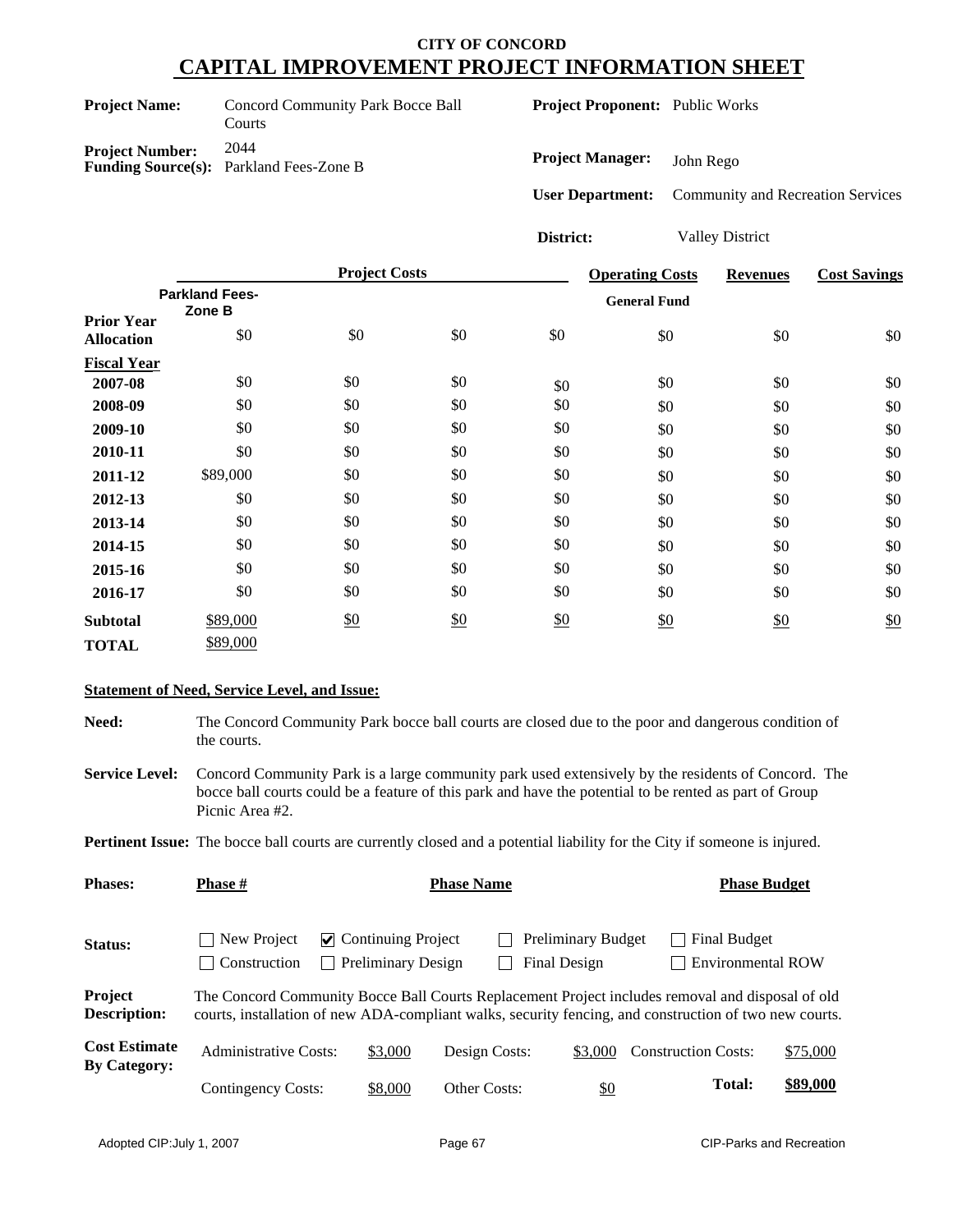| <b>Project Name:</b>   | Park Infrastructure Improvements<br><b>Implementation Project</b> |                                      | <b>Project Proponent:</b> Community and Recreation Services |
|------------------------|-------------------------------------------------------------------|--------------------------------------|-------------------------------------------------------------|
| <b>Project Number:</b> | 2045<br><b>Funding Source(s):</b> Parkland Fees-Zone A            | <b>Project Manager:</b>              | Building, Engineering $&$<br>Neighborhood Services          |
|                        | Parkland Fees-Zone B<br>Parkland Fees-Zone C                      | <b>User Department:</b> Public Works |                                                             |

**District:** Citywide

|                    |                                 |                                                | <b>Project Costs</b> |     | <b>Operating Costs</b> | <b>Revenues</b> | <b>Cost Savings</b> |
|--------------------|---------------------------------|------------------------------------------------|----------------------|-----|------------------------|-----------------|---------------------|
| <b>Prior Year</b>  | <b>Parkland Fees-</b><br>Zone A | <b>Parkland Fees- Parkland Fees-</b><br>Zone B | Zone C               |     |                        |                 |                     |
| <b>Allocation</b>  | \$75,000                        | \$480,600                                      | \$20,000             | \$0 | \$0                    | \$0             | \$0                 |
| <b>Fiscal Year</b> |                                 |                                                |                      |     |                        |                 |                     |
| 2007-08            | \$0                             | \$0                                            | \$0                  | \$0 | \$0                    | \$0             | \$0                 |
| 2008-09            | \$400,000                       | \$0                                            | \$0                  | \$0 | \$0                    | \$0             | \$0                 |
| 2009-10            | \$400,000                       | \$0                                            | \$0                  | \$0 | \$0                    | \$0             | \$0                 |
| 2010-11            | \$400,000                       | \$0                                            | \$0                  | \$0 | \$0                    | \$0             | \$0                 |
| 2011-12            | \$400,000                       | \$0                                            | \$0                  | \$0 | \$0                    | \$0             | \$0                 |
| 2012-13            | \$0                             | \$400,000                                      | \$0                  | \$0 | \$0                    | \$0             | \$0                 |
| 2013-14            | \$0                             | \$400,000                                      | \$0                  | \$0 | \$0                    | \$0             | \$0                 |
| 2014-15            | \$400,000                       | \$0                                            | \$0                  | \$0 | \$0                    | \$0             | \$0                 |
| 2015-16            | \$0                             | \$400,000                                      | \$0                  | \$0 | \$0                    | \$0             | \$0                 |
| 2016-17            | \$300,000                       | \$100,000                                      | \$0                  | \$0 | \$0                    | \$0             | \$0                 |
| <b>Subtotal</b>    | \$2,375,000                     | \$1,780,600                                    | \$20,000             | \$0 | \$0                    | \$0             | \$0                 |
| <b>TOTAL</b>       | \$4,175,600                     |                                                |                      |     |                        |                 |                     |

#### **Statement of Need, Service Level, and Issue:**

| Need:                                 |                                                                                                                                                                                                                                                                                                                                                                                   | To improve park amenities and increase usability.                          |                                           |                                                                                                            |  |  |
|---------------------------------------|-----------------------------------------------------------------------------------------------------------------------------------------------------------------------------------------------------------------------------------------------------------------------------------------------------------------------------------------------------------------------------------|----------------------------------------------------------------------------|-------------------------------------------|------------------------------------------------------------------------------------------------------------|--|--|
| <b>Service Level:</b>                 |                                                                                                                                                                                                                                                                                                                                                                                   | Provide well-maintained park facilities and amenities throughout the City. |                                           |                                                                                                            |  |  |
|                                       | <b>Pertinent Issue:</b> Holding account for park infrastructure improvements identified in 2005 Parkland Fees Study, which<br>increased the developer fee. The study identified \$100 million in planned improvements to park facilities<br>and buildings.                                                                                                                        |                                                                            |                                           |                                                                                                            |  |  |
|                                       | The project list has been taken from the 2005 Parkland Study and has identified 19 projects for<br>implementation. A scoping study was complete in FY06-07 to further define project scope and determine<br>a conceptual budget. These projects will be scheduled in the next five years based on available funding<br>within PJ 2045. Projects are listed in alphabetical order. |                                                                            |                                           |                                                                                                            |  |  |
| <b>Phases:</b>                        | Phase #                                                                                                                                                                                                                                                                                                                                                                           | <b>Phase Name</b>                                                          |                                           | <b>Phase Budget</b>                                                                                        |  |  |
| Status:                               | New Project<br>Construction                                                                                                                                                                                                                                                                                                                                                       | $\triangleright$ Continuing Project<br>Preliminary Design<br>$\mathbf{L}$  | <b>Preliminary Budget</b><br>Final Design | <b>Final Budget</b><br><b>Environmental ROW</b>                                                            |  |  |
| <b>Project</b><br><b>Description:</b> | receipt of Parkland Fund Revenue.                                                                                                                                                                                                                                                                                                                                                 |                                                                            |                                           | Implement capital projects which have been identified in the 2005 study. Project implementation subject to |  |  |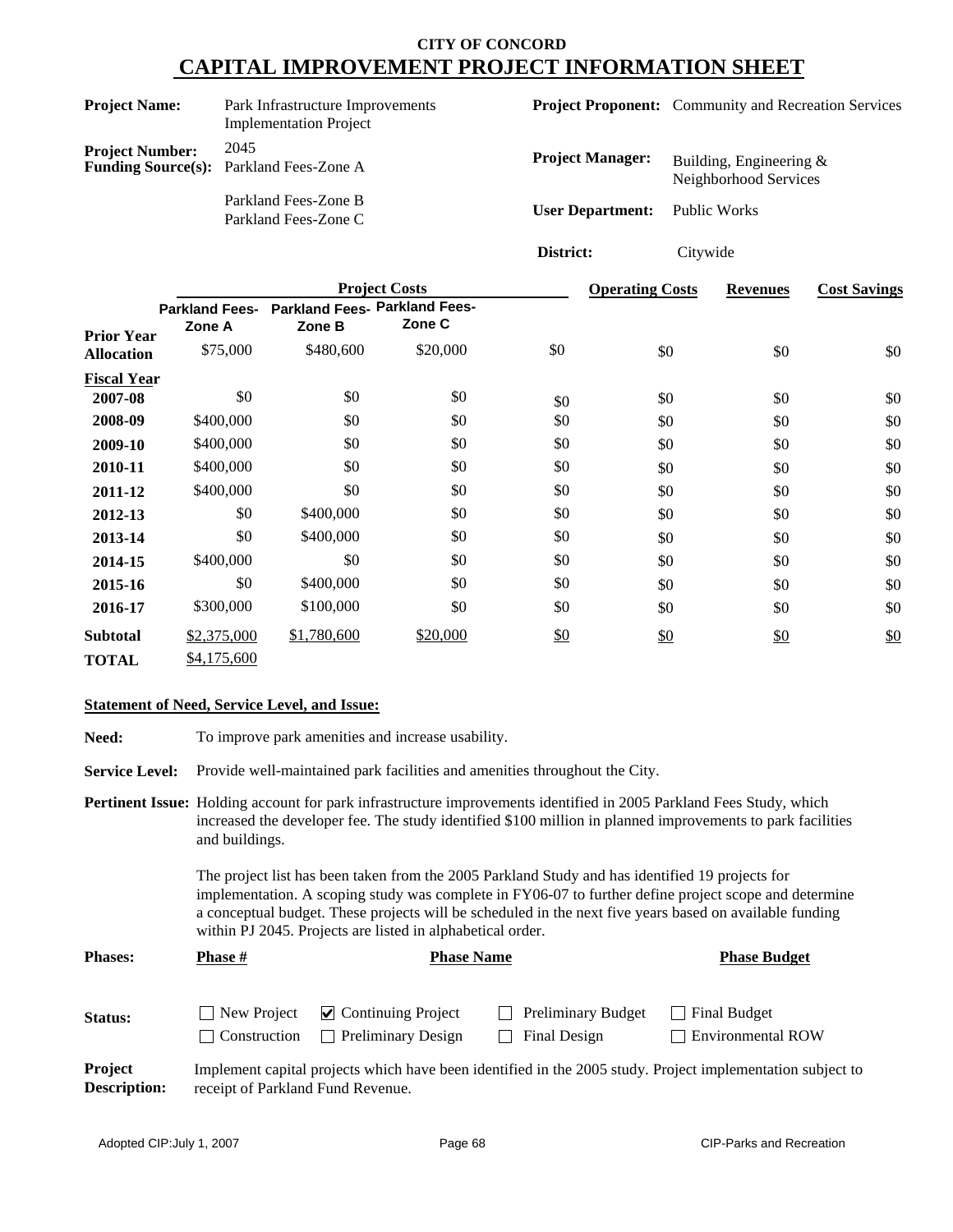| <b>Cost Estimate</b><br><b>By Category:</b> | <b>Administrative Costs:</b> | \$0 | Design Costs: |     | \$0 Construction Costs: | \$0 |
|---------------------------------------------|------------------------------|-----|---------------|-----|-------------------------|-----|
|                                             | Contingency Costs:           | \$0 | Other Costs:  | \$0 | <b>Total:</b>           | \$0 |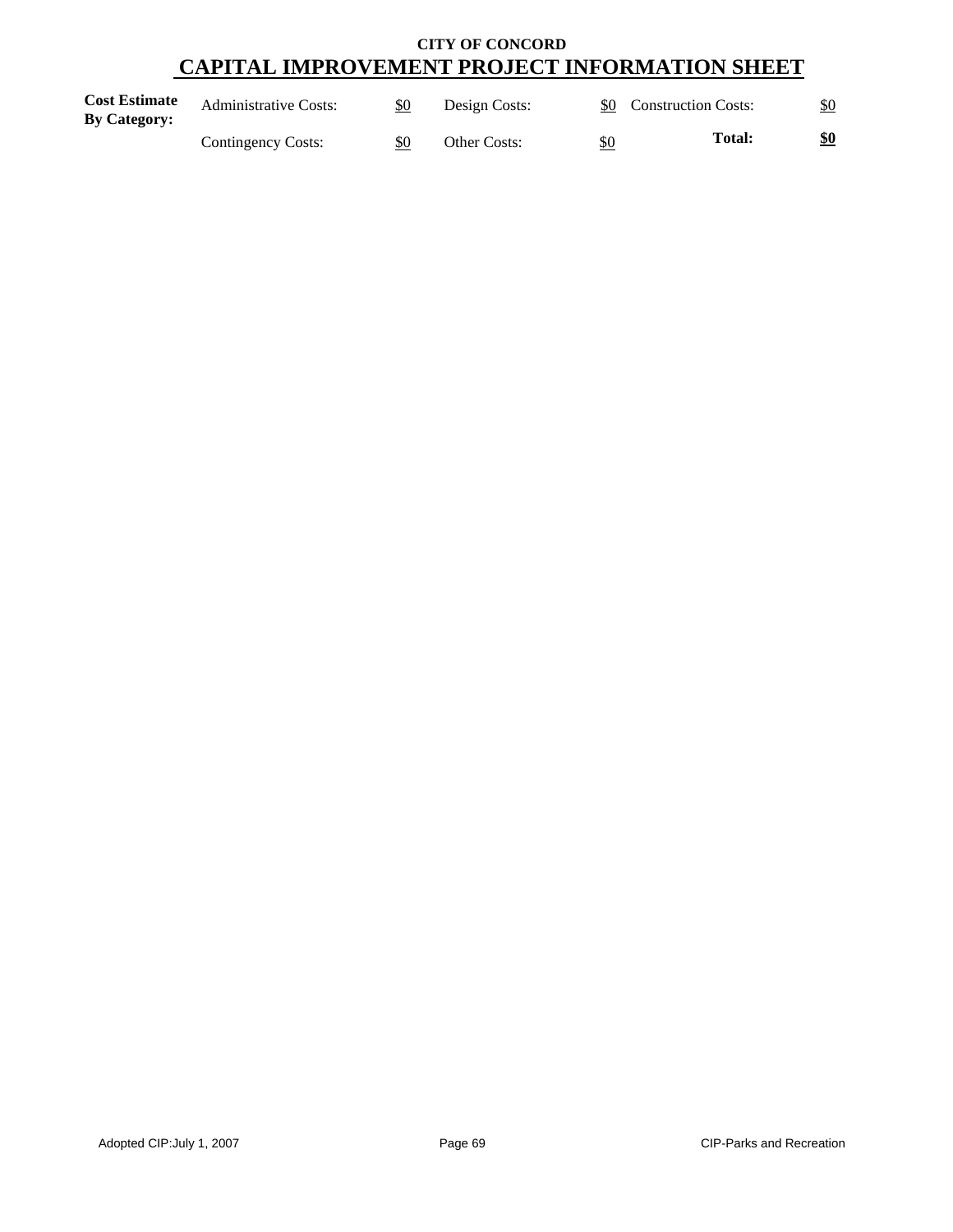| <b>Project Name:</b>   | Recurring Parks Facilities Costs Program                                       | <b>Project Proponent:</b> Public Works                          |           |
|------------------------|--------------------------------------------------------------------------------|-----------------------------------------------------------------|-----------|
| <b>Project Number:</b> | 2046<br><b>Funding Source(s):</b> Parkland Fees-Zone B<br>Parkland Fees-Zone C | <b>Project Manager:</b><br><b>User Department:</b> Public Works | John Rego |

**District:** Citywide

|                    |                                 | <b>Project Costs</b>            | <b>Operating Costs</b> | <b>Revenues</b> | <b>Cost Savings</b> |     |                   |
|--------------------|---------------------------------|---------------------------------|------------------------|-----------------|---------------------|-----|-------------------|
| <b>Prior Year</b>  | <b>Parkland Fees-</b><br>Zone B | <b>Parkland Fees-</b><br>Zone C |                        |                 |                     |     |                   |
| <b>Allocation</b>  | \$17,000                        | \$0                             | \$0                    | \$0             | \$0                 | \$0 | \$0               |
| <b>Fiscal Year</b> |                                 |                                 |                        |                 |                     |     |                   |
| 2007-08            | \$0                             | \$200,000                       | \$0                    | \$0             | \$0                 | \$0 | \$0               |
| 2008-09            | \$600,000                       | \$0                             | \$0                    | \$0             | \$0                 | \$0 | \$0               |
| 2009-10            | \$400,000                       | \$0                             | \$0                    | \$0             | \$0                 | \$0 | \$0               |
| 2010-11            | \$400,000                       | \$0                             | \$0                    | \$0             | \$0                 | \$0 | \$0               |
| 2011-12            | \$400,000                       | \$0                             | \$0                    | \$0             | \$0                 | \$0 | \$0               |
| 2012-13            | \$400,000                       | \$0                             | \$0                    | \$0             | \$0                 | \$0 | \$0               |
| 2013-14            | \$400,000                       | \$0                             | \$0                    | \$0             | \$0                 | \$0 | \$0               |
| 2014-15            | \$400,000                       | \$0                             | \$0                    | \$0             | \$0                 | \$0 | \$0               |
| 2015-16            | \$400,000                       | \$0                             | \$0                    | \$0             | \$0                 | \$0 | \$0               |
| 2016-17            | \$400,000                       | \$0                             | \$0                    | \$0             | \$0                 | \$0 | \$0               |
| <b>Subtotal</b>    | \$3,817,000                     | \$200,000                       | $\frac{$0}{}$          | \$0             | \$0                 | \$0 | $\underline{\$0}$ |
| <b>TOTAL</b>       | \$4,017,000                     |                                 |                        |                 |                     |     |                   |

#### **Statement of Need, Service Level, and Issue:**

Need: To maintain park facilities and amenities that are gradually deteriorating with age and use.

Service Level: Provide well-maintained park facilities and amenities throughout the City.

**Pertinent Issue:** Holding account for recurring costs for maintaining existing park infrastructure improvements identified in 2005 Parkland Fees Study, which increased the developer fee. The study identified \$3.8 million in costs for maintenance scheduled over 10-year period, or \$400,000 annually. As needs are prioritized and project costs are identified they will be scheduled and spun-out into separate projects as needed and managed by Public Works.

| <b>Phases:</b>                              | <b>Phase</b> #                                                                                                                                                                                                  | <b>Phase Name</b>         |                           |                     |  |                                    |     | <b>Phase Budget</b>        |  |                                          |  |                   |
|---------------------------------------------|-----------------------------------------------------------------------------------------------------------------------------------------------------------------------------------------------------------------|---------------------------|---------------------------|---------------------|--|------------------------------------|-----|----------------------------|--|------------------------------------------|--|-------------------|
| Status:                                     | New Project<br><b>Construction</b>                                                                                                                                                                              | $\vee$ Continuing Project | <b>Preliminary Design</b> |                     |  | Preliminary Budget<br>Final Design |     |                            |  | Final Budget<br><b>Environmental ROW</b> |  |                   |
| Project<br><b>Description:</b>              | The long-range program will renovate pathways, playgrounds, tennis and basketball courts, fences,<br>backstops, bleachers, irrigation controllers, picnic area components and park related building components. |                           |                           |                     |  |                                    |     |                            |  |                                          |  |                   |
| <b>Cost Estimate</b><br><b>By Category:</b> | <b>Administrative Costs:</b>                                                                                                                                                                                    |                           | \$0                       | Design Costs:       |  |                                    | \$0 | <b>Construction Costs:</b> |  |                                          |  | $\underline{\$0}$ |
|                                             | Contingency Costs:                                                                                                                                                                                              |                           | \$0                       | <b>Other Costs:</b> |  |                                    | \$0 |                            |  | <b>Total:</b>                            |  | \$0               |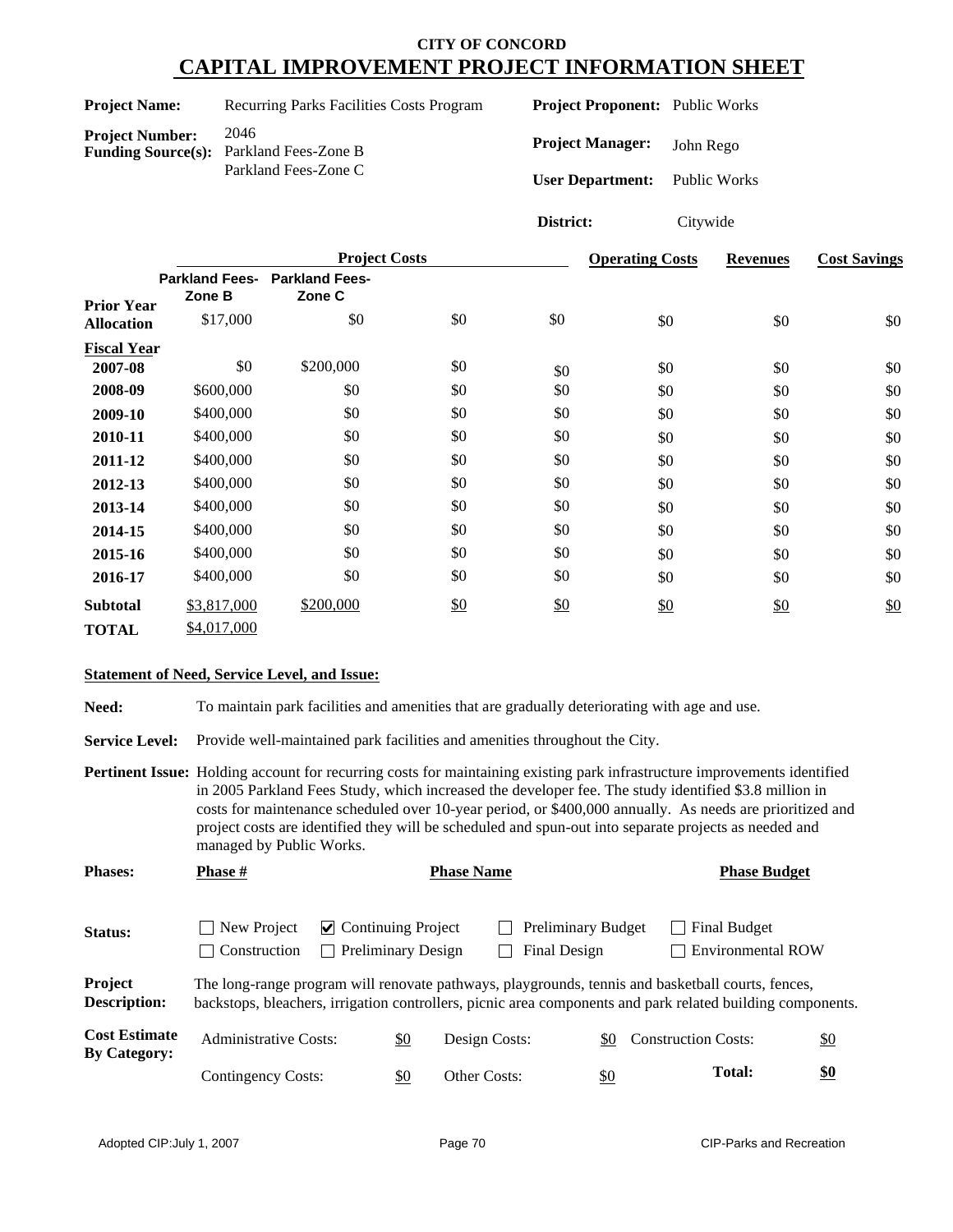| <b>Project Name:</b>   | Recurring Parks Facilities Implementation<br>Project   |                         | <b>Project Proponent:</b> Public Works/Community & Rec.<br><b>Services</b> |
|------------------------|--------------------------------------------------------|-------------------------|----------------------------------------------------------------------------|
| <b>Project Number:</b> | 2047<br><b>Funding Source(s):</b> Parkland Fees-Zone B | <b>Project Manager:</b> | Building, Engineering $&$<br>Neighborhood Services                         |
|                        |                                                        | <b>User Department:</b> | Public Works/Community & Rec.<br>Services                                  |
|                        |                                                        | District:               | Citywide                                                                   |

|                                        |                       | <b>Project Costs</b> |     |     | <b>Operating Costs</b> | <b>Revenues</b> | <b>Cost Savings</b> |
|----------------------------------------|-----------------------|----------------------|-----|-----|------------------------|-----------------|---------------------|
|                                        | <b>Parkland Fees-</b> |                      |     |     |                        |                 |                     |
| <b>Prior Year</b><br><b>Allocation</b> | Zone B<br>\$257,500   | \$0                  | \$0 | \$0 | \$0                    | \$0             | \$0                 |
| <b>Fiscal Year</b>                     |                       |                      |     |     |                        |                 |                     |
| 2007-08                                | \$0                   | \$0                  | \$0 | \$0 | \$0                    | \$0             | \$0                 |
| 2008-09                                | \$0                   | \$0                  | \$0 | \$0 | \$0                    | \$0             | \$0                 |
| 2009-10                                | \$0                   | \$0                  | \$0 | \$0 | \$0                    | \$0             | \$0                 |
| 2010-11                                | \$0                   | \$0                  | \$0 | \$0 | \$0                    | \$0             | \$0                 |
| 2011-12                                | \$0                   | \$0                  | \$0 | \$0 | \$0                    | \$0             | \$0                 |
| 2012-13                                | \$0                   | \$0                  | \$0 | \$0 | \$0                    | \$0             | \$0                 |
| 2013-14                                | \$0                   | \$0                  | \$0 | \$0 | \$0                    | \$0             | \$0                 |
| 2014-15                                | \$0                   | \$0                  | \$0 | \$0 | \$0                    | \$0             | \$0                 |
| 2015-16                                | \$0                   | \$0                  | \$0 | \$0 | \$0                    | \$0             | \$0                 |
| 2016-17                                | \$0                   | \$0                  | \$0 | \$0 | \$0                    | \$0             | \$0                 |
| <b>Subtotal</b>                        | \$257,500             | \$0                  | \$0 | \$0 | \$0                    | $\frac{$0}{}$   | \$0                 |
| <b>TOTAL</b>                           | \$257,500             |                      |     |     |                        |                 |                     |

#### **Statement of Need, Service Level, and Issue:**

**Need:** To maintain park facilities and amenities that are gradually deteriorating with age and use.

Service Level: Provide well-maintained park facilities and amenities throughout the City.

**Pertinent Issue:** Project 2046 is the holding account for the Recurring Parks Facilities Program and managed by Public Works. As projects are prioritized and scheduled they will be spun-out into Project 2047 and managed by Building, Engineering & Neighborhood Services per Administrative Directive No. 100.

| <b>Phases:</b>                              | <b>Phase</b> #                                                                                                                                                                                                                                                                                                                            |                                                        | <b>Phase Name</b>                  |  | <b>Phase Budget</b>                              |                                                 |                                 |
|---------------------------------------------|-------------------------------------------------------------------------------------------------------------------------------------------------------------------------------------------------------------------------------------------------------------------------------------------------------------------------------------------|--------------------------------------------------------|------------------------------------|--|--------------------------------------------------|-------------------------------------------------|---------------------------------|
| Status:                                     | New Project<br>Construction                                                                                                                                                                                                                                                                                                               | $\vee$ Continuing Project<br><b>Preliminary Design</b> |                                    |  | <b>Preliminary Budget</b><br><b>Final Design</b> | Final Budget<br><b>Environmental ROW</b>        |                                 |
| Project<br><b>Description:</b>              | The long-range program will renovate pathways, playgrounds, tennis and basketball courts, fences,<br>backstops, bleachers, irrigation controllers, picnic area components and park related building components.<br>A list of projects is included with Project 2046. Those that are capital projects will be spun out to Project<br>2045. |                                                        |                                    |  |                                                  |                                                 |                                 |
| <b>Cost Estimate</b><br><b>By Category:</b> | Administrative Costs:                                                                                                                                                                                                                                                                                                                     |                                                        | $\underline{\$0}$<br>Design Costs: |  | \$0                                              | <b>Construction Costs:</b><br>$\underline{\$0}$ |                                 |
|                                             | Contingency Costs:                                                                                                                                                                                                                                                                                                                        | $\underline{\$0}$                                      | Other Costs:                       |  | \$0                                              | Total:                                          | \$0                             |
| Adopted CIP: July 1, 2007                   |                                                                                                                                                                                                                                                                                                                                           |                                                        | Page 71                            |  |                                                  |                                                 | <b>CIP-Parks and Recreation</b> |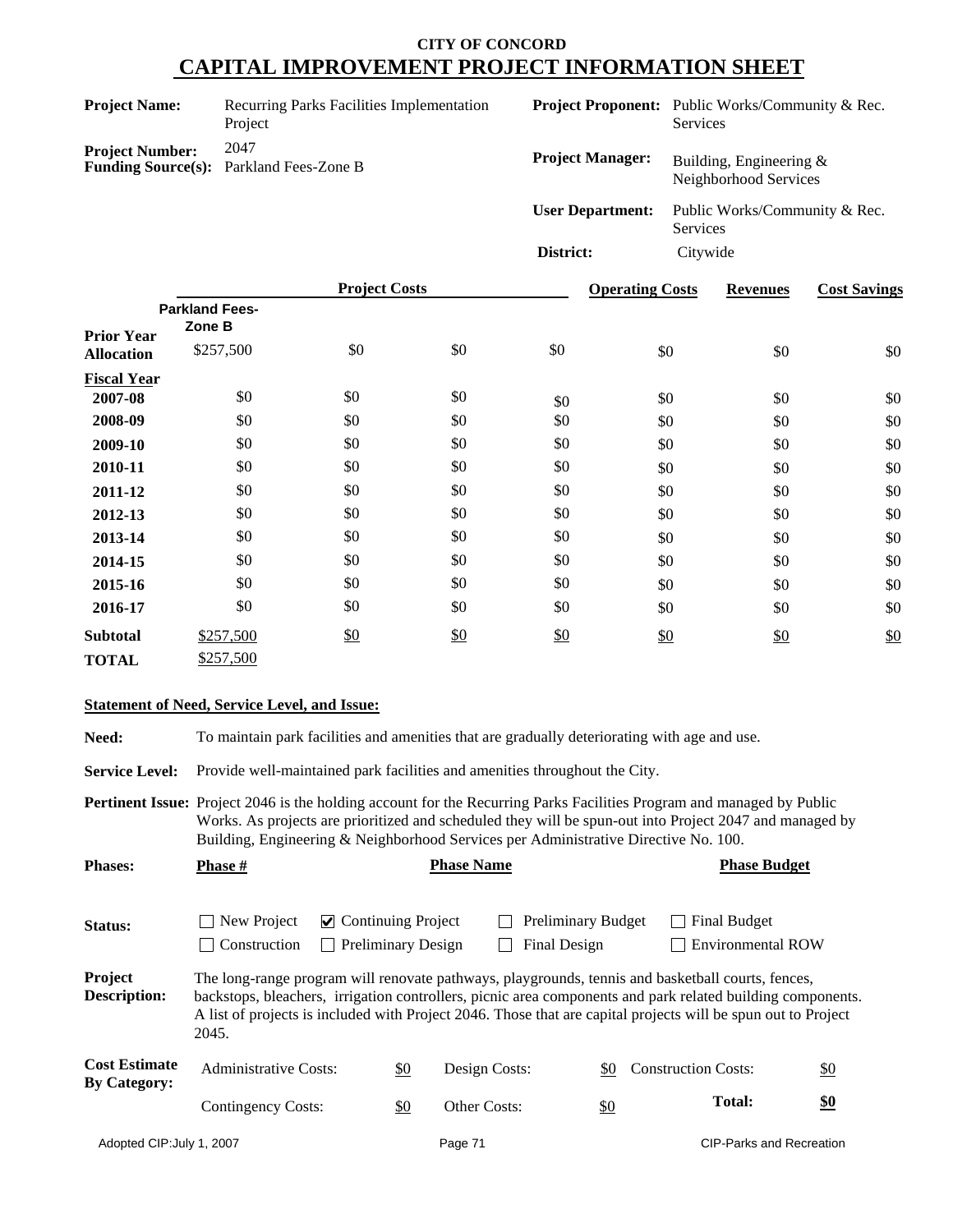| <b>Project Name:</b> | Pave Loop Road at Camp Concord |  |
|----------------------|--------------------------------|--|
|----------------------|--------------------------------|--|

**Project Proponent:** Community and Recreation Services

**Project Number:** 2081 **Funding Source(s):** Parkland Fees-Zone A

**Project Manager:** Building, Engineering & Neighborhood Services

**User Department:** Community and Recreation Services

**District:** N/A

|                    |                       | <b>Project Costs</b> |               | <b>Operating Costs</b> | <b>Revenues</b> | <b>Cost Savings</b> |     |
|--------------------|-----------------------|----------------------|---------------|------------------------|-----------------|---------------------|-----|
|                    | <b>Parkland Fees-</b> |                      |               |                        |                 |                     |     |
| <b>Prior Year</b>  | Zone A                |                      |               |                        |                 |                     |     |
| <b>Allocation</b>  | \$0                   | \$0                  | \$0           | \$0                    | \$0             | \$0                 | \$0 |
| <b>Fiscal Year</b> |                       |                      |               |                        |                 |                     |     |
| 2007-08            | \$40,000              | \$0                  | \$0           | \$0                    | \$0             | \$0                 | \$0 |
| 2008-09            | \$550,000             | \$0                  | \$0           | \$0                    | \$0             | \$0                 | \$0 |
| 2009-10            | \$0                   | \$0                  | \$0           | \$0                    | \$0             | \$0                 | \$0 |
| 2010-11            | \$0                   | \$0                  | \$0           | \$0                    | \$0             | \$0                 | \$0 |
| 2011-12            | \$0                   | \$0                  | \$0           | \$0                    | \$0             | \$0                 | \$0 |
| 2012-13            | \$0                   | \$0                  | \$0           | \$0                    | \$0             | \$0                 | \$0 |
| 2013-14            | \$0                   | \$0                  | \$0           | \$0                    | \$0             | \$0                 | \$0 |
| 2014-15            | \$0                   | \$0                  | \$0           | \$0                    | \$0             | \$0                 | \$0 |
| 2015-16            | \$0                   | \$0                  | \$0           | \$0                    | \$0             | \$0                 | \$0 |
| 2016-17            | \$0                   | \$0                  | \$0           | \$0                    | \$0             | \$0                 | \$0 |
| <b>Subtotal</b>    | \$590,000             | $\frac{$0}{}$        | $\frac{$0}{}$ | \$0                    | \$0             | \$0                 | \$0 |
| <b>TOTAL</b>       | \$590,000             |                      |               |                        |                 |                     |     |

#### **Statement of Need, Service Level, and Issue:**

**Need:** Pave approximately 1600 feet of existing dirt road and three parking areas at Camp Concord as well as install required number of drainage structures.

**Service Level:** Provide reduced dust and erosion levels in the Lake Tahoe watershed.

**Pertinent Issue:** The Forest Service has mandated Camp Concord reduce the pervious surface of the existing dirt loop road via BMP's. The current Forest Service deadline for achieving BMP compliance is October 2007. Staff submitted a letter to the Forest Service in February 2007 that laid out a plan for compliance and requested an extension to the deadline.

Status: V New Project Continuing Project C Preliminary Budget C Final Budget Construction Preliminary Design Final Design Environmental ROW **Project Description:** Pave approximately 1600 feet of existing dirt road and three parking areas at Camp Concord as well as install required number of drainage structures. **Cost Estimate** Administrative Costs: \$60,000 Design Costs: \$50,000 Construction Costs: \$400,000 <br>By Category: \$80,000 Other Costs: \$0 **Cost Estimate** Contingency Costs: **Total: \$590,000 Phases: Phase**  $\frac{H}{2}$  **<b>Phase Phase Budget Phase Budget Phase Budget**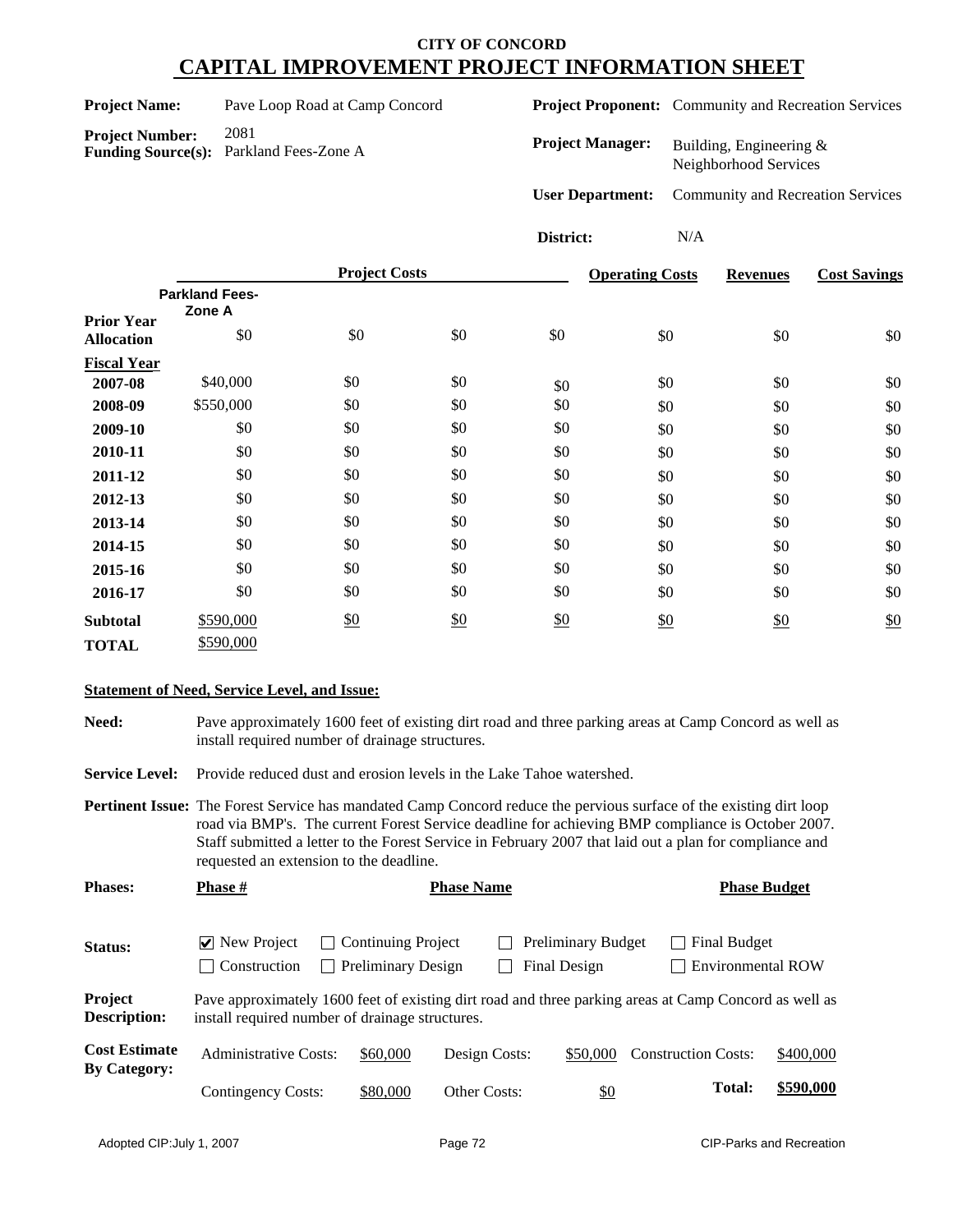| <b>Project Name:</b> | Legacy Park Central |
|----------------------|---------------------|
|                      |                     |

Project Number: 1046 **Funding Source(s):** Redevelopment **Project Proponent:** Planning &Economic Development

**Project Manager:** Helen Bean

**User Department:** Planning &Economic Development

**District:** Northern District

|                                        |               | <b>Project Costs</b> |     |     | <b>Operating Costs</b> | <b>Revenues</b> | <b>Cost Savings</b> |
|----------------------------------------|---------------|----------------------|-----|-----|------------------------|-----------------|---------------------|
|                                        | Redevelopment |                      |     |     |                        |                 |                     |
| <b>Prior Year</b><br><b>Allocation</b> | \$901,115     | \$0                  | \$0 | \$0 | \$0                    | \$0             | \$0                 |
| <b>Fiscal Year</b>                     |               |                      |     |     |                        |                 |                     |
| 2007-08                                | \$343,469     | \$0                  | \$0 | \$0 | \$0                    | \$0             | \$0                 |
| 2008-09                                | \$348,729     | \$0                  | \$0 | \$0 | \$0                    | \$0             | \$0                 |
| 2009-10                                | \$354,093     | \$0                  | \$0 | \$0 | \$0                    | \$0             | \$0                 |
| 2010-11                                | \$389,561     | \$0                  | \$0 | \$0 | \$0                    | \$0             | \$0                 |
| 2011-12                                | \$365,137     | \$0                  | \$0 | \$0 | \$0                    | \$0             | \$0                 |
| 2012-13                                | \$370,819     | \$0                  | \$0 | \$0 | \$0                    | \$0             | \$0                 |
| 2013-14                                | \$376,614     | \$0                  | \$0 | \$0 | \$0                    | \$0             | \$0                 |
| 2014-15                                | \$382,309     | \$0                  | \$0 | \$0 | \$0                    | \$0             | \$0                 |
| 2015-16                                | \$388,016     | \$0                  | \$0 | \$0 | \$0                    | \$0             | \$0                 |
| 2016-17                                | \$393,834     | \$0                  | \$0 | \$0 | \$0                    | \$0             | \$0                 |
| <b>Subtotal</b>                        | \$4,613,696   | \$0                  | \$0 | \$0 | \$0                    | \$0             | \$0                 |
| <b>TOTAL</b>                           | \$4,613,696   |                      |     |     |                        |                 |                     |

#### **Statement of Need, Service Level, and Issue:**

**Need:** Downtown Concord needs residential development to provide in-town living opportunities for Concord residents, close to BART. Downtown businesses need nearby residents to increase overall sales and expand patronage in the evening hours.

**Service Level:** Downtown revitalization will be enhanced. Improved property values will increase tax increment revenues. Developers will be attracted to the downtown.

**Pertinent Issue:** Tax increment revenues generated by the project will be rebated to Legacy Partners for a minimum of 10 years. This CIP will track the tax increment rebate on an annual basis.

| <b>Phases:</b>                 | <b>Phase</b> #                 | <b>Phase Budget</b>                        |                                                                                                                                                                                                |                                                                                                                                                                                                                    |
|--------------------------------|--------------------------------|--------------------------------------------|------------------------------------------------------------------------------------------------------------------------------------------------------------------------------------------------|--------------------------------------------------------------------------------------------------------------------------------------------------------------------------------------------------------------------|
| Status:                        | New Project                    | $\triangleright$ Continuing Project        | <b>Preliminary Budget</b>                                                                                                                                                                      | Final Budget<br>$\sim$                                                                                                                                                                                             |
|                                | Construction                   | <b>Preliminary Design</b><br>$\mathcal{L}$ | Final Design                                                                                                                                                                                   | <b>Environmental ROW</b>                                                                                                                                                                                           |
| Project<br><b>Description:</b> |                                |                                            | site on Galindo Street within walking distance of the downtown Concord BART Station. The<br>Redevelopment Agency provided assistance to this project by assembling the site for redevelopment, | Legacy Park Central is a 259-unit market rate high-density luxury apartment project located on a 4.59-acre<br>relocating occupants, and selling the assembled property to the developer. The Agency wrote down the |
|                                |                                |                                            |                                                                                                                                                                                                | price of the land to make the project economically feasible. The land write-down is paid to the developer                                                                                                          |
|                                | through a property tax rebate. |                                            |                                                                                                                                                                                                |                                                                                                                                                                                                                    |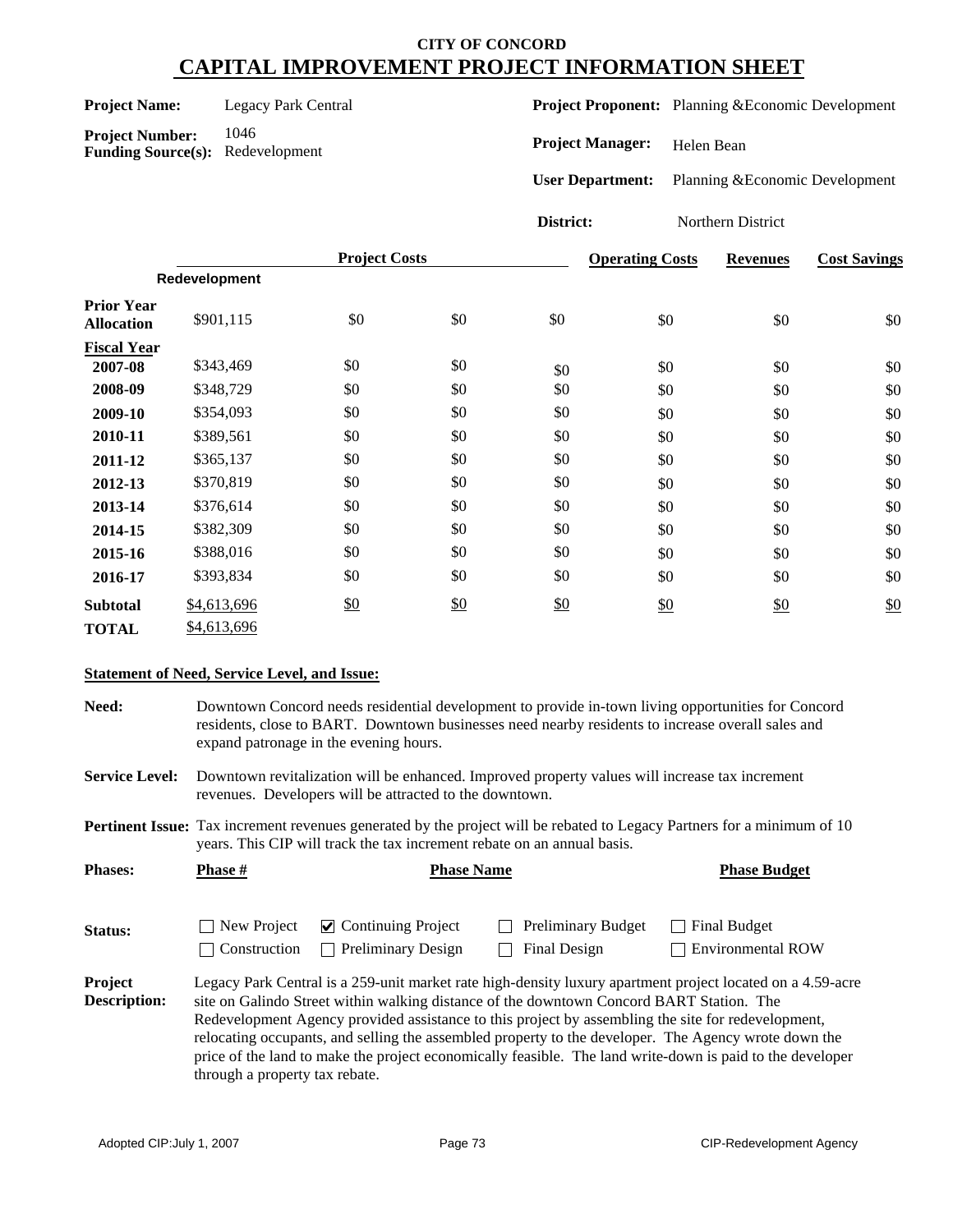| <b>Cost Estimate</b><br><b>By Category:</b> | <b>Administrative Costs:</b> | \$0 | Design Costs: |     | \$0 Construction Costs: | \$0 |
|---------------------------------------------|------------------------------|-----|---------------|-----|-------------------------|-----|
|                                             | Contingency Costs:           | \$0 | Other Costs:  | \$0 | <b>Total:</b>           | \$0 |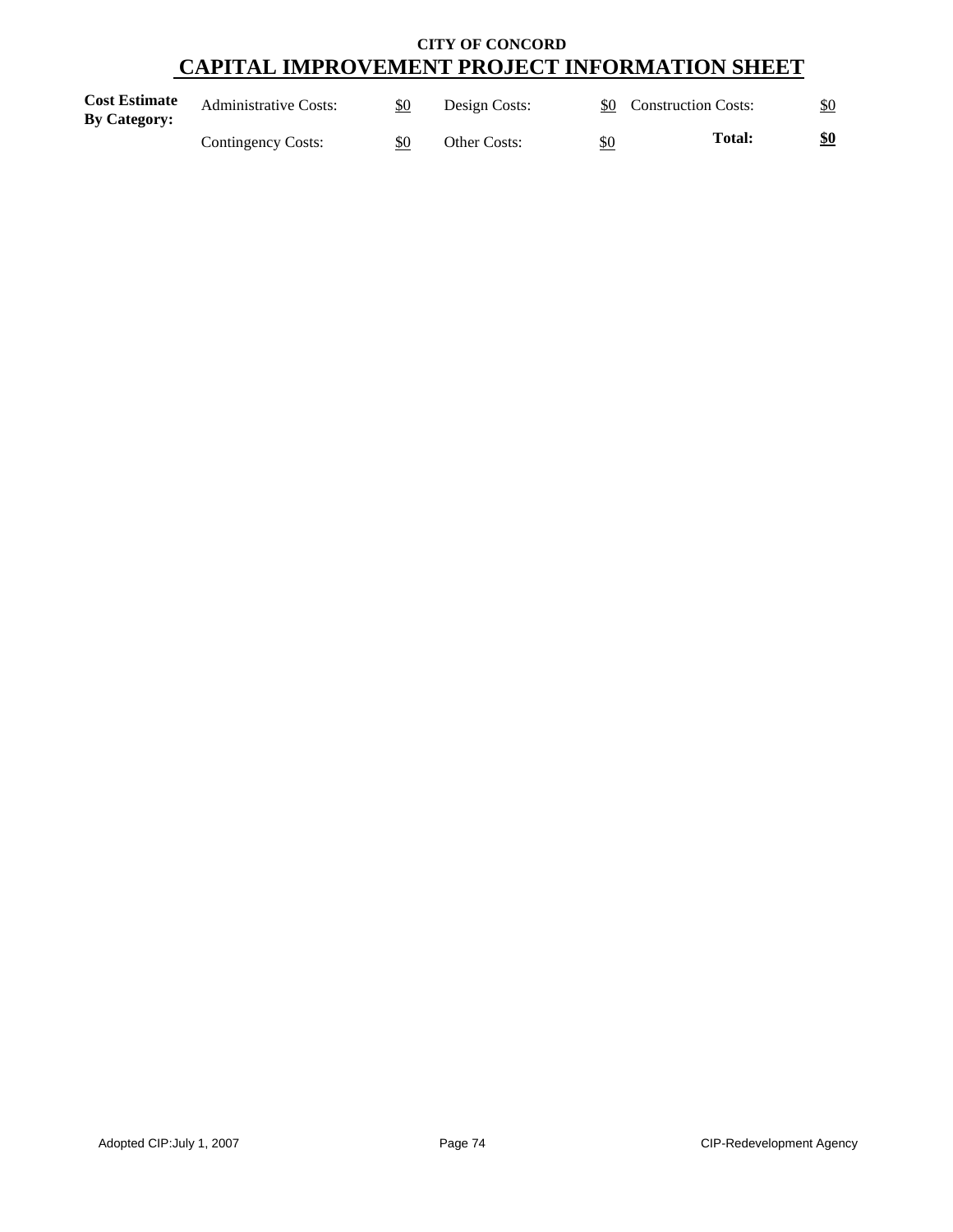| <b>Project Name:</b>   | Housing Rehabilitation Loans & Grants                                                                            |                                                    | <b>Project Proponent:</b> Planning & Economic Development |
|------------------------|------------------------------------------------------------------------------------------------------------------|----------------------------------------------------|-----------------------------------------------------------|
| <b>Project Number:</b> | 1101<br><b>Funding Source(s):</b> Housing Assistance Fund<br><b>Housing Conservation</b><br>Redevelopment H.S.A. | <b>Project Manager:</b><br><b>User Department:</b> | Amy Hodgett<br>Planning & Economic Development            |
|                        |                                                                                                                  | District:                                          | Citywide                                                  |

|                    |                                          |                                       | <b>Project Costs</b>           |     | <b>Operating Costs</b> | <b>Revenues</b> | <b>Cost Savings</b> |
|--------------------|------------------------------------------|---------------------------------------|--------------------------------|-----|------------------------|-----------------|---------------------|
| <b>Prior Year</b>  | <b>Housing</b><br><b>Assistance Fund</b> | <b>Housing</b><br><b>Conservation</b> | Redevelopment<br><b>H.S.A.</b> |     |                        |                 |                     |
| <b>Allocation</b>  | \$12,537                                 | \$822,375                             | \$3,914,540                    | \$0 | \$0                    | \$0             | \$0                 |
| <b>Fiscal Year</b> |                                          |                                       |                                |     |                        |                 |                     |
| 2007-08            | \$0                                      | \$100,000                             | \$800,000                      | \$0 | \$0                    | \$0             | \$0                 |
| 2008-09            | \$0                                      | \$0                                   | \$800,000                      | \$0 | \$0                    | \$0             | \$0                 |
| 2009-10            | \$0                                      | \$0                                   | \$750,000                      | \$0 | \$0                    | \$0             | \$0                 |
| 2010-11            | \$0                                      | \$0                                   | \$750,000                      | \$0 | \$0                    | \$0             | \$0                 |
| 2011-12            | \$0                                      | \$0                                   | \$750,000                      | \$0 | \$0                    | \$0             | \$0                 |
| 2012-13            | \$0                                      | \$0                                   | \$750,000                      | \$0 | \$0                    | \$0             | \$0                 |
| 2013-14            | \$0                                      | \$0                                   | \$750,000                      | \$0 | \$0                    | \$0             | \$0                 |
| 2014-15            | \$0                                      | \$0                                   | \$800,000                      | \$0 | \$0                    | \$0             | \$0                 |
| 2015-16            | \$0                                      | \$0                                   | \$800,000                      | \$0 | \$0                    | \$0             | \$0                 |
| 2016-17            | \$0                                      | \$0                                   | \$800,000                      | \$0 | \$0                    | \$0             | \$0                 |
| <b>Subtotal</b>    | \$12,537                                 | \$922,375                             | \$11,664,540                   | \$0 | \$0                    | $\frac{$0}{}$   | \$0                 |
| <b>TOTAL</b>       | \$12,599,452                             |                                       |                                |     |                        |                 |                     |

#### **Statement of Need, Service Level, and Issue:**

Need: To separate loans and grants from Housing's operating budget.

**Service Level:** Rehabilitate single family homes and mobile homes throughout the City.

**Pertinent Issue:** Program provides low interest loans to low-income home owners to rehabilitate their homes. State Redevelopment Law allows funds to be expended to benefit up to moderate income households but City program restricts the program to low income households. The program assists 30 to 40 households each year.

Phase 2: Cost by Category is for FY 07-08 funding only.

| <b>Phases:</b>                 | <b>Phase</b> #                                                            |                                                                  | <b>Phase Name</b> |                                                  | <b>Phase Budget</b>                      |  |  |
|--------------------------------|---------------------------------------------------------------------------|------------------------------------------------------------------|-------------------|--------------------------------------------------|------------------------------------------|--|--|
| <b>Status:</b>                 | New Project<br>$\sim$<br>Construction                                     | $\triangleright$ Continuing Project<br><b>Preliminary Design</b> |                   | <b>Preliminary Budget</b><br><b>Final Design</b> | Final Budget<br><b>Environmental ROW</b> |  |  |
| Project<br><b>Description:</b> |                                                                           | To separate loans and grants from Housing's operating budget.    |                   |                                                  |                                          |  |  |
| <b>Cost Estimate</b>           | <b>Administrative Costs:</b><br><b>By Category:</b><br>Contingency Costs: |                                                                  | Design Costs:     |                                                  | \$900,000<br><b>Construction Costs:</b>  |  |  |
|                                |                                                                           |                                                                  | Other Costs:      |                                                  | <b>Total:</b>                            |  |  |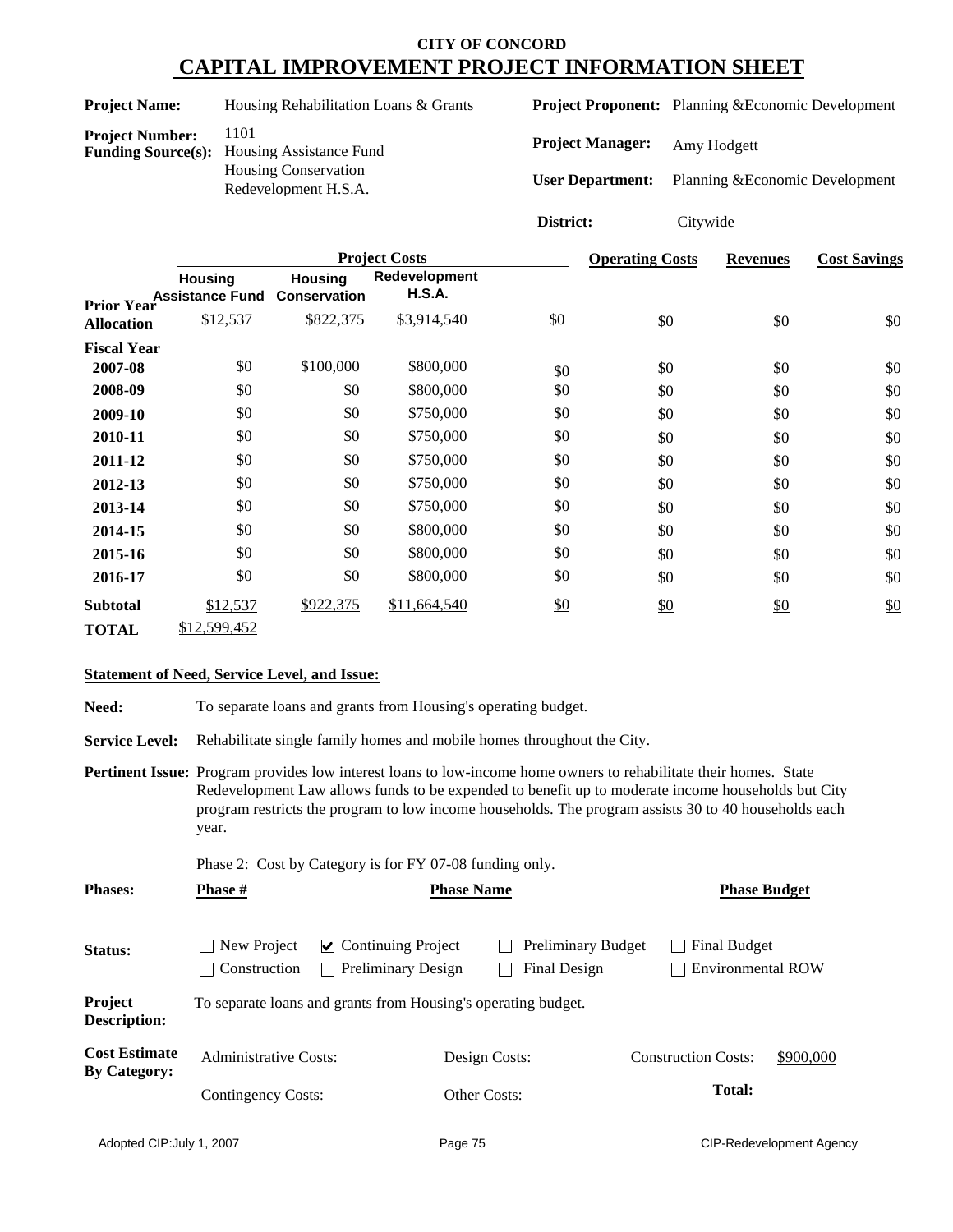| <b>Project Name:</b> | First Time Homebuyer Program |
|----------------------|------------------------------|
|                      |                              |

**Project Proponent:** Planning &Economic Development

**Project Number:** 1205 **Funding Source(s):** Redevelopment H.S.A.

**Project Manager:** Amy Hodgett

**User Department:** Planning &Economic Development

**District:** Citywide

|                    |               | <b>Project Costs</b> |     |     | <b>Operating Costs</b> | <b>Revenues</b> | <b>Cost Savings</b> |
|--------------------|---------------|----------------------|-----|-----|------------------------|-----------------|---------------------|
|                    | Redevelopment |                      |     |     |                        |                 |                     |
| <b>Prior Year</b>  | <b>H.S.A.</b> |                      |     |     |                        |                 |                     |
| <b>Allocation</b>  | \$750,000     | \$0                  | \$0 | \$0 | \$0                    | \$0             | \$0                 |
| <b>Fiscal Year</b> |               |                      |     |     |                        |                 |                     |
| 2007-08            | \$100,000     | \$0                  | \$0 | \$0 | \$0                    | \$0             | $\$0$               |
| 2008-09            | \$100,000     | \$0                  | \$0 | \$0 | \$0                    | \$0             | \$0                 |
| 2009-10            | \$100,000     | \$0                  | \$0 | \$0 | \$0                    | \$0             | \$0                 |
| 2010-11            | \$100,000     | \$0                  | \$0 | \$0 | \$0                    | \$0             | \$0                 |
| 2011-12            | \$100,000     | \$0                  | \$0 | \$0 | \$0                    | \$0             | \$0                 |
| 2012-13            | \$100,000     | \$0                  | \$0 | \$0 | \$0                    | \$0             | \$0                 |
| 2013-14            | \$100,000     | \$0                  | \$0 | \$0 | \$0                    | \$0             | \$0                 |
| 2014-15            | \$100,000     | \$0                  | \$0 | \$0 | \$0                    | \$0             | \$0                 |
| 2015-16            | \$100,000     | \$0                  | \$0 | \$0 | \$0                    | \$0             | \$0                 |
| 2016-17            | \$50,000      | \$0                  | \$0 | \$0 | \$0                    | \$0             | \$0                 |
| <b>Subtotal</b>    | \$1,700,000   | \$0                  | \$0 | \$0 | \$0                    | \$0             | \$0                 |
| <b>TOTAL</b>       | \$1,700,000   |                      |     |     |                        |                 |                     |

#### **Statement of Need, Service Level, and Issue:**

**Need:** Affordable Housing, Implementing the Housing Element adopted in January 2003.

Service Level: Assist up to 10 families with the puchase of their first home.

**Pertinent Issue:** Program provides loan funds to up to ten families per year to purchase a first home. Program has assisted over 30 households.

Cost by Category is for 2007-08 only.

| <b>Phases:</b>                              | <b>Phase #</b>                                                      |                                           |                           | <b>Phase Name</b> |                                           |     |                            | <b>Phase Budget</b> |                          |
|---------------------------------------------|---------------------------------------------------------------------|-------------------------------------------|---------------------------|-------------------|-------------------------------------------|-----|----------------------------|---------------------|--------------------------|
|                                             | 1                                                                   | <b>FY2006-07 Loans</b>                    |                           |                   |                                           |     |                            | \$650,000           |                          |
|                                             | 2                                                                   | FY 2007-08 Loans                          |                           |                   |                                           |     |                            | \$100,000           |                          |
| <b>Status:</b>                              | New Project<br>Construction                                         | $\vee$ Continuing Project<br>$\mathbf{I}$ | <b>Preliminary Design</b> |                   | <b>Preliminary Budget</b><br>Final Design |     |                            | <b>Final Budget</b> | <b>Environmental ROW</b> |
| Project<br>Description:                     | Silent Second loans to assist families purchasing their first home. |                                           |                           |                   |                                           |     |                            |                     |                          |
| <b>Cost Estimate</b><br><b>By Category:</b> | <b>Administrative Costs:</b>                                        |                                           | $\frac{$0}{}$             | Design Costs:     |                                           | \$0 | <b>Construction Costs:</b> |                     | \$100,000                |
|                                             | Contingency Costs:                                                  |                                           | \$0                       | Other Costs:      |                                           | \$0 |                            | <b>Total:</b>       | \$100,000                |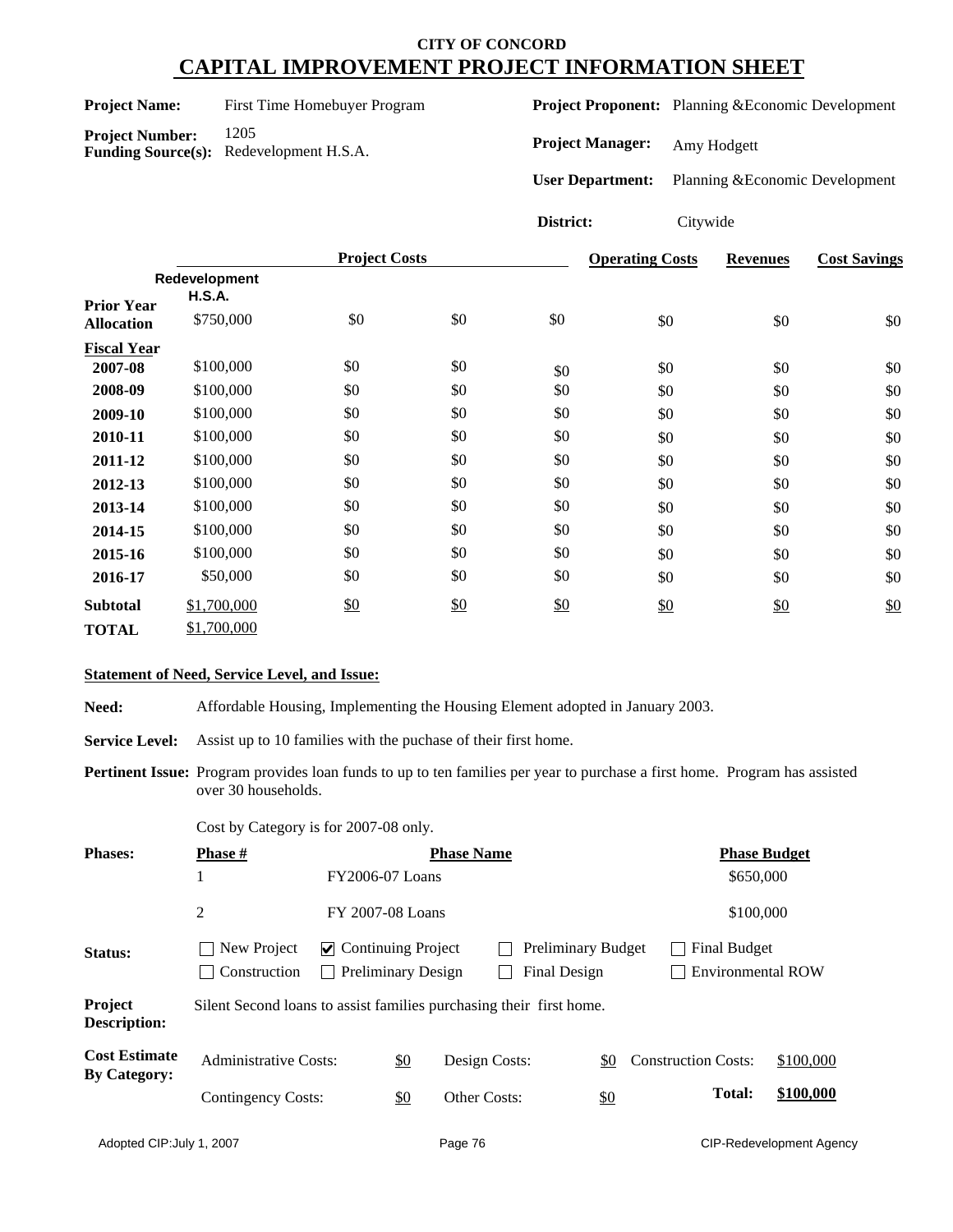| <b>Project Name:</b> | Affordable Housing |
|----------------------|--------------------|
|----------------------|--------------------|

**Project Number:** 1279

**Funding Source(s):** Redevelopment H.S.A.

**Project Proponent:** Planning &Economic Development

**Project Manager:** Amy Hodgett

**User Department:** Planning &Economic Development

# **District:** Citywide

|                                        |                                | <b>Project Costs</b> |               |     | <b>Operating Costs</b> | <b>Revenues</b> | <b>Cost Savings</b> |
|----------------------------------------|--------------------------------|----------------------|---------------|-----|------------------------|-----------------|---------------------|
|                                        | Redevelopment<br><b>H.S.A.</b> |                      |               |     |                        |                 |                     |
| <b>Prior Year</b><br><b>Allocation</b> | \$300,000                      | \$0                  | \$0           | \$0 | \$0                    | \$0             | \$0                 |
| <b>Fiscal Year</b>                     |                                |                      |               |     |                        |                 |                     |
| 2007-08                                | \$100,000                      | \$0                  | \$0           | \$0 | \$0                    | \$0             | \$0                 |
| 2008-09                                | \$100,000                      | \$0                  | \$0           | \$0 | \$0                    | \$0             | \$0                 |
| 2009-10                                | \$100,000                      | \$0                  | \$0           | \$0 | \$0                    | \$0             | \$0                 |
| 2010-11                                | \$100,000                      | \$0                  | \$0           | \$0 | \$0                    | \$0             | \$0                 |
| 2011-12                                | \$150,000                      | \$0                  | \$0           | \$0 | \$0                    | \$0             | \$0                 |
| 2012-13                                | \$150,000                      | \$0                  | \$0           | \$0 | \$0                    | \$0             | \$0                 |
| 2013-14                                | \$150,000                      | \$0                  | \$0           | \$0 | \$0                    | \$0             | \$0                 |
| 2014-15                                | \$150,000                      | \$0                  | \$0           | \$0 | \$0                    | \$0             | \$0                 |
| 2015-16                                | \$150,000                      | \$0                  | \$0           | \$0 | \$0                    | \$0             | \$0                 |
| 2016-17                                | \$150,000                      | \$0                  | \$0           | \$0 | \$0                    | \$0             | \$0                 |
| <b>Subtotal</b>                        | \$1,600,000                    | \$0                  | $\frac{$0}{}$ | \$0 | \$0                    | $\frac{$0}{}$   | \$0                 |
| <b>TOTAL</b>                           | \$1,600,000                    |                      |               |     |                        |                 |                     |

#### **Statement of Need, Service Level, and Issue:**

Need: To provide affordable housing for all residents of the City.

Service Level: To provide for project not yet identified in the 10-year plan.

**Pertinent Issue:** State law requires Redevelopment Agencies allocate 20% of the Tax Increment for affordable housing projects and programs. This project reserves funding for an affordable project to be identified in FY 07- 08. Cost by Category estimate is for FY 07-08 only.

| <b>Phases:</b>                              | <b>Phase</b> #                                                                                 |                                                                  | <b>Phase Name</b> |               |                                           |     |                            |                                          | <b>Phase Budget</b> |  |
|---------------------------------------------|------------------------------------------------------------------------------------------------|------------------------------------------------------------------|-------------------|---------------|-------------------------------------------|-----|----------------------------|------------------------------------------|---------------------|--|
| Status:                                     | New Project<br>$\blacksquare$<br>Construction<br>$\blacksquare$                                | $\vee$ Continuing Project<br>Preliminary Design<br>$\mathcal{L}$ |                   |               | <b>Preliminary Budget</b><br>Final Design |     |                            | Final Budget<br><b>Environmental ROW</b> |                     |  |
| Project<br><b>Description:</b>              | To provide funding for a project including affordable housing, project not currently selected. |                                                                  |                   |               |                                           |     |                            |                                          |                     |  |
| <b>Cost Estimate</b><br><b>By Category:</b> | <b>Administrative Costs:</b>                                                                   |                                                                  | $\underline{\$0}$ | Design Costs: |                                           | \$0 | <b>Construction Costs:</b> |                                          | \$100,000           |  |
|                                             | Contingency Costs:                                                                             | \$0                                                              |                   | Other Costs:  |                                           | \$0 |                            | <b>Total:</b>                            | \$100,000           |  |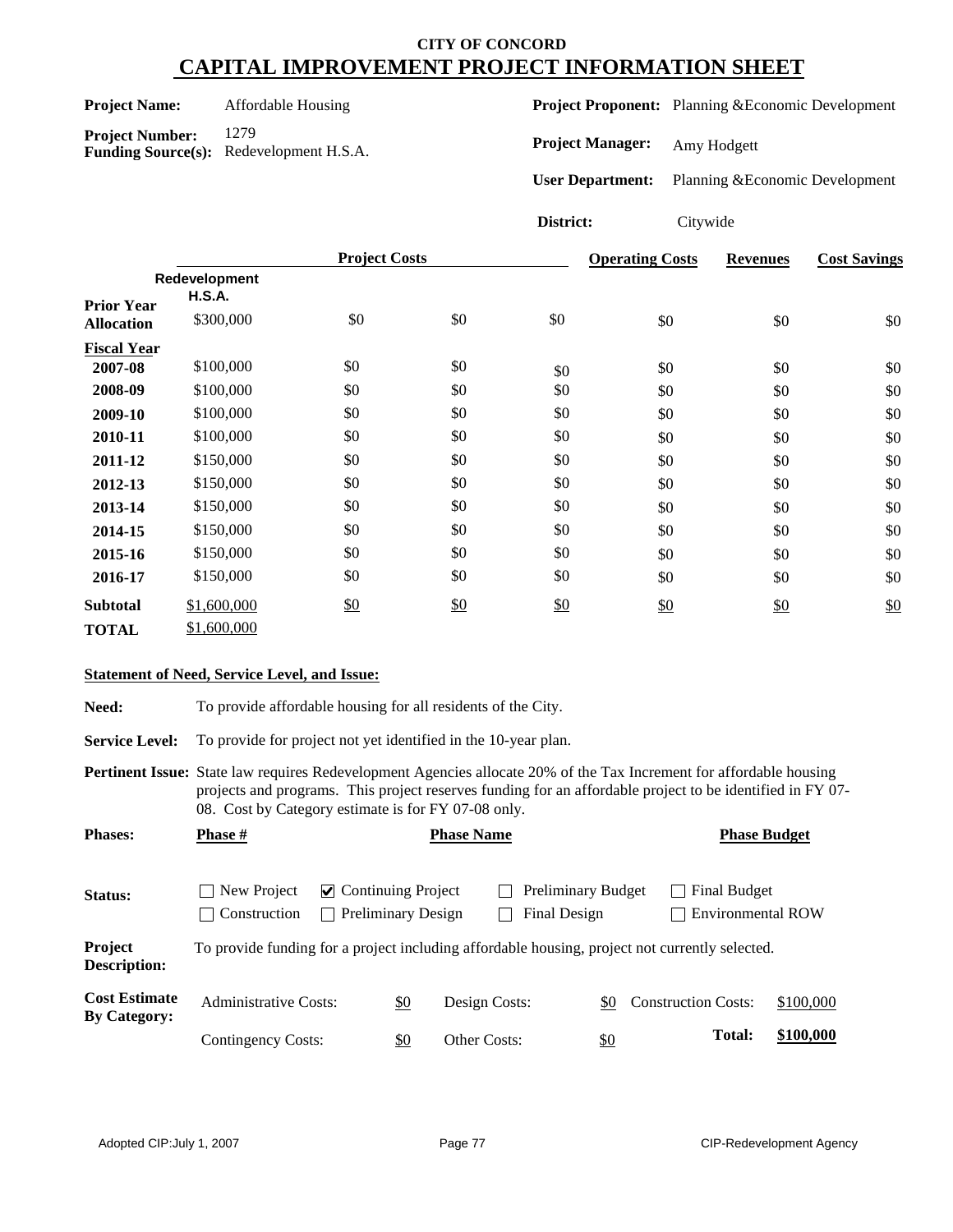| <b>Project Name:</b> | RDA Strategic Plan Implementation |  |
|----------------------|-----------------------------------|--|
|                      |                                   |  |

**Project Proponent:** Planning &Economic Development

**Project Number:** 1297 **Funding Source(s):** Redevelopment

**Project Manager:** Helen Bean

**User Department:** Planning &Economic Development

**District:** Nothern and Southern Districts

|                                        |               | <b>Project Costs</b> |     |     | <b>Operating Costs</b> | <b>Revenues</b> | <b>Cost Savings</b> |
|----------------------------------------|---------------|----------------------|-----|-----|------------------------|-----------------|---------------------|
|                                        | Redevelopment |                      |     |     |                        |                 |                     |
| <b>Prior Year</b><br><b>Allocation</b> | \$600,000     | \$0                  | \$0 | \$0 | \$0                    | \$0             | \$0                 |
| <b>Fiscal Year</b>                     |               |                      |     |     |                        |                 |                     |
| 2007-08                                | \$1,780,000   | \$0                  | \$0 | \$0 | \$0                    | \$0             | \$0                 |
| 2008-09                                | \$300,000     | \$0                  | \$0 | \$0 | \$0                    | \$0             | \$0                 |
| 2009-10                                | \$400,000     | \$0                  | \$0 | \$0 | \$0                    | \$0             | \$0                 |
| 2010-11                                | \$950,000     | \$0                  | \$0 | \$0 | \$0                    | \$0             | \$0                 |
| 2011-12                                | \$750,000     | \$0                  | \$0 | \$0 | \$0                    | \$0             | \$0                 |
| 2012-13                                | \$1,500,000   | \$0                  | \$0 | \$0 | \$0                    | \$0             | \$0                 |
| 2013-14                                | \$2,800,000   | \$0                  | \$0 | \$0 | \$0                    | \$0             | \$0                 |
| 2014-15                                | \$3,000,000   | \$0                  | \$0 | \$0 | \$0                    | \$0             | \$0                 |
| 2015-16                                | \$3,500,000   | \$0                  | \$0 | \$0 | \$0                    | \$0             | \$0                 |
| 2016-17                                | \$4,000,000   | \$0                  | \$0 | \$0 | \$0                    | \$0             | \$0                 |
| <b>Subtotal</b>                        | \$19,580,000  | \$0                  | \$0 | \$0 | \$0                    | $\frac{$0}{}$   | \$0                 |
| <b>TOTAL</b>                           | \$19,580,000  |                      |     |     |                        |                 |                     |

#### **Statement of Need, Service Level, and Issue:**

| Need:                          | Implementation of the Redevelopment Strategic Plan will cause the development of catalyst projects that<br>will revitalize the redevelopment area, increase jobs, residential opportunities, and stimulate retail<br>business. The Redevelopment Agency will also provide funding for public facilities and infrastructure,<br>economic development, building rehabilitation and circulation, landscaping and streetscape improvements. |                                                                                                                                                                                                                                            |                                                                                             |                                                                                                           |  |  |  |  |
|--------------------------------|-----------------------------------------------------------------------------------------------------------------------------------------------------------------------------------------------------------------------------------------------------------------------------------------------------------------------------------------------------------------------------------------------------------------------------------------|--------------------------------------------------------------------------------------------------------------------------------------------------------------------------------------------------------------------------------------------|---------------------------------------------------------------------------------------------|-----------------------------------------------------------------------------------------------------------|--|--|--|--|
| <b>Service Level:</b>          |                                                                                                                                                                                                                                                                                                                                                                                                                                         | Completed projects will provide high quality office, residential and retail space and public improvements,<br>will upgrade the image of the City, and will set new standards for excellence in design.                                     |                                                                                             |                                                                                                           |  |  |  |  |
|                                | domain powers.                                                                                                                                                                                                                                                                                                                                                                                                                          | <b>Pertinent Issue:</b> Successful implementation of projects will require financial assistance on the part of the Agency. Site<br>preparation and development may require assistance with property acquisition through the use of eminent |                                                                                             |                                                                                                           |  |  |  |  |
| <b>Phases:</b>                 | <b>Phase #</b>                                                                                                                                                                                                                                                                                                                                                                                                                          | <b>Phase Name</b>                                                                                                                                                                                                                          |                                                                                             | <b>Phase Budget</b>                                                                                       |  |  |  |  |
| Status:                        | New Project<br>Construction                                                                                                                                                                                                                                                                                                                                                                                                             | $\triangleright$ Continuing Project<br><b>Preliminary Design</b><br>$\mathbf{I}$                                                                                                                                                           | <b>Preliminary Budget</b><br>Final Design                                                   | <b>Final Budget</b><br><b>Environmental ROW</b>                                                           |  |  |  |  |
| Project<br><b>Description:</b> |                                                                                                                                                                                                                                                                                                                                                                                                                                         |                                                                                                                                                                                                                                            | The Redevelopment Agency reinvests tax increment funds in the project area to implement key | projects and programs set forth in the Redevelopment Agency's Strategic Plan. These funds can be used for |  |  |  |  |

land assembly, loans, economic development, and capital improvements.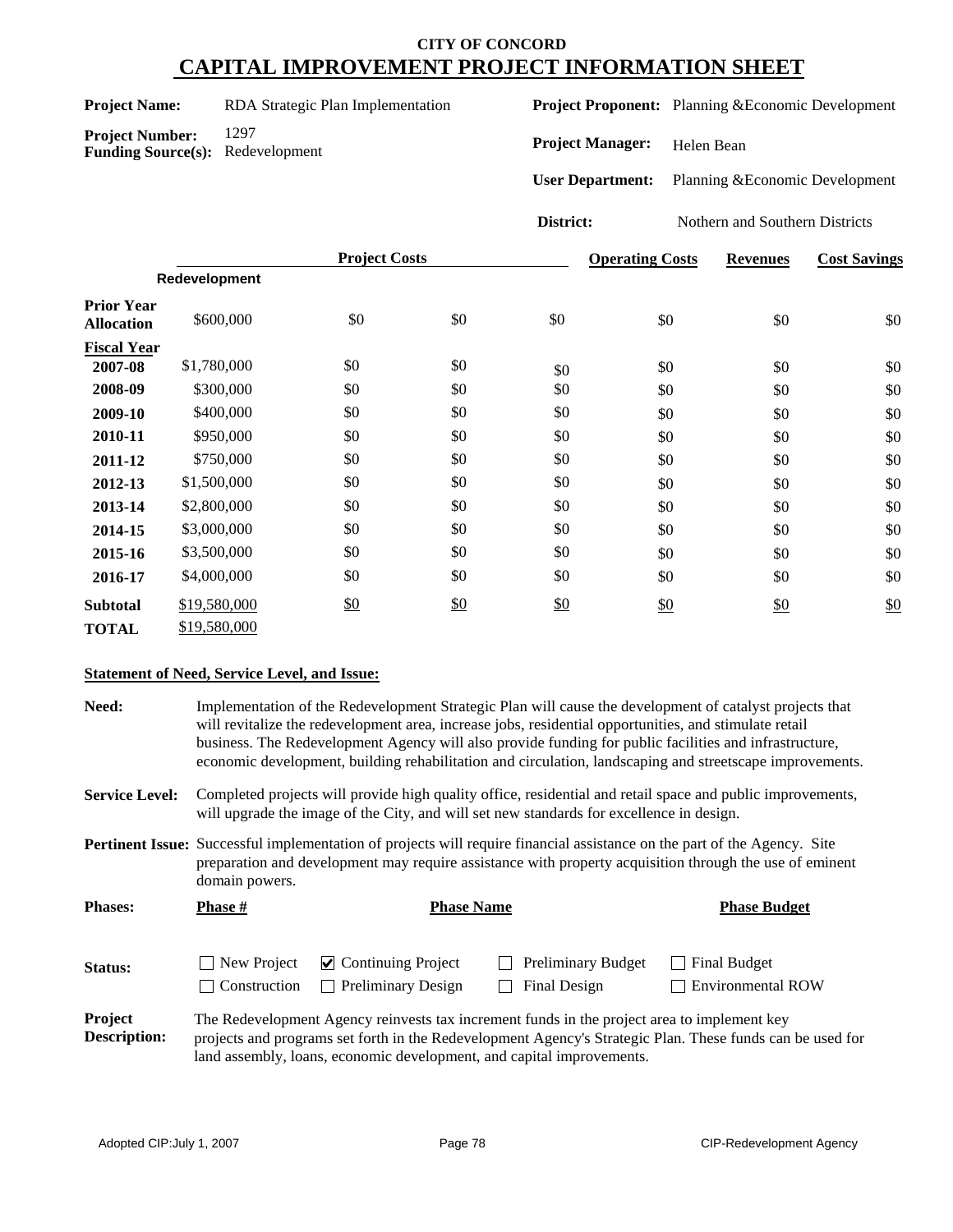| <b>Cost Estimate</b><br><b>By Category:</b> | <b>Administrative Costs:</b> | \$0 | Design Costs: |     | \$0 Construction Costs: |     |
|---------------------------------------------|------------------------------|-----|---------------|-----|-------------------------|-----|
|                                             | Contingency Costs:           | \$0 | Other Costs:  | \$0 | <b>Total:</b>           | \$0 |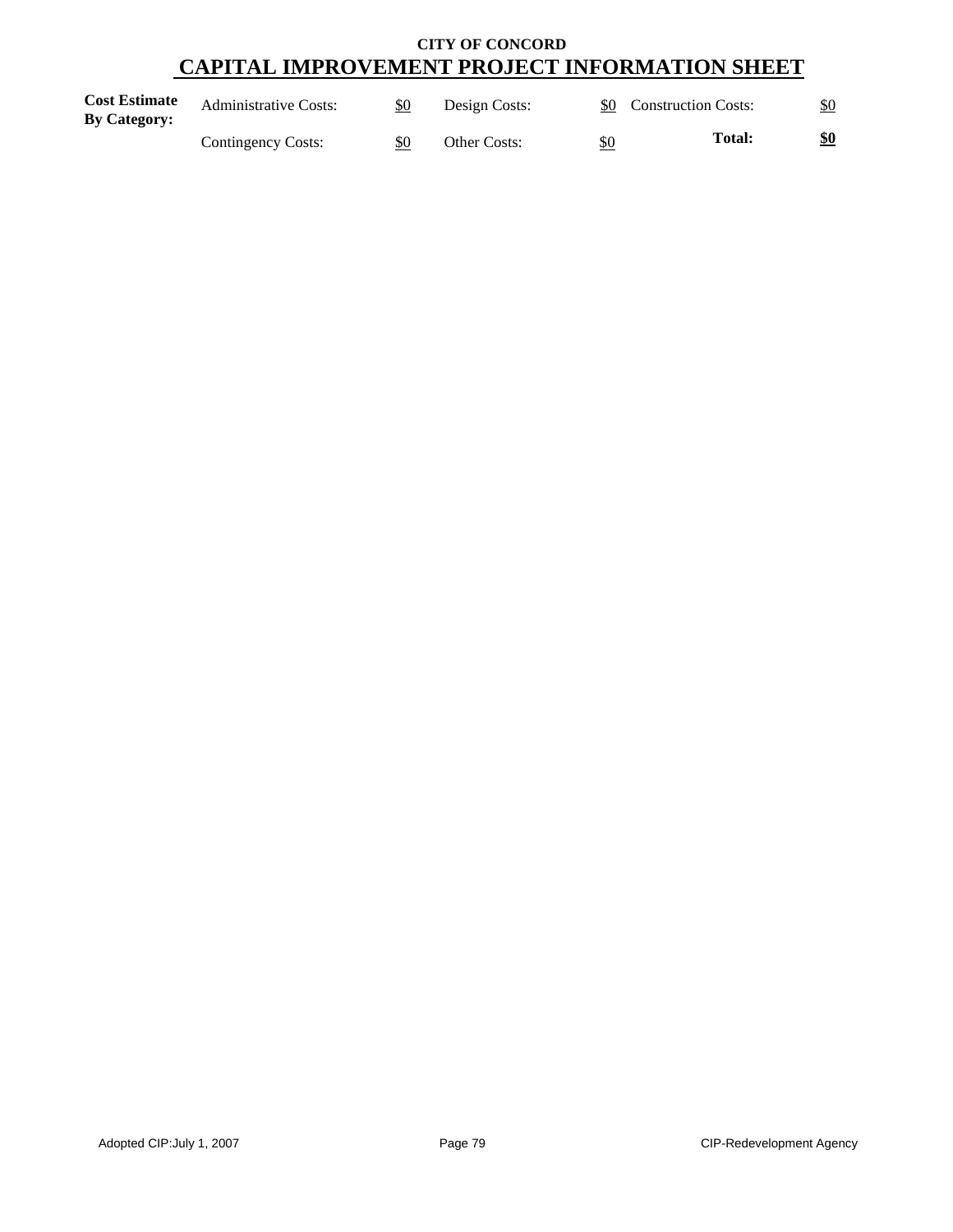#### **Project Name:** Façade Improvement

**Project Number:** 1545 **Funding Source(s):** Redevelopment **Project Proponent:** Redevelopment Agency

**Project Manager:** Helen Bean

**User Department:** Planning &Economic Development

#### **District:**

|                                        |               | <b>Project Costs</b> |     |     | <b>Operating Costs</b> | <b>Revenues</b> | <b>Cost Savings</b> |
|----------------------------------------|---------------|----------------------|-----|-----|------------------------|-----------------|---------------------|
|                                        | Redevelopment |                      |     |     |                        |                 |                     |
| <b>Prior Year</b><br><b>Allocation</b> | \$596,106     | \$0                  | \$0 | \$0 | \$0                    | \$13,692        | \$0                 |
| <b>Fiscal Year</b>                     |               |                      |     |     |                        |                 |                     |
| 2007-08                                | \$0           | \$0                  | \$0 | \$0 | \$0                    | \$0             | \$0                 |
| 2008-09                                | \$0           | \$0                  | \$0 | \$0 | \$0                    | \$0             | \$0                 |
| 2009-10                                | \$0           | \$0                  | \$0 | \$0 | \$0                    | \$0             | \$0                 |
| 2010-11                                | \$0           | \$0                  | \$0 | \$0 | \$0                    | \$0             | \$0                 |
| 2011-12                                | \$0           | \$0                  | \$0 | \$0 | \$0                    | \$0             | \$0                 |
| 2012-13                                | \$0           | \$0                  | \$0 | \$0 | \$0                    | \$0             | \$0                 |
| 2013-14                                | \$0           | \$0                  | \$0 | \$0 | \$0                    | \$0             | \$0                 |
| 2014-15                                | \$0           | \$0                  | \$0 | \$0 | \$0                    | \$0             | \$0                 |
| 2015-16                                | \$0           | \$0                  | \$0 | \$0 | \$0                    | \$0             | \$0                 |
| 2016-17                                | \$0           | \$0                  | \$0 | \$0 | \$0                    | \$0             | \$0                 |
| <b>Subtotal</b>                        | \$596,106     | \$0                  | \$0 | \$0 | \$0                    | \$13,692        | \$0                 |
| <b>TOTAL</b>                           | \$596,106     |                      |     |     |                        |                 |                     |

#### **Statement of Need, Service Level, and Issue:**

Need: Façade improvements to downtown businesses are necessary to enhance the appearance of the downtown in order to increase private investment and to attract customers and business to the area.

**Service Level:** There would be no change in the existing service level, but improved property values and sales will increase tax revenues.

**Pertinent Issue:** Success of the program depends on the willing participation of property owners and downtown business owners. Revenue will be derived from the repayment of loans.

| <b>Phases:</b>                 | <b>Phase</b> #              | <b>Phase Name</b>                                                        | <b>Phase Budget</b>                       |                                                                                                                                                                                                                                                                                                                                                                                                                                                                                                                                                                                                                                                       |  |
|--------------------------------|-----------------------------|--------------------------------------------------------------------------|-------------------------------------------|-------------------------------------------------------------------------------------------------------------------------------------------------------------------------------------------------------------------------------------------------------------------------------------------------------------------------------------------------------------------------------------------------------------------------------------------------------------------------------------------------------------------------------------------------------------------------------------------------------------------------------------------------------|--|
| Status:                        | New Project<br>Construction | $\vee$ Continuing Project<br><b>Preliminary Design</b><br>$\blacksquare$ | <b>Preliminary Budget</b><br>Final Design | Final Budget<br><b>Environmental ROW</b>                                                                                                                                                                                                                                                                                                                                                                                                                                                                                                                                                                                                              |  |
| Project<br><b>Description:</b> |                             | \$62,000 in grants. All of the loans have been repaid.                   |                                           | The Façade Improvement Program offers grants and low interest loans to property or business owners<br>improving the façade of a commercial building in the Downtown Business District. Grants are matching<br>grants up to a total of \$10,000 in project cost. For targeted buildings the grant can be increased by 25<br>percent. Loans are offered at 3 percent interest, amortized over 10 years, and due in seven years. As of<br>January 2007, sixteen façade improvements had been funded. Each program participant had received a<br>grant and four program participants had received loans. Program commitments total \$181,000 in loans and |  |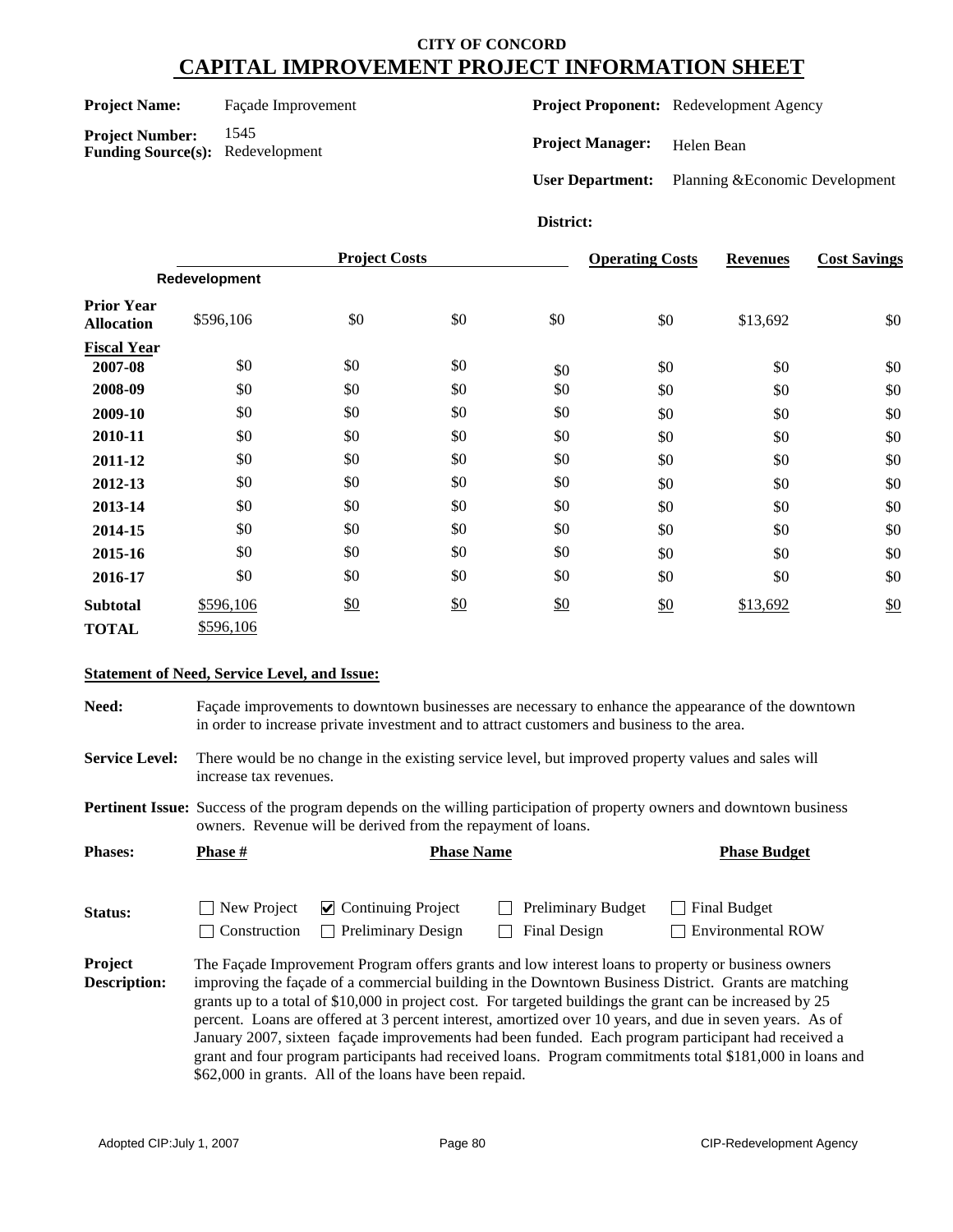| <b>Cost Estimate</b><br><b>By Category:</b> | <b>Administrative Costs:</b> | Design Costs: | <b>Construction Costs:</b> |
|---------------------------------------------|------------------------------|---------------|----------------------------|
|                                             | Contingency Costs:           | Other Costs:  | Total:                     |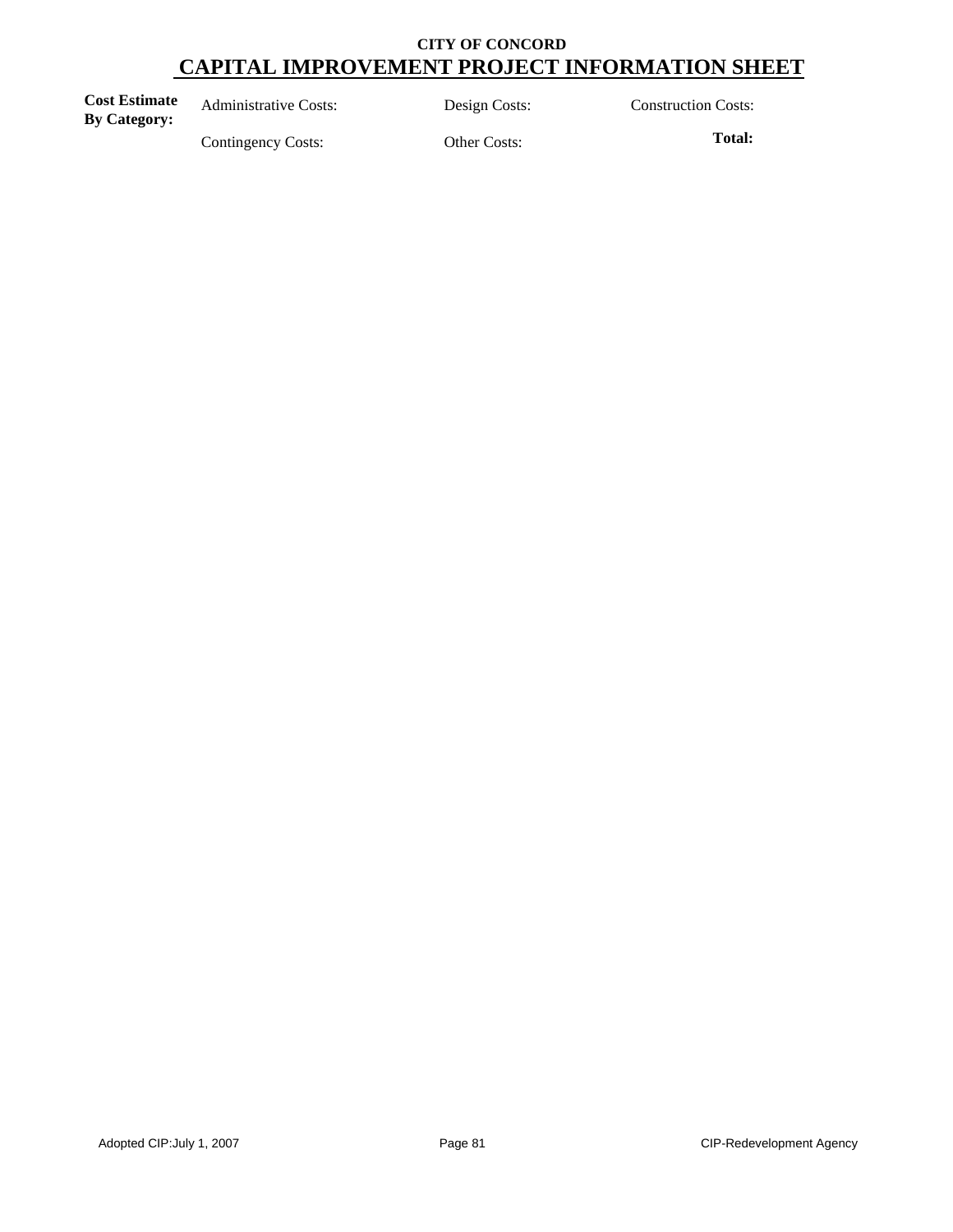| <b>Project Name:</b> | Multi-Family Housing Rehabilitation Loans |
|----------------------|-------------------------------------------|
|                      |                                           |

**Project Number:** 1666 **Funding Source(s):** Redevelopment H.S.A. **Project Manager:** Amy Hodgett **User Department:** Planning &Economic Development **Project Proponent:** Building, Engineering & Neighborhood Services

**District:** Citywide

|                    | <b>Project Costs</b> |     | <b>Operating Costs</b> | <b>Revenues</b> | <b>Cost Savings</b> |     |     |
|--------------------|----------------------|-----|------------------------|-----------------|---------------------|-----|-----|
|                    | Redevelopment        |     |                        |                 |                     |     |     |
| <b>Prior Year</b>  | <b>H.S.A.</b>        |     |                        |                 |                     |     |     |
| <b>Allocation</b>  | \$2,050,000          | \$0 | \$0                    | \$0             | \$0                 | \$0 | \$0 |
| <b>Fiscal Year</b> |                      |     |                        |                 |                     |     |     |
| 2007-08            | \$400,000            | \$0 | \$0                    | \$0             | \$0                 | \$0 | \$0 |
| 2008-09            | \$400,000            | \$0 | \$0                    | \$0             | \$0                 | \$0 | \$0 |
| 2009-10            | \$400,000            | \$0 | \$0                    | \$0             | \$0                 | \$0 | \$0 |
| 2010-11            | \$400,000            | \$0 | \$0                    | \$0             | \$0                 | \$0 | \$0 |
| 2011-12            | \$400,000            | \$0 | \$0                    | \$0             | \$0                 | \$0 | \$0 |
| 2012-13            | \$400,000            | \$0 | \$0                    | \$0             | \$0                 | \$0 | \$0 |
| 2013-14            | \$400,000            | \$0 | \$0                    | \$0             | \$0                 | \$0 | \$0 |
| 2014-15            | \$550,000            | \$0 | \$0                    | \$0             | \$0                 | \$0 | \$0 |
| 2015-16            | \$550,000            | \$0 | \$0                    | \$0             | \$0                 | \$0 | \$0 |
| 2016-17            | \$550,000            | \$0 | \$0                    | \$0             | \$0                 | \$0 | \$0 |
| <b>Subtotal</b>    | \$6,500,000          | \$0 | \$0                    | \$0             | \$0                 | \$0 | \$0 |
| <b>TOTAL</b>       | \$6,500,000          |     |                        |                 |                     |     |     |

#### **Statement of Need, Service Level, and Issue:**

**Need:** Affordable Housing, to implement the Housing Element adopted in January 2003.

Service Level: To rehabilitate up to 100 units of multi-family housing.

Pertinent Issue: Funds were expended for the rehabilitation of 100 units in FY 06-07.

Cost-By-Category total is for 2007-08 funding only.

| <b>Phases:</b>                              | <b>Phase</b> #                                | <b>Phase Name</b>                                      |            |               |  |                                                  | <b>Phase Budget</b> |  |                            |                                                 |           |
|---------------------------------------------|-----------------------------------------------|--------------------------------------------------------|------------|---------------|--|--------------------------------------------------|---------------------|--|----------------------------|-------------------------------------------------|-----------|
|                                             | 1                                             | FY06-07 Funding                                        |            |               |  |                                                  |                     |  |                            | \$400,000                                       |           |
|                                             | 2                                             | FY07-08 Funding                                        |            |               |  |                                                  |                     |  |                            | \$400,000                                       |           |
| Status:                                     | New Project<br>Construction                   | $\vee$ Continuing Project<br><b>Preliminary Design</b> |            |               |  | <b>Preliminary Budget</b><br><b>Final Design</b> |                     |  |                            | <b>Final Budget</b><br><b>Environmental ROW</b> |           |
| Project<br><b>Description:</b>              | Loans to rehabilitate multi-family buildings. |                                                        |            |               |  |                                                  |                     |  |                            |                                                 |           |
| <b>Cost Estimate</b><br><b>By Category:</b> | <b>Administrative Costs:</b>                  |                                                        | \$0        | Design Costs: |  |                                                  | \$0                 |  | <b>Construction Costs:</b> |                                                 | \$400,000 |
|                                             | Contingency Costs:                            |                                                        | <u>\$0</u> | Other Costs:  |  |                                                  | <u>\$0</u>          |  |                            | Total:                                          | \$400,000 |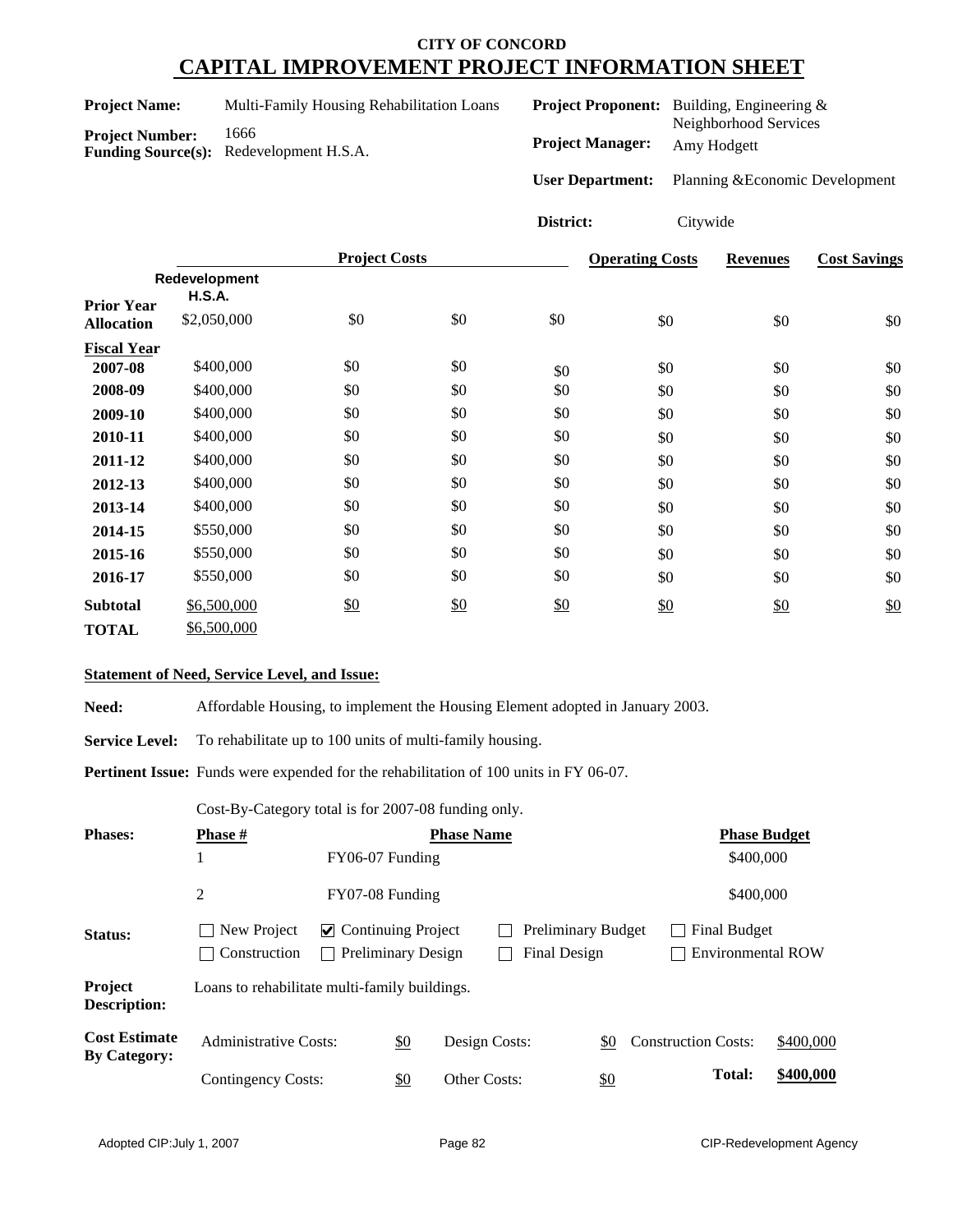| <b>Project Name:</b>                                |               |                                                        | <b>Concord Reuse Planning</b>                     |     |                         | Project Proponent: Planning & Economic Development |                 |                                 |
|-----------------------------------------------------|---------------|--------------------------------------------------------|---------------------------------------------------|-----|-------------------------|----------------------------------------------------|-----------------|---------------------------------|
| <b>Project Number:</b><br><b>Funding Source(s):</b> |               | 2011<br>Redevelopment<br>Office of Economic Adjustment |                                                   |     | <b>Project Manager:</b> |                                                    | Jim Forsberg    |                                 |
|                                                     |               |                                                        |                                                   |     | <b>User Department:</b> |                                                    |                 | Planning & Economic Development |
|                                                     |               |                                                        |                                                   |     | District:               | Citywide                                           |                 |                                 |
|                                                     |               |                                                        | <b>Project Costs</b>                              |     |                         | <b>Operating Costs</b>                             | <b>Revenues</b> | <b>Cost Savings</b>             |
| <b>Prior Year</b>                                   | Redevelopment |                                                        | Office of<br><b>Economic</b><br><b>Adjustment</b> |     |                         |                                                    |                 |                                 |
| <b>Allocation</b>                                   |               | \$1,700,000                                            | \$2,690,488                                       | \$0 | \$0                     | \$0                                                | \$134,573       | \$0                             |
| <b>Fiscal Year</b>                                  |               |                                                        |                                                   |     |                         |                                                    |                 |                                 |
| 2007-08                                             |               | \$1,700,000                                            | \$0                                               | \$0 | \$0                     | \$0                                                | \$0             | \$0                             |
| 2008-09                                             |               | \$775,000                                              | \$0                                               | \$0 | \$0                     | \$0                                                | \$0             | \$0                             |
| 2009-10                                             |               | \$500,000                                              | \$0                                               | \$0 | \$0                     | \$0                                                | \$0             | \$0                             |
| 2010-11                                             |               | \$500,000                                              | \$0                                               | \$0 | \$0                     | \$0                                                | \$0             | \$0                             |
| 2011-12                                             |               | \$500,000                                              | \$0                                               | \$0 | \$0                     | \$0                                                | \$0             | \$0                             |
| 2012-13                                             |               | \$0                                                    | \$0                                               | \$0 | \$0                     | \$0                                                | \$0             | \$0                             |
| 2013-14                                             |               | \$0                                                    | \$0                                               | \$0 | \$0                     | \$0                                                | \$0             | \$0                             |
| 2014-15                                             |               | \$0                                                    | \$0                                               | \$0 | \$0                     | \$0                                                | \$0             | \$0                             |
| 2015-16                                             |               | \$0                                                    | \$0                                               | \$0 | \$0                     | \$0                                                | \$0             | \$0                             |
| 2016-17                                             |               | \$0                                                    | \$0                                               | \$0 | \$0                     | \$0                                                | \$0             | \$0                             |
| <b>Subtotal</b>                                     |               | \$5,675,000                                            | \$2,690,488                                       | \$0 | \$0                     | \$0                                                | \$134,573       | \$0                             |
| <b>TOTAL</b>                                        |               | \$8,365,488                                            |                                                   |     |                         |                                                    |                 |                                 |

### **Statement of Need, Service Level, and Issue:**

| Need:                 | ABAG.                                           | The Concord Naval Weapons Station (CNWS) represents a unique opportunity to plan a new mixed-use<br>area that is vital, livable, transit-supportive, and at the cutting edge of ecological and sustainable planning.<br>The CNWS is a pivotal infill site that will provide jobs, housing, and open space for Concord residents.<br>The area will also accommodate future growth identified in the Shaping Our Future Project and by |                     |
|-----------------------|-------------------------------------------------|--------------------------------------------------------------------------------------------------------------------------------------------------------------------------------------------------------------------------------------------------------------------------------------------------------------------------------------------------------------------------------------------------------------------------------------|---------------------|
| <b>Service Level:</b> | will improve Concord's overall quality of life. | Careful planning of the CNWS will lead to successful redevelopment of the CNWS, which will deliver<br>broad benefit to the region, resulting in development on the site that is financially self-supportive and that                                                                                                                                                                                                                 |                     |
|                       | initiated the Reuse Planning process.           | <b>Pertinent Issue:</b> On November 9, 2005, the CNWS was approved for closure. In FY 2006-07, the City, acting as the Local<br>Redevelopment Authority, retained a consultant team, appointed a Citizen's Advisory Committee, and                                                                                                                                                                                                   |                     |
|                       |                                                 | In Fiscal Year 2007-08, the Reuse Plan will be initiated. Redevelopment funding of this planning process<br>will supplement funding received from the Defense Department's Office of Economic Adjustment.                                                                                                                                                                                                                            |                     |
| <b>Phases:</b>        | <b>Phase</b> #                                  | <b>Phase Name</b>                                                                                                                                                                                                                                                                                                                                                                                                                    | <b>Phase Budget</b> |

| Status: | $\Box$ New Project $\Box$ Continuing Project  | $\Box$ Preliminary Budget $\Box$ Final Budget |                          |
|---------|-----------------------------------------------|-----------------------------------------------|--------------------------|
|         | $\Box$ Construction $\Box$ Preliminary Design | $\Box$ Final Design                           | $\Box$ Environmental ROW |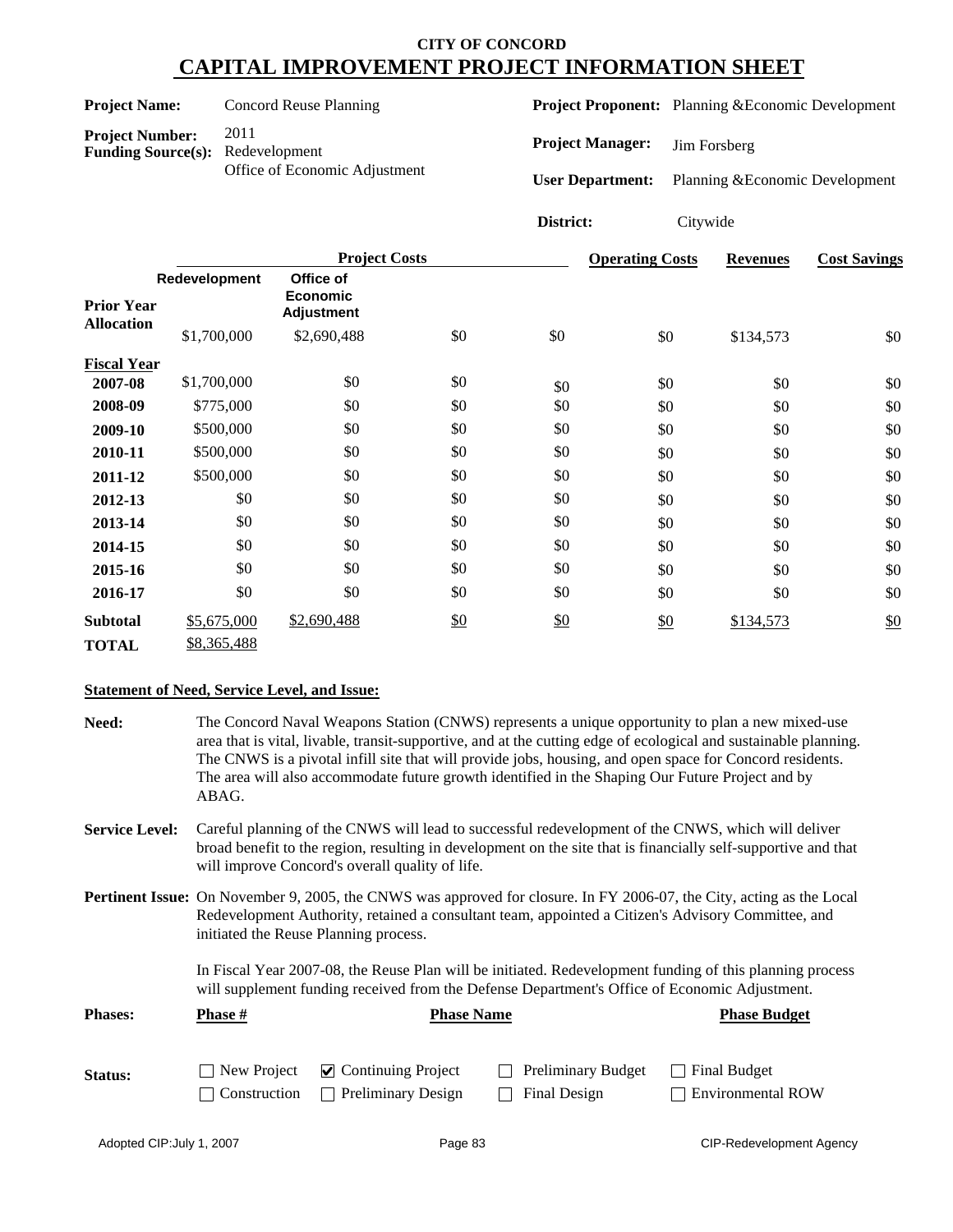| <b>Project</b>      | This CIP will fund the development of a Disposition Strategy and Base Reuse Plan. The Disposition          |  |  |  |  |  |  |
|---------------------|------------------------------------------------------------------------------------------------------------|--|--|--|--|--|--|
| <b>Description:</b> | Strategy will be focused on delivering early financial returns to the City and the Navy through a          |  |  |  |  |  |  |
|                     | coordinated disposition approach that allows for a broad range of disposition mechanisms, including public |  |  |  |  |  |  |
|                     | bid, public benefit conveyances and the limited use of economic development conveyances. The Reuse         |  |  |  |  |  |  |
|                     | Plan will serve as the land use and economic plan for the redevelopment effort.                            |  |  |  |  |  |  |
|                     | . .                                                                                                        |  |  |  |  |  |  |

| <b>Cost Estimate</b><br><b>By Category:</b> | Administrative Costs: \$8,365,488 |     | Design Costs: |     | \$0 Construction Costs: | \$0                |
|---------------------------------------------|-----------------------------------|-----|---------------|-----|-------------------------|--------------------|
|                                             | Contingency Costs:                | \$0 | Other Costs:  | \$0 |                         | Total: \$8,365,488 |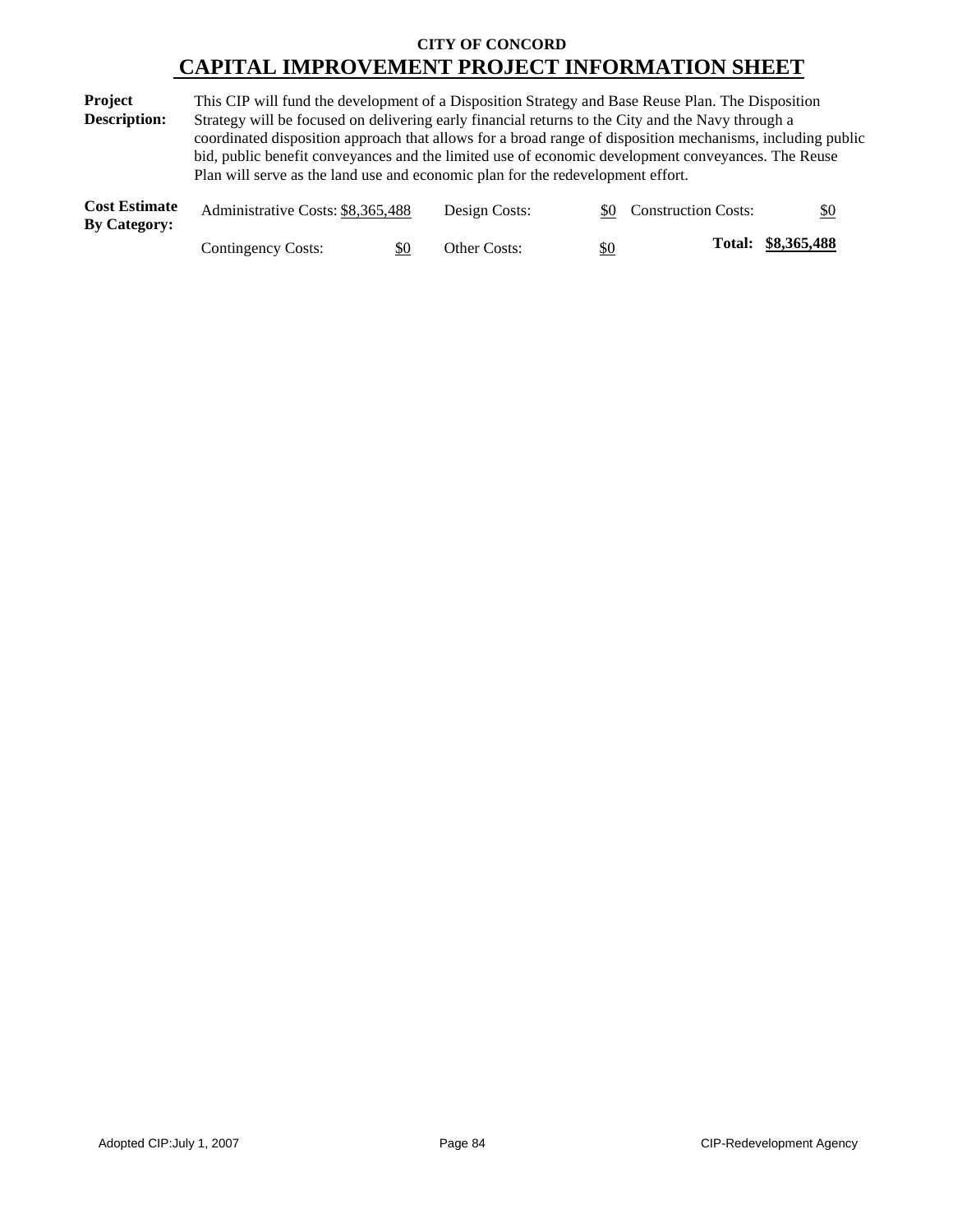| <b>Project Name:</b>                                              | 1701 & 1711 Concord Avenue Purchase<br>and Demolition of Structures |
|-------------------------------------------------------------------|---------------------------------------------------------------------|
| <b>Project Number:</b><br><b>Funding Source(s):</b> Redevelopment | 2062                                                                |

**Project Proponent:** Planning &Economic Development

**Project Manager:** BE&NS

**User Department:** Planning &Economic Development

**District:** Northern District

|                                        |               | <b>Project Costs</b> |     |     | <b>Operating Costs</b> | <b>Revenues</b> | <b>Cost Savings</b> |
|----------------------------------------|---------------|----------------------|-----|-----|------------------------|-----------------|---------------------|
|                                        | Redevelopment |                      |     |     |                        |                 |                     |
| <b>Prior Year</b><br><b>Allocation</b> | \$1,370,717   | \$0                  | \$0 | \$0 | \$0                    | \$0             | \$0                 |
| <b>Fiscal Year</b>                     |               |                      |     |     |                        |                 |                     |
| 2007-08                                | \$100,000     | \$0                  | \$0 | \$0 | \$0                    | \$0             | \$0                 |
| 2008-09                                | \$0           | \$0                  | \$0 | \$0 | \$0                    | \$0             | \$0                 |
| 2009-10                                | \$0           | \$0                  | \$0 | \$0 | \$0                    | \$0             | \$0                 |
| 2010-11                                | \$0           | \$0                  | \$0 | \$0 | \$0                    | \$0             | \$0                 |
| 2011-12                                | \$0           | \$0                  | \$0 | \$0 | \$0                    | \$0             | \$0                 |
| 2012-13                                | \$0           | \$0                  | \$0 | \$0 | \$0                    | \$0             | \$0                 |
| 2013-14                                | \$0           | \$0                  | \$0 | \$0 | \$0                    | \$0             | \$0                 |
| 2014-15                                | \$0           | \$0                  | \$0 | \$0 | \$0                    | \$0             | \$0                 |
| 2015-16                                | \$0           | \$0                  | \$0 | \$0 | \$0                    | \$0             | \$0                 |
| 2016-17                                | \$0           | \$0                  | \$0 | \$0 | \$0                    | \$0             | \$0                 |
| <b>Subtotal</b>                        | \$1,470,717   | $\frac{$0}{}$        | \$0 | \$0 | \$0                    | \$0             | \$0                 |
| <b>TOTAL</b>                           | \$1,470,717   |                      |     |     |                        |                 |                     |

### **Statement of Need, Service Level, and Issue:**

| Need:                                 | The Redevelopment Agency purchased 1701 and 1711 Concord Avenue to redevelop the property. It has<br>strong potential as a high density residential property and provides the Agency with the opportunity to<br>initiate a large site assembly to promote a larger quality development rather than piece meal development<br>occupied by marginal users.                |                                                                                          |                                           |                                                                                                         |  |  |  |  |
|---------------------------------------|-------------------------------------------------------------------------------------------------------------------------------------------------------------------------------------------------------------------------------------------------------------------------------------------------------------------------------------------------------------------------|------------------------------------------------------------------------------------------|-------------------------------------------|---------------------------------------------------------------------------------------------------------|--|--|--|--|
| <b>Service Level:</b>                 | Redevelopment on the Concord Avenue property will revitalize an area that is in poor condition and<br>underutilized. A major, high quality project in this location will continue to improve the overall image of<br>the City.                                                                                                                                          |                                                                                          |                                           |                                                                                                         |  |  |  |  |
|                                       | <b>Pertinent Issue:</b> The property was acquired by the Agency in December 2006. Demolition of the two buildings, a 2,000<br>square foot plumbing supply store and a 1,600 square foot Copper Kettle restaurant will take place after<br>the lease for the restaurant closes in May 2007.<br>The cost estimate by category is for the demolition phase of the project. |                                                                                          |                                           |                                                                                                         |  |  |  |  |
| <b>Phases:</b>                        | Phase #                                                                                                                                                                                                                                                                                                                                                                 | <b>Phase Name</b>                                                                        |                                           | <b>Phase Budget</b>                                                                                     |  |  |  |  |
| Status:                               | New Project<br>Construction                                                                                                                                                                                                                                                                                                                                             | <b>Continuing Project</b><br>$\blacktriangledown$<br><b>Preliminary Design</b><br>$\Box$ | <b>Preliminary Budget</b><br>Final Design | Final Budget<br><b>Environmental ROW</b>                                                                |  |  |  |  |
| <b>Project</b><br><b>Description:</b> |                                                                                                                                                                                                                                                                                                                                                                         | 1701 & 1711 Concord Avenue, respectively.                                                |                                           | This project will demolish the existing Bob Brown Plumbing building and the Copper Kettle Restaurant at |  |  |  |  |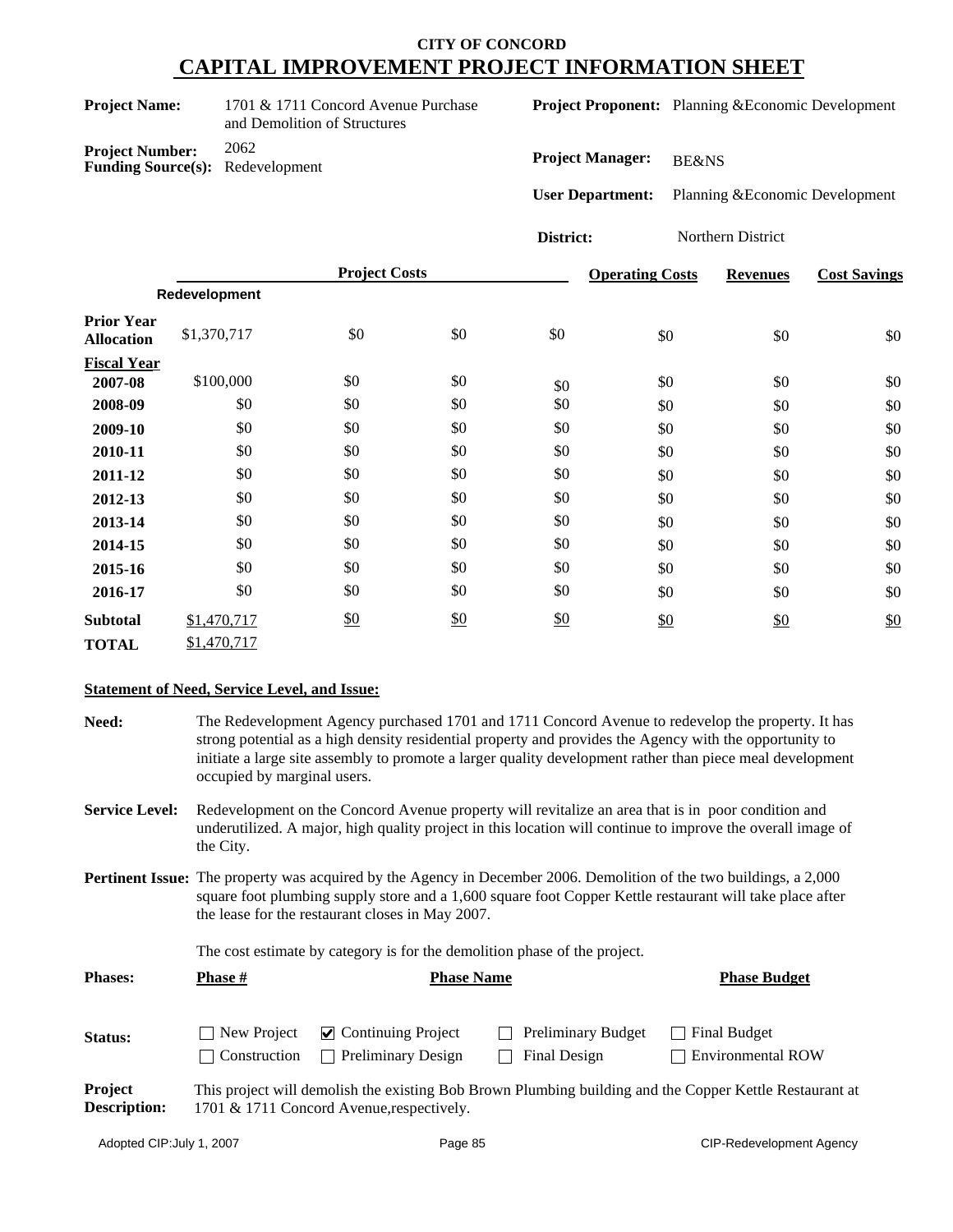| <b>Cost Estimate</b><br><b>By Category:</b> | <b>Administrative Costs:</b> | \$13,600 | Design Costs: |            | \$14,400 Construction Costs: | \$82,000  |
|---------------------------------------------|------------------------------|----------|---------------|------------|------------------------------|-----------|
|                                             | Contingency Costs:           | \$10,000 | Other Costs:  | <u>\$0</u> | <b>Total:</b>                | \$120,000 |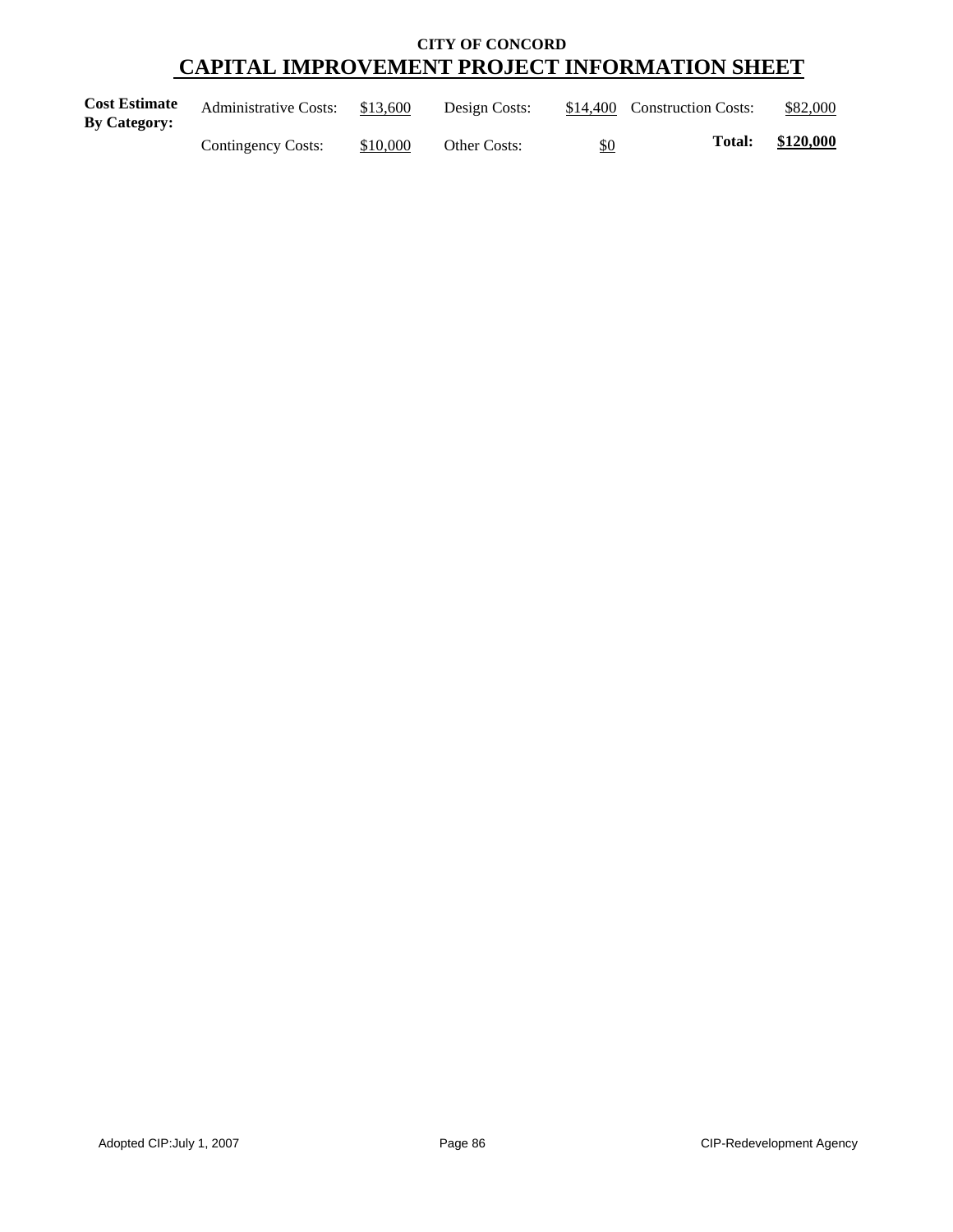**Project Name:** Monument Boulevard and Meadow Lane Pedestrian Infrastructure Improvements **Project Number:** 2064 **Funding Source(s):** Redevelopment

> TLC Grant CDBG

See Pertinent Issue

**Project Proponent:** Planning &Economic Development

| <b>Project Manager:</b> | Building, Engineering $\&$<br>Neighborhood Services |  |  |  |  |
|-------------------------|-----------------------------------------------------|--|--|--|--|
| <b>User Department:</b> | Public Works                                        |  |  |  |  |

#### **District:**

|                                        |               |                  | <b>Operating Costs</b> | <b>Revenues</b>                      | <b>Cost Savings</b> |     |     |
|----------------------------------------|---------------|------------------|------------------------|--------------------------------------|---------------------|-----|-----|
|                                        | Redevelopment | <b>TLC Grant</b> | <b>CDBG</b>            | <b>See Pertinent</b><br><b>Issue</b> |                     |     |     |
| <b>Prior Year</b><br><b>Allocation</b> | \$0           | \$0              | \$75,000               | \$99,000                             | \$0                 | \$0 | \$0 |
| <b>Fiscal Year</b>                     |               |                  |                        |                                      |                     |     |     |
| 2007-08                                | \$140,000     | \$1,200,000      | \$200,000              | \$20,000                             | \$0                 | \$0 | \$0 |
| 2008-09                                | \$0           | \$0              | \$0                    | \$0                                  | \$0                 | \$0 | \$0 |
| 2009-10                                | \$0           | \$0              | \$0                    | \$0                                  | \$0                 | \$0 | \$0 |
| 2010-11                                | \$0           | \$0              | \$0                    | \$0                                  | \$0                 | \$0 | \$0 |
| 2011-12                                | \$0           | \$0              | \$0                    | \$0                                  | \$0                 | \$0 | \$0 |
| 2012-13                                | \$0           | \$0              | \$0                    | \$0                                  | \$0                 | \$0 | \$0 |
| 2013-14                                | \$0           | \$0              | \$0                    | \$0                                  | \$0                 | \$0 | \$0 |
| 2014-15                                | \$0           | \$0              | \$0                    | \$0                                  | \$0                 | \$0 | \$0 |
| 2015-16                                | \$0           | \$0              | \$0                    | \$0                                  | \$0                 | \$0 | \$0 |
| 2016-17                                | \$0           | \$0              | \$0                    | \$0                                  | \$0                 | \$0 | \$0 |
| <b>Subtotal</b>                        | \$140,000     | \$1,200,000      | \$275,000              | \$119,000                            | \$0                 | \$0 | \$0 |
| <b>TOTAL</b>                           | \$1,734,000   |                  |                        |                                      |                     |     |     |

#### **Statement of Need, Service Level, and Issue:**

- **Need:** The TLC Grant project will construct pedestrian improvements at three intersections along Monument Blvd. at Victory Lane, Reganti Drive and Mi Casa Court, and will install additional pedestrian level lighting along Monument Blvd. between Victory Lane and Oak Grove Road. Additional project scope will be determined based on the results of the Urban Design Study Guidelines.
- **Service Level:** This project will improve pedestrian connectivity, provide access to local transit system, enhance pedestrian safety and revitalize the Monument Corridor
- **Pertinent Issue:** Project # 2068 Urban Design Study and Design Guidelines is developing a master plan for circulation, landscaping and streetscape improvements. This project will utilize those design guidelines for development of project plans.

The City has been awarded two Transportation for Livable Communities grants. The first TLC grant in the amount of \$1.2 million is used for PJ 2064. The second TLC grant in the amount of \$1 million is from CCTA will partially fund Project 2072 Implementation of Urban Design Plan for Monument Boulevard Corridor.

Prior Year Funding consists of \$10,000 of Gas Tax, \$85,000 of Measure C Local Funds and \$4,000 Workforce Housing (WFH) Reward Program grant. The FY 2007-08 allocation consists of \$20,000 of Gas Tax.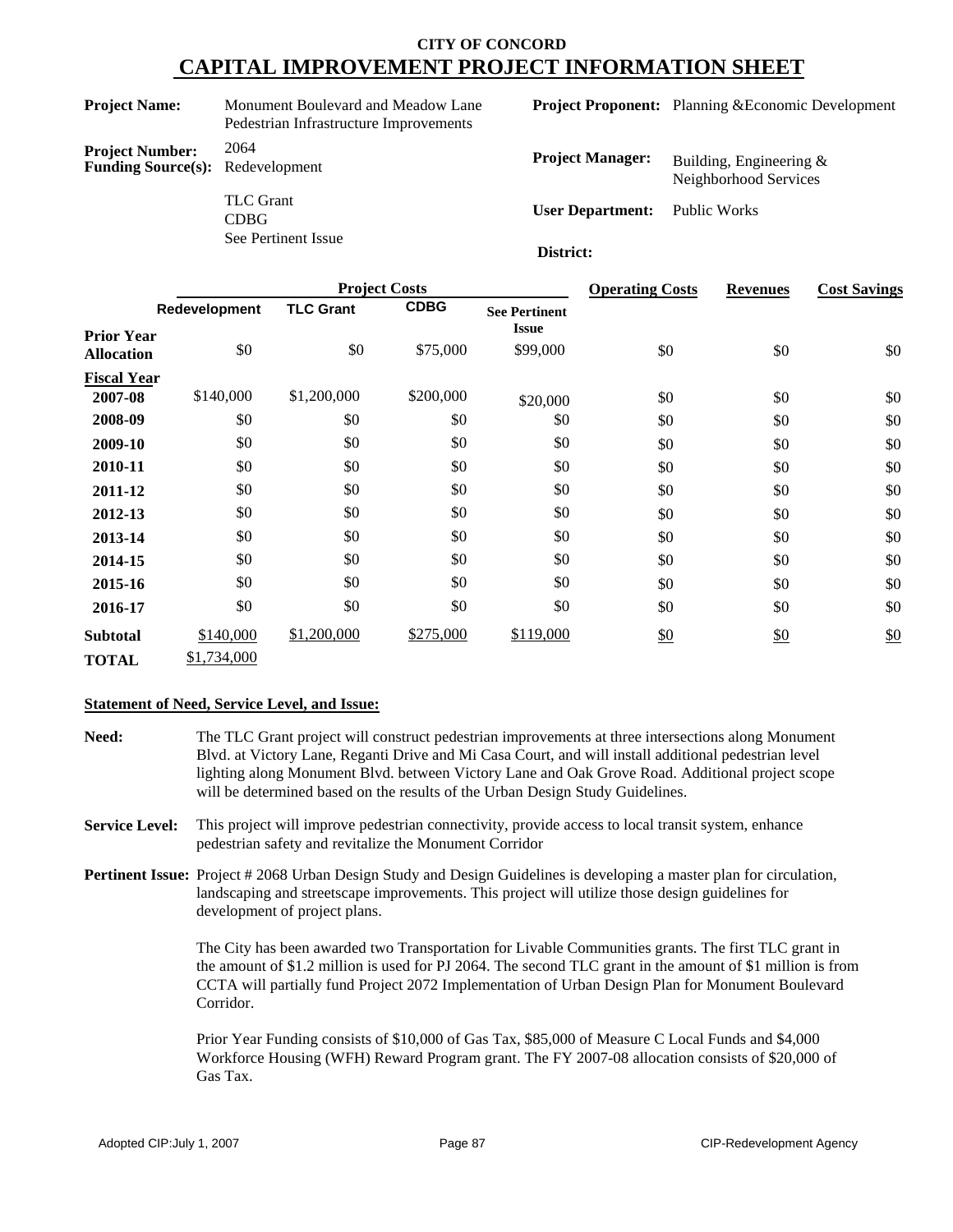| <b>Phases:</b>                              | <b>Phase #</b>                                                                                                                                                                                                                                                                                                                                                                                                                                                                                                                                                                                                                                                                                                                                                                                | <b>Phase Name</b>                                                |               |                                           |                                          | <b>Phase Budget</b> |  |  |
|---------------------------------------------|-----------------------------------------------------------------------------------------------------------------------------------------------------------------------------------------------------------------------------------------------------------------------------------------------------------------------------------------------------------------------------------------------------------------------------------------------------------------------------------------------------------------------------------------------------------------------------------------------------------------------------------------------------------------------------------------------------------------------------------------------------------------------------------------------|------------------------------------------------------------------|---------------|-------------------------------------------|------------------------------------------|---------------------|--|--|
| Status:                                     | New Project<br>Construction                                                                                                                                                                                                                                                                                                                                                                                                                                                                                                                                                                                                                                                                                                                                                                   | $\triangleright$ Continuing Project<br><b>Preliminary Design</b> |               | <b>Preliminary Budget</b><br>Final Design | Final Budget<br><b>Environmental ROW</b> |                     |  |  |
| Project<br><b>Description:</b>              | Proposed improvements include a pedestrian-activated overhead flashing beacon and sidewalk bulb-out to<br>increase pedestrian safety at Meadow Lane and Robin Lane. The project will also replace a deficient 4 ft.<br>asphalt pathway with a 4½ ft. concrete sidewalk along Meadow Lane between Robin Lane and Sunshine<br>Drive, and construct ADA improvements and install signs at the intersection of Monument Boulevard and<br>Meadow Lane/Oak Grove Road. Throughout the project area, existing 4 ft. sidewalk will be widened to at<br>least 8 ft. where feasible. The project will also replace substandard curb ramps and install countdown<br>pedestrian signals. Additional streetscape improvements such as replacement of missing street trees are<br>also part of the project. |                                                                  |               |                                           |                                          |                     |  |  |
| <b>Cost Estimate</b><br><b>By Category:</b> | <b>Administrative Costs:</b>                                                                                                                                                                                                                                                                                                                                                                                                                                                                                                                                                                                                                                                                                                                                                                  | \$230,000                                                        | Design Costs: | \$250,000                                 | Construction Costs: \$1,104,000          |                     |  |  |
|                                             | Contingency Costs:                                                                                                                                                                                                                                                                                                                                                                                                                                                                                                                                                                                                                                                                                                                                                                            | \$150,000                                                        | Other Costs:  | $\frac{1}{2}$                             | Total:                                   | \$1,734,000         |  |  |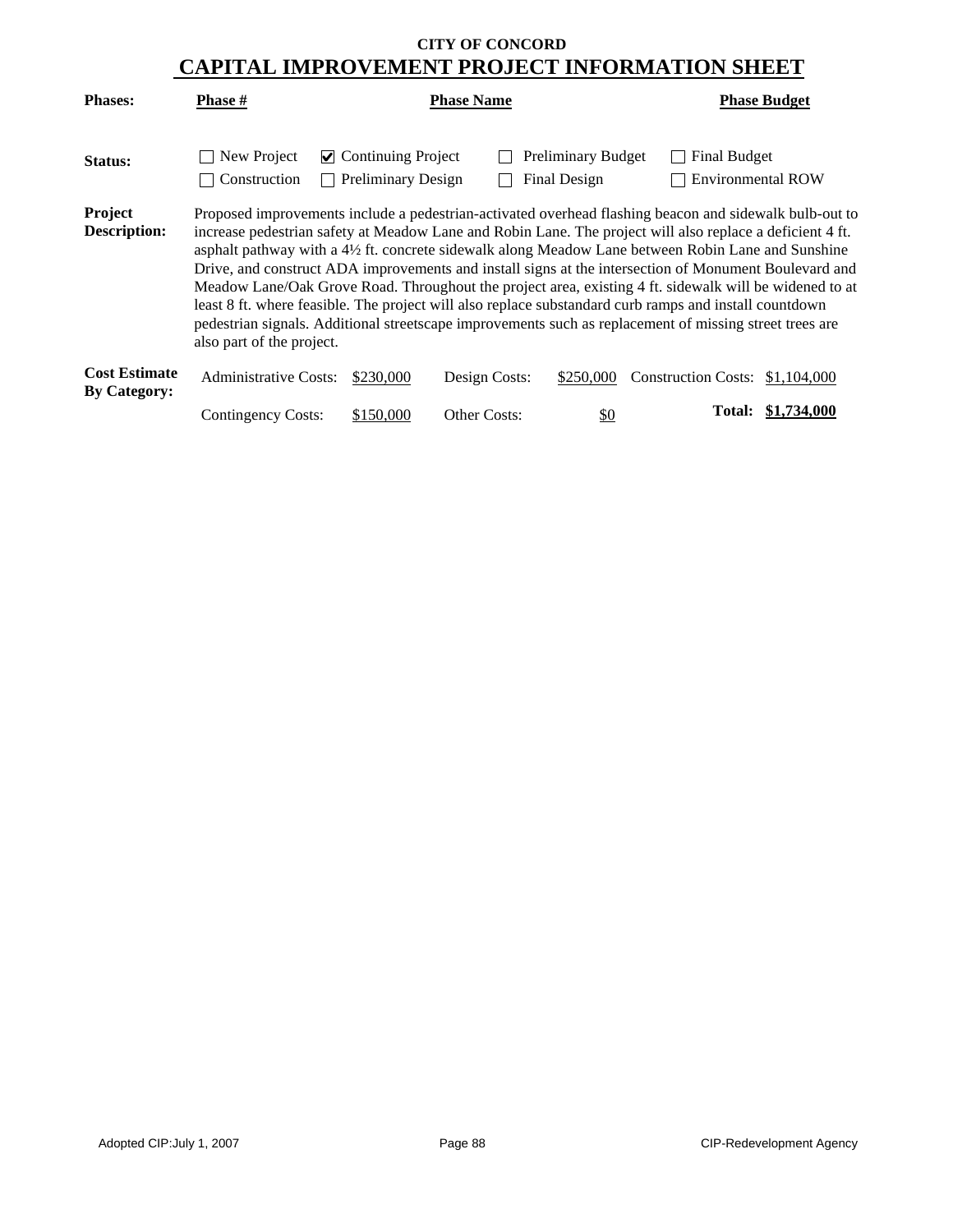| Citywide Entryway Signage and<br><b>Project Name:</b><br>Downtown Wayfinder Program |               |                      |     |                         | <b>Project Proponent:</b> Planning & Economic Development |                                                  |                   |                                 |
|-------------------------------------------------------------------------------------|---------------|----------------------|-----|-------------------------|-----------------------------------------------------------|--------------------------------------------------|-------------------|---------------------------------|
| <b>Project Number:</b><br><b>Funding Source(s):</b>                                 | 2067          | Redevelopment        |     |                         | <b>Project Manager:</b>                                   | Building, Engineering &<br>Neighborhood Services |                   |                                 |
|                                                                                     |               |                      |     | <b>User Department:</b> |                                                           |                                                  |                   | Planning & Economic Development |
|                                                                                     |               |                      |     | District:               |                                                           |                                                  | Northern District |                                 |
|                                                                                     |               | <b>Project Costs</b> |     |                         | <b>Operating Costs</b>                                    |                                                  | <b>Revenues</b>   | <b>Cost Savings</b>             |
|                                                                                     | Redevelopment |                      |     |                         |                                                           |                                                  |                   |                                 |
| <b>Prior Year</b><br><b>Allocation</b>                                              | \$350,000     | \$0                  | \$0 | \$0                     | \$0                                                       |                                                  | \$0               | \$0                             |
| <b>Fiscal Year</b>                                                                  |               |                      |     |                         |                                                           |                                                  |                   |                                 |
| 2007-08                                                                             | \$355,000     | \$0                  | \$0 | \$0                     | \$0                                                       |                                                  | \$0               | \$0                             |
| 2008-09                                                                             | \$0           | \$0                  | \$0 | \$0                     | \$0                                                       |                                                  | \$0               | \$0                             |
| 2009-10                                                                             | \$0           | \$0                  | \$0 | \$0                     | \$0                                                       |                                                  | \$0               | \$0                             |
| 2010-11                                                                             | \$0           | \$0                  | \$0 | \$0                     | \$0                                                       |                                                  | \$0               | \$0                             |
| 2011-12                                                                             | \$0           | \$0                  | \$0 | \$0                     | \$0                                                       |                                                  | \$0               | \$0                             |

\$0 \$0 \$0 \$0

 $\frac{$0}{$0}$  \$0 \$0 \$0 \$0

\$0 \$0 \$0 \$0 \$0 \$0 \$0 \$0 \$0

#### **Statement of Need, Service Level, and Issue:**

\$705,000

**2012-13** \$0 **2013-14** \$0 **2014-15** \$0 **2015-16** \$0

**TOTAL** \$705,000

**Subtotal**

**Need:** Concord currently has no overall signage program, very limited entryway signage and no wayfinder program. Currently, there are seven entryway signs located at all secondary "Entryways" except Concord Blvd at the City limits and two primary "Gateways": Concord Avenue at Highway 680 and Monument Blvd @ Mohr Lane.

**2016-17** \$0 \$0 \$0 \$0 \$0 \$0 \$0

\$0 \$0 \$0 \$0 \$0

\$0 \$0 \$0 \$0 \$0 \$0

\$0 \$0 \$0 \$0 \$0 \$0

- **Service Level:** Entryway and wayfinder signage project and builds a community's image, locally and in the wider community. Entryway signage assists motorists and pedestrians in recognizing and finding destination points in an urban environment. Entryway signs announce to motorists that they have arrived in the City and are located at freeway off-ramps and at the City boundary along major arterial streets. A wayfinder program directs motorists and pedestrians to distinct districts and points of interest within the City. In Concord, wayfinder signage would provide directions to, within, and near the downtown Todos Santos Plaza District.
- **Pertinent Issue:** The City of Concord has recently completed a City-wide Entryway Signage and Median Landscape Opportunities Study, which identified entryways to the City from freeway off ramps and arterial streets, evaluated the condition of existing medians throughout the City, and prioritized which medians and entryways should be improved as funds become available.

There are six additional entryway signs in the City which are not funded by Redevelopment. The City currently does not have the funds to construct these signs. The fully loaded design/construction cost for these signs is estimated at \$266,000.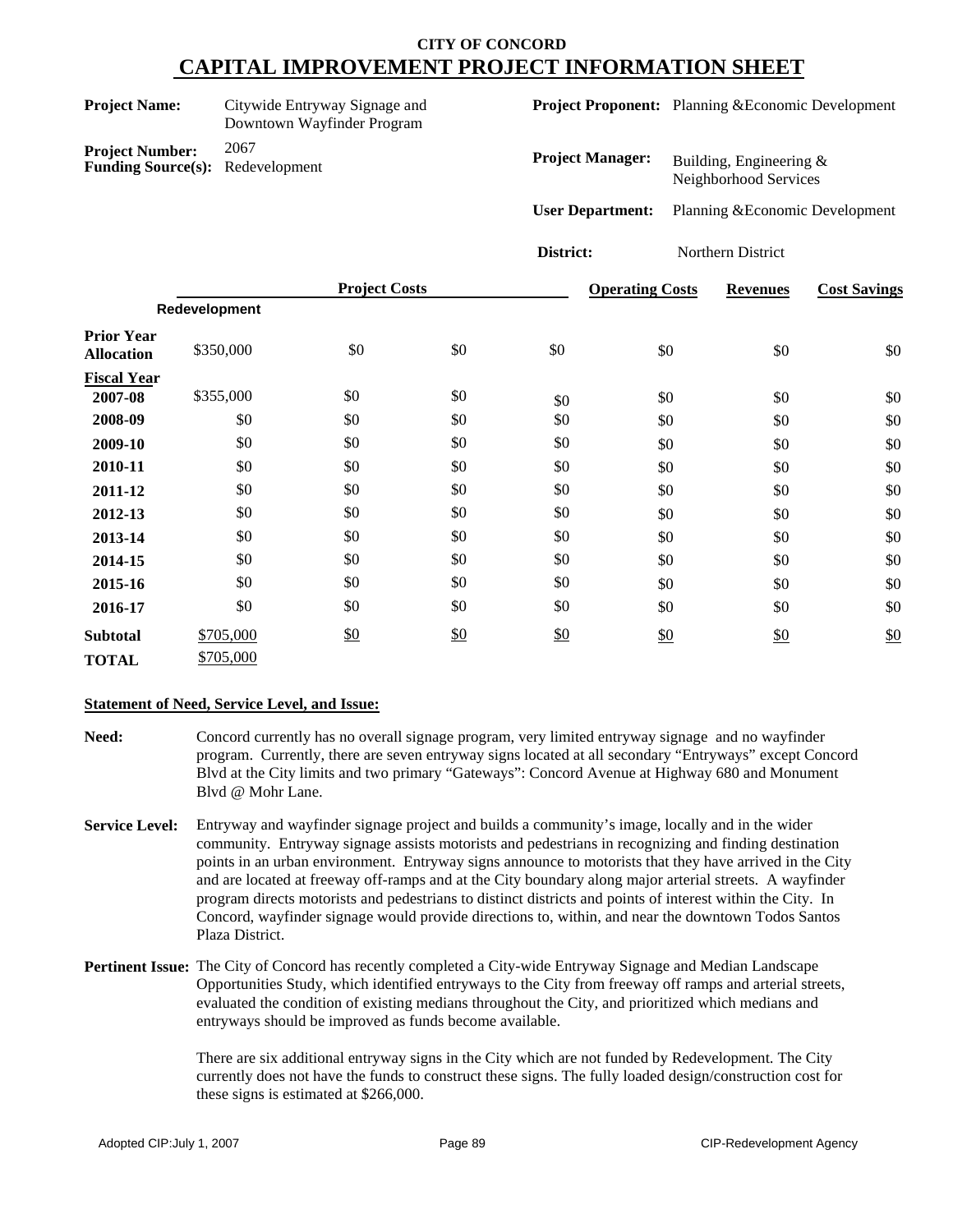| <b>Phases:</b>                        | <b>Phase</b> #                                                                                   | <b>Phase Name</b>                                                | <b>Phase Budget</b>                       |                                                 |  |  |
|---------------------------------------|--------------------------------------------------------------------------------------------------|------------------------------------------------------------------|-------------------------------------------|-------------------------------------------------|--|--|
| Status:                               | New Project<br>$\vert$ Construction                                                              | $\triangleright$ Continuing Project<br><b>Preliminary Design</b> | <b>Preliminary Budget</b><br>Final Design | <b>Final Budget</b><br><b>Environmental ROW</b> |  |  |
| <b>Project</b><br><b>Description:</b> | Gateway/Entryway Signage.                                                                        |                                                                  |                                           |                                                 |  |  |
|                                       | The project is a citywide signage program that includes a Design Study which incorporates design |                                                                  |                                           |                                                 |  |  |

The project is a citywide signage program that includes a Design Study which incorporates design concepts for entryway, wayfinder and park signage, and funds fabricating and installation of wayfinder signage in the Redevelopment Area.

Gateway/entryway signs will communicate a coordinated theme and graphic identity for Concord. Landscaping will also be added around the signs. The size and scale of the gateway/entryway sign design and the level of landscaping will be based on the relative prominence of the location, the character of the immediate environment in which the sign is located, and the physical opportunities of the entryway site. Improving these entry points with entry signage provides an important graphic message that the City of Concord takes pride in its jurisdiction and in the neighborhood in which the entry point is located. As such, entryway signage will also improve streetscape aesthetics in the area, which is a major objective of the Redevelopment program and the City of Concord.

#### Wayfinder Signage

Wayfinder signage will provide directional signage to key recreational, transit, parking, public, commercial, and retail locations in the downtown. The downtown area is defined as the district near to and surrounding Todos Santos Plaza and includes the area east of Mira Vista, south of Almond Avenue, west of East Street except for the portion of Willow Pass Road between East Street and the Civic Center, and north of the downtown Concord BART and Police Headquarters. Attachment 3 presents a map of the area. Wayfinder signage fulfills goals in the Redevelopment Agency's Strategic Plan of improving linkages within the Redevelopment Area and improving the pedestrian environment. Wayfinder signage accomplishes these objectives by directing patrons entering the downtown via car, mass-transit, or on foot to points of interest.

Points of interest that would be identified in the wayfinder program include the following:

- •Todos Santos Plaza
- •BART Station
- •Todos Santos Parking Center and Salvio Street Parking Structure
- •Individual downtown businesses identified in coordinated groupings on a "Todos Santos Shops" sign
- •Central Police Headquarters
- •Civic Center
- •Library
- •Historical buildings/walking tour
- •Major office buildings
- •Brenden Theatre
- •Mt. Diablo Hospital/Emergency Room
- •Courts

Other elements of a Wayfinder Signage Program could include light pole mounted banners, a kiosk, and a downtown directory. A coordinated banner program would be used to announce special events and locations. A central kiosk in Todos Santos Plaza would display information regarding events and notices of public and downtown district meetings. A directory would display a map identifying points of interest to downtown patrons.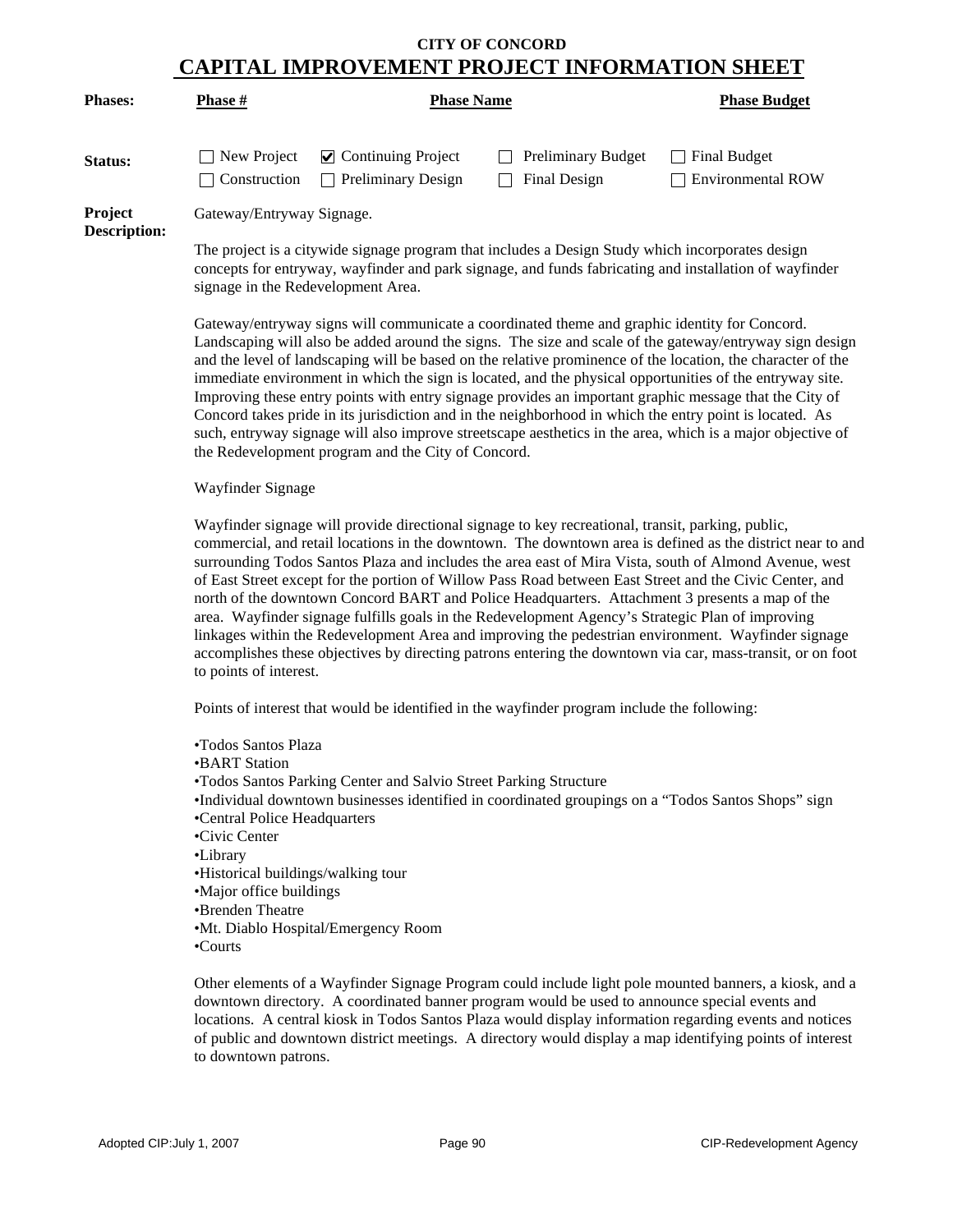#### Design Study

The Signage Program Design Study will develop design concepts for entryway, wayfinder, and park signage, identify specific locations for entryway and wayfinder sign placement, and develop a cost estimate for installation, maintenance, and replacement of the entryway and wayfinder signs. It will also incorporate a maintenance and management plan for sustaining existing signs, a process for adding and deleting destinations, and a process for expansions to the system.

| <b>Cost Estimate</b><br><b>By Category:</b> | Administrative Costs: \$125,000 |          | Design Costs: |     | \$65,000 Construction Costs: | \$440,000 |
|---------------------------------------------|---------------------------------|----------|---------------|-----|------------------------------|-----------|
|                                             | Contingency Costs:              | \$75,000 | Other Costs:  | \$0 | <b>Total:</b>                | \$705,000 |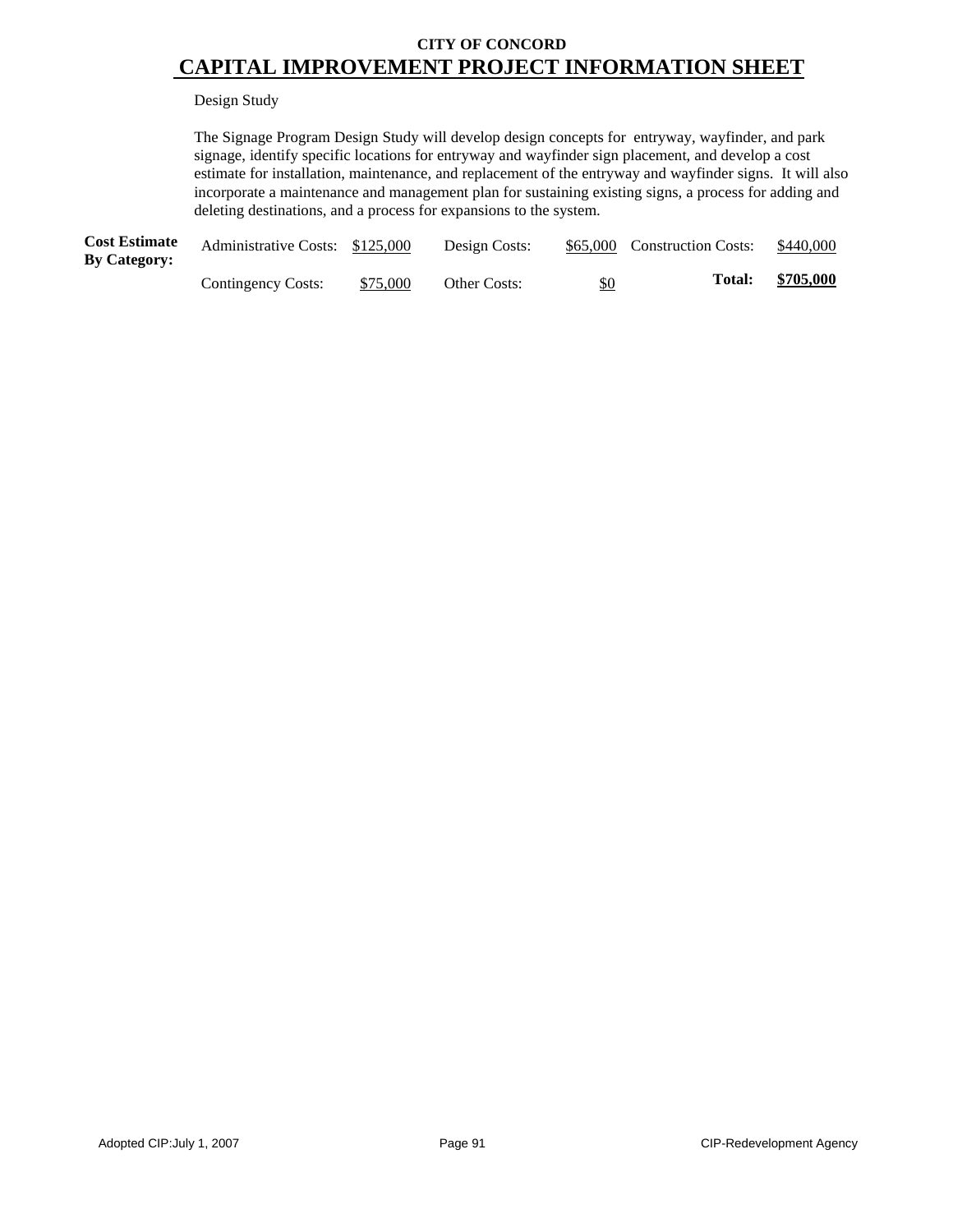| <b>Project Name:</b>   | Monument Boulevard Corridor Streetscape<br>Urban Design Study and Design Guidelines |  |  |  |
|------------------------|-------------------------------------------------------------------------------------|--|--|--|
| <b>Project Number:</b> | 2068                                                                                |  |  |  |

**Funding Source(s):** Redevelopment

**Project Proponent:** Planning &Economic Development

**Project Manager:** Helen Bean

**User Department:** Planning &Economic Development

**District:** Southern District

|                                        |               | <b>Project Costs</b> |               |     | <b>Operating Costs</b> | <b>Revenues</b> | <b>Cost Savings</b> |
|----------------------------------------|---------------|----------------------|---------------|-----|------------------------|-----------------|---------------------|
|                                        | Redevelopment |                      |               |     |                        |                 |                     |
| <b>Prior Year</b><br><b>Allocation</b> | \$100,000     | \$0                  | \$0           | \$0 | \$0                    | \$0             | \$0                 |
| <b>Fiscal Year</b>                     |               |                      |               |     |                        |                 |                     |
| 2007-08                                | \$0           | \$0                  | \$0           | \$0 | \$0                    | \$0             | \$0                 |
| 2008-09                                | \$0           | \$0                  | \$0           | \$0 | \$0                    | \$0             | \$0                 |
| 2009-10                                | \$0           | \$0                  | \$0           | \$0 | \$0                    | \$0             | \$0                 |
| 2010-11                                | \$0           | \$0                  | \$0           | \$0 | \$0                    | \$0             | \$0                 |
| 2011-12                                | \$0           | \$0                  | \$0           | \$0 | \$0                    | \$0             | \$0                 |
| 2012-13                                | \$0           | \$0                  | \$0           | \$0 | \$0                    | \$0             | \$0                 |
| 2013-14                                | \$0           | \$0                  | \$0           | \$0 | \$0                    | \$0             | \$0                 |
| 2014-15                                | \$0           | \$0                  | \$0           | \$0 | \$0                    | \$0             | \$0                 |
| 2015-16                                | \$0           | \$0                  | \$0           | \$0 | \$0                    | \$0             | \$0                 |
| 2016-17                                | \$0           | \$0                  | \$0           | \$0 | \$0                    | \$0             | \$0                 |
| <b>Subtotal</b>                        | \$100,000     | \$0                  | $\frac{$0}{}$ | \$0 | \$0                    | $\frac{$0}{}$   | \$0                 |
| <b>TOTAL</b>                           | \$100,000     |                      |               |     |                        |                 |                     |

### **Statement of Need, Service Level, and Issue:**

**Need:** The Monument Boulevard Corridor suffers from circulation, landscaping and streetscape deficiencies that prevent the area from reaching its full potential.

**Service Level:** Circulation, landscaping, parking, and beautification activities will alleviate adverse conditions along Monument Boulevard by enhancing the walkability, safety, access, and aesthetics of the community.

**Pertinent Issue:** In October 2006, the Concord Redevelopment Plan was amended to include the Monument Boulevard Corridor. The purpose of the Plan Amendment was to alleviate adverse conditions in the area that have prevented its proper utilization. Upgrading and improving circulation, landscaping and streetscape in the area is a central objective.

| <b>Phases:</b> | <b>Phase #</b>                     | <b>Phase Name</b>                                                | <b>Phase Budget</b>                                                                                      |                                     |
|----------------|------------------------------------|------------------------------------------------------------------|----------------------------------------------------------------------------------------------------------|-------------------------------------|
| Status:        | New Project<br><b>Construction</b> | $\triangleright$ Continuing Project<br><b>Preliminary Design</b> | <b>Preliminary Budget</b><br>Final Design<br>$\blacksquare$                                              | Final Budget<br>□ Environmental ROW |
| <b>Project</b> |                                    |                                                                  | <u>An Urben Design Study and Design Guidelines are peaded to develop a mester plan for future public</u> |                                     |

#### **Project Description:** An Urban Design Study and Design Guidelines are needed to develop a master plan for future public circulation, landscaping, and streetscape improvements and to provide a policy framework for evaluating the design of future private improvements along the corridor.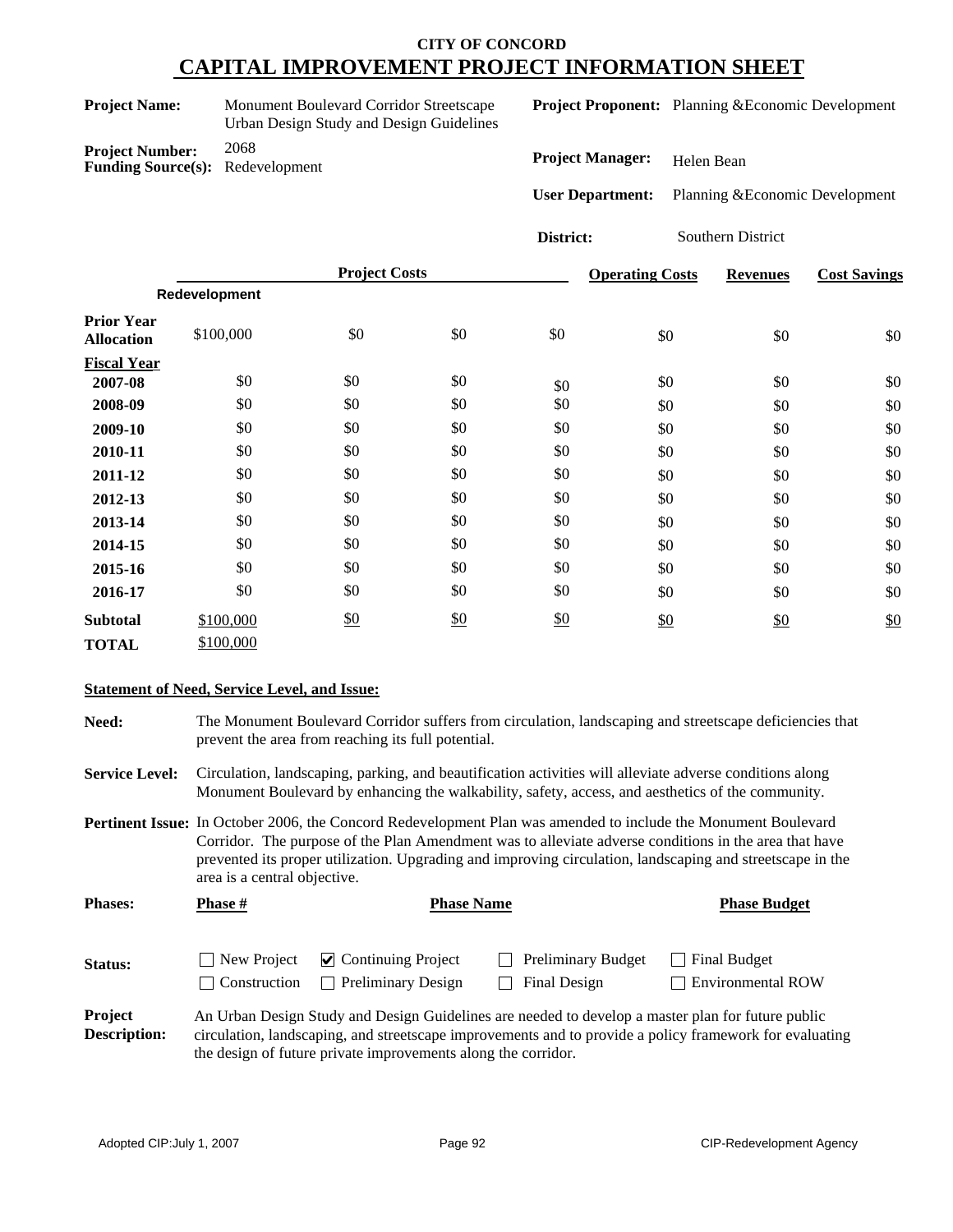| <b>Cost Estimate</b><br><b>By Category:</b> | <b>Administrative Costs:</b> | \$0 | Design Costs: |     | \$100,000 Construction Costs: | <u>\$0</u> |
|---------------------------------------------|------------------------------|-----|---------------|-----|-------------------------------|------------|
|                                             | Contingency Costs:           | \$0 | Other Costs:  | \$0 | Total:                        | \$100,000  |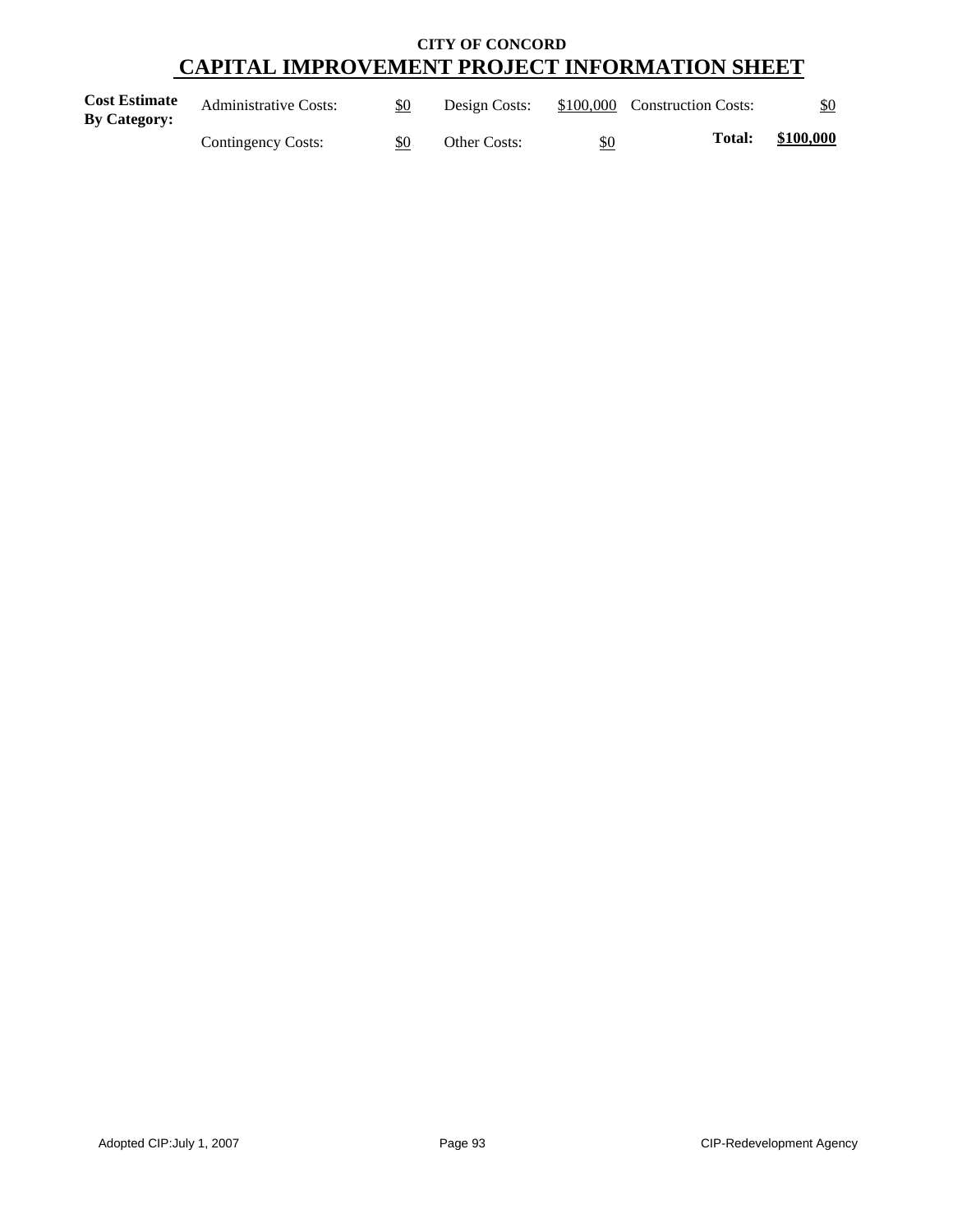| <b>Project Name:</b>   | Willow Pass Road Corridor Streetscape<br>Urban Design Study and Design Guidelines |
|------------------------|-----------------------------------------------------------------------------------|
| <b>Project Number:</b> | 2069                                                                              |

**Funding Source(s):** Redevelopment

**Project Proponent:** Planning &Economic Development

**Project Manager:** Helen Bean

**User Department:** Planning &Economic Development

**District:** Northern District

|                                        |               | <b>Project Costs</b> |     |     | <b>Operating Costs</b> | <b>Revenues</b> | <b>Cost Savings</b> |
|----------------------------------------|---------------|----------------------|-----|-----|------------------------|-----------------|---------------------|
|                                        | Redevelopment |                      |     |     |                        |                 |                     |
| <b>Prior Year</b><br><b>Allocation</b> | \$0           | \$0                  | \$0 | \$0 | \$0                    | \$0             | \$0                 |
| <b>Fiscal Year</b>                     |               |                      |     |     |                        |                 |                     |
| 2007-08                                | \$0           | \$0                  | \$0 | \$0 | \$0                    | \$0             | \$0                 |
| 2008-09                                | \$0           | \$0                  | \$0 | \$0 | \$0                    | \$0             | \$0                 |
| 2009-10                                | \$0           | \$0                  | \$0 | \$0 | \$0                    | \$0             | \$0                 |
| 2010-11                                | \$0           | \$0                  | \$0 | \$0 | \$0                    | \$0             | \$0                 |
| 2011-12                                | \$0           | \$0                  | \$0 | \$0 | \$0                    | \$0             | \$0                 |
| 2012-13                                | \$0           | \$0                  | \$0 | \$0 | \$0                    | \$0             | \$0                 |
| 2013-14                                | \$0           | \$0                  | \$0 | \$0 | \$0                    | \$0             | \$0                 |
| 2014-15                                | \$0           | \$0                  | \$0 | \$0 | \$0                    | \$0             | \$0                 |
| 2015-16                                | \$0           | \$0                  | \$0 | \$0 | \$0                    | \$0             | \$0                 |
| 2016-17                                | \$0           | \$0                  | \$0 | \$0 | \$0                    | \$0             | \$0                 |
| <b>Subtotal</b>                        | \$0           | $\frac{$0}{}$        | \$0 | \$0 | \$0                    | \$0             | \$0                 |
| <b>TOTAL</b>                           | \$0           |                      |     |     |                        |                 |                     |

#### **Statement of Need, Service Level, and Issue:**

**Need:** The Willow Pass Road Corridor suffers from circulation, landscaping and streetscape deficiencies that prevent the area from reaching its full potential. **Service Level:** Circulation, landscaping, parking, and beautification activities will alleviate adverse conditions along the

**Pertinent Issue:** In October 2006, the Concord Redevelopment Plan was amended to include the Willow Pass Road Corridor. The purpose of the Plan Amendment was to alleviate adverse conditions in the area that have prevented its proper utilization. Upgrading and improving circulation, landscaping and streetscape in the area is a central objective.

Willow Pass Road Corridor by enhancing the walkability, safety, access, and aesthetics of the area.

| <b>Phases:</b> | <b>Phase</b> #                     | <b>Phase Name</b>                                                                                 |                                           | <b>Phase Budget</b>                      |
|----------------|------------------------------------|---------------------------------------------------------------------------------------------------|-------------------------------------------|------------------------------------------|
| Status:        | New Project<br><b>Construction</b> | $\triangledown$ Continuing Project<br><b>Preliminary Design</b>                                   | <b>Preliminary Budget</b><br>Final Design | Final Budget<br><b>Environmental ROW</b> |
| Project        |                                    | An Urban Design Study and Design Guidelines are needed to develop a master plan for future public |                                           |                                          |

#### **Description:** circulation, landscaping, and streetscape improvements and to provide a policy framework for evaluating the design of future private improvements along the corridor.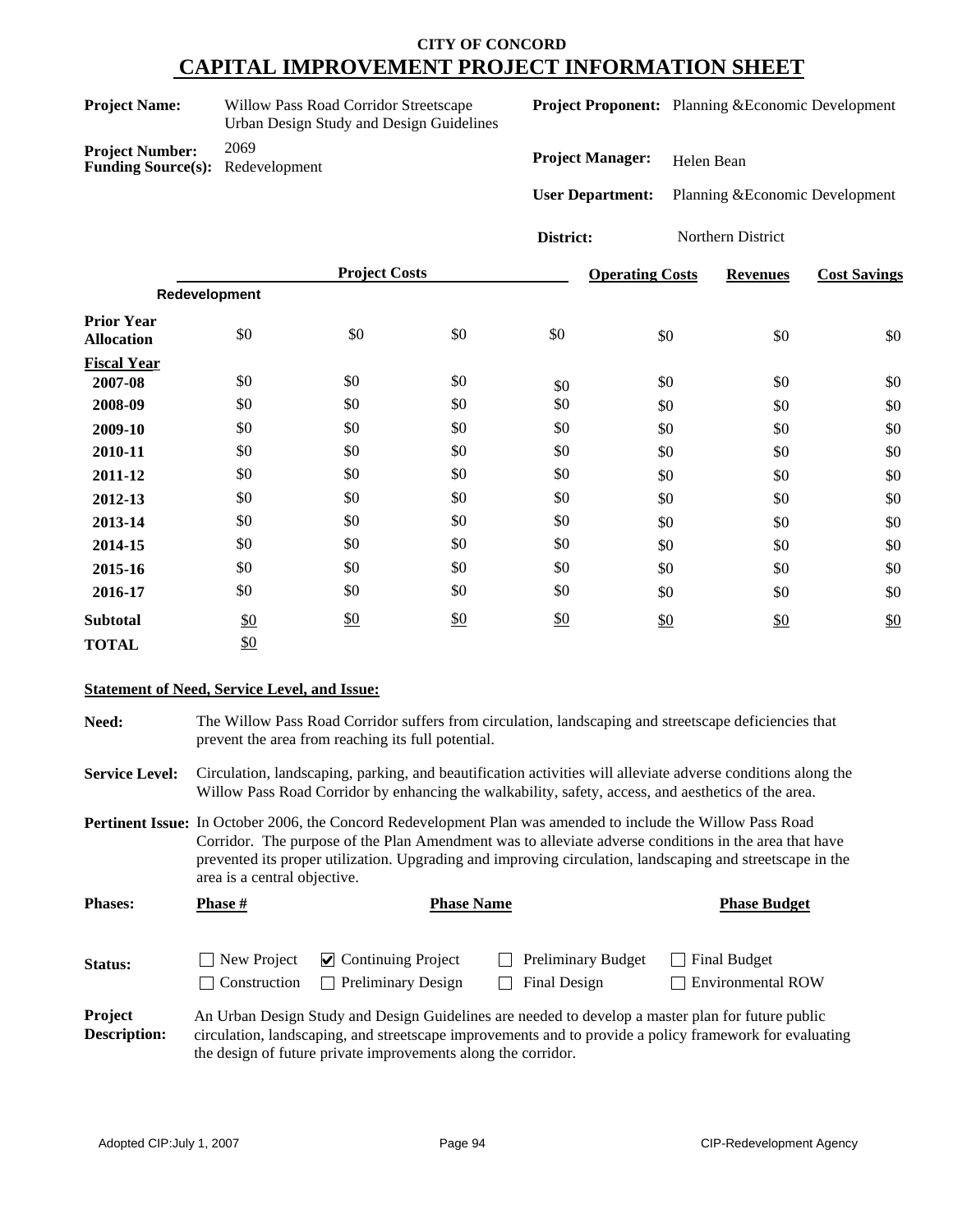| <b>Cost Estimate</b><br><b>By Category:</b> | <b>Administrative Costs:</b> | \$0 | Design Costs: |     | \$0 Construction Costs: | \$0 |
|---------------------------------------------|------------------------------|-----|---------------|-----|-------------------------|-----|
|                                             | Contingency Costs:           | \$0 | Other Costs:  | \$0 | <b>Total:</b>           | \$0 |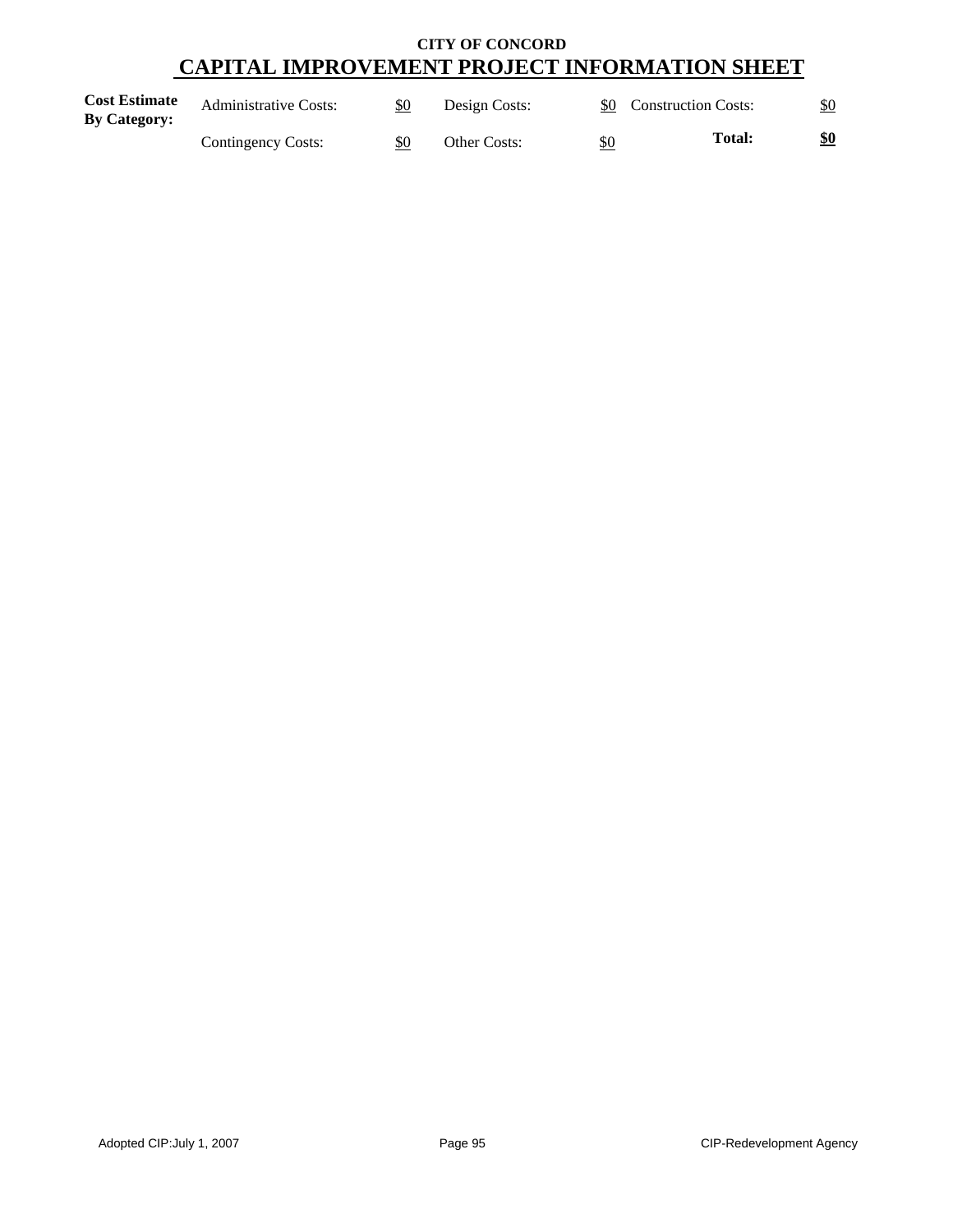**Funding Source(s):** Redevelopment

TLC Grant

**Project Name:** Implementation of Urban Design Plan for Monument Boulevard Corridor **Project Number:** 2072

**Project Proponent:** Planning &Economic Development

| <b>Project Manager:</b> | Building, Engineering $\&$<br>Neighborhood Services |
|-------------------------|-----------------------------------------------------|
| <b>User Department:</b> | Planning & Economic Development                     |

#### **District:**

|                                        | <b>Project Costs</b> |                  |               | <b>Operating Costs</b> | <b>Revenues</b>     | <b>Cost Savings</b> |     |
|----------------------------------------|----------------------|------------------|---------------|------------------------|---------------------|---------------------|-----|
|                                        | Redevelopment        | <b>TLC Grant</b> |               |                        | <b>General Fund</b> |                     |     |
| <b>Prior Year</b><br><b>Allocation</b> | \$0                  | \$0              | \$0           | \$0                    | \$0                 | \$0                 | \$0 |
| <b>Fiscal Year</b>                     |                      |                  |               |                        |                     |                     |     |
| 2007-08                                | \$300,000            | \$1,000,000      | \$0           | \$0                    | \$0                 | \$0                 | \$0 |
| 2008-09                                | \$0                  | \$0              | \$0           | \$0                    | \$0                 | \$0                 | \$0 |
| 2009-10                                | \$500,000            | \$0              | \$0           | \$0                    | \$0                 | \$0                 | \$0 |
| 2010-11                                | \$0                  | \$0              | \$0           | \$0                    | \$0                 | \$0                 | \$0 |
| 2011-12                                | \$500,000            | \$0              | \$0           | \$0                    | \$0                 | \$0                 | \$0 |
| 2012-13                                | \$0                  | \$0              | \$0           | \$0                    | \$5,796             | \$0                 | \$0 |
| 2013-14                                | \$0                  | \$0              | \$0           | \$0                    | \$5,970             | \$0                 | \$0 |
| 2014-15                                | \$0                  | \$0              | \$0           | \$0                    | \$6,149             | \$0                 | \$0 |
| 2015-16                                | \$0                  | \$0              | \$0           | \$0                    | \$6,334             | \$0                 | \$0 |
| 2016-17                                | \$0                  | \$0              | \$0           | \$0                    | \$6,524             | \$0                 | \$0 |
| <b>Subtotal</b>                        | \$1,300,000          | \$1,000,000      | $\frac{$0}{}$ | \$0                    | \$30,773            | $\frac{$0}{}$       | \$0 |
| <b>TOTAL</b>                           | \$2,300,000          |                  |               |                        |                     |                     |     |

#### **Statement of Need, Service Level, and Issue:**

**Need:** The Monument Boulevard Corridor suffers from circulation, landscaping and streetscape deficiencies that prevent the area from reaching its full potential.

**Service Level:** Circulation, landscaping, parking, and beautification activities will alleviate adverse conditions along Monument Boulevard by enhancing the walkability, safety, access, and aesthetics of the community.

**Pertinent Issue:** Project No. 2068 Urban Design Study and Design Guidelines has developed a master plan for circulation, landscaping, and streetscape improvements.

> The City has been awarded two Transportation for Livable Communities grants. The first TLC grant in the amount of \$1.2 million is used for PJ 2064 Monument Boulevard and Meadow Lane Pedestrian Infrastructure Improvements. The second TLC grant in the amount of \$1 million is from CCTA and will complement the improvements constructed with PJ 2064.

The Cost Estimate by Category is for FY2007-08.

| <b>Phases:</b> | Phase # | <b>Phase Name</b>                             | <b>Phase Budget</b> |                          |
|----------------|---------|-----------------------------------------------|---------------------|--------------------------|
|                |         |                                               |                     |                          |
| Status:        |         | $\vee$ New Project $\vee$ Continuing Project  | Preliminary Budget  | Final Budget             |
|                |         | $\Box$ Construction $\Box$ Preliminary Design | Final Design        | <b>Environmental ROW</b> |

Adopted CIP:July 1, 2007 November 2008 2012 12:30 Page 96 CIP-Redevelopment Agency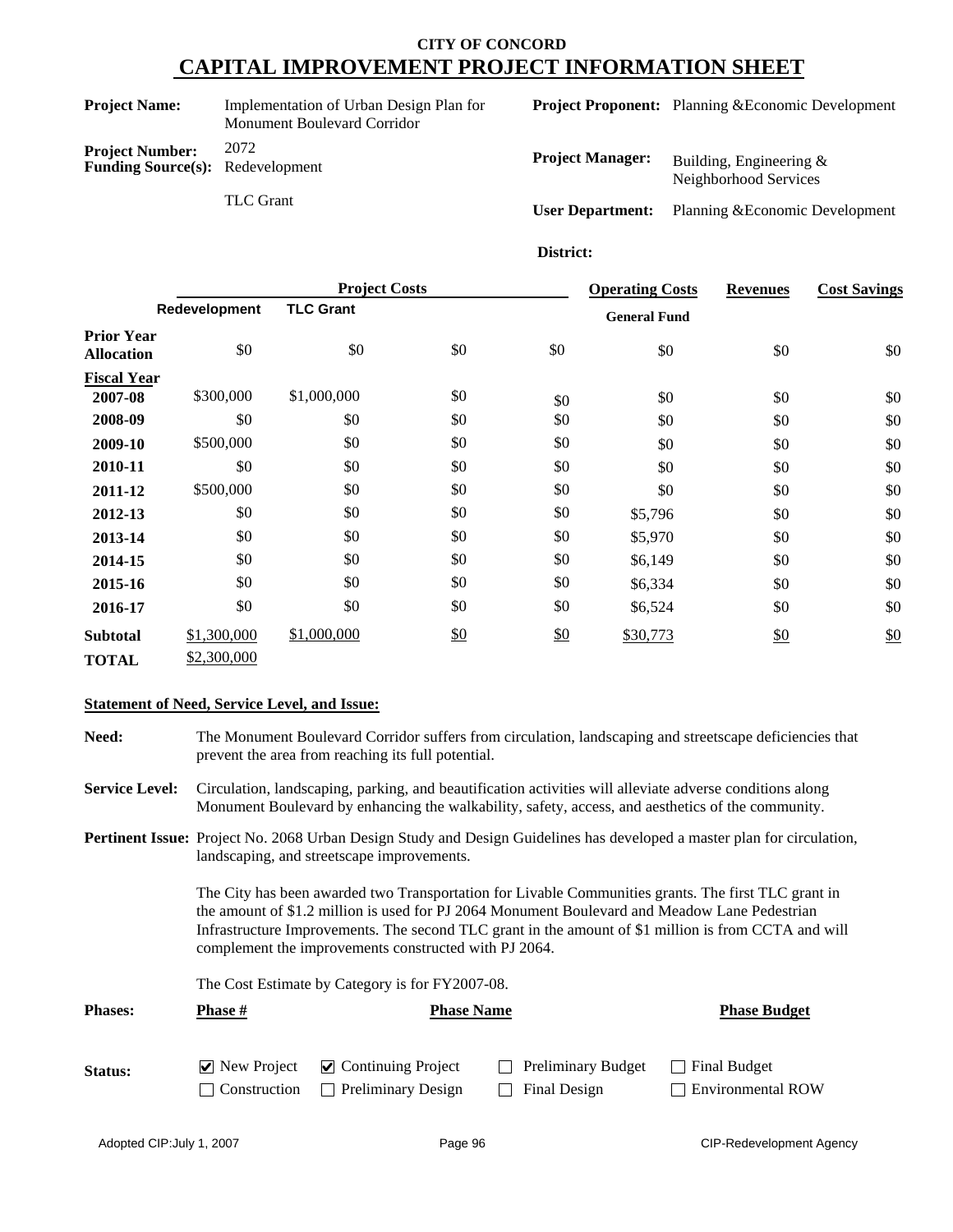| Project                                       | The TLC grant project will construct pedestrian improvements at three intersections along Monument       |
|-----------------------------------------------|----------------------------------------------------------------------------------------------------------|
| <b>Description:</b>                           | Boulevard at Victory Lane, Reganti Drive and Mi Casa Court, and will install additional pedestrian level |
|                                               | lighting along Monument Boulevard between Victory Lane and Oak Grove Road. The project will also         |
|                                               | construct a pedestrian plaza along Monument Boulevard within the project limits. Project scope will be   |
|                                               | refined and augmented based on the recommendations incorporated in the Monument Blvd. Urban Design       |
|                                               | Study.                                                                                                   |
| $\Gamma$ and $\Gamma$ at $\Gamma$ at $\Gamma$ |                                                                                                          |

| <b>Cost Estimate</b> | Administrative Costs: \$150,000 |           | Design Costs:       |     | \$100,000 Construction Costs: | \$950,000          |
|----------------------|---------------------------------|-----------|---------------------|-----|-------------------------------|--------------------|
| <b>By Category:</b>  |                                 |           |                     |     |                               |                    |
|                      | Contingency Costs:              | \$100,000 | <b>Other Costs:</b> | \$0 |                               | Total: \$1,300,000 |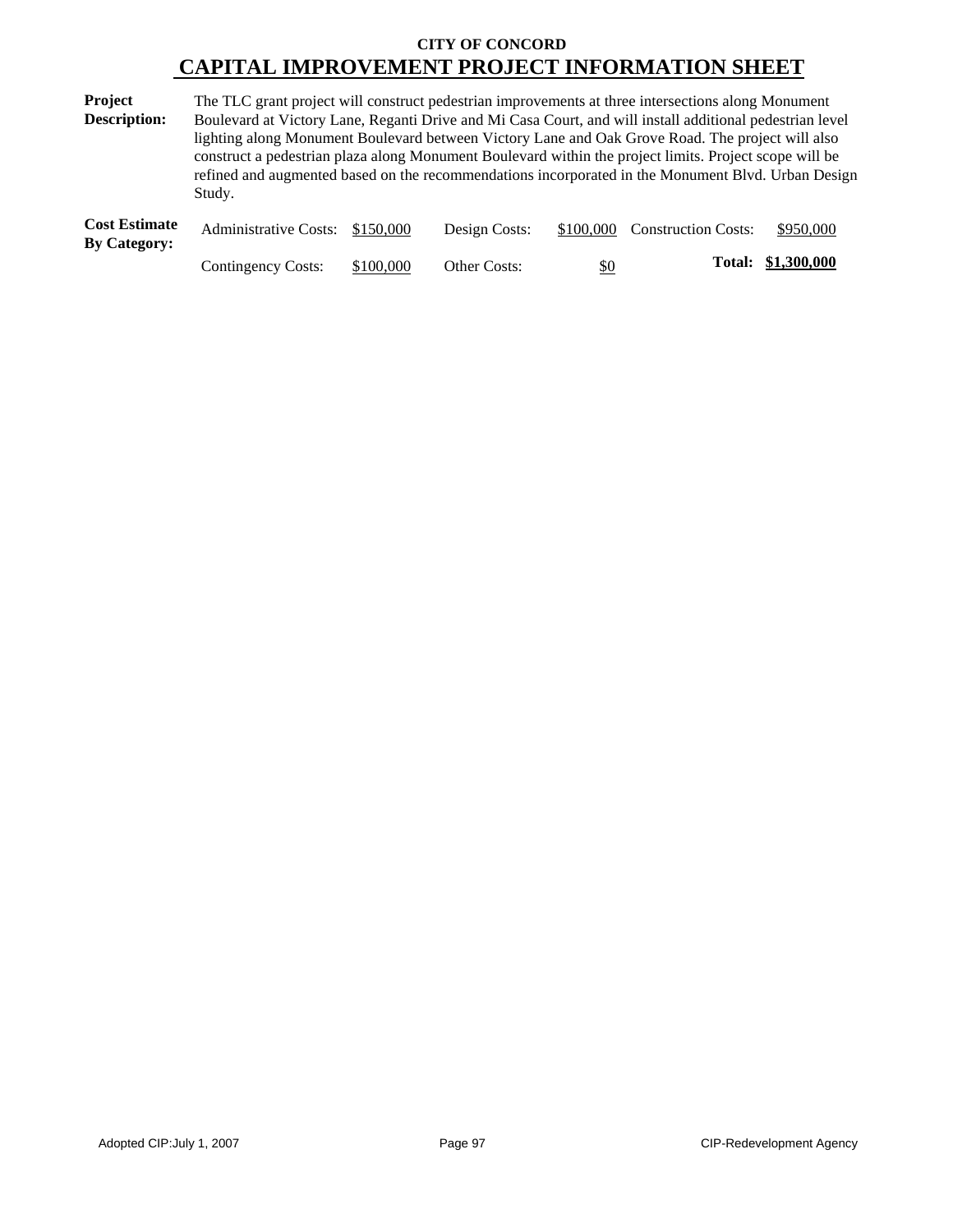| <b>Project Name:</b> |  |
|----------------------|--|
|----------------------|--|

**Strategic Plan Update** 

**Project Number:** 2088 **Funding Source(s):** Redevelopment **Project Proponent:** Helen Bean

**Project Manager:** Helen Bean

**User Department:** Planning &Economic Development

**District:** Northern District

|                                        |               | <b>Project Costs</b> |               |     | <b>Operating Costs</b> | <b>Revenues</b> | <b>Cost Savings</b> |
|----------------------------------------|---------------|----------------------|---------------|-----|------------------------|-----------------|---------------------|
|                                        | Redevelopment |                      |               |     |                        |                 |                     |
| <b>Prior Year</b><br><b>Allocation</b> | \$0           | \$0                  | \$0           | \$0 | \$0                    | \$0             | \$0                 |
| <b>Fiscal Year</b>                     |               |                      |               |     |                        |                 |                     |
| 2007-08                                | \$100,000     | \$0                  | \$0           | \$0 | \$0                    | \$0             | \$0                 |
| 2008-09                                | \$0           | \$0                  | \$0           | \$0 | \$0                    | \$0             | \$0                 |
| 2009-10                                | \$0           | \$0                  | \$0           | \$0 | \$0                    | \$0             | \$0                 |
| 2010-11                                | \$0           | \$0                  | \$0           | \$0 | \$0                    | \$0             | \$0                 |
| 2011-12                                | \$0           | \$0                  | \$0           | \$0 | \$0                    | \$0             | \$0                 |
| 2012-13                                | \$0           | \$0                  | \$0           | \$0 | \$0                    | \$0             | \$0                 |
| 2013-14                                | \$0           | \$0                  | \$0           | \$0 | \$0                    | \$0             | \$0                 |
| 2014-15                                | \$0           | \$0                  | \$0           | \$0 | \$0                    | \$0             | \$0                 |
| 2015-16                                | \$0           | \$0                  | \$0           | \$0 | \$0                    | \$0             | \$0                 |
| 2016-17                                | \$0           | \$0                  | \$0           | \$0 | \$0                    | \$0             | \$0                 |
| <b>Subtotal</b>                        | \$100,000     | \$0                  | $\frac{$0}{}$ | \$0 | \$0                    | $\frac{$0}{}$   | \$0                 |
| <b>TOTAL</b>                           | \$100,000     |                      |               |     |                        |                 |                     |

#### **Statement of Need, Service Level, and Issue:**

**Need:** The Redevelopment Agency's Strategic Plan was approved in December 2000. It needs to be updated to incorporate policies, principals, and land use designations in the General Plan Update and to incorporate the new areas added to the Redevelopment Plan in the 2006 Plan Amendment.

**Service Level:** An up-to-date Strategic Plan provides the community, property owners, and developers a clear idea of the redevelopment vision approved by the Agency Board.

**Pertinent Issue:** The Strategic Plan update will rely on the land uses approved in the General Plan Update. It will be initiated after the General Plan Update is completed.

| <b>Phases:</b>                              | <b>Phase</b> #                                                                                                                                                                                                                                                                                                                                                                                   |                                                                        |         | <b>Phase Name</b> |                                           |                            | <b>Phase Budget</b> |                                 |
|---------------------------------------------|--------------------------------------------------------------------------------------------------------------------------------------------------------------------------------------------------------------------------------------------------------------------------------------------------------------------------------------------------------------------------------------------------|------------------------------------------------------------------------|---------|-------------------|-------------------------------------------|----------------------------|---------------------|---------------------------------|
| Status:                                     | $ $ New Project<br>Construction                                                                                                                                                                                                                                                                                                                                                                  | <b>Continuing Project</b><br>$\mathbf{I}$<br><b>Preliminary Design</b> |         |                   | <b>Preliminary Budget</b><br>Final Design |                            | Final Budget        | <b>Environmental ROW</b>        |
| Project<br><b>Description:</b>              | The updated Strategic Plan will provide a clear vision, goals, and objectives for the City of Concord's<br>redevelopment program and will provide a context for future redevelopment decisions and a focus for<br>activities. It will also incorporate a guide for implementing the strategies. It will identify catalyst projects,<br>specific actions, and include an implementation schedule. |                                                                        |         |                   |                                           |                            |                     |                                 |
| <b>Cost Estimate</b><br><b>By Category:</b> | <b>Administrative Costs:</b>                                                                                                                                                                                                                                                                                                                                                                     | \$0                                                                    |         | Design Costs:     | \$0                                       | <b>Construction Costs:</b> |                     | $\frac{$0}{}$                   |
|                                             | Contingency Costs:                                                                                                                                                                                                                                                                                                                                                                               | \$0                                                                    |         | Other Costs:      | \$100,000                                 |                            | <b>Total:</b>       | \$100,000                       |
| Adopted CIP: July 1, 2007                   |                                                                                                                                                                                                                                                                                                                                                                                                  |                                                                        | Page 98 |                   |                                           |                            |                     | <b>CIP-Redevelopment Agency</b> |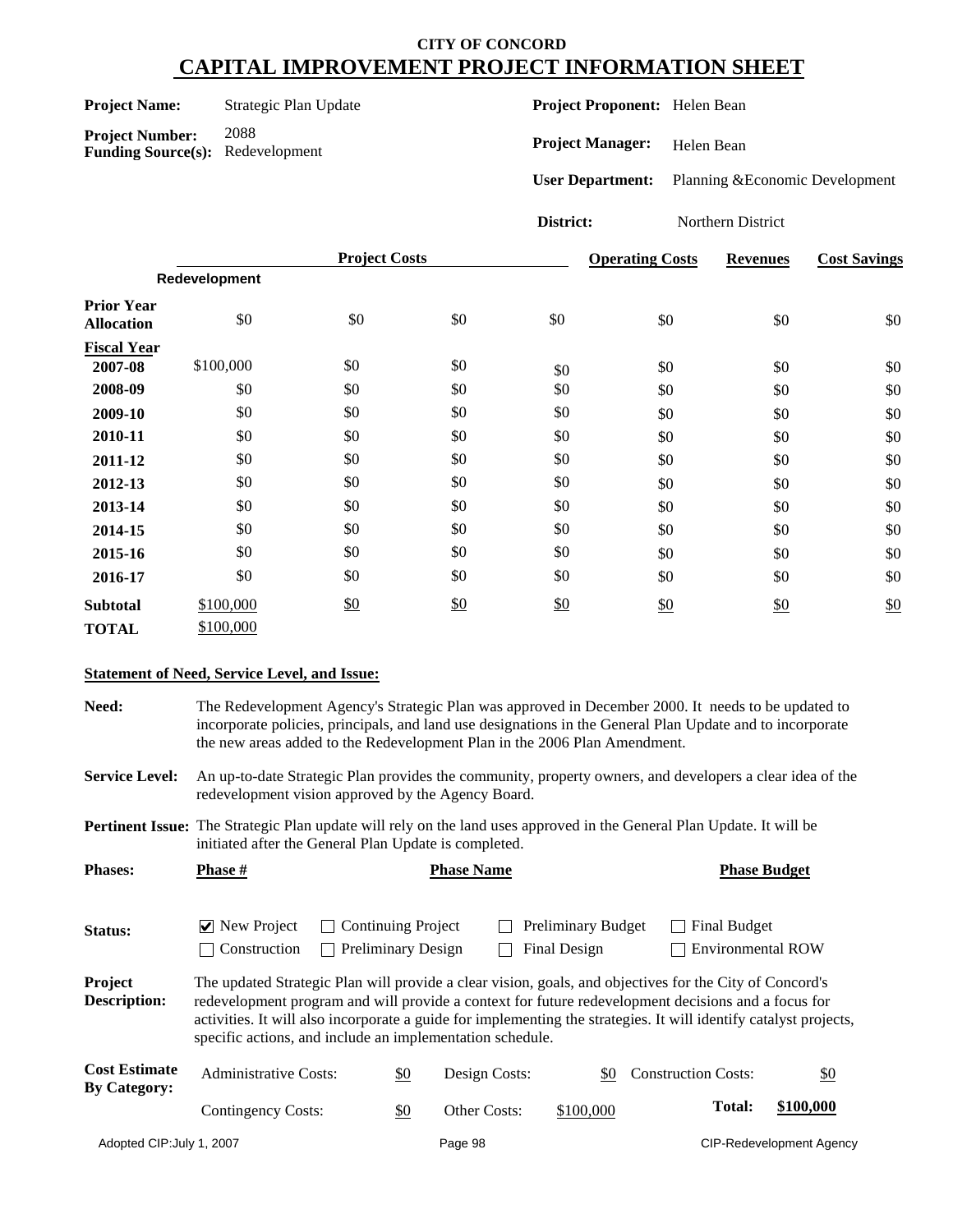| <b>Project Name:</b> | Capi |
|----------------------|------|
|                      |      |

**Product A** Facility Reserve

**Project Number:** 1227 **Funding Source(s):** Sewer Enterprise **Project Proponent:** Public Works

**Project Manager:** Bruce Good

**User Department:** Public Works

**District:** Citywide

|                                        |                         | <b>Project Costs</b> |     |     | <b>Operating Costs</b> | <b>Revenues</b> | <b>Cost Savings</b> |
|----------------------------------------|-------------------------|----------------------|-----|-----|------------------------|-----------------|---------------------|
|                                        | <b>Sewer Enterprise</b> |                      |     |     |                        |                 |                     |
| <b>Prior Year</b><br><b>Allocation</b> | \$800,000               | \$0                  | \$0 | \$0 | \$0                    | \$0             | \$0                 |
| <b>Fiscal Year</b>                     |                         |                      |     |     |                        |                 |                     |
| 2007-08                                | \$200,000               | \$0                  | \$0 | \$0 | \$0                    | \$0             | \$0                 |
| 2008-09                                | \$200,000               | \$0                  | \$0 | \$0 | \$0                    | \$0             | \$0                 |
| 2009-10                                | \$200,000               | \$0                  | \$0 | \$0 | \$0                    | \$0             | \$0                 |
| 2010-11                                | \$200,000               | \$0                  | \$0 | \$0 | \$0                    | \$0             | \$0                 |
| 2011-12                                | \$200,000               | \$0                  | \$0 | \$0 | \$0                    | \$0             | \$0                 |
| 2012-13                                | \$200,000               | \$0                  | \$0 | \$0 | \$0                    | \$0             | \$0                 |
| 2013-14                                | \$200,000               | \$0                  | \$0 | \$0 | \$0                    | \$0             | \$0                 |
| 2014-15                                | \$200,000               | \$0                  | \$0 | \$0 | \$0                    | \$0             | \$0                 |
| 2015-16                                | \$200,000               | \$0                  | \$0 | \$0 | \$0                    | \$0             | \$0                 |
| 2016-17                                | \$200,000               | \$0                  | \$0 | \$0 | \$0                    | \$0             | \$0                 |
| <b>Subtotal</b>                        | \$2,800,000             | \$0                  | \$0 | \$0 | \$0                    | \$0             | \$0                 |
| <b>TOTAL</b>                           | \$2,800,000             |                      |     |     |                        |                 |                     |

#### **Statement of Need, Service Level, and Issue:**

**Need:** Unforeseen expenses due to major sewer failure or unanticipated expenses at the CCCSD treatment plant.

**Service Level:** On occasion, there could be a major sewer failure that requires an emergency project for replacement. There could also be unexpected projects at the CCCSD treatment plant that the City has to pay a share of, or there can be unexpected operational expenses at the plant due to large leaps in energy prices, etc., during the year.

**Pertinent Issue:** These unplanned expenditures can easily be large enough that the 10% contingency balance can not pay for them without seriously affecting the Sewer Enterprise fund balance.

| <b>Phases:</b>                              | <b>Phase</b> #                               |                                                                         | <b>Phase Name</b> |                                           |                                          | <b>Phase Budget</b> |
|---------------------------------------------|----------------------------------------------|-------------------------------------------------------------------------|-------------------|-------------------------------------------|------------------------------------------|---------------------|
| <b>Status:</b>                              | New Project<br>Construction<br>$\mathcal{L}$ | $\vee$ Continuing Project<br><b>Preliminary Design</b><br>$\mathcal{L}$ |                   | <b>Preliminary Budget</b><br>Final Design | Final Budget<br><b>Environmental ROW</b> |                     |
| Project<br><b>Description:</b>              | See "Service Level" section above.           |                                                                         |                   |                                           |                                          |                     |
| <b>Cost Estimate</b><br><b>By Category:</b> | <b>Administrative Costs:</b>                 | \$0                                                                     | Design Costs:     | \$0                                       | <b>Construction Costs:</b>               | $\underline{\$0}$   |
|                                             | Contingency Costs:                           | \$0                                                                     | Other Costs:      | \$2,800,000                               |                                          | Total: \$2,800,000  |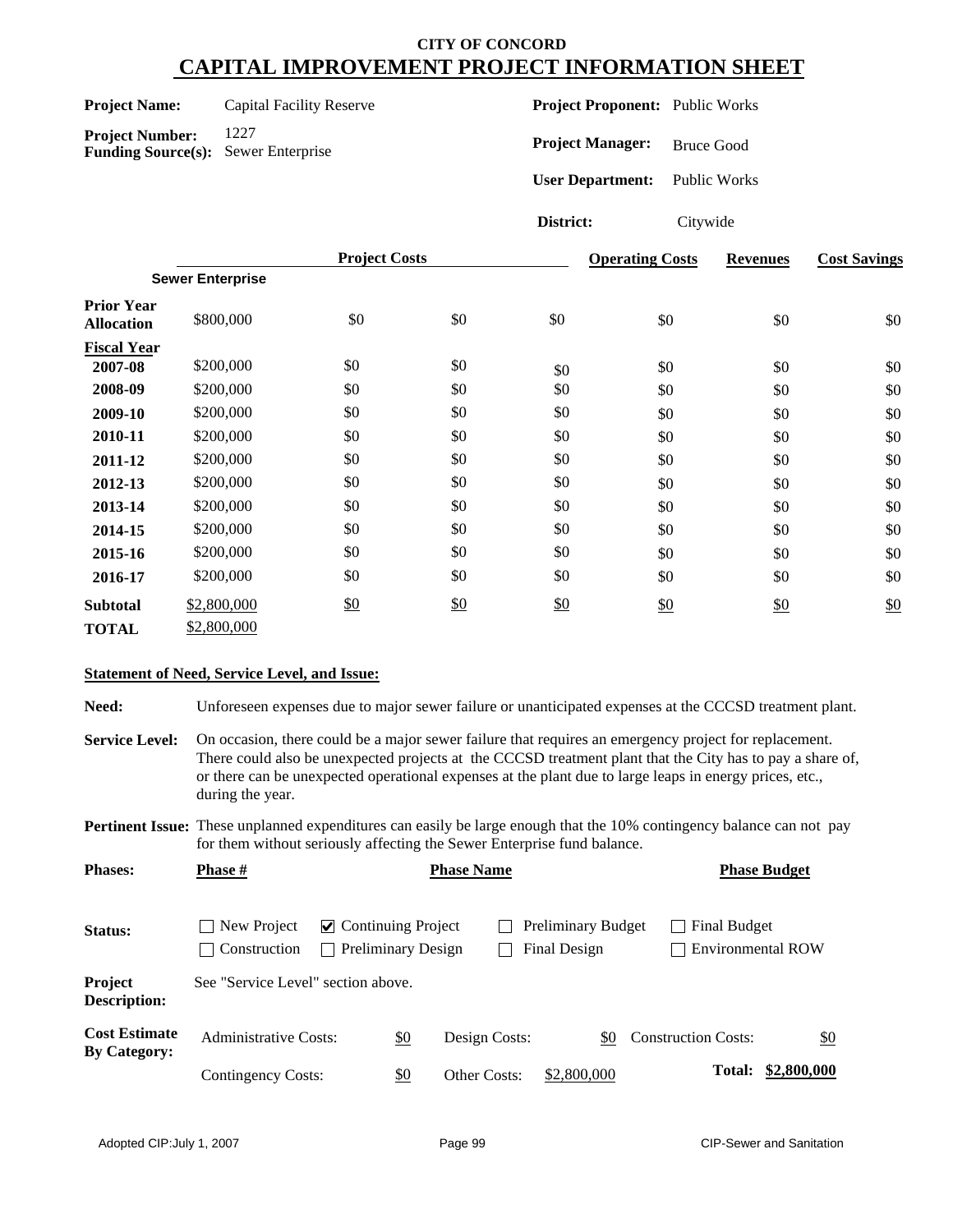#### **Project Name:** CCCSD Capital Investment

**Project Number:** 1282 **Funding Source(s):** Sewer Enterprise **Project Proponent:** Public Works

**Project Manager:** Qamar Khan

**User Department:** Public Works

**District:** Citywide

|                                        |                         | <b>Project Costs</b> |     |     | <b>Operating Costs</b> | <b>Revenues</b> | <b>Cost Savings</b> |
|----------------------------------------|-------------------------|----------------------|-----|-----|------------------------|-----------------|---------------------|
|                                        | <b>Sewer Enterprise</b> |                      |     |     |                        |                 |                     |
| <b>Prior Year</b><br><b>Allocation</b> | \$6,645,000             | \$0                  | \$0 | \$0 | \$0                    | \$0             | \$0                 |
| <b>Fiscal Year</b>                     |                         |                      |     |     |                        |                 |                     |
| 2007-08                                | \$6,207,000             | \$0                  | \$0 | \$0 | \$0                    | \$0             | \$0                 |
| 2008-09                                | \$6,074,000             | \$0                  | \$0 | \$0 | \$0                    | \$0             | \$0                 |
| 2009-10                                | \$2,708,000             | \$0                  | \$0 | \$0 | \$0                    | \$0             | \$0                 |
| 2010-11                                | \$2,636,000             | \$0                  | \$0 | \$0 | \$0                    | \$0             | \$0                 |
| 2011-12                                | \$2,985,000             | \$0                  | \$0 | \$0 | \$0                    | \$0             | \$0                 |
| 2012-13                                | \$3,295,000             | \$0                  | \$0 | \$0 | \$0                    | \$0             | \$0                 |
| 2013-14                                | \$3,300,000             | \$0                  | \$0 | \$0 | \$0                    | \$0             | \$0                 |
| 2014-15                                | \$3,877,000             | \$0                  | \$0 | \$0 | \$0                    | \$0             | \$0                 |
| 2015-16                                | \$4,355,000             | \$0                  | \$0 | \$0 | \$0                    | \$0             | \$0                 |
| 2016-17                                | \$4,485,650             | \$0                  | \$0 | \$0 | \$0                    | \$0             | \$0                 |
| <b>Subtotal</b>                        | \$46,567,650            | \$0                  | \$0 | \$0 | \$0                    | \$0             | \$0                 |
| TOTAL                                  | \$46,567,650            |                      |     |     |                        |                 |                     |

#### **Statement of Need, Service Level, and Issue:**

**Need:** CCCSD capital improvements are often postponed or delayed. This Project will ensure that accrued funds are immediately available to pay to CCCSD as Concord is billed for improvements.

- **Service Level:** Central Contra Costa Sanitary District provides tertiary treatment for thirteen million gallons per day of waste water generated by City of Concord Residents. CCCSD capital improvements maintain existing facilities and equipment and upgrade facilities and equipment when needed to comply with increasingly stringent environmental regulations.
- **Pertinent Issue:** The City of Concord has no waste water treatment capacity. CCCSD has begun design work on their new A-line construction. Payment to CCCSD for Concord's share of this project will occurr in fiscal years 2007-08 and 2008-09. CCCSD is budgeting for two major treatment plant capital projects that they are proposing to finance through bond funding. These will occur in fiscal years 2010-11 for \$20M and 2013- 14 for \$30M. Concord will pay their share of these projects over 20 years based on the district's bond debt service. The City of Concord will not share in the District's bond funds.

| <b>Phases:</b>                        | <b>Phase #</b>              | <b>Phase Name</b>                                                | <b>Phase Budget</b>                                                                                                                                                                                          |                                                                                                        |
|---------------------------------------|-----------------------------|------------------------------------------------------------------|--------------------------------------------------------------------------------------------------------------------------------------------------------------------------------------------------------------|--------------------------------------------------------------------------------------------------------|
| <b>Status:</b>                        | New Project<br>Construction | $\triangleright$ Continuing Project<br><b>Preliminary Design</b> | <b>Preliminary Budget</b><br>Final Design                                                                                                                                                                    | $\Box$ Final Budget<br>$\Box$ Environmental ROW                                                        |
| <b>Project</b><br><b>Description:</b> |                             |                                                                  | This project is to fund the City of Concord's share of capital improvements to Central Contra Costa<br>postponed or delayed. This Project will ensure that accrued funds are immediately available to pay to | Sanitary District waste water treatment facilities and equipment. CCCSD capital improvements are often |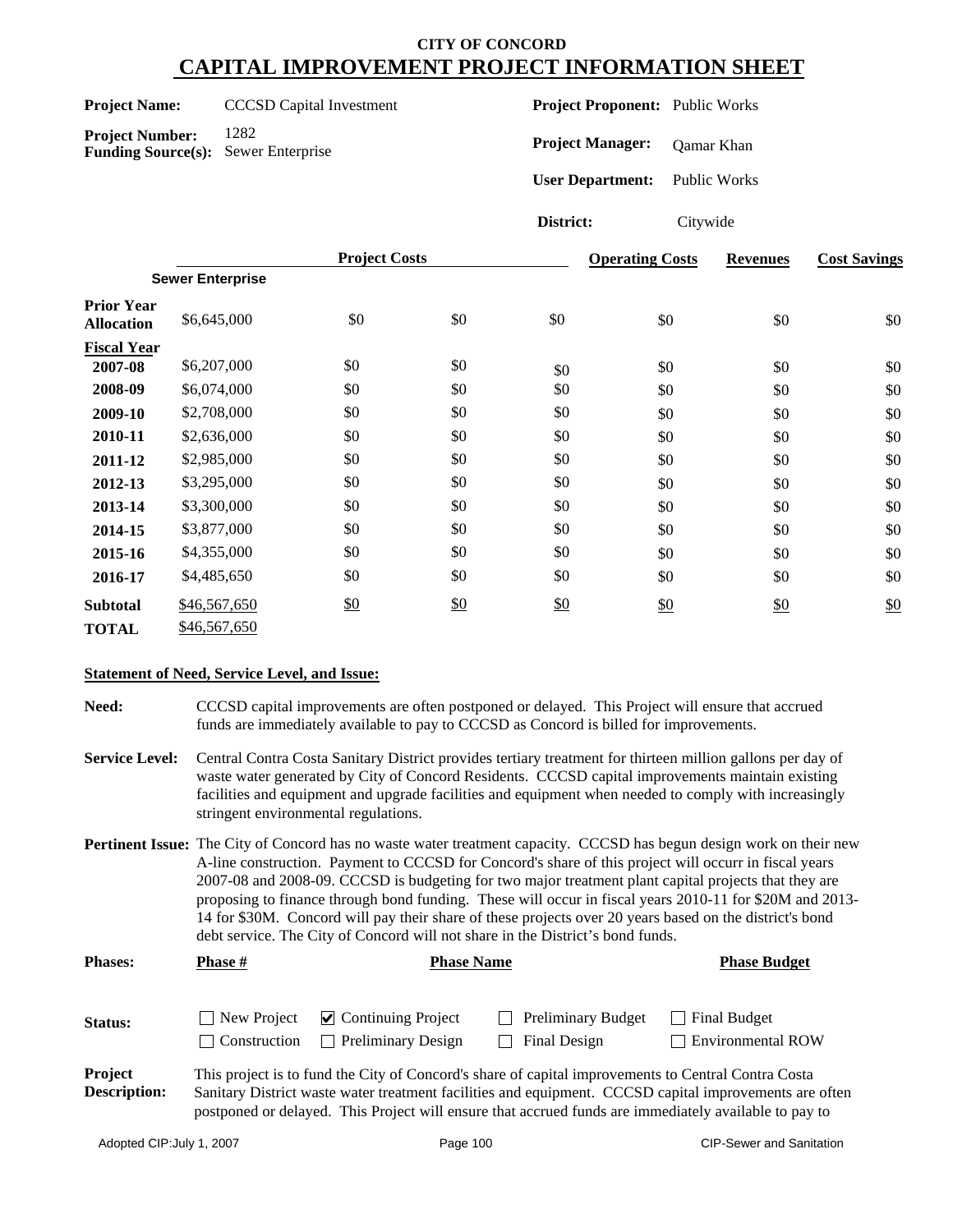CCCSD as Concord is billed for improvements.

| <b>Cost Estimate</b><br><b>By Category:</b> | <b>Administrative Costs:</b> | \$0 | Design Costs: |     | \$0 Construction Costs: | \$0        |
|---------------------------------------------|------------------------------|-----|---------------|-----|-------------------------|------------|
|                                             | Contingency Costs:           | \$0 | Other Costs:  | \$0 | <b>Total:</b>           | <u>\$0</u> |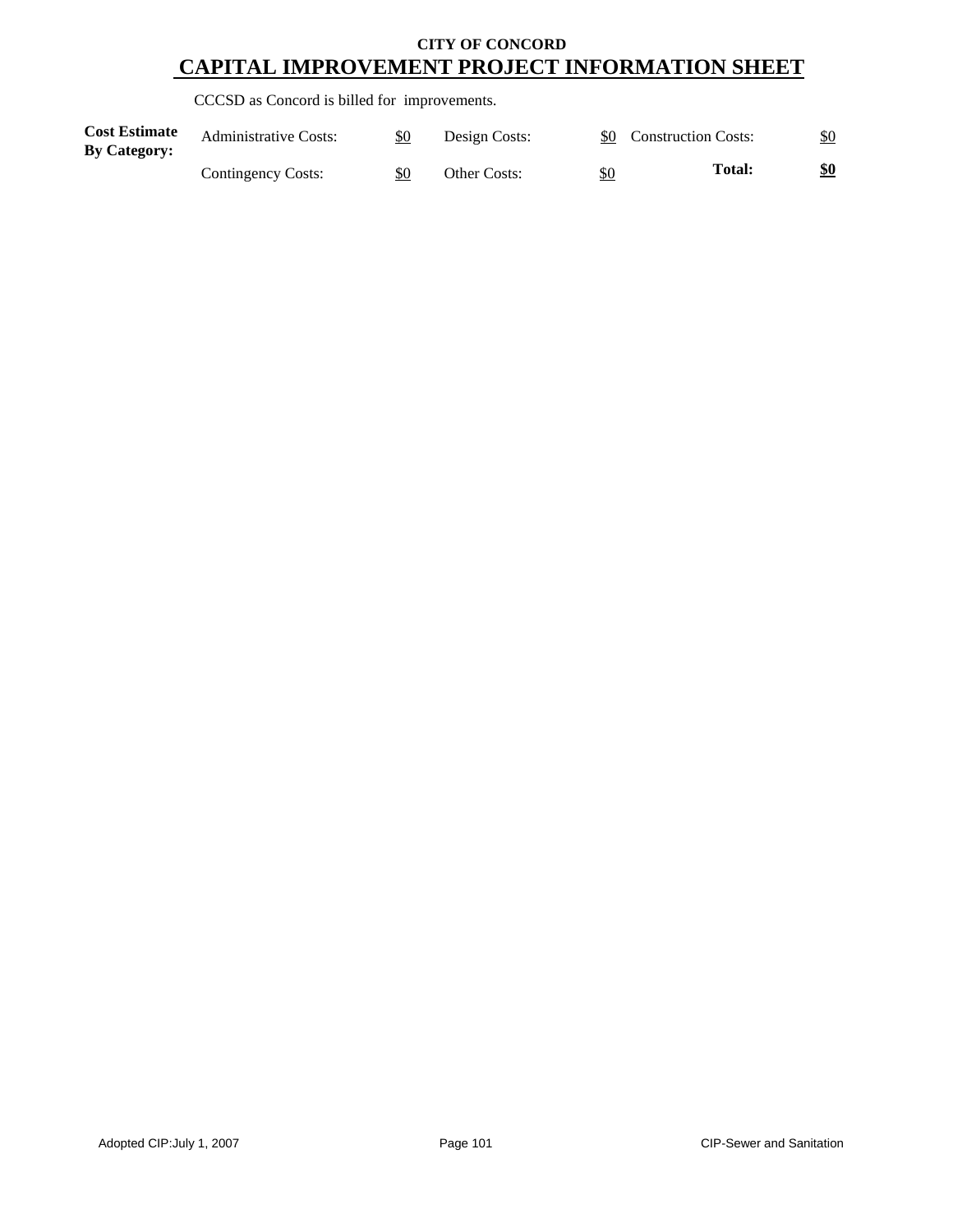**Project Name:** Sanitary Sewer Replacement

**Project Number:** 1712 **Funding Source(s):** Sewer Enterprise **Project Proponent:** Public Works

**Project Manager:** Bruce Good

**User Department:** Public Works

**District:** Citywide

|                                        |                         | <b>Project Costs</b> |     |     | <b>Operating Costs</b> | <b>Revenues</b> | <b>Cost Savings</b> |
|----------------------------------------|-------------------------|----------------------|-----|-----|------------------------|-----------------|---------------------|
|                                        | <b>Sewer Enterprise</b> |                      |     |     |                        |                 |                     |
| <b>Prior Year</b><br><b>Allocation</b> | \$821,814               | \$0                  | \$0 | \$0 | \$0                    | \$0             | \$0                 |
| <b>Fiscal Year</b>                     |                         |                      |     |     |                        |                 |                     |
| 2007-08                                | \$115,928               | \$0                  | \$0 | \$0 | \$0                    | \$0             | \$0                 |
| 2008-09                                | \$119,405               | \$0                  | \$0 | \$0 | \$0                    | \$0             | \$0                 |
| 2009-10                                | \$122,988               | \$0                  | \$0 | \$0 | \$0                    | \$0             | \$0                 |
| 2010-11                                | \$126,677               | \$0                  | \$0 | \$0 | \$0                    | \$0             | \$0                 |
| 2011-12                                | \$130,477               | \$0                  | \$0 | \$0 | \$0                    | \$0             | \$0                 |
| 2012-13                                | \$134,392               | \$0                  | \$0 | \$0 | \$0                    | \$0             | \$0                 |
| 2013-14                                | \$138,424               | \$0                  | \$0 | \$0 | \$0                    | \$0             | \$0                 |
| 2014-15                                | \$142,576               | \$0                  | \$0 | \$0 | \$0                    | \$0             | \$0                 |
| 2015-16                                | \$146,854               | \$0                  | \$0 | \$0 | \$0                    | \$0             | \$0                 |
| 2016-17                                | \$151,260               | \$0                  | \$0 | \$0 | \$0                    | \$0             | \$0                 |
| <b>Subtotal</b>                        | \$2,150,795             | \$0                  | \$0 | \$0 | \$0                    | \$0             | \$0                 |
| <b>TOTAL</b>                           | \$2,150,795             |                      |     |     |                        |                 |                     |

#### **Statement of Need, Service Level, and Issue:**

Need: Replace deteriorated sanitary sewer lines and sewage pump station equipment on an on-going basis.

**Service Level:** Replacement of deteriorated sewer lines permits adequate flow, prevents overflows, and limits infiltration into the system. Replacement of deteriorated sewage pump station equipment helps ensure continuous pumping capability, which reduces the potential for sewage overflows into Walnut Creek.

**Pertinent Issue:** Replace deteriorated sewer lines and sewage pump station equipment prior to failure to better ensure continuous sewage collection system and pump station operations.

| <b>Phases:</b>                              | <b>Phase #</b>                                   |                                                                       |                     | <b>Phase Name</b>                         |                            | <b>Phase Budget</b>                      |  |
|---------------------------------------------|--------------------------------------------------|-----------------------------------------------------------------------|---------------------|-------------------------------------------|----------------------------|------------------------------------------|--|
| Status:                                     | New Project<br>Construction<br>$\vert \ \ \vert$ | $\triangleright$ Continuing Project<br><b>Preliminary Design</b>      |                     | <b>Preliminary Budget</b><br>Final Design |                            | Final Budget<br><b>Environmental ROW</b> |  |
| <b>Project</b><br><b>Description:</b>       |                                                  | Replace deteriorated sewer lines with appropriate sizes and material. |                     |                                           |                            |                                          |  |
| <b>Cost Estimate</b><br><b>By Category:</b> | <b>Administrative Costs:</b>                     |                                                                       | Design Costs:       |                                           | <b>Construction Costs:</b> |                                          |  |
|                                             | Contingency Costs:                               |                                                                       | <b>Other Costs:</b> |                                           |                            | <b>Total:</b>                            |  |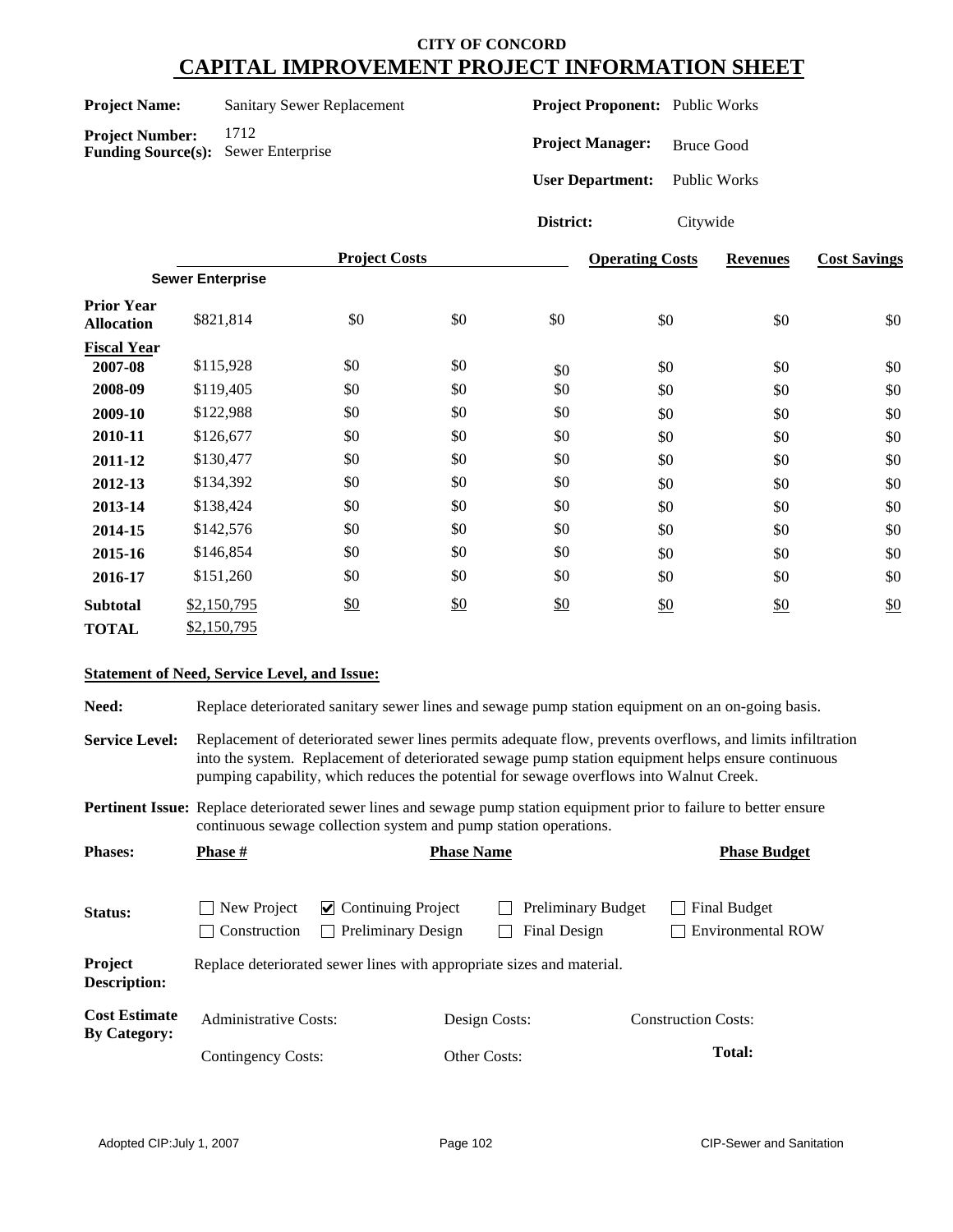|                                                     | Concrete Trunk Sewer Main<br><b>Project Name:</b><br>Rehab/Replace-Phase II & Gravity<br>Connection in Lieu of Pumping to CCCSD |                      |     | Project Proponent: Public Works |                                       |                     |                     |  |
|-----------------------------------------------------|---------------------------------------------------------------------------------------------------------------------------------|----------------------|-----|---------------------------------|---------------------------------------|---------------------|---------------------|--|
| <b>Project Number:</b><br><b>Funding Source(s):</b> | 2090                                                                                                                            | Sewer Enterprise     |     |                                 | <b>Project Manager:</b><br>Qamar Khan |                     |                     |  |
|                                                     |                                                                                                                                 |                      |     | <b>User Department:</b>         |                                       | <b>Public Works</b> |                     |  |
|                                                     |                                                                                                                                 |                      |     | District:                       | Citywide                              |                     |                     |  |
|                                                     |                                                                                                                                 | <b>Project Costs</b> |     |                                 | <b>Operating Costs</b>                | <b>Revenues</b>     | <b>Cost Savings</b> |  |
|                                                     | <b>Sewer Enterprise</b>                                                                                                         |                      |     |                                 |                                       |                     |                     |  |
| <b>Prior Year</b><br><b>Allocation</b>              | \$0                                                                                                                             | \$0                  | \$0 | \$0                             | \$0                                   | \$0                 | \$0                 |  |
| <b>Fiscal Year</b>                                  |                                                                                                                                 |                      |     |                                 |                                       |                     |                     |  |
| 2007-08                                             | \$500,000                                                                                                                       | \$0                  | \$0 | \$0                             | \$0                                   | \$0                 | \$0                 |  |
| 2008-09                                             | \$995,000                                                                                                                       | \$0                  | \$0 | \$0                             | \$0                                   | \$0                 | \$0                 |  |
| 2009-10                                             | \$995,000                                                                                                                       | \$0                  | \$0 | \$0                             | \$0                                   | \$0                 | \$0                 |  |
| 2010-11                                             | \$995,000                                                                                                                       | \$0                  | \$0 | \$0                             | \$0                                   | \$0                 | \$0                 |  |
| 2011-12                                             | \$995,000                                                                                                                       | \$0                  | \$0 | \$0                             | \$0                                   | \$0                 | \$0                 |  |
| 2012-13                                             | \$995,000                                                                                                                       | \$0                  | \$0 | \$0                             | \$0                                   | \$0                 | \$0                 |  |
| 2013-14                                             | \$995,000                                                                                                                       | \$0                  | \$0 | \$0                             | \$0                                   | \$0                 | \$0                 |  |
| 2014-15                                             | \$995,000                                                                                                                       | \$0                  | \$0 | \$0                             | \$0                                   | \$0                 | \$0                 |  |
| 2015-16                                             | \$995,000                                                                                                                       | \$0                  | \$0 | \$0                             | \$0                                   | \$0                 | \$0                 |  |

| 9773,000    | υ∪  | ΨΩ         | ΨΩ  | ΦU         | ΦU  | Ψ   |
|-------------|-----|------------|-----|------------|-----|-----|
| \$995,000   | \$0 | \$0        | \$0 | \$0        | \$0 | \$0 |
| \$995,000   | \$0 | \$0        | \$0 | \$0        | \$0 | \$0 |
| \$9,455,000 | \$0 | <u>\$0</u> | \$0 | <u>\$0</u> | \$0 | \$0 |
| \$9,455,000 |     |            |     |            |     |     |
|             |     |            |     |            |     |     |

#### **Statement of Need, Service Level, and Issue:**

| Need:                 |                              | Rehabilitation Study will be complete.                                                                                                                                                                                                                                                                                 | CCCSD is working on building an A-line relief interceptor line along Meridian Park Boulevard that<br>to their new line and will also fund the rehabilitation of the 42" and 54" lines coming into the pump<br>sewer rehabilitation projects that were identified in the Concrete Trunk Sewer Evaluation and | would allow us to gravity-flow our sewage from the pump station under Walnut Creek rather than having<br>to pump it to CCCSD's A-line next to I-680. This project will fund the connection from our pump station<br>station and the 24" main on Meridian Park Boulevard. Once that work is done, all of the concrete trunk |  |  |
|-----------------------|------------------------------|------------------------------------------------------------------------------------------------------------------------------------------------------------------------------------------------------------------------------------------------------------------------------------------------------------------------|-------------------------------------------------------------------------------------------------------------------------------------------------------------------------------------------------------------------------------------------------------------------------------------------------------------|----------------------------------------------------------------------------------------------------------------------------------------------------------------------------------------------------------------------------------------------------------------------------------------------------------------------------|--|--|
| <b>Service Level:</b> |                              | The rehabilitation of deteriorated trunk sewer mains reduces the likelihood of sanitary sewer overflows.<br>In addition, a gravity flow system under Walnut Creek will allow the City to take the sewage pump<br>station out of service.                                                                               |                                                                                                                                                                                                                                                                                                             |                                                                                                                                                                                                                                                                                                                            |  |  |
|                       |                              | <b>Pertinent Issue:</b> In order to provide funds for this work a bond issue will have to be sold to raise \$12,000,000. The City is<br>contracting with CCCSD for construction of the City's project to connect the Sewer Pump Station to<br>CCCSD's new A-line. This work is anticipated to be completed in 2008/09. |                                                                                                                                                                                                                                                                                                             |                                                                                                                                                                                                                                                                                                                            |  |  |
| <b>Phases:</b>        | <b>Phase #</b>               | <b>Phase Name</b>                                                                                                                                                                                                                                                                                                      |                                                                                                                                                                                                                                                                                                             | <b>Phase Budget</b>                                                                                                                                                                                                                                                                                                        |  |  |
| Status:               | $\triangleright$ New Project | <b>Continuing Project</b>                                                                                                                                                                                                                                                                                              | <b>Preliminary Budget</b>                                                                                                                                                                                                                                                                                   | <b>Final Budget</b>                                                                                                                                                                                                                                                                                                        |  |  |

Construction Preliminary Design Final Design Environmental ROW

\$0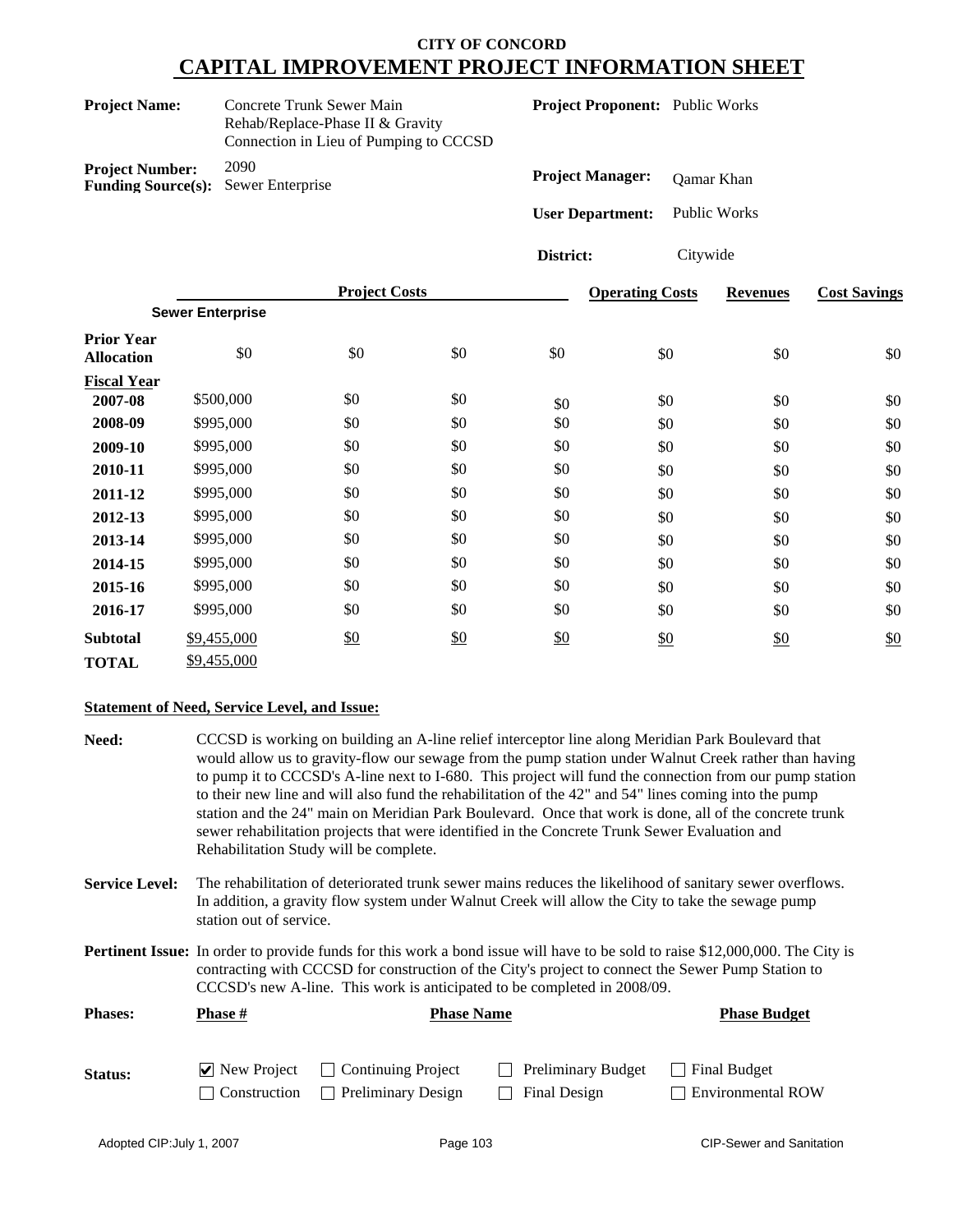**Project Description:** Rehabilitation/replacement of corroded concrete trunk sewer mains at various locations throughout the City.

| <b>Cost Estimate</b><br><b>By Category:</b> | Administrative Costs: \$1,384,618 |                     |            | Design Costs: \$1,384,618 Construction Costs: \$7,692,318 |                     |
|---------------------------------------------|-----------------------------------|---------------------|------------|-----------------------------------------------------------|---------------------|
|                                             | Contingency Costs: \$1,538,446    | <b>Other Costs:</b> | <u>\$0</u> |                                                           | Total: \$12,000,000 |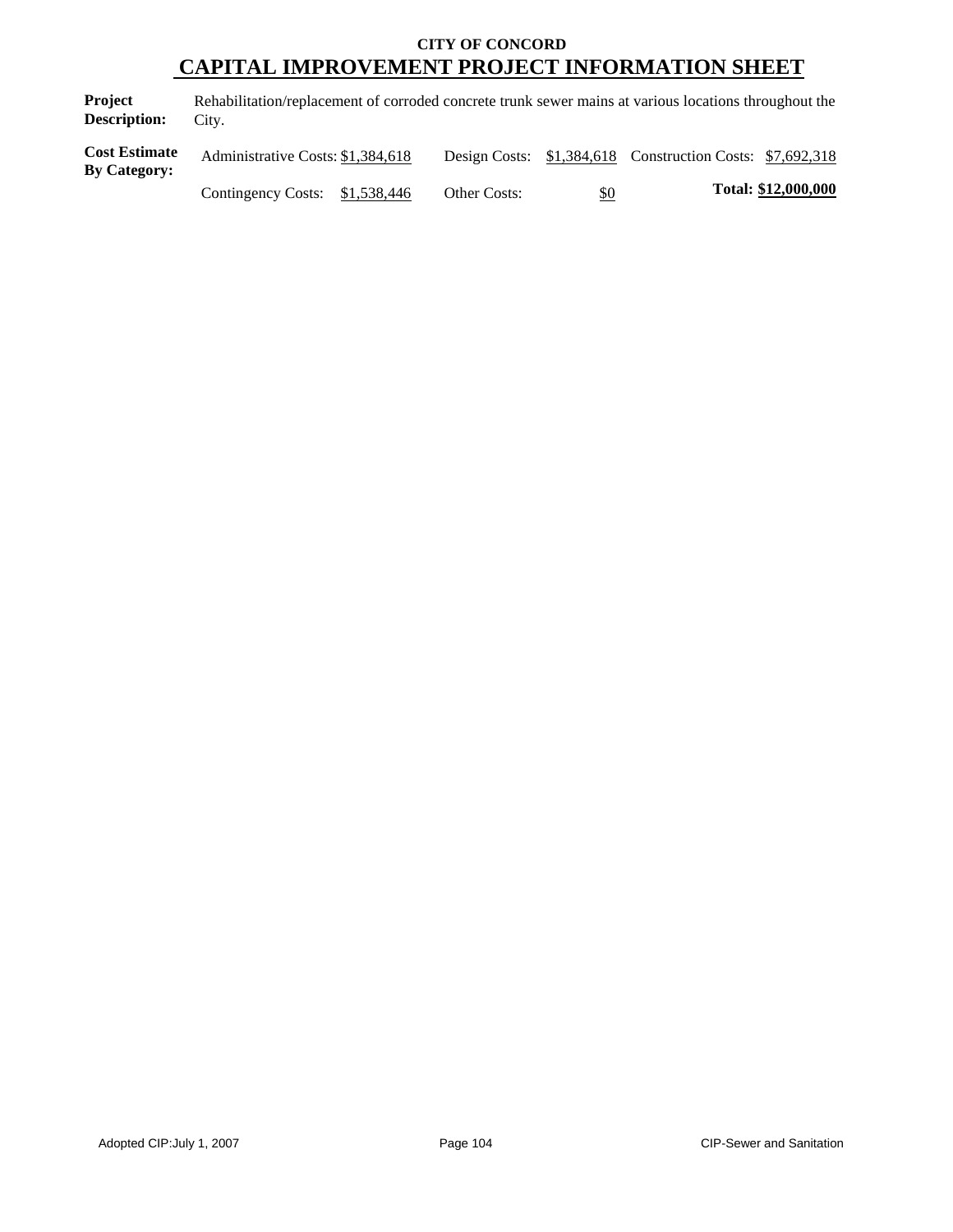| <b>Project Name:</b> | Annual CIP/TIP Management Program |  |
|----------------------|-----------------------------------|--|
|                      |                                   |  |

**Funding Source(s):** See Pertinent Issue

Project Number: 1024

| <b>Project Proponent:</b> | Building, Engineering $\&$                         |
|---------------------------|----------------------------------------------------|
|                           | Neighborhood Services                              |
| <b>Project Manager:</b>   | Alex Pascual, Margaret Lefebvre                    |
| <b>User Department:</b>   | Building, Engineering $&$<br>Neighborhood Services |
| District:                 | Citywide                                           |

|                                        |                                      | <b>Project Costs</b> |               |     | <b>Operating Costs</b> | <b>Revenues</b> | <b>Cost Savings</b> |
|----------------------------------------|--------------------------------------|----------------------|---------------|-----|------------------------|-----------------|---------------------|
|                                        | <b>See Pertinent</b><br><b>Issue</b> |                      |               |     |                        |                 |                     |
| <b>Prior Year</b><br><b>Allocation</b> | \$174,772                            | \$0                  | \$0           | \$0 | \$0                    | \$0             | \$0                 |
| <b>Fiscal Year</b>                     |                                      |                      |               |     |                        |                 |                     |
| 2007-08                                | \$180,015                            | \$0                  | \$0           | \$0 | \$0                    | \$0             | \$0                 |
| 2008-09                                | \$185,416                            | \$0                  | \$0           | \$0 | \$0                    | \$0             | \$0                 |
| 2009-10                                | \$190,978                            | \$0                  | \$0           | \$0 | \$0                    | \$0             | \$0                 |
| 2010-11                                | \$196,707                            | \$0                  | \$0           | \$0 | \$0                    | \$0             | \$0                 |
| 2011-12                                | \$202,609                            | \$0                  | \$0           | \$0 | \$0                    | \$0             | \$0                 |
| 2012-13                                | \$208,687                            | \$0                  | \$0           | \$0 | \$0                    | \$0             | \$0                 |
| 2013-14                                | \$214,948                            | \$0                  | \$0           | \$0 | \$0                    | \$0             | \$0                 |
| 2014-15                                | \$221,396                            | \$0                  | \$0           | \$0 | \$0                    | \$0             | \$0                 |
| 2015-16                                | \$228,038                            | \$0                  | \$0           | \$0 | \$0                    | \$0             | \$0                 |
| 2016-17                                | \$234,879                            | \$0                  | \$0           | \$0 | \$0                    | \$0             | \$0                 |
| <b>Subtotal</b>                        | \$2,238,445                          | $\frac{$0}{}$        | $\frac{$0}{}$ | \$0 | \$0                    | \$0             | \$0                 |
| <b>TOTAL</b>                           | \$2,238,445                          |                      |               |     |                        |                 |                     |

#### **Statement of Need, Service Level, and Issue:**

| Need:                          | The development and monitoring of the annual CIP/TIP process and the resulting adopted projects should<br>be funded through project dollars.                                                                                                                                                                                                                                       |                                                                                                                                  |                                                                            |                                          |  |  |
|--------------------------------|------------------------------------------------------------------------------------------------------------------------------------------------------------------------------------------------------------------------------------------------------------------------------------------------------------------------------------------------------------------------------------|----------------------------------------------------------------------------------------------------------------------------------|----------------------------------------------------------------------------|------------------------------------------|--|--|
| <b>Service Level:</b>          |                                                                                                                                                                                                                                                                                                                                                                                    |                                                                                                                                  | To ensure the smooth, continued development and monitoring of the CIP/TIP. |                                          |  |  |
|                                | appropriately.                                                                                                                                                                                                                                                                                                                                                                     | <b>Pertinent Issue:</b> Since the development of the CIP/TIP supports all departments, the funding sources have been distributed |                                                                            |                                          |  |  |
|                                | The development of the CIP/TIP Program is managed by a Financial Analyst who is part of the Finance<br>Department. Because of this change, the position is located in the City Municipal Budget for FY 2007-<br>08. The function of the development of the annual program remains the same and the resources will be<br>transferred within the CIP/TIP program to provide support. |                                                                                                                                  |                                                                            |                                          |  |  |
| <b>Phases:</b>                 | <b>Phase</b> #                                                                                                                                                                                                                                                                                                                                                                     | <b>Phase Name</b>                                                                                                                |                                                                            | <b>Phase Budget</b>                      |  |  |
| Status:                        | New Project<br>Construction                                                                                                                                                                                                                                                                                                                                                        | <b>Continuing Project</b><br>$\blacktriangledown$<br><b>Preliminary Design</b>                                                   | Preliminary Budget<br>Final Design                                         | Final Budget<br><b>Environmental ROW</b> |  |  |
| <b>Project</b><br>Description: | To fund the annual development and monitoring of the CIP/TIP.                                                                                                                                                                                                                                                                                                                      |                                                                                                                                  |                                                                            |                                          |  |  |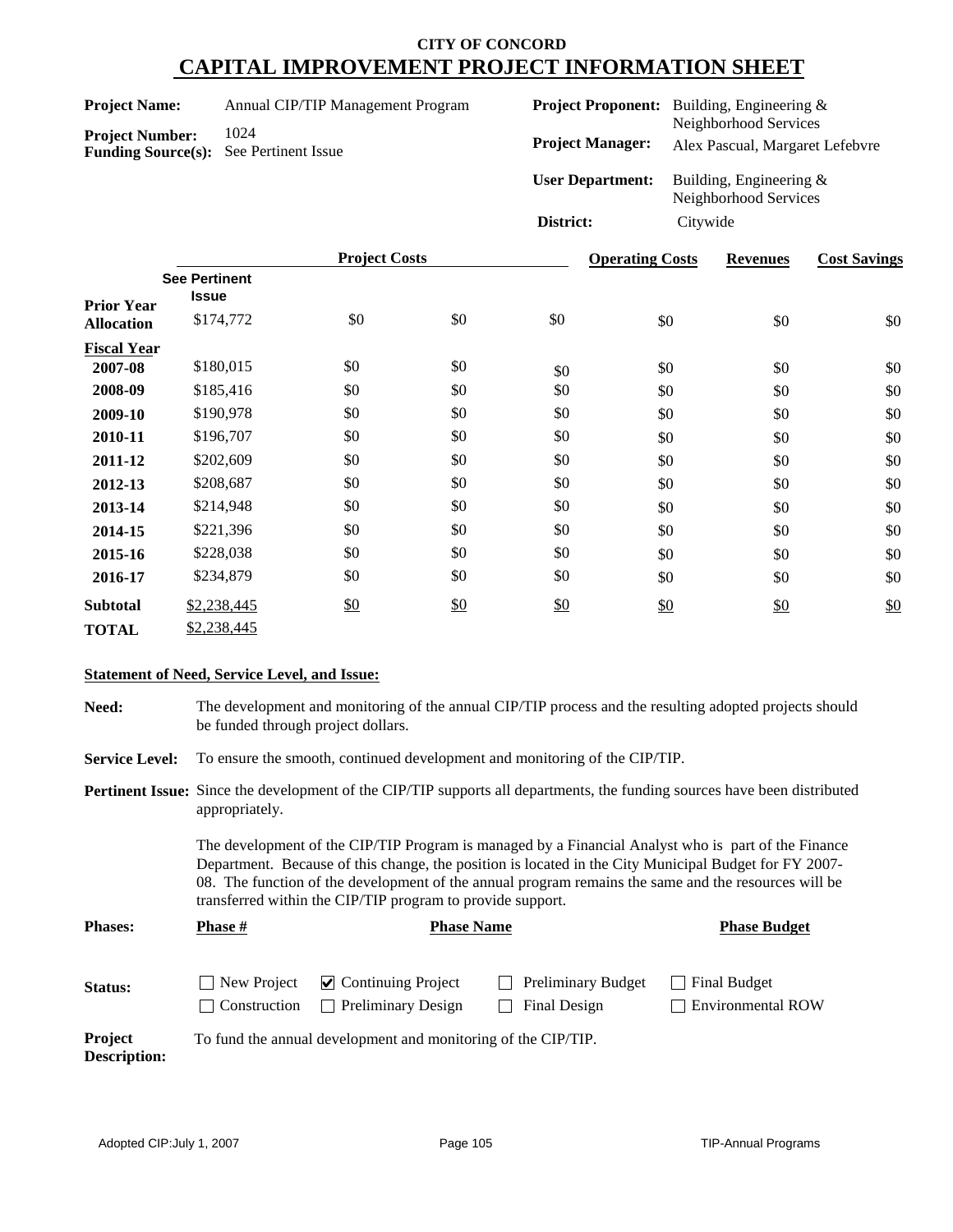| <b>Cost Estimate</b><br><b>By Category:</b> | <b>Administrative Costs:</b> | Design Costs: | <b>Construction Costs:</b> |
|---------------------------------------------|------------------------------|---------------|----------------------------|
|                                             | Contingency Costs:           | Other Costs:  | Total:                     |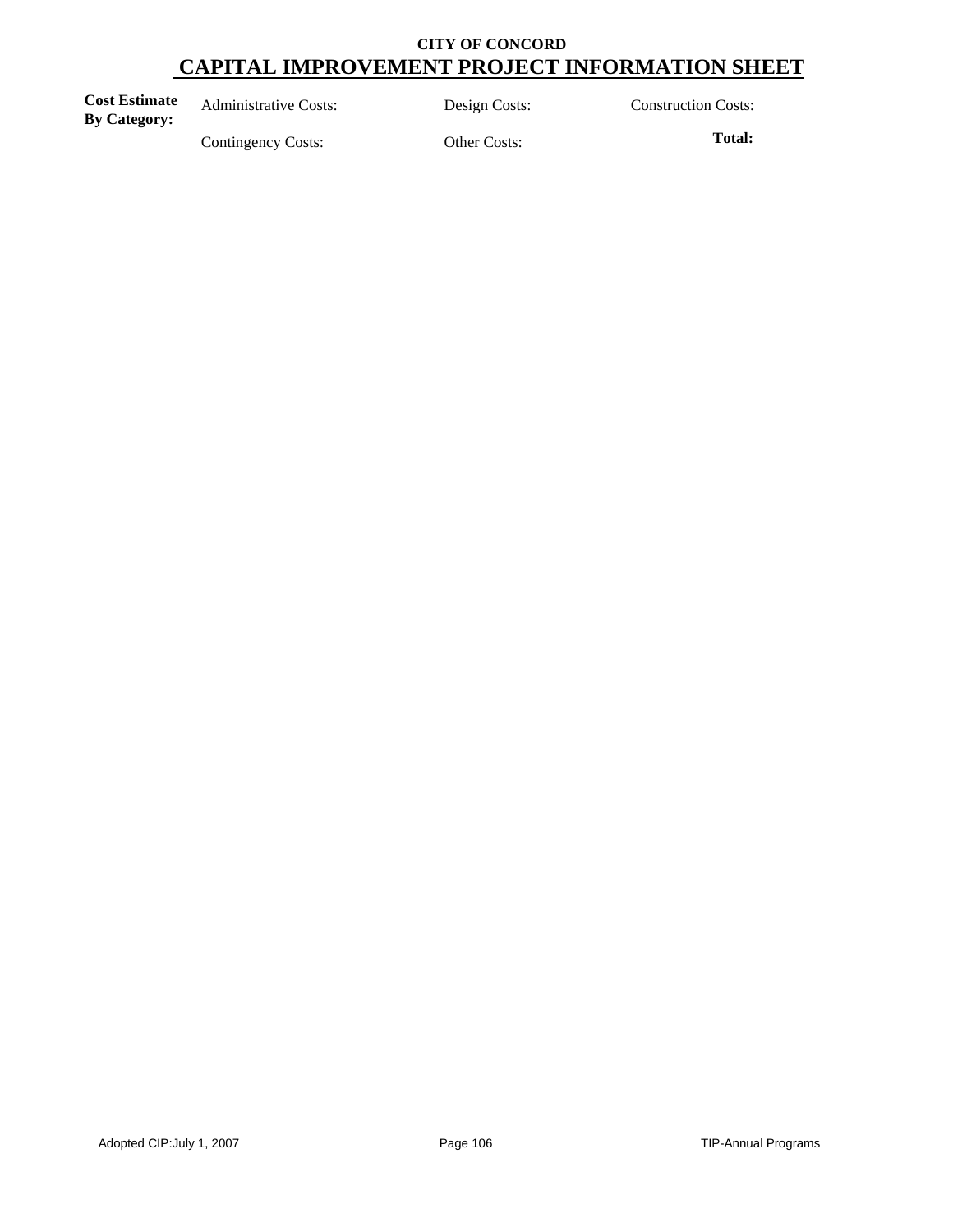| <b>Project Name:</b>                                              | Citywide Sidewalk Improvement Annual<br>Program |
|-------------------------------------------------------------------|-------------------------------------------------|
| <b>Project Number:</b><br><b>Funding Source(s):</b> Prop. 1 B LSR | 1173                                            |

**Project Proponent:** Public Works

| <b>Project Manager:</b> | Building, Engineering $\&$<br>Neighborhood Services |
|-------------------------|-----------------------------------------------------|
| <b>User Department:</b> | Public Works                                        |

**District:** Citywide

|                                        |           | <b>Project Costs</b> |               |     | <b>Operating Costs</b> | <b>Revenues</b> | <b>Cost Savings</b> |  |
|----------------------------------------|-----------|----------------------|---------------|-----|------------------------|-----------------|---------------------|--|
| Prop. 1 B LSR                          |           |                      |               |     |                        |                 |                     |  |
| <b>Prior Year</b><br><b>Allocation</b> | \$0       | \$0                  | \$0           | \$0 | \$0                    | \$0             | \$0                 |  |
| <b>Fiscal Year</b>                     |           |                      |               |     |                        |                 |                     |  |
| 2007-08                                | \$0       | \$0                  | \$0           | \$0 | \$0                    | \$0             | \$0                 |  |
| 2008-09                                | \$119,405 | \$0                  | \$0           | \$0 | \$0                    | \$0             | \$0                 |  |
| 2009-10                                | \$0       | \$0                  | \$0           | \$0 | \$0                    | \$0             | \$0                 |  |
| 2010-11                                | \$126,678 | \$0                  | \$0           | \$0 | \$0                    | \$0             | \$0                 |  |
| 2011-12                                | \$0       | \$0                  | \$0           | \$0 | \$0                    | \$0             | \$0                 |  |
| 2012-13                                | \$134,392 | \$0                  | \$0           | \$0 | \$0                    | \$0             | \$0                 |  |
| 2013-14                                | \$0       | \$0                  | \$0           | \$0 | \$0                    | \$0             | \$0                 |  |
| 2014-15                                | \$142,577 | \$0                  | \$0           | \$0 | \$0                    | \$0             | \$0                 |  |
| 2015-16                                | \$0       | \$0                  | \$0           | \$0 | \$0                    | \$0             | \$0                 |  |
| 2016-17                                | \$212,700 | \$0                  | \$0           | \$0 | \$0                    | \$0             | \$0                 |  |
| <b>Subtotal</b>                        | \$735,752 | \$0                  | $\frac{$0}{}$ | \$0 | \$0                    | \$0             | \$0                 |  |
| <b>TOTAL</b>                           | \$735,752 |                      |               |     |                        |                 |                     |  |

### **Statement of Need, Service Level, and Issue:**

Need: To maintain City's sidewalks.

Service Level: Provide a well maintained system of sidewalks.

**Pertinent Issue:** This is a bi-annual program to repair sidewalks and curb ramps throughout the City,

| <b>Phases:</b>                              | <b>Phase #</b>                                                                                                                                                                                                            |     | <b>Phase Name</b>                                                                                   |            | <b>Phase Budget</b>                      |            |  |  |
|---------------------------------------------|---------------------------------------------------------------------------------------------------------------------------------------------------------------------------------------------------------------------------|-----|-----------------------------------------------------------------------------------------------------|------------|------------------------------------------|------------|--|--|
| Status:                                     | New Project<br>Construction                                                                                                                                                                                               |     | <b>Preliminary Budget</b><br>$\vee$ Continuing Project<br><b>Preliminary Design</b><br>Final Design |            | Final Budget<br><b>Environmental ROW</b> |            |  |  |
| Project<br><b>Description:</b>              | Permanent sidewalk repair is prioritized based on results of the Citywide GPS sidewalk inventory of City<br>facilities and sidewalks, for pedestrian access that is in compliance with State and Federal disability laws. |     |                                                                                                     |            |                                          |            |  |  |
| <b>Cost Estimate</b><br><b>By Category:</b> | <b>Administrative Costs:</b>                                                                                                                                                                                              | \$0 | Design Costs:                                                                                       | -\$0       | <b>Construction Costs:</b>               | <u>\$0</u> |  |  |
|                                             | Contingency Costs:                                                                                                                                                                                                        | \$0 | <b>Other Costs:</b>                                                                                 | <u>\$0</u> | <b>Total:</b>                            | <u>\$0</u> |  |  |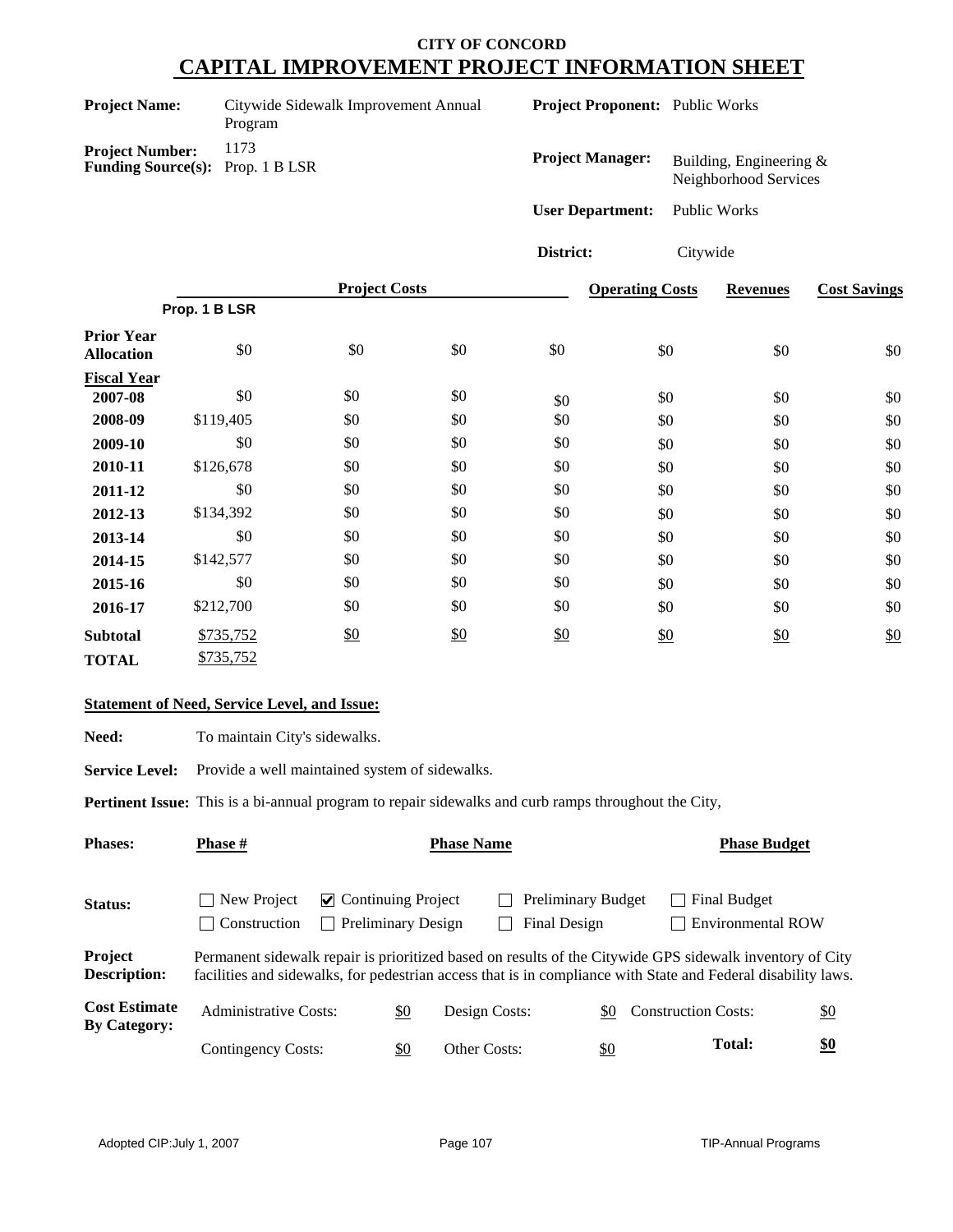| <b>Project Name:</b> | Street |
|----------------------|--------|
|                      |        |

**Project Number:** 1199<br>**Funding Source(s):** Gas Tax **Funding Source(s):** 

Measure C Local Measure J Prop. 111

**Maintenance** 

**Project Proponent:** Public Works

**Project Manager:** Bruce Good

**User Department:** Public Works

**District:** Citywide

|                                        |                |                           | <b>Project Costs</b> | <b>Operating Costs</b> | <b>Revenues</b> | <b>Cost Savings</b> |     |
|----------------------------------------|----------------|---------------------------|----------------------|------------------------|-----------------|---------------------|-----|
|                                        | <b>Gas Tax</b> | <b>Measure C</b><br>Local | Measure J            | <b>Prop. 111</b>       |                 |                     |     |
| <b>Prior Year</b><br><b>Allocation</b> | \$0            | \$0                       | \$0                  | \$0                    | \$0             | \$0                 | \$0 |
| <b>Fiscal Year</b>                     |                |                           |                      |                        |                 |                     |     |
| 2007-08                                | \$739,670      | \$94,040                  | \$0                  | \$77,537               | \$0             | \$0                 | \$0 |
| 2008-09                                | \$0            | \$573,718                 | \$0                  | \$367,235              | \$0             | \$0                 | \$0 |
| 2009-10                                | \$11,477       | \$725,567                 | \$0                  | \$230,488              | \$0             | \$0                 | \$0 |
| 2010-11                                | \$778,565      | \$0                       | \$137,317            | \$81,945               | \$0             | \$0                 | \$0 |
| 2011-12                                | \$605,539      | \$0                       | \$138,005            | \$285,681              | \$0             | \$0                 | \$0 |
| 2012-13                                | \$381,872      | \$0                       | \$590,005            | \$88,042               | \$0             | \$0                 | \$0 |
| 2013-14                                | \$258,481      | \$0                       | \$532,263            | \$302,824              | \$0             | \$0                 | \$0 |
| 2014-15                                | \$442,442      | \$0                       | \$509,863            | \$176,060              | \$0             | \$0                 | \$0 |
| 2015-16                                | \$469,486      | \$0                       | \$583,318            | \$110,940              | \$0             | \$0                 | \$0 |
| 2016-17                                | \$350,810      | \$0                       | \$755,170            | \$94,324               | \$0             | \$0                 | \$0 |
| <b>Subtotal</b>                        | \$4,038,342    | \$1,393,325               | \$3,245,941          | \$1,815,076            | \$0             | \$0                 | \$0 |
| <b>TOTAL</b>                           | \$10,492,684   |                           |                      |                        |                 |                     |     |

#### **Statement of Need, Service Level, and Issue:**

**Need:** Funds needed to maintain City streets and comply with Maintenance of Effort.

**Service Level:** To conduct optimum maintenance programs: the proper mix of all technologies applied at the optimum time to produce maximum results from the available resources.

**Pertinent Issue:** PROJECT COST IS INCLUDED IN THE OPERATING BUDGET. Costs included in this project: Transportation Materials, Miscellaneous Street Maintenance Costs and Curbs, Sidewalks and Gutters.

Conduct optimum maintenance programs as per Concord's Pavement Management System.

| <b>Phases:</b>                              | <b>Phase #</b>                                     | <b>Phase Name</b>                                         |            |                                    |  |  |     | <b>Phase Budget</b>                      |  |  |                     |  |
|---------------------------------------------|----------------------------------------------------|-----------------------------------------------------------|------------|------------------------------------|--|--|-----|------------------------------------------|--|--|---------------------|--|
| Status:                                     | New Project<br>Construction                        | $\vee$ Continuing Project<br>Preliminary Design<br>$\sim$ |            | Preliminary Budget<br>Final Design |  |  |     | Final Budget<br><b>Environmental ROW</b> |  |  |                     |  |
| Project<br><b>Description:</b>              | Provide annual street maintenance to City streets. |                                                           |            |                                    |  |  |     |                                          |  |  |                     |  |
| <b>Cost Estimate</b><br><b>By Category:</b> | <b>Administrative Costs:</b>                       |                                                           | <u>\$0</u> | Design Costs:                      |  |  | \$0 | Construction Costs: \$10,492,684         |  |  |                     |  |
|                                             | Contingency Costs:                                 |                                                           | \$0        | Other Costs:                       |  |  | \$0 |                                          |  |  | Total: \$10,492,684 |  |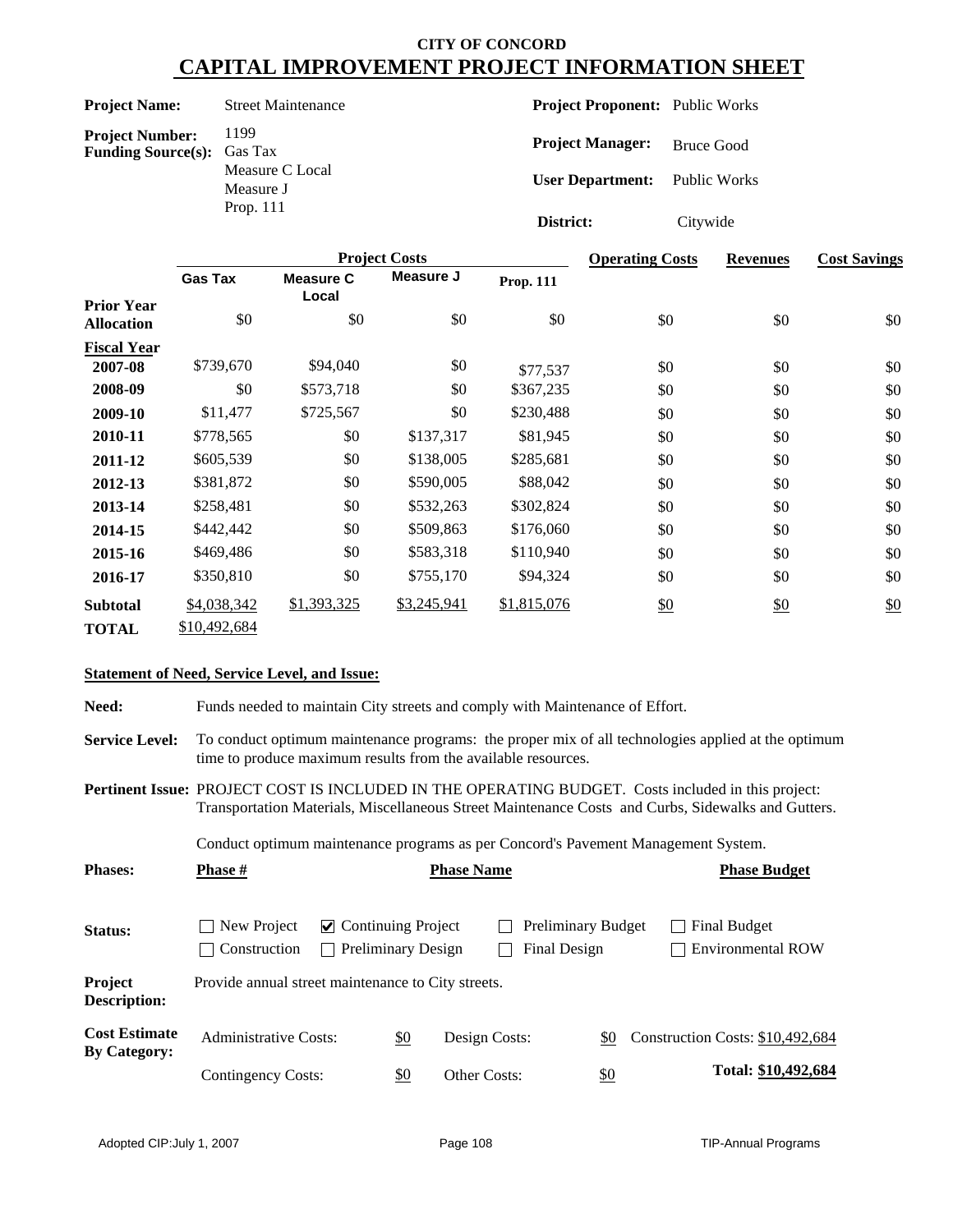| <b>Project Name:</b> | <b>TRANSPAC Work Program</b> |
|----------------------|------------------------------|
|----------------------|------------------------------|

**Project Number:** 1361<br>**Funding Source(s):** Measure C Local **Funding Source(s):** Measure J

**Project Proponent:** Public Works

Project Manager: Ray Kuzbari

**User Department:** Public Works

**District:** Citywide

|                                        |                        | <b>Project Costs</b> |     |     | <b>Operating Costs</b> | <b>Revenues</b> | <b>Cost Savings</b> |
|----------------------------------------|------------------------|----------------------|-----|-----|------------------------|-----------------|---------------------|
|                                        | <b>Measure C Local</b> | Measure J            |     |     |                        |                 |                     |
| <b>Prior Year</b><br><b>Allocation</b> | \$65,000               | \$0                  | \$0 | \$0 | \$0                    | \$0             | \$0                 |
| <b>Fiscal Year</b>                     |                        |                      |     |     |                        |                 |                     |
| 2007-08                                | \$66,950               | \$0                  | \$0 | \$0 | \$0                    | \$0             | \$0                 |
| 2008-09                                | \$68,959               | \$0                  | \$0 | \$0 | \$0                    | \$0             | \$0                 |
| 2009-10                                | \$0                    | \$71,027             | \$0 | \$0 | \$0                    | \$0             | \$0                 |
| 2010-11                                | \$0                    | \$73,158             | \$0 | \$0 | \$0                    | \$0             | \$0                 |
| 2011-12                                | \$0                    | \$75,353             | \$0 | \$0 | \$0                    | \$0             | \$0                 |
| 2012-13                                | \$0                    | \$77,613             | \$0 | \$0 | \$0                    | \$0             | \$0                 |
| 2013-14                                | \$0                    | \$79,942             | \$0 | \$0 | \$0                    | \$0             | \$0                 |
| 2014-15                                | \$0                    | \$82,340             | \$0 | \$0 | \$0                    | \$0             | \$0                 |
| 2015-16                                | \$0                    | \$84,810             | \$0 | \$0 | \$0                    | \$0             | \$0                 |
| 2016-17                                | \$0                    | \$87,354             | \$0 | \$0 | \$0                    | \$0             | \$0                 |
| <b>Subtotal</b>                        | \$200,909              | \$631,597            | \$0 | \$0 | \$0                    | \$0             | \$0                 |
| <b>TOTAL</b>                           | \$832,506              |                      |     |     |                        |                 |                     |

#### **Statement of Need, Service Level, and Issue:**

Need: Annual program.

Service Level: Funds TRANSPAC Administration Budget.

**Pertinent Issue:** City is required to participate in multi-jurisdictional transportation and growth management program. Measure C funding ends in FY 2008-09 and Measure J starts in FY 2009-10.

| <b>Phases:</b>                              | <b>Phase</b> #                                    |                                                        | <b>Phase Name</b> |                                           |  | <b>Phase Budget</b>                      |
|---------------------------------------------|---------------------------------------------------|--------------------------------------------------------|-------------------|-------------------------------------------|--|------------------------------------------|
| Status:                                     | New Project<br>$\sim$ 1<br>Construction<br>$\sim$ | $\vee$ Continuing Project<br><b>Preliminary Design</b> |                   | <b>Preliminary Budget</b><br>Final Design |  | Final Budget<br><b>Environmental ROW</b> |
| Project<br><b>Description:</b>              |                                                   | City's fair share portion of fund TRANSPAC Program.    |                   |                                           |  |                                          |
| <b>Cost Estimate</b><br><b>By Category:</b> | <b>Administrative Costs:</b>                      |                                                        | Design Costs:     |                                           |  | <b>Construction Costs:</b>               |
|                                             | Contingency Costs:                                |                                                        | Other Costs:      |                                           |  | Total:                                   |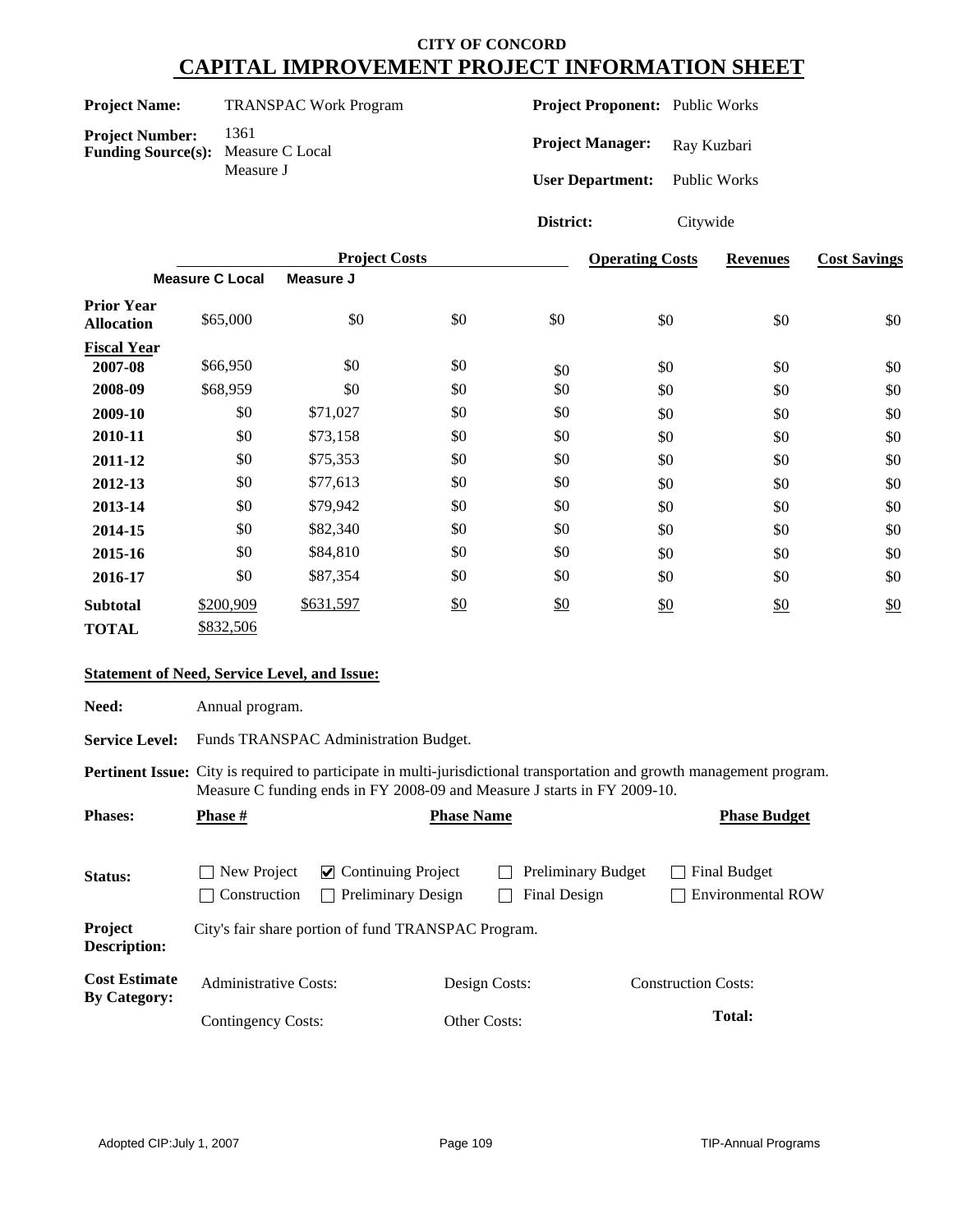| <b>Project Name:</b><br>Arterial/Collector Street Overlay/Pavement<br>Management System Program |        |                |                      | <b>Project Proponent:</b> Public Works |           |                         |                     |                 |                     |
|-------------------------------------------------------------------------------------------------|--------|----------------|----------------------|----------------------------------------|-----------|-------------------------|---------------------|-----------------|---------------------|
| <b>Project Number:</b><br><b>Funding Source(s):</b>                                             |        | 1363<br>AB2928 |                      |                                        |           | <b>Project Manager:</b> | <b>Oamar</b> Khan   |                 |                     |
|                                                                                                 |        | <b>TEA-21</b>  | Prop. 1 B LSR        |                                        |           | <b>User Department:</b> | <b>Public Works</b> |                 |                     |
|                                                                                                 |        |                |                      |                                        | District: |                         | Citywide            |                 |                     |
|                                                                                                 |        |                | <b>Project Costs</b> |                                        |           | <b>Operating Costs</b>  |                     | <b>Revenues</b> | <b>Cost Savings</b> |
|                                                                                                 | AB2928 |                | Prop. 1 B LSR        | <b>TEA-21</b>                          |           |                         |                     |                 |                     |
| <b>Prior Year</b><br><b>Allocation</b>                                                          |        | \$0            | \$0                  | \$0                                    | \$0       | \$0                     |                     | \$0             | \$0                 |
| <b>Fiscal Year</b>                                                                              |        |                |                      |                                        |           |                         |                     |                 |                     |
| 2007-08                                                                                         |        | \$513,259      | \$0                  | \$0                                    | \$0       | \$0                     |                     | \$0             | \$0                 |
| 2008-09                                                                                         |        | \$338,639      | \$120,000            | \$500,000                              | \$0       | \$0                     |                     | \$0             | \$0                 |
| 2009-10                                                                                         |        | \$0            | \$0                  | \$0                                    | \$0       | \$0                     |                     | \$0             | \$0                 |
| 2010-11                                                                                         |        | \$0            | \$120,000            | \$500,000                              | \$0       | \$0                     |                     | \$0             | \$0                 |

\$0 \$0 \$0 \$0 \$0

 $\frac{$2,500,000}{80}$  \$0 \$0 \$0 \$0

\$0 \$0 \$0 \$0 \$0 \$0 \$0 \$0 \$0 \$0 \$0

#### **Statement of Need, Service Level, and Issue:**

\$851,898

**2011-12** \$0 **2012-13** \$0 **2013-14** \$0 **2014-15** \$0 **2015-16** \$0

**TOTAL** \$4,351,898

**Subtotal**

**Need:** Provide well-maintained roads to facilitate transportation of residents, goods, and services for the enhancement of the quality of life and the economic development of the City.

**2016-17** \$0 \$120,000 \$500,000 \$0 \$0 \$0 \$0

\$500,000

\$500,000

\$400,000 \$120,000

\$120,000 \$0

\$120,000 \$1,000,000

\$0

\$500,000

\$0

\$0 \$0 \$0 \$0 \$0 \$0 \$0

\$0

\$0

**Service Level:** Roads within Concord should be free from undesirable characteristics such as poor ride quality, "pot holes", "rutting", inappropriate surface friction, and poor visual appearance.

**Pertinent Issue:** The Pavement Management System (PMS) is a systematic, computer-assisted method of organizing and analyzing information about pavement conditions to develop the most cost effective maintenance treatments and strategies. As a management tool, it aids the decision making process by determining the magnitude of the problem, the optimum way to spend funds for the greatest return on the dollar, and the consequences of not spending money wisely. As the Project Proponent, Public Works performs pavement analysis and prioritization of street maintenance needs. Building, Engineering & Neighborhood Services manages the resulting projects in the agreed upon list (SEE ATTACHMENTS FOR PAVEMENT PRIORITIZATION LIST).

> The 10-year revenue projection for this project includes a \$500,000 Transportation Equity Act (TEA) funding per year every other year beginning with FY 2008-09. It is possible that the level of funding may be higher for TEA funds and the timing of the receipt of the funds may be earlier. Staff will review the timing of implementation of the project upon availability of new information regarding level and timing of receipt of funds.

| <b>Phases:</b> | <b>Phase #</b> | <b>Phase Name</b> | <b>Phase Budget</b> |
|----------------|----------------|-------------------|---------------------|
|                |                |                   |                     |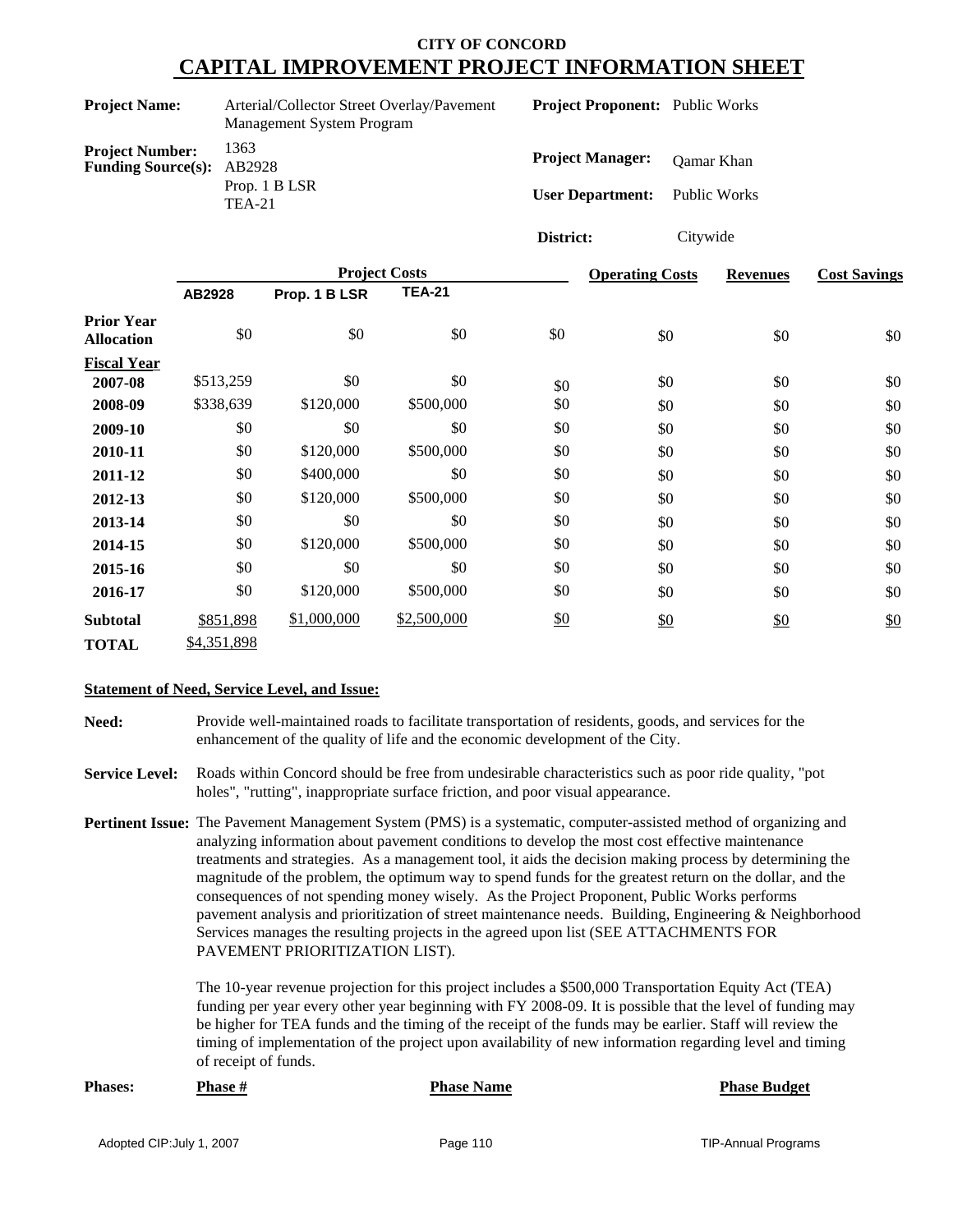| Status:                                     | $\blacksquare$ New Project<br>Construction  | $\vee$ Continuing Project<br><b>Preliminary Design</b> |                               | <b>Preliminary Budget</b><br>Final Design | Final Budget<br><b>Environmental ROW</b> |
|---------------------------------------------|---------------------------------------------|--------------------------------------------------------|-------------------------------|-------------------------------------------|------------------------------------------|
| Project<br><b>Description:</b>              |                                             | Develop a long-range program of specific projects.     |                               |                                           |                                          |
| <b>Cost Estimate</b><br><b>By Category:</b> | Administrative Costs:<br>Contingency Costs: |                                                        | Design Costs:<br>Other Costs: |                                           | <b>Construction Costs:</b><br>Total:     |
|                                             |                                             |                                                        |                               |                                           |                                          |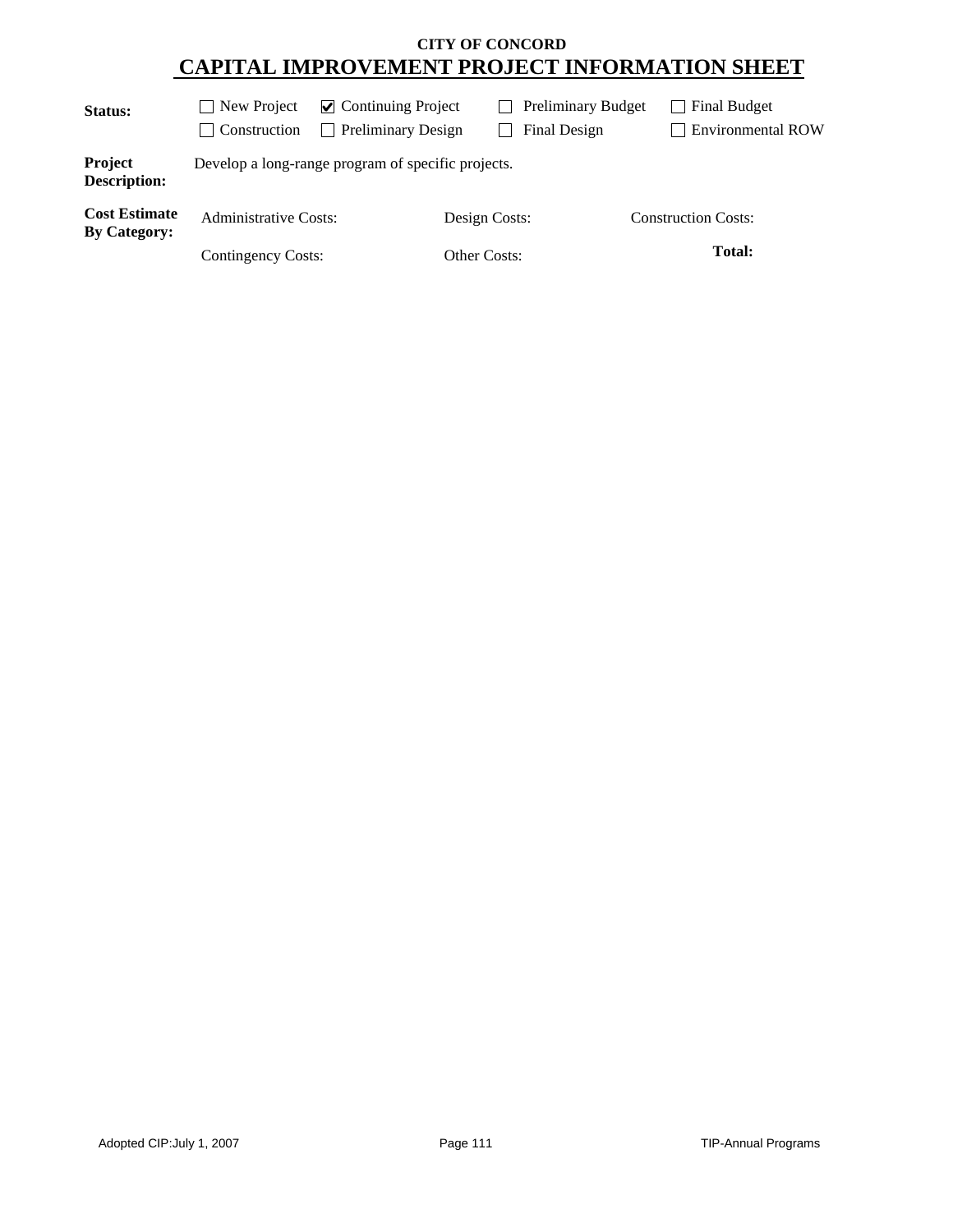#### **Project Name:** Maintenance Patch Paving

**Project Number:** 1405<br>**Funding Source(s):** Gas Tax **Funding Source(s):** Prop. 111

AB2928 See Pertinent Issue **Project Proponent:** Public Works

**Project Manager:** Bruce Good

**User Department:** Public Works

**District:** Citywide

|                                        |                |                  | <b>Project Costs</b> |                                      | <b>Operating Costs</b> | <b>Revenues</b> | <b>Cost Savings</b> |
|----------------------------------------|----------------|------------------|----------------------|--------------------------------------|------------------------|-----------------|---------------------|
|                                        | <b>Gas Tax</b> | <b>Prop. 111</b> | AB2928               | <b>See Pertinent</b><br><b>Issue</b> |                        |                 |                     |
| <b>Prior Year</b><br><b>Allocation</b> | \$0            | \$0              | \$0                  | \$0                                  | \$0                    | \$0             | \$0                 |
| <b>Fiscal Year</b>                     |                |                  |                      |                                      |                        |                 |                     |
| 2007-08                                | \$38,778       | \$314,450        | \$0                  | \$627,000                            | \$0                    | \$0             | \$0                 |
| 2008-09                                | \$40,263       | \$21,592         | \$948,000            | \$0                                  | \$0                    | \$0             | \$0                 |
| 2009-10                                | \$41,458       | \$333,391        | \$0                  | \$665,184                            | \$0                    | \$0             | \$0                 |
| 2010-11                                | \$42,928       | \$343,286        | \$0                  | \$685,140                            | \$0                    | \$0             | \$0                 |
| 2011-12                                | \$44,451       | \$353,476        | \$0                  | \$705,694                            | \$0                    | \$0             | \$0                 |
| 2012-13                                | \$45,876       | \$363,970        | \$0                  | \$726,865                            | \$0                    | \$0             | \$0                 |
| 2013-14                                | \$47,508       | \$374,776        | \$0                  | \$748,671                            | \$0                    | \$0             | \$0                 |
| 2014-15                                | \$49,199       | \$385,905        | \$0                  | \$771,131                            | \$0                    | \$0             | \$0                 |
| 2015-16                                | \$50,948       | \$397,365        | \$0                  | \$794,265                            | \$0                    | \$0             | \$0                 |
| 2016-17                                | \$52,764       | \$409,166        | \$0                  | \$818,093                            | \$0                    | \$0             | \$0                 |
| <b>Subtotal</b>                        | \$454,173      | \$3,297,377      | \$948,000            | \$6,542,043                          | \$0                    | \$0             | \$0                 |
| <b>TOTAL</b>                           | \$11,241,593   |                  |                      |                                      |                        |                 |                     |

#### **Statement of Need, Service Level, and Issue:**

**Need:** Funds needed to maintain City streets and comply with Maintenance of Effort.

**Service Level:** The current level is 300,000 square feet of patch paving annually.

**Pertinent Issue:** This project is necessary to protect our infrastructure investment. THIS PROJECT IS INCLUDED IN THE OPERATING BUDGET.

See Pertinent Issue Funding: FY 2008 Measure C, FY2010 to FY2017 Measure J.

| <b>Phases:</b>                              | <b>Phase #</b>                         |                                                        |            | <b>Phase Name</b>   |                                           |            |                                  | <b>Phase Budget</b>                      |  |
|---------------------------------------------|----------------------------------------|--------------------------------------------------------|------------|---------------------|-------------------------------------------|------------|----------------------------------|------------------------------------------|--|
| Status:                                     | New Project<br>Construction            | $\vee$ Continuing Project<br><b>Preliminary Design</b> |            |                     | <b>Preliminary Budget</b><br>Final Design |            |                                  | Final Budget<br><b>Environmental ROW</b> |  |
| <b>Project</b><br><b>Description:</b>       | Patch localized failed pavement areas. |                                                        |            |                     |                                           |            |                                  |                                          |  |
| <b>Cost Estimate</b><br><b>By Category:</b> | Administrative Costs:                  |                                                        | <u>\$0</u> | Design Costs:       |                                           | \$0        | Construction Costs: \$11,241,593 |                                          |  |
|                                             | Contingency Costs:                     |                                                        | \$0        | <b>Other Costs:</b> |                                           | <u>\$0</u> |                                  | Total: \$11,241,593                      |  |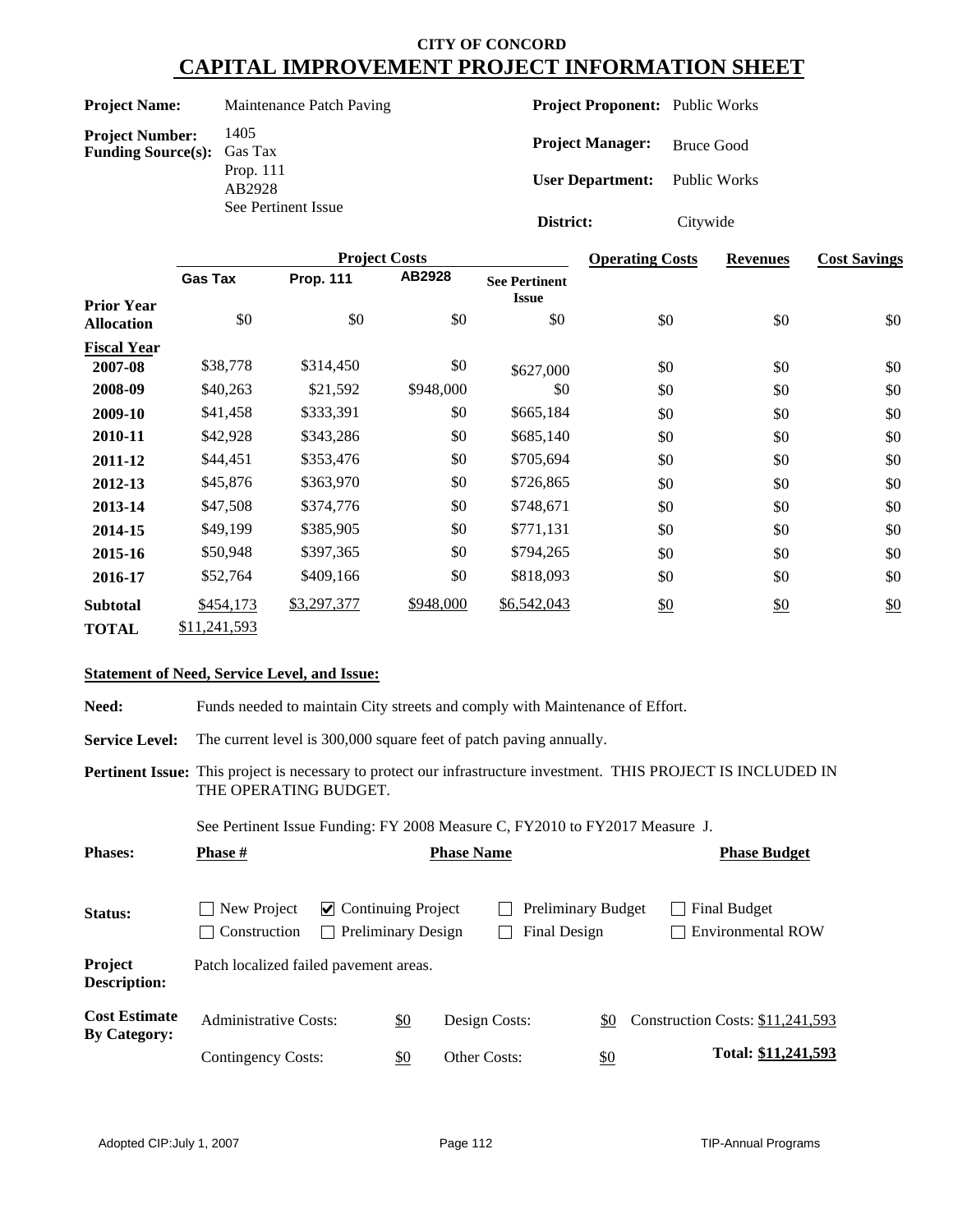|                                                                                                                    | Street Surface Seal Program (Slurry and |
|--------------------------------------------------------------------------------------------------------------------|-----------------------------------------|
| 1510<br><b>Project Number:</b><br><b>Funding Source(s):</b> Gas Tax<br>Prop. $111$<br>Measure C Local<br>Measure J |                                         |

**Project Proponent:** Public Works

**Project Manager:** Bruce Good **User Department:** Public Works

**District:** Citywide

|                                        |                |                  | <b>Project Costs</b>      |                  | <b>Operating Costs</b> | <b>Revenues</b> | <b>Cost Savings</b> |
|----------------------------------------|----------------|------------------|---------------------------|------------------|------------------------|-----------------|---------------------|
|                                        | <b>Gas Tax</b> | <b>Prop. 111</b> | <b>Measure C</b><br>Local | <b>Measure J</b> |                        |                 |                     |
| <b>Prior Year</b><br><b>Allocation</b> | \$0            | \$0              | \$0                       | \$0              | \$0                    | \$0             | \$0                 |
| <b>Fiscal Year</b>                     |                |                  |                           |                  |                        |                 |                     |
| 2007-08                                | \$681,326      | \$67,452         | \$472,036                 | \$0              | \$0                    | \$0             | \$0                 |
| 2008-09                                | \$710,377      | \$61,498         | \$486,482                 | \$0              | \$0                    | \$0             | \$0                 |
| 2009-10                                | \$722,740      | \$106,121        | \$222,118                 | \$275,205        | \$0                    | \$0             | \$0                 |
| 2010-11                                | \$770,862      | \$55,299         | \$0                       | \$520,095        | \$0                    | \$0             | \$0                 |
| 2011-12                                | \$801,825      | \$55,604         | \$0                       | \$525,219        | \$0                    | \$0             | \$0                 |
| 2012-13                                | \$848,770      | \$55,914         | \$0                       | \$546,000        | \$0                    | \$0             | \$0                 |
| 2013-14                                | \$875,171      | \$56,324         | \$0                       | \$559,955        | \$0                    | \$0             | \$0                 |
| 2014-15                                | \$902,150      | \$56,726         | \$0                       | \$573,534        | \$0                    | \$0             | \$0                 |
| 2015-16                                | \$926,833      | \$58,506         | \$0                       | \$589,876        | \$0                    | \$0             | \$0                 |
| 2016-17                                | \$947,746      | \$58,580         | \$0                       | \$606,852        | \$0                    | \$0             | \$0                 |
| <b>Subtotal</b>                        | \$8,187,800    | \$632,024        | \$1,180,636               | \$4,196,736      | \$0                    | \$0             | \$0                 |
| <b>TOTAL</b>                           | \$14,197,196   |                  |                           |                  |                        |                 |                     |

#### **Statement of Need, Service Level, and Issue:**

**Need:** Funds needed to maintain City streets and comply with Maintenance of Effort. **Service Level:** To conduct optimum maintenance programs: the proper mix of all technologies applied at the optimum time to produce maximum results from the available resources. Status: New Project **⊘** Continuing Project **D** Preliminary Budget **D** Final Budget Construction Preliminary Design Final Design Environmental ROW **Project Description:** Provide annual slurry seal and cape seal program. **Pertinent Issue:** PROJECT COST IS INCLUDED IN THE OPERATING BUDGET. Conduct optimum maintenance programs as per Concord's Pavement Management System. Cost Estimate Administrative Costs: <u>\$0</u> Design Costs: <u>\$0</u> Construction Costs: \$14,197,196 <br>By Category:  $\underline{\$0}$  Other Costs:  $\underline{\$0}$ **Cost Estimate** Contingency Costs: **Total: \$14,197,196 Phases: Phase # Phase Phase Name Phase Budget Phase Budget**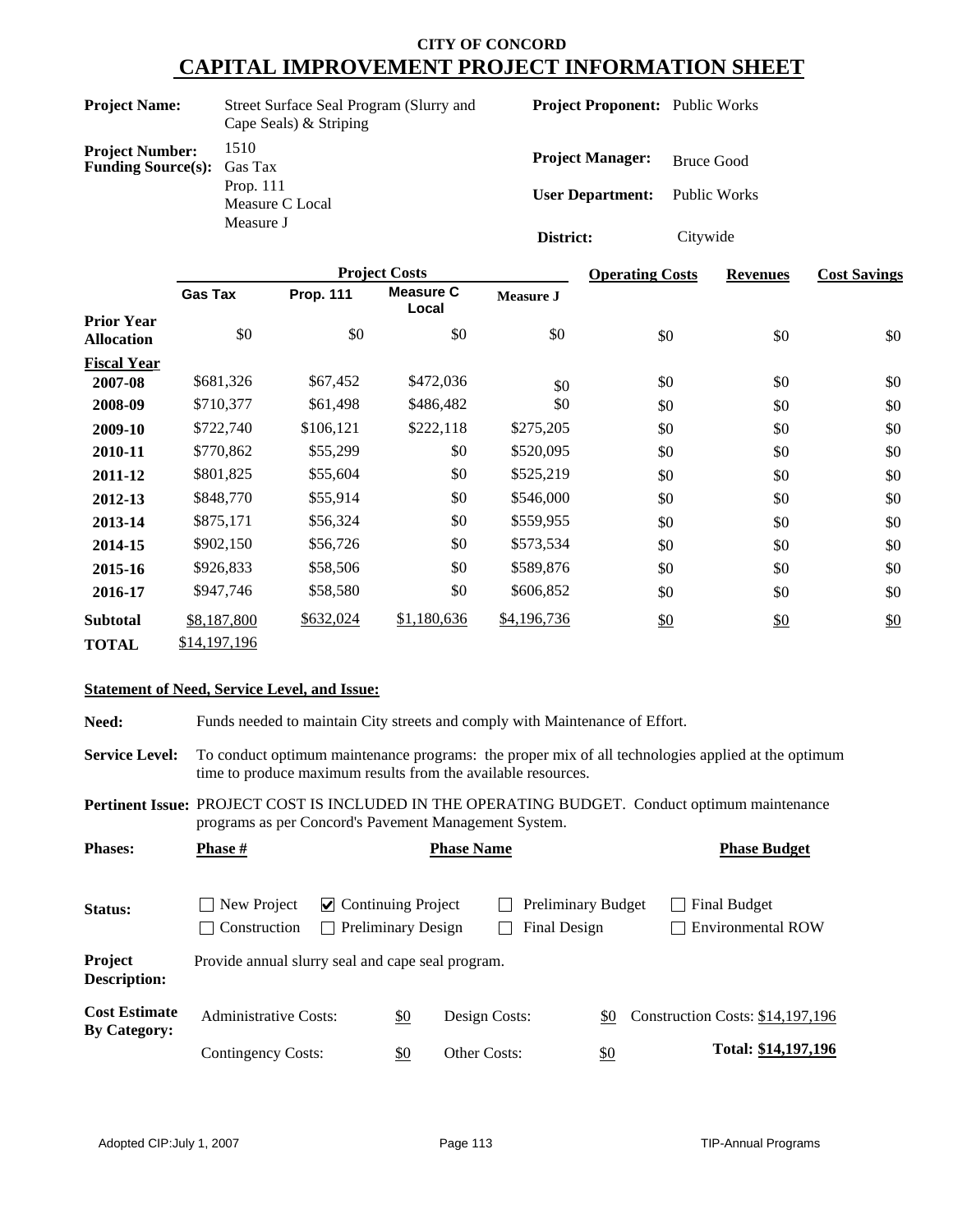| <b>Project Name:</b> | Co |
|----------------------|----|
|----------------------|----|

**Project Number:** 1531 **Funding Source(s):** Prop. 111

**Projection Management** 

**Project Proponent:** Public Works

Project Manager: Ray Kuzbari

**User Department:** Public Works

**District:** Citywide

|                                        | <b>Project Costs</b> |     |     |     | <b>Operating Costs</b> | <b>Revenues</b> | <b>Cost Savings</b> |
|----------------------------------------|----------------------|-----|-----|-----|------------------------|-----------------|---------------------|
|                                        | <b>Prop. 111</b>     |     |     |     |                        |                 |                     |
| <b>Prior Year</b><br><b>Allocation</b> | \$16,391             | \$0 | \$0 | \$0 | \$0                    | \$0             | \$0                 |
| <b>Fiscal Year</b>                     |                      |     |     |     |                        |                 |                     |
| 2007-08                                | \$16,883             | \$0 | \$0 | \$0 | \$0                    | \$0             | \$0                 |
| 2008-09                                | \$17,389             | \$0 | \$0 | \$0 | \$0                    | \$0             | \$0                 |
| 2009-10                                | \$17,911             | \$0 | \$0 | \$0 | \$0                    | \$0             | \$0                 |
| 2010-11                                | \$0                  | \$0 | \$0 | \$0 | \$0                    | \$0             | \$0                 |
| 2011-12                                | \$0                  | \$0 | \$0 | \$0 | \$0                    | \$0             | \$0                 |
| 2012-13                                | \$0                  | \$0 | \$0 | \$0 | \$0                    | \$0             | \$0                 |
| 2013-14                                | \$0                  | \$0 | \$0 | \$0 | \$0                    | \$0             | \$0                 |
| 2014-15                                | \$0                  | \$0 | \$0 | \$0 | \$0                    | \$0             | \$0                 |
| 2015-16                                | \$0                  | \$0 | \$0 | \$0 | \$0                    | \$0             | \$0                 |
| 2016-17                                | \$0                  | \$0 | \$0 | \$0 | \$0                    | \$0             | \$0                 |
| <b>Subtotal</b>                        | \$68,574             | \$0 | \$0 | \$0 | \$0                    | $\frac{$0}{}$   | \$0                 |
| <b>TOTAL</b>                           | \$68,574             |     |     |     |                        |                 |                     |

#### **Statement of Need, Service Level, and Issue:**

Need: Annual Program.

Service Level: Congestion Management Agency (CMA) funds street rehabilitation projects.

**Pertinent Issue:** Measure J assumes administrative costs beginning FY 2010-11.

| <b>Phases:</b>                              | <b>Phase</b> #                                     |                                                 | <b>Phase Name</b> |                           | <b>Phase Budget</b>                      |
|---------------------------------------------|----------------------------------------------------|-------------------------------------------------|-------------------|---------------------------|------------------------------------------|
| Status:                                     | $\Box$ New Project<br>Construction<br>$\mathbf{I}$ | $\vee$ Continuing Project<br>Preliminary Design | Final Design      | <b>Preliminary Budget</b> | Final Budget<br><b>Environmental ROW</b> |
| Project<br><b>Description:</b>              |                                                    | City's fair share portion of the CMA program.   |                   |                           |                                          |
| <b>Cost Estimate</b><br><b>By Category:</b> | <b>Administrative Costs:</b>                       |                                                 | Design Costs:     |                           | <b>Construction Costs:</b>               |
|                                             | Contingency Costs:                                 |                                                 | Other Costs:      |                           | Total:                                   |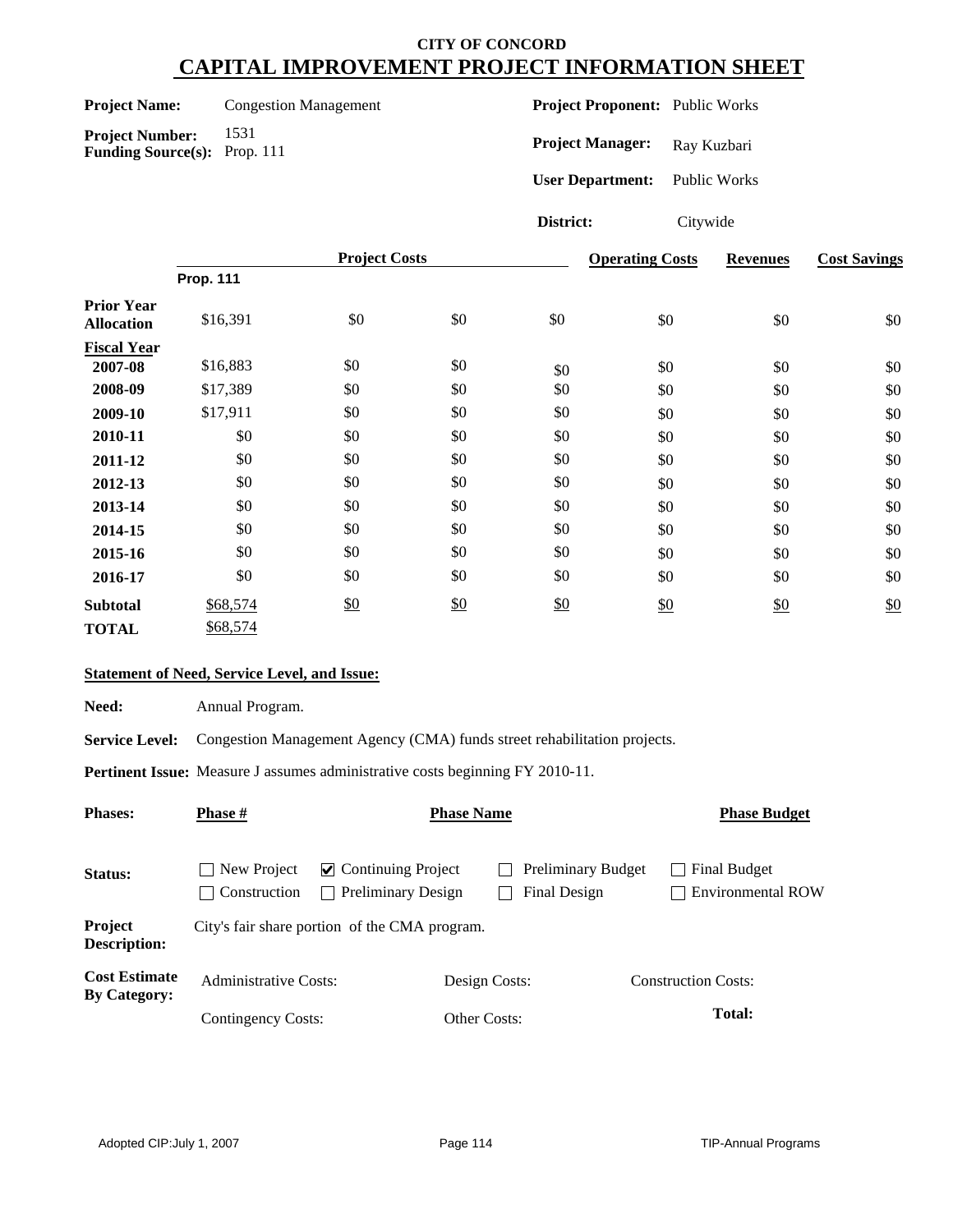**Project Number:** 1623 **Funding Source(s):** Prop. 111

**Traffic Maintenance Materials** 

**Project Proponent:** Public Works

**Project Manager:** Abul Hossain

**User Department:** Public Works

**District:** Citywide

|                                        |                  | <b>Project Costs</b> |     | <b>Operating Costs</b> | <b>Revenues</b> | <b>Cost Savings</b> |     |
|----------------------------------------|------------------|----------------------|-----|------------------------|-----------------|---------------------|-----|
|                                        | <b>Prop. 111</b> |                      |     |                        |                 |                     |     |
| <b>Prior Year</b><br><b>Allocation</b> | \$0              | \$0                  | \$0 | \$0                    | \$0             | \$0                 | \$0 |
| <b>Fiscal Year</b>                     |                  |                      |     |                        |                 |                     |     |
| 2007-08                                | \$153,063        | \$0                  | \$0 | \$0                    | \$0             | \$0                 | \$0 |
| 2008-09                                | \$156,124        | \$0                  | \$0 | \$0                    | \$0             | \$0                 | \$0 |
| 2009-10                                | \$159,247        | \$0                  | \$0 | \$0                    | \$0             | \$0                 | \$0 |
| 2010-11                                | \$162,432        | \$0                  | \$0 | \$0                    | \$0             | \$0                 | \$0 |
| 2011-12                                | \$165,680        | \$0                  | \$0 | \$0                    | \$0             | \$0                 | \$0 |
| 2012-13                                | \$168,992        | \$0                  | \$0 | \$0                    | \$0             | \$0                 | \$0 |
| 2013-14                                | \$172,372        | \$0                  | \$0 | \$0                    | \$0             | \$0                 | \$0 |
| 2014-15                                | \$175,820        | \$0                  | \$0 | \$0                    | \$0             | \$0                 | \$0 |
| 2015-16                                | \$179,338        | \$0                  | \$0 | \$0                    | \$0             | \$0                 | \$0 |
| 2016-17                                | \$182,926        | \$0                  | \$0 | \$0                    | \$0             | \$0                 | \$0 |
| <b>Subtotal</b>                        | \$1,675,994      | $\frac{$0}{}$        | \$0 | \$0                    | \$0             | \$0                 | \$0 |
| <b>TOTAL</b>                           | \$1,675,994      |                      |     |                        |                 |                     |     |

#### **Statement of Need, Service Level, and Issue:**

Need: General traffic signal and street maintenance improvements throughout the City.

**Service Level:** Maintain or improve traffic maintenance equipment and materials.

**Pertinent Issue:** THIS PROJECT IS INCLUDED IN THE OPERATING BUDGET.

| <b>Phases:</b>                              | <b>Phase</b> #                    |                                                                    | <b>Phase Name</b> |                                           | <b>Phase Budget</b>                      |
|---------------------------------------------|-----------------------------------|--------------------------------------------------------------------|-------------------|-------------------------------------------|------------------------------------------|
| Status:                                     | New Project<br>Construction<br>×. | $\vee$ Continuing Project<br><b>Preliminary Design</b>             |                   | <b>Preliminary Budget</b><br>Final Design | Final Budget<br><b>Environmental ROW</b> |
| Project<br><b>Description:</b>              |                                   | Purchase supplies as needed for on-going traffic maintenance work. |                   |                                           |                                          |
| <b>Cost Estimate</b><br><b>By Category:</b> | <b>Administrative Costs:</b>      |                                                                    | Design Costs:     |                                           | <b>Construction Costs:</b>               |
|                                             | Contingency Costs:                |                                                                    | Other Costs:      | \$1,675,994                               | <b>Total:</b>                            |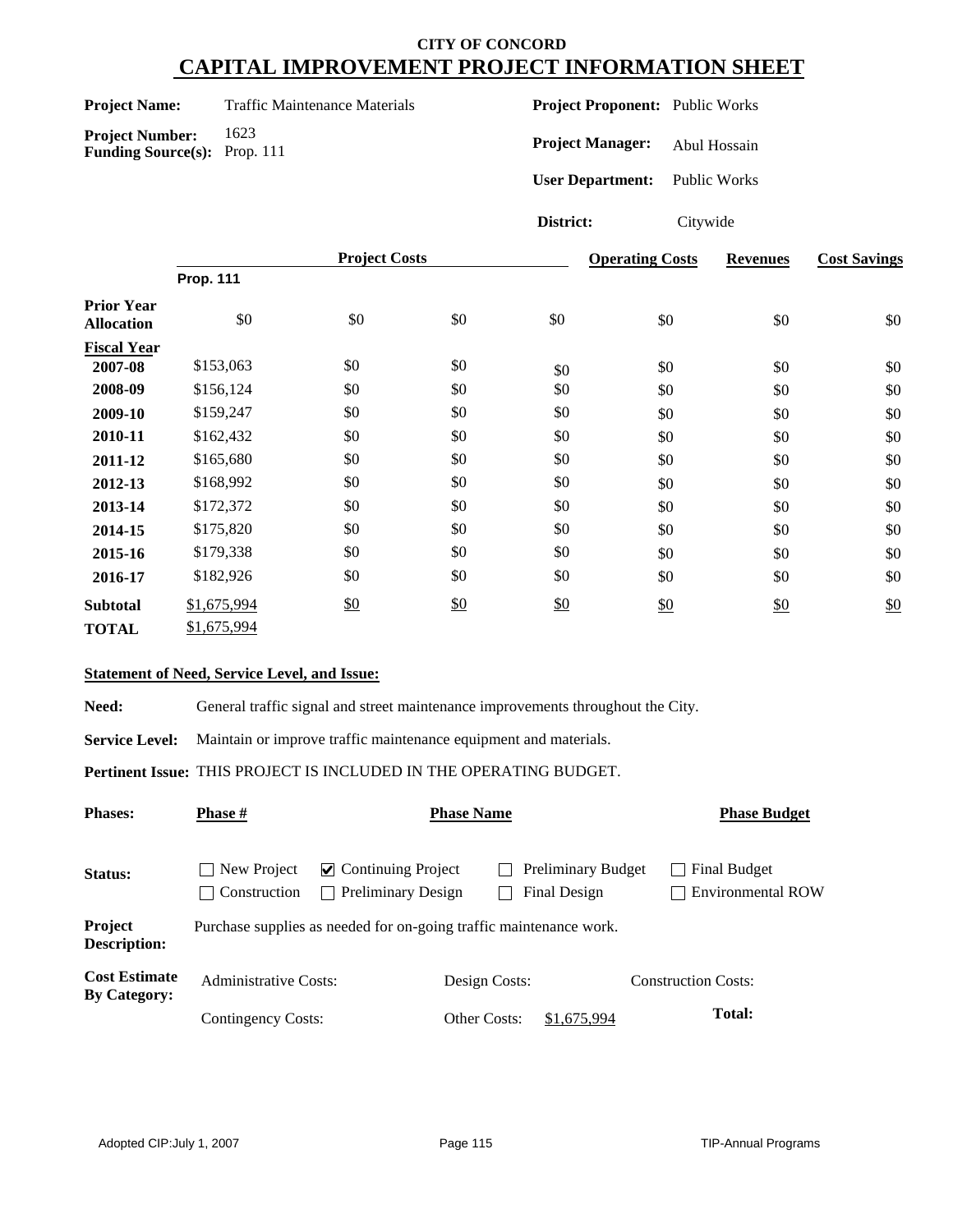#### **Project Name:** Street Maintenance (Crack Sealing)

**Project Number:** 1853<br>**Funding Source(s):** Gas Tax **Funding Source(s):** Measure C Local Measure J

**Project Proponent:** Public Works

**Project Manager:** Bruce Good

**User Department:** Public Works

**District:** Citywide

|                                        |                |                           | <b>Project Costs</b> | <b>Operating Costs</b> | <b>Revenues</b> | <b>Cost Savings</b> |     |
|----------------------------------------|----------------|---------------------------|----------------------|------------------------|-----------------|---------------------|-----|
|                                        | <b>Gas Tax</b> | <b>Measure C</b><br>Local | Measure J            |                        |                 |                     |     |
| <b>Prior Year</b><br><b>Allocation</b> | \$0            | \$0                       | \$0                  | \$0                    | \$0             | \$0                 | \$0 |
| <b>Fiscal Year</b>                     |                |                           |                      |                        |                 |                     |     |
| 2007-08                                | \$256,688      | \$60,589                  | \$0                  | \$0                    | \$0             | \$0                 | \$0 |
| 2008-09                                | \$265,526      | \$62,091                  | \$0                  | \$0                    | \$0             | \$0                 | \$0 |
| 2009-10                                | \$273,104      | \$0                       | \$63,632             | \$0                    | \$0             | \$0                 | \$0 |
| 2010-11                                | \$282,006      | \$0                       | \$65,213             | \$0                    | \$0             | \$0                 | \$0 |
| 2011-12                                | \$291,213      | \$0                       | \$66,835             | \$0                    | \$0             | \$0                 | \$0 |
| 2012-13                                | \$300,022      | \$0                       | \$68,499             | \$0                    | \$0             | \$0                 | \$0 |
| 2013-14                                | \$309,844      | \$0                       | \$70,206             | \$0                    | \$0             | \$0                 | \$0 |
| 2014-15                                | \$319,997      | \$0                       | \$71,957             | \$0                    | \$0             | \$0                 | \$0 |
| 2015-16                                | \$330,495      | \$0                       | \$73,754             | \$0                    | \$0             | \$0                 | \$0 |
| 2016-17                                | \$341,357      | \$0                       | \$74,859             | \$0                    | \$0             | \$0                 | \$0 |
| <b>Subtotal</b>                        | \$2,970,252    | \$122,680                 | \$554,955            | \$0                    | \$0             | \$0                 | \$0 |
| <b>TOTAL</b>                           | \$3,647,887    |                           |                      |                        |                 |                     |     |

#### **Statement of Need, Service Level, and Issue:**

Need: To provide well maintained streets.

**Service Level:** To conduct optimum maintenance programs: the proper mix of all technologies applied at the optimum time to produce maximum results from available sources.

**Pertinent Issue:** Conduct optimum maintenance programs, as per Concord's Pavement Management System. PROJECT COST IS INCLUDED IN THE OPERATING BUDGET.

| <b>Phases:</b>                              | <b>Phase</b> #                                                                      |                                            |                           | <b>Phase Name</b> |                                           |            |  |              | <b>Phase Budget</b>             |
|---------------------------------------------|-------------------------------------------------------------------------------------|--------------------------------------------|---------------------------|-------------------|-------------------------------------------|------------|--|--------------|---------------------------------|
| Status:                                     | New Project<br>$\blacksquare$<br>Construction<br>$\mathbf{I}$                       | $\vee$ Continuing Project<br>$\mathcal{L}$ | <b>Preliminary Design</b> |                   | <b>Preliminary Budget</b><br>Final Design |            |  | Final Budget | Environmental ROW               |
| Project<br>Description:                     | Conduct maintenance programs as determined by Concord's Pavement Management System. |                                            |                           |                   |                                           |            |  |              |                                 |
| <b>Cost Estimate</b><br><b>By Category:</b> | <b>Administrative Costs:</b>                                                        |                                            | \$0                       | Design Costs:     |                                           | \$0        |  |              | Construction Costs: \$3,647,887 |
|                                             | Contingency Costs:                                                                  |                                            | \$0                       | Other Costs:      |                                           | <u>\$0</u> |  | Total:       | \$3,647,887                     |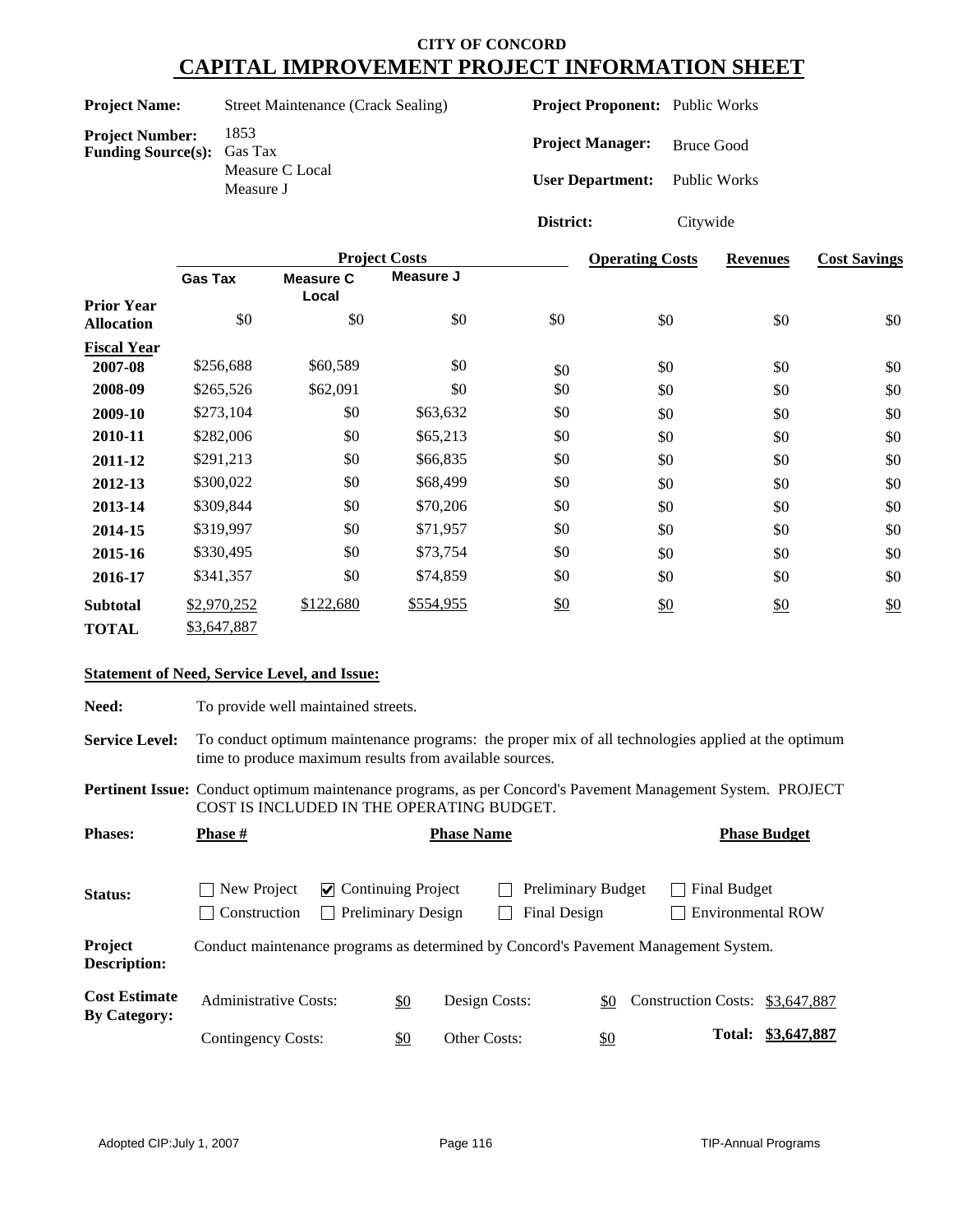| <b>Project Name:</b>                                             | Citywide Traffic/Street Improvements<br>Program | <b>Project Proponent:</b> Public Works |              |
|------------------------------------------------------------------|-------------------------------------------------|----------------------------------------|--------------|
| <b>Project Number:</b><br><b>Funding Source(s):</b> OSIP $(420)$ | 1951                                            | <b>Project Manager:</b>                | Ray Kuzbari  |
|                                                                  | See Pertinent Issue                             | <b>User Department:</b>                | Public Works |

**District:** Citywide

|                                        |                   | <b>Project Costs</b>                 |               | <b>Operating Costs</b> | <b>Revenues</b> | <b>Cost Savings</b> |     |
|----------------------------------------|-------------------|--------------------------------------|---------------|------------------------|-----------------|---------------------|-----|
|                                        | <b>OSIP (420)</b> | <b>See Pertinent</b><br><b>Issue</b> |               |                        |                 |                     |     |
| <b>Prior Year</b><br><b>Allocation</b> | \$80,000          | \$758,577                            | \$0           | \$0                    | \$0             | \$0                 | \$0 |
| <b>Fiscal Year</b>                     |                   |                                      |               |                        |                 |                     |     |
| 2007-08                                | \$915,000         | \$0                                  | \$0           | \$0                    | \$0             | \$0                 | \$0 |
| 2008-09                                | \$910,450         | \$0                                  | \$0           | \$0                    | \$0             | \$0                 | \$0 |
| 2009-10                                | \$646,364         | \$0                                  | \$0           | \$0                    | \$0             | \$0                 | \$0 |
| 2010-11                                | \$662,754         | \$0                                  | \$0           | \$0                    | \$0             | \$0                 | \$0 |
| 2011-12                                | \$679,637         | \$0                                  | \$0           | \$0                    | \$0             | \$0                 | \$0 |
| 2012-13                                | \$537,324         | \$0                                  | \$0           | \$0                    | \$0             | \$0                 | \$0 |
| 2013-14                                | \$614,937         | \$0                                  | \$0           | \$0                    | \$0             | \$0                 | \$0 |
| 2014-15                                | \$733,385         | \$0                                  | \$0           | \$0                    | \$0             | \$0                 | \$0 |
| 2015-16                                | \$752,387         | \$0                                  | \$0           | \$0                    | \$0             | \$0                 | \$0 |
| 2016-17                                | \$774,958         | \$0                                  | \$0           | \$0                    | \$0             | \$0                 | \$0 |
| <b>Subtotal</b>                        | \$7,307,196       | \$758,577                            | $\frac{$0}{}$ | \$0                    | \$0             | \$0                 | \$0 |
| <b>TOTAL</b>                           | \$8,065,773       |                                      |               |                        |                 |                     |     |

#### **Statement of Need, Service Level, and Issue:**

| Need:<br>General traffic/street improvements throughout the City. |
|-------------------------------------------------------------------|
|-------------------------------------------------------------------|

#### **Service Level:**

|                |                                                                                                                                     | <b>Pertinent Issue:</b> On July 5, 2005, Council adopted an OSIP Study consolidating the previous OSIP zones into a single |                     |  |  |  |  |
|----------------|-------------------------------------------------------------------------------------------------------------------------------------|----------------------------------------------------------------------------------------------------------------------------|---------------------|--|--|--|--|
|                |                                                                                                                                     | zone. All prior year allocations are shown below in their original zone allocation, while all FY 2006-07                   |                     |  |  |  |  |
|                |                                                                                                                                     | and future allocations are shown in the single zone. The Prior Year Allocations are as follows: OSIP                       |                     |  |  |  |  |
|                |                                                                                                                                     | Zone 1, \$61,080; OSIP Zone II, \$16,285; OSIP Zone III, \$36,120; OSIP Zone IV, \$235,000, and OSIP                       |                     |  |  |  |  |
|                | Zone V, \$737 for a total of \$349,222.                                                                                             |                                                                                                                            |                     |  |  |  |  |
|                | Active Projects will be spun out to Project No. 2951 and managed by Building, Engineering, and<br>Neighborhood Services Department. |                                                                                                                            |                     |  |  |  |  |
| <b>Phases:</b> | <b>Phase</b> #                                                                                                                      | <b>Phase Name</b>                                                                                                          | <b>Phase Budget</b> |  |  |  |  |

| <b>Status:</b>                        |                           | $\Box$ New Project $\Box$ Continuing Project | <b>Preliminary Budget</b> | Final Budget                                                                                               |
|---------------------------------------|---------------------------|----------------------------------------------|---------------------------|------------------------------------------------------------------------------------------------------------|
|                                       |                           | <b>Construction</b> Preliminary Design       | Final Design              | $\Box$ Environmental ROW                                                                                   |
| <b>Project</b><br><b>Description:</b> | future specific projects. |                                              |                           | Provide Citywide traffic and street improvements to enhance street capacity. This is a holding account for |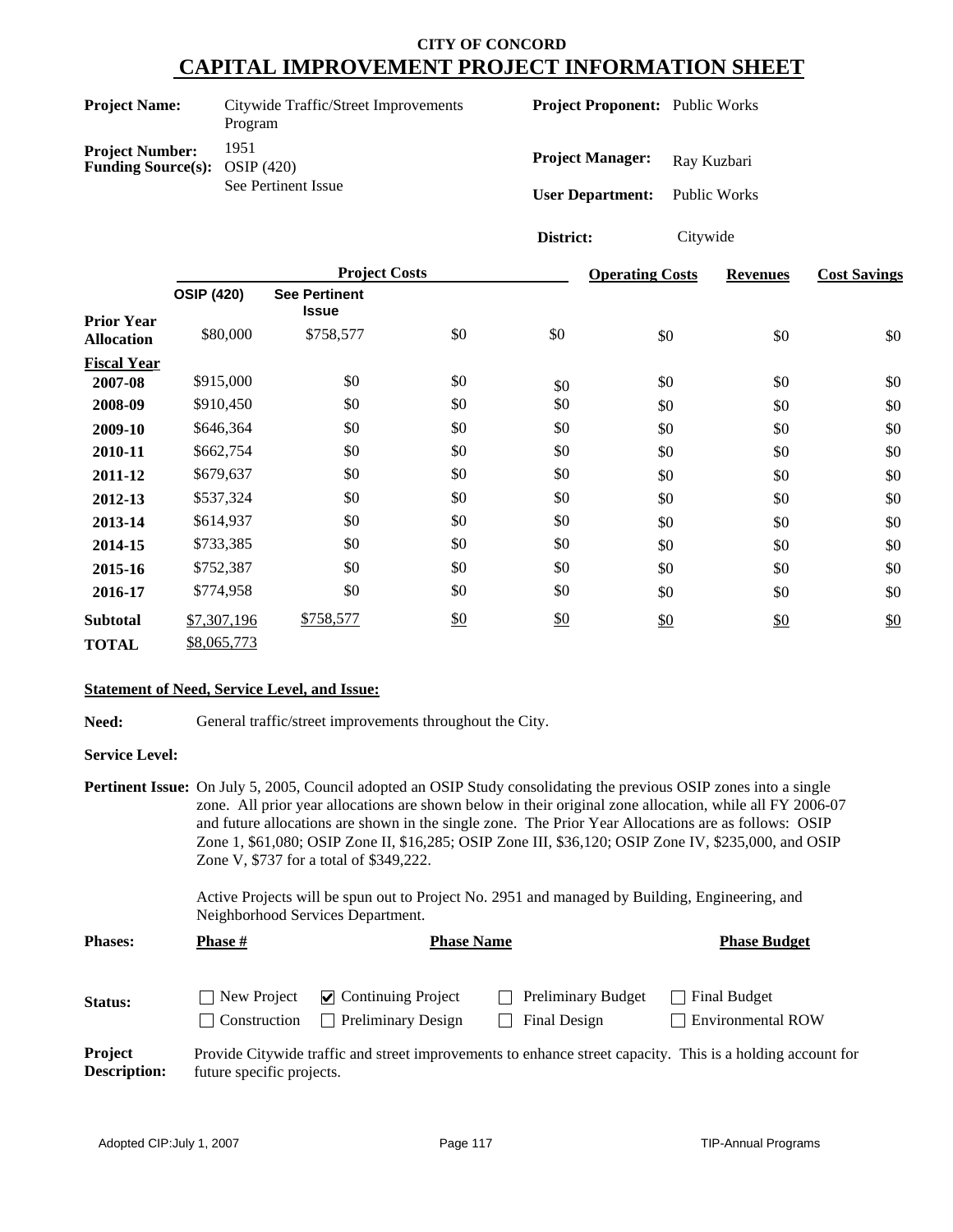| <b>Cost Estimate</b><br><b>By Category:</b> | <b>Administrative Costs:</b> | Design Costs: | <b>Construction Costs:</b> |
|---------------------------------------------|------------------------------|---------------|----------------------------|
|                                             | Contingency Costs:           | Other Costs:  | Total:                     |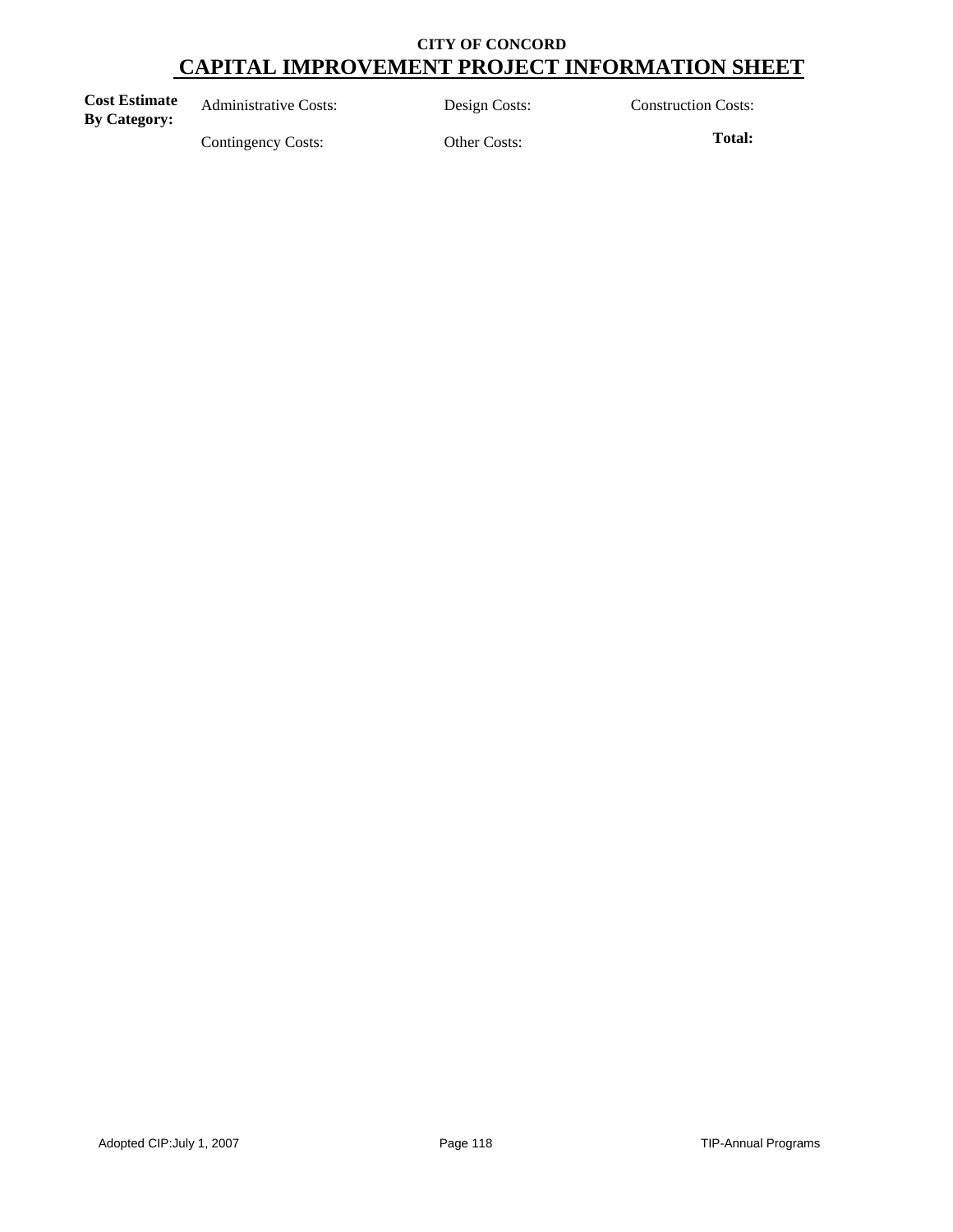| <b>Project Name:</b>                                          | Arterial/Collector Street Overlay/Pavement<br>Management System Implementation<br>Project | <b>Project Proponent:</b> Public Works |                                                     |
|---------------------------------------------------------------|-------------------------------------------------------------------------------------------|----------------------------------------|-----------------------------------------------------|
| <b>Project Number:</b><br><b>Funding Source(s): MTC Grant</b> | 2363                                                                                      | <b>Project Manager:</b>                | Building, Engineering $\&$<br>Neighborhood Services |
|                                                               | AB2928<br><b>STIP</b>                                                                     | <b>User Department:</b>                | Public Works                                        |
|                                                               | See Pertinent Issue                                                                       | District:                              | Citywide                                            |

|                                        |                  | <b>Project Costs</b> |             |                                      | <b>Operating Costs</b> | <b>Revenues</b> | <b>Cost Savings</b> |
|----------------------------------------|------------------|----------------------|-------------|--------------------------------------|------------------------|-----------------|---------------------|
|                                        | <b>MTC Grant</b> | AB2928               | <b>STIP</b> | <b>See Pertinent</b><br><b>Issue</b> |                        |                 |                     |
| <b>Prior Year</b><br><b>Allocation</b> | \$600,000        | \$321,720            | \$0         | \$630,845                            | \$0                    | \$0             | \$0                 |
| <b>Fiscal Year</b>                     |                  |                      |             |                                      |                        |                 |                     |
| 2007-08                                | \$0              | \$400,000            | \$540,000   | \$0                                  | \$0                    | \$0             | \$0                 |
| 2008-09                                | \$0              | \$0                  | \$0         | \$0                                  | \$0                    | \$0             | \$0                 |
| 2009-10                                | \$0              | \$0                  | \$0         | \$0                                  | \$0                    | \$0             | \$0                 |
| 2010-11                                | \$0              | \$0                  | \$0         | \$0                                  | \$0                    | \$0             | \$0                 |
| 2011-12                                | \$0              | \$0                  | \$0         | \$0                                  | \$0                    | \$0             | \$0                 |
| 2012-13                                | \$0              | \$0                  | \$0         | \$0                                  | \$0                    | \$0             | \$0                 |
| 2013-14                                | \$0              | \$0                  | \$0         | \$0                                  | \$0                    | \$0             | \$0                 |
| 2014-15                                | \$0              | \$0                  | \$0         | \$0                                  | \$0                    | \$0             | \$0                 |
| 2015-16                                | \$0              | \$0                  | \$0         | \$0                                  | \$0                    | \$0             | \$0                 |
| 2016-17                                | \$0              | \$0                  | \$0         | \$0                                  | \$0                    | \$0             | \$0                 |
| <b>Subtotal</b>                        | \$600,000        | \$721,720            | \$540,000   | \$630,845                            | \$0                    | $\frac{$0}{}$   | $\frac{$0}{}$       |
| <b>TOTAL</b>                           | \$2,492,565      |                      |             |                                      |                        |                 |                     |

#### **Statement of Need, Service Level, and Issue:**

- **Need:** Provide well-maintained roads to facilitate transportation of residents, goods, and services for the enhancement of the quality of life and the economic development of the City.
- **Service Level:** Roads within Concord should be free from undesirable characteristics such as poor ride quality, "pot holes", "rutting", inappropriate surface friction, and poor visual appearance.
- **Pertinent Issue:** Project No. 1363 is the holding account for the Arterial/Collector Street Overlay /Pavement Management System Program and managed by Public Works. As projects are prioritized and scheduled they will be spun-out into Project No. 2363 and managed by Engineering Services per Administrative Directive No. 100.

Grant Street (Revere Drive to Solano Way) has been designed with construction underway. Additionally Clayton Road (Latour Lane to Wilcrest Drive, PJ2084) will be designed with construction scheduled for FY07-08 as part of \$540,000 funded STP program.

The Prior Year Allocation consists of a \$600,000 MTC grant, \$321,720 of AB2928, \$382,068 of Measure C- Local, \$2,845 of Gas Tax, \$223,800 of Prop. 111 and \$22,132 Pavement Management Technical Assistance Program (P-TAP) Round 8 grant.

| <b>Phases:</b> | <b>Phase #</b> | <b>Phase Name</b> | <b>Phase Budget</b> |
|----------------|----------------|-------------------|---------------------|
|                |                |                   |                     |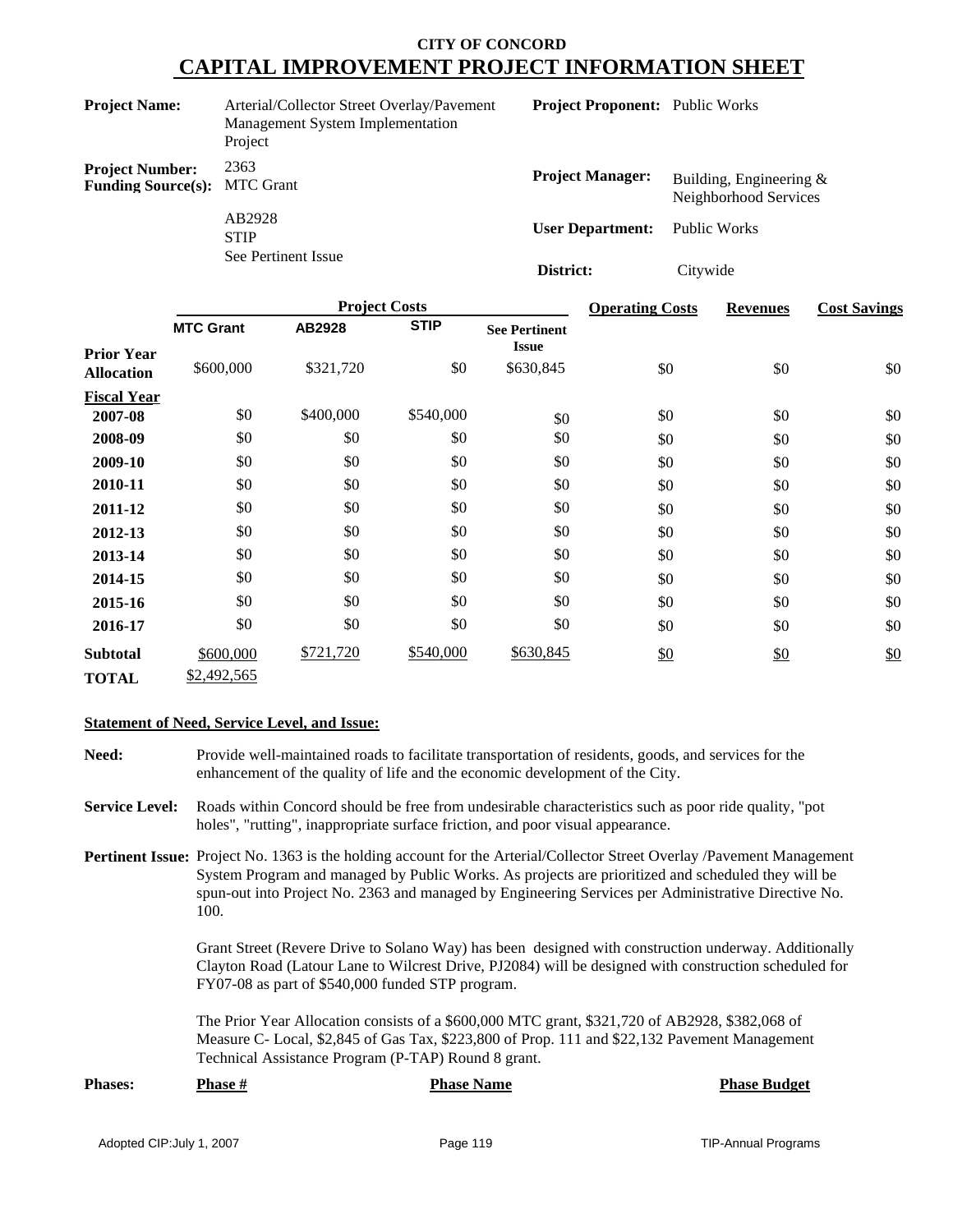| Status:                                     | New Project<br>$\mathcal{L}$                                                                                                                                                              | $\triangleright$ Continuing Project |                      | <b>Preliminary Budget</b> |                            | Final Budget             |               |
|---------------------------------------------|-------------------------------------------------------------------------------------------------------------------------------------------------------------------------------------------|-------------------------------------|----------------------|---------------------------|----------------------------|--------------------------|---------------|
|                                             | Construction<br>$\mathbf{I}$                                                                                                                                                              |                                     | Preliminary Design   | Final Design              |                            | <b>Environmental ROW</b> |               |
| Project<br><b>Description:</b>              | (1) Grant Street (Revere Drive to Solano Way)<br>(2) Design of Clayton Road (Latour Lane to Wilcrest Drive)<br>(3) Administration of street related Grant Projects as opportunities arise |                                     |                      |                           |                            |                          |               |
| <b>Cost Estimate</b><br><b>By Category:</b> | <b>Administrative Costs:</b>                                                                                                                                                              |                                     | Design Costs:<br>\$0 | \$0                       | <b>Construction Costs:</b> |                          | \$0           |
|                                             | <b>Contingency Costs:</b>                                                                                                                                                                 |                                     | \$0<br>Other Costs:  | <u>\$0</u>                |                            | <b>Total:</b>            | $\frac{$0}{}$ |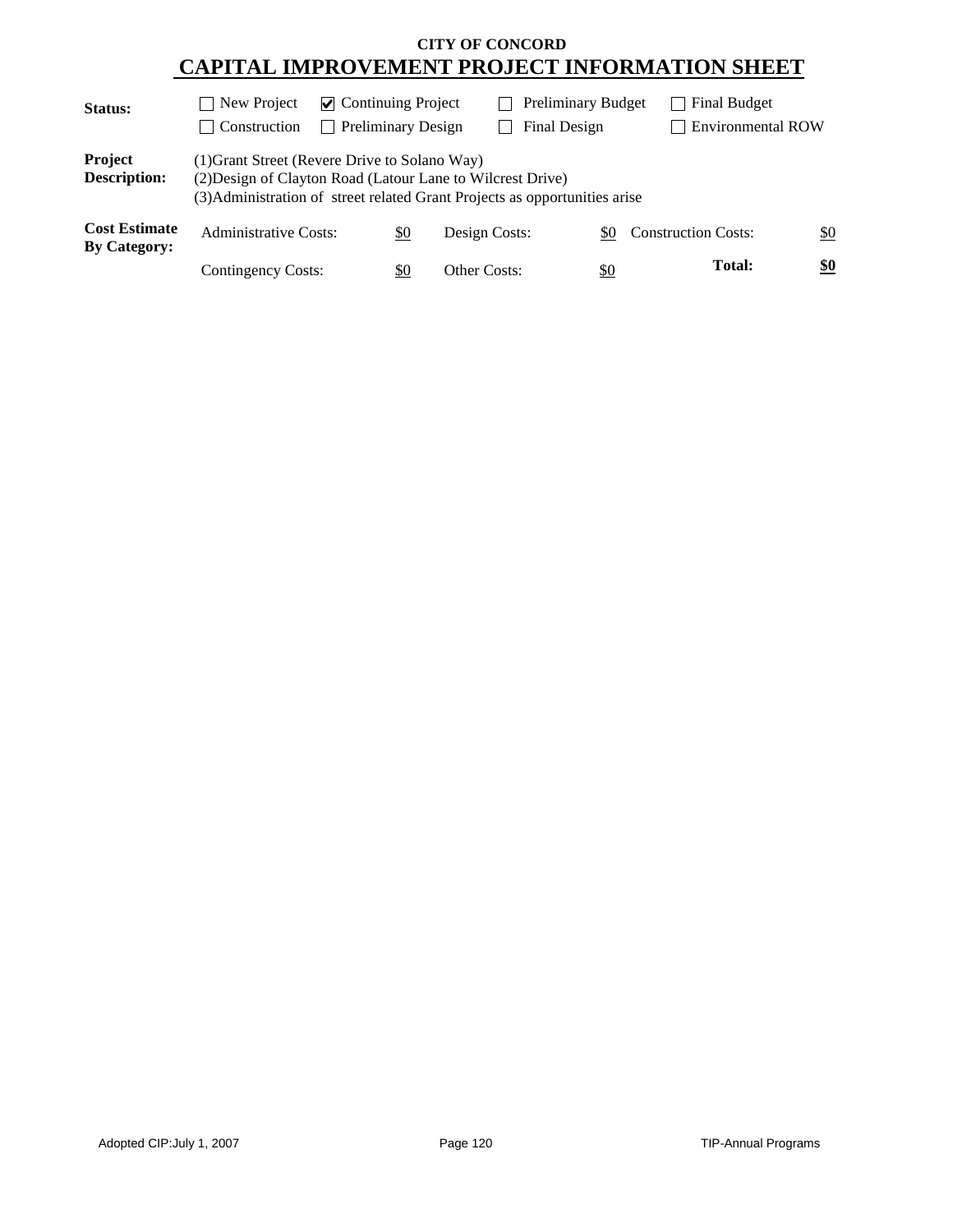| <b>Project Name:</b>                                           | Citywide Traffic/Street Improvements<br><b>Implementation Project</b> | <b>Project Proponent:</b> Public Works |                                                     |
|----------------------------------------------------------------|-----------------------------------------------------------------------|----------------------------------------|-----------------------------------------------------|
| <b>Project Number:</b><br><b>Funding Source(s): OSIP (420)</b> | 2951                                                                  | <b>Project Manager:</b>                | Building, Engineering $\&$<br>Neighborhood Services |
|                                                                |                                                                       | <b>User Department:</b>                | Building, Engineering $\&$<br>Neighborhood Services |
|                                                                |                                                                       | District:                              | Citywide                                            |

|                                        | <b>Project Costs</b> |     |     | <b>Operating Costs</b> | <b>Revenues</b> | <b>Cost Savings</b> |     |
|----------------------------------------|----------------------|-----|-----|------------------------|-----------------|---------------------|-----|
|                                        | <b>OSIP (420)</b>    |     |     |                        |                 |                     |     |
| <b>Prior Year</b><br><b>Allocation</b> | \$180,050            | \$0 | \$0 | \$0                    | \$0             | \$0                 | \$0 |
| <b>Fiscal Year</b>                     |                      |     |     |                        |                 |                     |     |
| 2007-08                                | \$0                  | \$0 | \$0 | \$0                    | \$0             | \$0                 | \$0 |
| 2008-09                                | \$0                  | \$0 | \$0 | \$0                    | \$0             | \$0                 | \$0 |
| 2009-10                                | \$0                  | \$0 | \$0 | \$0                    | \$0             | \$0                 | \$0 |
| 2010-11                                | \$0                  | \$0 | \$0 | \$0                    | \$0             | \$0                 | \$0 |
| 2011-12                                | \$0                  | \$0 | \$0 | \$0                    | \$0             | \$0                 | \$0 |
| 2012-13                                | \$0                  | \$0 | \$0 | \$0                    | \$0             | \$0                 | \$0 |
| 2013-14                                | \$0                  | \$0 | \$0 | \$0                    | \$0             | \$0                 | \$0 |
| 2014-15                                | \$0                  | \$0 | \$0 | \$0                    | \$0             | \$0                 | \$0 |
| 2015-16                                | \$0                  | \$0 | \$0 | \$0                    | \$0             | \$0                 | \$0 |
| 2016-17                                | \$0                  | \$0 | \$0 | \$0                    | \$0             | \$0                 | \$0 |
| <b>Subtotal</b>                        | \$180,050            | \$0 | \$0 | \$0                    | \$0             | \$0                 | \$0 |
| <b>TOTAL</b>                           | \$180,050            |     |     |                        |                 |                     |     |

#### **Statement of Need, Service Level, and Issue:**

Need: General traffic/street improvements throughout the City.

**Service Level:**

**Pertinent Issue:** Project No. 1951 is the holding account for the Citywide Traffic/Street Improvement Program and managed by Public Works. As projects are prioritized and scheduled they will be spun-out into Project No. 2951 and managed by Engineering Services per Administrative Directive No. 100.

| <b>Phases:</b>                              | <b>Phase #</b>                                        | <b>Phase Name</b>                                      |                     |                                    |                                                                                                          | <b>Phase Budget</b> |  |  |
|---------------------------------------------|-------------------------------------------------------|--------------------------------------------------------|---------------------|------------------------------------|----------------------------------------------------------------------------------------------------------|---------------------|--|--|
| Status:                                     | New Project<br>Construction                           | $\vee$ Continuing Project<br><b>Preliminary Design</b> |                     | Preliminary Budget<br>Final Design | Final Budget<br><b>Environmental ROW</b>                                                                 |                     |  |  |
| Project<br><b>Description:</b>              | A list of projects is included with Project No. 1951. |                                                        |                     |                                    | The long-range program will provide Citywide traffic and street improvements to enhance street capacity. |                     |  |  |
| <b>Cost Estimate</b><br><b>By Category:</b> | Administrative Costs:                                 | \$45,050                                               | Design Costs:       | \$135,000                          | <b>Construction Costs:</b>                                                                               | $\underline{\$0}$   |  |  |
|                                             | Contingency Costs:                                    | \$0                                                    | <b>Other Costs:</b> | <u>\$0</u>                         | <b>Total:</b>                                                                                            | \$180,050           |  |  |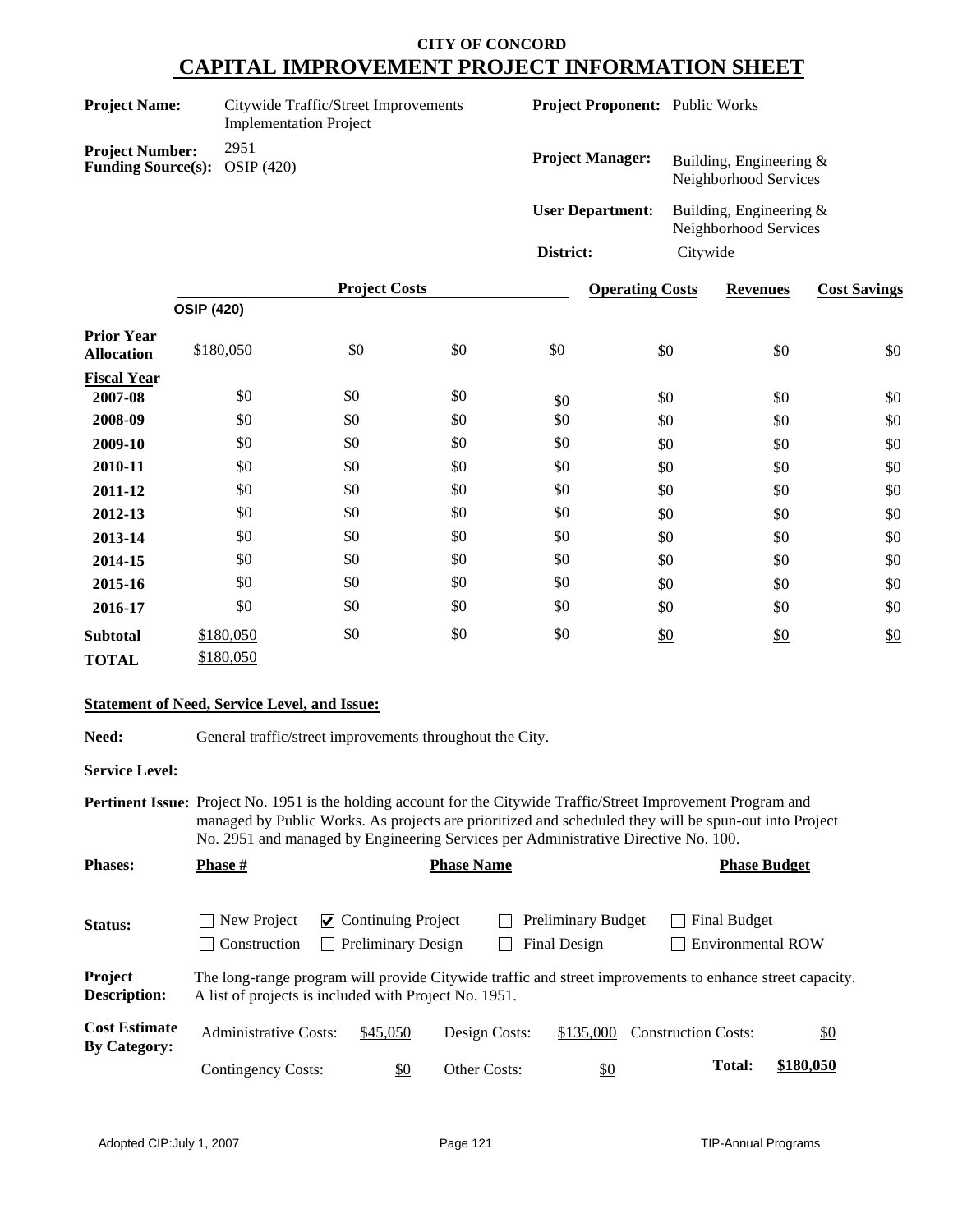| <b>Project Name:</b> | <b>Traffic Calming</b> |
|----------------------|------------------------|
|                      |                        |

**Project Number:** 1028<br>**Funding Source(s):** Measure C Local **Funding Source(s):** Prop. 1 B LSR Prop. 111 Grant Funds

**Project Proponent:** Public Works

Project Manager: Ray Kuzbari

**User Department:** Public Works

**District:** Citywide

|                                        |                               | <b>Operating Costs</b> | <b>Revenues</b>  | <b>Cost Savings</b> |     |               |     |
|----------------------------------------|-------------------------------|------------------------|------------------|---------------------|-----|---------------|-----|
|                                        | Measure C Local Prop. 1 B LSR |                        | <b>Prop. 111</b> | <b>Grant Funds</b>  |     |               |     |
| <b>Prior Year</b><br><b>Allocation</b> | \$0                           | \$0                    | \$35,000         | \$49,978            | \$0 | \$0           | \$0 |
| <b>Fiscal Year</b>                     |                               |                        |                  |                     |     |               |     |
| 2007-08                                | \$120,000                     | \$0                    | \$0              | \$0                 | \$0 | \$0           | \$0 |
| 2008-09                                | \$0                           | \$120,000              | \$0              | \$0                 | \$0 | \$0           | \$0 |
| 2009-10                                | \$0                           | \$120,000              | \$0              | \$0                 | \$0 | \$0           | \$0 |
| 2010-11                                | \$0                           | \$120,000              | \$0              | \$0                 | \$0 | \$0           | \$0 |
| 2011-12                                | \$0                           | \$80,000               | \$0              | \$0                 | \$0 | \$0           | \$0 |
| 2012-13                                | \$0                           | \$80,000               | \$0              | \$0                 | \$0 | \$0           | \$0 |
| 2013-14                                | \$0                           | \$50,000               | \$0              | \$0                 | \$0 | \$0           | \$0 |
| 2014-15                                | \$0                           | \$50,000               | \$0              | \$0                 | \$0 | \$0           | \$0 |
| 2015-16                                | \$0                           | \$50,000               | \$0              | \$0                 | \$0 | \$0           | \$0 |
| 2016-17                                | \$0                           | \$50,000               | \$0              | \$0                 | \$0 | \$0           | \$0 |
| <b>Subtotal</b>                        | \$120,000                     | \$720,000              | \$35,000         | \$49,978            | \$0 | $\frac{$0}{}$ | \$0 |
| <b>TOTAL</b>                           | \$924,978                     |                        |                  |                     |     |               |     |

#### **Statement of Need, Service Level, and Issue:**

Need: Change motorists' behavior to drive slower and safer in neighborhoods and near schools.

**Service Level:** Increase safety of pedestrians and bicyclists in neighborhoods and near schools.

**Pertinent Issue:** Traffic congestion and safety has been identified as the number 1 concern of Concord residents in recent surveys. Traffic calming is a program that will reduce the negative effect of motor vehicles, alter driver behavior, and improve conditions for pedestrians and bicyclists by installing physical devices, such as speed bumps, raised crosswalks, and stop signs.

| <b>Phases:</b>                              | <b>Phase #</b>                               | <b>Phase Name</b>                                                |                                           |  | <b>Phase Budget</b>                                                                                  |
|---------------------------------------------|----------------------------------------------|------------------------------------------------------------------|-------------------------------------------|--|------------------------------------------------------------------------------------------------------|
| <b>Status:</b>                              | New Project<br>Construction<br>$\mathcal{L}$ | $\triangleright$ Continuing Project<br><b>Preliminary Design</b> | <b>Preliminary Budget</b><br>Final Design |  | Final Budget<br>Environmental ROW                                                                    |
| Project<br><b>Description:</b>              |                                              | support staff and fund physical improvements.                    |                                           |  | Implement two neighborhood traffic calming programs per year. The program will retain consultants to |
| <b>Cost Estimate</b><br><b>By Category:</b> | Administrative Costs:                        |                                                                  | Design Costs:                             |  | <b>Construction Costs:</b>                                                                           |
|                                             | Contingency Costs:                           |                                                                  | Other Costs:                              |  | <b>Total:</b>                                                                                        |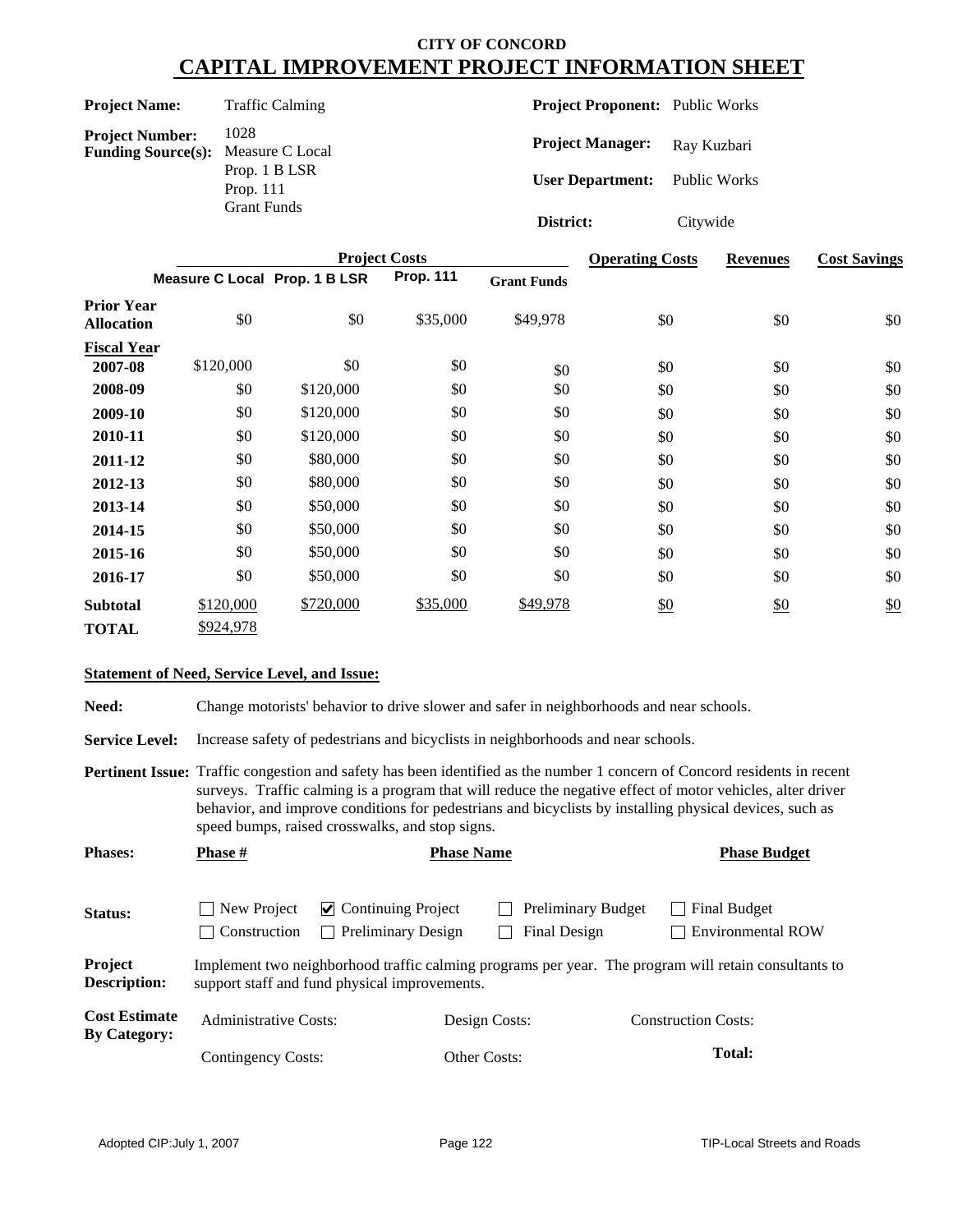|                           | <b>Project Costs</b>                                                                   | <b>Operating Costs</b>                             | <b>Revenues</b>                                                            | <b>Cost Savings</b> |
|---------------------------|----------------------------------------------------------------------------------------|----------------------------------------------------|----------------------------------------------------------------------------|---------------------|
|                           |                                                                                        | District:                                          | Northern District                                                          |                     |
| <b>Funding Source(s):</b> | Parkland Fees-Zone A<br>Land & Water Conservation Grant<br>Gas Tax<br><b>TDA Grant</b> | <b>Project Manager:</b><br><b>User Department:</b> | Danea Gemmell<br>Public Works-MS/Com.&Rec.<br><b>Services</b>              |                     |
| <b>Project Number:</b>    | 1283                                                                                   |                                                    |                                                                            |                     |
| <b>Project Name:</b>      | Galindo Creek Trail Closure and Slope<br><b>Rehabilitation</b>                         |                                                    | <b>Project Proponent:</b> Building, Engineering &<br>Neighborhood Services |                     |

|                    |                                 | 110JUU COSIS                                            |                |                  |     | revenues | CUST DAVILLES |
|--------------------|---------------------------------|---------------------------------------------------------|----------------|------------------|-----|----------|---------------|
| <b>Prior Year</b>  | <b>Parkland Fees-</b><br>Zone A | <b>Land &amp; Water</b><br><b>Conservation</b><br>Grant | <b>Gas Tax</b> | <b>TDA Grant</b> |     |          |               |
| <b>Allocation</b>  | \$98,835                        | \$200,000                                               | \$120,000      | \$60,000         | \$0 | \$0      | \$0           |
| <b>Fiscal Year</b> |                                 |                                                         |                |                  |     |          |               |
| 2007-08            | \$0                             | \$0                                                     | \$0            | \$0              | \$0 | \$0      | \$0           |
| 2008-09            | \$0                             | \$0                                                     | \$0            | \$0              | \$0 | \$0      | \$0           |
| 2009-10            | \$0                             | \$0                                                     | \$0            | \$0              | \$0 | \$0      | \$0           |
| 2010-11            | \$0                             | \$0                                                     | \$0            | \$0              | \$0 | \$0      | \$0           |
| 2011-12            | \$0                             | \$0                                                     | \$0            | \$0              | \$0 | \$0      | \$0           |
| 2012-13            | \$0                             | \$0                                                     | \$0            | \$0              | \$0 | \$0      | \$0           |
| 2013-14            | \$0                             | \$0                                                     | \$0            | \$0              | \$0 | \$0      | \$0           |
| 2014-15            | \$0                             | \$0                                                     | \$0            | \$0              | \$0 | \$0      | \$0           |
| 2015-16            | \$0                             | \$0                                                     | \$0            | \$0              | \$0 | \$0      | \$0           |
| 2016-17            | \$0                             | \$0                                                     | \$0            | \$0              | \$0 | \$0      | \$0           |
| <b>Subtotal</b>    | \$98,835                        | \$200,000                                               | \$120,000      | \$60,000         | \$0 | \$0      | \$0           |
| <b>TOTAL</b>       | \$478,835                       |                                                         |                |                  |     |          |               |

#### **Statement of Need, Service Level, and Issue:**

- **Need:** Stabilize the slope to protect westbound Ygnacio Valley Rd. at Galindo Creek west of Alberta Way. Connect a gap in the East Bay Regional Parks Trail.
- Service Level: Provide safe roadway and trail.

**Pertinent Issue:** Over the years, the northerly roadway slope of Ygnacio Valley Road progressively eroded due to the pavement storm runoff flowing over the slope. A couple of years ago, Public Works constructed a dike to divert the runoff from the slope. However, segments of the slope require repair to ensure the stability of the slope. This project was previously approved by Council as Project No. 914 and subsequently combined with Project No. 044, Ygnacio Valley Rd. Widening in 2001 for design and construction purposes. In January 2003, Project No. 044 was moved to the unfunded category.

> The \$200,000 Land and Water Conservation Grant allocation may be reduced by 5% by the State Department of Parks and Recreation for direct administrative costs. Environmental work necessary for the grant is identified as Other in Cost Estimate by Category. East bay Regional Parks District will be responsible for maintenance o the new trail.

| <b>Phases:</b> | <b>Phase #</b>      |                                                                           | <b>Phase Name</b><br><b>Phase Budget</b>  |                                          |
|----------------|---------------------|---------------------------------------------------------------------------|-------------------------------------------|------------------------------------------|
| Status:        | <b>Construction</b> | $\Box$ New Project $\Box$ Continuing Project<br><b>Preliminary Design</b> | <b>Preliminary Budget</b><br>Final Design | Final Budget<br><b>Environmental ROW</b> |

Adopted CIP: July 1, 2007 **Page 123** Page 123 **Page 123** TIP-Local Streets and Roads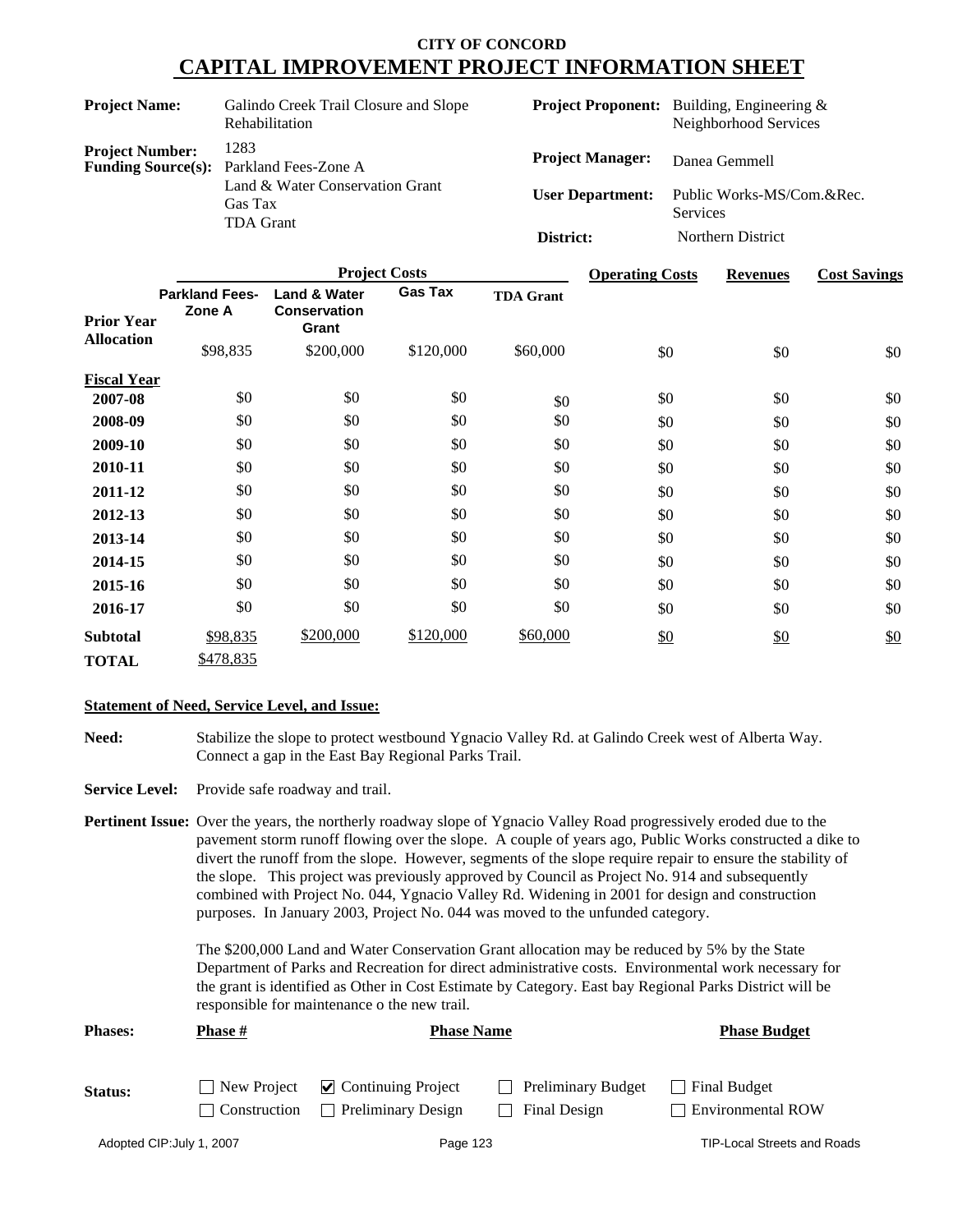**Project Description:** Repair the northerly Ygnacio Valley Road slope at Galindo Creek west of Alberta Way and provide a pedestrian bridge to traverse the existing creek and connect the hiking trail.

| <b>Cost Estimate</b><br><b>By Category:</b> | <b>Administrative Costs:</b> | \$50,000 | Design Costs:       |          | \$82,000 Construction Costs: | \$280,000 |
|---------------------------------------------|------------------------------|----------|---------------------|----------|------------------------------|-----------|
|                                             | Contingency Costs:           | \$36,835 | <b>Other Costs:</b> | \$30,000 | Total:                       | \$478,835 |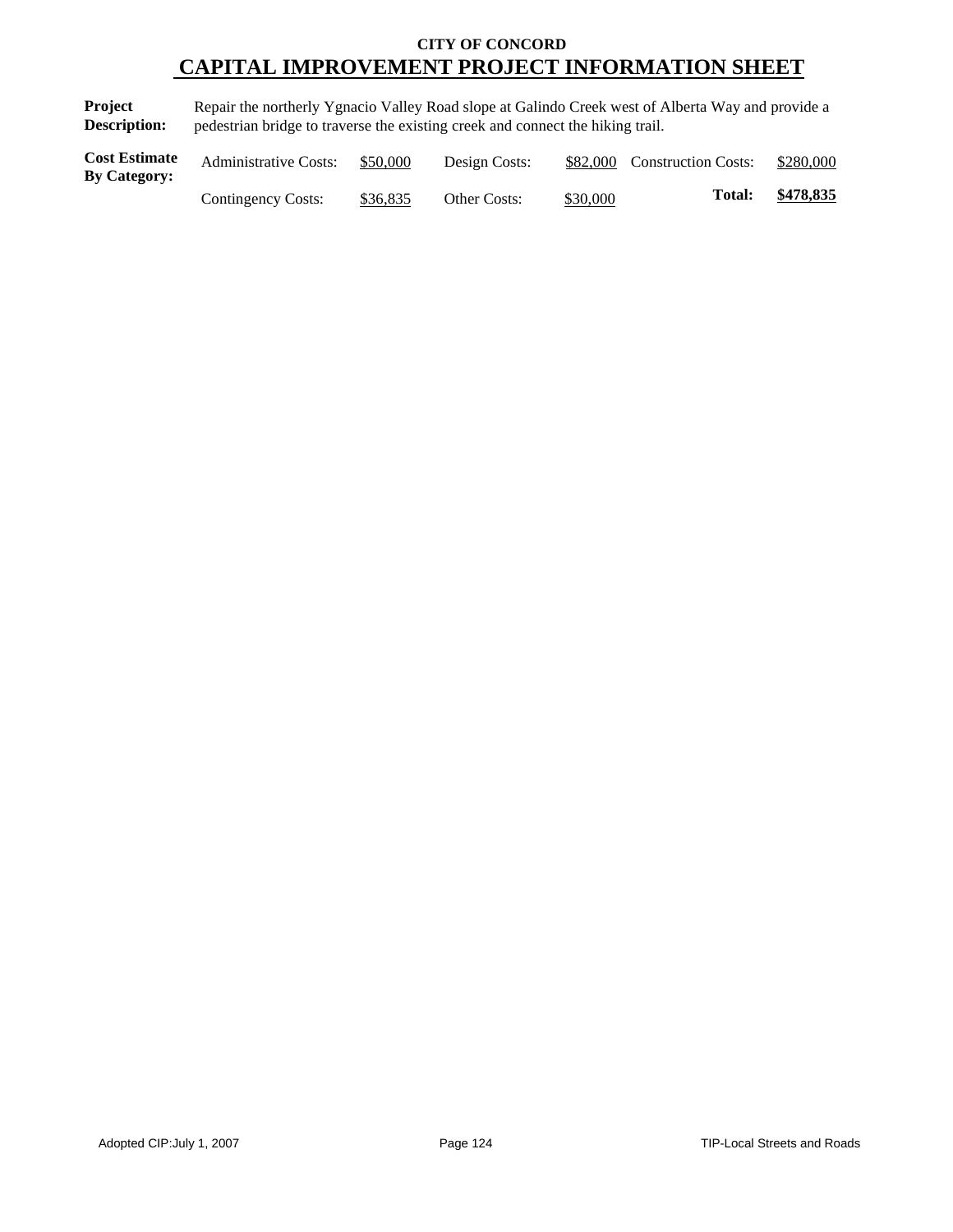| <b>Project Name:</b>                                                    | Commerce Avenue Bridge @ Pine Creek<br>Channel                |   |
|-------------------------------------------------------------------------|---------------------------------------------------------------|---|
| <b>Project Number:</b><br><b>Funding Source(s):</b> See Pertinent Issue | 1761<br>Measure C I-680<br><b>Transportation Earmark Bill</b> | Ŧ |

**Project Manager:** Danea Gemmell **User Department:** Public Works **Project Proponent:** Building, Engineering & Neighborhood Services

**District:** Northern District

|                    |                                      |                   | <b>Project Costs</b>                  |     | <b>Operating Costs</b> | <b>Revenues</b> | <b>Cost Savings</b> |
|--------------------|--------------------------------------|-------------------|---------------------------------------|-----|------------------------|-----------------|---------------------|
| <b>Prior Year</b>  | <b>See Pertinent</b><br><b>Issue</b> | <b>OSIP (420)</b> | Transportation<br><b>Earmark Bill</b> |     | <b>General Fund</b>    |                 |                     |
| <b>Allocation</b>  | \$4,436,937                          | \$1,020,000       | \$1,360,000                           | \$0 | \$0                    | \$0             | \$0                 |
| <b>Fiscal Year</b> |                                      |                   |                                       |     |                        |                 |                     |
| 2007-08            | \$0                                  | \$0               | \$0                                   | \$0 | \$0                    | \$0             | \$0                 |
| 2008-09            | \$0                                  | \$0               | \$0                                   | \$0 | \$4,326                | \$0             | \$0                 |
| 2009-10            | \$0                                  | \$0               | \$0                                   | \$0 | \$4,456                | \$0             | \$0                 |
| 2010-11            | \$0                                  | \$0               | \$0                                   | \$0 | \$4,589                | \$0             | \$0                 |
| 2011-12            | \$0                                  | \$0               | \$0                                   | \$0 | \$4,727                | \$0             | \$0                 |
| 2012-13            | \$0                                  | \$0               | \$0                                   | \$0 | \$4,869                | \$0             | \$0                 |
| 2013-14            | \$0                                  | \$0               | \$0                                   | \$0 | \$5,015                | \$0             | \$0                 |
| 2014-15            | \$0                                  | \$0               | \$0                                   | \$0 | \$5,165                | \$0             | \$0                 |
| 2015-16            | \$0                                  | \$0               | \$0                                   | \$0 | \$5,320                | \$0             | \$0                 |
| 2016-17            | \$0                                  | \$0               | \$0                                   | \$0 | \$5,480                | \$0             | \$0                 |
| <b>Subtotal</b>    | \$4,436,937                          | \$1,020,000       | \$1,360,000                           | \$0 | \$43,947               | \$0             | \$0                 |
| <b>TOTAL</b>       | \$6,816,937                          |                   |                                       |     |                        |                 |                     |

#### **Statement of Need, Service Level, and Issue:**

**Need:** To address projected traffic congestion, particularly with the Metroplex Phase II construction.

**Service Level:** Increase traffic capacity and reduce traffic congestion on Willow Pass Road.

**Pertinent Issue:** New connection from Concord Avenue to Willow Pass Road and improved access from southbound Highway 242 was anticipated to be needed when the office complex is built on Waterworld Parkway. The complex is now built and the new traffic as well as significant amounts of existing traffic would benefit from improved access to the area. Willow Pass Road would be relieved of traffic that currently must use this busy corridor.

> On December 16, 2003 Council approved a budget transfer in the amount of \$184,030 to Project No. 122, Willow Pass Road and Waterworld Parkway Improvements.

The approved Transportation Bill included \$1.6 million Earmark for the Commerce Avenue Bridge Project. The guidelines for High Priority Projects (earmarks) allow for 15% to be taken off the top by the State and FHWA for administration costs. Therefore, only \$1,360,000 has been allocated to the project. The administration fee amount will be revisited by FHWA in 2009 which would allow an increase to the allocation.

Of the \$4,436,937 in the Prior Year Allocation, \$1,025,937 was funded with OSIP Zone 1 (Fund 411) and \$3,411,000 was funded with Measure C I-680. The OSIP Fund 420 FY 2006-07 allocation is to backfill the \$1,020,000 reduction in Measure C I-680 funding (PYA), which is being transferred by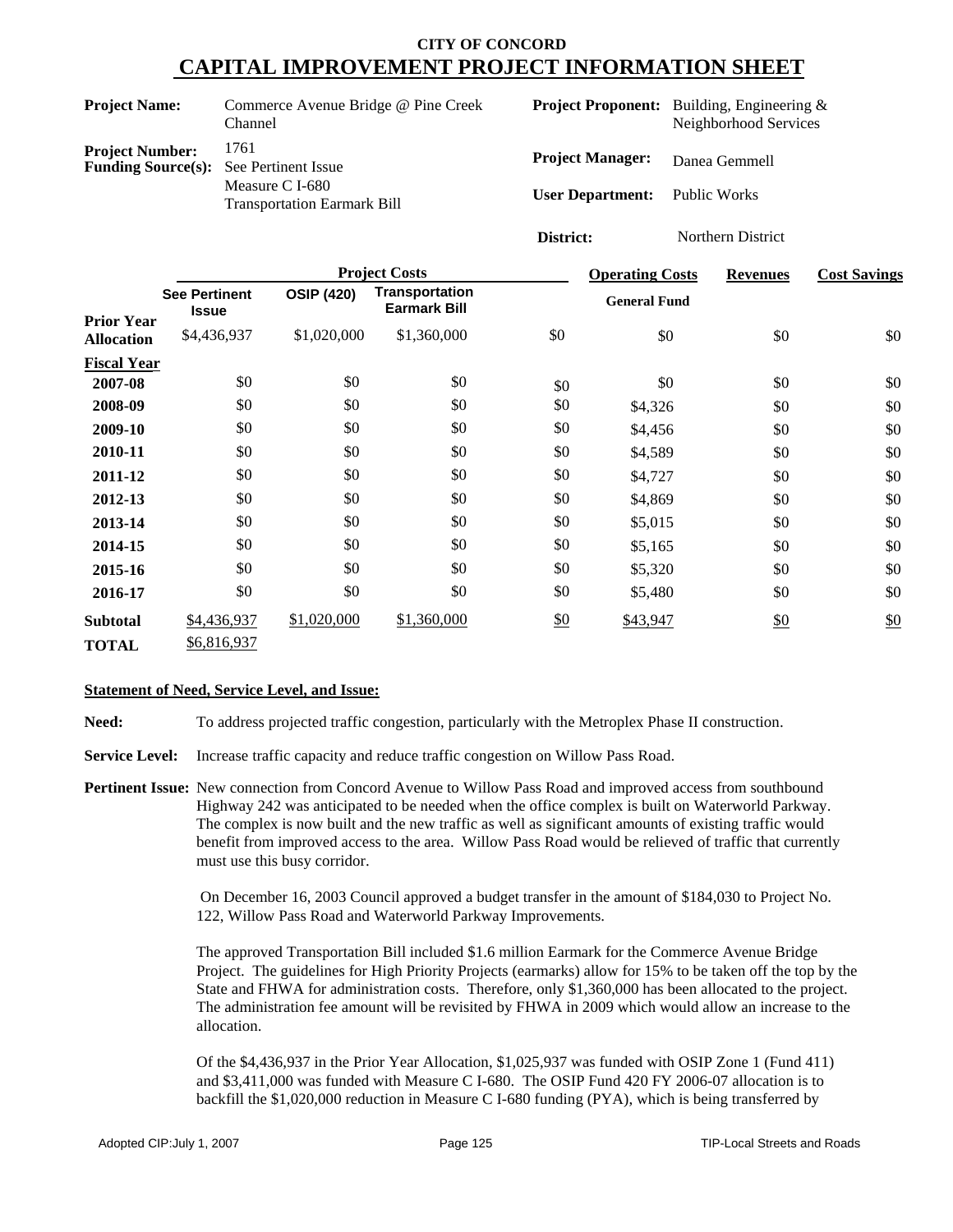CCTA to PJ # 2034, Ygnacio Valley Road Landslide Repair to serve as the 20% project match for FHWA funding.

In Cost Estimate by Category the Other Category is for Acquisition of Right of Way. The Administrative Cost and the Design Costs both include the Environmental Review/Preliminary Engineering required by Caltrans for the federal funding (Transportation Earmark Bill).

| <b>Phases:</b>                              | <b>Phase #</b>               |                                                                             | <b>Phase Name</b> |                                           |                                                                                                                                                                                                                | <b>Phase Budget</b> |
|---------------------------------------------|------------------------------|-----------------------------------------------------------------------------|-------------------|-------------------------------------------|----------------------------------------------------------------------------------------------------------------------------------------------------------------------------------------------------------------|---------------------|
| Status:                                     | New Project<br>Construction  | $\vee$ Continuing Project<br><b>Preliminary Design</b><br>$\vert \ \ \vert$ | V                 | <b>Preliminary Budget</b><br>Final Design | Final Budget<br>Environmental ROW                                                                                                                                                                              |                     |
| Project<br><b>Description:</b>              |                              | end, install a path and pedestrian bride south of the new road.             |                   |                                           | Extend Commerce Avenue from its current terminus south across a new bridge over Pine Creek and extend<br>the roadway to the west to connect it to Waterworld Parkway. Widen Waterworld Parkway at its northern |                     |
| <b>Cost Estimate</b><br><b>By Category:</b> | <b>Administrative Costs:</b> | \$872,937                                                                   | Design Costs:     | \$954,000                                 | Construction Costs: \$4,110,000                                                                                                                                                                                |                     |
|                                             | Contingency Costs:           | \$330,000                                                                   | Other Costs:      | \$550,000                                 | Total:                                                                                                                                                                                                         | <u>\$6,816,937</u>  |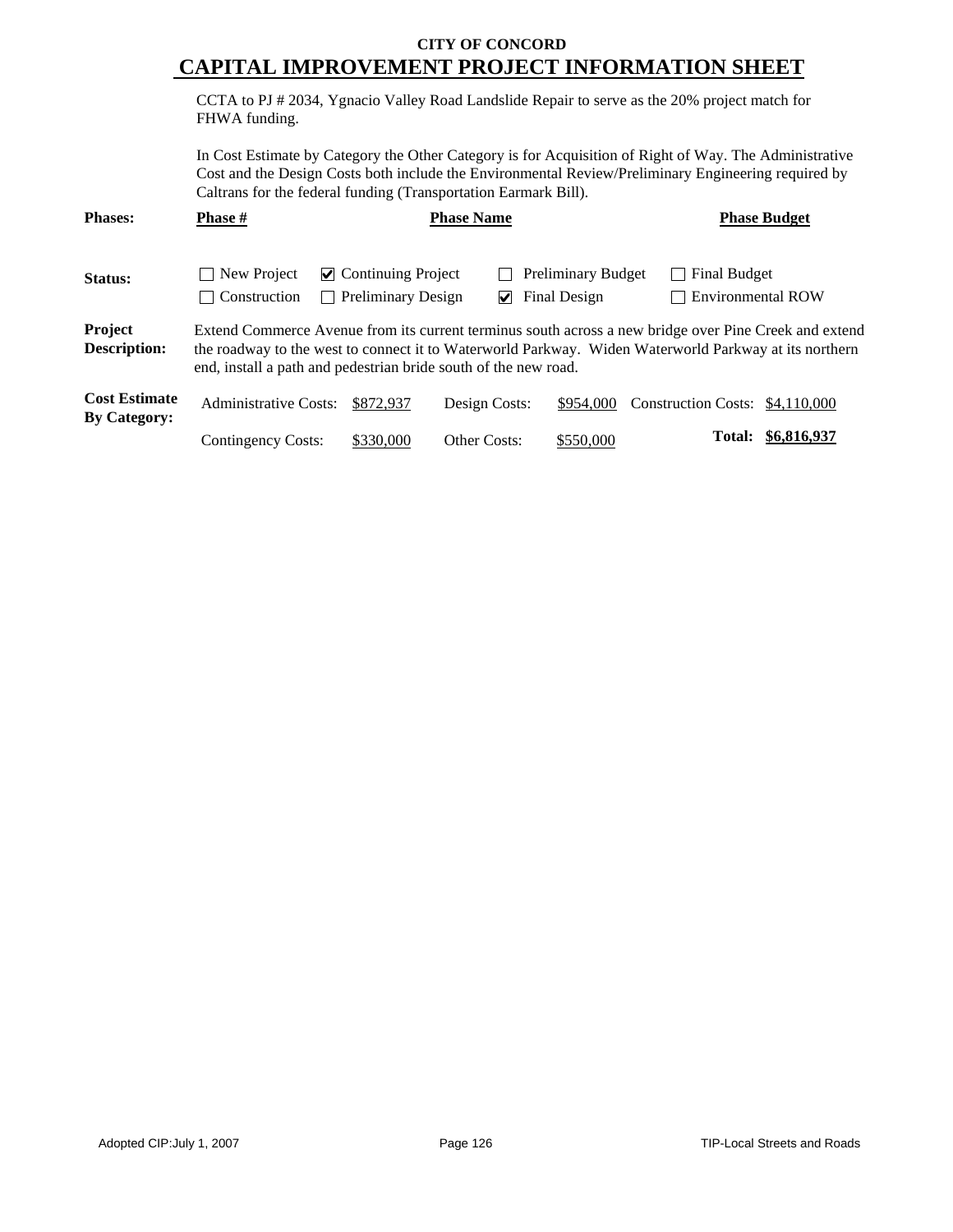| <b>Project Name:</b>   | Seismic Retrofit of the Marsh Dr Bridge<br>Over Walnut Creek Channel |                         | <b>Project Proponent:</b> Building, Engineering &<br>Neighborhood Services |
|------------------------|----------------------------------------------------------------------|-------------------------|----------------------------------------------------------------------------|
| <b>Project Number:</b> | 1854<br><b>Funding Source(s):</b> Federal Seismic Funds              | <b>Project Manager:</b> | Building, Engineering $\&$<br>Neighborhood Services                        |
|                        | Gas Tax<br>Measure C Local                                           | <b>User Department:</b> | Public Works                                                               |
|                        | Contra Costa County                                                  | District:               | Northern District                                                          |

|                    |                                        |                | <b>Project Costs</b>      |                               | <b>Operating Costs</b> | <b>Revenues</b> | <b>Cost Savings</b> |
|--------------------|----------------------------------------|----------------|---------------------------|-------------------------------|------------------------|-----------------|---------------------|
| <b>Prior Year</b>  | <b>Federal Seismic</b><br><b>Funds</b> | <b>Gas Tax</b> | <b>Measure C</b><br>Local | <b>Contra Costa</b><br>County |                        |                 |                     |
| <b>Allocation</b>  | \$1,179,200                            | \$20,000       | \$150,000                 | \$0                           | \$0                    | \$0             | \$0                 |
| <b>Fiscal Year</b> |                                        |                |                           |                               |                        |                 |                     |
| 2007-08            | \$0                                    | \$0            | \$0                       | \$180,000                     | \$0                    | \$0             | \$0                 |
| 2008-09            | \$0                                    | \$0            | \$0                       | \$0                           | \$0                    | \$0             | \$0                 |
| 2009-10            | \$0                                    | \$0            | \$0                       | \$0                           | \$0                    | \$0             | \$0                 |
| 2010-11            | \$0                                    | \$0            | \$0                       | \$0                           | \$0                    | \$0             | \$0                 |
| 2011-12            | \$0                                    | \$0            | \$0                       | \$0                           | \$0                    | \$0             | \$0                 |
| 2012-13            | \$0                                    | \$0            | \$0                       | \$0                           | \$0                    | \$0             | \$0                 |
| 2013-14            | \$0                                    | \$0            | \$0                       | \$0                           | \$0                    | \$0             | \$0                 |
| 2014-15            | \$0                                    | \$0            | \$0                       | \$0                           | \$0                    | \$0             | \$0                 |
| 2015-16            | \$0                                    | \$0            | \$0                       | \$0                           | \$0                    | \$0             | \$0                 |
| 2016-17            | \$0                                    | \$0            | \$0                       | \$0                           | \$0                    | \$0             | \$0                 |
| <b>Subtotal</b>    | \$1,179,200                            | \$20,000       | \$150,000                 | \$180,000                     | \$0                    | \$0             | \$0                 |
| <b>TOTAL</b>       | \$1,529,200                            |                |                           |                               |                        |                 |                     |

#### **Statement of Need, Service Level, and Issue:**

Need: To bring the existing Marsh Drive Bridge to current seismic standards.

**Service Level:** Provide enhanced seismic stability of the Marsh Drive Bridge.

**Pertinent Issue:** Project was put on hold when State suspended local matching funds for the Federal Seismic Retrofit Program, which funds 80% of bridge retrofit projects. The Marsh Drive Bridge project environmental studies have been completed and the design is being revised to current seismic standards. The bridge borders the City-County limits. Contra Costa county has committed \$180,000 as their portion of the 20% local match and will enter into a Joint Exercise of Powers Agreement (JEPA).

> Proposition 1B of the Highway Safety, Traffic Reduction, Air Quality, and Port Security Bond Act of 2006, has allocated \$125 million towards funding the State local match. Staff will pursue this funding to alleviate the City's local match of \$170,000 in Gas Tax and Measure C Local funds.

> The detention project has been placed on a list to be eligible for Proposition 1B Transportation Bond of 2006 which provides local matches for Seismic Retrofit of Bridges Staff will seek grant funding under Proposition 1B to fund remaining phases of design and construction.

**Phases: Phase**  $\frac{H}{2}$  **<b>Phase Phase Budget Phase Budget**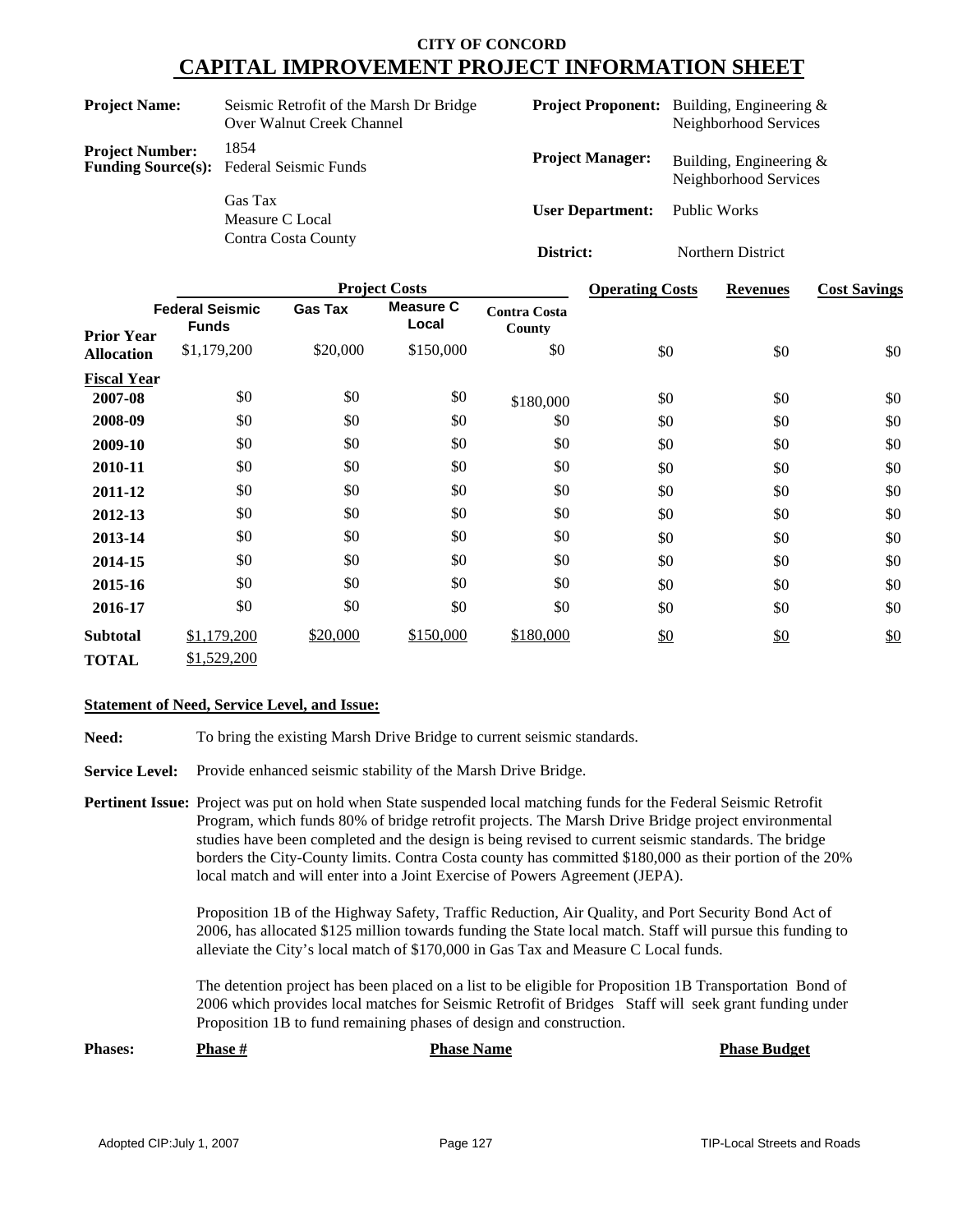| <b>Status:</b>                              | New Project<br>$\mathbf{I}$<br>Construction<br>$\vert \ \ \vert$ | $\vee$ Preliminary Budget<br>$\vee$ Continuing Project<br><b>Preliminary Design</b><br>Final Design<br>$\blacksquare$ |               | Final Budget  | <b>Environmental ROW</b>                                                                           |     |
|---------------------------------------------|------------------------------------------------------------------|-----------------------------------------------------------------------------------------------------------------------|---------------|---------------|----------------------------------------------------------------------------------------------------|-----|
| Project<br><b>Description:</b>              | supporters.                                                      |                                                                                                                       |               |               | Install structural improvements including cable restrainers, new cast-in-place piles with new belt |     |
| <b>Cost Estimate</b><br><b>By Category:</b> | <b>Administrative Costs:</b>                                     | <u>\$0</u>                                                                                                            | Design Costs: | \$0           | <b>Construction Costs:</b>                                                                         | \$0 |
|                                             | <b>Contingency Costs:</b>                                        | \$0                                                                                                                   | Other Costs:  | $\frac{$0}{}$ | <b>Total:</b>                                                                                      | \$0 |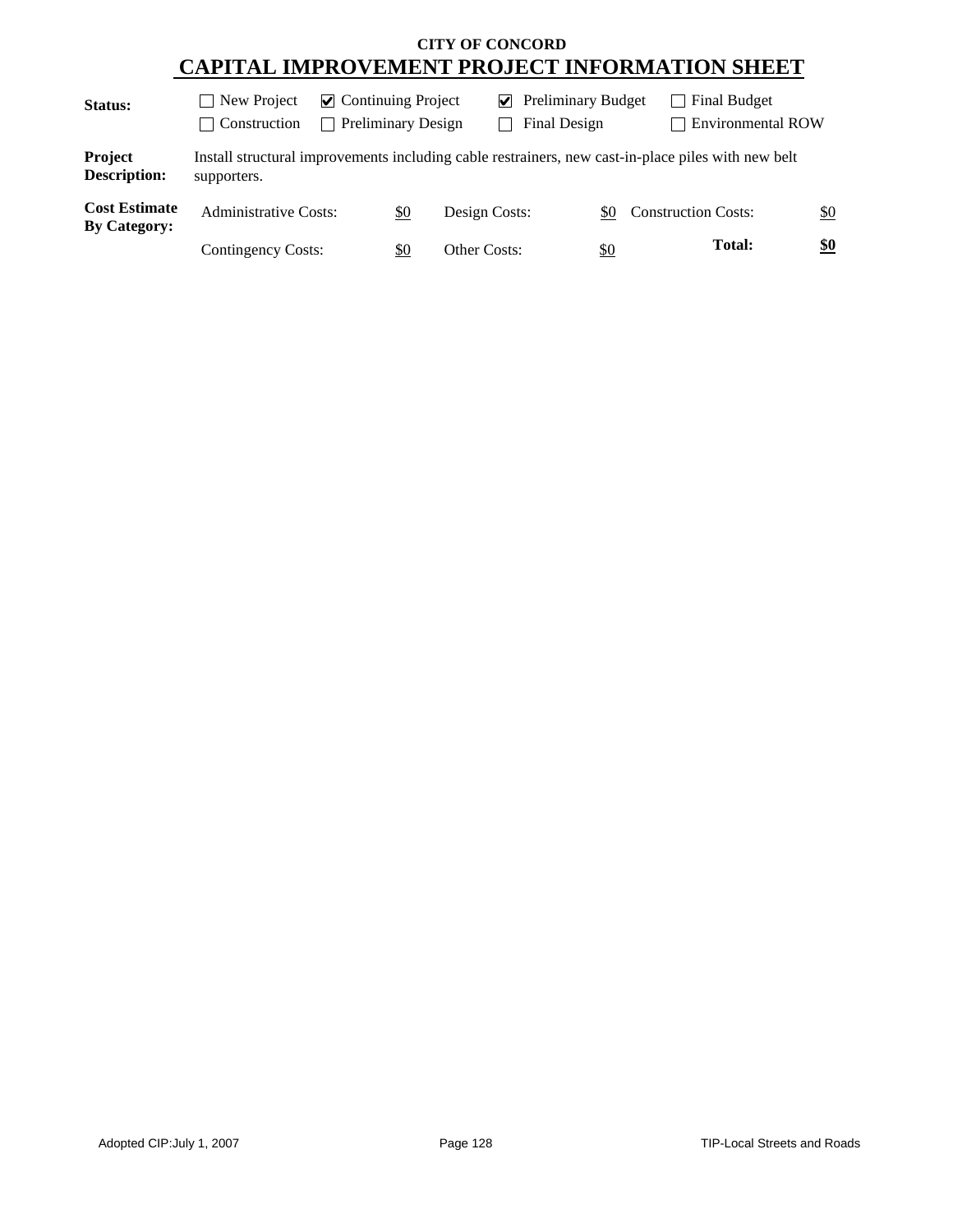| <b>Project Name:</b>                   |                                                                                                                                 |                        | Concord Boulevard Sidewalk (Farm<br>Bureau Road and Sattler Drive) |                         |           |                                                    | <b>Project Proponent:</b> Building, Engineering &<br>Neighborhood Services |                   |                     |
|----------------------------------------|---------------------------------------------------------------------------------------------------------------------------------|------------------------|--------------------------------------------------------------------|-------------------------|-----------|----------------------------------------------------|----------------------------------------------------------------------------|-------------------|---------------------|
|                                        | 2012<br><b>Project Number:</b><br><b>OSIP</b> (420)<br><b>Funding Source(s):</b><br>Regional Bicycle & Pedestrian Grant Program |                        | <b>Project Manager:</b>                                            |                         |           | Building, Engineering $&$<br>Neighborhood Services |                                                                            |                   |                     |
|                                        |                                                                                                                                 |                        |                                                                    | <b>User Department:</b> |           | Building, Engineering $&$<br>Neighborhood Services |                                                                            |                   |                     |
|                                        |                                                                                                                                 |                        |                                                                    |                         | District: |                                                    |                                                                            | Northern District |                     |
|                                        |                                                                                                                                 |                        | <b>Project Costs</b>                                               |                         |           | <b>Operating Costs</b>                             |                                                                            | <b>Revenues</b>   | <b>Cost Savings</b> |
| <b>Prior Year</b><br><b>Allocation</b> | <b>OSIP (420)</b>                                                                                                               |                        | Regional<br>Bicycle &<br>Pedestrian<br><b>Grant Program</b>        |                         |           |                                                    |                                                                            |                   |                     |
|                                        |                                                                                                                                 | \$200,000              | \$572,000                                                          | \$0                     | \$0       | \$0                                                |                                                                            | \$0               | \$0                 |
| <b>Fiscal Year</b>                     |                                                                                                                                 |                        |                                                                    |                         |           |                                                    |                                                                            |                   |                     |
| 2007-08                                |                                                                                                                                 | \$28,000               | \$0                                                                | \$0                     | \$0       | \$0                                                |                                                                            | \$0               | \$0                 |
| 2008-09                                |                                                                                                                                 | \$0                    | \$0                                                                | \$0                     | \$0       | \$0                                                |                                                                            | \$0               | \$0                 |
| 2009-10                                |                                                                                                                                 | \$0                    | \$0                                                                | \$0                     | \$0       | \$0                                                |                                                                            | \$0               | \$0                 |
| 2010-11                                |                                                                                                                                 | \$0                    | \$0                                                                | \$0                     | \$0       | \$0                                                |                                                                            | \$0               | \$0                 |
| 2011-12                                |                                                                                                                                 | \$0                    | \$0                                                                | \$0                     | \$0       | \$0                                                |                                                                            | \$0               | \$0                 |
| 2012-13                                |                                                                                                                                 | \$0                    | \$0                                                                | \$0                     | \$0       | \$0                                                |                                                                            | \$0               | \$0                 |
| 2013-14                                |                                                                                                                                 | \$0                    | \$0                                                                | \$0                     | \$0       | \$0                                                |                                                                            | \$0               | \$0                 |
| 2014-15                                |                                                                                                                                 | \$0                    | \$0                                                                | \$0                     | \$0       | \$0                                                |                                                                            | \$0               | \$0                 |
| 2015-16                                |                                                                                                                                 | \$0                    | \$0                                                                | \$0                     | \$0       | \$0                                                |                                                                            | \$0               | \$0                 |
| 2016-17                                |                                                                                                                                 | \$0                    | \$0                                                                | \$0                     | \$0       | \$0                                                |                                                                            | \$0               | \$0                 |
| <b>Subtotal</b><br><b>TOTAL</b>        |                                                                                                                                 | \$228,000<br>\$800,000 | \$572,000                                                          | \$0                     | \$0       | \$0                                                |                                                                            | \$0               | \$0                 |

#### **Statement of Need, Service Level, and Issue:**

- **Need:** The existing walkway corridor creates a hazard to children walking and bicycling to school due to gaps in the sidewalk. This corridor is a bus route and serves five schools: Concord High School, El Dorado Middle School and Westwood Elementary School, St. Agnes School and Tabernacle Christian School.
- **Service Level:** The project will improve pedestrian connectivity to five schools, provide access to the local transit system and enhance pedestrian safety for the school children.
- **Pertinent Issue:** The Regional Bicycle and Pedestrian Program Grant application was successfully submitted on November 19, 2004 and requires a local match.

The OSIP Study adopted by Council in July 2005 indicated that this project was eligible for OSIP funds. Therefore, in December 2005, the Year-End Budget Adjustment switched the FY2005-06 Gas Tax allocation of \$120,000 to OSIP funds.

The project required review and authorization by Caltrans. Therefore it is expected to bid in Spring 2007 with completion in Summer 2007.

| <b>Phases:</b> | <b>Phase #</b> | <b>Phase Name</b> | <b>Phase Budget</b> |
|----------------|----------------|-------------------|---------------------|
|                |                |                   |                     |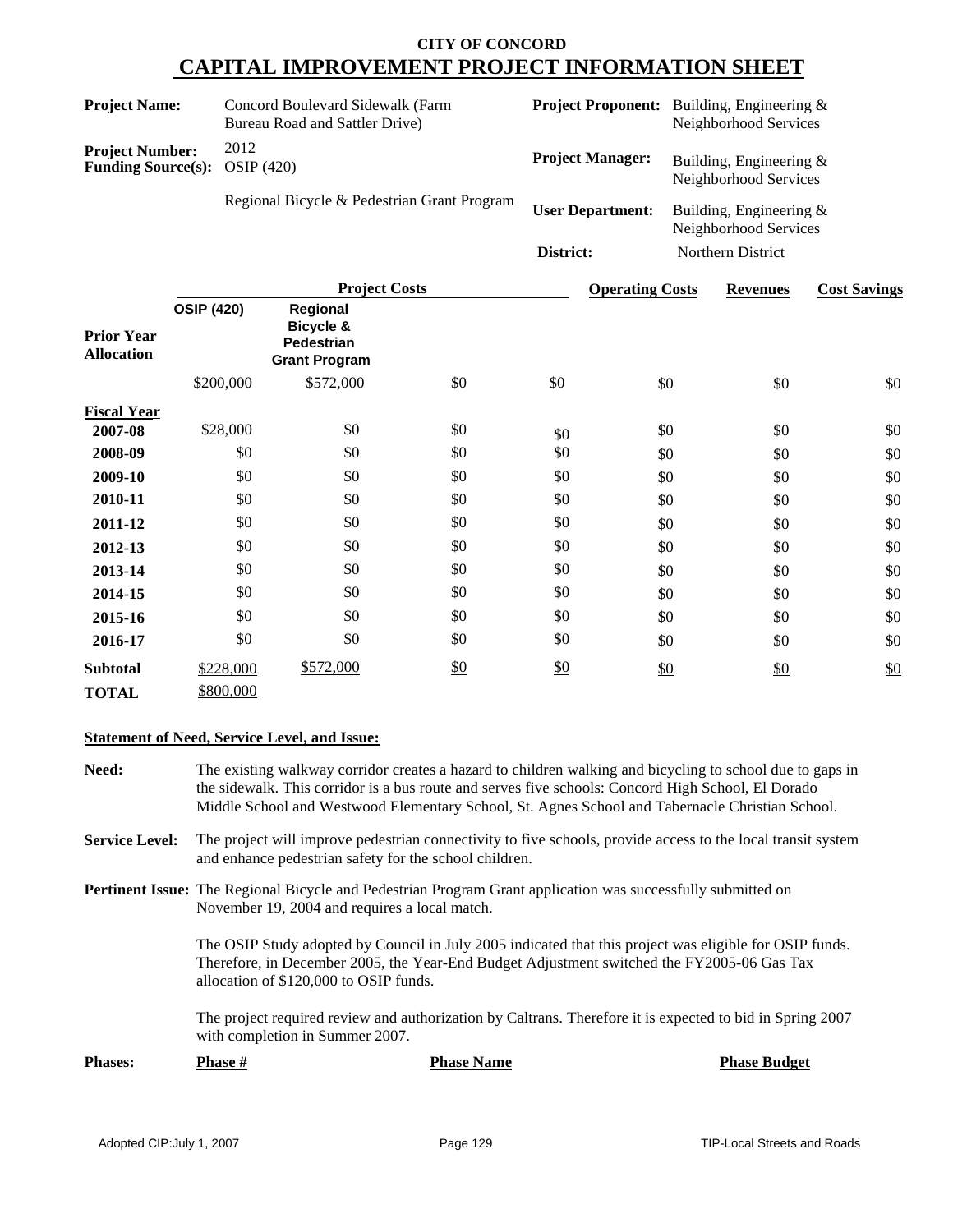| <b>Status:</b>                              | $\Box$ New Project                                                                                                                                                                                                                                                                                                                                                                                                         | $\triangleright$ Continuing Project |                     | <b>Preliminary Budget</b> |                            | <b>Final Budget</b> |                          |
|---------------------------------------------|----------------------------------------------------------------------------------------------------------------------------------------------------------------------------------------------------------------------------------------------------------------------------------------------------------------------------------------------------------------------------------------------------------------------------|-------------------------------------|---------------------|---------------------------|----------------------------|---------------------|--------------------------|
|                                             | Construction                                                                                                                                                                                                                                                                                                                                                                                                               | <b>Preliminary Design</b>           |                     | Final Design              |                            |                     | <b>Environmental ROW</b> |
| Project<br><b>Description:</b>              | The project will construct a 6 foot wide sidewalk with curb, gutter and pavement widening between<br>existing improved segments on the north side of Concord Boulevard between Farm Bureau Road and<br>Sattler Drive. The pavement will be widened to accommodate on-street parking and bike lanes. Where<br>there is insufficient right of way, parking will be restricted to allow adequate room for bicycle facilities. |                                     |                     |                           |                            |                     |                          |
| <b>Cost Estimate</b><br><b>By Category:</b> | <b>Administrative Costs:</b>                                                                                                                                                                                                                                                                                                                                                                                               | \$72,000                            | Design Costs:       | \$85,000                  | <b>Construction Costs:</b> |                     | \$550,000                |
|                                             | Contingency Costs:                                                                                                                                                                                                                                                                                                                                                                                                         | \$93,000                            | <b>Other Costs:</b> | \$0                       |                            | Total:              | \$800,000                |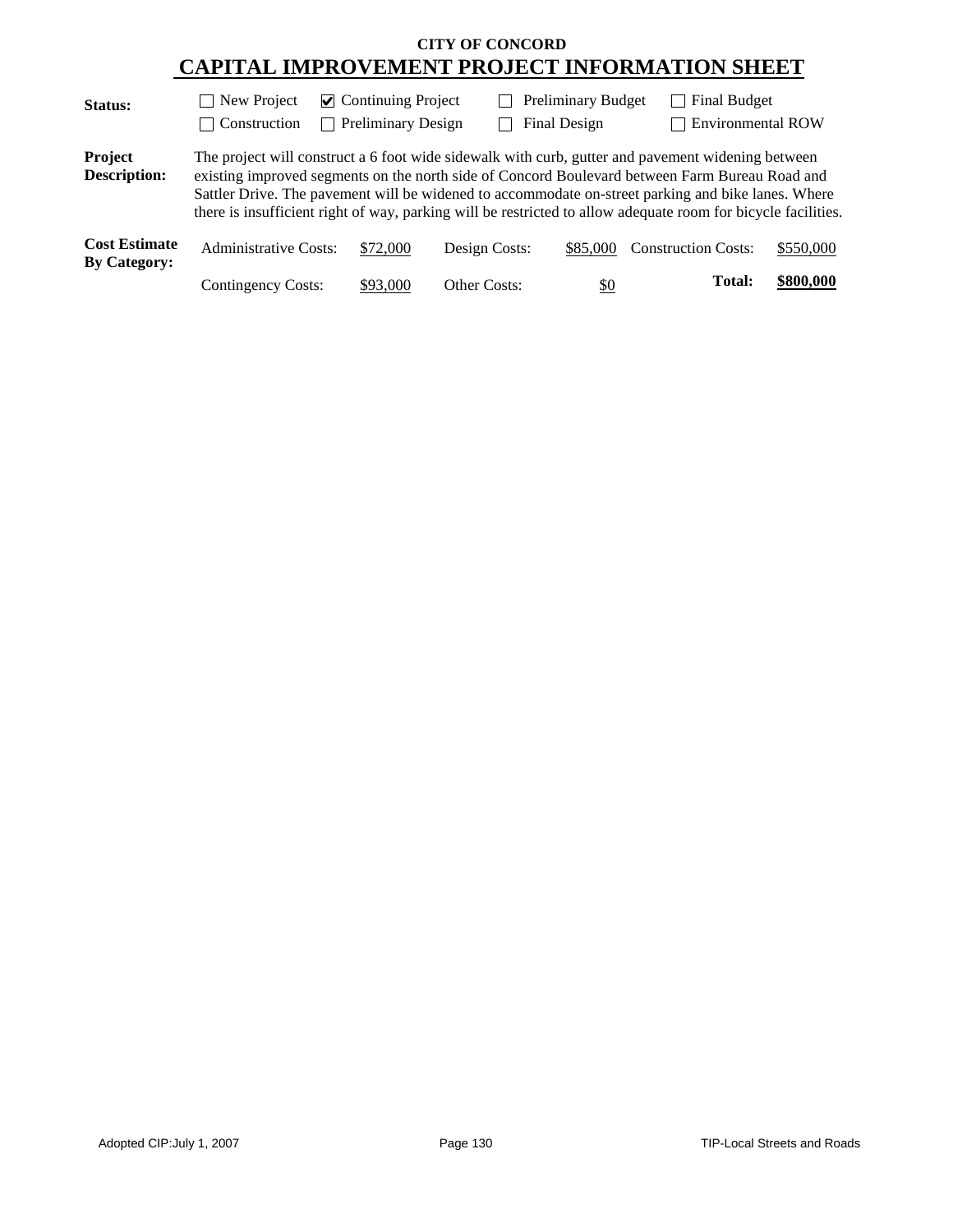| <b>Project Name:</b>                                        | Landana Sidewalk Improvements          |                         | <b>Project Proponent:</b> Building, Engineering &                         |
|-------------------------------------------------------------|----------------------------------------|-------------------------|---------------------------------------------------------------------------|
| <b>Project Number:</b><br><b>Funding Source(s):</b> Gas Tax | 2023                                   | <b>Project Manager:</b> | Neighborhood Services<br>Building, Engineering &<br>Neighborhood Services |
|                                                             | Safe Route To Schools (SR2S)<br>AB2928 | <b>User Department:</b> | Building, Engineering &<br>Neighborhood Services                          |
|                                                             |                                        | District:               | <b>Valley District</b>                                                    |

|                    | <b>Project Costs</b> |                                               |          |     | <b>Operating Costs</b> | <b>Revenues</b> | <b>Cost Savings</b> |
|--------------------|----------------------|-----------------------------------------------|----------|-----|------------------------|-----------------|---------------------|
| <b>Prior Year</b>  | <b>Gas Tax</b>       | <b>Safe Route To</b><br><b>Schools (SR2S)</b> | AB2928   |     |                        |                 |                     |
| <b>Allocation</b>  | \$36,522             | \$328,702                                     | \$0      | \$0 | \$0                    | \$0             | \$0                 |
| <b>Fiscal Year</b> |                      |                                               |          |     |                        |                 |                     |
| 2007-08            | \$0                  | \$0                                           | \$65,000 | \$0 | \$0                    | \$0             | \$0                 |
| 2008-09            | \$0                  | \$0                                           | \$0      | \$0 | \$0                    | \$0             | \$0                 |
| 2009-10            | \$0                  | \$0                                           | \$0      | \$0 | \$0                    | \$0             | \$0                 |
| 2010-11            | \$0                  | \$0                                           | \$0      | \$0 | \$0                    | \$0             | \$0                 |
| 2011-12            | \$0                  | \$0                                           | \$0      | \$0 | \$0                    | \$0             | \$0                 |
| 2012-13            | \$0                  | \$0                                           | \$0      | \$0 | \$0                    | \$0             | \$0                 |
| 2013-14            | \$0                  | \$0                                           | \$0      | \$0 | \$0                    | \$0             | \$0                 |
| 2014-15            | \$0                  | \$0                                           | \$0      | \$0 | \$0                    | \$0             | \$0                 |
| 2015-16            | \$0                  | \$0                                           | \$0      | \$0 | \$0                    | \$0             | \$0                 |
| 2016-17            | \$0                  | \$0                                           | \$0      | \$0 | \$0                    | \$0             | \$0                 |
| <b>Subtotal</b>    | \$36,522             | \$328,702                                     | \$65,000 | \$0 | \$0                    | \$0             | \$0                 |
| <b>TOTAL</b>       | \$430,224            |                                               |          |     |                        |                 |                     |

#### **Statement of Need, Service Level, and Issue:**

Dr., and on Carlotta Dr.

**Need:** The existing walkway corridor creates a hazard to children walking and bicycling to school due to gaps in the sidewalk. The corridor is a bus route and serves Monte Gardens Elementary and Shadelands/Sunrise Schools.

**Service Level:** This project will improve pedestrian connectivity to two schools and enhance pedestrian safety for school children.

**Pertinent Issue:** A Safe Routes to Schools grant in the amount of \$328,702 was awarded in June 2006. The project is scheduled for construction during Summer 2007 while the schools are on summer break.

| <b>Phases:</b>                        | <b>Phase #</b><br><b>Phase Name</b> |                                                                  |                                                                                                   | <b>Phase Budget</b>                                                                                                                                                                                       |
|---------------------------------------|-------------------------------------|------------------------------------------------------------------|---------------------------------------------------------------------------------------------------|-----------------------------------------------------------------------------------------------------------------------------------------------------------------------------------------------------------|
| <b>Status:</b>                        | New Project<br><b>Construction</b>  | $\triangleright$ Continuing Project<br><b>Preliminary Design</b> | <b>Preliminary Budget</b><br><b>Final Design</b>                                                  | <b>Final Budget</b><br>Environmental ROW                                                                                                                                                                  |
| <b>Project</b><br><b>Description:</b> |                                     |                                                                  | The proposed project will construct approximately 550 linear ft. of 5-foot wide concrete sidewalk | (including curb ramps and associated improvements) on Village Road from Landana Dr. to Silverwood<br>Dr.; and related pedestrian improvements at Village Road intersections at Boxwood Dr. and Silverwood |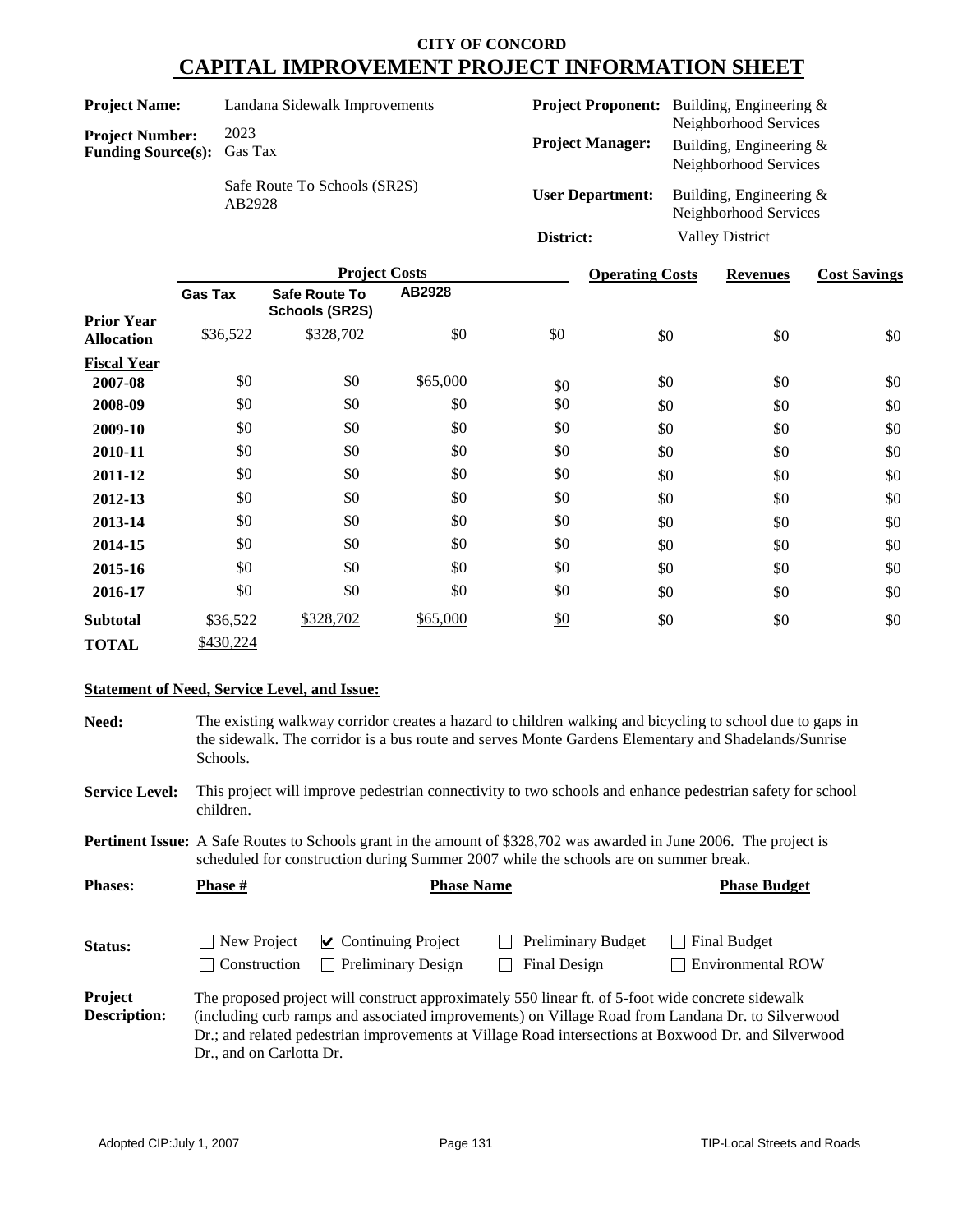| <b>Cost Estimate</b><br><b>By Category:</b> | <b>Administrative Costs:</b> | \$31,224 | Design Costs:       |          | \$44,000 Construction Costs: | \$300,000 |
|---------------------------------------------|------------------------------|----------|---------------------|----------|------------------------------|-----------|
|                                             | Contingency Costs:           | \$45,000 | <b>Other Costs:</b> | \$10,000 | <b>Total:</b>                | \$430,224 |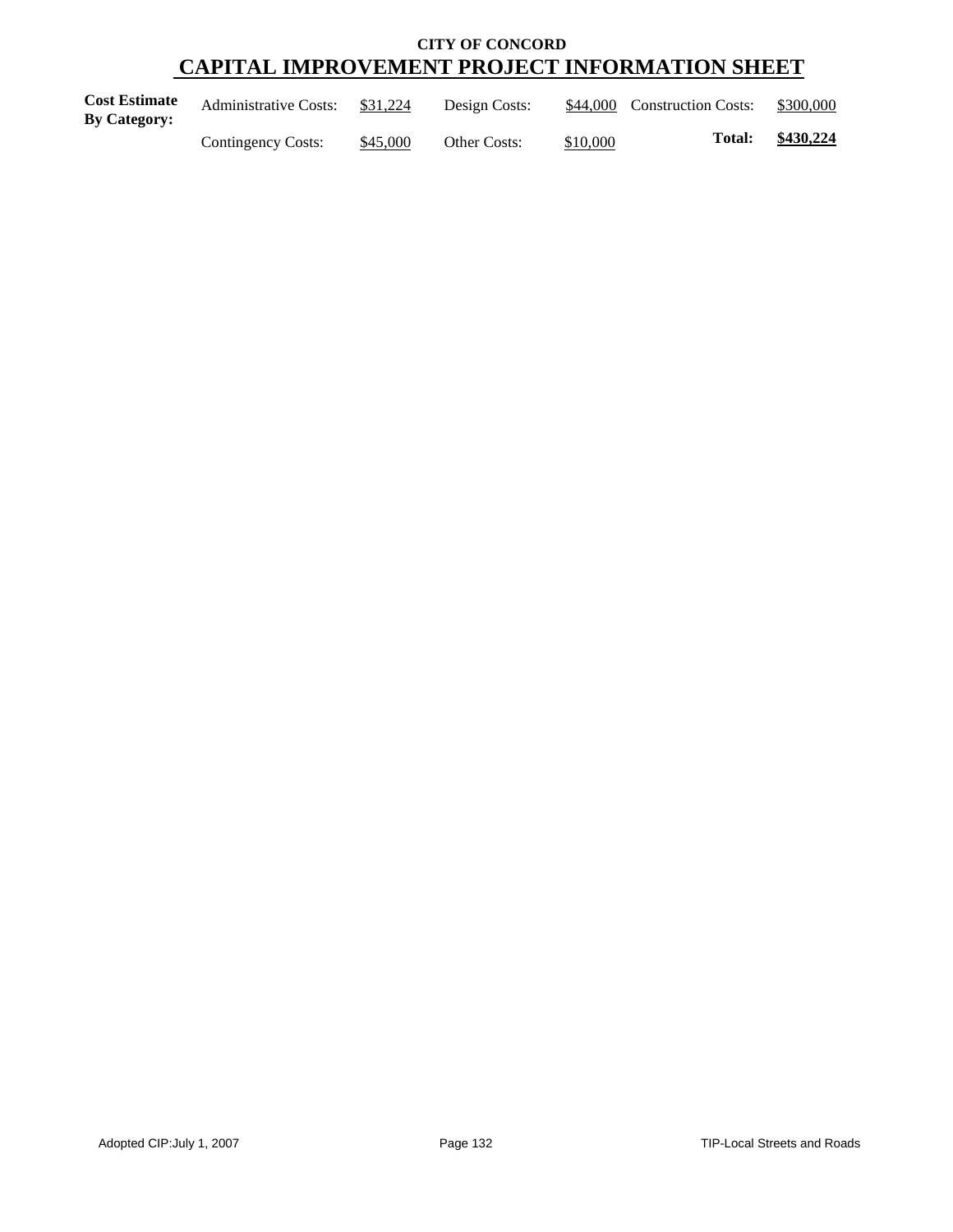| <b>Project Name:</b>                                        | Mesa Street Trail Improvements                          |                         | <b>Project Proponent:</b> Building, Engineering &                           |
|-------------------------------------------------------------|---------------------------------------------------------|-------------------------|-----------------------------------------------------------------------------|
| <b>Project Number:</b><br><b>Funding Source(s):</b> Gas Tax | 2024                                                    | <b>Project Manager:</b> | Neighborhood Services<br>Building, Engineering $&$<br>Neighborhood Services |
|                                                             | <b>Safe Routes to Transit Grant</b><br><b>TDA Grant</b> | <b>User Department:</b> | Building, Engineering $&$<br>Neighborhood Services                          |
|                                                             |                                                         | District:               | <b>Valley District</b>                                                      |

|                                        |                |                                               | <b>Project Costs</b> |     | <b>Operating Costs</b> | <b>Revenues</b> | <b>Cost Savings</b> |
|----------------------------------------|----------------|-----------------------------------------------|----------------------|-----|------------------------|-----------------|---------------------|
|                                        | <b>Gas Tax</b> | <b>Safe Routes to</b><br><b>Transit Grant</b> | <b>TDA Grant</b>     |     |                        |                 |                     |
| <b>Prior Year</b><br><b>Allocation</b> | \$50,000       | \$0                                           | \$0                  | \$0 | \$0                    | \$0             | \$0                 |
| <b>Fiscal Year</b>                     |                |                                               |                      |     |                        |                 |                     |
| 2007-08                                | \$0            | \$0                                           | \$130,000            | \$0 | \$0                    | \$0             | \$0                 |
| 2008-09                                | \$0            | \$220,000                                     | \$0                  | \$0 | \$0                    | \$0             | \$0                 |
| 2009-10                                | \$0            | \$0                                           | \$0                  | \$0 | \$0                    | \$0             | \$0                 |
| 2010-11                                | \$0            | \$0                                           | \$0                  | \$0 | \$0                    | \$0             | \$0                 |
| 2011-12                                | \$0            | \$0                                           | \$0                  | \$0 | \$0                    | \$0             | \$0                 |
| 2012-13                                | \$0            | \$0                                           | \$0                  | \$0 | \$0                    | \$0             | \$0                 |
| 2013-14                                | \$0            | \$0                                           | \$0                  | \$0 | \$0                    | \$0             | \$0                 |
| 2014-15                                | \$0            | \$0                                           | \$0                  | \$0 | \$0                    | \$0             | \$0                 |
| 2015-16                                | \$0            | \$0                                           | \$0                  | \$0 | \$0                    | \$0             | \$0                 |
| 2016-17                                | \$0            | \$0                                           | \$0                  | \$0 | \$0                    | \$0             | \$0                 |
| <b>Subtotal</b>                        | \$50,000       | \$220,000                                     | \$130,000            | \$0 | \$0                    | $\frac{$0}{}$   | \$0                 |
| <b>TOTAL</b>                           | \$400,000      |                                               |                      |     |                        |                 |                     |

#### **Statement of Need, Service Level, and Issue:**

**Need:** The existing trail along adjacent to the BART parking lot is not ADA accessible and requires lights.

**Service Level:** Having lights will improve security and enhance usage of the trail.

**Pertinent Issue:** This project is contingent upon receipt of grant funds. Staff applied for a \$130,000 Transportation Development Act grant in December 2006 for FY 2007-08. The Safe Routes to Transit Grant application, submitted on July 29, 2005 was unsuccessful, however the grantor encouraged Concord to reapply. Staff applied for the second cycle Safe Routes to Transit grant in April 2007.

| <b>Phases:</b>                              | <b>Phase</b> #                                                                 | <b>Phase Name</b>                                                        |               |                                           | <b>Phase Budget</b>                                                                                                                                                                                                     |           |
|---------------------------------------------|--------------------------------------------------------------------------------|--------------------------------------------------------------------------|---------------|-------------------------------------------|-------------------------------------------------------------------------------------------------------------------------------------------------------------------------------------------------------------------------|-----------|
| Status:                                     | New Project<br>Construction                                                    | $\vee$ Continuing Project<br><b>Preliminary Design</b><br>$\blacksquare$ |               | <b>Preliminary Budget</b><br>Final Design | <b>Final Budget</b><br><b>Environmental ROW</b>                                                                                                                                                                         |           |
| Project<br><b>Description:</b>              | include street lights and sidewalk repairs along the east side of Mesa Street. |                                                                          |               |                                           | The proposed base project will construct approximately 950 linear ft. of a new trail along Mesa Street from<br>Mount Diablo Street to Cowell Road. If both grants are successful, the project scope will be expanded to |           |
| <b>Cost Estimate</b><br><b>By Category:</b> | Administrative Costs:                                                          | \$60,000                                                                 | Design Costs: | \$40,000                                  | <b>Construction Costs:</b>                                                                                                                                                                                              | \$270,000 |
|                                             | <b>Contingency Costs:</b>                                                      | \$30,000                                                                 | Other Costs:  | <u>\$0</u>                                | <b>Total:</b>                                                                                                                                                                                                           | \$400,000 |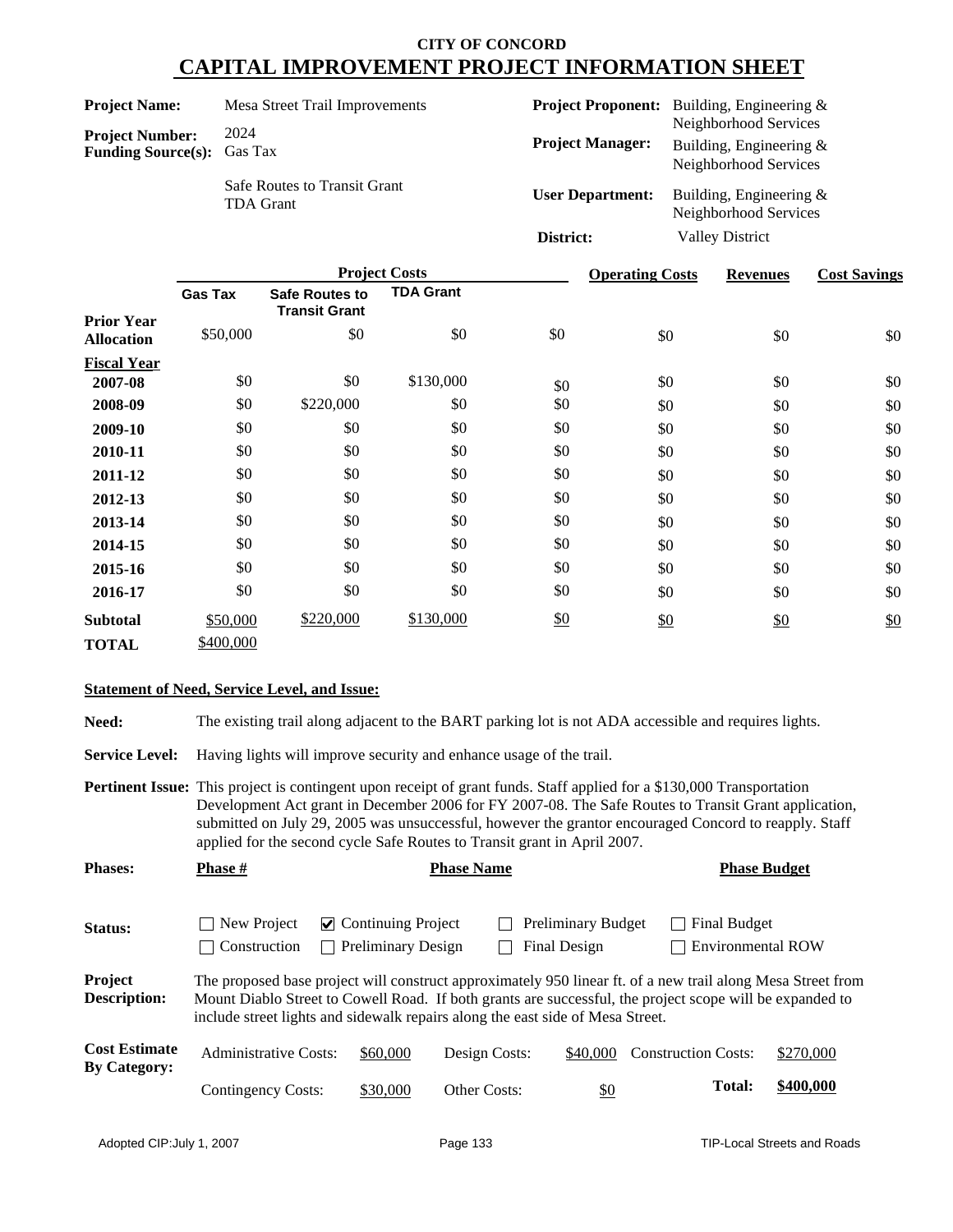| <b>Project Name:</b>                                | Ygnacio Valley Road Landslide Repair and<br>Restoration |                         | <b>Project Proponent:</b> Building, Engineering &<br>Neighborhood Services |
|-----------------------------------------------------|---------------------------------------------------------|-------------------------|----------------------------------------------------------------------------|
| <b>Project Number:</b><br><b>Funding Source(s):</b> | 2034<br>Federal Highway Administration (FHWA)           | <b>Project Manager:</b> | Danea Gemmell                                                              |
|                                                     | Measure C Local<br>Measure C I-680                      | <b>User Department:</b> | Building, Engineering $&$<br>Neighborhood Services                         |
|                                                     |                                                         | District:               | <b>Valley District</b>                                                     |
|                                                     |                                                         |                         |                                                                            |

|                                        |                                                           |                           | <b>Project Costs</b> |     | <b>Operating Costs</b> | <b>Revenues</b> | <b>Cost Savings</b> |
|----------------------------------------|-----------------------------------------------------------|---------------------------|----------------------|-----|------------------------|-----------------|---------------------|
| <b>Prior Year</b><br><b>Allocation</b> | <b>Federal Highway</b><br><b>Administration</b><br>(FHWA) | <b>Measure C</b><br>Local | Measure C I-<br>680  |     |                        |                 |                     |
|                                        | \$4,862,243                                               | \$108,000                 | \$1,020,000          | \$0 | \$0                    | \$0             | \$0                 |
| <b>Fiscal Year</b>                     |                                                           |                           |                      |     |                        |                 |                     |
| 2007-08                                | \$895,674                                                 | \$0                       | \$0                  | \$0 | \$0                    | \$0             | \$0                 |
| 2008-09                                | \$0                                                       | \$0                       | \$0                  | \$0 | \$0                    | \$0             | \$0                 |
| 2009-10                                | \$0                                                       | \$0                       | \$0                  | \$0 | \$0                    | \$0             | \$0                 |
| 2010-11                                | \$0                                                       | \$0                       | \$0                  | \$0 | \$0                    | \$0             | \$0                 |
| 2011-12                                | \$0                                                       | \$0                       | \$0                  | \$0 | \$0                    | \$0             | \$0                 |
| 2012-13                                | \$0                                                       | \$0                       | \$0                  | \$0 | \$0                    | \$0             | \$0                 |
| 2013-14                                | \$0                                                       | \$0                       | \$0                  | \$0 | \$0                    | \$0             | \$0                 |
| 2014-15                                | \$0                                                       | \$0                       | \$0                  | \$0 | \$0                    | \$0             | \$0                 |
| 2015-16                                | \$0                                                       | \$0                       | \$0                  | \$0 | \$0                    | \$0             | \$0                 |
| 2016-17                                | \$0                                                       | \$0                       | \$0                  | \$0 | \$0                    | \$0             | \$0                 |
| <b>Subtotal</b>                        | \$5,757,917                                               | \$108,000                 | \$1,020,000          | \$0 | \$0                    | \$0             | \$0                 |
| <b>TOTAL</b>                           | \$6,885,917                                               |                           |                      |     |                        |                 |                     |

#### **Statement of Need, Service Level, and Issue:**

- **Need:** To repair 1,000 ft. of roadway along eastbound Ygnacio Valley Road in the area of Cowell Road heavily damaged by a landslide brought on by heavy winter storms. Deformations in the roadway made necessary closure of one eastbound lane of this major arterial route.
- **Service Level:** Restore the damaged roadway through interim repairs to enable its re-opening (Phase 1) and construct a permanent restoration of the roadway and repair the adjacent hillside upslope of the road (Phase2).
- **Pertinent Issue:** The City received funding from FHWA in FY07 for emergency repairs and Storm Water Pollution Prevention Plan (Winterization). As part of the Phase 1 Emergency Opening (EO) work, the city installed an auxiliary lane in the median to provide two lanes for traffic, installed a temporary buttress on the hillside and installed erosion control. In the cost estimate by category, the "Other" amount of \$1,353,962 relates to this Phase I work.

The Phase 2 cost is estimated at \$4.9 million including a contingency of \$500,000. The environmental work for the permanent restoration is underway. FHWA is expected to provide 80% of funding for construction once the Environmental Clearance has been received. After construction has been completed, staff will pursue the remaining 20% funding from the Office of Emergency Services (OES). This money is represented within the FHWA allocation of \$5,757,917. In the interim, staff secured matching funds from CCTA in an agreement to use PJ1761, Commerce Avenue funds in exchange for OSIP funds.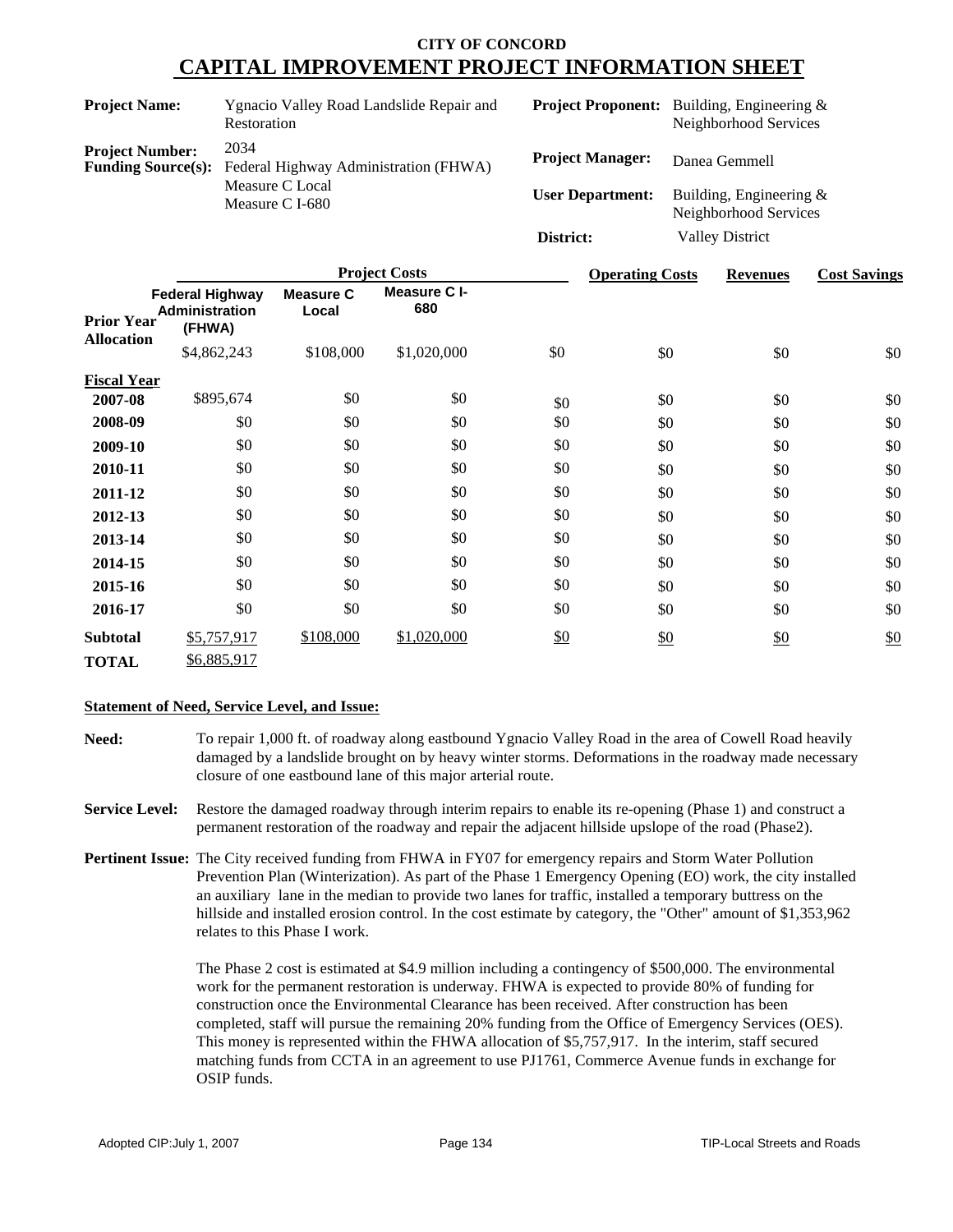| <b>Phases:</b>                              | <b>Phase</b> #               |                                                                  | <b>Phase Name</b> |                                           |                                                                                                                                                                                                                                                                                                                                                                                                                                | <b>Phase Budget</b> |
|---------------------------------------------|------------------------------|------------------------------------------------------------------|-------------------|-------------------------------------------|--------------------------------------------------------------------------------------------------------------------------------------------------------------------------------------------------------------------------------------------------------------------------------------------------------------------------------------------------------------------------------------------------------------------------------|---------------------|
| Status:                                     | New Project<br>Construction  | $\cup$ Continuing Project<br><b>Preliminary Design</b><br>$\sim$ |                   | <b>Preliminary Budget</b><br>Final Design | <b>Final Budget</b><br><b>Environmental ROW</b>                                                                                                                                                                                                                                                                                                                                                                                |                     |
| Project<br><b>Description:</b>              |                              |                                                                  |                   |                                           | Repair a 1,000 ft. segment of Ygnacio Valley Road caused by a landslide on the eastbound lanes west of<br>Cowell Road. The current plan calls for excavation of two keyways at the base of the slide and midslope<br>with associated drainage improvements to stabilize the hillside and to excavate and replace the eastbound<br>lane buckled by the slide. Environmental review is underway and being processed by Caltrans. |                     |
| <b>Cost Estimate</b><br><b>By Category:</b> | <b>Administrative Costs:</b> | \$251,960                                                        | Design Costs:     | \$280,000                                 | Construction Costs: \$4,500,000                                                                                                                                                                                                                                                                                                                                                                                                |                     |
|                                             | Contingency Costs:           | \$500,000                                                        | Other Costs:      | \$1,353,957                               | <b>Total:</b>                                                                                                                                                                                                                                                                                                                                                                                                                  | \$6,885,917         |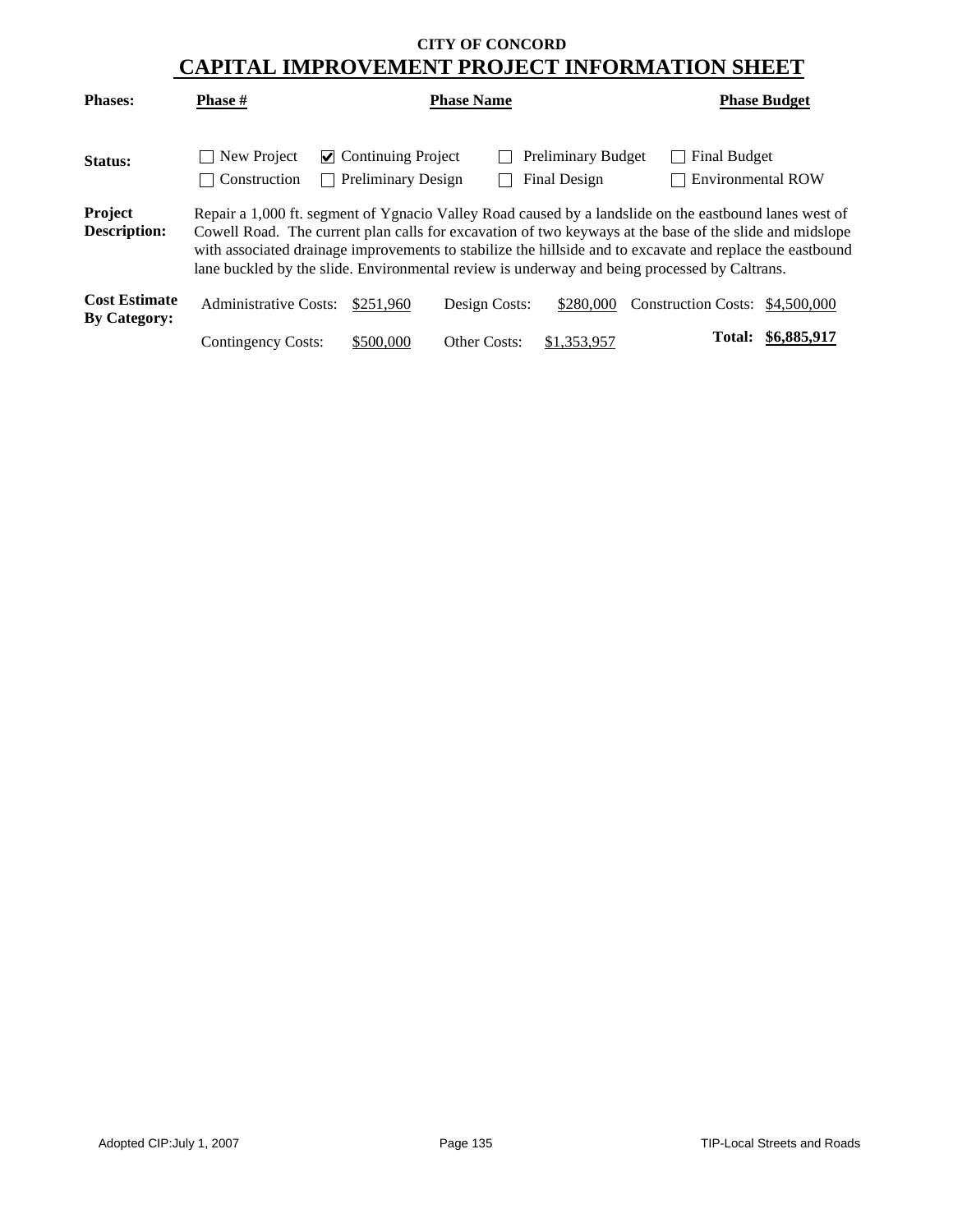| <b>Project Name:</b>                                | <b>Bailey Road Traffic Improvements</b>                                           | <b>Project Proponent:</b> Public Works                          |                        |
|-----------------------------------------------------|-----------------------------------------------------------------------------------|-----------------------------------------------------------------|------------------------|
| <b>Project Number:</b><br><b>Funding Source(s):</b> | 2049<br><b>Traffic Mitigation Fees</b><br><b>Grant Funds</b><br>Concord-Owned ROW | <b>Project Manager:</b><br><b>User Department:</b> Public Works | Ray Kuzbari            |
|                                                     |                                                                                   | District:                                                       | <b>Valley District</b> |

|                                        | <b>Project Costs</b>                     |                    |                              |     | <b>Operating Costs</b> | <b>Revenues</b>   | <b>Cost Savings</b> |
|----------------------------------------|------------------------------------------|--------------------|------------------------------|-----|------------------------|-------------------|---------------------|
|                                        | <b>Traffic Mitigation</b><br><b>Fees</b> | <b>Grant Funds</b> | Concord-<br><b>Owned ROW</b> |     |                        |                   |                     |
| <b>Prior Year</b><br><b>Allocation</b> | \$123,000                                | \$0                | \$1,039,000                  | \$0 | \$0                    | \$0               | \$0                 |
| <b>Fiscal Year</b>                     |                                          |                    |                              |     |                        |                   |                     |
| 2007-08                                | \$0                                      | \$0                | \$0                          | \$0 | \$0                    | \$0               | \$0                 |
| 2008-09                                | \$63,000                                 | \$0                | \$0                          | \$0 | \$0                    | \$0               | \$0                 |
| 2009-10                                | \$60,000                                 | \$0                | \$0                          | \$0 | \$0                    | \$0               | \$0                 |
| 2010-11                                | \$343,000                                | \$0                | \$0                          | \$0 | \$0                    | \$0               | \$0                 |
| 2011-12                                | \$301,000                                | \$2,875,026        | \$0                          | \$0 | \$0                    | \$0               | \$0                 |
| 2012-13                                | \$0                                      | \$0                | \$0                          | \$0 | \$0                    | \$0               | \$0                 |
| 2013-14                                | \$0                                      | \$0                | \$0                          | \$0 | \$0                    | \$0               | \$0                 |
| 2014-15                                | \$0                                      | \$0                | \$0                          | \$0 | \$0                    | \$0               | \$0                 |
| 2015-16                                | \$0                                      | \$0                | \$0                          | \$0 | \$0                    | \$0               | \$0                 |
| 2016-17                                | \$0                                      | \$0                | \$0                          | \$0 | \$0                    | \$0               | \$0                 |
| <b>Subtotal</b>                        | \$890,000                                | \$2,875,026        | \$1,039,000                  | \$0 | \$0                    | $\underline{\$0}$ | \$0                 |
| <b>TOTAL</b>                           | \$4,804,026                              |                    |                              |     |                        |                   |                     |

#### **Statement of Need, Service Level, and Issue:**

**Need:** Traffic improvements at the intersections of Bailey Road/Myrtle Drive and Bailey Road/ Concord Boulevard were identified as mitigation measures in Environmental Impact Reports approved by the City of Pittsburg and Contra Costa County. In the cumulative project scenario for all project EIRs, both intersections degrade to a Level-of-Service "F" without the improvements.

Service Level: To improve traffic flow and intersection safety.

**Pertinent Issue:** The traffic mitigation fees from Pittsburg and Contra Costa County development projects will contribute approximately 25% of the design and construction costs for the intersection improvements. Grants are needed to fund the remaining costs. The Pittsburg and County mitigation fees will be collected and held until all of the funding for the project has been identified.

> The Bailey Road traffic improvements will be coordinated with the Naval Weapons Reuse Plan. The Naval Weapons developer(s) may fund the remaining project costs as part of the conditions to development the Reuse Area. The intersection project cost of \$4,804,026 includes \$1,039,000 in-kind contribution from Concord for ROW on Bailey Road and is identified in the Cost Estimate by Category as "Other."

| <b>Phases:</b> | <b>Phase</b> #      |                                     | <b>Phase Name</b>         | <b>Phase Budget</b> |  |
|----------------|---------------------|-------------------------------------|---------------------------|---------------------|--|
| Status:        | New Project         | $\triangleright$ Continuing Project | <b>Preliminary Budget</b> | Final Budget        |  |
|                | $\Box$ Construction | <b>Preliminary Design</b>           | Final Design              | Environmental ROW   |  |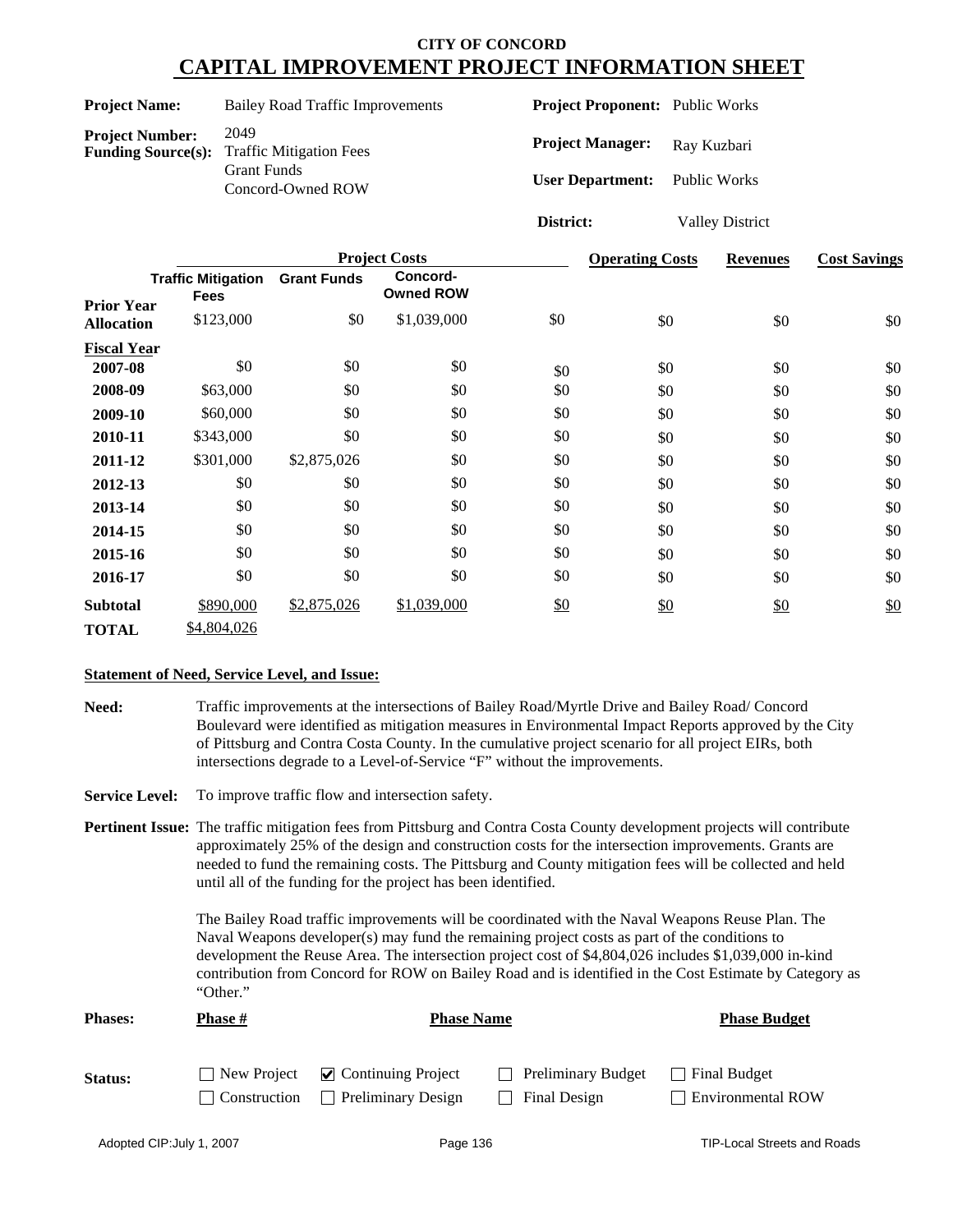**Project Description:** Bailey Road/Myrtle Drive: new traffic signal would be installed. Bailey Road/Concord Boulevard: both approaches on Bailey Road would be widened to construct a dedicated left-turn lane: traffic signal would be modified; sound walls would be constructed; and landscaping in the Bailey Road Park would be replaced.

| <b>Cost Estimate</b><br><b>By Category:</b> | Administrative Costs: \$275,000 |           | Design Costs:            | \$675,000 Construction Costs: \$2,355,026 |                    |
|---------------------------------------------|---------------------------------|-----------|--------------------------|-------------------------------------------|--------------------|
|                                             | Contingency Costs:              | \$460,000 | Other Costs: \$1,039,000 |                                           | Total: \$4,804,026 |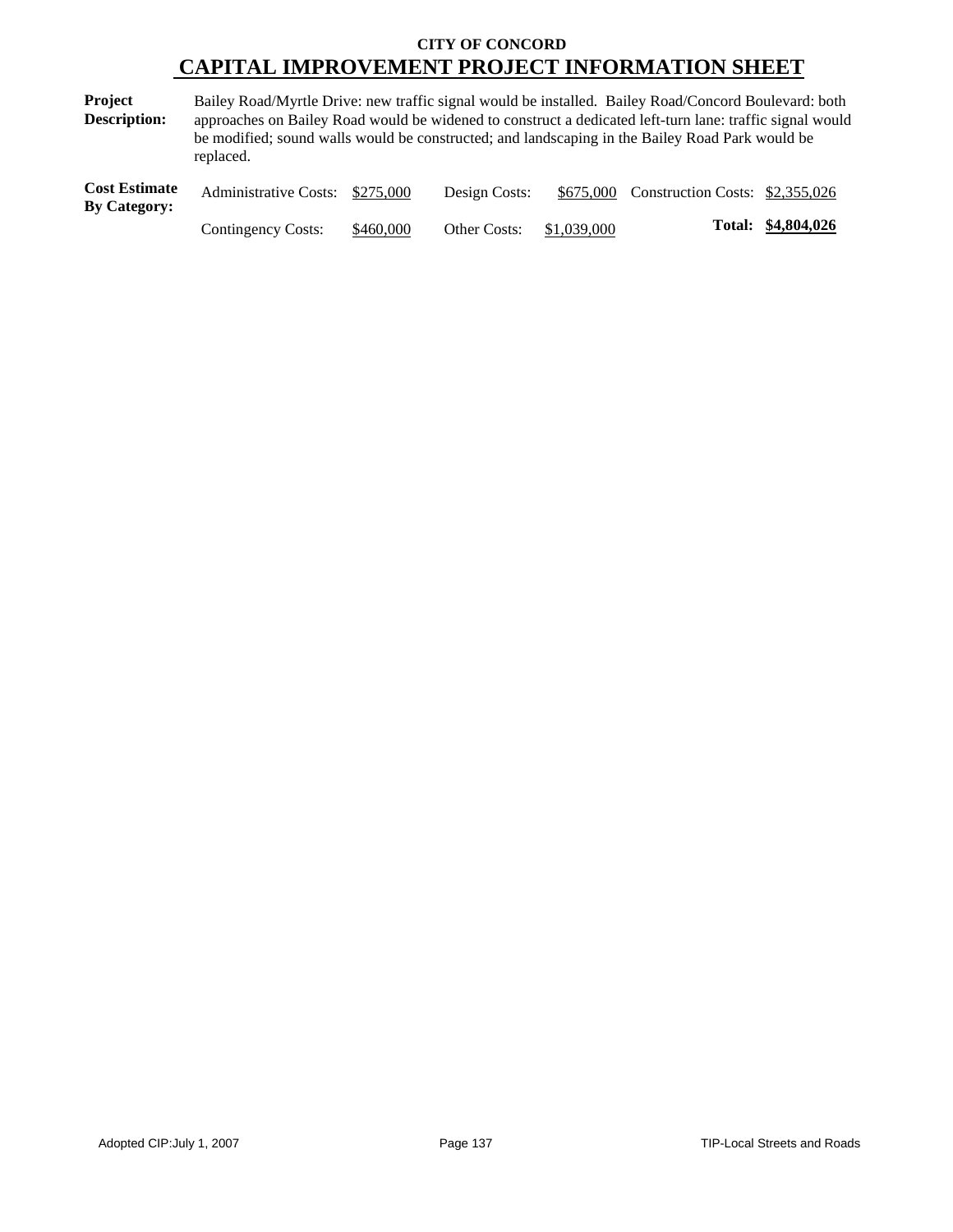| <b>Project Name:</b> | Downtown Streetscape and Lighting |  |
|----------------------|-----------------------------------|--|
|                      |                                   |  |

**Project Proponent:** Redevelopment Agency

**Project Number:** 2050 **Funding Source(s):** Redevelopment

**Project Manager:** Building, Engineering & Neighborhood Services

**User Department:** Public Works

**District:** Northern District

|                                        |               | <b>Project Costs</b> |               |     | <b>Operating Costs</b> | <b>Revenues</b> | <b>Cost Savings</b> |
|----------------------------------------|---------------|----------------------|---------------|-----|------------------------|-----------------|---------------------|
|                                        | Redevelopment |                      |               |     |                        |                 |                     |
| <b>Prior Year</b><br><b>Allocation</b> | \$545,000     | \$0                  | \$0           | \$0 | \$0                    | \$0             | \$0                 |
| <b>Fiscal Year</b>                     |               |                      |               |     |                        |                 |                     |
| 2007-08                                | \$800,000     | \$0                  | \$0           | \$0 | \$0                    | \$0             | \$0                 |
| 2008-09                                | \$800,000     | \$0                  | \$0           | \$0 | \$0                    | \$0             | \$0                 |
| 2009-10                                | \$0           | \$0                  | \$0           | \$0 | \$0                    | \$0             | \$0                 |
| 2010-11                                | \$0           | \$0                  | \$0           | \$0 | \$0                    | \$0             | \$0                 |
| 2011-12                                | \$0           | \$0                  | \$0           | \$0 | \$0                    | \$0             | \$0                 |
| 2012-13                                | \$0           | \$0                  | \$0           | \$0 | \$0                    | \$0             | \$0                 |
| 2013-14                                | \$0           | \$0                  | \$0           | \$0 | \$0                    | \$0             | \$0                 |
| 2014-15                                | \$0           | \$0                  | \$0           | \$0 | \$0                    | \$0             | \$0                 |
| 2015-16                                | \$0           | \$0                  | \$0           | \$0 | \$0                    | \$0             | \$0                 |
| 2016-17                                | \$0           | \$0                  | \$0           | \$0 | \$0                    | \$0             | \$0                 |
| <b>Subtotal</b>                        | \$2,145,000   | $\frac{$0}{}$        | $\frac{$0}{}$ | \$0 | \$0                    | \$0             | \$0                 |
| <b>TOTAL</b>                           | \$2,145,000   |                      |               |     |                        |                 |                     |

#### **Statement of Need, Service Level, and Issue:**

**Need:** Enhance Concord's competitiveness in attracting new business through projects which improve the appearance of the City and promote safety.

**Service Level:** This project will increase the pedestrian lighting levels and determine a solution for the uplifting bricks which will improve security and enhance pedestrian safety.

**Pertinent Issue:** There are currently three types of lighting in the downtown area, (1) "architectural" lights located in Todos Santos Plaza, (2) taller "hockey puck" lights and (3) shorter "globe" lights designed for pedestrians. The globe lights are not only dated, but many are broken or irregularly spaced leading to less than desirable light levels. This project will address the lighting issues for the globe lights and is not related to the Downtown Landscape and Lighting District.

> A significant portion of the brick hardscape in the downtown has failed due to normal wear and tear, excessive vehicle loads at driveways, earth movement and expanding tree roots. Problems include sidewalks and planter areas that are not properly level, do not look congruent, or for which tree movement has made the paving unsafe or unsightly where mature trees have pushed up the areas of paved sidewalks and planter area brick. Ongoing maintenance/replacement of the brick has also presented challenges for the City.

In FY06-07, the project completed a survey and study of the downtown area, starting at Concord Avenue at Pacheco and running east on Pacheco to East Street, then South on East Street to Concord Boulevard., then west on Concord Boulevard to Galindo, then northwest on Galindo back to Concord Avenue. The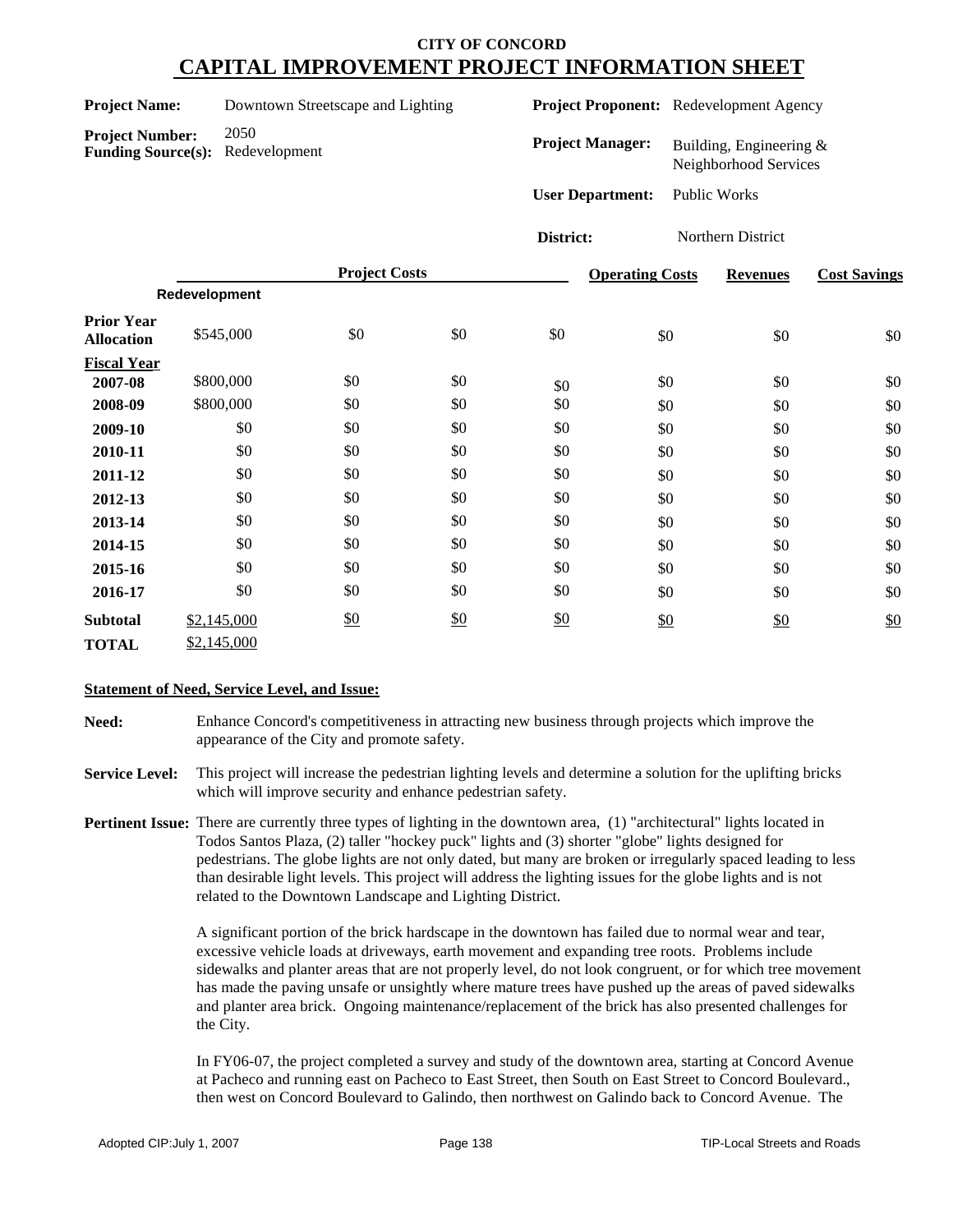streetscape program also includes the portion of Salvio Street west of Galindo to Adobe Street and all of Adobe Street.

The survey proposed long-term solutions for maintenance and renovation options in the downtown area required in order to meet the objectives of the City and the Redevelopment Agency.

| <b>Phases:</b>                              | <b>Phase</b> #                                                                                                                                                                                                 |                                                        | <b>Phase Name</b>   |                                           |                                          | <b>Phase Budget</b> |  |
|---------------------------------------------|----------------------------------------------------------------------------------------------------------------------------------------------------------------------------------------------------------------|--------------------------------------------------------|---------------------|-------------------------------------------|------------------------------------------|---------------------|--|
| Status:                                     | New Project<br>  Construction                                                                                                                                                                                  | $\vee$ Continuing Project<br><b>Preliminary Design</b> |                     | <b>Preliminary Budget</b><br>Final Design | Final Budget<br><b>Environmental ROW</b> |                     |  |
| <b>Project</b><br><b>Description:</b>       | Replace "globe" pedestrian lights in the downtown area and add new lights where necessary. Determine a<br>solution for uplifting bricks with a phasing plan and replace areas in the nine block downtown area. |                                                        |                     |                                           |                                          |                     |  |
| <b>Cost Estimate</b><br><b>By Category:</b> | <b>Administrative Costs:</b>                                                                                                                                                                                   | \$175,000                                              | Design Costs:       | \$125,000                                 | Construction Costs: \$1,600,000          |                     |  |
|                                             | <b>Contingency Costs:</b>                                                                                                                                                                                      | \$245,000                                              | <b>Other Costs:</b> | \$0                                       | <b>Total:</b>                            | \$2,145,000         |  |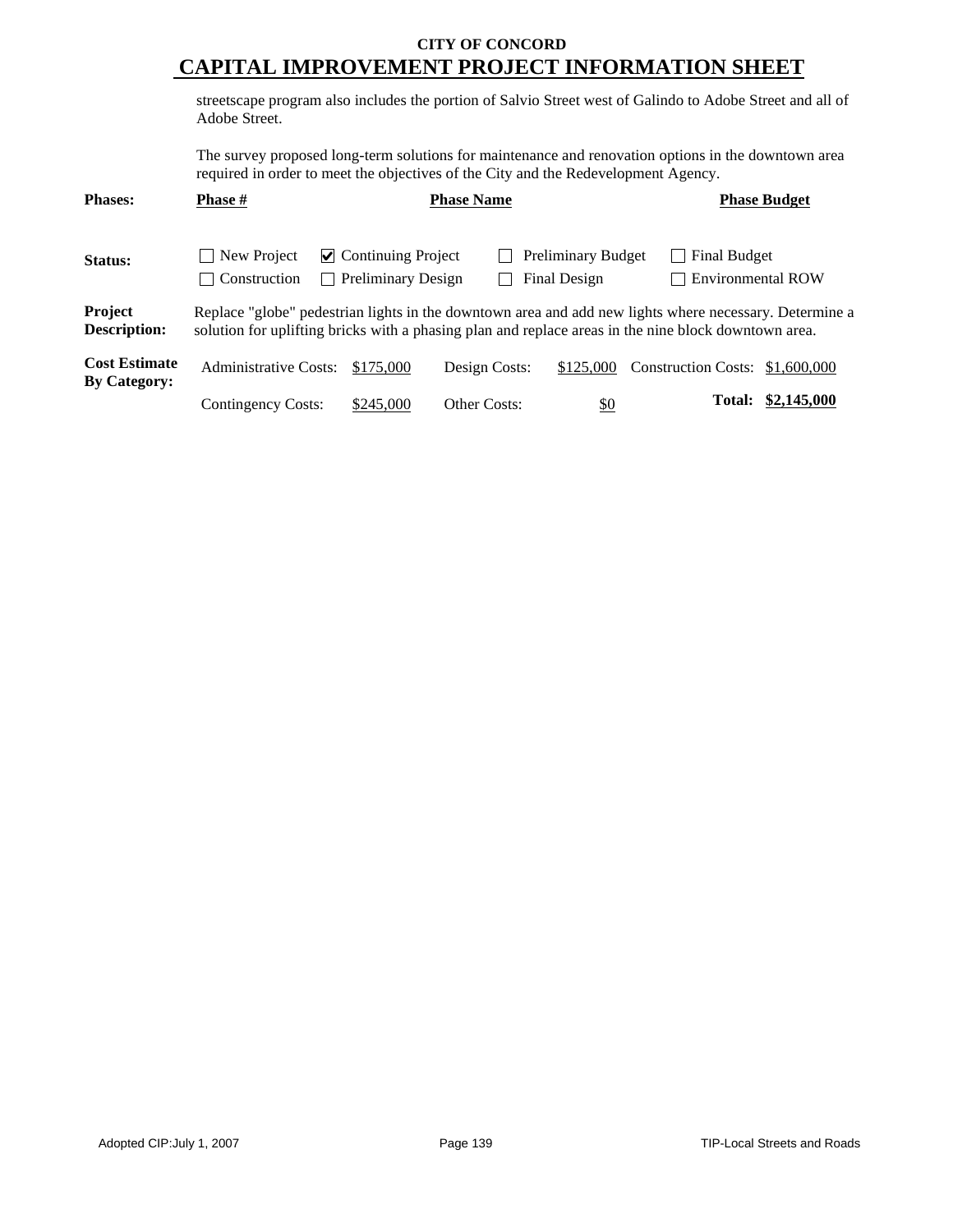| <b>Project Name:</b>                                             | Concord Avenue/SR 242 SB Off-Ramp<br><b>Additional Right Turn Lane</b> | <b>Project Proponent:</b> Public Works |                                                    |
|------------------------------------------------------------------|------------------------------------------------------------------------|----------------------------------------|----------------------------------------------------|
| <b>Project Number:</b><br><b>Funding Source(s):</b> OSIP $(420)$ | 2051                                                                   | <b>Project Manager:</b>                | Building, Engineering $&$<br>Neighborhood Services |
|                                                                  | Measure J - Major Streets                                              | <b>User Department:</b>                | Public Works                                       |

|                                        |                   | <b>Project Costs</b>                |               |     | <b>Operating Costs</b> | <b>Revenues</b> | <b>Cost Savings</b> |
|----------------------------------------|-------------------|-------------------------------------|---------------|-----|------------------------|-----------------|---------------------|
|                                        | <b>OSIP (420)</b> | Measure J -<br><b>Major Streets</b> |               |     |                        |                 |                     |
| <b>Prior Year</b><br><b>Allocation</b> | \$150,000         | \$0                                 | \$0           | \$0 | \$0                    | \$0             | \$0                 |
| <b>Fiscal Year</b>                     |                   |                                     |               |     |                        |                 |                     |
| 2007-08                                | \$0               | \$0                                 | \$0           | \$0 | \$0                    | \$0             | \$0                 |
| 2008-09                                | \$450,000         | \$1,000,000                         | \$0           | \$0 | \$0                    | \$0             | \$0                 |
| 2009-10                                | \$0               | \$2,000,000                         | \$0           | \$0 | \$0                    | \$0             | \$0                 |
| 2010-11                                | \$0               | \$0                                 | \$0           | \$0 | \$0                    | \$0             | \$0                 |
| 2011-12                                | \$0               | \$0                                 | \$0           | \$0 | \$0                    | \$0             | \$0                 |
| 2012-13                                | \$0               | \$0                                 | \$0           | \$0 | \$0                    | \$0             | \$0                 |
| 2013-14                                | \$0               | \$0                                 | \$0           | \$0 | \$0                    | \$0             | \$0                 |
| 2014-15                                | \$0               | \$0                                 | \$0           | \$0 | \$0                    | \$0             | \$0                 |
| 2015-16                                | \$0               | \$0                                 | \$0           | \$0 | \$0                    | \$0             | \$0                 |
| 2016-17                                | \$0               | \$0                                 | \$0           | \$0 | \$0                    | \$0             | \$0                 |
| <b>Subtotal</b>                        | \$600,000         | \$3,000,000                         | $\frac{$0}{}$ | \$0 | \$0                    | \$0             | \$0                 |
| <b>TOTAL</b>                           | \$3,600,000       |                                     |               |     |                        |                 |                     |

**District:** Northern District

#### **Statement of Need, Service Level, and Issue:**

**Need:** Project will enhance the economic vitality of the area by improving access from SR 242.

- **Service Level:** Enhances access from SR 242. Improves traffic flow on the local street system, especially Commerce Avenue.
- **Pertinent Issue:** Project will need to be coordinated with CCTA. Traffic studies show that when Commerce Avenue is extended to Waterworld Parkway, a dedicated through lane will be needed on the SR 242 off-ramp at Concord Avenue. The current lane configuration is a right-turn lane and a through-right lane. Project will add a second right-turn lane.

Improvements may require acquisition of ROW. This project is on the list of priority projects for CCTA Measure J funds once they become available in 2009.

Other costs include environmental and ROW. Assumes City will match local funding for administrative costs.

| <b>Phases:</b> | Phase #      | <b>Phase Name</b>                            |                           |                          |
|----------------|--------------|----------------------------------------------|---------------------------|--------------------------|
| <b>Status:</b> |              | $\Box$ New Project $\Box$ Continuing Project | <b>Preliminary Budget</b> | Final Budget             |
|                | Construction | <b>Preliminary Design</b>                    | Final Design              | <b>Environmental ROW</b> |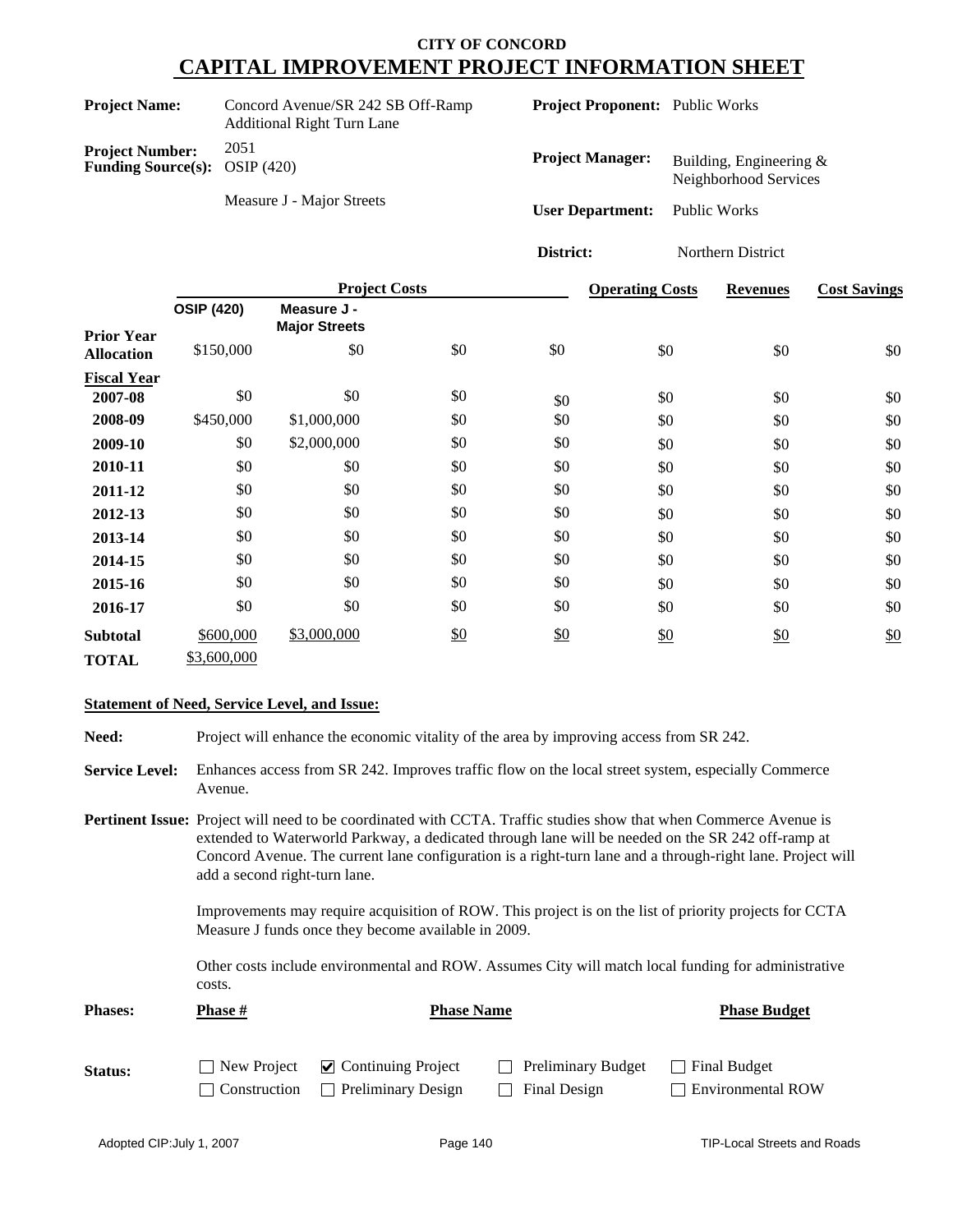**Project Description:** Add a dedicated second right-turn lane on the southbound SR 242 off-ramp and convert the through-right lane to a through lane to Commerce Avenue. Project can be constructed within the existing Caltrans rightof-way.

| <b>Cost Estimate</b><br><b>By Category:</b> | Administrative Costs: \$250,000 |           | Design Costs: |           | \$500,000 Construction Costs: \$1,850,000 |                    |
|---------------------------------------------|---------------------------------|-----------|---------------|-----------|-------------------------------------------|--------------------|
|                                             | Contingency Costs:              | \$250,000 | Other Costs:  | \$750,000 |                                           | Total: \$3,600,000 |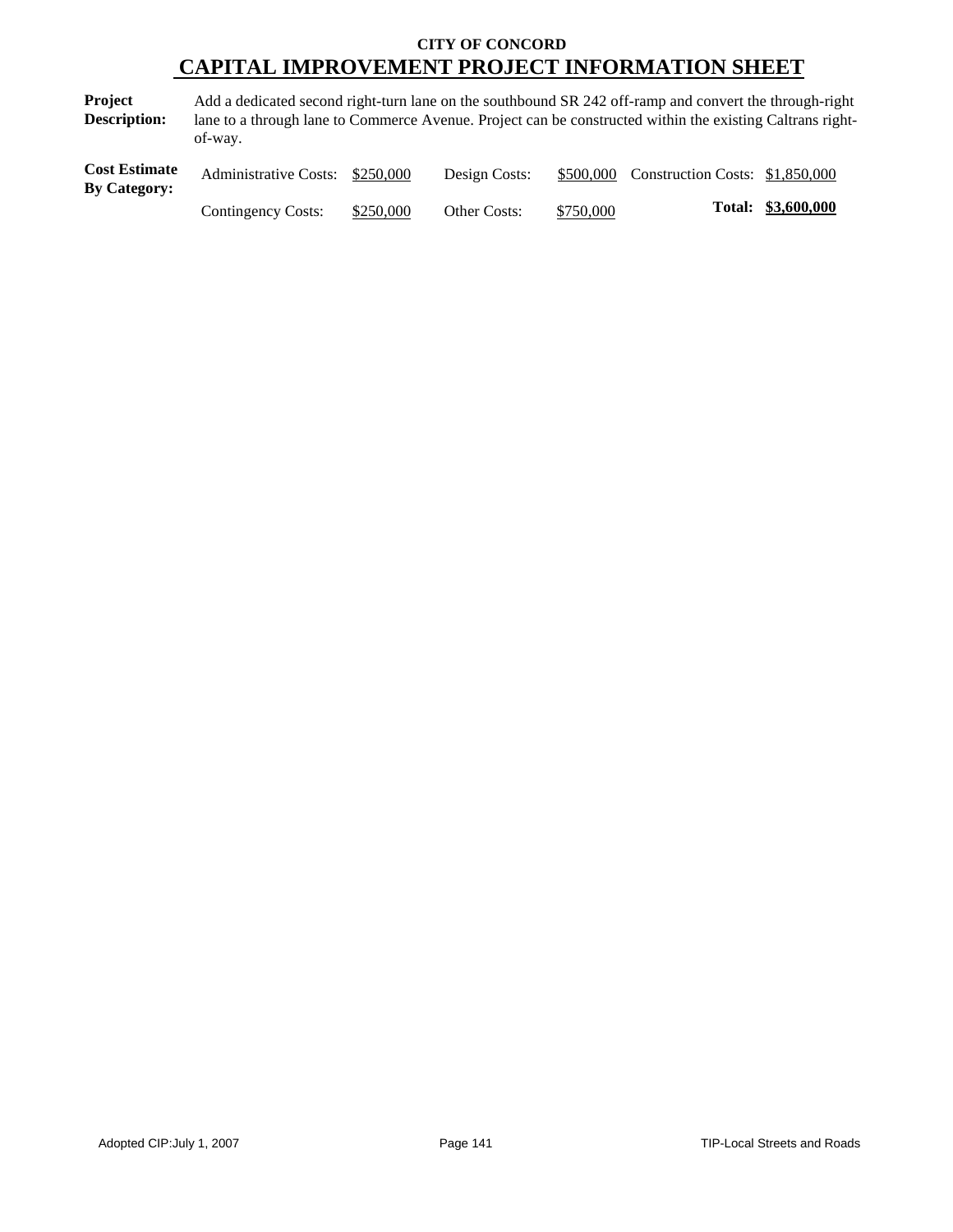|                                                     | Concord Boulevard Sidewalk (Farm<br><b>Project Name:</b><br><b>Bureau Road to Sixth Street)</b> |                                             |                                                                    | Project Proponent: Public Works |                         |                         |  |                                                  |                     |
|-----------------------------------------------------|-------------------------------------------------------------------------------------------------|---------------------------------------------|--------------------------------------------------------------------|---------------------------------|-------------------------|-------------------------|--|--------------------------------------------------|---------------------|
| <b>Project Number:</b><br><b>Funding Source(s):</b> |                                                                                                 | 2052<br><b>OSIP</b> (420)                   |                                                                    |                                 |                         | <b>Project Manager:</b> |  | Building, Engineering &<br>Neighborhood Services |                     |
|                                                     |                                                                                                 | Regional Bicycle & Pedestrian Grant Program |                                                                    |                                 | <b>User Department:</b> |                         |  | <b>Public Works</b>                              |                     |
|                                                     |                                                                                                 |                                             |                                                                    |                                 | District:               |                         |  | <b>Valley District</b>                           |                     |
|                                                     |                                                                                                 |                                             | <b>Project Costs</b>                                               |                                 |                         | <b>Operating Costs</b>  |  | <b>Revenues</b>                                  | <b>Cost Savings</b> |
| <b>Prior Year</b><br><b>Allocation</b>              | <b>OSIP (420)</b>                                                                               |                                             | Regional<br>Bicycle &<br><b>Pedestrian</b><br><b>Grant Program</b> |                                 |                         |                         |  |                                                  |                     |
|                                                     |                                                                                                 | \$400,000                                   | \$0                                                                | \$0                             | \$0                     | \$0                     |  | \$0                                              | \$0                 |
| <b>Fiscal Year</b>                                  |                                                                                                 |                                             |                                                                    |                                 |                         |                         |  |                                                  |                     |
| 2007-08                                             |                                                                                                 | \$0                                         | \$800,000                                                          | \$0                             | \$0                     | \$0                     |  | \$0                                              | \$0                 |
| 2008-09                                             |                                                                                                 | \$0                                         | \$0                                                                | \$0                             | \$0                     | \$0                     |  | \$0                                              | \$0                 |
| 2009-10                                             |                                                                                                 | \$0                                         | \$0                                                                | \$0                             | \$0                     | \$0                     |  | \$0                                              | \$0                 |
| 2010-11                                             |                                                                                                 | \$0                                         | \$0                                                                | \$0                             | \$0                     | \$0                     |  | \$0                                              | \$0                 |
| 2011-12                                             |                                                                                                 | \$0                                         | \$0                                                                | \$0                             | \$0                     | \$0                     |  | \$0                                              | \$0                 |
| 2012-13                                             |                                                                                                 | \$0                                         | \$0                                                                | \$0                             | \$0                     | \$0                     |  | \$0                                              | \$0                 |
| 2013-14                                             |                                                                                                 | \$0                                         | \$0                                                                | \$0                             | \$0                     | \$0                     |  | \$0                                              | \$0                 |
| 2014-15                                             |                                                                                                 | \$0                                         | \$0                                                                | \$0                             | \$0                     | \$0                     |  | \$0                                              | \$0                 |
| 2015-16                                             |                                                                                                 | \$0                                         | \$0                                                                | \$0                             | \$0                     | \$0                     |  | \$0                                              | \$0                 |
| 2016-17                                             |                                                                                                 | \$0                                         | \$0                                                                | \$0                             | \$0                     | \$0                     |  | \$0                                              | \$0                 |
| <b>Subtotal</b><br><b>TOTAL</b>                     |                                                                                                 | \$400,000<br>\$1,200,000                    | \$800,000                                                          | \$0                             | \$0                     | \$0                     |  | \$0                                              | \$0                 |

#### **Statement of Need, Service Level, and Issue:**

- **Need:** The sidewalks along Concord Blvd. have been installed in a piecemeal fashion, mostly as a condition of development for the newer subdivisions.
- **Service Level:** The project will improve pedestrian connectivity from BART and downtown to Kirker Pass Road, provide access to the local transit system and enhance pedestrian safety for the school children along this minor arterial.
- **Pertinent Issue:** The Regional Bicycle and Pedestrian Program Grant Application was submitted on January 13, 2006 and requires a local match.

The project requires review and authorization by CALTRANS. Therefore it is expected to be bid in FY06- 07 with completion in Spring 2008.

The Other Cost in Cost Estimate by Category is for Preliminary Engineering and Environmental to meet Caltrans and grant requirements.

**Phases: Phase # Phase Name Phase Name Phase Budget**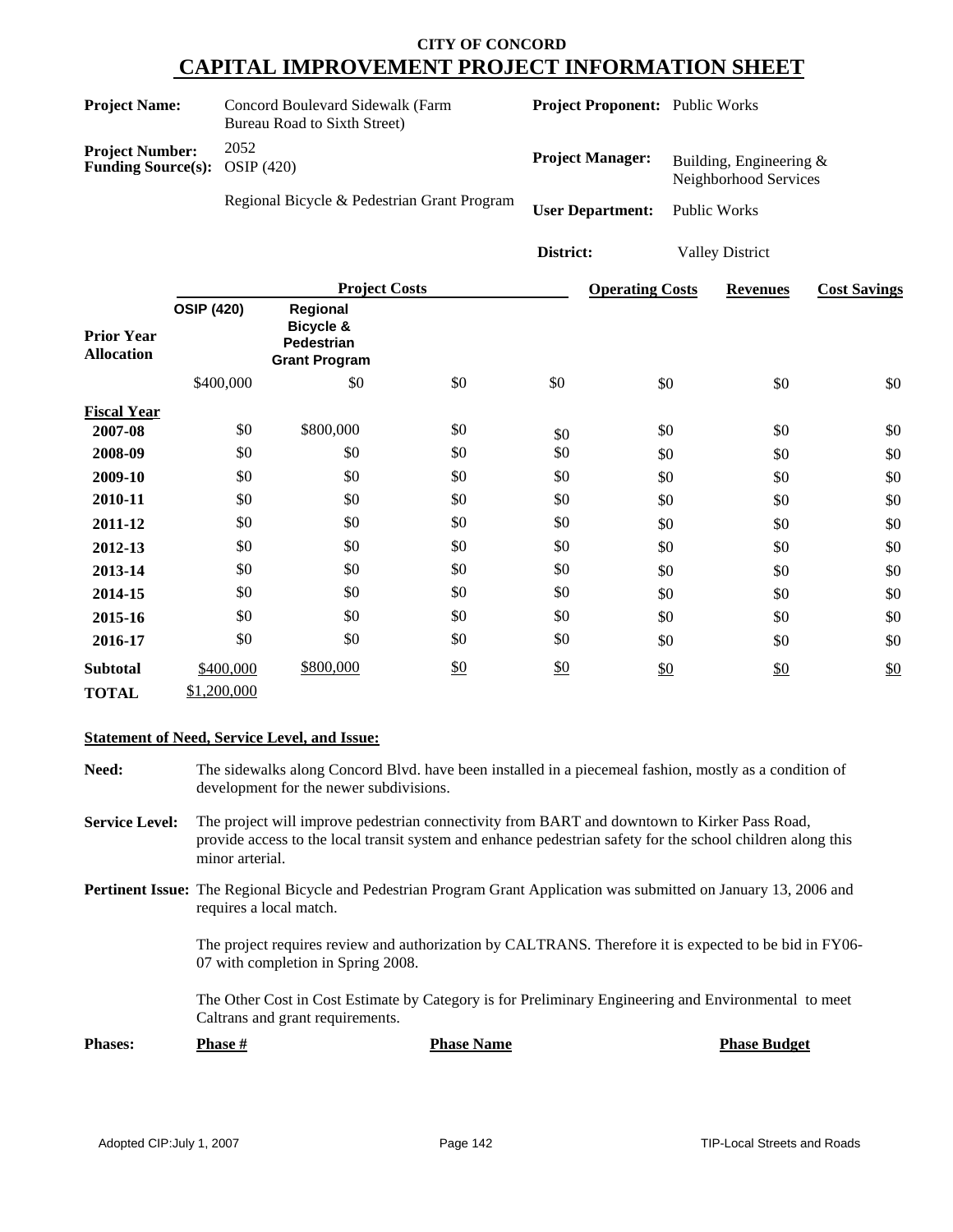| <b>Status:</b>                              | New Project<br>$\sim$ 1      | $\triangleright$ Continuing Project |               | <b>Preliminary Budget</b> | Final Budget                                                                                                                                                                                                                                                                                                                                                                                                                 |             |
|---------------------------------------------|------------------------------|-------------------------------------|---------------|---------------------------|------------------------------------------------------------------------------------------------------------------------------------------------------------------------------------------------------------------------------------------------------------------------------------------------------------------------------------------------------------------------------------------------------------------------------|-------------|
|                                             | Construction                 | <b>Preliminary Design</b>           |               | <b>Final Design</b>       | <b>Environmental ROW</b>                                                                                                                                                                                                                                                                                                                                                                                                     |             |
| Project<br><b>Description:</b>              |                              |                                     |               |                           | The project will construct a 6-foot wide sidewalk with curb, gutter and pavement widening between<br>existing improved segments on the both sides of Concord Boulevard between Farm Bureau Road and Sixth<br>Street. The pavement will be widened to accommodate on-street parking and bicycle lanes. Where there is<br>insufficient right-of-way, parking will be restricted to allow adequate room for bicycle facilities. |             |
| <b>Cost Estimate</b><br><b>By Category:</b> | <b>Administrative Costs:</b> | \$145,000                           | Design Costs: | \$110,000                 | <b>Construction Costs:</b>                                                                                                                                                                                                                                                                                                                                                                                                   | \$780,000   |
|                                             | Contingency Costs:           | \$115,000                           | Other Costs:  | \$50,000                  | <b>Total:</b>                                                                                                                                                                                                                                                                                                                                                                                                                | \$1,200,000 |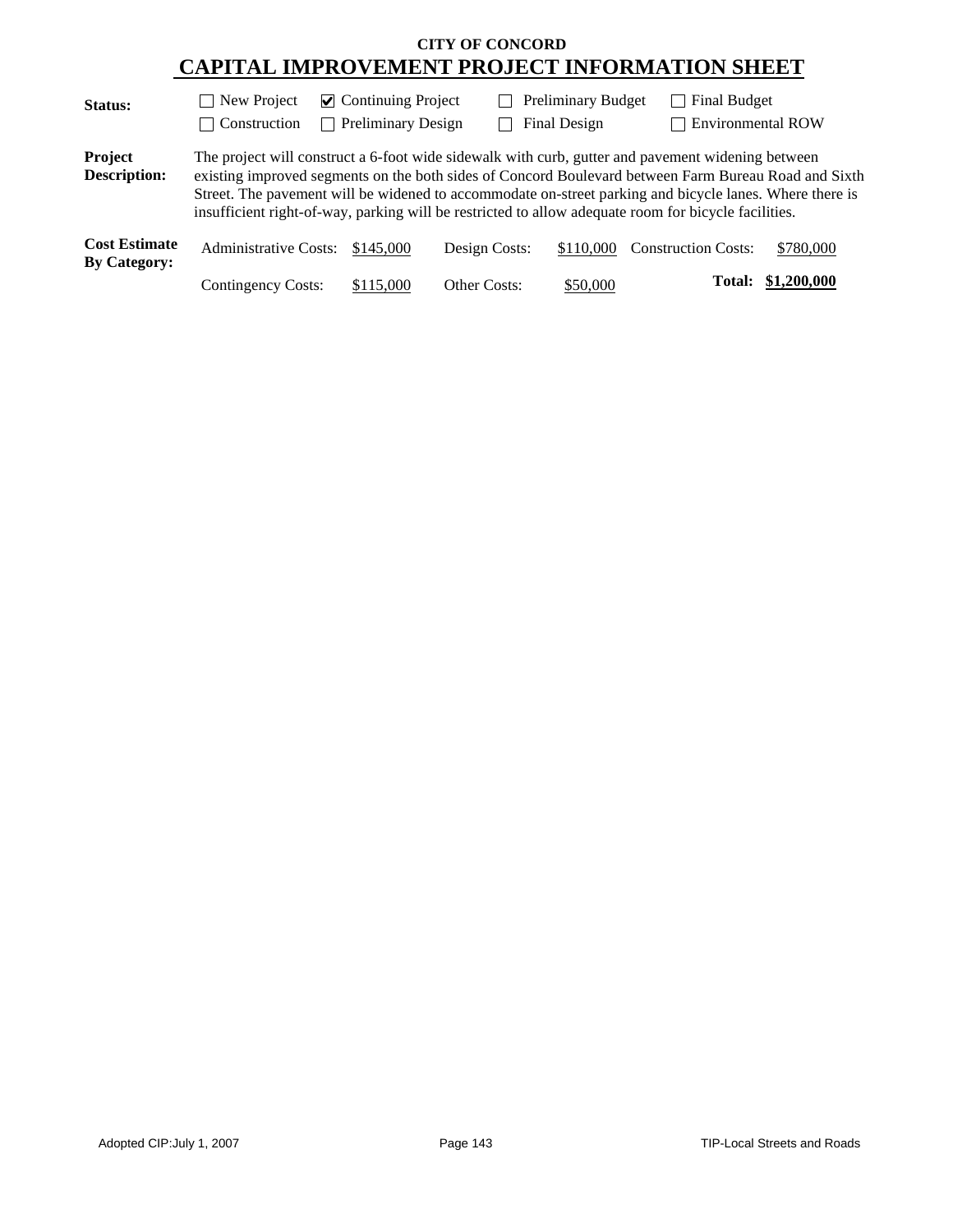| <b>Project Name:</b>                                              | Waterworld Parkway Bridge over Walnut<br>Creek | <b>Project Proponent:</b> Transportation |                                                    |
|-------------------------------------------------------------------|------------------------------------------------|------------------------------------------|----------------------------------------------------|
| <b>Project Number:</b><br><b>Funding Source(s):</b> Redevelopment | 2053                                           | <b>Project Manager:</b>                  | Building, Engineering $&$<br>Neighborhood Services |
|                                                                   | Measure J - Major Streets<br>OSIP(420)         | <b>User Department:</b>                  | Public Works                                       |
|                                                                   |                                                | District:                                | Northern District                                  |

|                                        |               | <b>Project Costs</b>                |                   |     | <b>Operating Costs</b> | <b>Revenues</b> | <b>Cost Savings</b> |  |
|----------------------------------------|---------------|-------------------------------------|-------------------|-----|------------------------|-----------------|---------------------|--|
|                                        | Redevelopment | Measure J -<br><b>Major Streets</b> | <b>OSIP (420)</b> |     |                        |                 |                     |  |
| <b>Prior Year</b><br><b>Allocation</b> | \$75,000      | \$0                                 | \$0               | \$0 | \$0                    | \$0             | \$0                 |  |
| <b>Fiscal Year</b>                     |               |                                     |                   |     |                        |                 |                     |  |
| 2007-08                                | \$0           | \$0                                 | \$100,000         | \$0 | \$0                    | \$0             | \$0                 |  |
| 2008-09                                | \$0           | \$0                                 | \$700,000         | \$0 | \$0                    | \$0             | \$0                 |  |
| 2009-10                                | \$200,000     | \$0                                 | \$700,000         | \$0 | \$0                    | \$0             | \$0                 |  |
| 2010-11                                | \$200,000     | \$9,000,000                         | \$1,000,000       | \$0 | \$0                    | \$0             | \$0                 |  |
| 2011-12                                | \$0           | \$0                                 | \$0               | \$0 | \$0                    | \$0             | \$0                 |  |
| 2012-13                                | \$500,000     | \$0                                 | \$0               | \$0 | \$0                    | \$0             | \$0                 |  |
| 2013-14                                | \$0           | \$0                                 | \$0               | \$0 | \$0                    | \$0             | \$0                 |  |
| 2014-15                                | \$0           | \$0                                 | \$0               | \$0 | \$0                    | \$0             | \$0                 |  |
| 2015-16                                | \$0           | \$0                                 | \$0               | \$0 | \$0                    | \$0             | \$0                 |  |
| 2016-17                                | \$0           | \$0                                 | \$0               | \$0 | \$0                    | \$0             | \$0                 |  |
| <b>Subtotal</b>                        | \$975,000     | \$9,000,000                         | \$2,500,000       | \$0 | \$0                    | $\frac{$0}{}$   | \$0                 |  |
| <b>TOTAL</b>                           | \$12,475,000  |                                     |                   |     |                        |                 |                     |  |

#### **Statement of Need, Service Level, and Issue:**

| Need:                 | Project will enhance the economic vitality of the area by providing a critical transportation link over<br>Walnut Creek to connect vacant and underutilized parcels with access to I-680 and SR 242. This link will<br>also reduce traffic congestion on Willow Pass Road and Concord Avenue. The project was identified as<br>a critical transportation link in the Redevelopment Strategic Plan.                                                                                                                |                                                        |                                    |                                          |
|-----------------------|-------------------------------------------------------------------------------------------------------------------------------------------------------------------------------------------------------------------------------------------------------------------------------------------------------------------------------------------------------------------------------------------------------------------------------------------------------------------------------------------------------------------|--------------------------------------------------------|------------------------------------|------------------------------------------|
| <b>Service Level:</b> | Enhances access to I-680 and SR 242. Improves traffic flow on the local street system.                                                                                                                                                                                                                                                                                                                                                                                                                            |                                                        |                                    |                                          |
|                       | <b>Pertinent Issue:</b> A traffic study will be conducted in FY 2006-07 to find the best alignment over the Walnut Creek<br>Channel (at Commerce Avenue or Galaxy Way) and determine the triggers for timing of construction.<br>The \$75,000 PYA was used to fund this study.<br>The proejct is dependent upon receiving funding grants. Total project cost is \$12,500,000. The Measure J<br>Streets and Roads Project List identified this project as eligible for funding and is on the OSIP Project<br>List. |                                                        |                                    |                                          |
| <b>Phases:</b>        | <b>Phase</b> #                                                                                                                                                                                                                                                                                                                                                                                                                                                                                                    | <b>Phase Name</b>                                      |                                    | <b>Phase Budget</b>                      |
| Status:               | New Project<br>Construction                                                                                                                                                                                                                                                                                                                                                                                                                                                                                       | $\vee$ Continuing Project<br><b>Preliminary Design</b> | Preliminary Budget<br>Final Design | Final Budget<br><b>Environmental ROW</b> |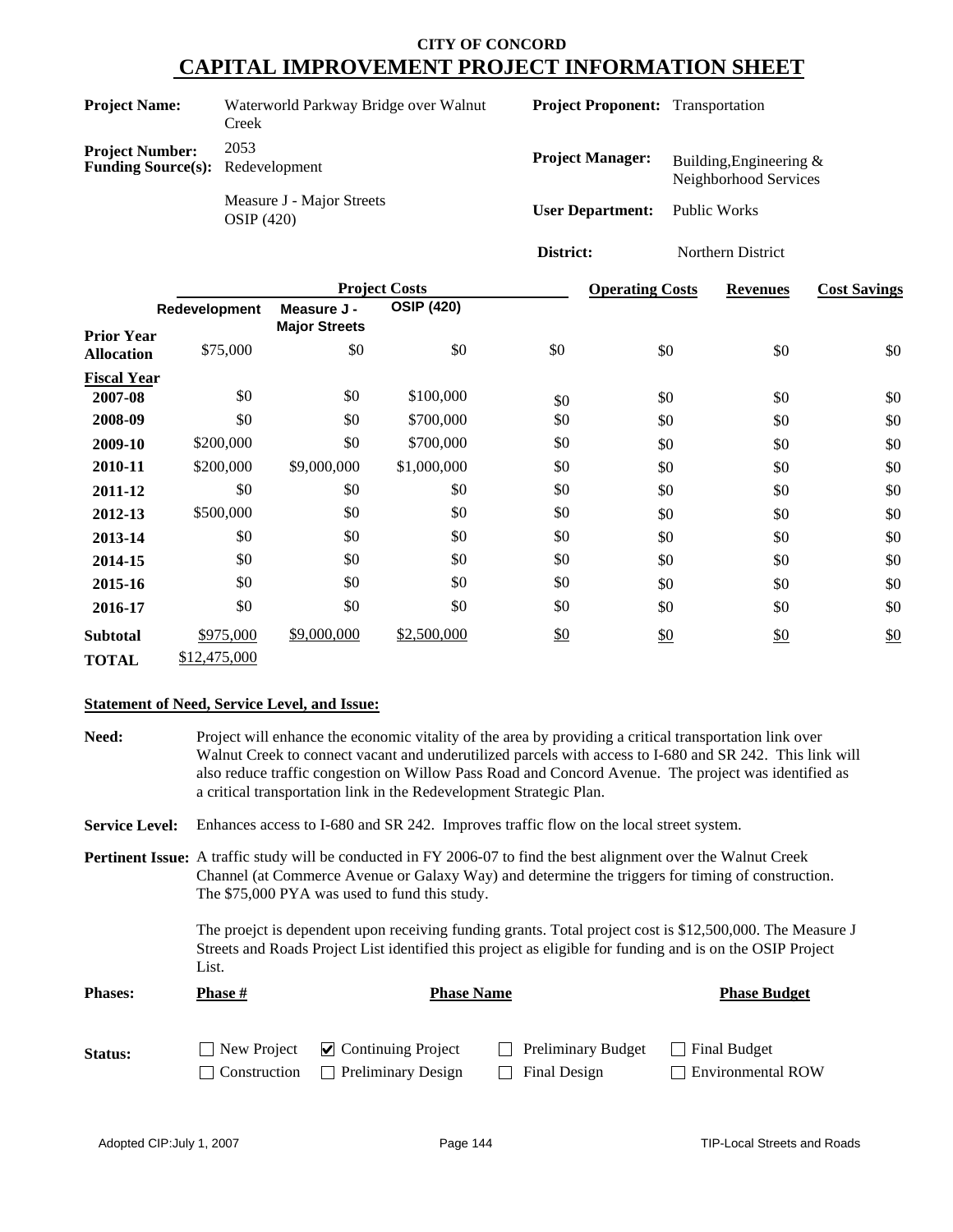**Project Description:** Construct a two-lane bridge over Walnut Creek connecting Waterworld Parkway with Meridian Park Boulevard.

| <b>Cost Estimate</b><br><b>By Category:</b> | Administrative Costs: \$1,000,000 |              |          | Design Costs: \$1,200,000 Construction Costs: \$9,000,000 |                     |
|---------------------------------------------|-----------------------------------|--------------|----------|-----------------------------------------------------------|---------------------|
|                                             | Contingency Costs: $$1,200,000$   | Other Costs: | \$75,000 |                                                           | Total: \$12,475,000 |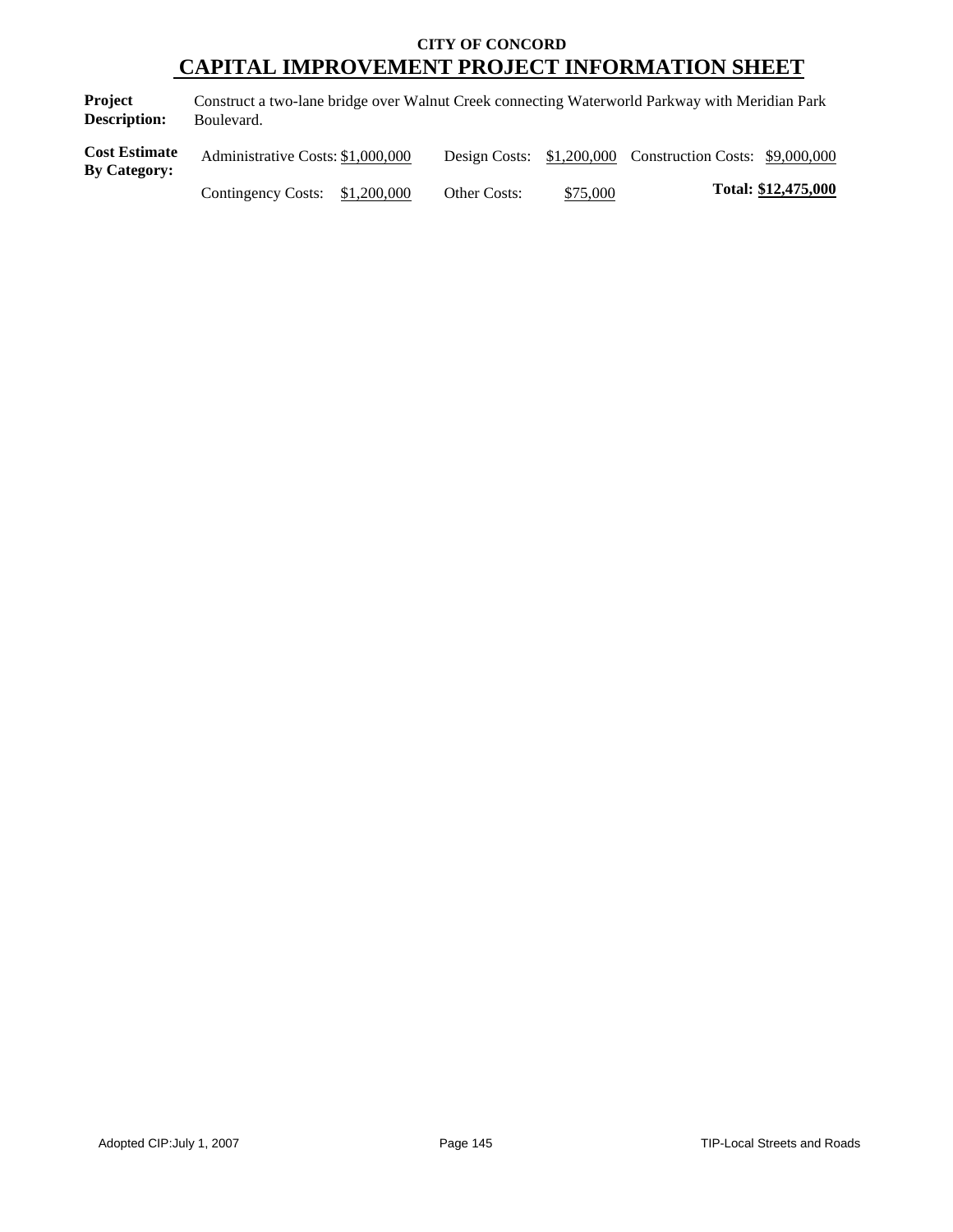| <b>Project Name:</b> |  |
|----------------------|--|
|----------------------|--|

**Project Number:** 2057 **Funding Source(s):** OSIP (420)

**Concord Avenue at Diamond Blvd.** Intersection Improvements

**Project Proponent:** Public Works

**Project Manager:** Danea Gemmell

**User Department:** Public Works

**District:** Northern District

|                                        | <b>Project Costs</b> |     |               | <b>Operating Costs</b> | <b>Revenues</b> | <b>Cost Savings</b> |     |
|----------------------------------------|----------------------|-----|---------------|------------------------|-----------------|---------------------|-----|
|                                        | <b>OSIP (420)</b>    |     |               |                        |                 |                     |     |
| <b>Prior Year</b><br><b>Allocation</b> | \$254,200            | \$0 | \$0           | \$0                    | \$0             | \$0                 | \$0 |
| <b>Fiscal Year</b>                     |                      |     |               |                        |                 |                     |     |
| 2007-08                                | \$140,800            | \$0 | \$0           | \$0                    | \$0             | \$0                 | \$0 |
| 2008-09                                | \$0                  | \$0 | \$0           | \$0                    | \$0             | \$0                 | \$0 |
| 2009-10                                | \$0                  | \$0 | \$0           | \$0                    | \$0             | \$0                 | \$0 |
| 2010-11                                | \$0                  | \$0 | \$0           | \$0                    | \$0             | \$0                 | \$0 |
| 2011-12                                | \$0                  | \$0 | \$0           | \$0                    | \$0             | \$0                 | \$0 |
| 2012-13                                | \$0                  | \$0 | \$0           | \$0                    | \$0             | \$0                 | \$0 |
| 2013-14                                | \$0                  | \$0 | \$0           | \$0                    | \$0             | \$0                 | \$0 |
| 2014-15                                | \$0                  | \$0 | \$0           | \$0                    | \$0             | \$0                 | \$0 |
| 2015-16                                | \$0                  | \$0 | \$0           | \$0                    | \$0             | \$0                 | \$0 |
| 2016-17                                | \$0                  | \$0 | \$0           | \$0                    | \$0             | \$0                 | \$0 |
| <b>Subtotal</b>                        | \$395,000            | \$0 | $\frac{$0}{}$ | \$0                    | \$0             | \$0                 | \$0 |
| <b>TOTAL</b>                           | \$395,000            |     |               |                        |                 |                     |     |

#### **Statement of Need, Service Level, and Issue:**

**Need:** Configuration of the right-turn lane from northbound Diamond Boulevard to Concord Avenue causes confusion and has limited sight distance.

**Service Level:** Reduce accidents and improve traffic flow at this intersection.

**Pertinent Issue:** Eliminating the free right hand turn configuration will require motorists to come to a full stop.

| <b>Phases:</b>                              | <b>Phase</b> #              | <b>Phase Name</b>                                                                                                                                                                                    |                     |                                           |                                          | <b>Phase Budget</b> |  |  |
|---------------------------------------------|-----------------------------|------------------------------------------------------------------------------------------------------------------------------------------------------------------------------------------------------|---------------------|-------------------------------------------|------------------------------------------|---------------------|--|--|
| Status:                                     | New Project<br>Construction | $\vee$ Continuing Project<br><b>Preliminary Design</b><br>$\sim$                                                                                                                                     |                     | <b>Preliminary Budget</b><br>Final Design | Final Budget<br><b>Environmental ROW</b> |                     |  |  |
| Project<br><b>Description:</b>              |                             | Eliminate pork chop island on southeasterly corner of Concord Avenue and Diamond Boulevard<br>intersection, and install new curb and gutter to reduce radius of right-turn-only lane. Modify signal. |                     |                                           |                                          |                     |  |  |
| <b>Cost Estimate</b><br><b>By Category:</b> | Administrative Costs:       | \$72,000                                                                                                                                                                                             | Design Costs:       | \$50,500                                  | <b>Construction Costs:</b>               | \$237,500           |  |  |
|                                             | <b>Contingency Costs:</b>   | \$35,000                                                                                                                                                                                             | <b>Other Costs:</b> | \$0                                       | <b>Total:</b>                            | \$395,000           |  |  |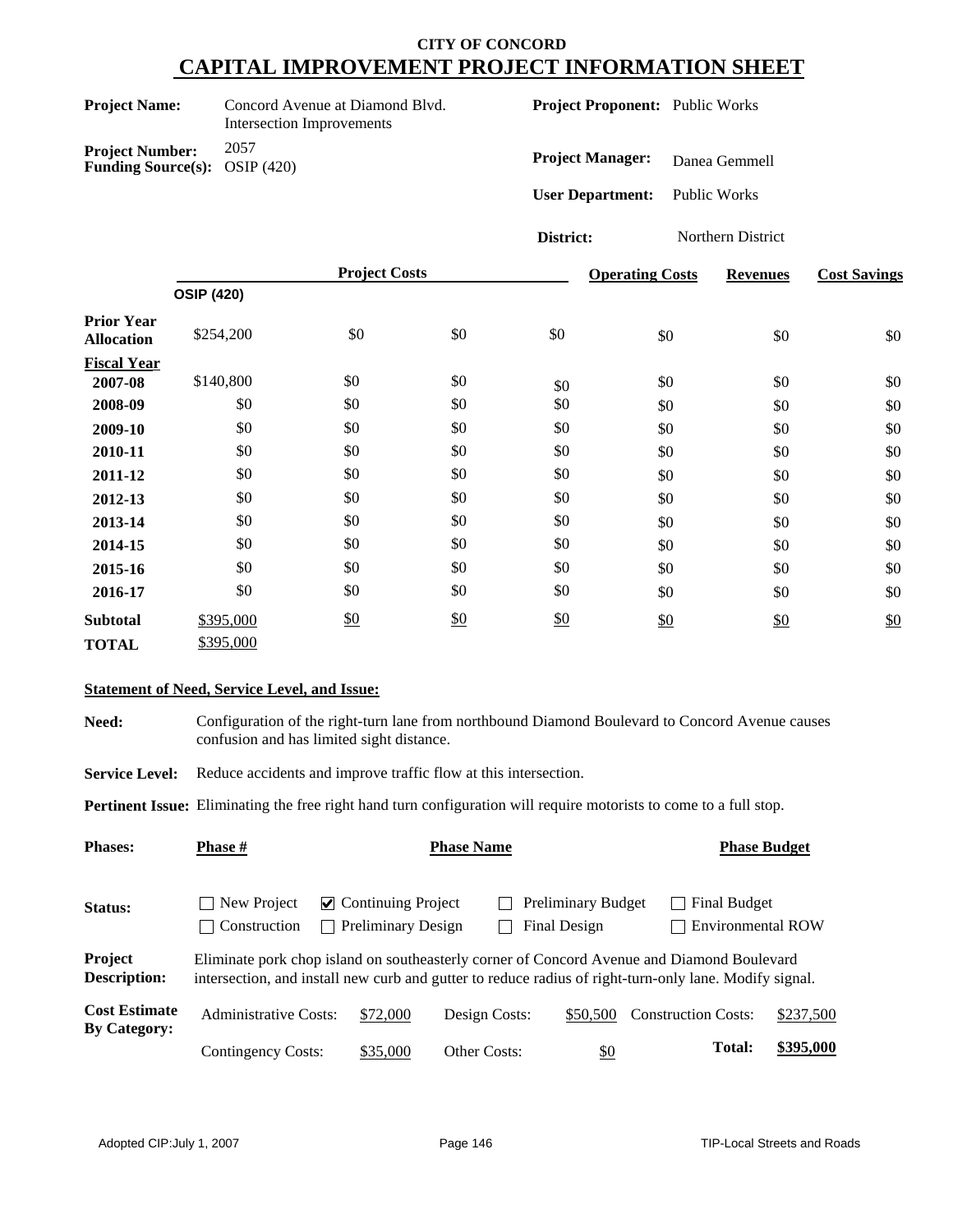|                                                              |                          | <b>Project Costs</b>                  | <b>Operating Costs</b>    |              | <b>Revenues</b>                                     | C) |
|--------------------------------------------------------------|--------------------------|---------------------------------------|---------------------------|--------------|-----------------------------------------------------|----|
|                                                              |                          |                                       | District:                 | Citywide     |                                                     |    |
|                                                              | Prop. 1 B LSR<br>Gas Tax |                                       | <b>User Department:</b>   | Public Works |                                                     |    |
| <b>Project Number:</b><br><b>Funding Source(s):</b> CalTrans |                          |                                       | <b>Project Manager:</b>   |              | Building, Engineering $&$<br>Neighborhood Svcs.     |    |
| <b>Project Name:</b>                                         | 2060                     | Bridge Preventive Maintenance Program | <b>Project Proponent:</b> |              | Building, Engineering $\&$<br>Neighborhood Services |    |
|                                                              |                          |                                       |                           |              |                                                     |    |

|                                        | <b>CalTrans</b> | Prop. 1 B LSR | <b>Gas Tax</b> |     |     |               |     |
|----------------------------------------|-----------------|---------------|----------------|-----|-----|---------------|-----|
| <b>Prior Year</b><br><b>Allocation</b> | \$24,345        | \$0           | \$3,155        | \$0 | \$0 | \$0           | \$0 |
| <b>Fiscal Year</b>                     |                 |               |                |     |     |               |     |
| 2007-08                                | \$0             | \$0           | \$0            | \$0 | \$0 | \$0           | \$0 |
| 2008-09                                | \$1,900,000     | \$400,000     | \$0            | \$0 | \$0 | \$0           | \$0 |
| 2009-10                                | \$0             | \$0           | \$0            | \$0 | \$0 | \$0           | \$0 |
| 2010-11                                | \$0             | \$0           | \$0            | \$0 | \$0 | \$0           | \$0 |
| 2011-12                                | \$0             | \$0           | \$0            | \$0 | \$0 | \$0           | \$0 |
| 2012-13                                | \$0             | \$0           | \$0            | \$0 | \$0 | \$0           | \$0 |
| 2013-14                                | \$0             | \$0           | \$0            | \$0 | \$0 | \$0           | \$0 |
| 2014-15                                | \$0             | \$0           | \$0            | \$0 | \$0 | \$0           | \$0 |
| 2015-16                                | \$0             | \$0           | \$0            | \$0 | \$0 | \$0           | \$0 |
| 2016-17                                | \$0             | \$0           | \$0            | \$0 | \$0 | \$0           | \$0 |
| <b>Subtotal</b>                        | \$1,924,345     | \$400,000     | \$3,155        | \$0 | \$0 | $\frac{$0}{}$ | \$0 |
| <b>TOTAL</b>                           | \$2,327,500     |               |                |     |     |               |     |

#### **Statement of Need, Service Level, and Issue:**

| <b>Need:</b> | To extend the life of existing bridges. |
|--------------|-----------------------------------------|
|--------------|-----------------------------------------|

**Service Level:** Perform certain maintenance work pre-approved by the Federal Highway Administration (FHWA).

|                | Pertinent Issue: The City received a Bridge Preventive Maintenance Program (BPMP) Grant in the amount of \$24,345 in<br>July 2006 to develop a preventive maintenance plan for the 31 bridges in the city limits. The plan was<br>completed and submitted to Caltrans in October 2006. The City will be working with Caltrans to program<br>its bridge preventive maintenance plan into the Federal Transportation Improvement Program (FTIP).<br>The city's BPMP identified approximately \$1.9 million in construction repair costs for the bridges. The<br>\$400,000 in Proposition 1B funds are identified as the required local match. Due to funding<br>commitments, Caltrans will start programming BPMP grants in January 2008 for FY 2008/09-2011/12<br>cycles. |                   |                     |  |  |
|----------------|--------------------------------------------------------------------------------------------------------------------------------------------------------------------------------------------------------------------------------------------------------------------------------------------------------------------------------------------------------------------------------------------------------------------------------------------------------------------------------------------------------------------------------------------------------------------------------------------------------------------------------------------------------------------------------------------------------------------------------------------------------------------------|-------------------|---------------------|--|--|
| <b>Phases:</b> | <b>Phase</b> #                                                                                                                                                                                                                                                                                                                                                                                                                                                                                                                                                                                                                                                                                                                                                           | <b>Phase Name</b> | <b>Phase Budget</b> |  |  |

| Status:             | $\Box$ New Project | $\triangledown$ Continuing Project | $\Box$ Preliminary Budget                                                                             | $\Box$ Final Budget                                                                                     |
|---------------------|--------------------|------------------------------------|-------------------------------------------------------------------------------------------------------|---------------------------------------------------------------------------------------------------------|
|                     |                    | Construction Preliminary Design    | Final Design                                                                                          | $\Box$ Environmental ROW                                                                                |
| <b>Project</b>      |                    |                                    | The proposed project will provide maintenance work to 22 of 31 local bridges identified in the Bridge |                                                                                                         |
| <b>Description:</b> |                    |                                    |                                                                                                       | Preventive Maintenance Plan submitted to Caltrans in October 2006. Examples of work include but are not |

limited to repair concrete spalling, replace joint seals, replace unsound concrete, perform deck sealing, and repair slope protection.

**Cost Savings**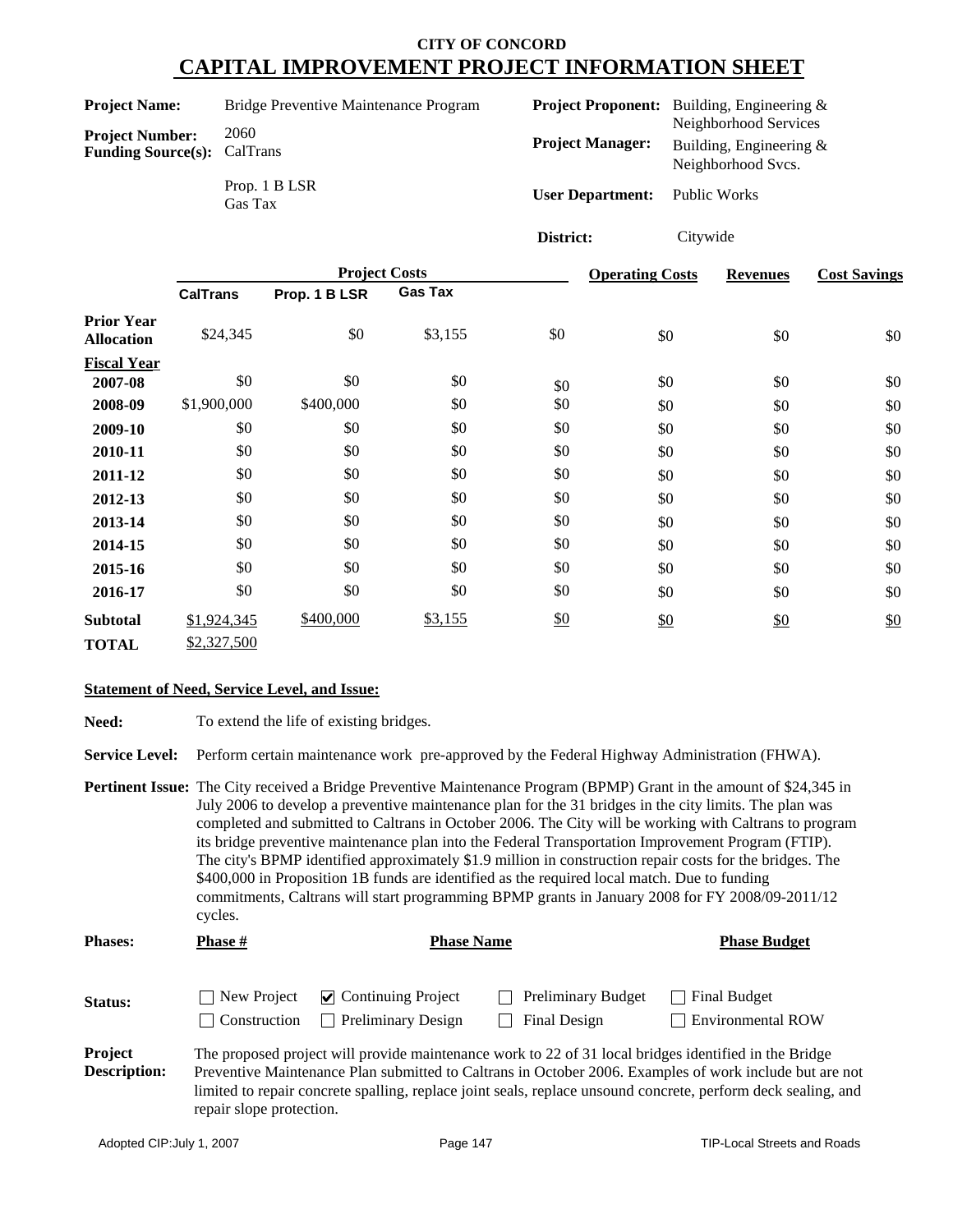| <b>Cost Estimate</b><br><b>By Category:</b> | Administrative Costs: \$200,000 |           | Design Costs:       |          | \$140,000 Construction Costs: \$1,700,000 |                    |
|---------------------------------------------|---------------------------------|-----------|---------------------|----------|-------------------------------------------|--------------------|
|                                             | Contingency Costs:              | \$200,000 | <b>Other Costs:</b> | \$87,500 |                                           | Total: \$2,327,500 |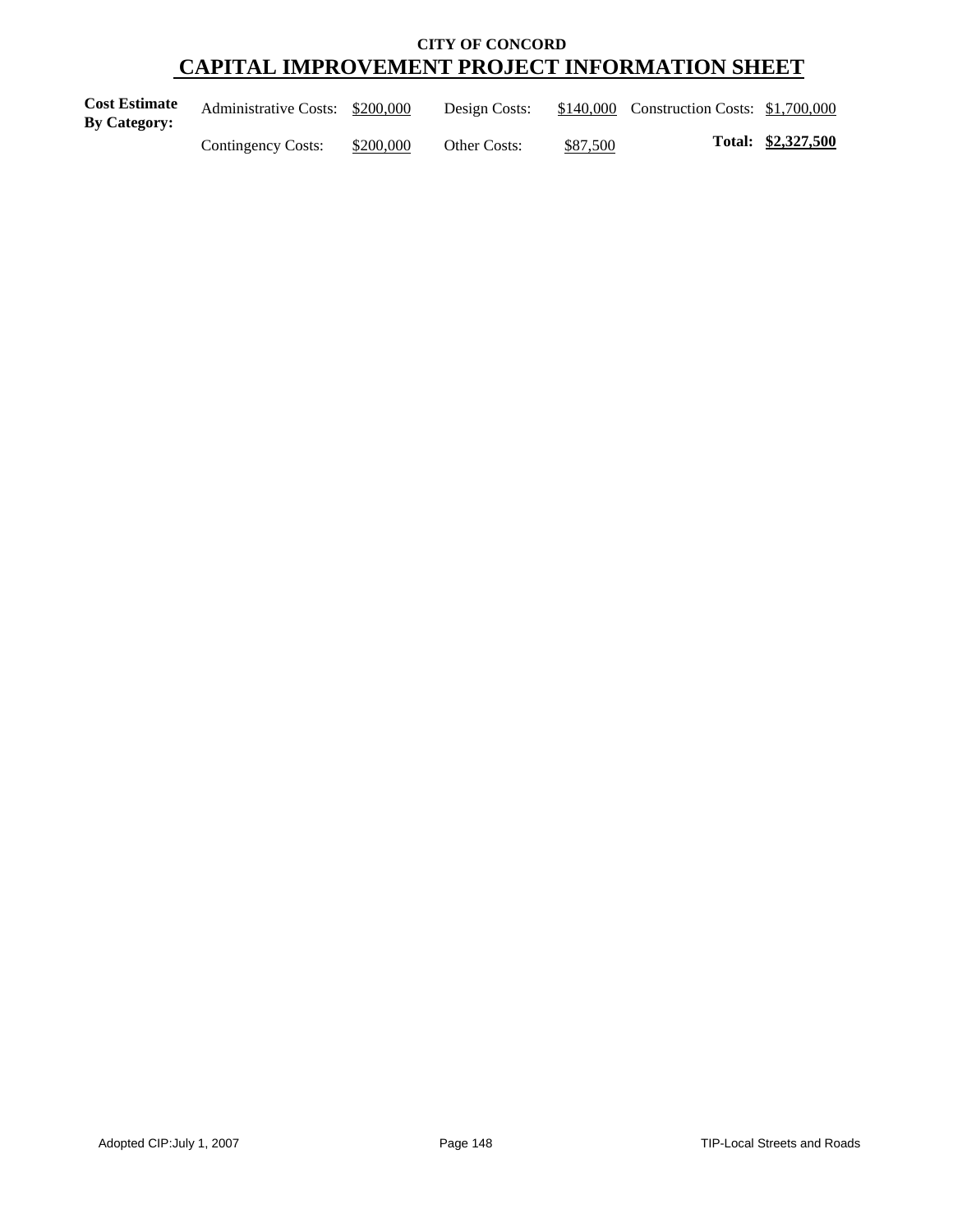| <b>Project Name:</b>                                                | Light Emitting Diode (LED) Signal Lamps<br><b>Upgrading Program</b> | <b>Project Proponent:</b> Public Works             |                              |
|---------------------------------------------------------------------|---------------------------------------------------------------------|----------------------------------------------------|------------------------------|
| <b>Project Number:</b><br><b>Funding Source(s):</b> Measure C Local | 1037<br>Prop. 1 B LSR                                               | <b>Project Manager:</b><br><b>User Department:</b> | Abul Hossain<br>Public Works |
|                                                                     | Measure J<br>Redevelopment                                          | District:                                          | Citywide                     |

|                                        |                               | <b>Project Costs</b> | <b>Operating Costs</b> | <b>Revenues</b> | <b>Cost Savings</b> |               |     |
|----------------------------------------|-------------------------------|----------------------|------------------------|-----------------|---------------------|---------------|-----|
|                                        | Measure C Local Prop. 1 B LSR |                      | Measure J              | Redevelopment   |                     |               |     |
| <b>Prior Year</b><br><b>Allocation</b> | \$75,285                      | \$0                  | \$0                    | \$42,874        | \$0                 | \$0           | \$0 |
| <b>Fiscal Year</b>                     |                               |                      |                        |                 |                     |               |     |
| 2007-08                                | \$32,500                      | \$0                  | \$0                    | \$17,500        | \$0                 | \$0           | \$0 |
| 2008-09                                | \$64,050                      | \$0                  | \$0                    | \$34,488        | \$0                 | \$0           | \$0 |
| 2009-10                                | \$0                           | \$103,464            | \$0                    | \$55,712        | \$0                 | \$0           | \$0 |
| 2010-11                                | \$0                           | \$0                  | \$139,978              | \$75,373        | \$0                 | \$0           | \$0 |
| 2011-12                                | \$0                           | \$0                  | \$144,178              | \$77,634        | \$0                 | \$0           | \$0 |
| 2012-13                                | \$0                           | \$0                  | \$148,503              | \$79,963        | \$0                 | \$0           | \$0 |
| 2013-14                                | \$0                           | \$76,479             | \$0                    | \$41,181        | \$0                 | \$0           | \$0 |
| 2014-15                                | \$0                           | \$78,774             | \$0                    | \$42,417        | \$0                 | \$0           | \$0 |
| 2015-16                                | \$0                           | \$81,137             | \$0                    | \$43,689        | \$0                 | \$0           | \$0 |
| 2016-17                                | \$0                           | \$83,571             | \$0                    | \$45,000        | \$0                 | \$0           | \$0 |
| <b>Subtotal</b>                        | \$171,835                     | \$423,425            | \$432,659              | \$555,831       | \$0                 | $\frac{$0}{}$ | \$0 |
| <b>TOTAL</b>                           | \$1,583,750                   |                      |                        |                 |                     |               |     |

### **Statement of Need, Service Level, and Issue:**

| Need:                                       | Improve existing LED traffic signal indications.                                                                                                                                                                                                                                                                                                                                                                                                                                                                                           |                                                                  |                   |                                           |                     |                                          |  |
|---------------------------------------------|--------------------------------------------------------------------------------------------------------------------------------------------------------------------------------------------------------------------------------------------------------------------------------------------------------------------------------------------------------------------------------------------------------------------------------------------------------------------------------------------------------------------------------------------|------------------------------------------------------------------|-------------------|-------------------------------------------|---------------------|------------------------------------------|--|
| <b>Service Level:</b>                       |                                                                                                                                                                                                                                                                                                                                                                                                                                                                                                                                            | Improve minimum intensity levels for signal indications.         |                   |                                           |                     |                                          |  |
|                                             | <b>Pertinent Issue:</b> LED traffic signal lamps consume 90% less energy (compared to conventional incandescent signal lamps)<br>and lasts from 5 to 7 years resulting in significant savings in energy costs. LED technology is constantly<br>upgrading and the LED signal lamps need to be upgraded to keep pace with advances in technology to<br>save energy and be enviormmentally responsible City. LEDs will be upgraded (after expiration of<br>warranty periods) with the latest state of the art incandescent look LEDs in 2007. |                                                                  |                   |                                           |                     |                                          |  |
| <b>Phases:</b>                              | <b>Phase</b> #                                                                                                                                                                                                                                                                                                                                                                                                                                                                                                                             |                                                                  | <b>Phase Name</b> |                                           | <b>Phase Budget</b> |                                          |  |
| Status:                                     | New Project<br>Construction                                                                                                                                                                                                                                                                                                                                                                                                                                                                                                                | $\triangleright$ Continuing Project<br>$\Box$ Preliminary Design |                   | <b>Preliminary Budget</b><br>Final Design |                     | Final Budget<br><b>Environmental ROW</b> |  |
| Project<br>Description:                     | Replace Light Emitting Diode indications in traffic signal heads.                                                                                                                                                                                                                                                                                                                                                                                                                                                                          |                                                                  |                   |                                           |                     |                                          |  |
| <b>Cost Estimate</b><br><b>By Category:</b> | <b>Administrative Costs:</b>                                                                                                                                                                                                                                                                                                                                                                                                                                                                                                               |                                                                  | Design Costs:     |                                           |                     | <b>Construction Costs:</b>               |  |
|                                             | Contingency Costs:                                                                                                                                                                                                                                                                                                                                                                                                                                                                                                                         |                                                                  | Other Costs:      |                                           |                     | <b>Total:</b>                            |  |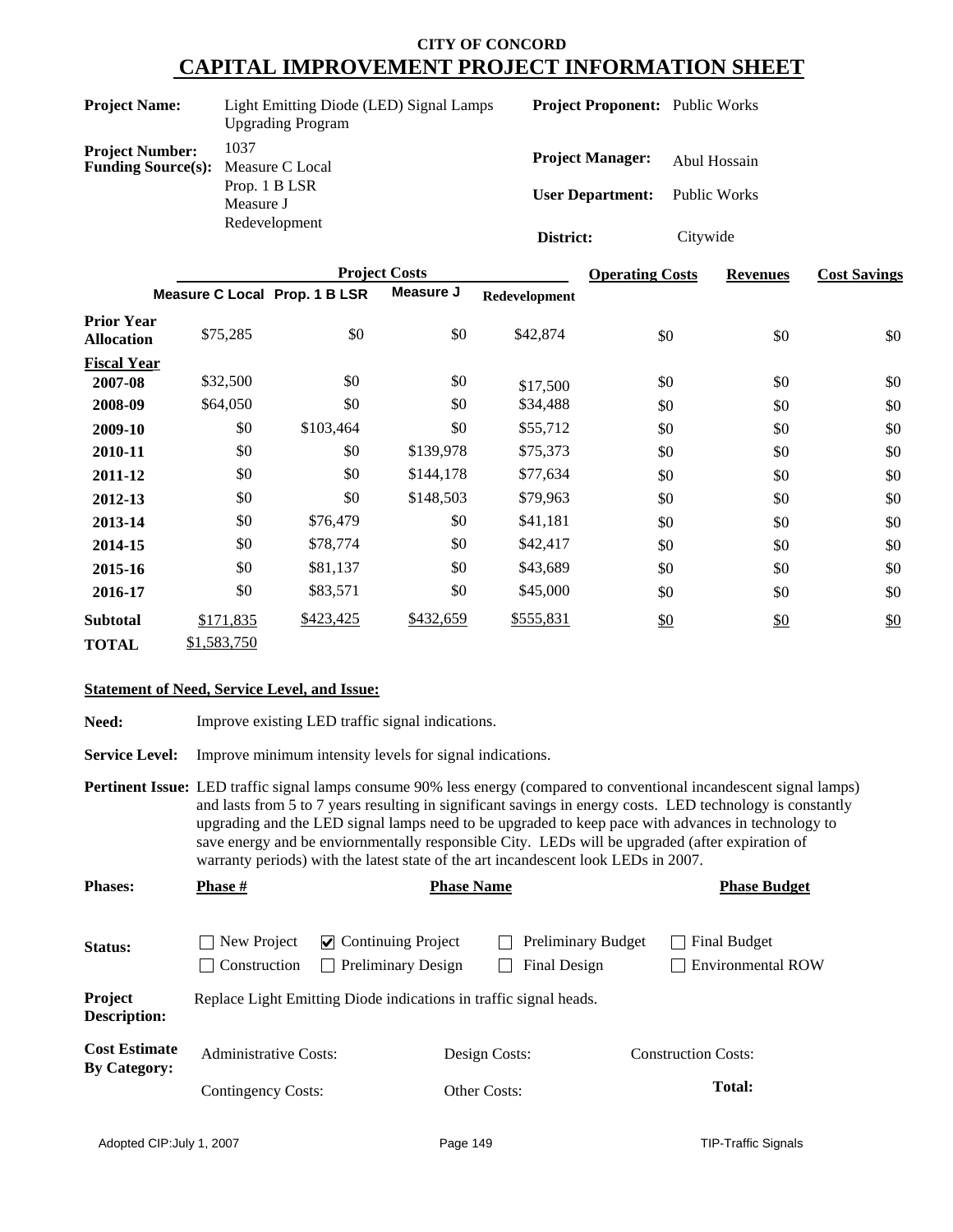| <b>Project Name:</b>                                             | <b>Traffic Signal Controller Replacement</b> | <b>Project Proponent:</b> Public Works                          |              |
|------------------------------------------------------------------|----------------------------------------------|-----------------------------------------------------------------|--------------|
| <b>Project Number:</b><br><b>Funding Source(s):</b> OSIP $(420)$ | 1181<br>Prop. $111$<br>Measure C Local       | <b>Project Manager:</b><br><b>User Department:</b> Public Works | Abul Hossain |
|                                                                  |                                              | District:                                                       | Citywide     |

|                                        | <b>Project Costs</b> |                  |                           |     | <b>Operating Costs</b> | <b>Revenues</b> | <b>Cost Savings</b> |
|----------------------------------------|----------------------|------------------|---------------------------|-----|------------------------|-----------------|---------------------|
|                                        | <b>OSIP (420)</b>    | <b>Prop. 111</b> | <b>Measure C</b><br>Local |     |                        |                 |                     |
| <b>Prior Year</b><br><b>Allocation</b> | \$0                  | \$0              | \$0                       | \$0 | \$0                    | \$0             | \$0                 |
| <b>Fiscal Year</b>                     |                      |                  |                           |     |                        |                 |                     |
| 2007-08                                | \$0                  | \$73,213         | \$9,280                   | \$0 | \$0                    | \$0             | \$0                 |
| 2008-09                                | \$59,703             | \$0              | \$0                       | \$0 | \$0                    | \$0             | \$0                 |
| 2009-10                                | \$61,495             | \$0              | \$0                       | \$0 | \$0                    | \$0             | \$0                 |
| 2010-11                                | \$73,281             | \$0              | \$0                       | \$0 | \$0                    | \$0             | \$0                 |
| 2011-12                                | \$120,237            | \$0              | \$0                       | \$0 | \$0                    | \$0             | \$0                 |
| 2012-13                                | \$67,195             | \$0              | \$0                       | \$0 | \$0                    | \$0             | \$0                 |
| 2013-14                                | \$69,211             | \$0              | \$0                       | \$0 | \$0                    | \$0             | \$0                 |
| 2014-15                                | \$71,287             | \$0              | \$0                       | \$0 | \$0                    | \$0             | \$0                 |
| 2015-16                                | \$67,195             | \$0              | \$0                       | \$0 | \$0                    | \$0             | \$0                 |
| 2016-17                                | \$69,211             | \$0              | \$0                       | \$0 | \$0                    | \$0             | \$0                 |
| <b>Subtotal</b>                        | \$658,815            | \$73,213         | \$9,280                   | \$0 | \$0                    | \$0             | \$0                 |
| <b>TOTAL</b>                           | \$741,308            |                  |                           |     |                        |                 |                     |

#### **Statement of Need, Service Level, and Issue:**

Need: Improve traffic signal controllers and computer systems to improve capacity of the arterial streets.

**Service Level:** Maintain a reliable traffic control system.

**Pertinent Issue:** Over time, electronic fatigue results in increasing failures at intersections, resulting in congestion at intersections. All the traffic signal controllers were replaced with more advanced micro processor based NAZTEC 2070 controllers in 2001. The life expectancy of a signal controller is generally 10 years. Accordingly, all these controllers will be due for replacement in 2011-12 and, therefore, would require a spike in budget allocation to meet the required expenditures.

| <b>Phases:</b>                              | Phase #                      | <b>Phase Name</b>                                                        |               | <b>Phase Budget</b>                       |                                          |  |  |  |  |
|---------------------------------------------|------------------------------|--------------------------------------------------------------------------|---------------|-------------------------------------------|------------------------------------------|--|--|--|--|
| <b>Status:</b>                              | New Project<br>Construction  | $\vee$ Continuing Project<br><b>Preliminary Design</b><br>$\blacksquare$ |               | <b>Preliminary Budget</b><br>Final Design | Final Budget<br><b>Environmental ROW</b> |  |  |  |  |
| Project<br><b>Description:</b>              |                              | Replacement Program for traffic signal controllers and computer system.  |               |                                           |                                          |  |  |  |  |
| <b>Cost Estimate</b><br><b>By Category:</b> | <b>Administrative Costs:</b> |                                                                          | Design Costs: |                                           | <b>Construction Costs:</b>               |  |  |  |  |
|                                             | Contingency Costs:           |                                                                          | Other Costs:  |                                           | <b>Total:</b>                            |  |  |  |  |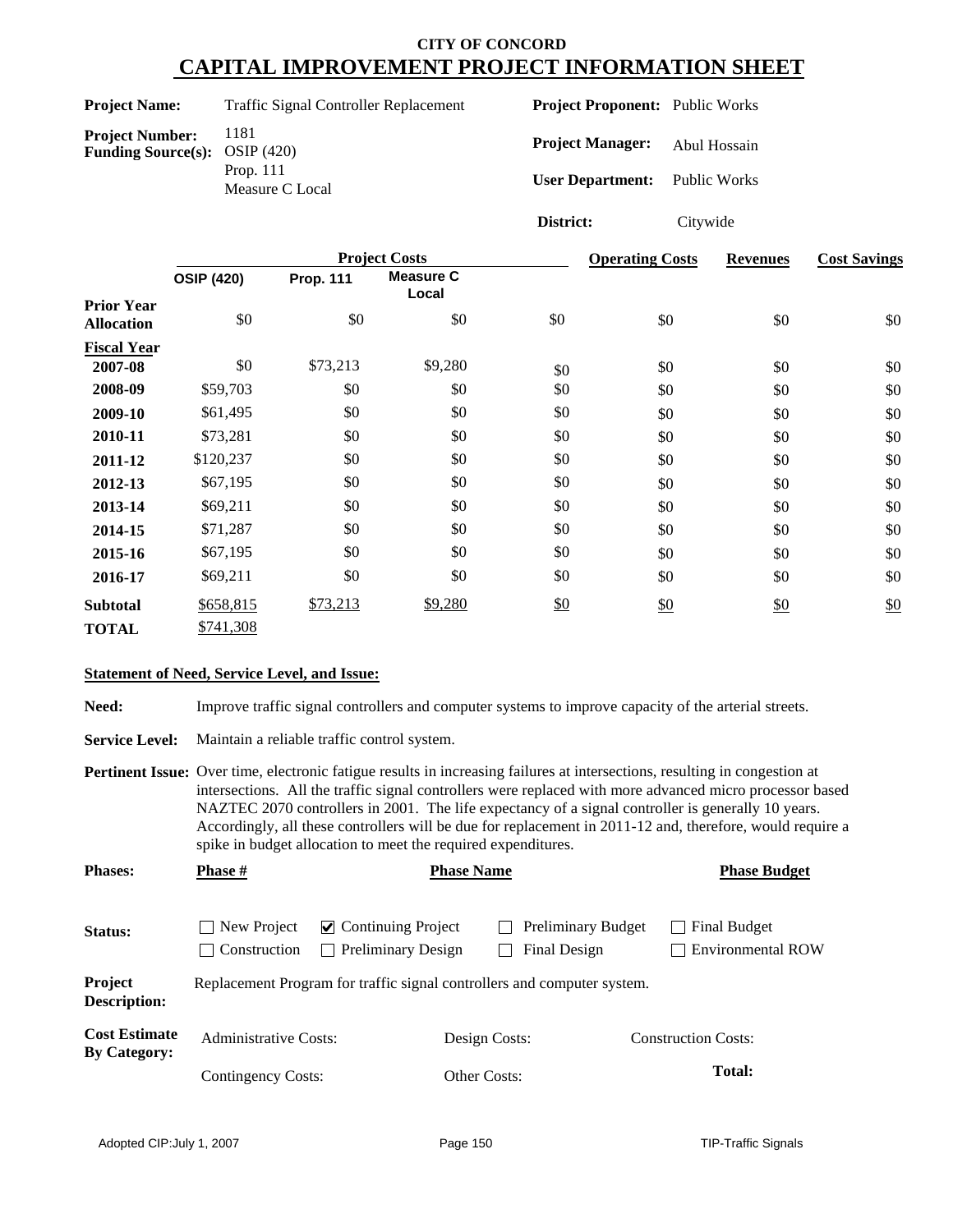Project Name: Treat Boulevard/Oak Grove Plaza Signal

**Project Number:** 2015<br>**Funding Source(s):** OSIP IV (416) **Funding Source(s):** 

HES Funds OSIP (420) **Project Proponent:** Public Works

**Project Manager:** Building, Engineering & Neighborhood Services

**User Department:** Public Works

**District:** Southern District

|                                        |                      |                  | <b>Project Costs</b> |     | <b>Operating Costs</b> | <b>Revenues</b> | <b>Cost Savings</b> |
|----------------------------------------|----------------------|------------------|----------------------|-----|------------------------|-----------------|---------------------|
|                                        | <b>OSIP IV (416)</b> | <b>HES Funds</b> | <b>OSIP (420)</b>    |     | <b>General Fund</b>    |                 |                     |
| <b>Prior Year</b><br><b>Allocation</b> | \$73,000             | \$360,000        | \$75,000             | \$0 | \$0                    | \$0             | \$0                 |
| <b>Fiscal Year</b>                     |                      |                  |                      |     |                        |                 |                     |
| 2007-08                                | \$0                  | \$0              | \$0                  | \$0 | \$0                    | \$0             | \$0                 |
| 2008-09                                | \$0                  | \$0              | \$0                  | \$0 | \$772                  | \$0             | \$0                 |
| 2009-10                                | \$0                  | \$0              | \$0                  | \$0 | \$796                  | \$0             | \$0                 |
| 2010-11                                | \$0                  | \$0              | \$0                  | \$0 | \$820                  | \$0             | \$0                 |
| 2011-12                                | \$0                  | \$0              | \$0                  | \$0 | \$844                  | \$0             | \$0                 |
| 2012-13                                | \$0                  | \$0              | \$0                  | \$0 | \$869                  | \$0             | \$0                 |
| 2013-14                                | \$0                  | \$0              | \$0                  | \$0 | \$895                  | \$0             | \$0                 |
| 2014-15                                | \$0                  | \$0              | \$0                  | \$0 | \$922                  | \$0             | \$0                 |
| 2015-16                                | \$0                  | \$0              | \$0                  | \$0 | \$950                  | \$0             | \$0                 |
| 2016-17                                | \$0                  | \$0              | \$0                  | \$0 | \$979                  | \$0             | \$0                 |
| <b>Subtotal</b>                        | \$73,000             | \$360,000        | \$75,000             | \$0 | \$7,847                | \$0             | \$0                 |
| <b>TOTAL</b>                           | \$508,000            |                  |                      |     |                        |                 |                     |

#### **Statement of Need, Service Level, and Issue:**

Need: Enhance safety of traffic flow by installing a signal.

**Service Level:** Reduce the number of vehicle collisions.

**Pertinent Issue:** The signal would be located on Treat Boulevard and serve the driveway to Oak Grove Plaza to the south and the Fire Station to the north. The intersection meets the warrant for the number of vehicle collisions. Eighteen collisions of a correctable type were recorded between January 2002 and December 2004. The collisions generally occur when eastbound traffic on Treat backs up past the driveway in two of the three lanes. Drivers turning left into or out of the center attempt to cross the three travel lanes and get broadsided by vehicles traveling in the unobstructed third travel lane.

| <b>Phases:</b>                 | <b>Phase #</b>                     | <b>Phase Name</b>                                                | <b>Phase Budget</b>                       |                                                                                                       |
|--------------------------------|------------------------------------|------------------------------------------------------------------|-------------------------------------------|-------------------------------------------------------------------------------------------------------|
| Status:                        | New Project<br><b>Construction</b> | $\triangleright$ Continuing Project<br><b>Preliminary Design</b> | <b>Preliminary Budget</b><br>Final Design | Final Budget<br><b>Environmental ROW</b>                                                              |
| Project<br><b>Description:</b> | and the Fire Station to the north. |                                                                  |                                           | The signal would be located on Treat Boulevard and serve the driveway to Oak Grove Plaza to the south |

The City successfully submitted a Hazard Elimination Safety (HES) grant to Caltrans in April 2005. On October 10, 2006, Council appropriated the \$360,000 in HES funds and allocated \$75,000 in OSIP (Fund 420) to the project.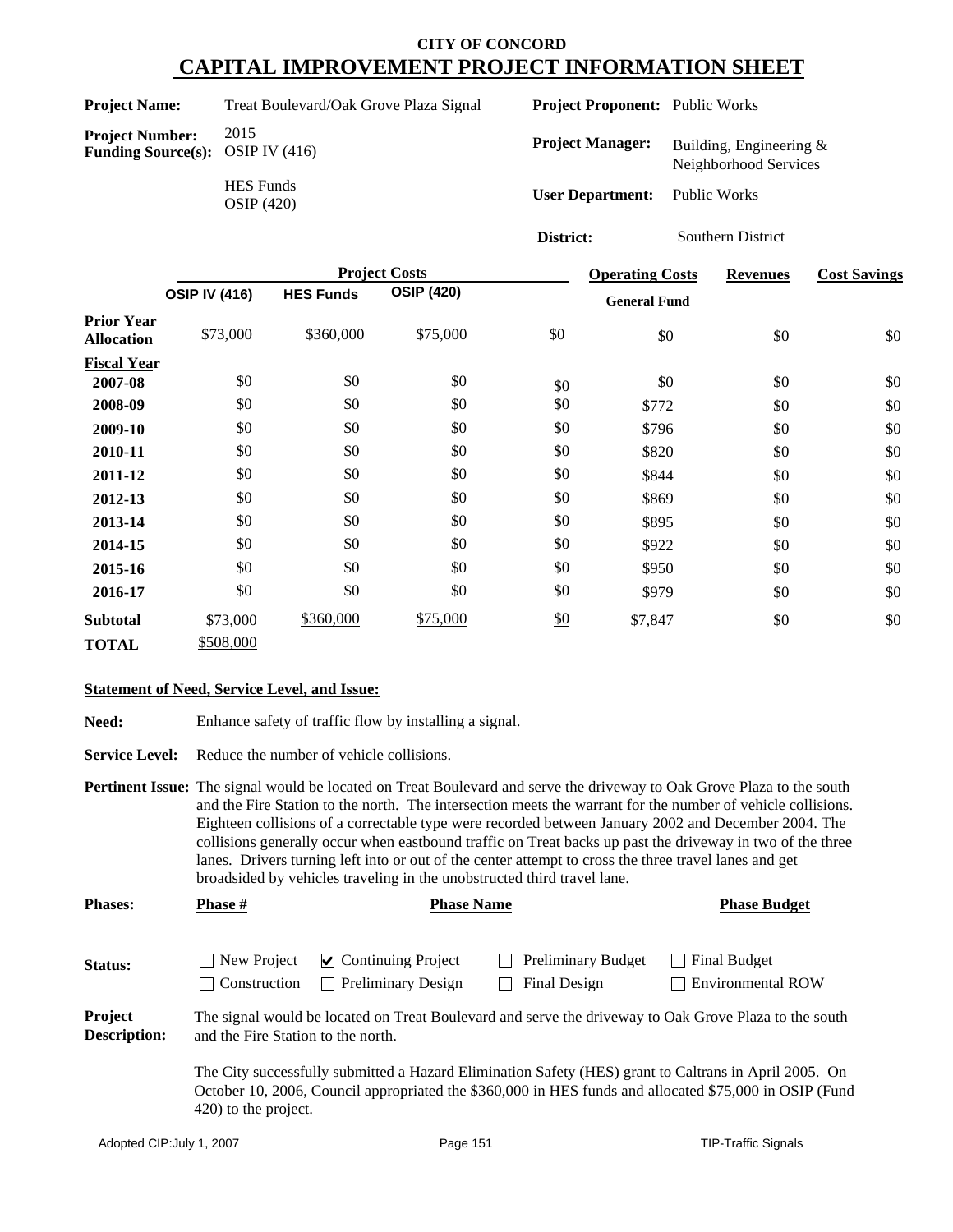The \$45,000 "other costs" noted in Cost-by-Category is for Right-of-Way and Environmental required by Caltrans.

| <b>Cost Estimate</b><br><b>By Category:</b> | <b>Administrative Costs:</b> | \$63,000 | Design Costs:       |          | \$70,000 Construction Costs: | \$300,000 |
|---------------------------------------------|------------------------------|----------|---------------------|----------|------------------------------|-----------|
|                                             | Contingency Costs:           | \$30,000 | <b>Other Costs:</b> | \$45,000 | Total:                       | \$508,000 |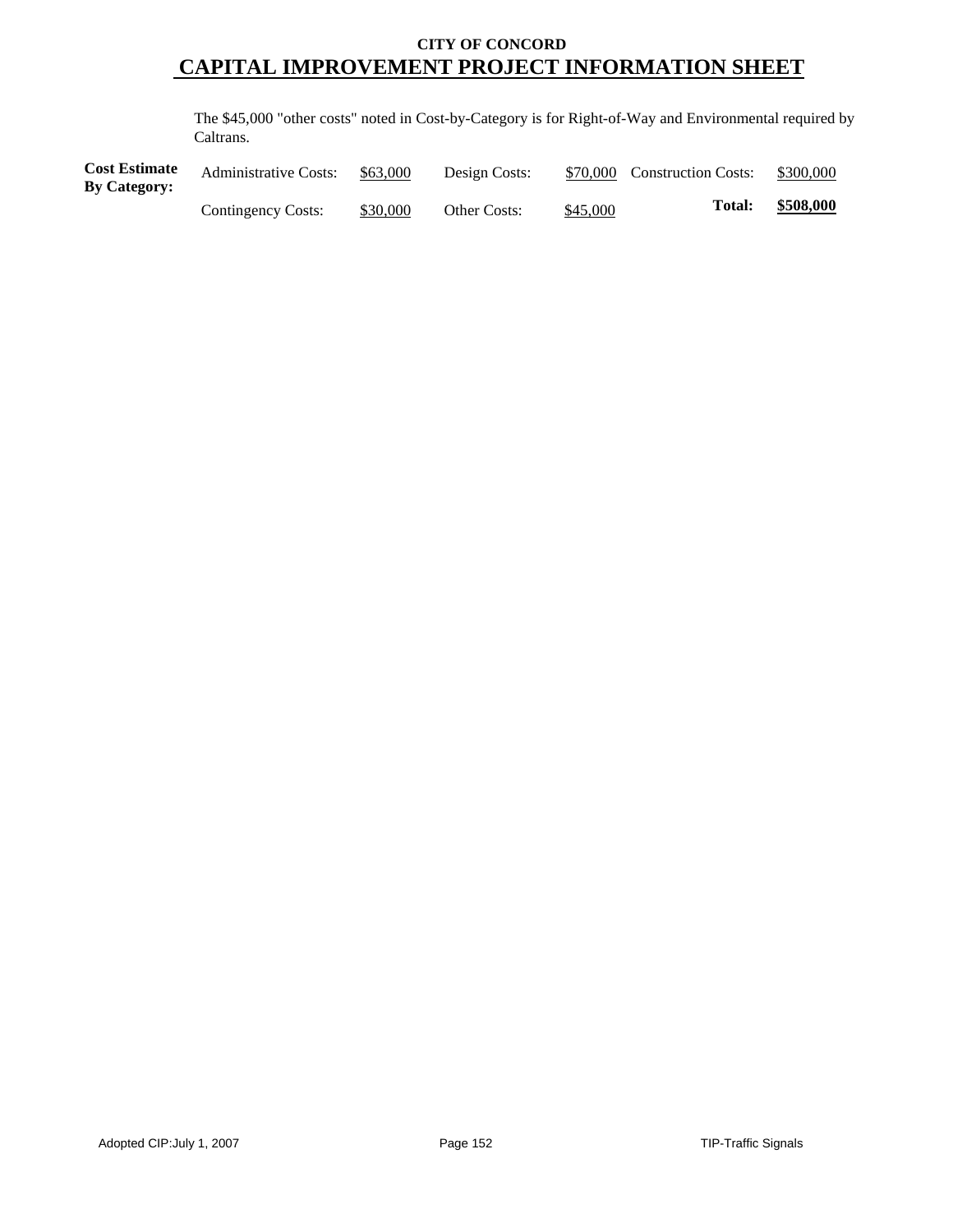| <b>Project Name:</b>                                             | Arnold Industrial Way/Laura Alice<br>Way/Peralta Drive Traffic Signal | <b>Project Proponent:</b> Abul Hossain |                                                    |
|------------------------------------------------------------------|-----------------------------------------------------------------------|----------------------------------------|----------------------------------------------------|
| <b>Project Number:</b><br><b>Funding Source(s):</b> OSIP $(420)$ | 2054                                                                  | <b>Project Manager:</b>                | Building, Engineering $&$<br>Neighborhood Services |
|                                                                  | OSIP V $(417)$<br>Developer Contribution                              | <b>User Department:</b> Public Works   |                                                    |

|                    |                   |                     | <b>Project Costs</b>                    |     | <b>Operating Costs</b> | <b>Revenues</b> | <b>Cost Savings</b> |
|--------------------|-------------------|---------------------|-----------------------------------------|-----|------------------------|-----------------|---------------------|
|                    | <b>OSIP (420)</b> | <b>OSIP V (417)</b> | <b>Developer</b><br><b>Contribution</b> |     |                        |                 |                     |
| <b>Prior Year</b>  |                   |                     |                                         |     |                        |                 |                     |
| <b>Allocation</b>  | \$22,000          | \$199,263           | \$0                                     | \$0 | \$0                    | \$0             | \$0                 |
| <b>Fiscal Year</b> |                   |                     |                                         |     |                        |                 |                     |
| 2007-08            | \$0               | \$0                 | \$199,500                               | \$0 | \$0                    | \$0             | \$0                 |
| 2008-09            | \$0               | \$0                 | \$0                                     | \$0 | \$0                    | \$0             | \$0                 |
| 2009-10            | \$0               | \$0                 | \$0                                     | \$0 | \$0                    | \$0             | \$0                 |
| 2010-11            | \$0               | \$0                 | \$0                                     | \$0 | \$0                    | \$0             | \$0                 |
| 2011-12            | \$0               | \$0                 | \$0                                     | \$0 | \$0                    | \$0             | \$0                 |
| 2012-13            | \$0               | \$0                 | \$0                                     | \$0 | \$0                    | \$0             | \$0                 |
| 2013-14            | \$0               | \$0                 | \$0                                     | \$0 | \$0                    | \$0             | \$0                 |
| 2014-15            | \$0               | \$0                 | \$0                                     | \$0 | \$0                    | \$0             | \$0                 |
| 2015-16            | \$0               | \$0                 | \$0                                     | \$0 | \$0                    | \$0             | \$0                 |
| 2016-17            | \$0               | \$0                 | \$0                                     | \$0 | \$0                    | \$0             | \$0                 |
| <b>Subtotal</b>    | \$22,000          | \$199,263           | \$199,500                               | \$0 | \$0                    | \$0             | \$0                 |
| <b>TOTAL</b>       | \$420,763         |                     |                                         |     |                        |                 |                     |

**District:** Northern District

#### **Statement of Need, Service Level, and Issue:**

Need: Enhance safety of traffic flow and pedestrians crossing the street by installing new traffic signal.

**Service Level:** Increase service capacity and pedestrian safety.

**Pertinent Issue:** The intersection was included in the PICNC annexation in 2003. Several new office parks have recently been constructed in the North Concord area. New commercial centers are proposed to be built along Arnold Industrial Way. Vehicles traverse this intersection to get to and from the SR 4 freeway ramps. The traffic volumes warrant a signal.

> The Jones Ranch Traffic Study states that 50% of additional traffic will be due to development. Therefore the developer will contibute \$210,000 with an \$11,500 credit for a total of \$199,500 in Developer's proportional share.

| <b>Phases:</b>                        | <b>Phase #</b>                      | <b>Phase Name</b>                                                | <b>Phase Budget</b>                                                                                    |                                          |
|---------------------------------------|-------------------------------------|------------------------------------------------------------------|--------------------------------------------------------------------------------------------------------|------------------------------------------|
| Status:                               | New Project<br>$\vert$ Construction | $\triangleright$ Continuing Project<br><b>Preliminary Design</b> | <b>Preliminary Budget</b><br>$\blacksquare$<br>Final Design                                            | Final Budget<br><b>Environmental ROW</b> |
| <b>Project</b><br><b>Description:</b> |                                     |                                                                  | Construct a traffic signal at the intersection of Arnold Industrial Way/Laura Alice Way/Peralta Drive. |                                          |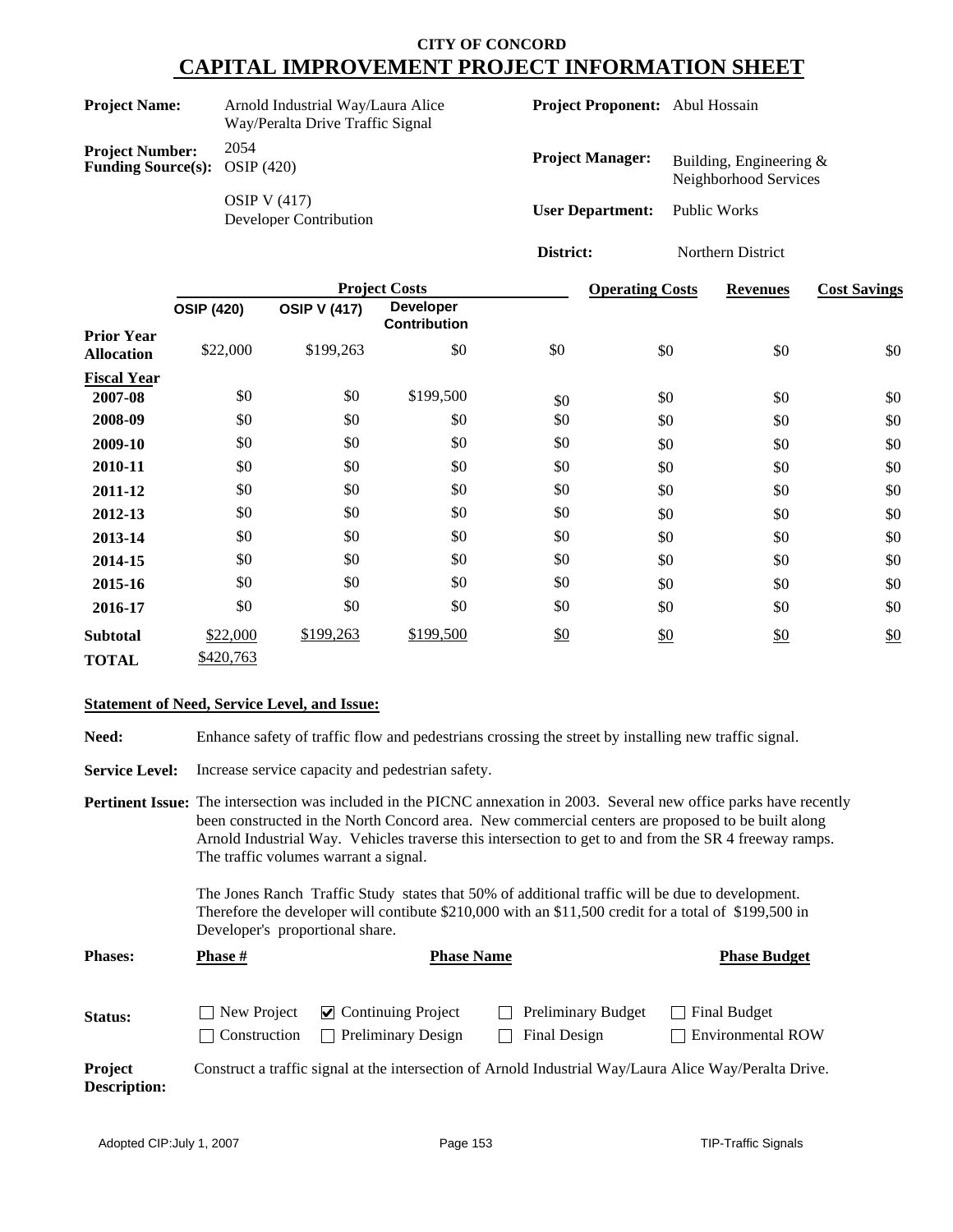| <b>Cost Estimate</b><br><b>By Category:</b> | Administrative Costs: \$133,300 |          | Design Costs:       |     | \$36,445 Construction Costs: | \$228,267 |
|---------------------------------------------|---------------------------------|----------|---------------------|-----|------------------------------|-----------|
|                                             | Contingency Costs:              | \$22,751 | <b>Other Costs:</b> | \$0 | <b>Total:</b>                | \$420,763 |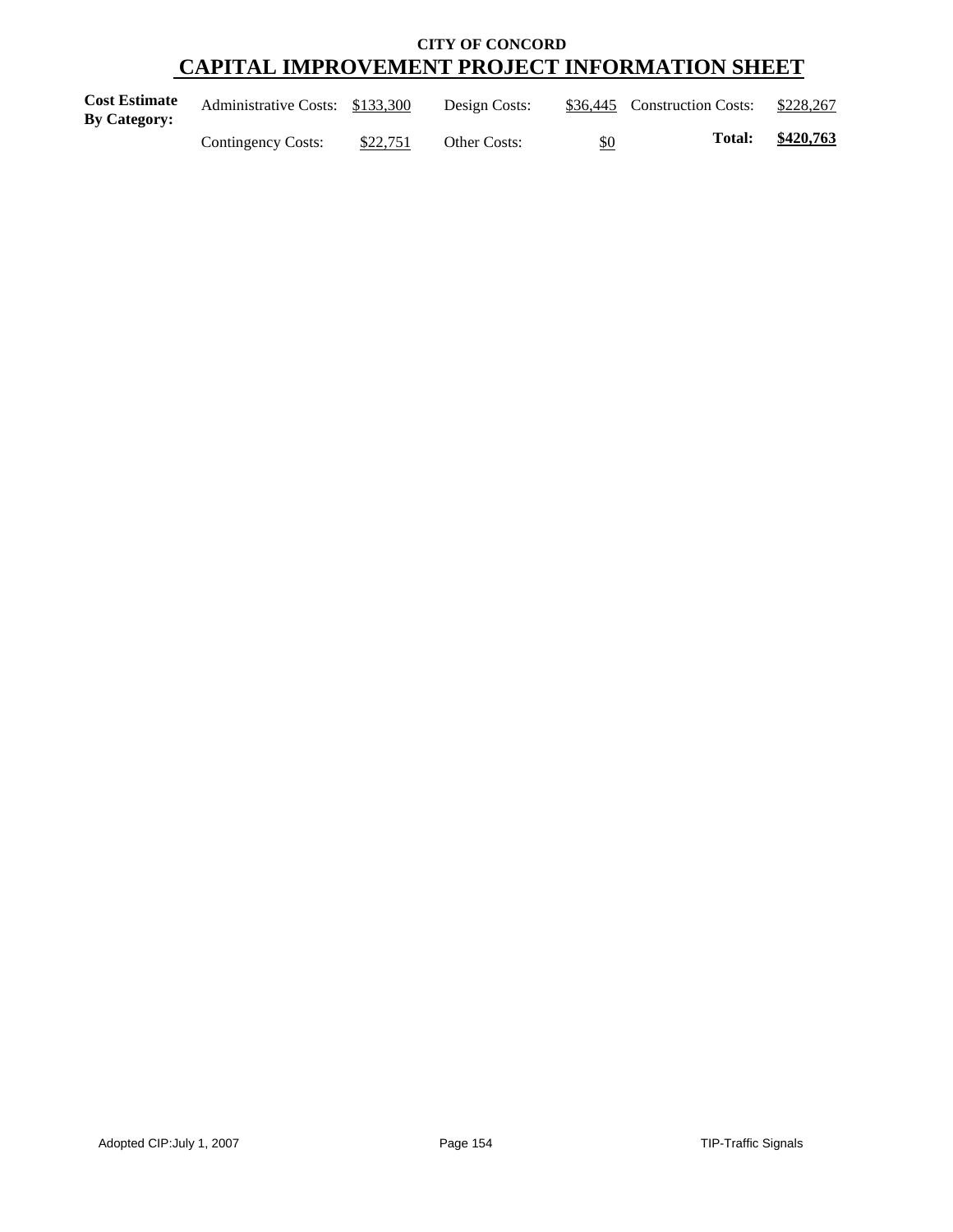**Project Number:** 2055 **Funding Source(s):** OSIP (420) **Project Proponent:** Public Works

**Project Manager:** Abul Hossain

**User Department:** Public Works

**District:** Citywide

|                                        |                   | <b>Project Costs</b> | <b>Operating Costs</b> | <b>Revenues</b> | <b>Cost Savings</b> |     |     |
|----------------------------------------|-------------------|----------------------|------------------------|-----------------|---------------------|-----|-----|
|                                        | <b>OSIP (420)</b> |                      |                        |                 |                     |     |     |
| <b>Prior Year</b><br><b>Allocation</b> | \$75,000          | \$0                  | $\$0$                  | \$0             | \$0                 | \$0 | \$0 |
| <b>Fiscal Year</b>                     |                   |                      |                        |                 |                     |     |     |
| 2007-08                                | \$75,000          | \$0                  | \$0                    | \$0             | \$0                 | \$0 | \$0 |
| 2008-09                                | \$75,000          | \$0                  | \$0                    | \$0             | \$0                 | \$0 | \$0 |
| 2009-10                                | \$75,000          | \$0                  | \$0                    | \$0             | \$0                 | \$0 | \$0 |
| 2010-11                                | \$75,000          | \$0                  | \$0                    | \$0             | \$0                 | \$0 | \$0 |
| 2011-12                                | \$75,000          | \$0                  | \$0                    | \$0             | \$0                 | \$0 | \$0 |
| 2012-13                                | \$75,000          | \$0                  | \$0                    | \$0             | \$0                 | \$0 | \$0 |
| 2013-14                                | \$75,000          | \$0                  | \$0                    | \$0             | \$0                 | \$0 | \$0 |
| 2014-15                                | \$75,000          | \$0                  | \$0                    | \$0             | \$0                 | \$0 | \$0 |
| 2015-16                                | \$75,000          | \$0                  | \$0                    | \$0             | \$0                 | \$0 | \$0 |
| 2016-17                                | \$75,000          | \$0                  | \$0                    | \$0             | \$0                 | \$0 | \$0 |
| <b>Subtotal</b>                        | \$825,000         | \$0                  | \$0                    | \$0             | \$0                 | \$0 | \$0 |
| <b>TOTAL</b>                           | \$825,000         |                      |                        |                 |                     |     |     |

#### **Statement of Need, Service Level, and Issue:**

**Need:** Traffic flow will always be a concern of citizens in the Bay Area. Each year, traffic patterns and new development occurs throughout the City. Because there is constant change on the streets, it is necessary to re-time signals every 3-5 years.

**Service Level:** Maintain optimum traffic flow on the City's arterials and collector streets.

**Pertinent Issue:** Studies have clearly shown that signal re-timing is the greatest benefit a city can experience for each dollar spent. The most recent studies completed in 2004 show a benefit:cost ratio of as much as 35:1. Some of the average reductions included 13% in travel time (990 hours/day), 13% in fuel consumption (\$1,320 gallons/day), and 7% in mobile source emissions (0.09 tons/day). The benefit:cost ratio is based on fuel consumption, health factors of motor vehicle emissions from Caltrans California Life-Cycle Benefit Cost Model.

> According to the Draft Bay Area 2005 Ozone Strategy, of the 10 State Transportation Control Measures (TCMs), TCM 12 Arterial Management Measures, which includes traffic signal coordination, is among the most cost effective measures.

MTC occasionally offers grants for this type of project. Staff will apply for them when they become available.

**Phases: Phase # Phase Name Phase Budget**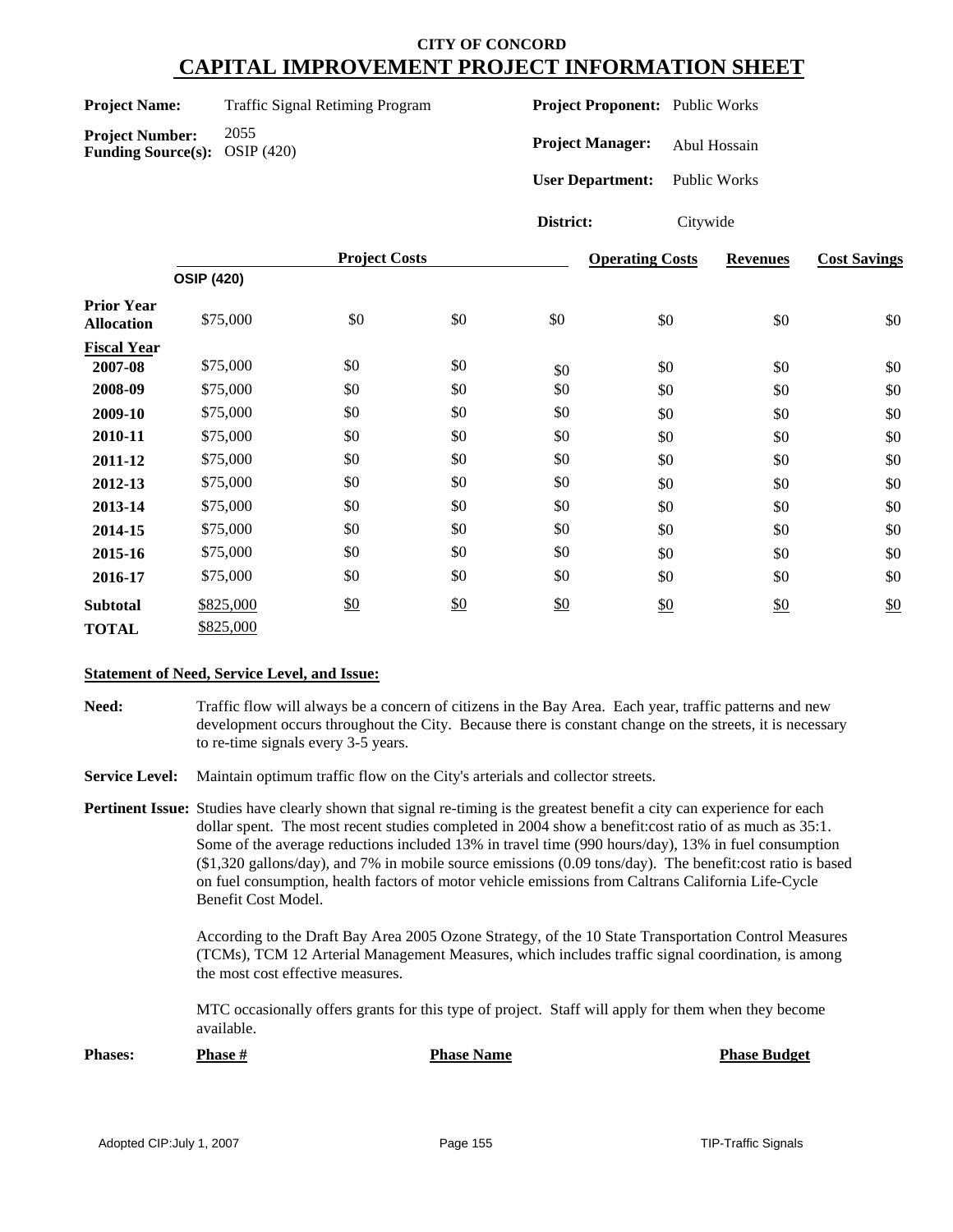| Status:                                     | New Project<br>Construction  | $\triangleright$ Continuing Project<br><b>Preliminary Design</b> |            |               | <b>Preliminary Budget</b><br>Final Design |            |                            | Final Budget<br><b>Environmental ROW</b> |     |
|---------------------------------------------|------------------------------|------------------------------------------------------------------|------------|---------------|-------------------------------------------|------------|----------------------------|------------------------------------------|-----|
| <b>Project</b><br><b>Description:</b>       |                              |                                                                  |            |               |                                           |            |                            |                                          |     |
| <b>Cost Estimate</b><br><b>By Category:</b> | <b>Administrative Costs:</b> |                                                                  | <u>\$0</u> | Design Costs: |                                           | SO.        | <b>Construction Costs:</b> |                                          | \$0 |
|                                             | Contingency Costs:           |                                                                  | \$0        | Other Costs:  |                                           | <u>\$0</u> |                            | <b>Total:</b>                            | \$0 |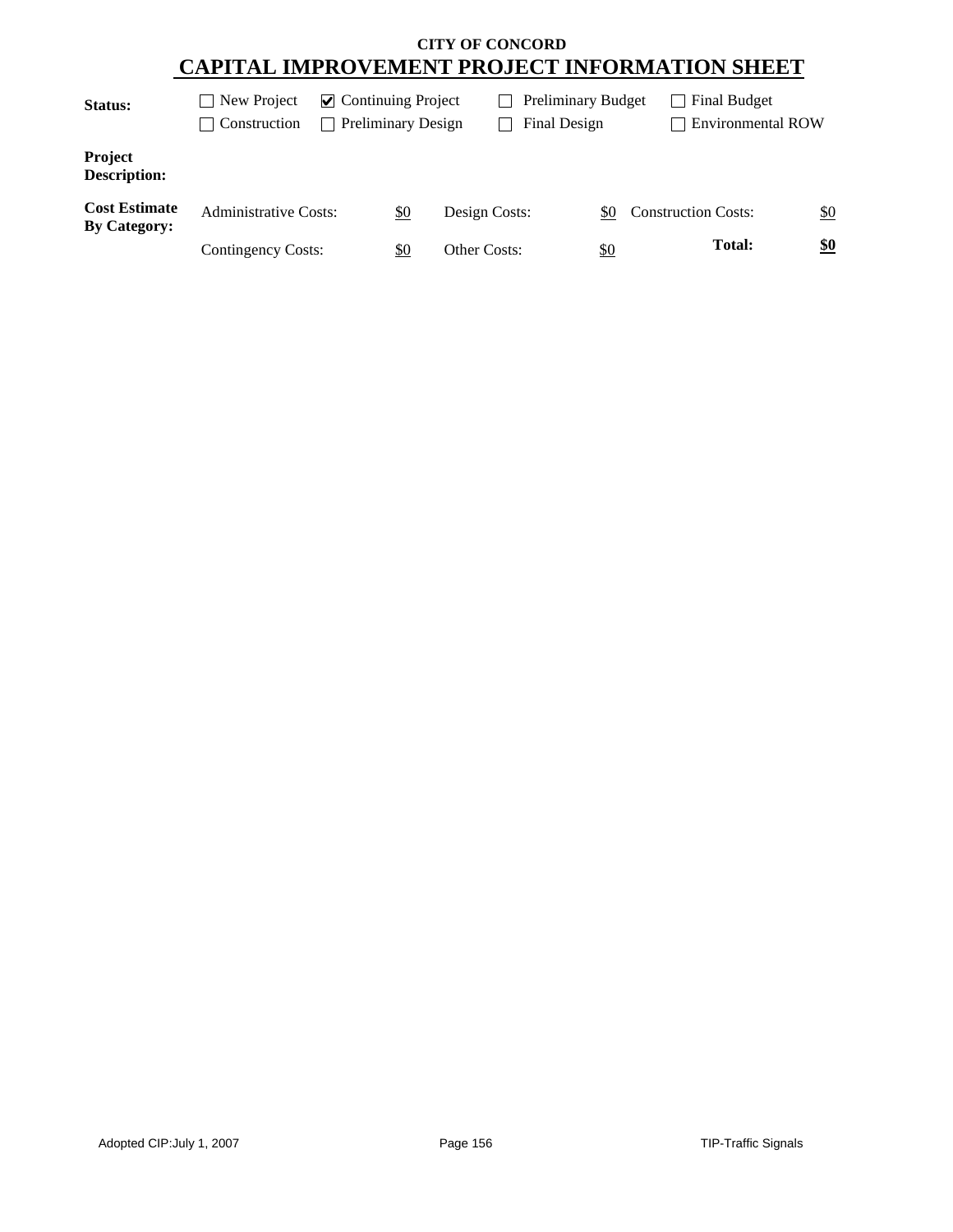| <b>Project Name:</b>                                             | Bates Avenue/Commercial Circle Traffic<br>Signal |
|------------------------------------------------------------------|--------------------------------------------------|
| <b>Project Number:</b><br><b>Funding Source(s):</b> OSIP $(420)$ | TS-402                                           |

**Project Proponent:** Public Works

| <b>Project Manager:</b> | Building, Engineering $\&$<br>Neighborhood Services |
|-------------------------|-----------------------------------------------------|
| <b>User Department:</b> | Public Works                                        |

**District:** Northern District

|                                        |                   | <b>Project Costs</b> |     |     | <b>Operating Costs</b> | <b>Revenues</b> | <b>Cost Savings</b> |
|----------------------------------------|-------------------|----------------------|-----|-----|------------------------|-----------------|---------------------|
|                                        | <b>OSIP (420)</b> |                      |     |     | <b>General Fund</b>    |                 |                     |
| <b>Prior Year</b><br><b>Allocation</b> | \$0               | \$0                  | \$0 | \$0 | \$0                    | \$0             | \$0                 |
| <b>Fiscal Year</b>                     |                   |                      |     |     |                        |                 |                     |
| 2007-08                                | \$0               | \$0                  | \$0 | \$0 | \$0                    | \$0             | \$0                 |
| 2008-09                                | \$65,000          | \$0                  | \$0 | \$0 | \$0                    | \$0             | \$0                 |
| 2009-10                                | \$340,000         | \$0                  | \$0 | \$0 | \$0                    | \$0             | \$0                 |
| 2010-11                                | \$0               | \$0                  | \$0 | \$0 | \$820                  | \$0             | \$0                 |
| 2011-12                                | \$0               | \$0                  | \$0 | \$0 | \$844                  | \$0             | \$0                 |
| 2012-13                                | \$0               | \$0                  | \$0 | \$0 | \$869                  | \$0             | \$0                 |
| 2013-14                                | \$0               | \$0                  | \$0 | \$0 | \$896                  | \$0             | \$0                 |
| 2014-15                                | \$0               | \$0                  | \$0 | \$0 | \$923                  | \$0             | \$0                 |
| 2015-16                                | \$0               | \$0                  | \$0 | \$0 | \$951                  | \$0             | \$0                 |
| 2016-17                                | \$0               | \$0                  | \$0 | \$0 | \$979                  | \$0             | \$0                 |
| <b>Subtotal</b>                        | \$405,000         | \$0                  | \$0 | \$0 | \$6,282                | $\frac{$0}{}$   | \$0                 |
| <b>TOTAL</b>                           | \$405,000         |                      |     |     |                        |                 |                     |

#### **Statement of Need, Service Level, and Issue:**

Need: Enhance safety of traffic flow and pedestrians crossing the street by installing a new signal.

**Service Level:** Increase service capacity and pedestrian safety.

**Pertinent Issue:** Commercial Circle was annexed into Concord in 2001. The signal would be installed on the east side of the circle that intersects Bates Avenue. Heald's College is located on this section of street and generates a high volume of trips. Traffic signal warrants based on traffic volumes were not met in 2001, but are expected to be met as the area becomes more developed.

| <b>Phases:</b>                              | <b>Phase #</b>                                                                                                                                        | <b>Phase Name</b>                                      |               |                                           | <b>Phase Budget</b>                                        |           |
|---------------------------------------------|-------------------------------------------------------------------------------------------------------------------------------------------------------|--------------------------------------------------------|---------------|-------------------------------------------|------------------------------------------------------------|-----------|
| Status:                                     | New Project<br>Construction                                                                                                                           | $\vee$ Continuing Project<br><b>Preliminary Design</b> |               | Preliminary Budget<br><b>Final Design</b> | Final Budget<br>$\blacksquare$<br><b>Environmental ROW</b> |           |
| Project<br><b>Description:</b>              | Install a traffic signal at Bates Avenue and Commercial Circle (east) and interconnect on Bates between<br>Commercial Circle and Pt. Chicago Highway. |                                                        |               |                                           |                                                            |           |
| <b>Cost Estimate</b><br><b>By Category:</b> | <b>Administrative Costs:</b>                                                                                                                          | \$64,000                                               | Design Costs: | \$44,000                                  | <b>Construction Costs:</b>                                 | \$270,000 |
|                                             | Contingency Costs:                                                                                                                                    | \$27,000                                               | Other Costs:  | <u>\$0</u>                                | <b>Total:</b>                                              | \$405,000 |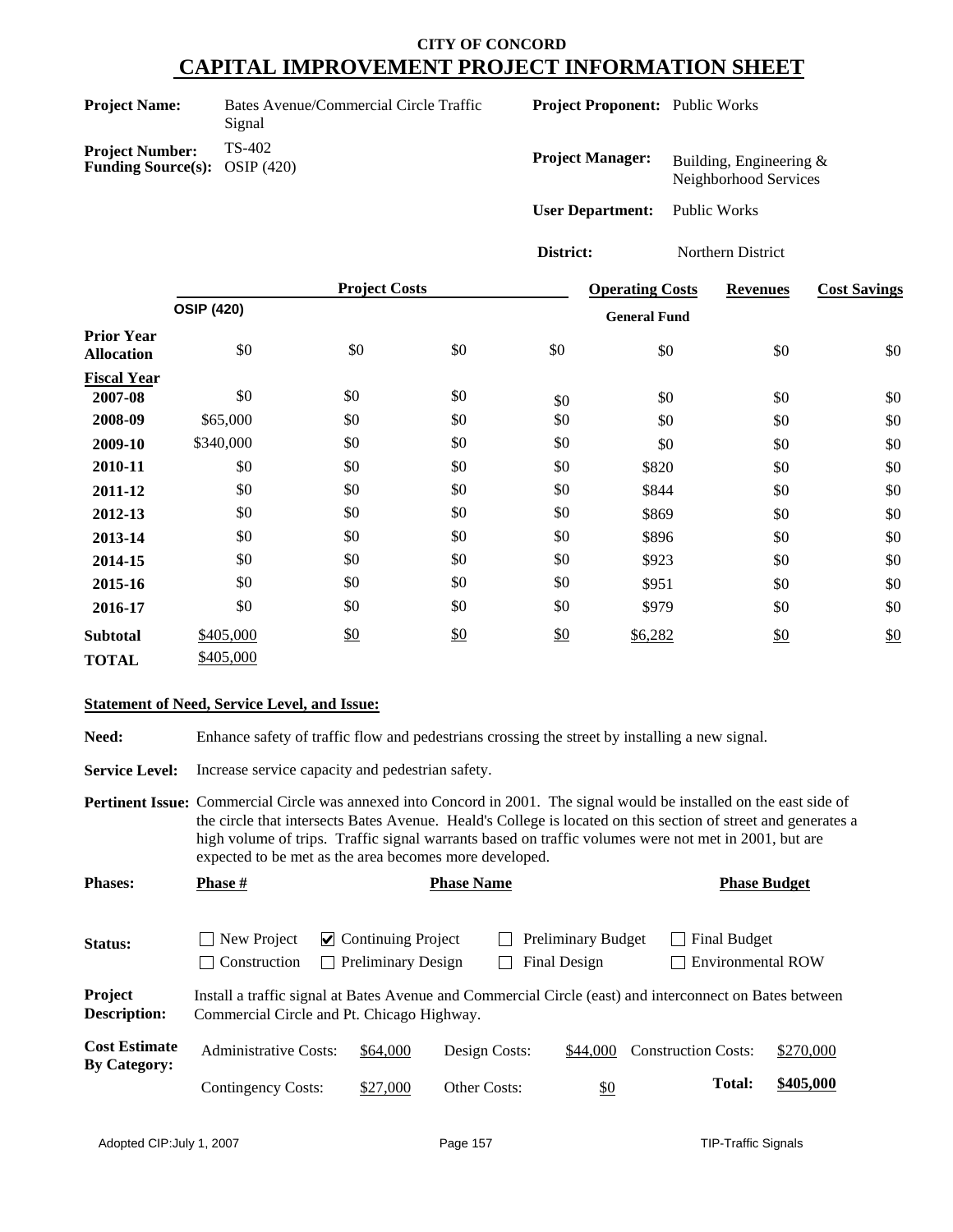Project

| <b>Project Name:</b> | Utility Undergrounding |  |
|----------------------|------------------------|--|
|                      |                        |  |

**Project Proponent:** City Management

| <b>Project Number:</b>             | 1228 |
|------------------------------------|------|
| <b>Funding Source(s):</b> Rule 20A |      |

| <b>Project Manager:</b> | Building, Engineering $&$<br>Neighborhood Services  |
|-------------------------|-----------------------------------------------------|
| <b>User Department:</b> | Building, Engineering $\&$<br>Neighborhood Services |
| District:               | Citywide                                            |

|                                        |              | <b>Project Costs</b> |     | <b>Operating Costs</b> | <b>Revenues</b> | <b>Cost Savings</b> |     |
|----------------------------------------|--------------|----------------------|-----|------------------------|-----------------|---------------------|-----|
|                                        | Rule 20A     |                      |     |                        |                 |                     |     |
| <b>Prior Year</b><br><b>Allocation</b> | \$3,088,991  | \$0                  | \$0 | \$0                    | \$0             | \$0                 | \$0 |
| <b>Fiscal Year</b>                     |              |                      |     |                        |                 |                     |     |
| 2007-08                                | \$801,763    | \$0                  | \$0 | \$0                    | \$0             | \$0                 | \$0 |
| 2008-09                                | \$825,816    | \$0                  | \$0 | \$0                    | \$0             | \$0                 | \$0 |
| 2009-10                                | \$850,590    | \$0                  | \$0 | \$0                    | \$0             | \$0                 | \$0 |
| 2010-11                                | \$876,108    | \$0                  | \$0 | \$0                    | \$0             | \$0                 | \$0 |
| 2011-12                                | \$902,391    | \$0                  | \$0 | \$0                    | \$0             | \$0                 | \$0 |
| 2012-13                                | \$929,463    | \$0                  | \$0 | \$0                    | \$0             | \$0                 | \$0 |
| 2013-14                                | \$957,347    | \$0                  | \$0 | \$0                    | \$0             | \$0                 | \$0 |
| 2014-15                                | \$986,067    | \$0                  | \$0 | \$0                    | \$0             | \$0                 | \$0 |
| 2015-16                                | \$1,015,649  | \$0                  | \$0 | \$0                    | \$0             | \$0                 | \$0 |
| 2016-17                                | \$1,046,119  | \$0                  | \$0 | \$0                    | \$0             | \$0                 | \$0 |
| <b>Subtotal</b>                        | \$12,280,304 | \$0                  | \$0 | \$0                    | \$0             | \$0                 | \$0 |
| <b>TOTAL</b>                           | \$12,280,304 |                      |     |                        |                 |                     |     |

#### **Statement of Need, Service Level, and Issue:**

- **Need:** Enhance Concord's competitiveness in attracting new business through projects which improve the appearance of the City.
- **Service Level:** Through utility undergrounding, there will be less visual clutter.
- **Pertinent Issue:** PG&E "Rule 20A" credits are allocated to the City on January 1 of each year to pay for undergouning existing overhead utilites. Property owners (or some other revenue source) must pay for reconnecting buildings with underground services. Also, the City needs to identify a fund source to replace streetlights currently on utilty poles, because Rule 20A will not cover such costs. These other revenues sources will be determined as each project is developed.

The Prior Year Allocation of \$3,088,991 is the City's expected FY06-07 year-end balance. Resolutions have been passed forming the underground utility districts for The Alameda Undergrounding (PJ 1239). The Alameda Undergrounding is expected to use approximately \$1,000,000 of the City's Rule 20A allocation in 2008, with the replacement street lights being installed by the developer. A resolution for Chuck E. Cheese development on Market Street was passed in FY06-07 and is expected to use \$800,000 of the Rule 20A funds. The developer will bear all of the replacement street light cost and City soft costs.

Future identified projects along with their fully loaded replacement street light costs per 100 feet of street include the following, expressed in 2004 dollars: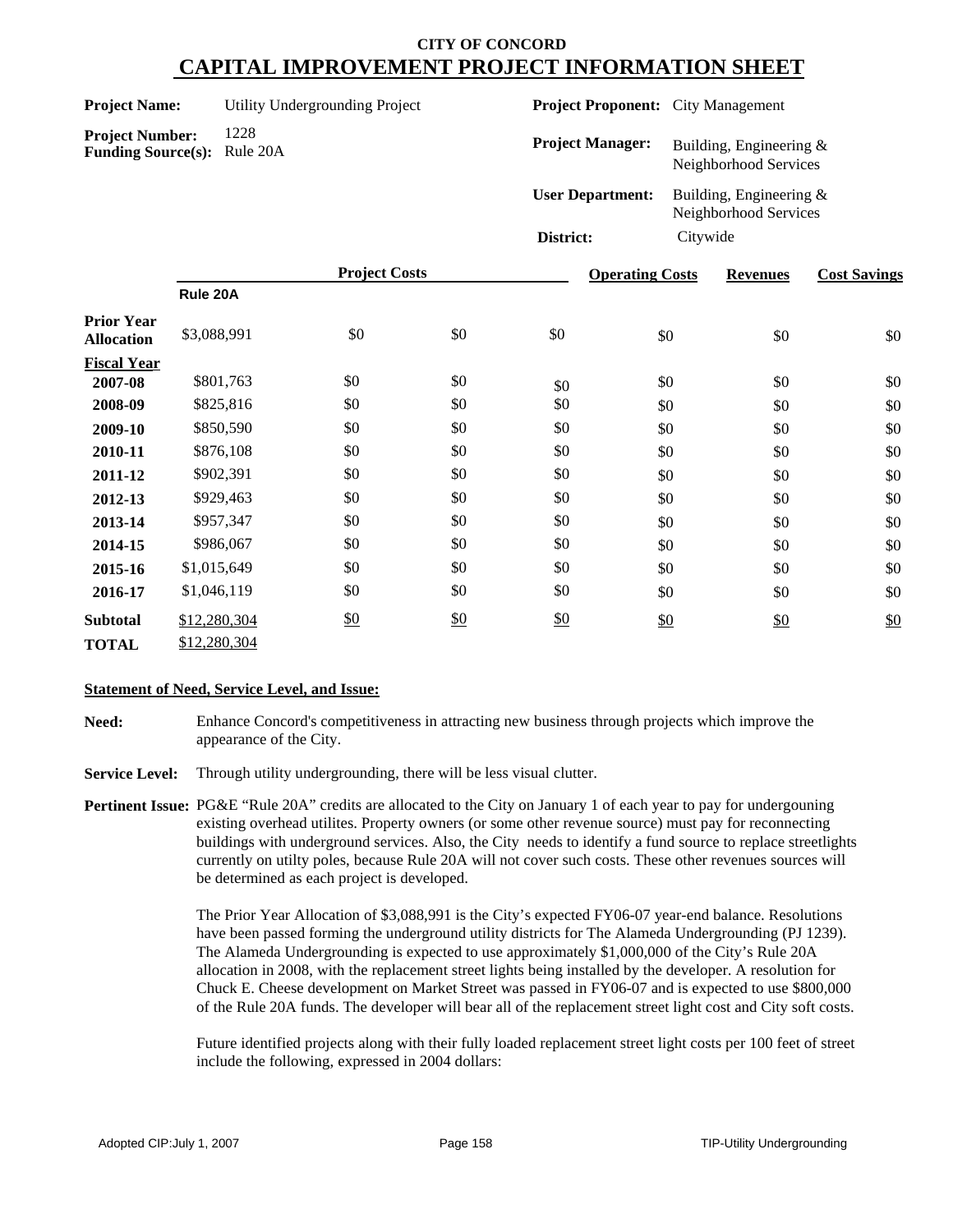|                                             |                              |                                                                                                                 |                                                                                                | Replacement               |                                                                                                                                                                                                                       |
|---------------------------------------------|------------------------------|-----------------------------------------------------------------------------------------------------------------|------------------------------------------------------------------------------------------------|---------------------------|-----------------------------------------------------------------------------------------------------------------------------------------------------------------------------------------------------------------------|
|                                             |                              | <b>Street</b>                                                                                                   |                                                                                                | <b>Lighting Cost</b>      |                                                                                                                                                                                                                       |
|                                             |                              |                                                                                                                 |                                                                                                | Per 100 Linear Feet       |                                                                                                                                                                                                                       |
|                                             |                              | A. Market Street - Willow Pass Road to Fry Way                                                                  |                                                                                                | \$15,000                  |                                                                                                                                                                                                                       |
|                                             |                              | B. Willow Pass Road - Landana Drive to Ashdale Drive:                                                           |                                                                                                | \$30,000*                 |                                                                                                                                                                                                                       |
|                                             |                              | C. Willow Pass Road - East Street to Ashdale Drive:                                                             |                                                                                                | \$30,000*                 |                                                                                                                                                                                                                       |
|                                             |                              | D. Market Street - Concord Ave. To Belmont Street:                                                              |                                                                                                | \$15,000**                |                                                                                                                                                                                                                       |
|                                             |                              |                                                                                                                 | E. Concord Ave. - State Rt. 242 to Walnut Creek Channel:                                       | \$15,000**                |                                                                                                                                                                                                                       |
|                                             |                              | F. Clayton Rd. - Phase I: The Alameda to 6th/Coventry:                                                          |                                                                                                | \$30,000***               |                                                                                                                                                                                                                       |
|                                             |                              | Phase II: 6th to Fabian                                                                                         |                                                                                                | \$30,000*                 |                                                                                                                                                                                                                       |
|                                             |                              | G. Concord Blvd. - Option 1: BART Tracks to 6th St.                                                             |                                                                                                | \$30,000*                 |                                                                                                                                                                                                                       |
|                                             |                              | Option 2: BART Tracks to Parkside                                                                               |                                                                                                | \$30,000*                 |                                                                                                                                                                                                                       |
|                                             |                              | the Redevelopment Agency District boundaries.<br>boundaries stop one parcel $(+/-)$ short (west) of 5th Street. |                                                                                                |                           | ** Is costed for only the one side of the street that needs replacement lighting. These streets are within<br>***Is costed for replacement street lighting on both sides of the street. Redevelopment Agency District |
| <b>Phases:</b>                              | Phase #                      |                                                                                                                 | <b>Phase Name</b>                                                                              |                           | <b>Phase Budget</b>                                                                                                                                                                                                   |
| Status:                                     | New Project                  | $\triangleright$ Continuing Project                                                                             |                                                                                                | <b>Preliminary Budget</b> | <b>Final Budget</b>                                                                                                                                                                                                   |
|                                             | Construction                 | <b>Preliminary Design</b>                                                                                       | <b>Final Design</b>                                                                            |                           | <b>Environmental ROW</b>                                                                                                                                                                                              |
| <b>Project</b><br><b>Description:</b>       |                              |                                                                                                                 | Identify specific project locations and determine revenue source to supplement Rule 20A funds. |                           |                                                                                                                                                                                                                       |
| <b>Cost Estimate</b><br><b>By Category:</b> | <b>Administrative Costs:</b> |                                                                                                                 | Design Costs:                                                                                  |                           | <b>Construction Costs:</b>                                                                                                                                                                                            |
|                                             | <b>Contingency Costs:</b>    |                                                                                                                 | Other Costs:                                                                                   |                           | <b>Total:</b>                                                                                                                                                                                                         |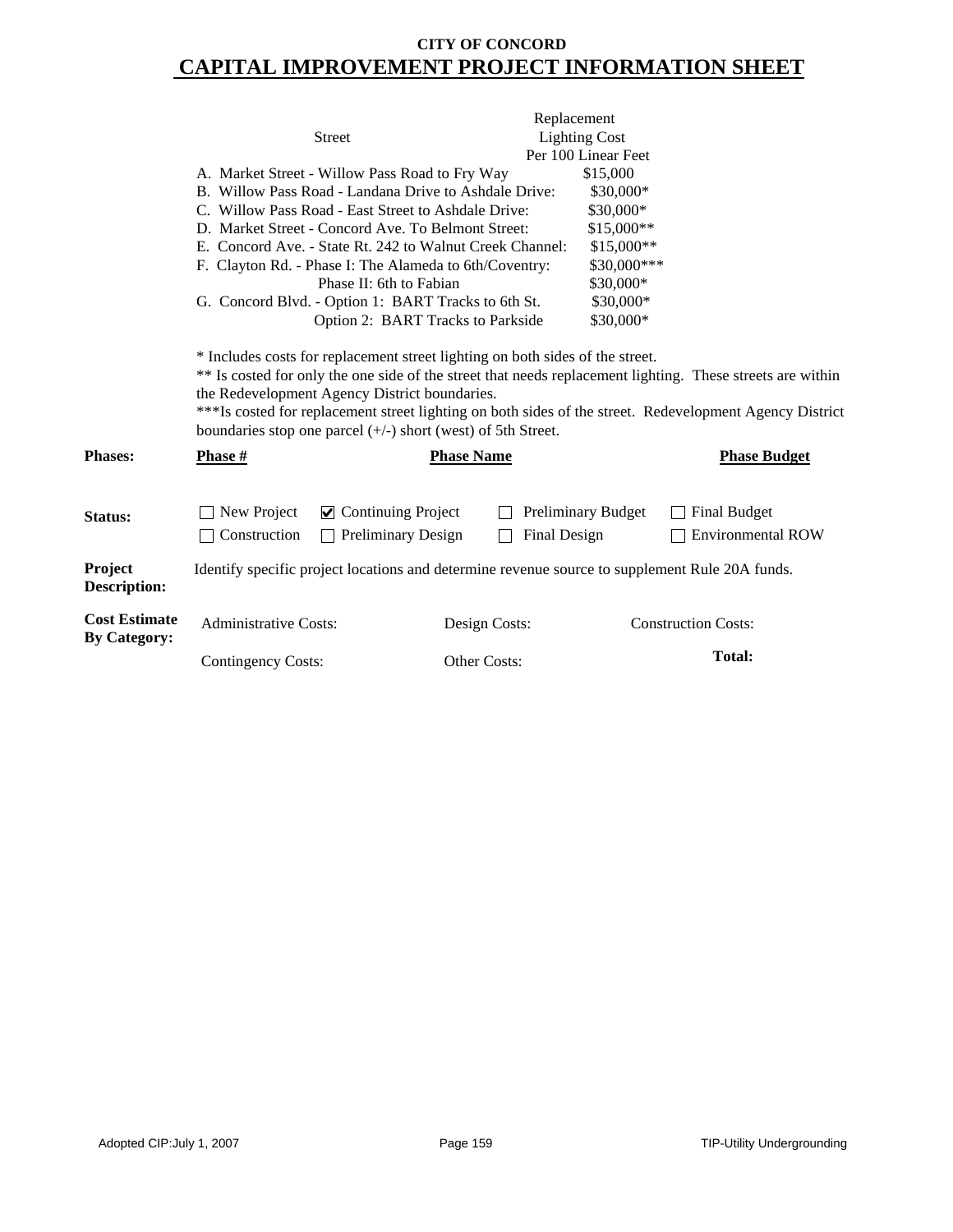| <b>Project Name:</b>                                | The Alameda Utility Undergrounding,<br>Clayton Road to Cordova Way |                         | <b>Project Proponent:</b> Building, Engineering &<br>Neighborhood Services |
|-----------------------------------------------------|--------------------------------------------------------------------|-------------------------|----------------------------------------------------------------------------|
| <b>Project Number:</b><br><b>Funding Source(s):</b> | 1239<br>Rule 20A                                                   | <b>Project Manager:</b> | Danea Gemmell                                                              |
|                                                     | Developer Contribution                                             | <b>User Department:</b> | Building, Engineering $\&$<br>Neighborhood Services                        |
|                                                     |                                                                    | District:               | <b>Valley District</b>                                                     |

|                    | <b>Project Costs</b> |                                         |     | <b>Operating Costs</b> | <b>Revenues</b> | <b>Cost Savings</b> |     |
|--------------------|----------------------|-----------------------------------------|-----|------------------------|-----------------|---------------------|-----|
| <b>Prior Year</b>  | Rule 20A             | <b>Developer</b><br><b>Contribution</b> |     |                        |                 |                     |     |
| <b>Allocation</b>  | \$700,000            | \$30,000                                | \$0 | \$0                    | \$0             | \$0                 | \$0 |
| <b>Fiscal Year</b> |                      |                                         |     |                        |                 |                     |     |
| 2007-08            | \$300,000            | \$30,000                                | \$0 | \$0                    | \$0             | \$0                 | \$0 |
| 2008-09            | \$0                  | \$0                                     | \$0 | \$0                    | \$0             | \$0                 | \$0 |
| 2009-10            | \$0                  | \$0                                     | \$0 | \$0                    | \$0             | \$0                 | \$0 |
| 2010-11            | \$0                  | \$0                                     | \$0 | \$0                    | \$0             | \$0                 | \$0 |
| 2011-12            | \$0                  | \$0                                     | \$0 | \$0                    | \$0             | \$0                 | \$0 |
| 2012-13            | \$0                  | \$0                                     | \$0 | \$0                    | \$0             | \$0                 | \$0 |
| 2013-14            | \$0                  | \$0                                     | \$0 | \$0                    | \$0             | \$0                 | \$0 |
| 2014-15            | \$0                  | \$0                                     | \$0 | \$0                    | \$0             | \$0                 | \$0 |
| 2015-16            | \$0                  | \$0                                     | \$0 | \$0                    | \$0             | \$0                 | \$0 |
| 2016-17            | \$0                  | \$0                                     | \$0 | \$0                    | \$0             | \$0                 | \$0 |
| <b>Subtotal</b>    | \$1,000,000          | \$60,000                                | \$0 | \$0                    | \$0             | $\frac{$0}{}$       | \$0 |
| <b>TOTAL</b>       | \$1,060,000          |                                         |     |                        |                 |                     |     |

#### **Statement of Need, Service Level, and Issue:**

**Need:** Eliminate visual clutter and enhance safety by undergrounding overhead utilities when possible.

- **Service Level:** Eliminate overhead on-street utilities to improve the appearance of City streets and enhance private development. Use the new development of a large vacant parcel on a major arterial near the downtown area as an opportunity to coordinate the undergrounding of overhead utilities with the adjacent private development.
- **Pertinent Issue:** Clayton Road, in the vicinity of the westernmost leg of the Alameda, is a major arterial corridor near BART and the downtown area. The large parcel at the northeasterly corner of this intersection is one block from BART. The owner of this property is actively pursuing the development of the property as a medium-density residential subdivision. Due to its proximity to a transit node (BART), the development of this property as a residential development would be consistent with the principles of Smart Growth, one of the elements of the Shaping Our Future concept.

The establishment of an undergrounding utility district on the Alameda, between Clayton Road and Cordova Way, will contribute significantly to the beautification of this area. The City, using its PG&E Rule20A funds, would underground the overhead utilities in conjunction with the development of the abutting property.

The developer is paying PG&E to relocate the PG&E substation to another area in the same property. This work was completed in 2004. The developer will pay all of the City's administrative and inspection costs. The developer will also install all the required streetlights between Clayton Road and Cordova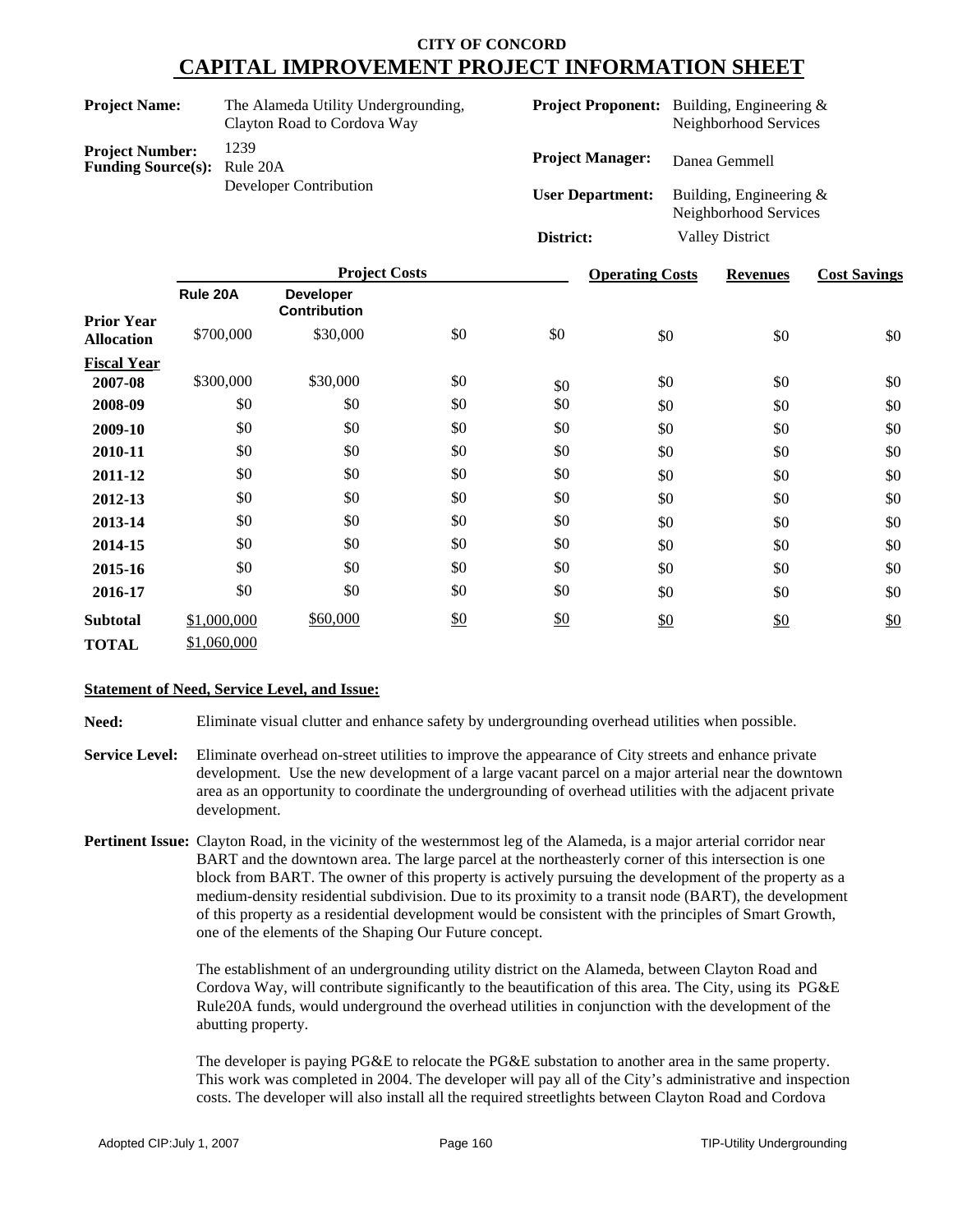Way, and will underground the overhead lines on their property. The developer has deposited \$10,000 as an initial deposit and the underground district has been formed. At this time, staff estimates the total administrative and inspection cost will be \$60,000. As needed, the City will require additional funds from the developer during the life of the project and the developer will be reimbursed any amount remaining when the project is completed.

PG&E has delayed project until the 2008 calendar year. The City is determining if a quicker schedule is possible should the City become the lead agency for the undergrounding.

| <b>Phases:</b>                              | <b>Phase #</b>                    | <b>Phase Name</b>                                                                                                                                                                                    |               |                                           | <b>Phase Budget</b>             |                          |  |  |  |
|---------------------------------------------|-----------------------------------|------------------------------------------------------------------------------------------------------------------------------------------------------------------------------------------------------|---------------|-------------------------------------------|---------------------------------|--------------------------|--|--|--|
| Status:                                     | New Project<br>Construction<br>×. | $\triangleright$ Continuing Project<br><b>Preliminary Design</b>                                                                                                                                     |               | <b>Preliminary Budget</b><br>Final Design | <b>Final Budget</b>             | <b>Environmental ROW</b> |  |  |  |
| <b>Project</b><br><b>Description:</b>       | lights.                           | Underground the overhead utilities along the Alameda between Clayton Road and Cordova Way in<br>conjunction with the adjacent new development, which will provide and install the replacement street |               |                                           |                                 |                          |  |  |  |
| <b>Cost Estimate</b><br><b>By Category:</b> | Administrative Costs:             | \$60,000                                                                                                                                                                                             | Design Costs: | \$0                                       | Construction Costs: \$1,000,000 |                          |  |  |  |
|                                             | Contingency Costs:                | <u>\$0</u>                                                                                                                                                                                           | Other Costs:  | <u>\$0</u>                                |                                 | Total: \$1,060,000       |  |  |  |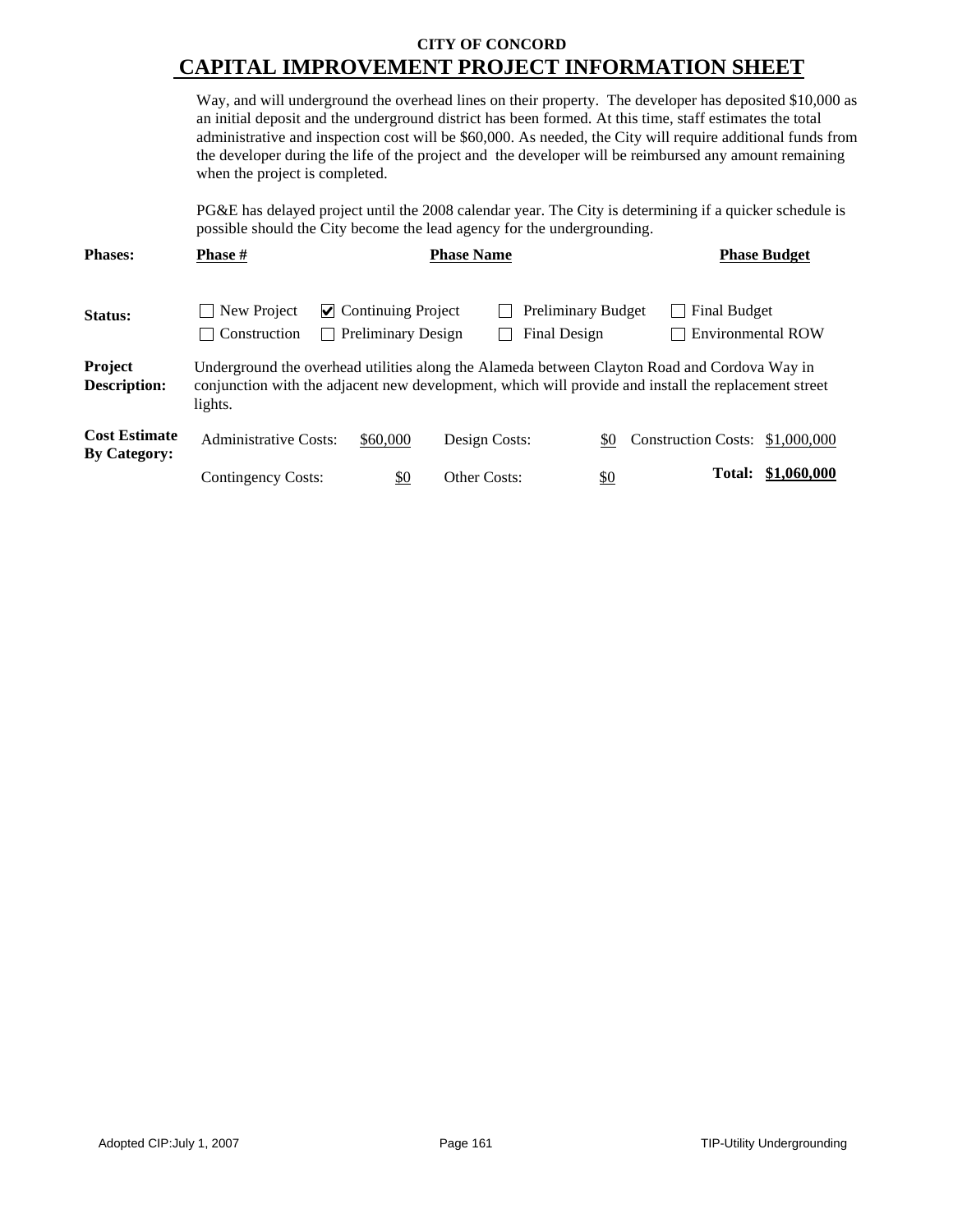| <b>Project Name:</b>                                         | East Street Undergrounding, Pacheco<br><b>Street to Karren Street</b> |                         | Project Proponent: Redevelopment Agency            |
|--------------------------------------------------------------|-----------------------------------------------------------------------|-------------------------|----------------------------------------------------|
| <b>Project Number:</b><br><b>Funding Source(s):</b> Rule 20A | 2059                                                                  | <b>Project Manager:</b> | Building, Engineering $&$<br>Neighborhood Services |
|                                                              | Redevelopment                                                         | <b>User Department:</b> | Public Works                                       |
|                                                              |                                                                       | District:               | Northern District                                  |

|                                        | <b>Project Costs</b> |               |     | <b>Operating Costs</b> | <b>Revenues</b> | <b>Cost Savings</b> |     |
|----------------------------------------|----------------------|---------------|-----|------------------------|-----------------|---------------------|-----|
|                                        | Rule 20A             | Redevelopment |     |                        |                 |                     |     |
| <b>Prior Year</b><br><b>Allocation</b> | \$0                  | \$40,000      | \$0 | \$0                    | \$0             | \$0                 | \$0 |
| <b>Fiscal Year</b>                     |                      |               |     |                        |                 |                     |     |
| 2007-08                                | \$0                  | \$0           | \$0 | \$0                    | \$0             | \$0                 | \$0 |
| 2008-09                                | \$1,908,885          | \$100,000     | \$0 | \$0                    | \$0             | \$0                 | \$0 |
| 2009-10                                | \$0                  | \$501,115     | \$0 | \$0                    | \$0             | \$0                 | \$0 |
| 2010-11                                | \$0                  | \$0           | \$0 | \$0                    | \$0             | \$0                 | \$0 |
| 2011-12                                | \$0                  | \$0           | \$0 | \$0                    | \$0             | \$0                 | \$0 |
| 2012-13                                | \$0                  | \$0           | \$0 | \$0                    | \$0             | \$0                 | \$0 |
| 2013-14                                | \$0                  | \$0           | \$0 | \$0                    | \$0             | \$0                 | \$0 |
| 2014-15                                | \$0                  | \$0           | \$0 | \$0                    | \$0             | \$0                 | \$0 |
| 2015-16                                | \$0                  | \$0           | \$0 | \$0                    | \$0             | \$0                 | \$0 |
| 2016-17                                | \$0                  | \$0           | \$0 | \$0                    | \$0             | \$0                 | \$0 |
| <b>Subtotal</b>                        | \$1,908,885          | \$641,115     | \$0 | $\frac{$0}{}$          | \$0             | \$0                 | \$0 |
| <b>TOTAL</b>                           | \$2,550,000          |               |     |                        |                 |                     |     |

#### **Statement of Need, Service Level, and Issue:**

**Need:** Enhance Concord's competitiveness in attracting new business through projects which improve the appearance of the City. Concord needs to underground utilities in order to promote itself as an attractive place for local business.

- **Service Level:** Eliminate overhead on-street utilities to improve the appearance of City streets and enhance private development. Developers, business owners, and patrons, as well as the general public will see less visual clutter and improve City image through utility undergroundings.
- **Pertinent Issue:** East Street is a major arterial corridor through the City's downtown commercial district. Overhead utilities can be undergrounded through the expenditure of Pacific Gas & Electric Company Rule 20A funds collected for this purpose and allocated to the City (not appropriated).

The City must fund a replacement streetlight system to replace the streetlights currently located on utility poles. Cobra head type streetlights will be used. Approximately 68 new streetlights will be installed to achieve a lighting level sufficient for pedestrians in a business district.

The \$40,000 PYA has been used to form a district so that the project is eligible to be placed on PG&E's approved project list. The City has proposed that PG&E will be the lead agency for the joint trench design and construction. Due to PG&E project delivery schedule, the City is re-evaluating the lead agency role since PG&E is only scheduling priority projects for design. These two priorities are road widening or City taking lead agency role. In Cost Estimate by Category, the Construction amount assumes all of the Rule 20A allocation as well as \$400,000 for the City's streetlight portion.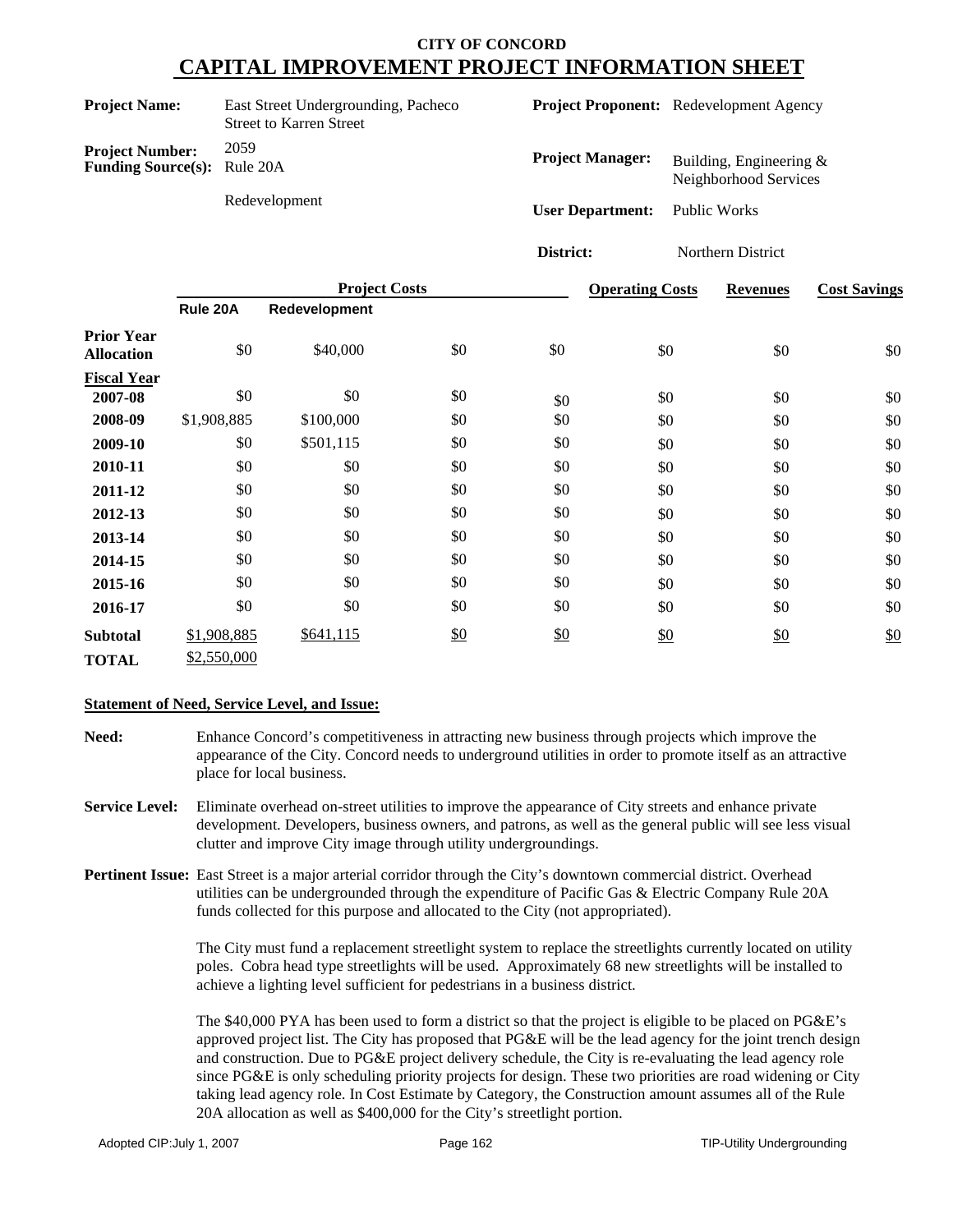| <b>Phases:</b>                              | <b>Phase</b> #                      | <b>Phase Name</b>                                                                                                                                         |               | <b>Phase Budget</b>                       |                                   |             |  |  |  |
|---------------------------------------------|-------------------------------------|-----------------------------------------------------------------------------------------------------------------------------------------------------------|---------------|-------------------------------------------|-----------------------------------|-------------|--|--|--|
| <b>Status:</b>                              | New Project<br>$\vert$ Construction | $\triangleright$ Continuing Project<br>  Preliminary Design                                                                                               |               | <b>Preliminary Budget</b><br>Final Design | Final Budget<br>Environmental ROW |             |  |  |  |
| <b>Project</b><br><b>Description:</b>       |                                     | Underground existing overhead utilities on East Street from Pacheco Street to Karen Street (the northerly<br>border of the Mt. Diablo Medical Facilities) |               |                                           |                                   |             |  |  |  |
| <b>Cost Estimate</b><br><b>By Category:</b> | Administrative Costs:               | \$80,000                                                                                                                                                  | Design Costs: | \$61,115                                  | Construction Costs: \$2,308,885   |             |  |  |  |
|                                             | Contingency Costs:                  | \$100,000                                                                                                                                                 | Other Costs:  | <u>\$0</u>                                | Total:                            | \$2,550,000 |  |  |  |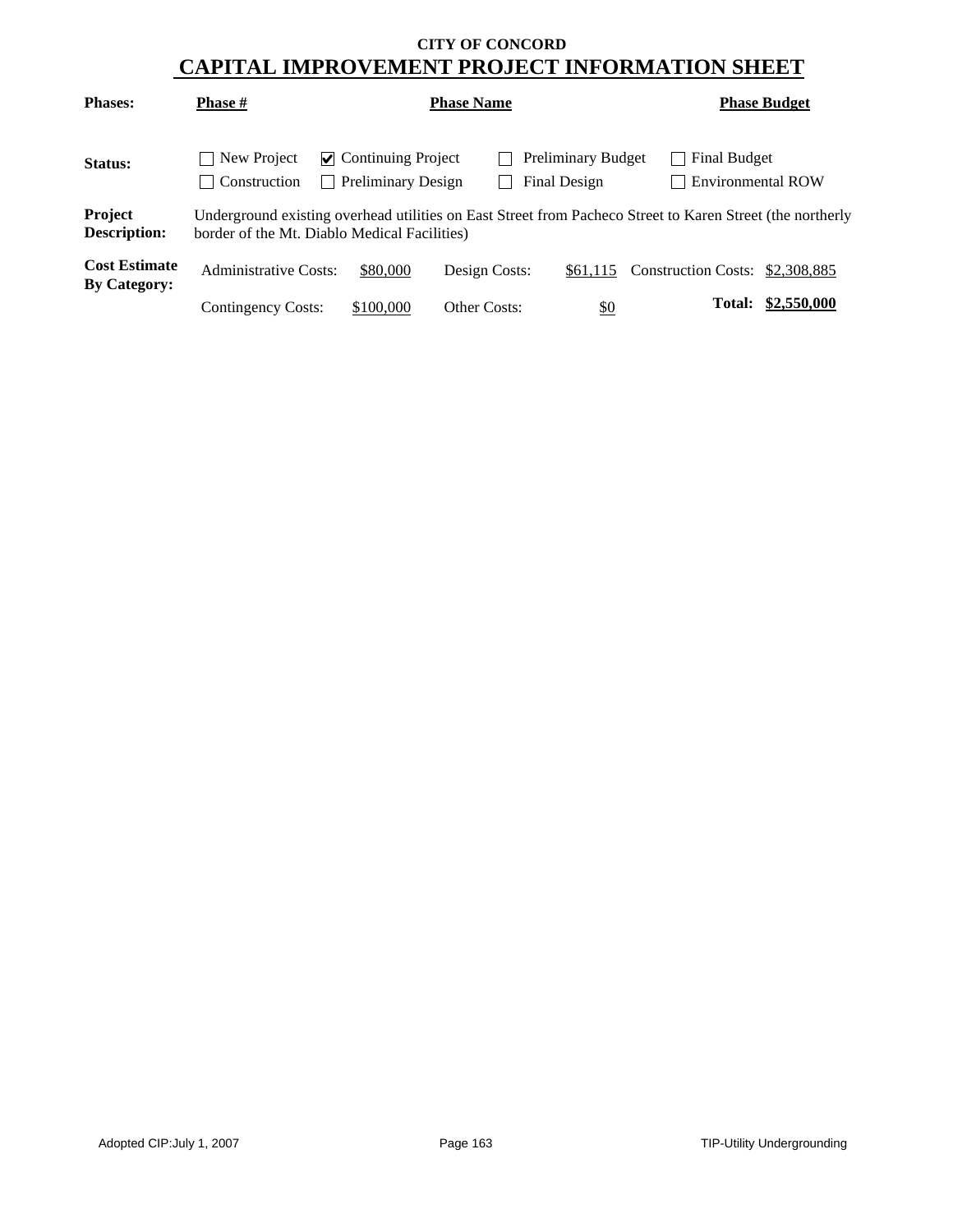| <b>Project Name:</b> | Clayton Road/SR 242 S/B Off-Ramp |
|----------------------|----------------------------------|
|----------------------|----------------------------------|

**Project Number:** UF-101

**Funding Source(s):**

**Project Proponent:** Public Works

Project Manager: Ray Kuzbari

**User Department:** Public Works

**District:** Northern District & Southern Distr

|                                        |     | <b>Project Costs</b> |     |     |     | <b>Revenues</b> | <b>Cost Savings</b> |
|----------------------------------------|-----|----------------------|-----|-----|-----|-----------------|---------------------|
| <b>Prior Year</b><br><b>Allocation</b> | \$0 | \$0                  | \$0 | \$0 | \$0 | \$0             | \$0                 |
| <b>Fiscal Year</b>                     |     |                      |     |     |     |                 |                     |
| 2007-08                                | \$0 | \$0                  | \$0 | \$0 | \$0 | \$0             | \$0                 |
| 2008-09                                | \$0 | \$0                  | \$0 | \$0 | \$0 | \$0             | \$0                 |
| 2009-10                                | \$0 | \$0                  | \$0 | \$0 | \$0 | \$0             | \$0                 |
| 2010-11                                | \$0 | \$0                  | \$0 | \$0 | \$0 | \$0             | \$0                 |
| 2011-12                                | \$0 | \$0                  | \$0 | \$0 | \$0 | \$0             | \$0                 |
| 2012-13                                | \$0 | \$0                  | \$0 | \$0 | \$0 | \$0             | \$0                 |
| 2013-14                                | \$0 | \$0                  | \$0 | \$0 | \$0 | \$0             | \$0                 |
| 2014-15                                | \$0 | \$0                  | \$0 | \$0 | \$0 | \$0             | \$0                 |
| 2015-16                                | \$0 | \$0                  | \$0 | \$0 | \$0 | \$0             | \$0                 |
| 2016-17                                | \$0 | \$0                  | \$0 | \$0 | \$0 | \$0             | \$0                 |
| <b>Subtotal</b>                        | \$0 | \$0                  | \$0 | \$0 | \$0 | \$0             | \$0                 |
| <b>TOTAL</b>                           | \$0 |                      |     |     |     |                 |                     |

#### **Statement of Need, Service Level, and Issue:**

| Need:                                       | None                                                                                  |                                                                                                                                                                                                                                 |                                                 |  |  |  |  |
|---------------------------------------------|---------------------------------------------------------------------------------------|---------------------------------------------------------------------------------------------------------------------------------------------------------------------------------------------------------------------------------|-------------------------------------------------|--|--|--|--|
| <b>Service Level:</b>                       | Improve traffic flow on local street system and improve access from SR 242.           |                                                                                                                                                                                                                                 |                                                 |  |  |  |  |
|                                             |                                                                                       | <b>Pertinent Issue:</b> Project is dependent upon receiving funding grant. Project was previously considered as Phase II of<br>Project 243. Project will be managed by CCTA. Total project cost is \$19,000,000 (2004 dollars). |                                                 |  |  |  |  |
| <b>Phases:</b>                              | <b>Phase #</b>                                                                        | <b>Phase Name</b>                                                                                                                                                                                                               | <b>Phase Budget</b>                             |  |  |  |  |
| Status:<br>Project                          | New Project<br>$\vee$ Continuing Project<br>Construction<br><b>Preliminary Design</b> | Preliminary Budget<br>Final Design                                                                                                                                                                                              | <b>Final Budget</b><br><b>Environmental ROW</b> |  |  |  |  |
| Description:                                | Install new south bound off-ramp and associated deceleration lane.                    |                                                                                                                                                                                                                                 |                                                 |  |  |  |  |
| <b>Cost Estimate</b><br><b>By Category:</b> | Administrative Costs:                                                                 | Design Costs:                                                                                                                                                                                                                   | <b>Construction Costs:</b>                      |  |  |  |  |
|                                             | Contingency Costs:                                                                    | <b>Other Costs:</b>                                                                                                                                                                                                             | Total:                                          |  |  |  |  |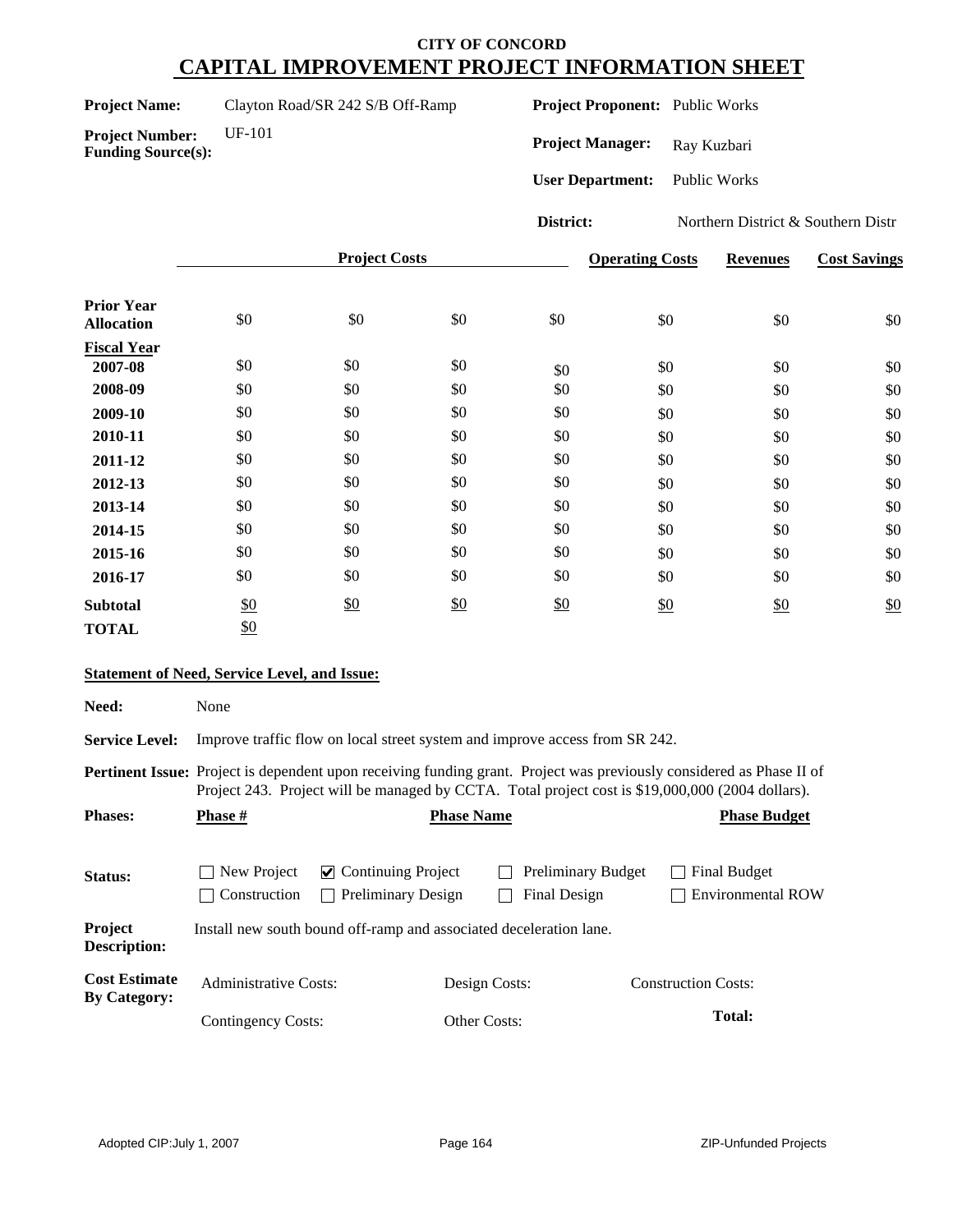| <b>Project Name:</b> | Clayton Road/SR 242 N/B On-Ramp |  |
|----------------------|---------------------------------|--|
|----------------------|---------------------------------|--|

**Project Proponent:** Public Works

**Project Number:** UF-102 (243) **Funding Source(s):**

Project Manager: Ray Kuzbari **User Department:** Public Works

**District:** Southern District

|                                        |     | <b>Project Costs</b> |     |     | <b>Operating Costs</b> | <b>Revenues</b> | <b>Cost Savings</b> |
|----------------------------------------|-----|----------------------|-----|-----|------------------------|-----------------|---------------------|
| <b>Prior Year</b><br><b>Allocation</b> | \$0 | \$0                  | \$0 | \$0 | \$0                    | \$0             | \$0                 |
| <b>Fiscal Year</b>                     |     |                      |     |     |                        |                 |                     |
| 2007-08                                | \$0 | \$0                  | \$0 | \$0 | \$0                    | \$0             | \$0                 |
| 2008-09                                | \$0 | \$0                  | \$0 | \$0 | \$0                    | \$0             | \$0                 |
| 2009-10                                | \$0 | \$0                  | \$0 | \$0 | \$0                    | \$0             | \$0                 |
| 2010-11                                | \$0 | \$0                  | \$0 | \$0 | \$0                    | \$0             | \$0                 |
| 2011-12                                | \$0 | \$0                  | \$0 | \$0 | \$0                    | \$0             | \$0                 |
| 2012-13                                | \$0 | \$0                  | \$0 | \$0 | \$0                    | \$0             | \$0                 |
| 2013-14                                | \$0 | \$0                  | \$0 | \$0 | \$0                    | \$0             | \$0                 |
| 2014-15                                | \$0 | \$0                  | \$0 | \$0 | \$0                    | \$0             | \$0                 |
| 2015-16                                | \$0 | \$0                  | \$0 | \$0 | \$0                    | \$0             | \$0                 |
| 2016-17                                | \$0 | \$0                  | \$0 | \$0 | \$0                    | \$0             | \$0                 |
| <b>Subtotal</b>                        | \$0 | \$0                  | \$0 | \$0 | \$0                    | \$0             | \$0                 |
| <b>TOTAL</b>                           | \$0 |                      |     |     |                        |                 |                     |

#### **Statement of Need, Service Level, and Issue:**

| Need:                                       | None                                                                                  |                                                                                                                            |                                                 |  |  |  |  |
|---------------------------------------------|---------------------------------------------------------------------------------------|----------------------------------------------------------------------------------------------------------------------------|-------------------------------------------------|--|--|--|--|
| <b>Service Level:</b>                       | Improve traffic flow on local street system and improve access to SR 242.             |                                                                                                                            |                                                 |  |  |  |  |
|                                             | cost is \$12,000,000 (2004 dollars).                                                  | <b>Pertinent Issue:</b> Project is dependent upon receiving funding grants. Project will be managed by CCTA. Total project |                                                 |  |  |  |  |
| <b>Phases:</b>                              | <b>Phase</b> #                                                                        | <b>Phase Name</b>                                                                                                          | <b>Phase Budget</b>                             |  |  |  |  |
| Status:                                     | <b>Continuing Project</b><br>New Project<br>Construction<br><b>Preliminary Design</b> | <b>Preliminary Budget</b><br>Final Design                                                                                  | <b>Final Budget</b><br><b>Environmental ROW</b> |  |  |  |  |
| Project<br>Description:                     | Install new north bound on-ramp and associated acceleration/weaving lanes.            |                                                                                                                            |                                                 |  |  |  |  |
| <b>Cost Estimate</b><br><b>By Category:</b> | <b>Administrative Costs:</b>                                                          | Design Costs:                                                                                                              | <b>Construction Costs:</b>                      |  |  |  |  |
|                                             | Contingency Costs:                                                                    | <b>Other Costs:</b>                                                                                                        | Total:                                          |  |  |  |  |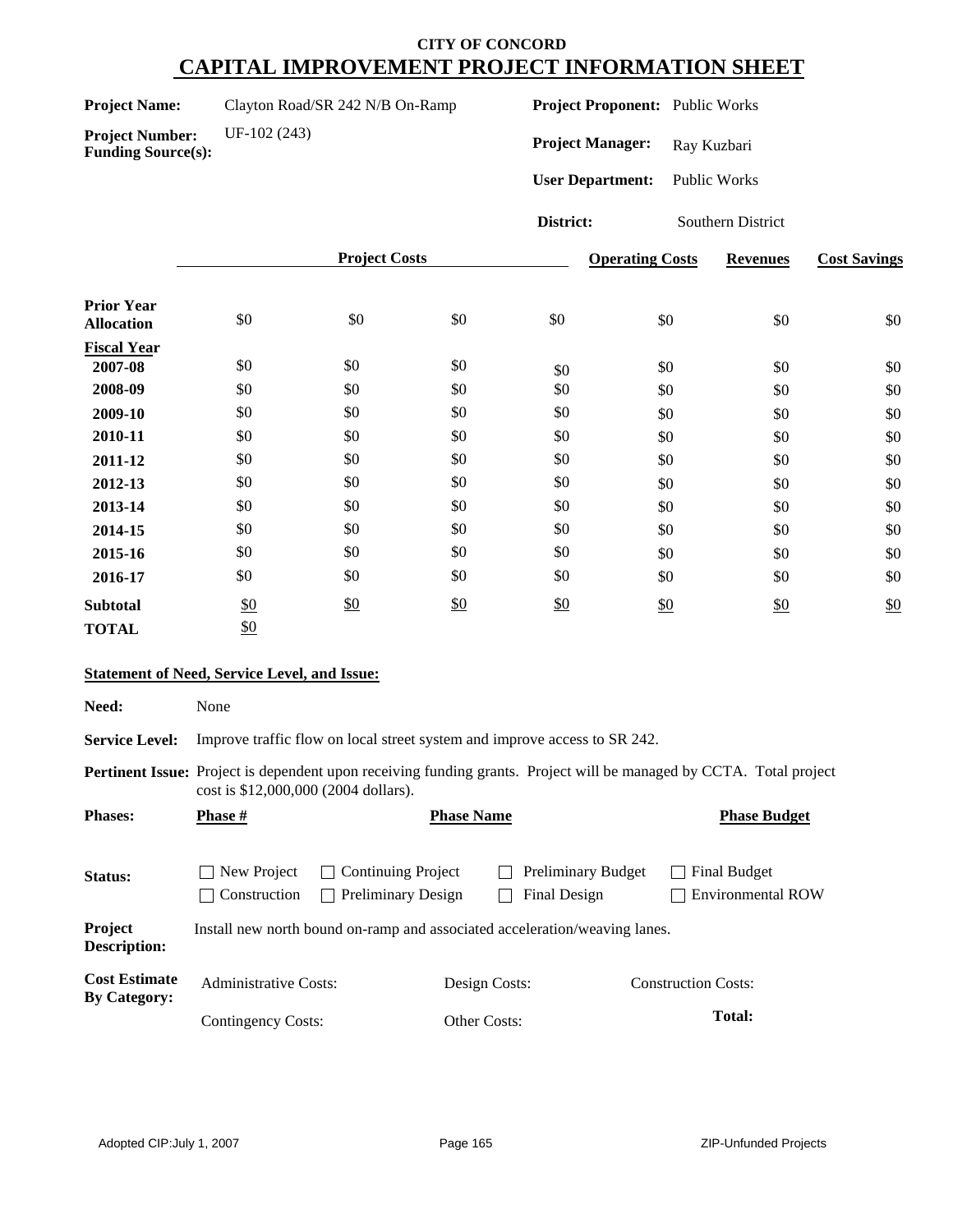| <b>Project Name:</b>                                | Highway 242/Clayton Road Ramps<br>Landscaping |                      | Project Proponent: Public Works |                         |                        |                                                  |                     |  |
|-----------------------------------------------------|-----------------------------------------------|----------------------|---------------------------------|-------------------------|------------------------|--------------------------------------------------|---------------------|--|
| <b>Project Number:</b><br><b>Funding Source(s):</b> | UF-103 (769)                                  |                      |                                 | <b>Project Manager:</b> |                        | Building, Engineering &<br>Neighborhood Services |                     |  |
|                                                     |                                               |                      |                                 | <b>User Department:</b> |                        | Public Works                                     |                     |  |
|                                                     |                                               |                      |                                 | District:               |                        | Northern District                                |                     |  |
|                                                     |                                               | <b>Project Costs</b> |                                 |                         | <b>Operating Costs</b> | <b>Revenues</b>                                  | <b>Cost Savings</b> |  |
| <b>Prior Year</b><br><b>Allocation</b>              | \$0                                           | \$0                  | \$0                             | \$0                     | \$0                    | \$0                                              | \$0                 |  |
| <b>Fiscal Year</b>                                  |                                               |                      |                                 |                         |                        |                                                  |                     |  |
| 2007-08                                             | \$0                                           | \$0                  | \$0                             | \$0                     | \$0                    | \$0                                              | $\$0$               |  |
| 2008-09                                             | \$0                                           | \$0                  | \$0                             | \$0                     | \$0                    | \$0                                              | \$0                 |  |
| 2009-10                                             | \$0                                           | \$0                  | \$0                             | \$0                     | \$0                    | \$0                                              | \$0                 |  |
| 2010-11                                             | \$0                                           | \$0                  | \$0                             | \$0                     | \$0                    | \$0                                              | \$0                 |  |
| 2011-12                                             | \$0                                           | \$0                  | \$0                             | \$0                     | \$0                    | \$0                                              | \$0                 |  |
| 2012-13                                             | \$0                                           | \$0                  | \$0                             | \$0                     | \$0                    | \$0                                              | \$0                 |  |
| 2013-14                                             | \$0                                           | \$0                  | \$0                             | \$0                     | \$0                    | \$0                                              | \$0                 |  |
| 2014-15                                             | \$0                                           | \$0                  | \$0                             | \$0                     | \$0                    | \$0                                              | \$0                 |  |
| 2015-16                                             | \$0                                           | \$0                  | \$0                             | \$0                     | \$0                    | \$0                                              | \$0                 |  |
| 2016-17                                             | $\$0$                                         | \$0                  | \$0                             | \$0                     | \$0                    | \$0                                              | \$0                 |  |
| <b>Subtotal</b>                                     | $\frac{$0}{}$                                 | \$0                  | \$0                             | \$0                     | \$0                    | \$0                                              | $\underline{\$0}$   |  |
| <b>TOTAL</b>                                        | \$0                                           |                      |                                 |                         |                        |                                                  |                     |  |

#### **Statement of Need, Service Level, and Issue:**

**Need:** Drivers going through the Clayton Road/Market Street intersection see a dramatic difference in the street landscaping. On the freeway side of Market Street, the corner sites and median island between the ramps are virtually bare. The corners across the street are planted with turf and shrubs, the median in Market Street has shrubs, and they are all well-maintained by the City. This is an important gateway to the City, and should exhibit a uniform, high quality appearance on all side of the intersection.

**Service Level:** Improving the landscaping will help to achieve the goal of improving the image of the City.

**Pertinent Issue:** Not all the bare areas are Caltrans' responsibility. The freeway ramp corner sites are the City's responsibility to maintain. In the past, they were planted with shrubs and ground cover. During drought years, the plantings died due to the severe reduction in irrigation water supplied by the Contra Costa Water District; the dirt has been covered with wood chips since then. A cooperative agreement needs to be negotiated with Caltrans to get them to upgrade their landscaping as well, and participate in the increased maintenance costs. The indicated operating cost will be from the General Fund and assumes Caltrans will pay for irrigation water only.

> The Citywide Entryway Signage and Median Landscape opportunities study was updated in FY 2006-07. This study provides a project prioritization (ranking) of landscape projects.

Total construction cost is \$253,500. Operating costs are expected to be \$12,500 annually.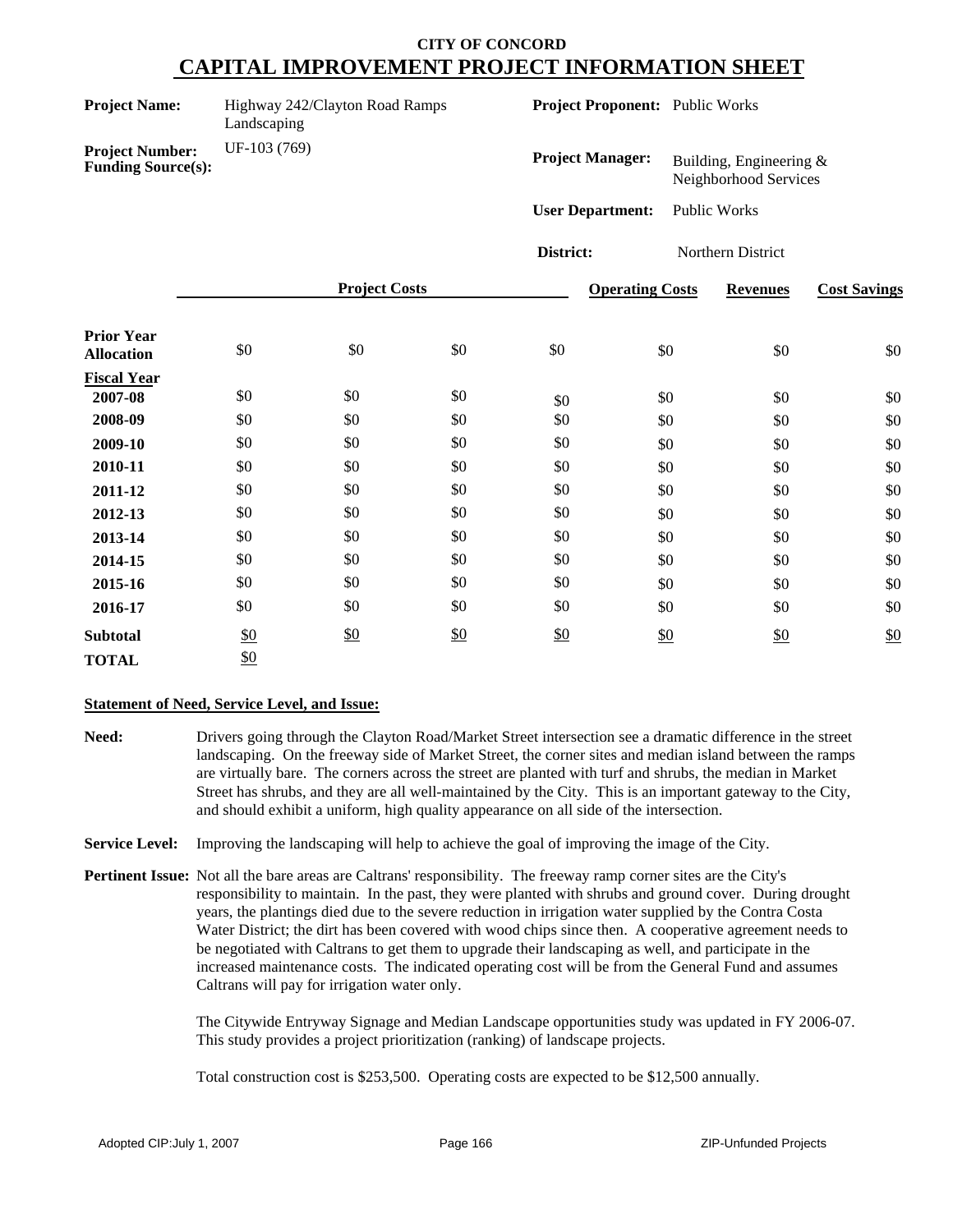| <b>Phases:</b>                              | <b>Phase</b> #                    | <b>Phase Name</b>                                      |               |                                                                                    | <b>Phase Budget</b>                      |
|---------------------------------------------|-----------------------------------|--------------------------------------------------------|---------------|------------------------------------------------------------------------------------|------------------------------------------|
| <b>Status:</b>                              | New Project<br>Construction<br>×. | <b>Continuing Project</b><br><b>Preliminary Design</b> |               | <b>Preliminary Budget</b><br>Final Design                                          | <b>Final Budget</b><br>Environmental ROW |
| Project<br>Description:                     |                                   |                                                        |               | Improve the landscaping at the State Highway 242 on and off ramps at Clayton Road. |                                          |
| <b>Cost Estimate</b><br><b>By Category:</b> | <b>Administrative Costs:</b>      |                                                        | Design Costs: |                                                                                    | <b>Construction Costs:</b>               |
|                                             | Contingency Costs:                |                                                        | Other Costs:  |                                                                                    | <b>Total:</b>                            |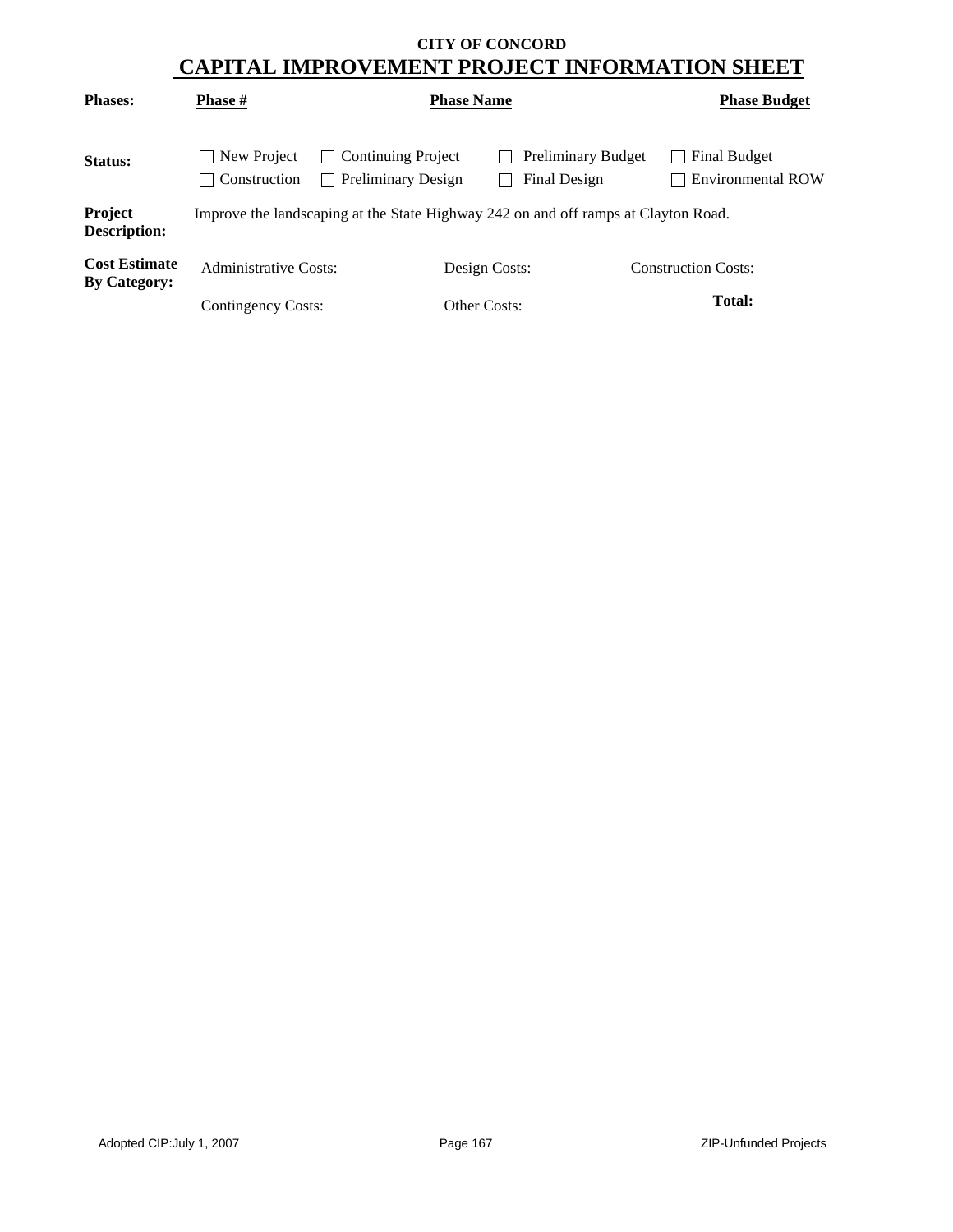| Willow Pass Rd. Landscape<br><b>Project Name:</b><br>Improvements - Port Chicago Hwy. to<br>Landana Dr. |        |                      |     | <b>Project Proponent:</b> Building, Engineering &<br>Neighborhood Services |                        |                        |                     |  |
|---------------------------------------------------------------------------------------------------------|--------|----------------------|-----|----------------------------------------------------------------------------|------------------------|------------------------|---------------------|--|
| <b>Project Number:</b><br><b>Funding Source(s):</b>                                                     | UF-302 |                      |     | <b>Project Manager:</b>                                                    |                        | Danea Gemmell          |                     |  |
|                                                                                                         |        |                      |     | <b>User Department:</b>                                                    |                        | Public Works           |                     |  |
|                                                                                                         |        |                      |     | District:                                                                  |                        | <b>Valley District</b> |                     |  |
|                                                                                                         |        | <b>Project Costs</b> |     |                                                                            | <b>Operating Costs</b> | <b>Revenues</b>        | <b>Cost Savings</b> |  |
| <b>Prior Year</b><br><b>Allocation</b>                                                                  | \$0    | \$0                  | \$0 | \$0                                                                        | \$0                    | \$0                    | \$0                 |  |
| <b>Fiscal Year</b>                                                                                      |        |                      |     |                                                                            |                        |                        |                     |  |
| 2007-08                                                                                                 | \$0    | \$0                  | \$0 | \$0                                                                        | \$0                    | \$0                    | \$0                 |  |
| 2008-09                                                                                                 | \$0    | \$0                  | \$0 | \$0                                                                        | \$0                    | \$0                    | \$0                 |  |
| 2009-10                                                                                                 | \$0    | \$0                  | \$0 | \$0                                                                        | \$0                    | \$0                    | \$0                 |  |
| 2010-11                                                                                                 | \$0    | \$0                  | \$0 | \$0                                                                        | \$0                    | \$0                    | \$0                 |  |
| 2011-12                                                                                                 | \$0    | \$0                  | \$0 | \$0                                                                        | \$0                    | \$0                    | \$0                 |  |
| 2012-13                                                                                                 | \$0    | \$0                  | \$0 | \$0                                                                        | \$0                    | \$0                    | \$0                 |  |
| 2013-14                                                                                                 | \$0    | \$0                  | \$0 | \$0                                                                        | \$0                    | \$0                    | \$0                 |  |
| 2014-15                                                                                                 | \$0    | \$0                  | \$0 | \$0                                                                        | \$0                    | \$0                    | \$0                 |  |
| 2015-16                                                                                                 | \$0    | \$0                  | \$0 | \$0                                                                        | \$0                    | \$0                    | \$0                 |  |
| 2016-17                                                                                                 | \$0    | \$0                  | \$0 | \$0                                                                        | \$0                    | \$0                    | \$0                 |  |
| <b>Subtotal</b>                                                                                         | \$0    | \$0                  | \$0 | \$0                                                                        | $\frac{$0}{}$          | \$0                    | $\frac{$0}{}$       |  |
| <b>TOTAL</b>                                                                                            | \$0    |                      |     |                                                                            |                        |                        |                     |  |

#### **Statement of Need, Service Level, and Issue:**

**Need:** To enhance the Willow Pass Road corridor by providing median islands and landscaping and other improvements as identified in the Willow Pass Rd. Corridor Enhancement Study.

**Service Level:** The landscape improvements along the Willow Pass Rd. corridor will project a strong positive statement of Concord as a vital and progressive community.

**Pertinent Issue:** Phase 1 of the improvements identified in the Willow Pass Rd. Corridor Enhancement Study will be constructed with the Willow Pass Rd. Entryway and Landscape Improvements Project (Landana Dr. to Naval Weapons Station Boundary). This project covers the remaining three phases identified in the Study.

> The Citywide Entryway Signage and Median Landscape opportunities study was updated in FY 2006-07. This study provides a project prioritization (ranking) of landscape projects.

Estimate: Phase 2: Farm Bureau Rd. to Landana Dr. \$1,042,000 Phase 3: Sixth St. to Farm Bureau Rd. \$383,000 Phase 4: Port Chicago Hwy. to Sixth St. \$773,000 Subtotal \$2,198,000 Contingency 20% \$440,000 Hard Construction Cost \$2,638,000 Design and Const. Admin. Cost 35% \$923,000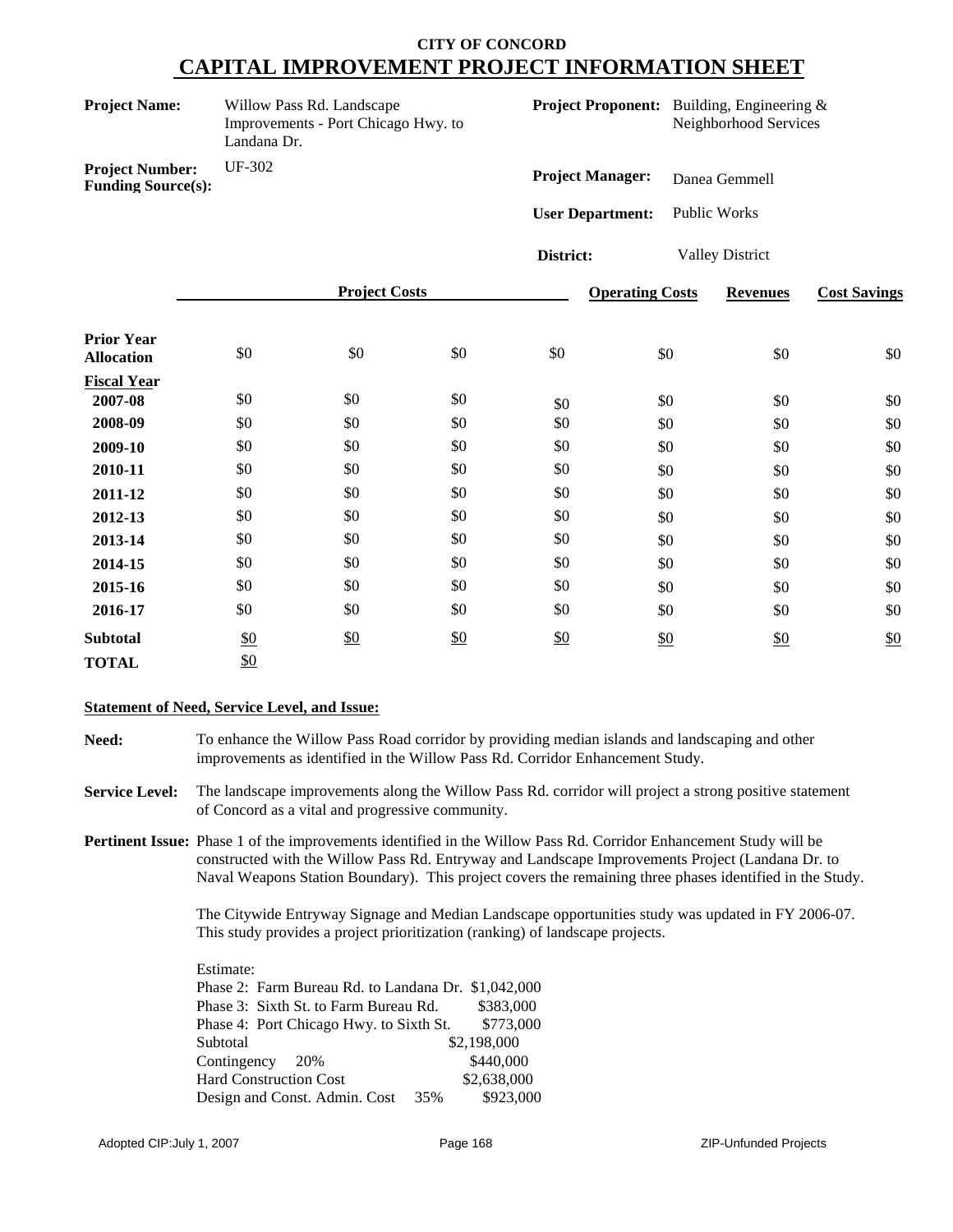Total \$3,561,000

The above estimate does not include utility undergrounding cost (refer to PJ 126) and the associated replacement street lights. Costs for irrigation and electrical controllers, water meters, and street repaving are NOT included. Repaving the street and striping IS included.

| <b>Phases:</b>                              | <b>Phase #</b>                | <b>Phase Name</b>                                                                                                                                         |                     |                                           |                                                 | <b>Phase Budget</b> |  |
|---------------------------------------------|-------------------------------|-----------------------------------------------------------------------------------------------------------------------------------------------------------|---------------------|-------------------------------------------|-------------------------------------------------|---------------------|--|
| <b>Status:</b>                              | New Project<br>  Construction | $\triangleright$ Continuing Project<br><b>Preliminary Design</b>                                                                                          |                     | <b>Preliminary Budget</b><br>Final Design | <b>Final Budget</b><br><b>Environmental ROW</b> |                     |  |
| Project<br><b>Description:</b>              |                               | Construct medians and install landscaping and construct or provide other improvements as identified in the<br>Willow Pass Rd. Corridor Enhancement Study. |                     |                                           |                                                 |                     |  |
| <b>Cost Estimate</b><br><b>By Category:</b> | <b>Administrative Costs:</b>  | \$527,000                                                                                                                                                 | Design Costs:       | \$396,000                                 | Construction Costs: \$2,198,000                 |                     |  |
|                                             | <b>Contingency Costs:</b>     | \$440,000                                                                                                                                                 | <b>Other Costs:</b> | <u>\$0</u>                                | Total:                                          | \$3,561,000         |  |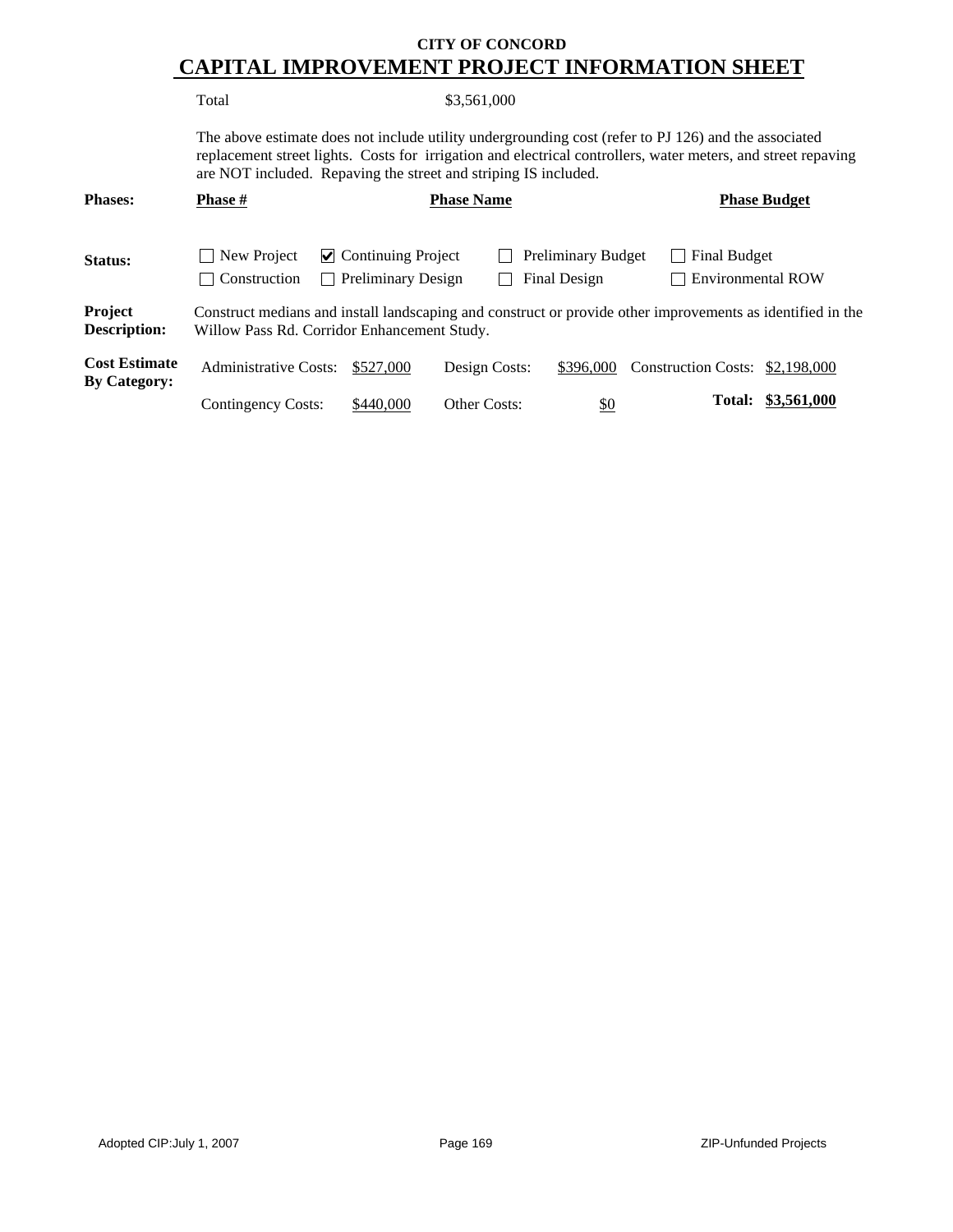| <b>Project Name:</b>                                | Interstate 680/Willow Pass Road<br>Ramps/Sun Valley Blvd. Landscaping |                      |            | Project Proponent: Public Works |                         |                                                  |                   |                     |
|-----------------------------------------------------|-----------------------------------------------------------------------|----------------------|------------|---------------------------------|-------------------------|--------------------------------------------------|-------------------|---------------------|
| <b>Project Number:</b><br><b>Funding Source(s):</b> | UF-505 (PJ 174)                                                       |                      |            | <b>Project Manager:</b>         |                         | Building, Engineering &<br>Neighborhood Services |                   |                     |
|                                                     |                                                                       |                      |            |                                 | <b>User Department:</b> |                                                  | Public Works      |                     |
|                                                     |                                                                       |                      |            | District:                       |                         |                                                  | Northern District |                     |
|                                                     |                                                                       | <b>Project Costs</b> |            |                                 | <b>Operating Costs</b>  |                                                  | <b>Revenues</b>   | <b>Cost Savings</b> |
| <b>Prior Year</b><br><b>Allocation</b>              | \$0                                                                   | \$0                  | \$0        | \$0                             |                         | \$0                                              | \$0               | \$0                 |
| <b>Fiscal Year</b><br>2007-08                       | \$0                                                                   | \$0                  | \$0        | \$0                             | \$20,000                |                                                  | \$0               | \$0                 |
| 2008-09<br>2009-10                                  | \$0<br>\$0                                                            | \$0<br>\$0           | \$0<br>\$0 | \$0<br>\$0                      | \$20,000<br>\$20,000    |                                                  | \$0<br>\$0        | \$0<br>\$0          |
| 2010-11                                             | \$0                                                                   | \$0                  | \$0        | \$0                             | \$20,000                |                                                  | \$0               | \$0                 |
| 2011-12<br>2012-13                                  | \$0<br>\$0                                                            | \$0<br>\$0           | \$0<br>\$0 | \$0<br>\$0                      | \$20,000<br>\$20,000    |                                                  | \$0<br>\$0        | \$0<br>\$0          |
| 2013-14                                             | \$0                                                                   | \$0                  | \$0        | \$0                             | \$20,000                |                                                  | \$0               | \$0                 |
| 2014-15<br>2015-16                                  | \$0<br>\$0                                                            | \$0<br>\$0           | \$0<br>\$0 | \$0<br>\$0                      | \$20,000<br>\$20,000    |                                                  | \$0<br>\$0        | \$0<br>\$0          |
| 2016-17                                             | \$0                                                                   | \$0                  | \$0        | \$0                             | \$20,000                |                                                  | \$0               | \$0                 |
| <b>Subtotal</b><br><b>TOTAL</b>                     | $\underline{\$0}$<br>$\underline{\$0}$                                | \$0                  | \$0        | \$0                             | \$200,000               |                                                  | \$0               | \$0                 |

#### **Statement of Need, Service Level, and Issue:**

Need: To enhance existing landscaping at the I-680 off-ramps.

**Service Level:** Provide a strong, positive statement of Concord as a vital and progressive community by providing enhanced landscaping at the City's major entryways.

**Pertinent Issue:** Virtually all of the landscaped area is within Caltrans' jurisdiction. Cooperative agreements need to be developed with Caltrans to get them to participate in upgrading the landscaping, and also share in the increased maintenance costs. The indicated operating cost assumes Caltrans will pay for irrigation water only. No additional costs for irrigation meters are assumed. Additionally, there are other unlandscaped areas where the Iron Horse Trail connects to Willow Pass Road next to Walnut Creek Channel. The project costs does not attempt to predict what, if any, capital cost share may be coming from Caltrans. The project cost estimate assumes that the existing Caltrans irrigation system will be adequate.

> Landscaping will focus on treating the edges of the northbound and southbound off-ramp areas, in addition to the Iron Horse Trail area mentioned above. If the budget is sufficient, entryway signs will also be considered. This project requires a Cooperative Agreement with Caltrans, which can be a very lengthy process. This project could be combined with Project UF-512 for a combination Cooperative Agreement for both sites. This will further streamline the design process by eliminating duplication of work, and thereby save money.

The Citywide Entryway Signage and Median Landscape opportunities study was updated in FY 2006-07. This study provides a project prioritization (ranking) of landscape projects.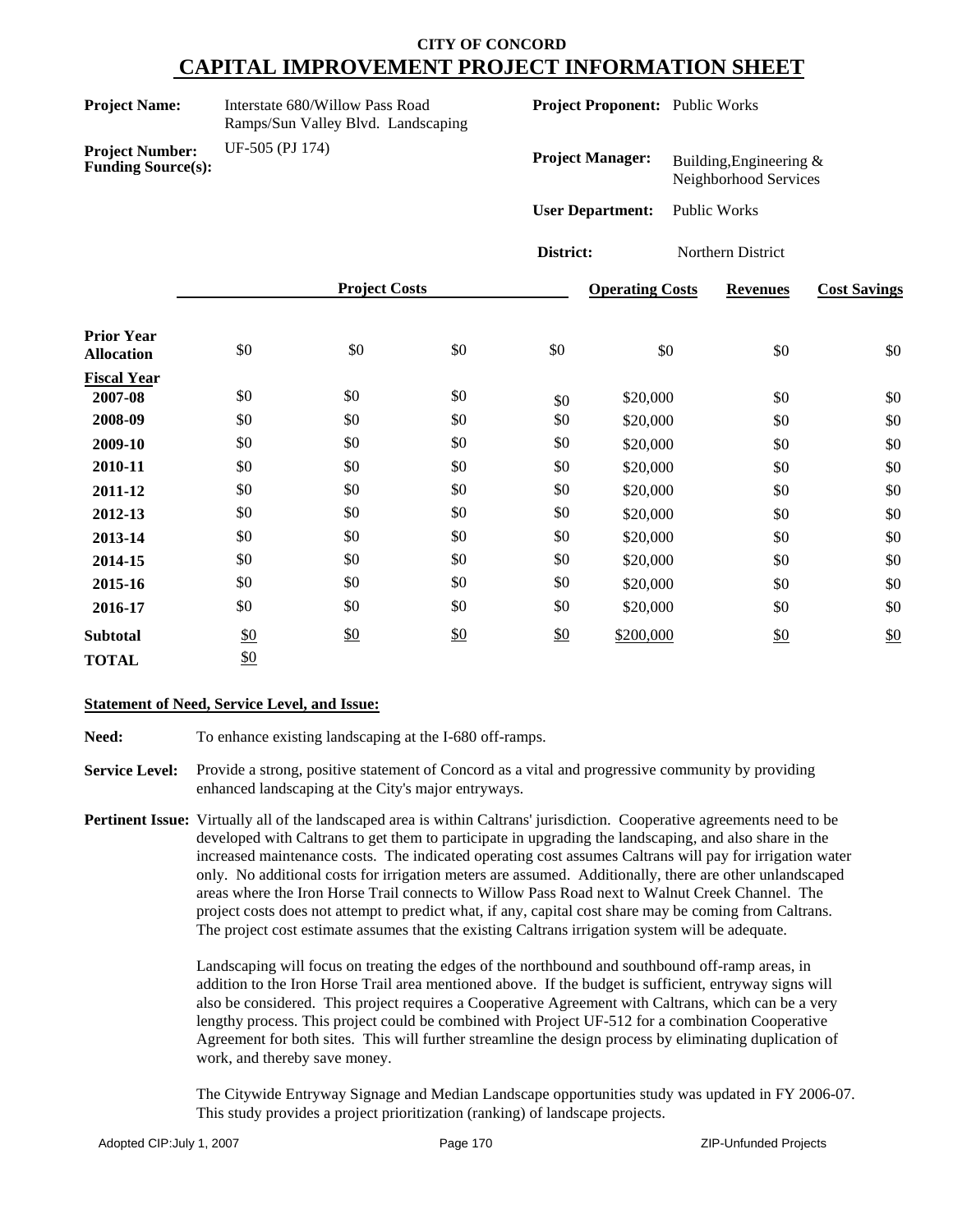|                                             |                             | Project cost estimate: \$200,000 (2003 dollars).       |               |                                                                                |  |                                          |  |
|---------------------------------------------|-----------------------------|--------------------------------------------------------|---------------|--------------------------------------------------------------------------------|--|------------------------------------------|--|
| <b>Phases:</b>                              | <b>Phase</b> #              | <b>Phase Name</b>                                      |               |                                                                                |  | <b>Phase Budget</b>                      |  |
| Status:                                     | New Project<br>Construction | $\vee$ Continuing Project<br><b>Preliminary Design</b> |               | <b>Preliminary Budget</b><br>Final Design                                      |  | Final Budget<br><b>Environmental ROW</b> |  |
| Project<br><b>Description:</b>              |                             |                                                        |               | Upgrade existing landscaping at the I-680 southbound and northbound off-ramps. |  |                                          |  |
| <b>Cost Estimate</b><br><b>By Category:</b> | Administrative Costs:       |                                                        | Design Costs: |                                                                                |  | <b>Construction Costs:</b>               |  |
|                                             | Contingency Costs:          |                                                        | Other Costs:  |                                                                                |  | Total:                                   |  |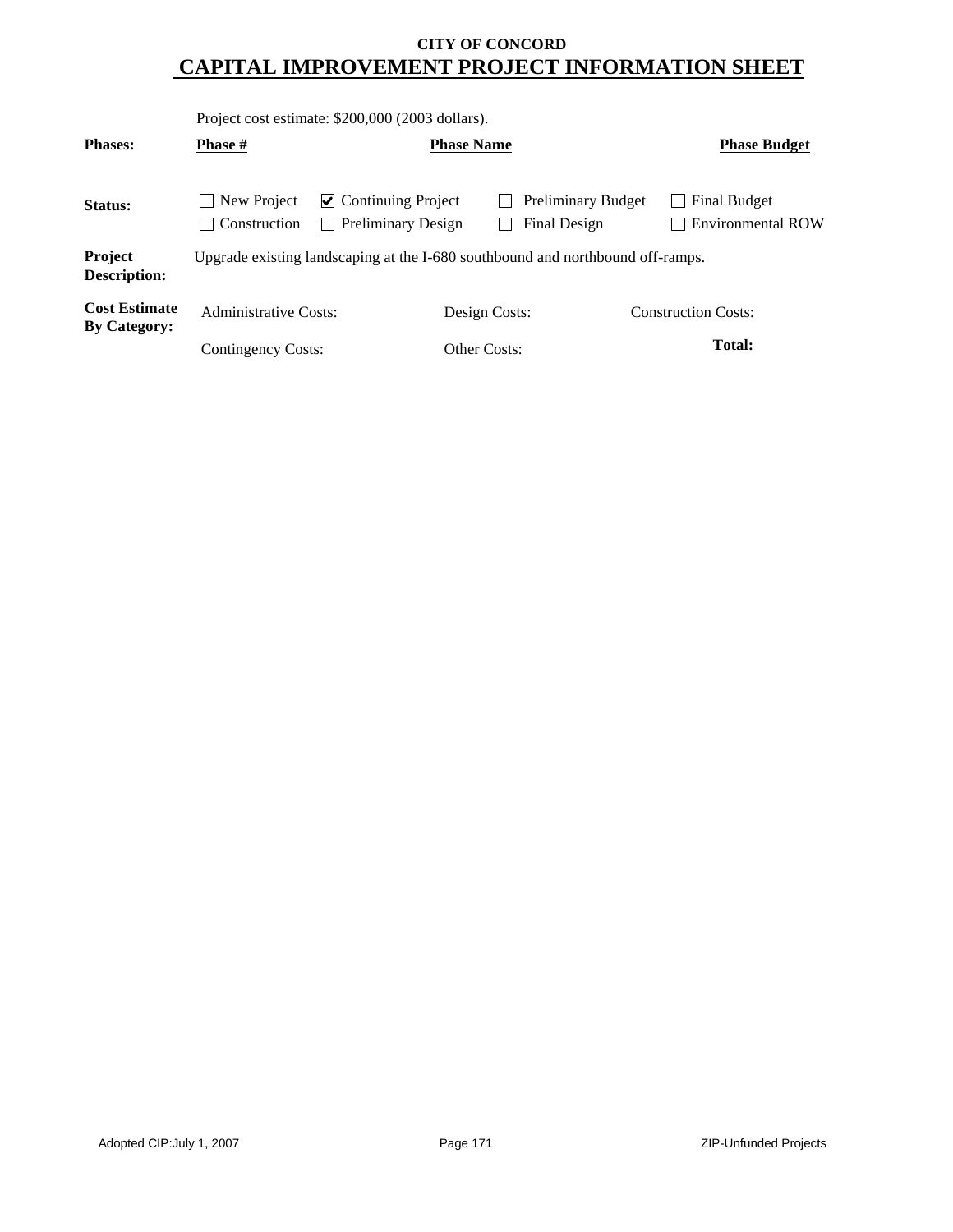**Funding Source(s):**

**Project Number:** UF-506 (PJ 175)

**Treat Boulevard (San Miguel to Cowell** Road) Median Landscape Improvement **Project Proponent:** Public Works

**Project Manager:** Danea Gemmell

**User Department:** Public Works

**District:** Valley District

|                                        |     | <b>Project Costs</b> |     |     | <b>Operating Costs</b> | <b>Revenues</b> | <b>Cost Savings</b> |
|----------------------------------------|-----|----------------------|-----|-----|------------------------|-----------------|---------------------|
| <b>Prior Year</b><br><b>Allocation</b> | \$0 | \$0                  | \$0 | \$0 | \$0                    | \$0             | \$0                 |
| <b>Fiscal Year</b>                     |     |                      |     |     |                        |                 |                     |
| 2007-08                                | \$0 | \$0                  | \$0 | \$0 | \$0                    | \$0             | \$0                 |
| 2008-09                                | \$0 | \$0                  | \$0 | \$0 | \$0                    | \$0             | \$0                 |
| 2009-10                                | \$0 | \$0                  | \$0 | \$0 | \$0                    | \$0             | \$0                 |
| 2010-11                                | \$0 | \$0                  | \$0 | \$0 | \$0                    | \$0             | \$0                 |
| 2011-12                                | \$0 | \$0                  | \$0 | \$0 | \$0                    | \$0             | \$0                 |
| 2012-13                                | \$0 | \$0                  | \$0 | \$0 | \$0                    | \$0             | \$0                 |
| 2013-14                                | \$0 | \$0                  | \$0 | \$0 | \$0                    | \$0             | \$0                 |
| 2014-15                                | \$0 | \$0                  | \$0 | \$0 | \$0                    | \$0             | \$0                 |
| 2015-16                                | \$0 | \$0                  | \$0 | \$0 | \$0                    | \$0             | \$0                 |
| 2016-17                                | \$0 | \$0                  | \$0 | \$0 | \$0                    | \$0             | \$0                 |
| <b>Subtotal</b>                        | \$0 | $\frac{$0}{}$        | \$0 | \$0 | \$0                    | \$0             | \$0                 |
| <b>TOTAL</b>                           | \$0 |                      |     |     |                        |                 |                     |

#### **Statement of Need, Service Level, and Issue:**

| <b>Need:</b>          | To enhance the Treat Boulevard corridor.                                                                                                                                                                                                                                                                                                                                                                                                                                   |
|-----------------------|----------------------------------------------------------------------------------------------------------------------------------------------------------------------------------------------------------------------------------------------------------------------------------------------------------------------------------------------------------------------------------------------------------------------------------------------------------------------------|
| <b>Service Level:</b> | Provide a strong, positive statement of Concord as a vital and progressive community.                                                                                                                                                                                                                                                                                                                                                                                      |
|                       | <b>Pertinent Issue:</b> Program is committed to identify Concord as a desirable community and stimulate economic<br>development. Emphasis is given to City entryways and major traffic corridors. Project will produce<br>attractive median turn lanes and reduce bare appearance common at many intersections. The landscape<br>level has been reduced from a high-intensity landscape and is similar t the medians on Port Chicago<br>Highway at Highway 4 on/off ramps. |
|                       | The Citywide Entryway Signage and Median Landscape opportunities study was updated in FY 2006-07.<br>This study provides a project prioritization (ranking) of landscape projects.                                                                                                                                                                                                                                                                                         |
|                       | Construction costs based on 53,000 sf of landscape median at \$7.50/sf and one $1-1/2$ " water meter at<br>\$70,000.                                                                                                                                                                                                                                                                                                                                                       |
|                       | Project cost estimate: \$625,000 (2006 dollars) Operating cost estimate: \$19,000 annually (2003 dollars).                                                                                                                                                                                                                                                                                                                                                                 |

| <b>Phases:</b>            | <b>Phase</b> #                | <b>Phase Name</b>                                                        | <b>Phase Budget</b>                       |                                   |
|---------------------------|-------------------------------|--------------------------------------------------------------------------|-------------------------------------------|-----------------------------------|
| Status:                   | New Project<br>  Construction | $\vert \mathbf{v} \vert$ Continuing Project<br><b>Preliminary Design</b> | $\vee$ Preliminary Budget<br>Final Design | Final Budget<br>Environmental ROW |
| Adopted CIP: July 1, 2007 |                               | Page 172                                                                 |                                           | <b>ZIP-Unfunded Projects</b>      |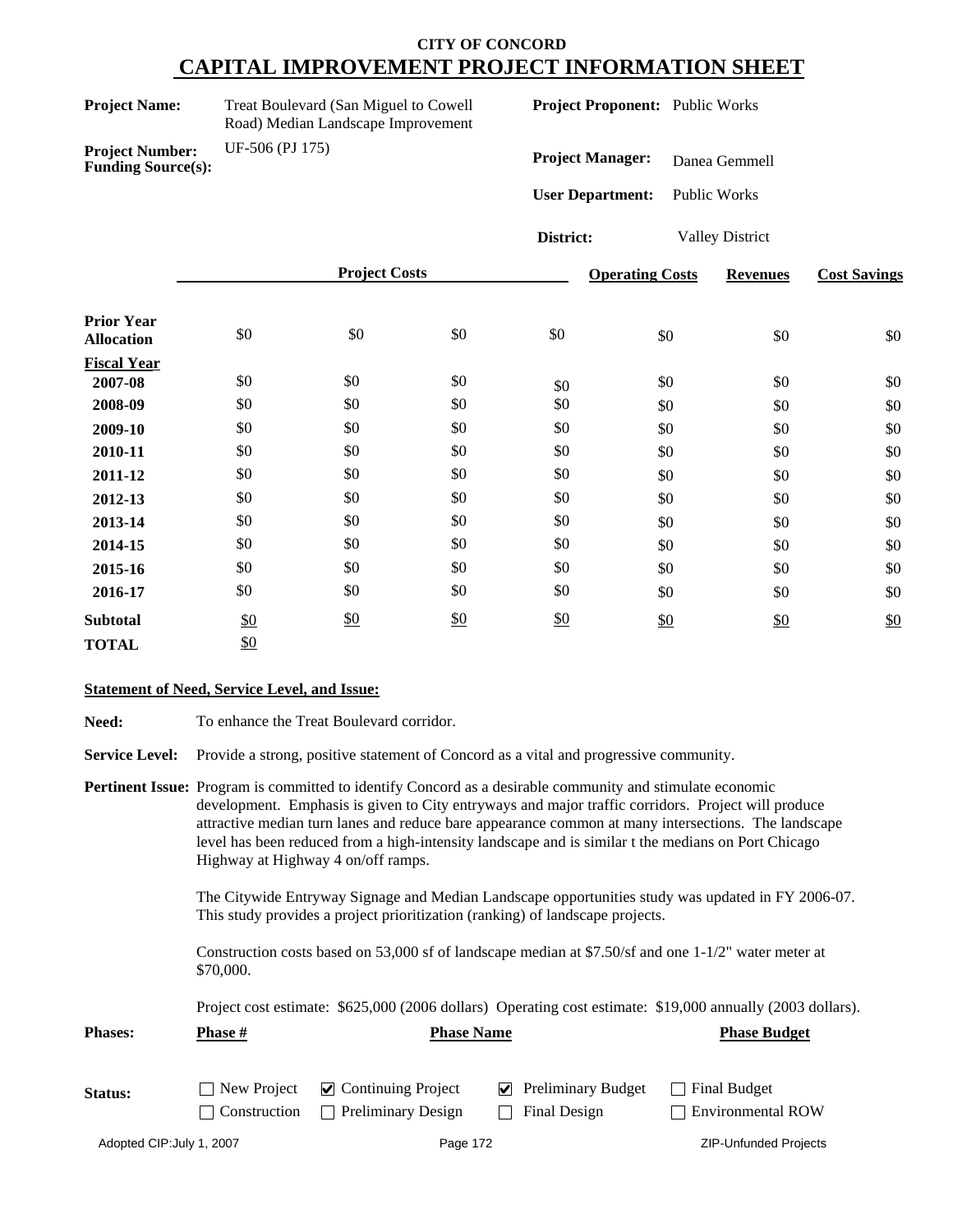**Project Description:** Landscape the existing street medians along Treat Boulevard, from San Miguel to Cowell Rd., including rehabilitation of median curbs.

| <b>Cost Estimate</b><br>By Category: | <b>Administrative Costs:</b> | \$75,000 | Design Costs:       | \$40,000 | <b>Construction Costs:</b> | \$400,000 |
|--------------------------------------|------------------------------|----------|---------------------|----------|----------------------------|-----------|
|                                      | Contingency Costs:           | \$40,000 | <b>Other Costs:</b> | \$70,000 | <b>Total:</b>              | \$625,000 |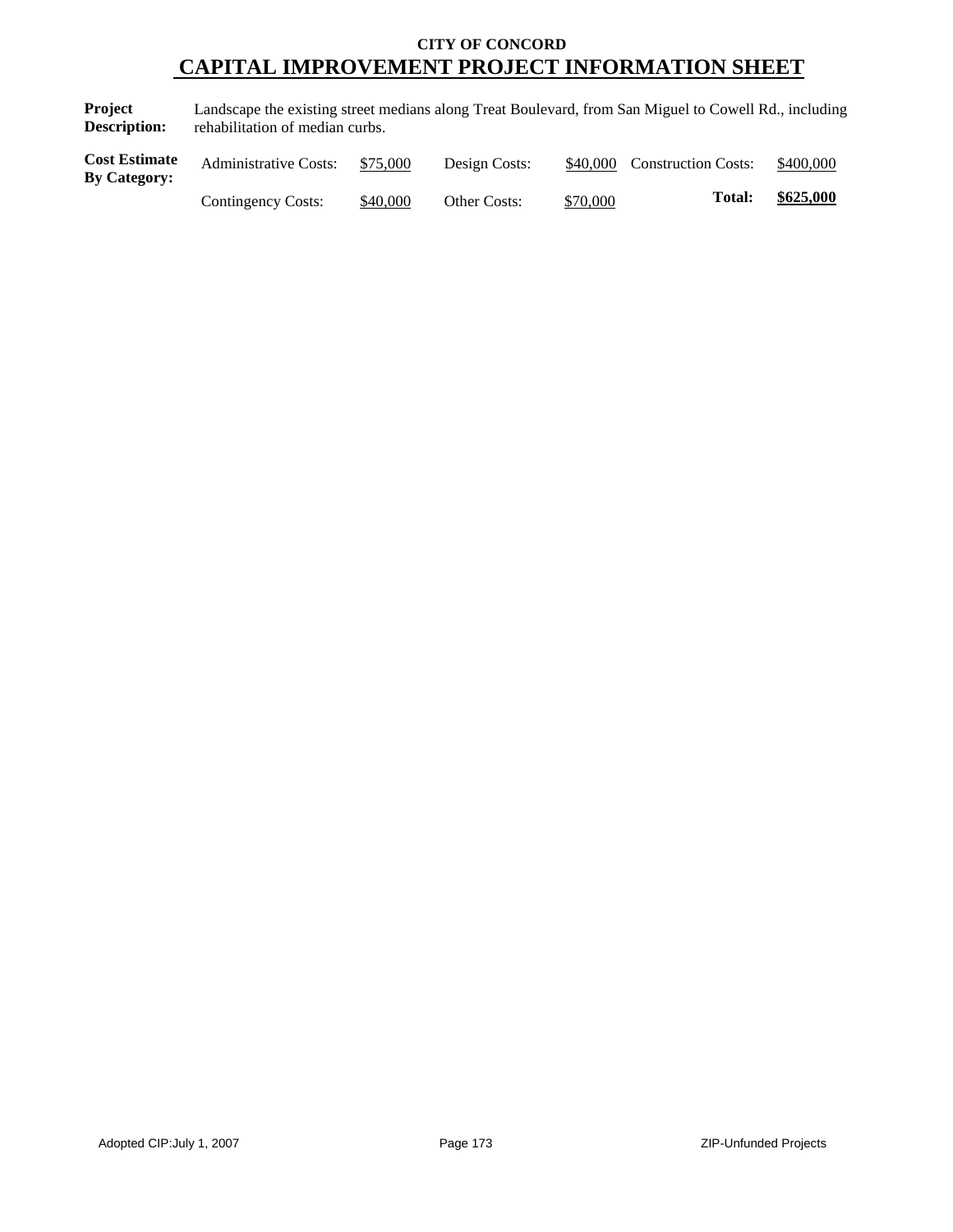| <b>Project Name:</b>                                | Kirker Pass Rd. Median Landscape<br>Improvements (Concord Blvd. to Clayton<br>Shopping Center) |                      |     | Project Proponent: Public Works |                        |                        |                     |  |
|-----------------------------------------------------|------------------------------------------------------------------------------------------------|----------------------|-----|---------------------------------|------------------------|------------------------|---------------------|--|
| <b>Project Number:</b><br><b>Funding Source(s):</b> | UF-507 (PJ 177)                                                                                |                      |     | <b>Project Manager:</b>         |                        | Danea Gemmell          |                     |  |
|                                                     |                                                                                                |                      |     | <b>User Department:</b>         |                        | <b>Public Works</b>    |                     |  |
|                                                     |                                                                                                |                      |     | District:                       |                        | <b>Valley District</b> |                     |  |
|                                                     |                                                                                                | <b>Project Costs</b> |     |                                 | <b>Operating Costs</b> | <b>Revenues</b>        | <b>Cost Savings</b> |  |
| <b>Prior Year</b><br><b>Allocation</b>              | \$0                                                                                            | \$0                  | \$0 | \$0                             | \$0                    | \$0                    | \$0                 |  |
| <b>Fiscal Year</b><br>2007-08                       | \$0                                                                                            | \$0                  | \$0 |                                 | \$0                    | \$0                    | \$0                 |  |
| 2008-09                                             | \$0                                                                                            | \$0                  | \$0 | \$0<br>\$0                      | \$0                    | \$0                    | \$0                 |  |
| 2009-10                                             | \$0                                                                                            | \$0                  | \$0 | \$0                             | \$0                    | \$0                    | \$0                 |  |
| 2010-11                                             | \$0                                                                                            | \$0                  | \$0 | \$0                             | \$0                    | \$0                    | \$0                 |  |
| 2011-12                                             | \$0                                                                                            | \$0                  | \$0 | \$0                             | \$0                    | \$0                    | \$0                 |  |
| 2012-13                                             | \$0                                                                                            | \$0                  | \$0 | \$0                             | \$0                    | \$0                    | \$0                 |  |
| 2013-14                                             | \$0                                                                                            | \$0                  | \$0 | \$0                             | \$0                    | \$0                    | \$0                 |  |
| 2014-15                                             | \$0                                                                                            | \$0                  | \$0 | \$0                             | \$0                    | \$0                    | \$0                 |  |
| 2015-16                                             | \$0                                                                                            | \$0                  | \$0 | \$0                             | \$0                    | \$0                    | \$0                 |  |
| 2016-17                                             | \$0                                                                                            | \$0                  | \$0 | \$0                             | \$0                    | \$0                    | \$0                 |  |
| <b>Subtotal</b>                                     | $\frac{$0}{}$                                                                                  | \$0                  | \$0 | $\frac{$0}{}$                   | \$0                    | \$0                    | \$0                 |  |
| <b>TOTAL</b>                                        | \$0                                                                                            |                      |     |                                 |                        |                        |                     |  |

#### **Statement of Need, Service Level, and Issue:**

| Need: | To enhance the aesthetics of the Kirker Pass Rd. corridor, one of the City's major arterial streets and an |
|-------|------------------------------------------------------------------------------------------------------------|
|       | inter-regional route.                                                                                      |

**Service Level:** Provide visually pleasing arterial streets, which will project a strong and positive statement of Concord as a vital and progressive community.

**Pertinent Issue:** This project will complete the median landscape improvements along Kirker Pass Rd. between Clayton Rd. and Concord Blvd. In summer 2002, Project No. 114 constructed the median landscape improvements from Clayton Rd. to the main driveway of the Clayton Station Shopping Center (east of Clayton Rd.). A landscape treatment similar to Project No. 114 will be used. The construction cost shown under the estimate breakdown includes the cost of a 1-1/2" water meter at \$70,000.

> The Citywide Entryway Signage and Median Landscape opportunities study was updated in FY 2006-07. This study provides a project prioritization (ranking) of landscape projects.

> Project cost estimate: \$553,500 (2003 dollars) Operating cost estimate: \$7,500 annually (2003 dollars)

| <b>Phases:</b> | <b>Phase #</b>     | <b>Phase Name</b>                   |                           | <b>Phase Budget</b>      |
|----------------|--------------------|-------------------------------------|---------------------------|--------------------------|
| Status:        | $\Box$ New Project | $\triangleright$ Continuing Project | <b>Preliminary Budget</b> | Final Budget             |
|                | Construction       | Preliminary Design                  | Final Design              | $\Box$ Environmental ROW |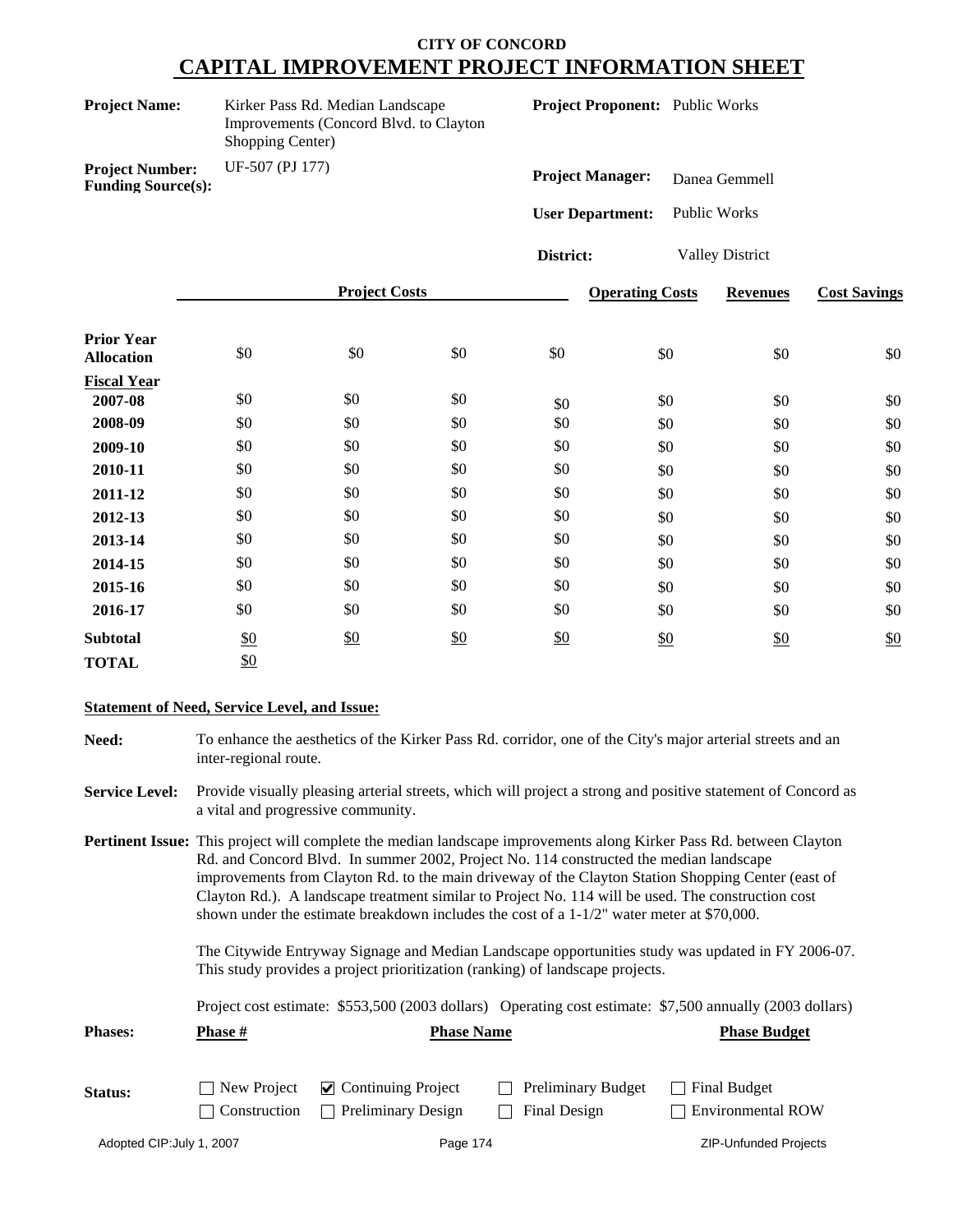**Project Description:** Landscape the existing median between Concord Blvd. and the main driveway of the Clayton Station Shopping Center

| <b>Cost Estimate</b><br><b>By Category:</b> | <b>Administrative Costs:</b> | \$97,000 | Design Costs: |     | \$50,000 Construction Costs: | \$362,500 |
|---------------------------------------------|------------------------------|----------|---------------|-----|------------------------------|-----------|
|                                             | Contingency Costs:           | \$44,000 | Other Costs:  | \$0 | <b>Total:</b>                | \$553,500 |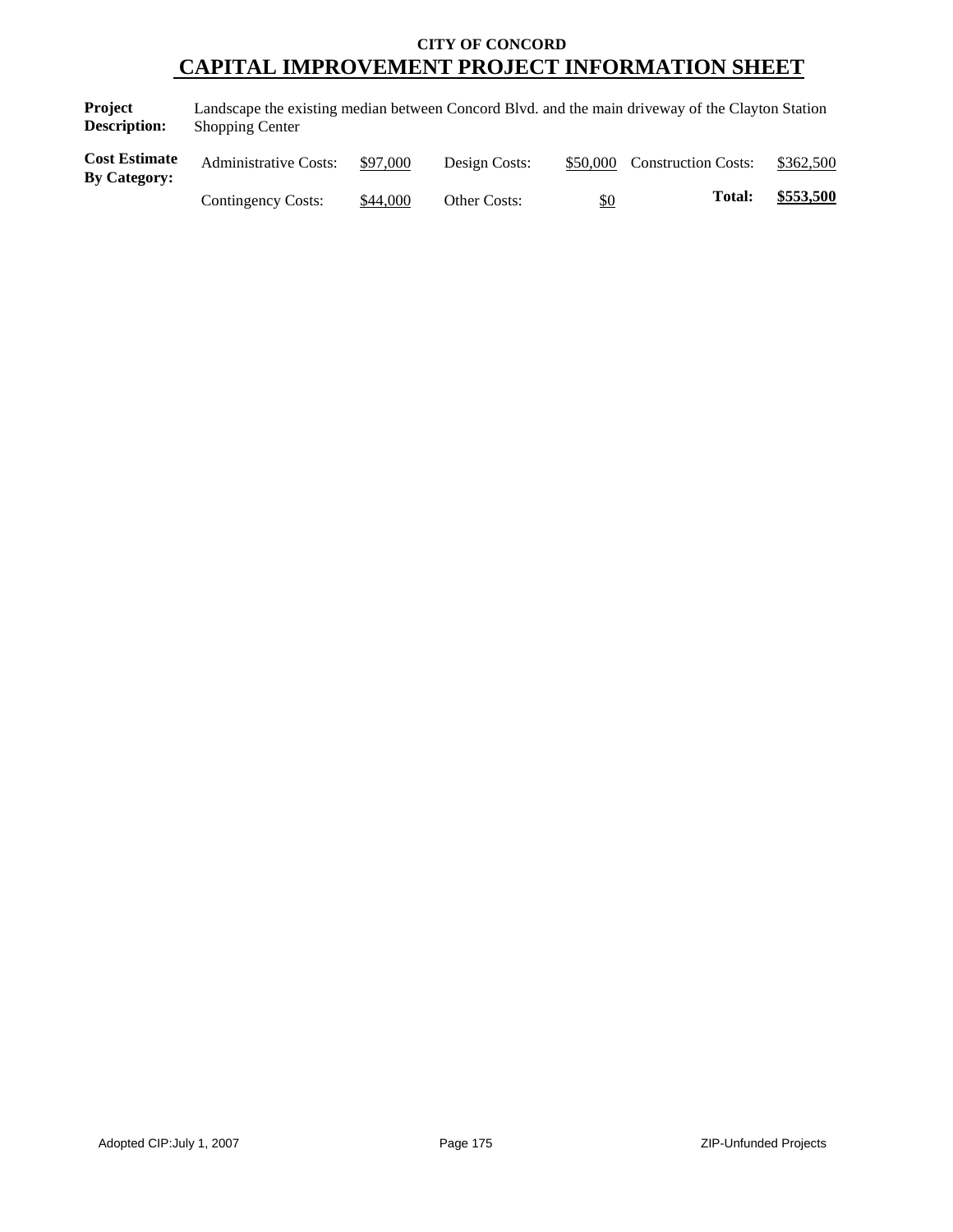| <b>Project Name:</b>                                |                 | Willow Pass Rd. Landscape Improvements<br>- Landana Drive to Ashdale Drive |     |                         |                        | <b>Project Proponent:</b> Building, Engineering &<br>Neighborhood Services |                     |
|-----------------------------------------------------|-----------------|----------------------------------------------------------------------------|-----|-------------------------|------------------------|----------------------------------------------------------------------------|---------------------|
| <b>Project Number:</b><br><b>Funding Source(s):</b> | UF-508 (PJ 178) |                                                                            |     | <b>Project Manager:</b> |                        | Building, Engineering &<br>Neighborhood Services                           |                     |
|                                                     |                 |                                                                            |     | <b>User Department:</b> |                        | <b>Public Works</b>                                                        |                     |
|                                                     |                 |                                                                            |     | District:               |                        | <b>Valley District</b>                                                     |                     |
|                                                     |                 | <b>Project Costs</b>                                                       |     |                         | <b>Operating Costs</b> | <b>Revenues</b>                                                            | <b>Cost Savings</b> |
| <b>Prior Year</b><br><b>Allocation</b>              | \$0             | \$0                                                                        | \$0 | \$0                     | \$0                    | \$0                                                                        | \$0                 |
| <b>Fiscal Year</b><br>2007-08                       | \$0             | \$0                                                                        | \$0 |                         | \$0                    | \$0                                                                        | \$0                 |
| 2008-09                                             | \$0             | \$0                                                                        | \$0 | \$0<br>\$0              | \$0                    | \$0                                                                        | \$0                 |
| 2009-10                                             | \$0             | \$0                                                                        | \$0 | \$0                     | \$0                    | \$0                                                                        | \$0                 |
| 2010-11                                             | \$0             | \$0                                                                        | \$0 | \$0                     | \$0                    | \$0                                                                        | \$0                 |
| 2011-12                                             | \$0             | \$0                                                                        | \$0 | \$0                     | \$0                    | \$0                                                                        | \$0                 |
| 2012-13                                             | \$0             | \$0                                                                        | \$0 | \$0                     | \$0                    | \$0                                                                        | \$0                 |
| 2013-14                                             | \$0             | \$0                                                                        | \$0 | \$0                     | \$0                    | \$0                                                                        | \$0                 |
| 2014-15                                             | \$0             | \$0                                                                        | \$0 | \$0                     | \$0                    | \$0                                                                        | \$0                 |
| 2015-16                                             | \$0             | \$0                                                                        | \$0 | \$0                     | \$0                    | \$0                                                                        | \$0                 |
| 2016-17                                             | \$0             | \$0                                                                        | \$0 | \$0                     | \$0                    | \$0                                                                        | \$0                 |
| <b>Subtotal</b>                                     | \$0             | \$0                                                                        | \$0 | \$0                     | \$0                    | \$0                                                                        | \$0                 |
| <b>TOTAL</b>                                        | \$0             |                                                                            |     |                         |                        |                                                                            |                     |

#### **Statement of Need, Service Level, and Issue:**

**Need:** To enhance the aesthetics of the Willow Pass Rd. corridor by providing landscape improvements.

**Service Level:** Provide a strong positive statement of Concord as a vital and progressive community.

**Pertinent Issue:** This project is the second project that would be implemented under the Willow Pass Rd. Corridor Enhancement Study. The first project, approved by Council in 2001 with full funding in FY 2002-03, covered the segment of Willow Pass Rd. from Landana Dr. to northeasterly of Lynnwood Dr. at the Naval Weapons Station boundary.

> The estimated cost of the utility undergrounding is \$140,000. The estimate assumed that PG&E is the trenching agent or the lead agency. The \$140,000 estimate includes the design cost. PG&E will perform or administer the design. The Administration cost shown under the Cost Estimate included \$17,000 for coordinating with PG&E the utility underground work during design and construction.

> The Citywide Entryway Signage and Median Landscape opportunities study was updated in FY 2006-07. This study provides a project prioritization (ranking) of landscape projects.

Project cost estimate: \$467,000 (\$140,000 of which comes from Rule 20A) (2003 dollars) Operating cost estimate: \$36,000 for the first year, and \$22,000 annually thereafter (2003 dollars).

| <b>Phases:</b> | Phase # | <b>Phase Name</b> | <b>Phase Budget</b> |
|----------------|---------|-------------------|---------------------|
|                |         |                   |                     |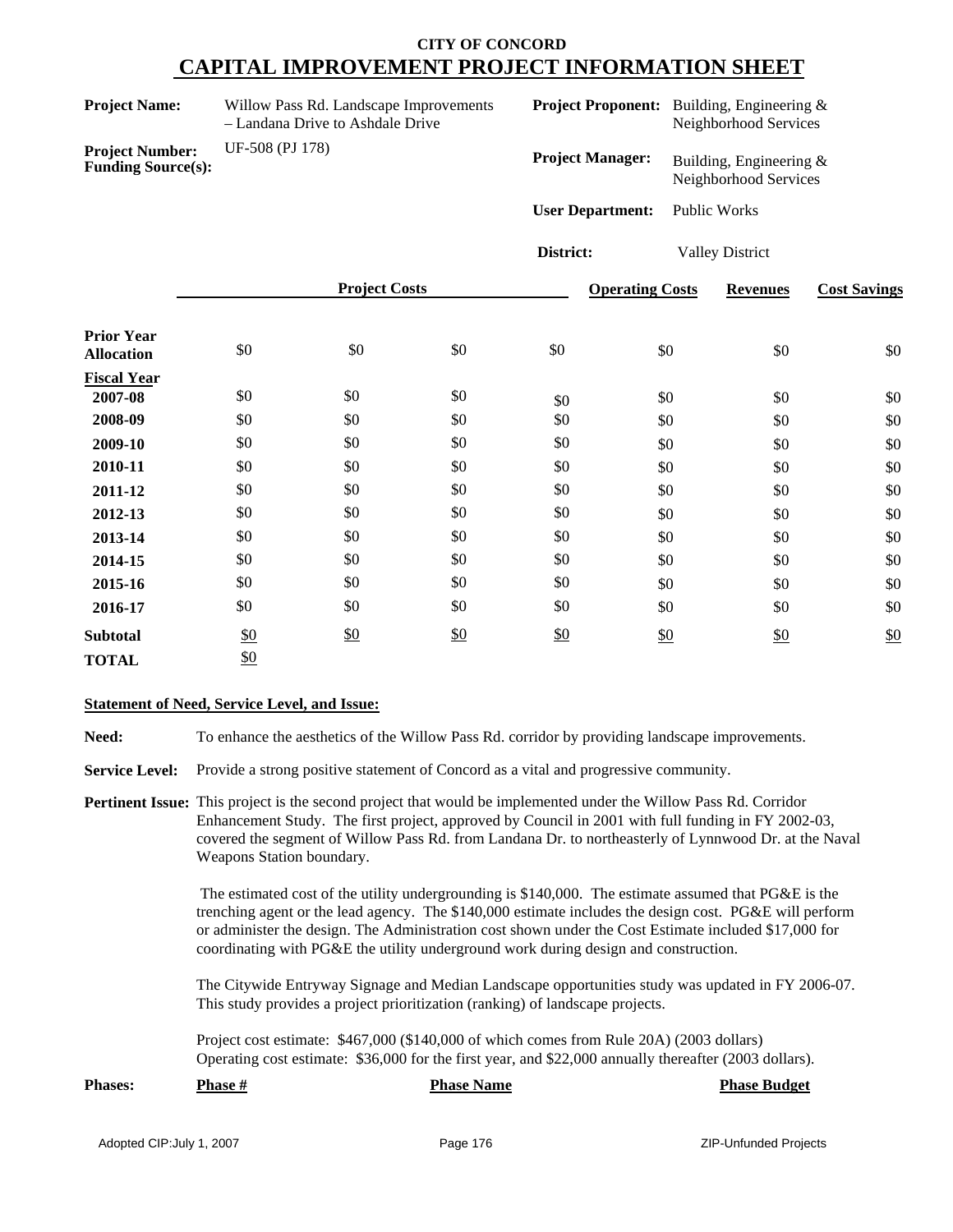| Status:                                     | $\Box$ New Project                                                                                                                                                                                                                                                                                 | $\triangleright$ Continuing Project |               | <b>Preliminary Budget</b> | Final Budget               |                          |
|---------------------------------------------|----------------------------------------------------------------------------------------------------------------------------------------------------------------------------------------------------------------------------------------------------------------------------------------------------|-------------------------------------|---------------|---------------------------|----------------------------|--------------------------|
|                                             | Construction                                                                                                                                                                                                                                                                                       | <b>Preliminary Design</b>           |               | Final Design              |                            | $\Box$ Environmental ROW |
| Project<br><b>Description:</b>              | Construct street medians with landscape improvements and plant landscape improvements within the<br>sidewalks along Willow Pass Rd. from Landana Dr. to Ashdale Dr., a distance of about 620 lineal feet.<br>Underground the existing overhead utility lines and install replacement streetlights. |                                     |               |                           |                            |                          |
| <b>Cost Estimate</b><br><b>By Category:</b> | <b>Administrative Costs:</b>                                                                                                                                                                                                                                                                       | \$50,000                            | Design Costs: | \$32,100                  | <b>Construction Costs:</b> | \$350,000                |
|                                             | Contingency Costs:                                                                                                                                                                                                                                                                                 | \$30,000                            | Other Costs:  | \$5,000                   | Total:                     | \$467,100                |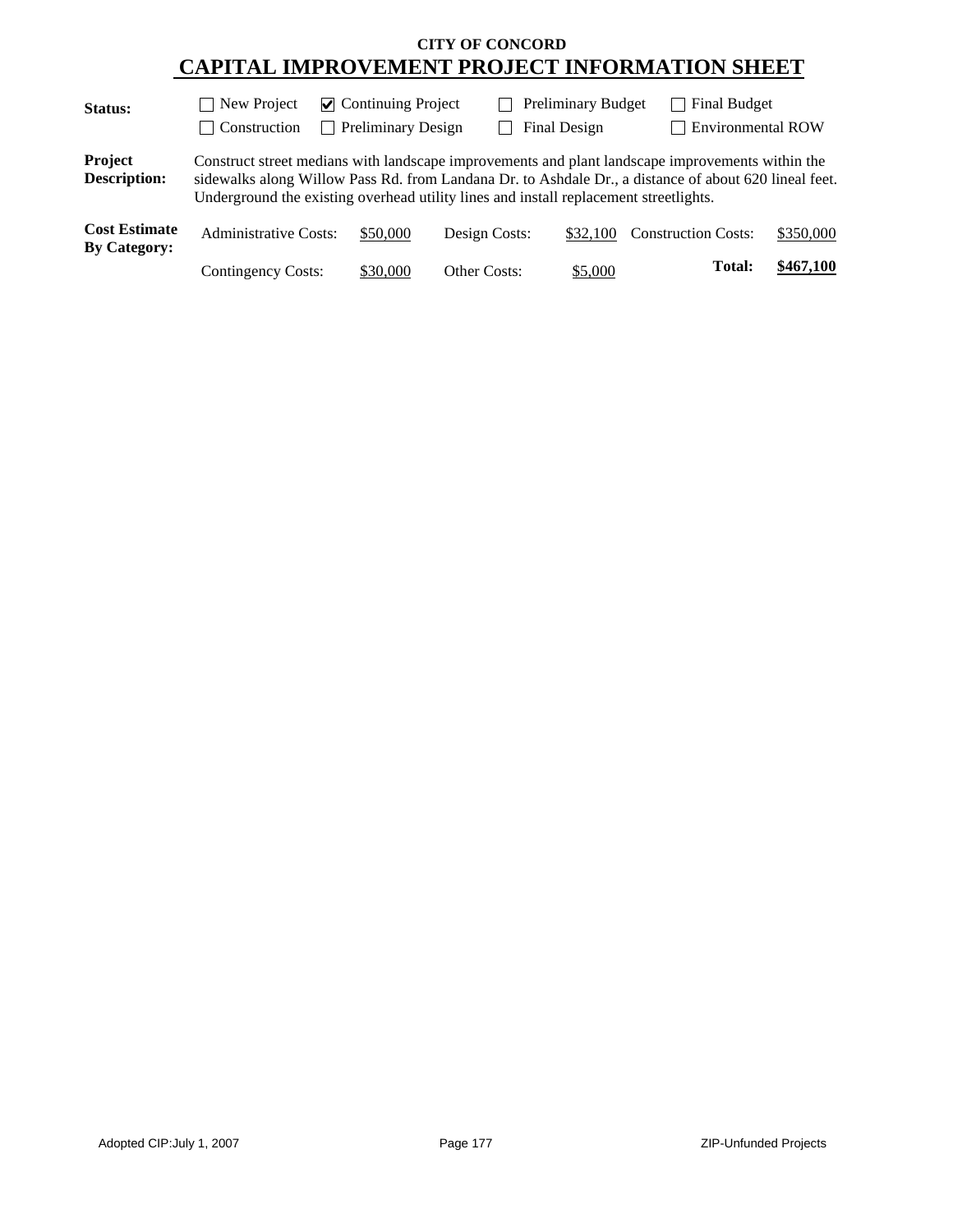| <b>Project Name:</b> | Civic Center Building B Reconstruction |
|----------------------|----------------------------------------|
|----------------------|----------------------------------------|

**Project Number:** UF-509 (PJ 743) **Funding Source(s):**

| <b>Project Proponent:</b> | Building, Engineering $\&$<br>Neighborhood Services |
|---------------------------|-----------------------------------------------------|
| <b>Project Manager:</b>   | Building, Engineering $\&$<br>Neighborhood Services |
| <b>User Department:</b>   | BENS, C&RS, HR & PED                                |

**District:** Northern District

|                                        |     | <b>Project Costs</b> |               |     | <b>Operating Costs</b> | <b>Revenues</b> | <b>Cost Savings</b> |
|----------------------------------------|-----|----------------------|---------------|-----|------------------------|-----------------|---------------------|
| <b>Prior Year</b><br><b>Allocation</b> | \$0 | \$0                  | \$0           | \$0 | \$0                    | \$0             | \$0                 |
| <b>Fiscal Year</b>                     |     |                      |               |     |                        |                 |                     |
| 2007-08                                | \$0 | \$0                  | \$0           | \$0 | \$0                    | \$0             | \$0                 |
| 2008-09                                | \$0 | \$0                  | \$0           | \$0 | \$0                    | \$0             | \$0                 |
| 2009-10                                | \$0 | \$0                  | \$0           | \$0 | \$0                    | \$0             | \$0                 |
| 2010-11                                | \$0 | \$0                  | \$0           | \$0 | \$0                    | \$0             | \$0                 |
| 2011-12                                | \$0 | \$0                  | \$0           | \$0 | \$0                    | \$0             | \$0                 |
| 2012-13                                | \$0 | \$0                  | \$0           | \$0 | \$0                    | \$0             | \$0                 |
| 2013-14                                | \$0 | \$0                  | \$0           | \$0 | \$0                    | \$0             | \$0                 |
| 2014-15                                | \$0 | \$0                  | \$0           | \$0 | \$0                    | \$0             | \$0                 |
| 2015-16                                | \$0 | \$0                  | \$0           | \$0 | \$0                    | \$0             | \$0                 |
| 2016-17                                | \$0 | \$0                  | \$0           | \$0 | \$0                    | \$0             | \$0                 |
| <b>Subtotal</b>                        | \$0 | \$0                  | $\frac{$0}{}$ | \$0 | \$0                    | \$0             | \$0                 |
| <b>TOTAL</b>                           | \$0 |                      |               |     |                        |                 |                     |

### **Statement of Need, Service Level, and Issue:**

| Need: | To improve communication and coordination between City Departments by consolidating off-site City |
|-------|---------------------------------------------------------------------------------------------------|
|       | offices in the City Hall.                                                                         |

Service Level: Consolidating off-site City offices in the City Hall will improve customer service.

| <b>Pertinent Issue:</b> The \$6,795,000 budget was based on the estimate prepared by the consultant (VBN) who completed the |
|-----------------------------------------------------------------------------------------------------------------------------|
| space needs assessment study and prepared the preliminary plan in January 2002. This amount represents                      |
| the fully loaded cost, which includes a 15% contingency, furnishings (furniture, fixtures, and equipment),                  |
| and associated administrative costs (design and construction). The cost was based on a 21,000 s.f.                          |
| building $\omega$ \$325 per s.f. The building will house 56 employees. The 21,000 s.f. building can                         |
| accommodate 10 additional employees, the projected growth. The \$186,060 annual operating cost                              |
| consists of \$94,290 for maintenance, \$50,190 for custodial, and \$41,580 for replacement. The \$144,000                   |
| annual savings represents the total of the lease for Engineering Services at 1957 Parkside Drive,                           |
| including the storage at 1957 Parkside Dr. All dollars are expressed in 2003 dollars.                                       |

| <b>Phases:</b>                 | <b>Phase</b> #                     | <b>Phase Name</b>                                                      |                                                                                     | <b>Phase Budget</b>                               |
|--------------------------------|------------------------------------|------------------------------------------------------------------------|-------------------------------------------------------------------------------------|---------------------------------------------------|
| Status:                        | New Project<br><b>Construction</b> | $\vee$ Continuing Project<br><b>Preliminary Design</b><br>$\mathbf{I}$ | <b>Preliminary Budget</b><br>Final Design                                           | Final Budget<br>$\triangledown$ Environmental ROW |
| Project<br><b>Description:</b> |                                    |                                                                        | Construct a 21,000 s.f. building to replace Building B at the Civic Center complex. |                                                   |

|  |  | Adopted CIP:July 1, 2007 |  |  |
|--|--|--------------------------|--|--|
|--|--|--------------------------|--|--|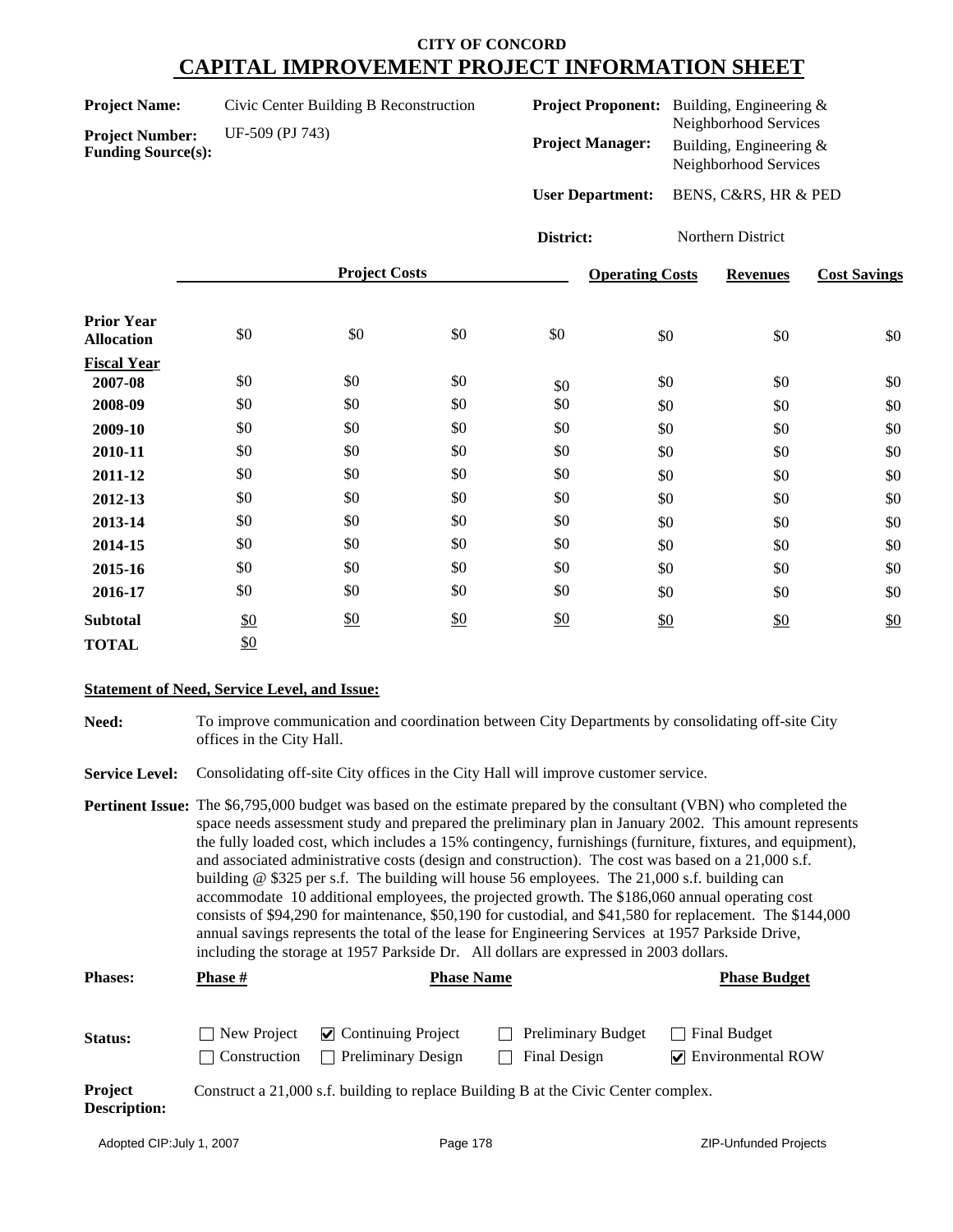| <b>Cost Estimate</b><br><b>By Category:</b> | Administrative Costs: \$760,669 |           | Design Costs: |     | \$556,587 Construction Costs: \$4,499,078 |                    |
|---------------------------------------------|---------------------------------|-----------|---------------|-----|-------------------------------------------|--------------------|
|                                             | Contingency Costs:              | \$978,666 | Other Costs:  | \$0 |                                           | Total: \$6,795,000 |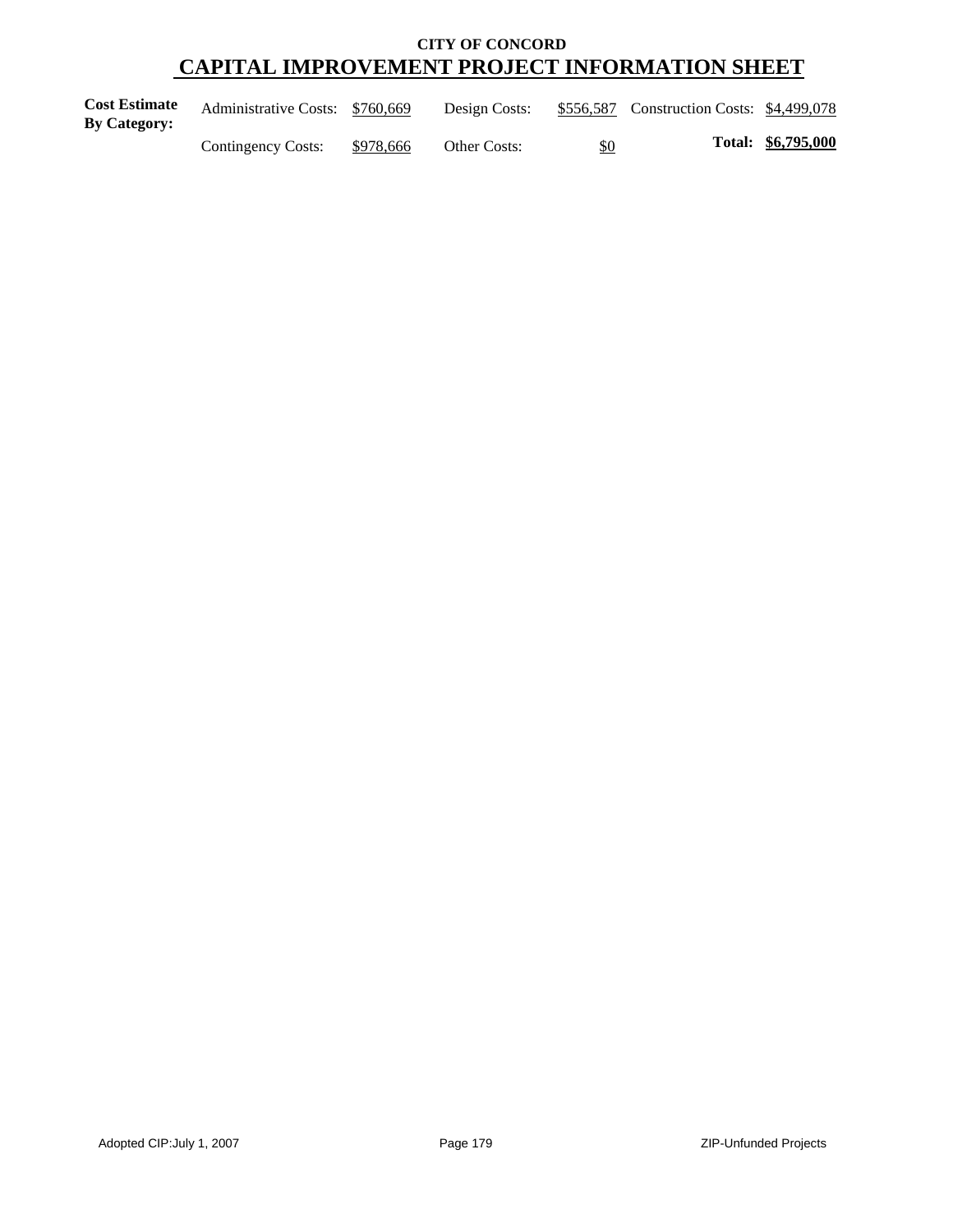**Project Number:** UF-510 (PJ 901)

**Funding Source(s):**

**Project Proponent:** Public Works

**Project Manager:** Public Works

**User Department:** All Departments

**District:** Citywide

|                                        | <b>Project Costs</b> |     |     |               | <b>Operating Costs</b> | <b>Revenues</b> | <b>Cost Savings</b> |
|----------------------------------------|----------------------|-----|-----|---------------|------------------------|-----------------|---------------------|
| <b>Prior Year</b><br><b>Allocation</b> | \$0                  | \$0 | \$0 | \$0           | \$0                    | \$0             | \$0                 |
| <b>Fiscal Year</b>                     |                      |     |     |               |                        |                 |                     |
| 2007-08                                | \$0                  | \$0 | \$0 | \$0           | \$0                    | \$0             | \$0                 |
| 2008-09                                | \$0                  | \$0 | \$0 | \$0           | \$0                    | \$0             | \$0                 |
| 2009-10                                | \$0                  | \$0 | \$0 | \$0           | \$0                    | \$0             | \$0                 |
| 2010-11                                | \$0                  | \$0 | \$0 | \$0           | \$0                    | \$0             | \$0                 |
| 2011-12                                | \$0                  | \$0 | \$0 | \$0           | \$0                    | \$0             | \$0                 |
| 2012-13                                | \$0                  | \$0 | \$0 | \$0           | \$0                    | \$0             | \$0                 |
| 2013-14                                | \$0                  | \$0 | \$0 | \$0           | \$0                    | \$0             | \$0                 |
| 2014-15                                | \$0                  | \$0 | \$0 | \$0           | \$0                    | \$0             | \$0                 |
| 2015-16                                | \$0                  | \$0 | \$0 | \$0           | \$0                    | \$0             | \$0                 |
| 2016-17                                | \$0                  | \$0 | \$0 | \$0           | \$0                    | \$0             | \$0                 |
| <b>Subtotal</b>                        | \$0                  | \$0 | \$0 | $\frac{$0}{}$ | \$0                    | $\frac{$0}{}$   | \$0                 |
| <b>TOTAL</b>                           | \$0                  |     |     |               |                        |                 |                     |

#### **Statement of Need, Service Level, and Issue:**

**Need:** The existing City-wide security lock system is old and outdated. With lost keys over the years, the integrity of the system is questionable if not compromised. While not saturated, the hierarchy levels of each master key system is poorly defined to meet existing security needs. Keys are easily duplicated making custody records marginal.

#### **Service Level:**

**Pertinent Issue:** If replacement of door hardware (knobs and deadbolts) is necessary or if electronic components are required, the project costs could escalate. This project was phased over three years. Funding is as follows: FY 1999-00 General Fund - \$60,000; FY 2000-01 General Fund - \$22,500; FY 2002-03 General Fund - \$210,000; and FY 2000-01 Sewer Enterprise - \$7,500. This project has been placed on hold pending resolution of other budgetary impacts. All funds are expressed in 2003 dollars.

| <b>Phases:</b> | <b>Phase</b> #              | <b>Phase Name</b>                                                | <b>Phase Budget</b>                       |                                                                                                           |
|----------------|-----------------------------|------------------------------------------------------------------|-------------------------------------------|-----------------------------------------------------------------------------------------------------------|
| <b>Status:</b> | New Project<br>Construction | $\triangleright$ Continuing Project<br><b>Preliminary Design</b> | <b>Preliminary Budget</b><br>Final Design | Final Budget<br><b>Environmental ROW</b>                                                                  |
| Project        |                             |                                                                  |                                           | Replace all security locks (door knobs, deadbolts, padlocks, etc.) Citywide. A combination of electrical- |

**Description:** mechanical and traditional keyways are anticipated. A patented system, similar to the Primus keys used at the Concord Police Department, is envisioned.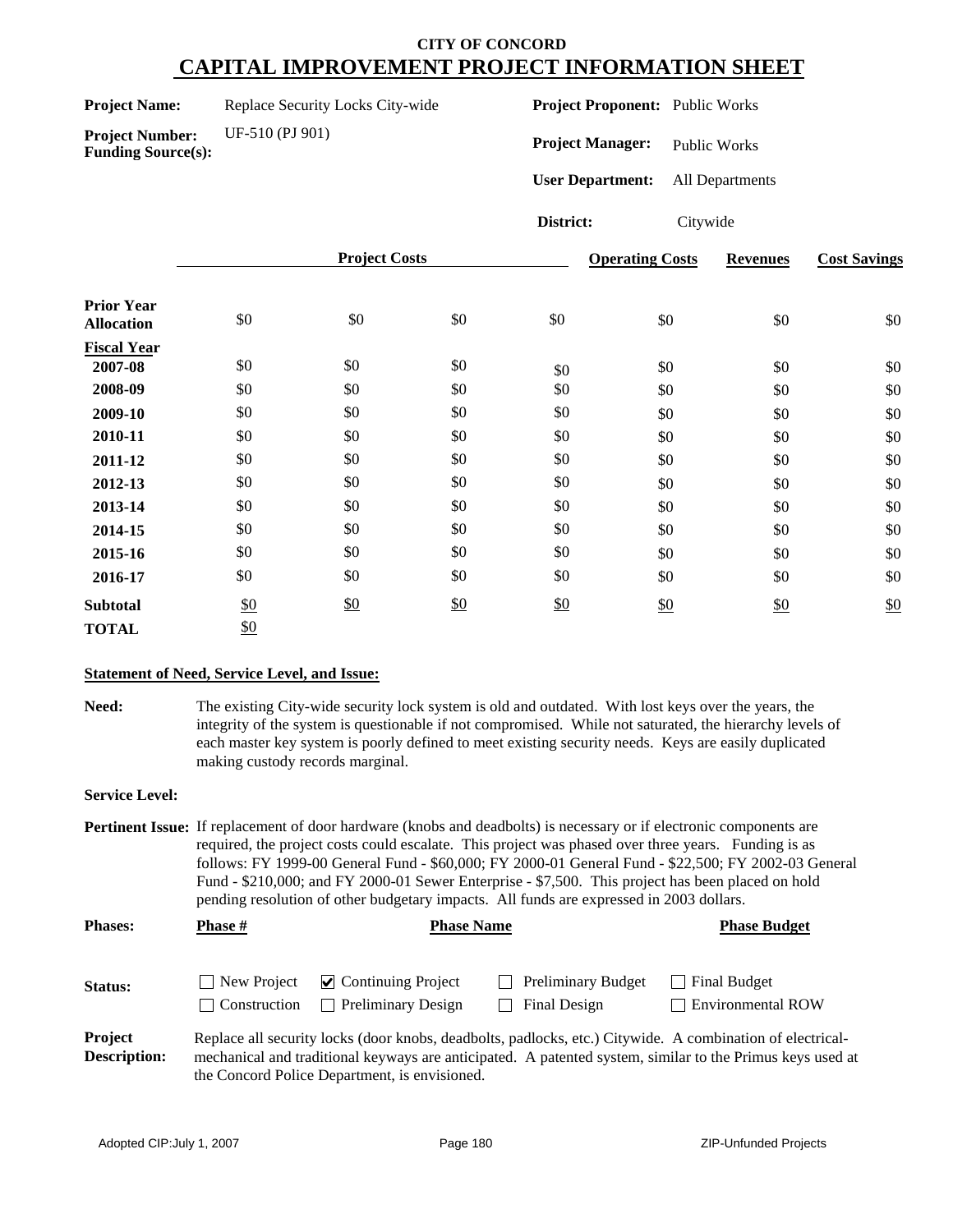| <b>Cost Estimate</b><br><b>By Category:</b> | <b>Administrative Costs:</b> | Design Costs: | <b>Construction Costs:</b> |
|---------------------------------------------|------------------------------|---------------|----------------------------|
|                                             | Contingency Costs:           | Other Costs:  | Total:                     |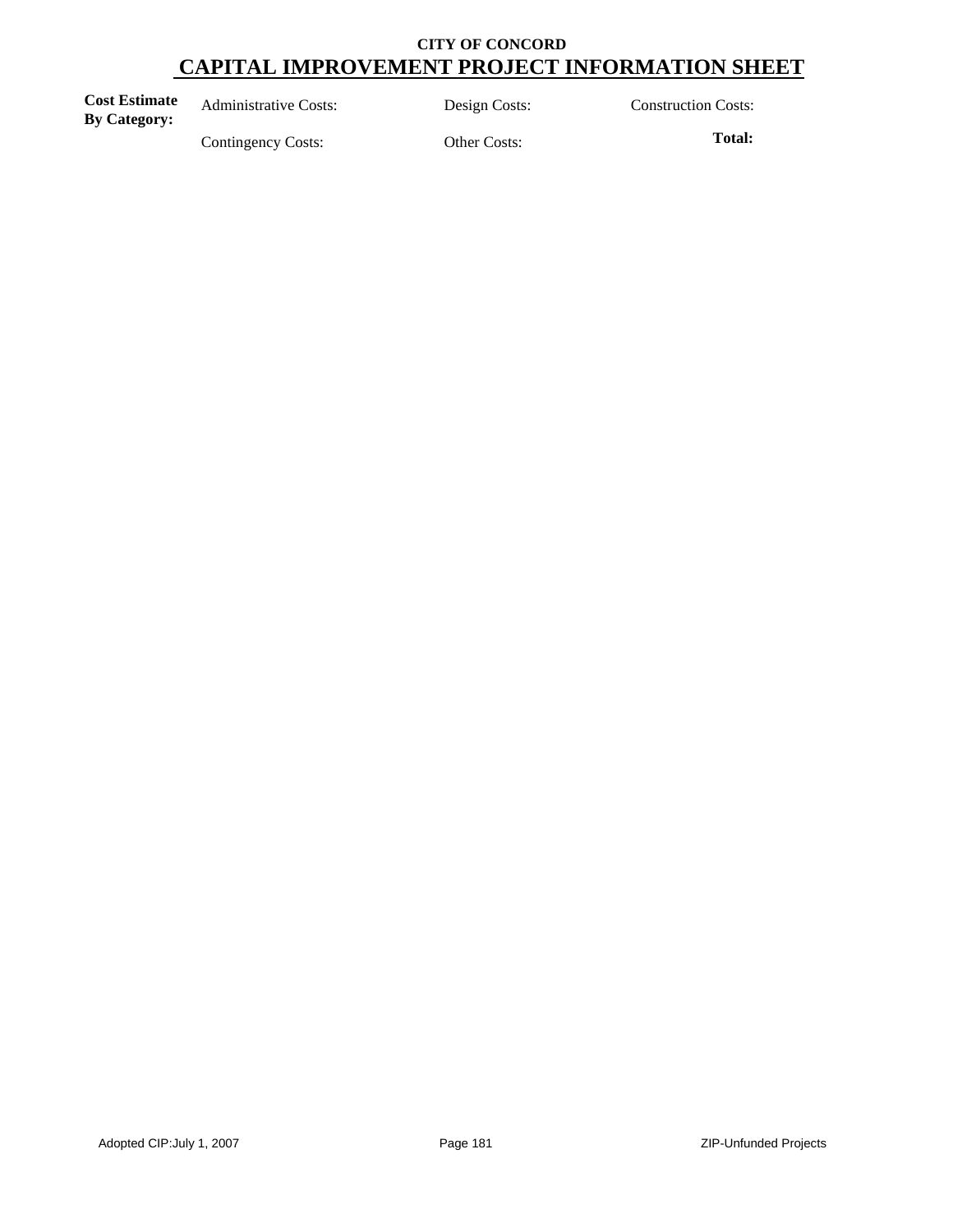| <b>Project Name:</b> | Olivera Rd @ Grant Street Landscaping |
|----------------------|---------------------------------------|
|----------------------|---------------------------------------|

**Project Proponent:** Public Works

**Funding Source(s):**

**Project Number:** UF-511 (PJ 941)

**Project Manager:** Building, Engineering & Neighborhood Services

**User Department:** Public Works

**District:** Northern District

|                                        |     | <b>Project Costs</b> |               |     | <b>Operating Costs</b> | <b>Revenues</b> | <b>Cost Savings</b> |
|----------------------------------------|-----|----------------------|---------------|-----|------------------------|-----------------|---------------------|
| <b>Prior Year</b><br><b>Allocation</b> | \$0 | \$0                  | \$0           | \$0 | \$0                    | \$0             | \$0                 |
| <b>Fiscal Year</b>                     |     |                      |               |     |                        |                 |                     |
| 2007-08                                | \$0 | \$0                  | \$0           | \$0 | \$0                    | \$0             | \$0                 |
| 2008-09                                | \$0 | \$0                  | \$0           | \$0 | \$0                    | \$0             | \$0                 |
| 2009-10                                | \$0 | \$0                  | \$0           | \$0 | \$0                    | \$0             | \$0                 |
| 2010-11                                | \$0 | \$0                  | \$0           | \$0 | \$0                    | \$0             | \$0                 |
| 2011-12                                | \$0 | \$0                  | \$0           | \$0 | \$0                    | \$0             | \$0                 |
| 2012-13                                | \$0 | \$0                  | \$0           | \$0 | \$0                    | \$0             | \$0                 |
| 2013-14                                | \$0 | \$0                  | \$0           | \$0 | \$0                    | \$0             | \$0                 |
| 2014-15                                | \$0 | \$0                  | \$0           | \$0 | \$0                    | \$0             | \$0                 |
| 2015-16                                | \$0 | \$0                  | \$0           | \$0 | \$0                    | \$0             | \$0                 |
| 2016-17                                | \$0 | \$0                  | \$0           | \$0 | \$0                    | \$0             | \$0                 |
| <b>Subtotal</b>                        | \$0 | \$0                  | $\frac{$0}{}$ | \$0 | \$0                    | \$0             | \$0                 |
| <b>TOTAL</b>                           | \$0 |                      |               |     |                        |                 |                     |

### **Statement of Need, Service Level, and Issue:**

| Need:                          | The median and planter strips are bare. Adjoining private landscaping and Hillcrest Park frontage is<br>planted and well maintained. The City needs to upgrade its street right of way appearance. |                                                                                                                                                                                                            |                                                                                                       |                                                                                                                                                                                                                       |  |  |  |  |  |  |
|--------------------------------|----------------------------------------------------------------------------------------------------------------------------------------------------------------------------------------------------|------------------------------------------------------------------------------------------------------------------------------------------------------------------------------------------------------------|-------------------------------------------------------------------------------------------------------|-----------------------------------------------------------------------------------------------------------------------------------------------------------------------------------------------------------------------|--|--|--|--|--|--|
| <b>Service Level:</b>          |                                                                                                                                                                                                    | Improving this street's appearance will enhance the image of the City.                                                                                                                                     |                                                                                                       |                                                                                                                                                                                                                       |  |  |  |  |  |  |
|                                |                                                                                                                                                                                                    | <b>Pertinent Issue:</b> The Citywide Entryway Signage and Median Landscape opportunities study was updated in FY 2006-07.<br>This study provides a project prioritization (ranking) of landscape projects. |                                                                                                       |                                                                                                                                                                                                                       |  |  |  |  |  |  |
|                                |                                                                                                                                                                                                    | Coordination with Caltrans is required, and their participation in the funding for capital improvements<br>and for maintenance should be pursued.                                                          |                                                                                                       |                                                                                                                                                                                                                       |  |  |  |  |  |  |
|                                | dollars).                                                                                                                                                                                          |                                                                                                                                                                                                            | Project Cost Estimate: \$460,000 (2003 dollars) Operating Cost Estimate: \$12,000 annually (2003      |                                                                                                                                                                                                                       |  |  |  |  |  |  |
| <b>Phases:</b>                 | Phase #                                                                                                                                                                                            | <b>Phase Name</b>                                                                                                                                                                                          |                                                                                                       | <b>Phase Budget</b>                                                                                                                                                                                                   |  |  |  |  |  |  |
| Status:                        | New Project<br>Construction                                                                                                                                                                        | $\triangleright$ Continuing Project<br><b>Preliminary Design</b><br>$\mathbf{I}$                                                                                                                           | Preliminary Budget<br>Final Design                                                                    | $\blacktriangleright$ Final Budget<br><b>Environmental ROW</b>                                                                                                                                                        |  |  |  |  |  |  |
| Project<br><b>Description:</b> |                                                                                                                                                                                                    |                                                                                                                                                                                                            | the bridge structure and landscaping of medians and planter strips on both east and west sides of the | Additional funding needed to complete landscaping of median islands and planter strips on both side of the<br>bridge over Highway 242. Project will include replacement of gravel and asphalt median island paving on |  |  |  |  |  |  |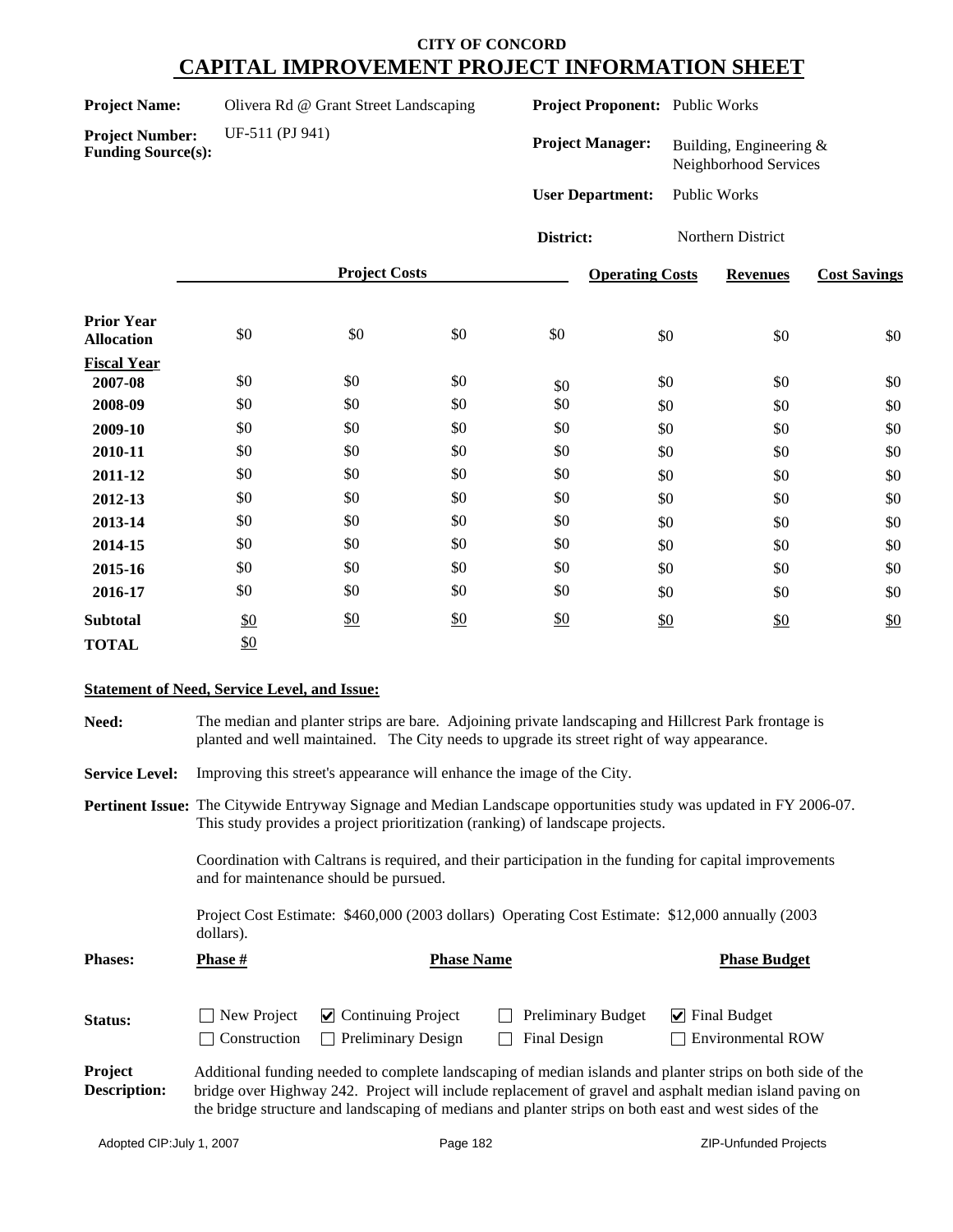highway bridge. Limits of work to be extended to the area between Hillsborough Ave. and Sanford. St.

| <b>Cost Estimate</b><br>By Category: | <b>Administrative Costs:</b> | \$80,000 | Design Costs: |     | \$50,000 Construction Costs: | \$300,000 |
|--------------------------------------|------------------------------|----------|---------------|-----|------------------------------|-----------|
|                                      | Contingency Costs:           | \$30,000 | Other Costs:  | \$0 | <b>Total:</b>                | \$460,000 |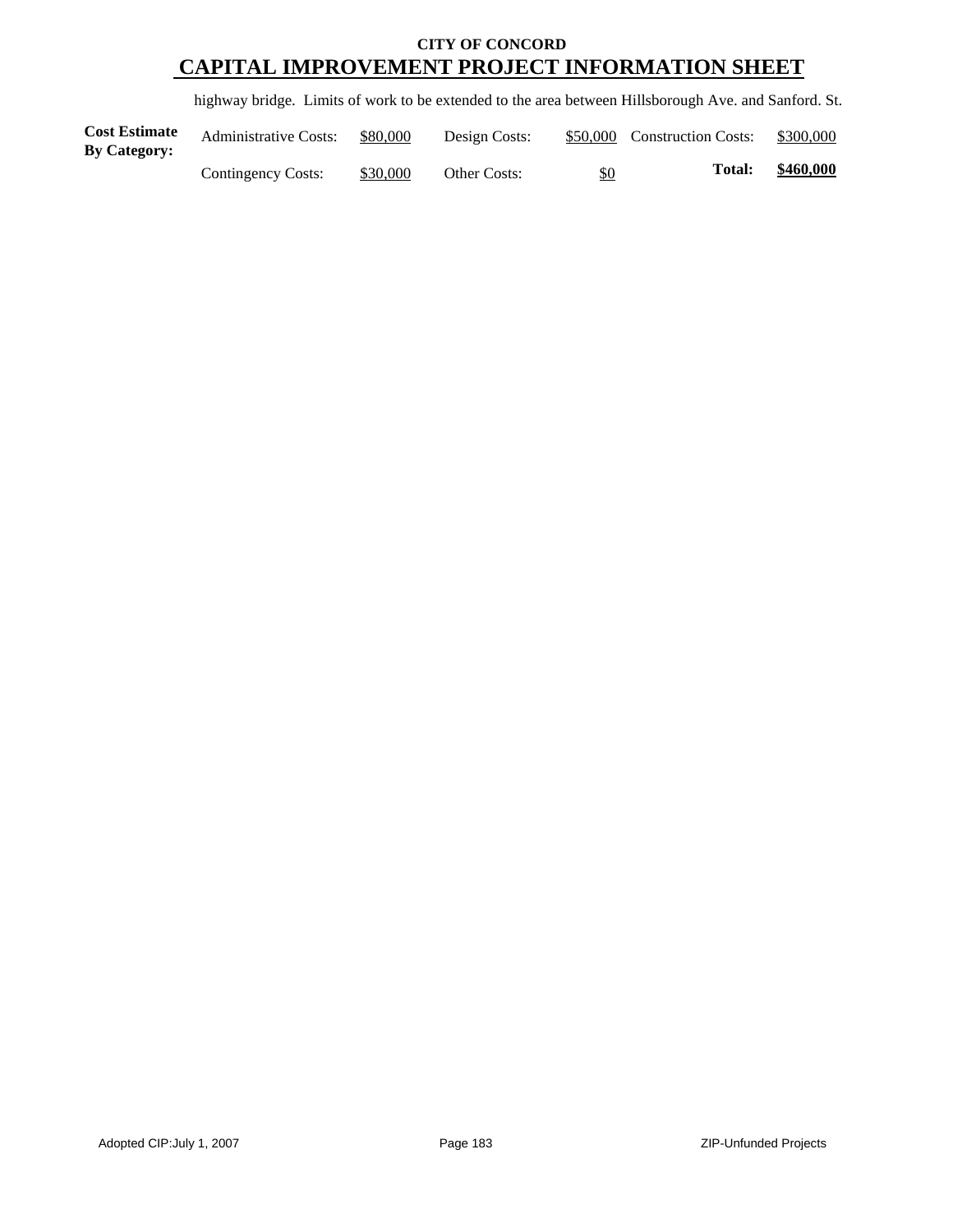| <b>Project Name:</b>                                |                  | Treat Boulevard (Oak Grove Rd to San<br>Miguel Rd) Street Median Landscape |     |                         | Project Proponent: Public Works |                                                     |                     |
|-----------------------------------------------------|------------------|----------------------------------------------------------------------------|-----|-------------------------|---------------------------------|-----------------------------------------------------|---------------------|
| <b>Project Number:</b><br><b>Funding Source(s):</b> | UF-513 (LSR-017) |                                                                            |     | <b>Project Manager:</b> |                                 | Building, Engineering $\&$<br>Neighborhood Services |                     |
|                                                     |                  |                                                                            |     | <b>User Department:</b> |                                 | <b>Public Works</b>                                 |                     |
|                                                     |                  |                                                                            |     | District:               |                                 | <b>Valley District</b>                              |                     |
|                                                     |                  | <b>Project Costs</b>                                                       |     |                         | <b>Operating Costs</b>          | <b>Revenues</b>                                     | <b>Cost Savings</b> |
| <b>Prior Year</b><br><b>Allocation</b>              | \$0              | \$0                                                                        | \$0 | \$0                     | \$0                             | \$0                                                 | \$0                 |
| <b>Fiscal Year</b>                                  |                  |                                                                            |     |                         |                                 |                                                     |                     |
| 2007-08                                             | \$0              | \$0                                                                        | \$0 | \$0                     | \$0                             | \$0                                                 | \$0                 |
| 2008-09                                             | \$0              | \$0                                                                        | \$0 | \$0                     | \$0                             | \$0                                                 | \$0                 |
| 2009-10                                             | \$0              | \$0                                                                        | \$0 | \$0                     | \$0                             | \$0                                                 | \$0                 |
| 2010-11                                             | \$0              | \$0                                                                        | \$0 | \$0                     | \$0                             | \$0                                                 | \$0                 |
| 2011-12                                             | \$0              | \$0                                                                        | \$0 | \$0                     | \$0                             | \$0                                                 | \$0                 |
| 2012-13                                             | $\$0$            | \$0                                                                        | \$0 | \$0                     | \$0                             | \$0                                                 | \$0                 |
| 2013-14                                             | \$0              | \$0                                                                        | \$0 | \$0                     | \$0                             | \$0                                                 | \$0                 |
| 2014-15                                             | \$0              | \$0                                                                        | \$0 | \$0                     | \$0                             | \$0                                                 | \$0                 |
| 2015-16                                             | \$0              | \$0                                                                        | \$0 | \$0                     | \$0                             | \$0                                                 | \$0                 |
| 2016-17                                             | \$0              | \$0                                                                        | \$0 | \$0                     | \$0                             | \$0                                                 | \$0                 |
| <b>Subtotal</b>                                     | \$0              | \$0                                                                        | \$0 | $\underline{\$0}$       | \$0                             | \$0                                                 | \$0                 |

#### **Statement of Need, Service Level, and Issue:**

TOTAL \$0

Need: To enhance the Treat Boulevard corridor.

**Service Level:** Provide a strong, positive statement of Concord as a vital and progressive community.

**Pertinent Issue:** Program is committed to identify Concord as a desirable community and stimulate economic development. Emphasis is given to City entryways and major traffic corridors. Project will produce attractive median turn lanes and reduce bare appearance common at many intersections. The landscape level has been modified from a combination of Hardscape, High-Intensity and Lower-Intensity landscaping to Lower-Intensity landscaping and is similar to the medians on Port Chicago Highway at Highway 4 on/off-ramps.

> The Citywide Entryway Signage and Median Landscape opportunities study was updated in FY 2006-07. This study provides a project prioritization (ranking) of landscape projects.

"Low-Intensity" landscape: 11,900 @ \$7.50/sf Two 1 1/2" meters @ \$70,000 each. (Identified as Other in Cost by Category)

Project Cost Estimate: \$587,000 (2006 dollars) Operating Cost Estimate: 19,250 annually (2003 dollars)

| <b>Phases:</b> | <b>Phase #</b> | <b>Phase Name</b> | <b>Phase Budget</b> |
|----------------|----------------|-------------------|---------------------|
|----------------|----------------|-------------------|---------------------|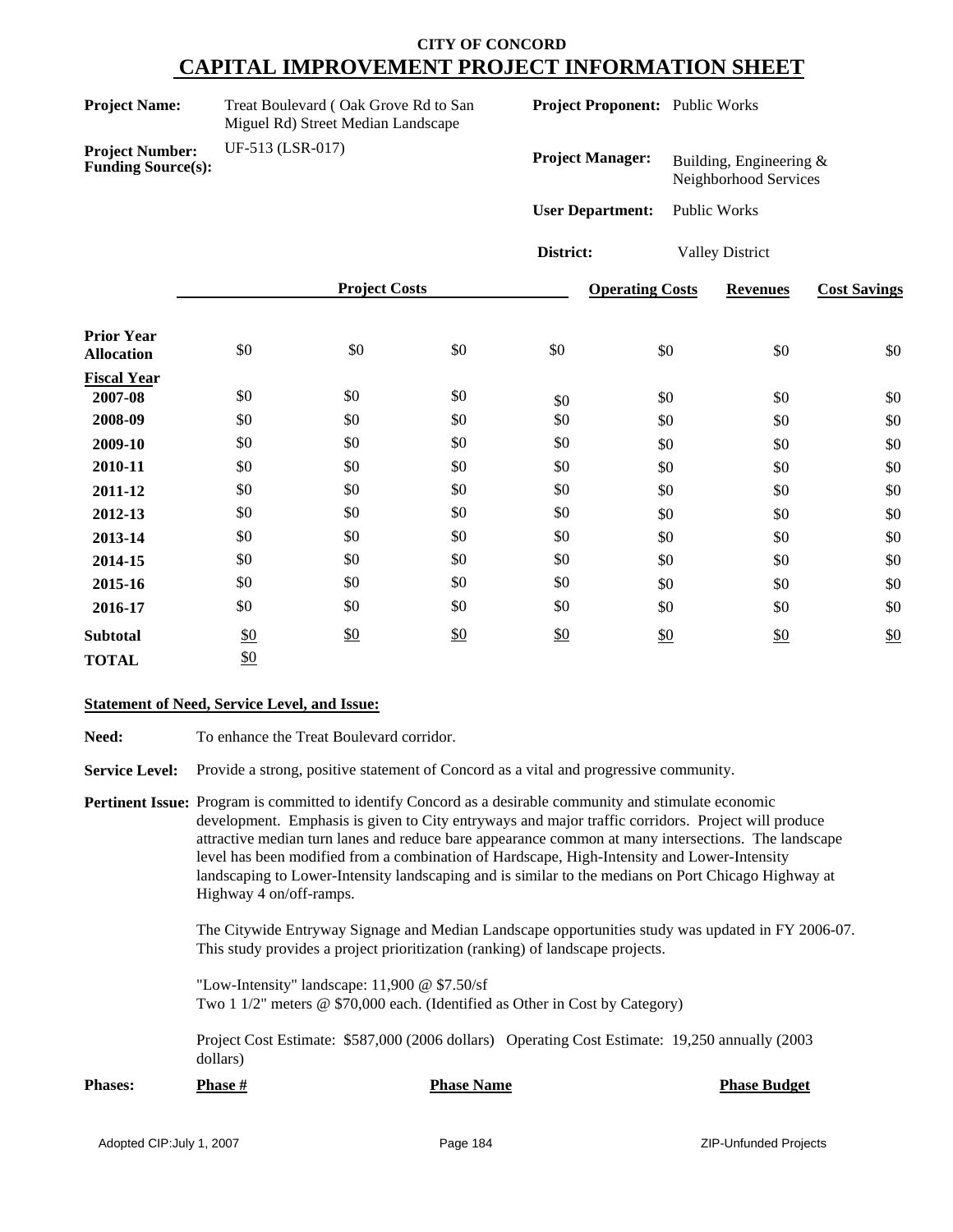| Status:                                     | $\triangleright$ Continuing Project<br>New Project<br>$\blacksquare$ |                                            |               | $\triangleright$ Preliminary Budget |                                                                                                | <b>Final Budget</b> |  |
|---------------------------------------------|----------------------------------------------------------------------|--------------------------------------------|---------------|-------------------------------------|------------------------------------------------------------------------------------------------|---------------------|--|
|                                             | Construction<br>$\blacksquare$                                       | <b>Preliminary Design</b><br>$\mathcal{L}$ |               | Final Design                        | <b>T</b> Environmental ROW                                                                     |                     |  |
| Project<br>Description:                     | including rehabilitation of median curbs.                            |                                            |               |                                     | Landscape the existing street medians along Treat Boulevard, from San Miguel to Oak Grove Rd., |                     |  |
| <b>Cost Estimate</b><br><b>By Category:</b> | <b>Administrative Costs:</b>                                         | \$75,000                                   | Design Costs: | \$40,000                            | <b>Construction Costs:</b>                                                                     | \$302,000           |  |
|                                             | Contingency Costs:                                                   | \$30,000                                   | Other Costs:  | \$140,000                           | <b>Total:</b>                                                                                  | \$587,000           |  |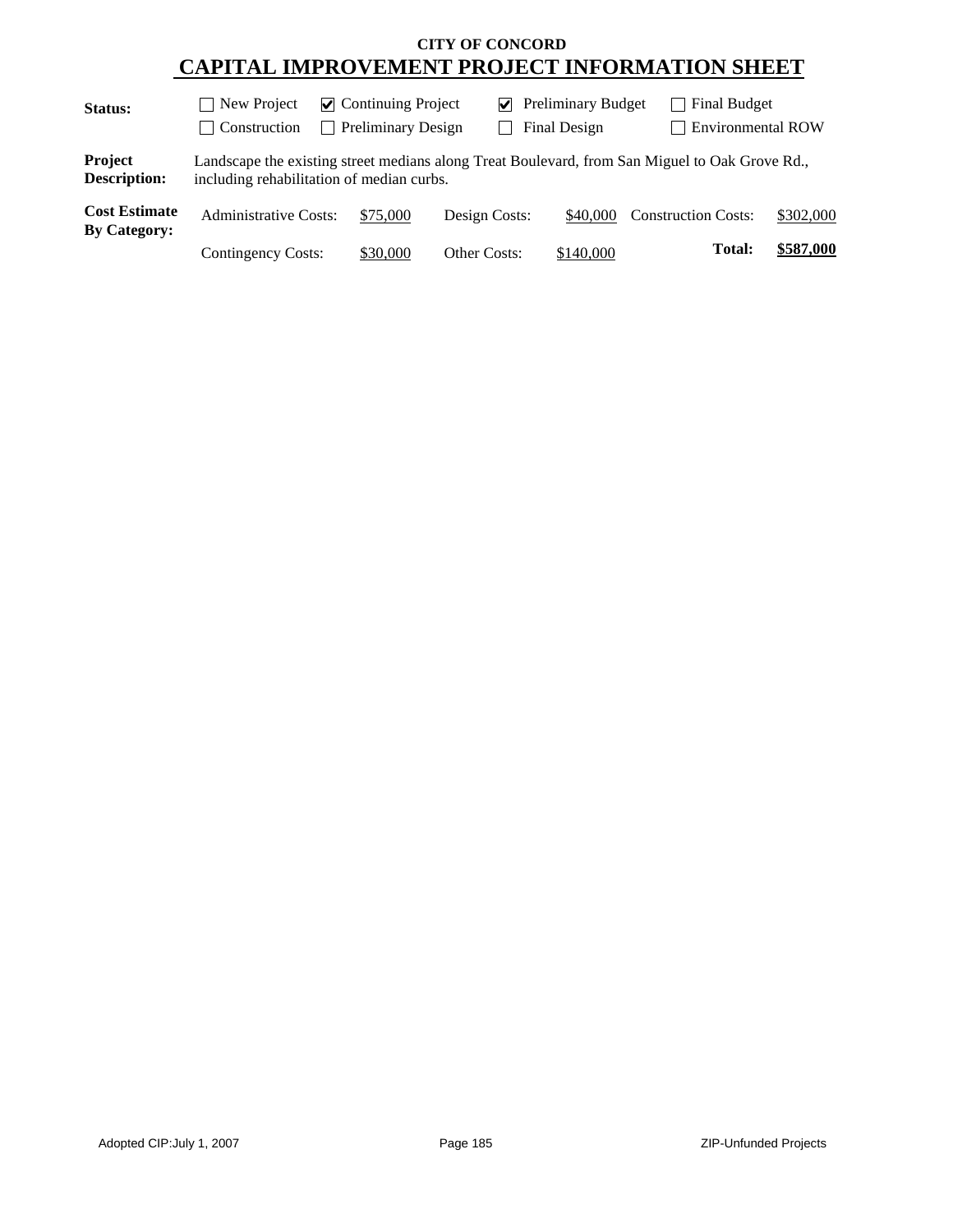| <b>Project Name:</b>                                | Concord Boulevard Median Landscaping--<br>Kirker Pass Road to Clayton City Limits |     | <b>Project Proponent:</b> Public Works |                         |                 |                                                  |     |
|-----------------------------------------------------|-----------------------------------------------------------------------------------|-----|----------------------------------------|-------------------------|-----------------|--------------------------------------------------|-----|
| <b>Project Number:</b><br><b>Funding Source(s):</b> | UF-514 (LSR-101)                                                                  |     |                                        | <b>Project Manager:</b> |                 | Building, Engineering &<br>Neighborhood Services |     |
|                                                     |                                                                                   |     |                                        | <b>User Department:</b> |                 | Public Works                                     |     |
|                                                     |                                                                                   |     |                                        | District:               |                 | <b>Valley District</b>                           |     |
|                                                     | <b>Project Costs</b>                                                              |     |                                        | <b>Operating Costs</b>  | <b>Revenues</b> | <b>Cost Savings</b>                              |     |
| <b>Prior Year</b><br><b>Allocation</b>              | \$0                                                                               | \$0 | \$0                                    | \$0                     | \$0             | \$0                                              | \$0 |
| <b>Fiscal Year</b>                                  | \$0                                                                               | \$0 | \$0                                    |                         |                 |                                                  |     |
| 2007-08                                             |                                                                                   |     |                                        | \$0                     | \$0             | \$0                                              | \$0 |
| 2008-09                                             | \$0                                                                               | \$0 | \$0                                    | \$0                     | \$0             | \$0                                              | \$0 |
| 2009-10                                             | \$0                                                                               | \$0 | \$0                                    | \$0                     | \$0             | \$0                                              | \$0 |
| 2010-11                                             | \$0                                                                               | \$0 | \$0                                    | \$0                     | \$0             | \$0                                              | \$0 |
| 2011-12                                             | \$0                                                                               | \$0 | \$0                                    | \$0                     | \$0             | \$0                                              | \$0 |
| 2012-13                                             | \$0                                                                               | \$0 | \$0                                    | \$0                     | \$0             | \$0                                              | \$0 |

#### **Statement of Need, Service Level, and Issue:**

\$0

**2013-14** \$0 **2014-15** \$0 **2015-16** \$0

TOTAL \$0

**Subtotal**

- **Need:** This median presents a negative image of the City of Concord when compared to the City of Clayton's median landscaping, adjacent to this site. This project is required to replace antiquated irrigation system, and unsightly/inappropriate plant material. Project will provide aesthetically pleasing landscaping, and lower maintenance requirements that will conform to today's water conservation standards.
- **Service Level:** Project will allow the City to provide the highest quality service level to aesthetically pleasing streetscapes in the most effective and efficient manner.

**2016-17** \$0 \$0 \$0 \$0 \$0 \$0 \$0

\$0 \$0 \$0 \$0 \$0 \$0 \$0 \$0 \$0 \$0 \$0 \$0 \$0  $\underline{\mathbf{50}}$ 

**Pertinent Issue:** Residents in the Kirkwood and Oakhurst subdivisions have complained about the deteriorating appearance of this site. Original installation was done by a developer in the early 1970's and was maintained by the Kirkwood Landscaping & Lighting District until the Oakhurst Subdivision was developed. The City assumed maintenance in 1994.

> The Citywide Entryway Signage and Median Landscape opportunities study was updated in FY 2006-07. This study provides a project prioritization (ranking) of landscape projects.

Cost estimate assumes re-use of existing meters. Construction cost based on 27,000 sf of landscaping at \$13.50/sf.

Project Cost Estimate: \$740,724 (2003 dollars) Operating Cost Estimate: \$13,500 annually (2003 dollars).

\$0 \$0 \$0

 $\frac{$0}{$0}$  \$0 \$0 \$0 \$0

\$0 \$0 \$0 \$0 \$0 \$0 \$0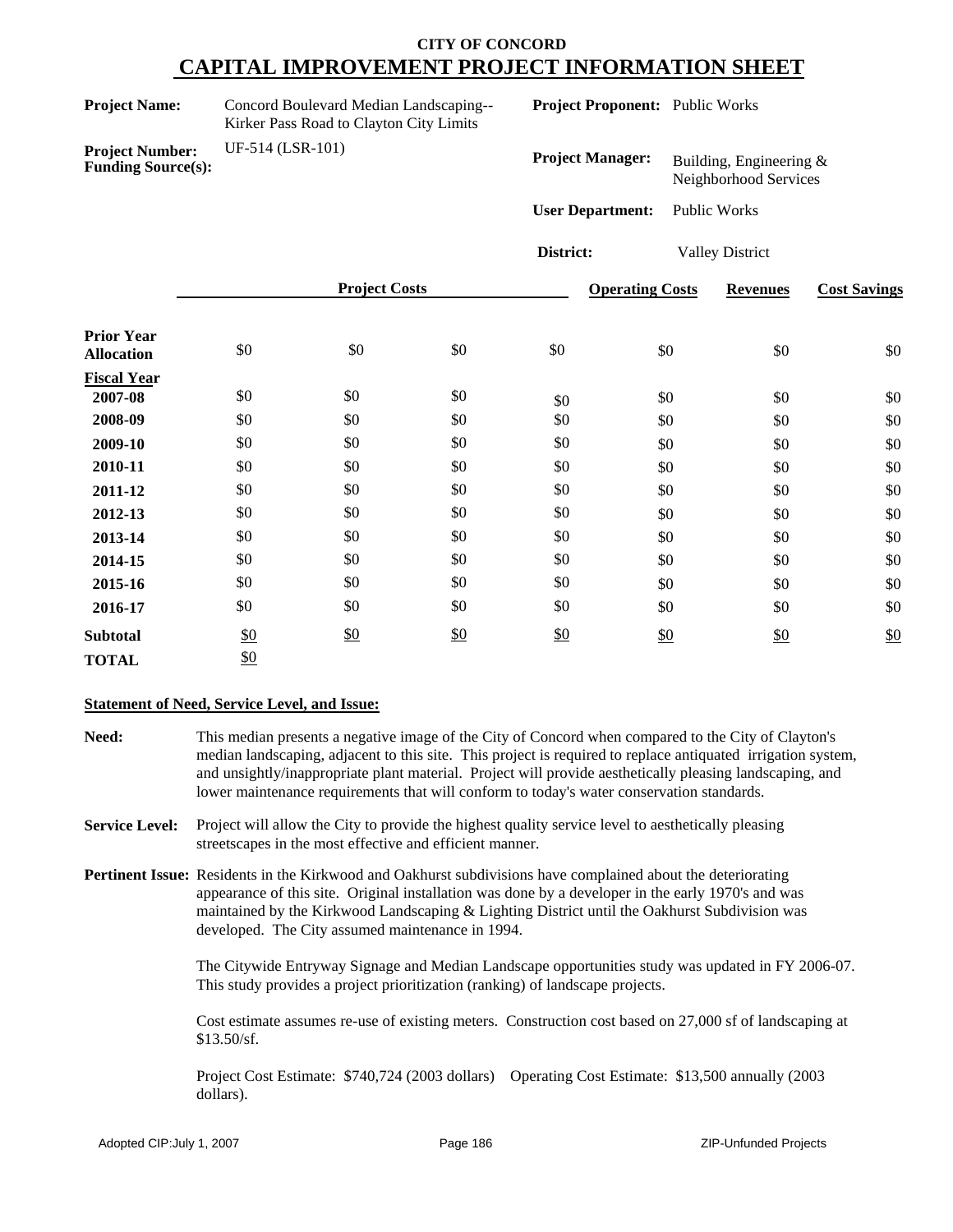| <b>Phases:</b>                              | <b>Phase #</b>                | <b>Phase Name</b>                                      | <b>Phase Budget</b> |                                           |                                                                                                       |           |
|---------------------------------------------|-------------------------------|--------------------------------------------------------|---------------------|-------------------------------------------|-------------------------------------------------------------------------------------------------------|-----------|
| Status:                                     | New Project<br>  Construction | $\vee$ Continuing Project<br><b>Preliminary Design</b> |                     | <b>Preliminary Budget</b><br>Final Design | <b>Final Budget</b><br>Environmental ROW                                                              |           |
| <b>Project</b><br><b>Description:</b>       | new irrigation system.        |                                                        |                     |                                           | Remove all existing planting in medians. Install new median landscaping (ground cover and trees) with |           |
| <b>Cost Estimate</b><br><b>By Category:</b> | <b>Administrative Costs:</b>  | \$148,950                                              | Design Costs:       | \$75.225                                  | <b>Construction Costs:</b>                                                                            | \$448,904 |
|                                             | Contingency Costs:            | \$67,643                                               | Other Costs:        | $\frac{$0}{}$                             | Total:                                                                                                | \$740,722 |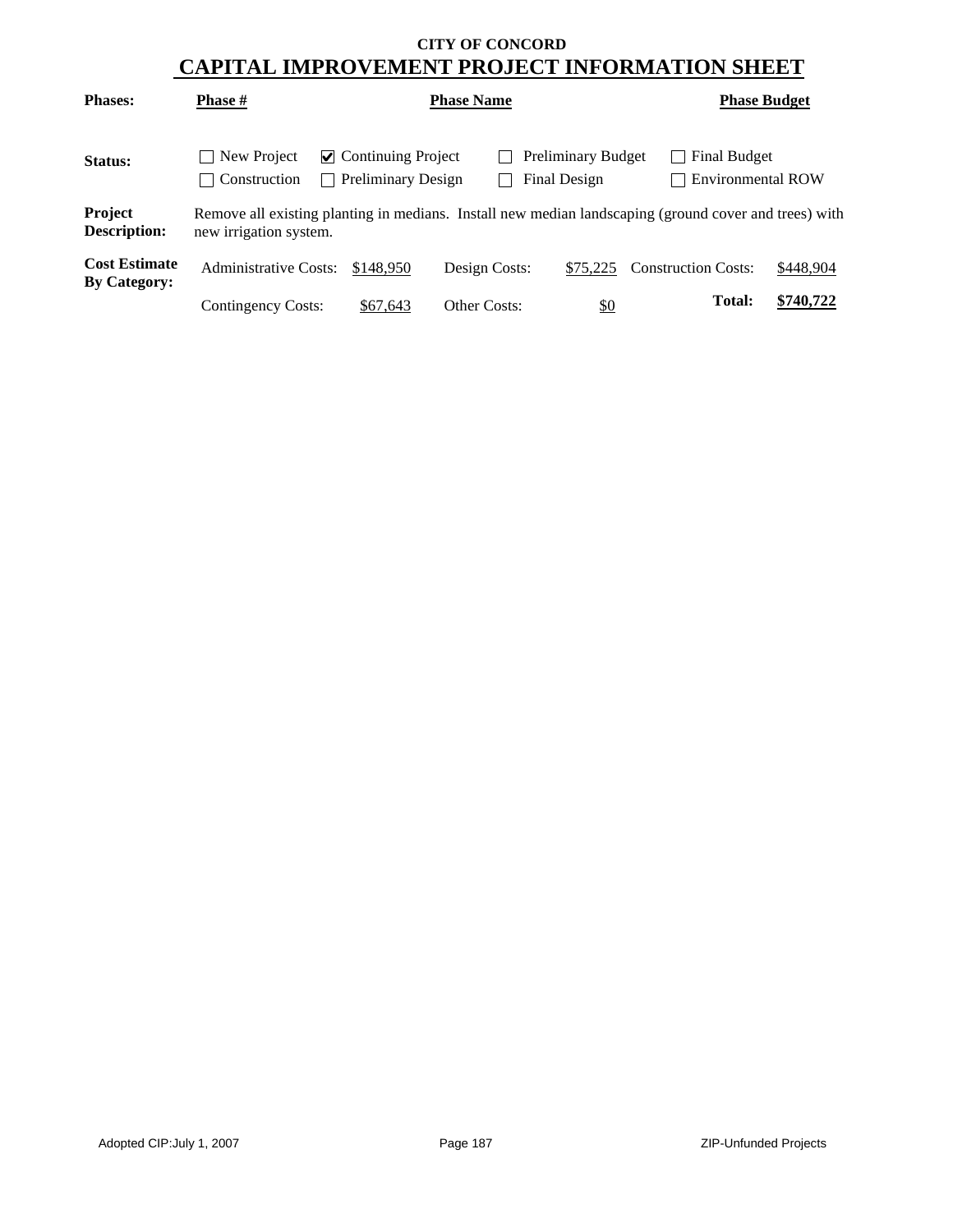| <b>Project Name:</b>                                | Kirker Pass Road Median Landscaping<br>Improvements (Clearbrook to Concord<br>Boulevard) |                      |                   |                         | Project Proponent: Public Works |                                                  |                     |
|-----------------------------------------------------|------------------------------------------------------------------------------------------|----------------------|-------------------|-------------------------|---------------------------------|--------------------------------------------------|---------------------|
| <b>Project Number:</b><br><b>Funding Source(s):</b> | UF-515 (LSR-105)                                                                         |                      |                   | <b>Project Manager:</b> |                                 | Building, Engineering &<br>Neighborhood Services |                     |
|                                                     |                                                                                          |                      |                   | <b>User Department:</b> |                                 | <b>Public Works</b>                              |                     |
|                                                     |                                                                                          |                      |                   | District:               |                                 | <b>Valley District</b>                           |                     |
|                                                     |                                                                                          | <b>Project Costs</b> |                   |                         | <b>Operating Costs</b>          | <b>Revenues</b>                                  | <b>Cost Savings</b> |
| <b>Prior Year</b><br><b>Allocation</b>              | \$0                                                                                      | \$0                  | \$0               | \$0                     | \$0                             | \$0                                              | \$0                 |
| <b>Fiscal Year</b>                                  |                                                                                          |                      |                   |                         |                                 |                                                  |                     |
| 2007-08                                             | \$0                                                                                      | \$0                  | \$0               | \$0                     | \$0                             | \$0                                              | \$0                 |
| 2008-09                                             | \$0                                                                                      | \$0                  | \$0               | \$0                     | \$0                             | \$0                                              | \$0                 |
| 2009-10                                             | \$0                                                                                      | \$0                  | \$0               | \$0                     | \$0                             | \$0                                              | \$0                 |
| 2010-11                                             | \$0                                                                                      | \$0                  | \$0               | \$0                     | \$0                             | \$0                                              | \$0                 |
| 2011-12                                             | \$0                                                                                      | \$0                  | \$0               | \$0                     | \$0                             | \$0                                              | \$0                 |
| 2012-13                                             | \$0                                                                                      | \$0                  | \$0               | \$0                     | \$0                             | \$0                                              | \$0                 |
| 2013-14                                             | \$0                                                                                      | \$0                  | \$0               | \$0                     | \$0                             | \$0                                              | \$0                 |
| 2014-15                                             | \$0                                                                                      | \$0                  | \$0               | \$0                     | \$0                             | \$0                                              | \$0                 |
| 2015-16                                             | \$0                                                                                      | \$0                  | \$0               | \$0                     | \$0                             | \$0                                              | \$0                 |
| 2016-17                                             | \$0                                                                                      | \$0                  | \$0               | \$0                     | \$0                             | \$0                                              | \$0                 |
| <b>Subtotal</b>                                     | $\frac{$0}{}$                                                                            | \$0                  | $\underline{\$0}$ | \$0                     | \$0                             | \$0                                              | \$0                 |
| <b>TOTAL</b>                                        | \$0                                                                                      |                      |                   |                         |                                 |                                                  |                     |

#### **Statement of Need, Service Level, and Issue:**

**Need:** Entryways project a strong and positive statement of Concord as a vital and progressive community.

- **Service Level:** Landscape design shall be 40% hardscape and conform with the adopted Landscape Water Conservation Ordinance. Design will produce a changing palette of seasonal color through selection of appropriate plant material. This landscaping will provide a positive statement of the entry-way to the City and to the Concord Pavilion.
- **Pertinent Issue:** The Citywide Entryway Signage and Median Landscape opportunities study was updated in FY 2006-07. This study provides a project prioritization (ranking) of landscape projects.

Construction Estimate: Hardscape: 7,200 sf @ \$13.75/sf Landscape: 10,700 sf @ \$16.25/sf One 1 1/2" water meter @ \$70,000.

Project Cost Estimate: \$680,933 (2003 dollars) Operating Cost Estimate: \$12,500 annually (2003 dollars).

**Phases: Phase # Phase Phase Name Phase Budget Phase Budget**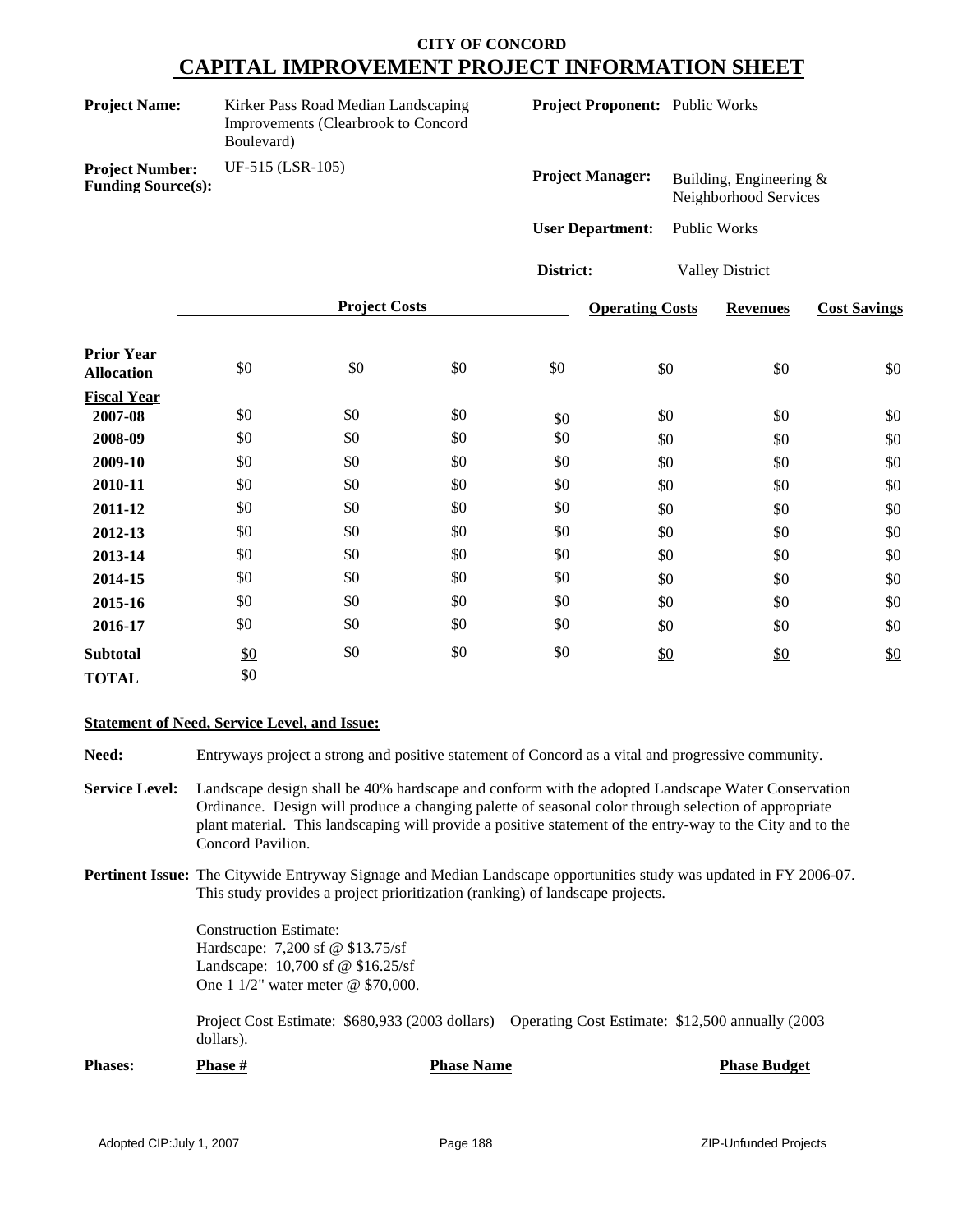| <b>Status:</b>                              | New Project                  | $\triangleright$ Continuing Project |               | <b>Preliminary Budget</b> | Final Budget                                                                                                                                                                                                                                                                                                      |           |
|---------------------------------------------|------------------------------|-------------------------------------|---------------|---------------------------|-------------------------------------------------------------------------------------------------------------------------------------------------------------------------------------------------------------------------------------------------------------------------------------------------------------------|-----------|
|                                             | Construction                 | <b>Preliminary Design</b>           |               | Final Design              | <b>Environmental ROW</b>                                                                                                                                                                                                                                                                                          |           |
| Project<br><b>Description:</b>              | landscaping.                 |                                     |               |                           | This project will provide landscaping to the three median islands on Kirker Pass Road between Clearbrook<br>Drive and Concord Boulevard. The project landscaping will include trees, shrubs and ground cover.<br>Included in the project will be interlocking pavers and a complete irrigation system for the new |           |
| <b>Cost Estimate</b><br><b>By Category:</b> | <b>Administrative Costs:</b> | \$133,497                           | Design Costs: | \$68.656                  | <b>Construction Costs:</b>                                                                                                                                                                                                                                                                                        | \$417,339 |
|                                             | <b>Contingency Costs:</b>    | \$61,442                            | Other Costs:  | $\underline{\$0}$         | Total:                                                                                                                                                                                                                                                                                                            | \$680,934 |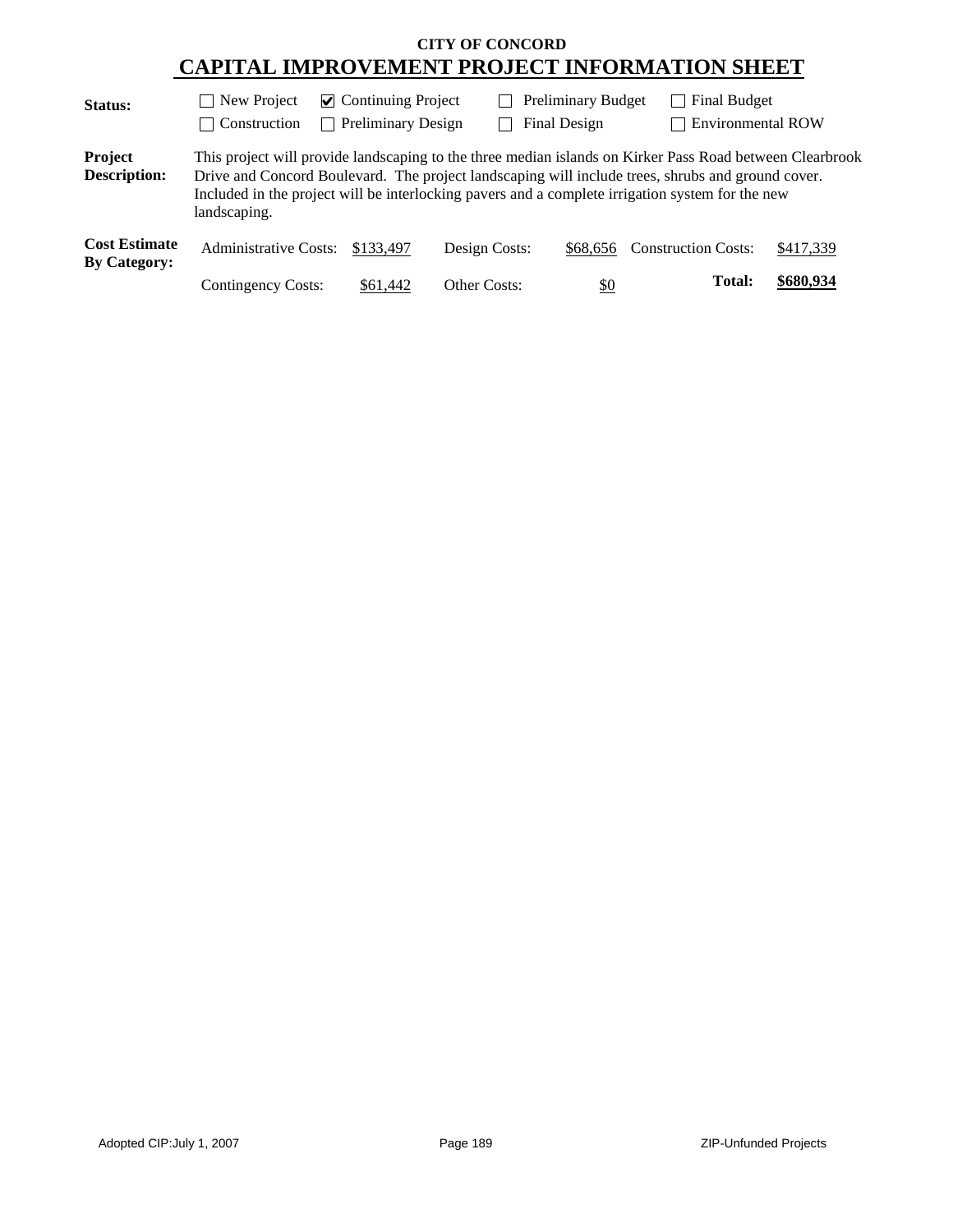| <b>Project Name:</b>                                | Belmont Road/Waltham Road Drainage<br>Improvement |                      |     | <b>Project Proponent:</b> Public Works |                        |                                                     |                     |
|-----------------------------------------------------|---------------------------------------------------|----------------------|-----|----------------------------------------|------------------------|-----------------------------------------------------|---------------------|
| <b>Project Number:</b><br><b>Funding Source(s):</b> | UF-518 (DS-005)                                   |                      |     | <b>Project Manager:</b>                |                        | Building, Engineering $\&$<br>Neighborhood Services |                     |
|                                                     |                                                   |                      |     | <b>User Department:</b>                |                        | Public Works                                        |                     |
|                                                     |                                                   |                      |     | District:                              |                        | Southern District                                   |                     |
|                                                     |                                                   | <b>Project Costs</b> |     |                                        | <b>Operating Costs</b> | <b>Revenues</b>                                     | <b>Cost Savings</b> |
| <b>Prior Year</b><br><b>Allocation</b>              | \$0                                               | \$0                  | \$0 | \$0                                    | \$0                    | \$0                                                 | \$0                 |
| <b>Fiscal Year</b>                                  |                                                   |                      |     |                                        |                        |                                                     |                     |
| 2007-08                                             | \$0                                               | \$0                  | \$0 | \$0                                    | \$0                    | \$0                                                 | \$0                 |
| 2008-09                                             | \$0                                               | \$0                  | \$0 | \$0                                    | \$0                    | \$0                                                 | \$0                 |
| 2009-10                                             | \$0                                               | \$0                  | \$0 | \$0                                    | \$0                    | \$0                                                 | \$0                 |
| 2010-11                                             | \$0                                               | \$0                  | \$0 | \$0                                    | \$0                    | \$0                                                 | \$0                 |
| 2011-12                                             | \$0                                               | \$0                  | \$0 | \$0                                    | \$0                    | \$0                                                 | \$0                 |
| 2012-13                                             | \$0                                               | \$0                  | \$0 | \$0                                    | \$0                    | \$0                                                 | $\$0$               |
| 2013-14                                             | \$0                                               | \$0                  | \$0 | \$0                                    | \$0                    | \$0                                                 | \$0                 |
| 2014-15                                             | \$0                                               | \$0                  | \$0 | \$0                                    | \$0                    | \$0                                                 | \$0                 |
| 2015-16                                             | \$0                                               | \$0                  | \$0 | \$0                                    | \$0                    | \$0                                                 | \$0                 |
| 2016-17                                             | \$0                                               | \$0                  | \$0 | \$0                                    | \$0                    | \$0                                                 | \$0                 |
| <b>Subtotal</b>                                     | \$0                                               | \$0                  | \$0 | \$0                                    | \$0                    | \$0                                                 | \$0                 |

### **Statement of Need, Service Level, and Issue:**

TOTAL \$0

Need: Due to lack of a storm drain pipe system, the intersection of Belmont and Waltham floods.

**Service Level:** The proposed project will eliminate the flooding at the Belmont/Waltham intersection.

**Pertinent Issue:** Design Cost includes survey costs.

|                                             | Project cost estimate: \$202,632 (2003 dollars)                                                                                                                                                             |                                                        |                     |                                           |                                                 |           |
|---------------------------------------------|-------------------------------------------------------------------------------------------------------------------------------------------------------------------------------------------------------------|--------------------------------------------------------|---------------------|-------------------------------------------|-------------------------------------------------|-----------|
| <b>Phases:</b>                              | <b>Phase</b> #                                                                                                                                                                                              |                                                        | <b>Phase Name</b>   |                                           | <b>Phase Budget</b>                             |           |
| <b>Status:</b>                              | New Project<br>Construction<br>n.                                                                                                                                                                           | $\vee$ Continuing Project<br><b>Preliminary Design</b> | V                   | <b>Preliminary Budget</b><br>Final Design | <b>Final Budget</b><br><b>Environmental ROW</b> |           |
| Project<br><b>Description:</b>              | Install 392' of 15" storm drains including three new catch basins. Install one catch basin in front of 1760<br>Belmont, one on the Belmont frontage of 1680 Waltham, and one at the corner of 1841 Belmont. |                                                        |                     |                                           |                                                 |           |
| <b>Cost Estimate</b><br><b>By Category:</b> | Administrative Costs:                                                                                                                                                                                       | \$67,898                                               | Design Costs:       | \$46,680                                  | <b>Construction Costs:</b>                      | \$76,385  |
|                                             | Contingency Costs:                                                                                                                                                                                          | \$11,670                                               | <b>Other Costs:</b> | \$0                                       | <b>Total:</b>                                   | \$202,633 |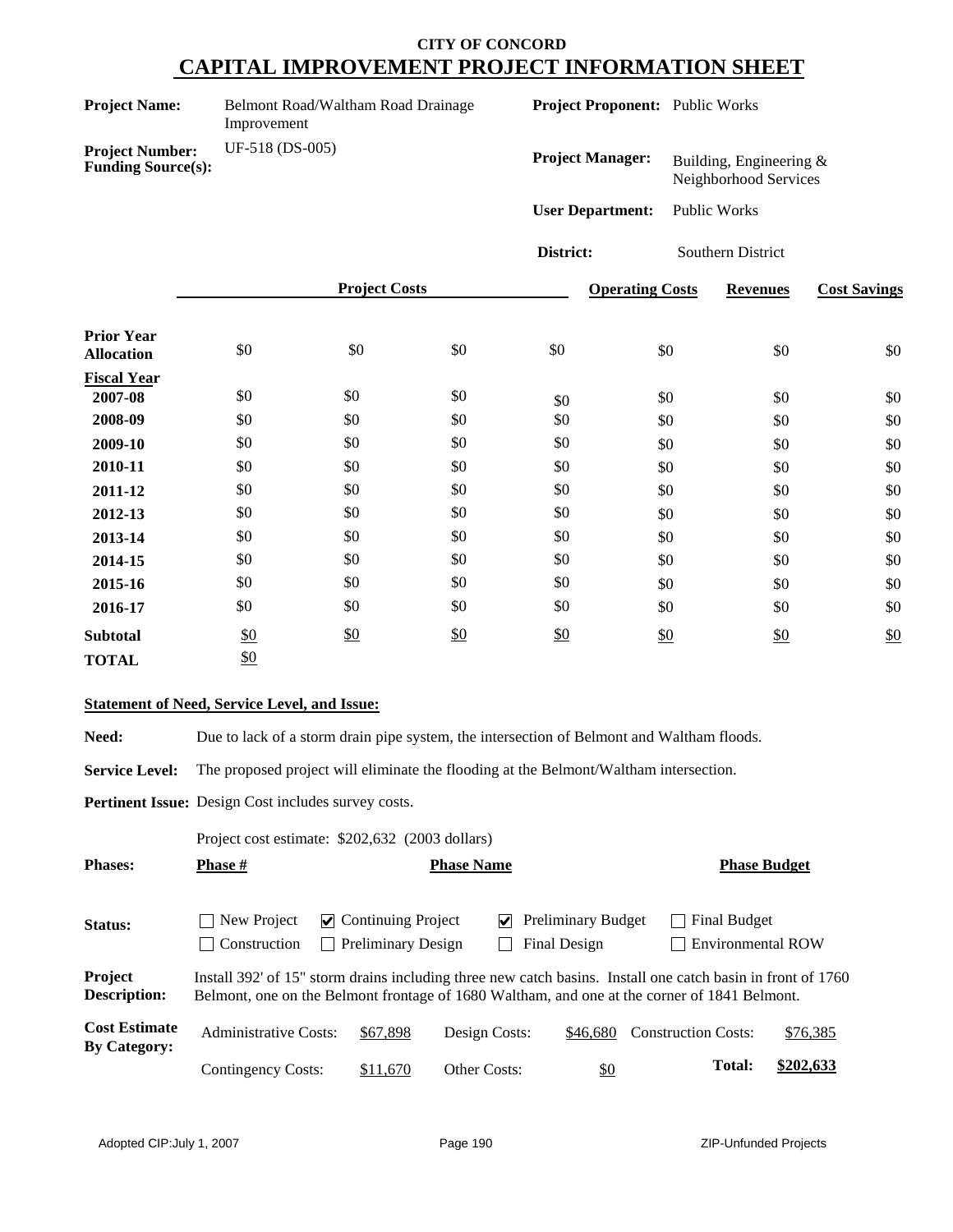**Funding Source(s):**

**Project Number:** UF-519 (GC302)

**Project Name:** Golf Course Lakes Improvement Study/Phase I & II Improvements **Project Proponent:** Community and Recreation Services

**Project Manager:** Joan Carrico

**User Department:** Community and Recreation Services

**District:**

|                                        |     | <b>Project Costs</b> |     |     | <b>Operating Costs</b> | <b>Revenues</b> | <b>Cost Savings</b> |
|----------------------------------------|-----|----------------------|-----|-----|------------------------|-----------------|---------------------|
| <b>Prior Year</b><br><b>Allocation</b> | \$0 | \$0                  | \$0 | \$0 | \$0                    | \$0             | \$0                 |
| <b>Fiscal Year</b>                     |     |                      |     |     |                        |                 |                     |
| 2007-08                                | \$0 | \$0                  | \$0 | \$0 | \$0                    | \$0             | \$0                 |
| 2008-09                                | \$0 | \$0                  | \$0 | \$0 | \$0                    | \$0             | \$0                 |
| 2009-10                                | \$0 | \$0                  | \$0 | \$0 | \$0                    | \$0             | \$0                 |
| 2010-11                                | \$0 | \$0                  | \$0 | \$0 | \$0                    | \$0             | \$0                 |
| 2011-12                                | \$0 | \$0                  | \$0 | \$0 | \$0                    | \$0             | \$0                 |
| 2012-13                                | \$0 | \$0                  | \$0 | \$0 | \$0                    | \$0             | \$0                 |
| 2013-14                                | \$0 | \$0                  | \$0 | \$0 | \$0                    | \$0             | \$0                 |
| 2014-15                                | \$0 | \$0                  | \$0 | \$0 | \$0                    | \$0             | \$0                 |
| 2015-16                                | \$0 | \$0                  | \$0 | \$0 | \$0                    | \$0             | \$0                 |
| 2016-17                                | \$0 | \$0                  | \$0 | \$0 | \$0                    | \$0             | \$0                 |
| <b>Subtotal</b>                        | \$0 | \$0                  | \$0 | \$0 | \$0                    | \$0             | \$0                 |
| <b>TOTAL</b>                           | \$0 |                      |     |     |                        |                 |                     |

### **Statement of Need, Service Level, and Issue:**

**Need:** There are six lakes on the Golf Course. The lakes serve as holding areas for the irrigation program and enhance Golf Course aesthetics as well as play. Staff has identified potential dredging, aerification, edge treatments and redesign needs in order to enhance the lakes.

**Service Level:** Maintenance of the lakes are critical to the Golf Course irrigation program; deterioration of the lakes will generate complaints from golfers and add work hours required to maintain edges and address water quality problems.

**Pertinent Issue:** The lakes have not been improved since the Golf Course opened. The selected consultant will be expected to advise staff on the improvements and maintenance standards required for the lakes and the redesign of the lake near the No. 8 hole/No. 9 tee. A phased plan for completion of identified improvements will be developed and implemented within available resources. This project was included in the list of potential projects reviewed by the City Council Ad-Hoc Golf Committee and the City Manager.

Project Cost Estimate: \$283,668 (2003 dollars)

| <b>Phases:</b> | Phase #                            | <b>Phase Name</b>                                      |                                                             | <b>Phase Budget</b>                             |
|----------------|------------------------------------|--------------------------------------------------------|-------------------------------------------------------------|-------------------------------------------------|
| Status:        | New Project<br>$\Box$ Construction | $\vee$ Continuing Project<br><b>Preliminary Design</b> | <b>Preliminary Budget</b><br>$\blacksquare$<br>Final Design | <b>Final Budget</b><br><b>Environmental ROW</b> |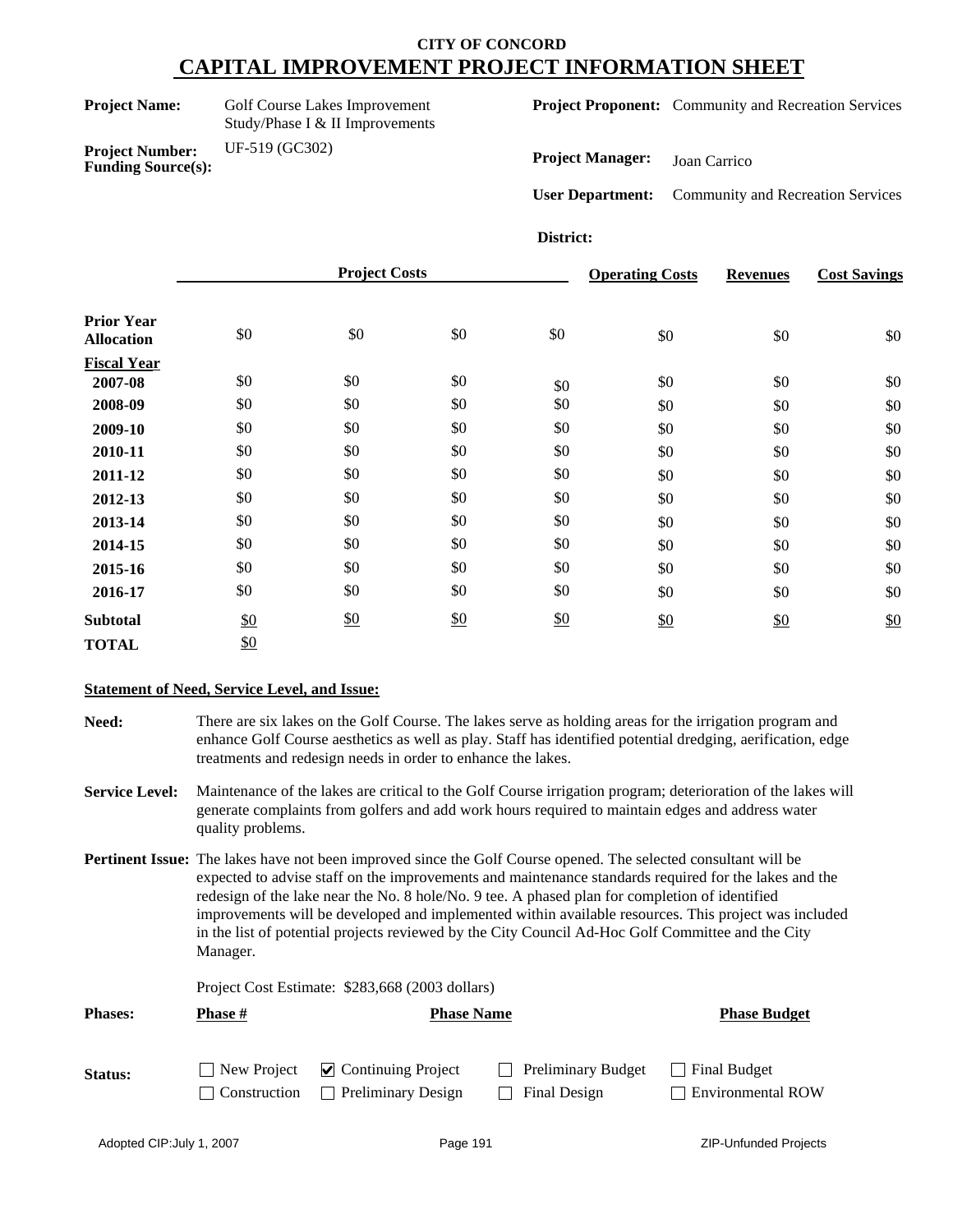**Project Description:** Engage a consultant to study the redesign and improvement needs of the Golf Course lakes to maintain their use for irrigation, aesthetics and play purposes. Develop a phased construction plan that will enable the planning and improvements to be completed over consecutive fiscal years.

| <b>Cost Estimate</b><br><b>By Category:</b> | <b>Administrative Costs:</b> | Design Costs: | <b>Construction Costs:</b> |
|---------------------------------------------|------------------------------|---------------|----------------------------|
|                                             | Contingency Costs:           | Other Costs:  | Total:                     |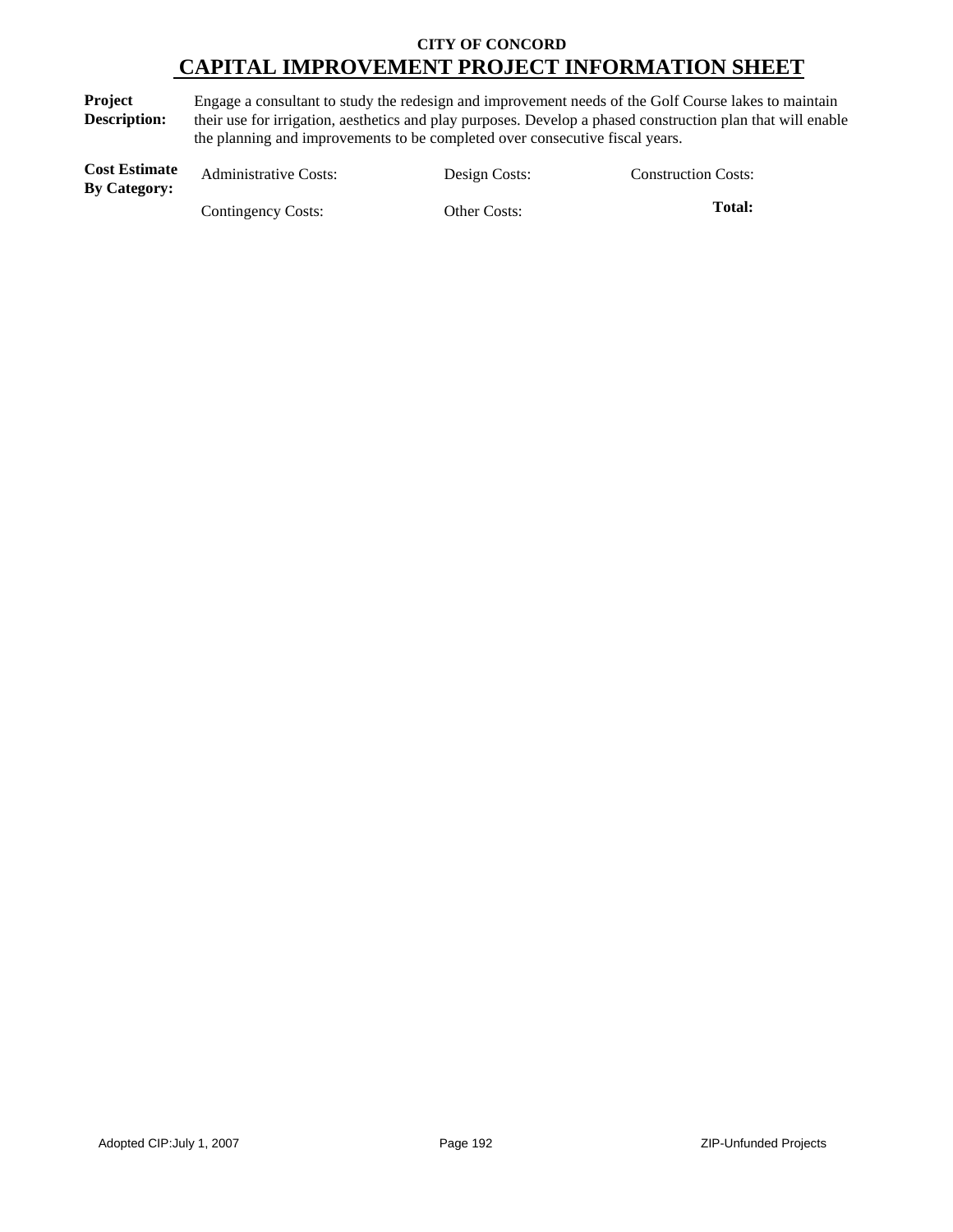| <b>Project Name:</b> | <b>Ygnacio Valley Road Widening</b> |
|----------------------|-------------------------------------|
|----------------------|-------------------------------------|

**Project Number:** UF-520 (PJ 044) **Funding Source(s):**

| <b>Project Proponent:</b> | Building, Engineering $\&$<br>Neighborhood Services |
|---------------------------|-----------------------------------------------------|
| <b>Project Manager:</b>   | Building, Engineering $\&$<br>Neighborhood Services |
| <b>User Department:</b>   | <b>Public Works</b>                                 |

**District:** Valley District

|                                        |     | <b>Project Costs</b> |     |     | <b>Operating Costs</b> | <b>Revenues</b> | <b>Cost Savings</b> |
|----------------------------------------|-----|----------------------|-----|-----|------------------------|-----------------|---------------------|
| <b>Prior Year</b><br><b>Allocation</b> | \$0 | \$0                  | \$0 | \$0 | \$0                    | \$0             | \$0                 |
| <b>Fiscal Year</b>                     |     |                      |     |     |                        |                 |                     |
| 2007-08                                | \$0 | \$0                  | \$0 | \$0 | \$0                    | \$0             | \$0                 |
| 2008-09                                | \$0 | \$0                  | \$0 | \$0 | \$0                    | \$0             | \$0                 |
| 2009-10                                | \$0 | \$0                  | \$0 | \$0 | \$0                    | \$0             | \$0                 |
| 2010-11                                | \$0 | \$0                  | \$0 | \$0 | \$0                    | \$0             | \$0                 |
| 2011-12                                | \$0 | \$0                  | \$0 | \$0 | \$0                    | \$0             | \$0                 |
| 2012-13                                | \$0 | \$0                  | \$0 | \$0 | \$0                    | \$0             | \$0                 |
| 2013-14                                | \$0 | \$0                  | \$0 | \$0 | \$0                    | \$0             | \$0                 |
| 2014-15                                | \$0 | \$0                  | \$0 | \$0 | \$0                    | \$0             | \$0                 |
| 2015-16                                | \$0 | \$0                  | \$0 | \$0 | \$0                    | \$0             | \$0                 |
| 2016-17                                | \$0 | \$0                  | \$0 | \$0 | \$0                    | \$0             | \$0                 |
| <b>Subtotal</b>                        | \$0 | \$0                  | \$0 | \$0 | \$0                    | \$0             | \$0                 |
| <b>TOTAL</b>                           | \$0 |                      |     |     |                        |                 |                     |

### **Statement of Need, Service Level, and Issue:**

| <b>Need:</b>                                |                                                   | Reduce congestion on Ygnacio Valley Road.                                                                                                                                                                                                 |                   |                   |                                           |                                                                                                    |                   |
|---------------------------------------------|---------------------------------------------------|-------------------------------------------------------------------------------------------------------------------------------------------------------------------------------------------------------------------------------------------|-------------------|-------------------|-------------------------------------------|----------------------------------------------------------------------------------------------------|-------------------|
| <b>Service Level:</b>                       | Increases traffic capacity.                       |                                                                                                                                                                                                                                           |                   |                   |                                           |                                                                                                    |                   |
|                                             | Walnut Creek.                                     | <b>Pertinent Issue:</b> This project will complete the City's efforts to provide three continuous traffic lanes in each direction<br>along the Kirker Pass Rd. and Ygnacio Valley Rd. corridor between Myrtle Dr. and the City limit with |                   |                   |                                           |                                                                                                    |                   |
|                                             | Project Cost Estimate: \$8,125,000 (2003 dollars) |                                                                                                                                                                                                                                           |                   |                   |                                           |                                                                                                    |                   |
| <b>Phases:</b>                              | <b>Phase</b> #                                    |                                                                                                                                                                                                                                           |                   | <b>Phase Name</b> |                                           | <b>Phase Budget</b>                                                                                |                   |
| Status:                                     | New Project<br>Construction                       | $\vee$ Continuing Project<br>$\triangleright$ Preliminary Design                                                                                                                                                                          |                   | M                 | <b>Preliminary Budget</b><br>Final Design | Final Budget<br><b>Environmental ROW</b>                                                           |                   |
| Project<br><b>Description:</b>              | Road.                                             |                                                                                                                                                                                                                                           |                   |                   |                                           | Add a third lane along Ygnacio Valley Road in each direction between Michigan Boulevard and Cowell |                   |
| <b>Cost Estimate</b><br><b>By Category:</b> | <b>Administrative Costs:</b>                      |                                                                                                                                                                                                                                           | $\frac{$0}{}$     | Design Costs:     | \$0                                       | <b>Construction Costs:</b>                                                                         | $\underline{\$0}$ |
|                                             | Contingency Costs:                                |                                                                                                                                                                                                                                           | $\underline{\$0}$ | Other Costs:      | $\frac{$0}{}$                             | <b>Total:</b>                                                                                      | $\underline{\$0}$ |
|                                             |                                                   |                                                                                                                                                                                                                                           |                   |                   |                                           |                                                                                                    |                   |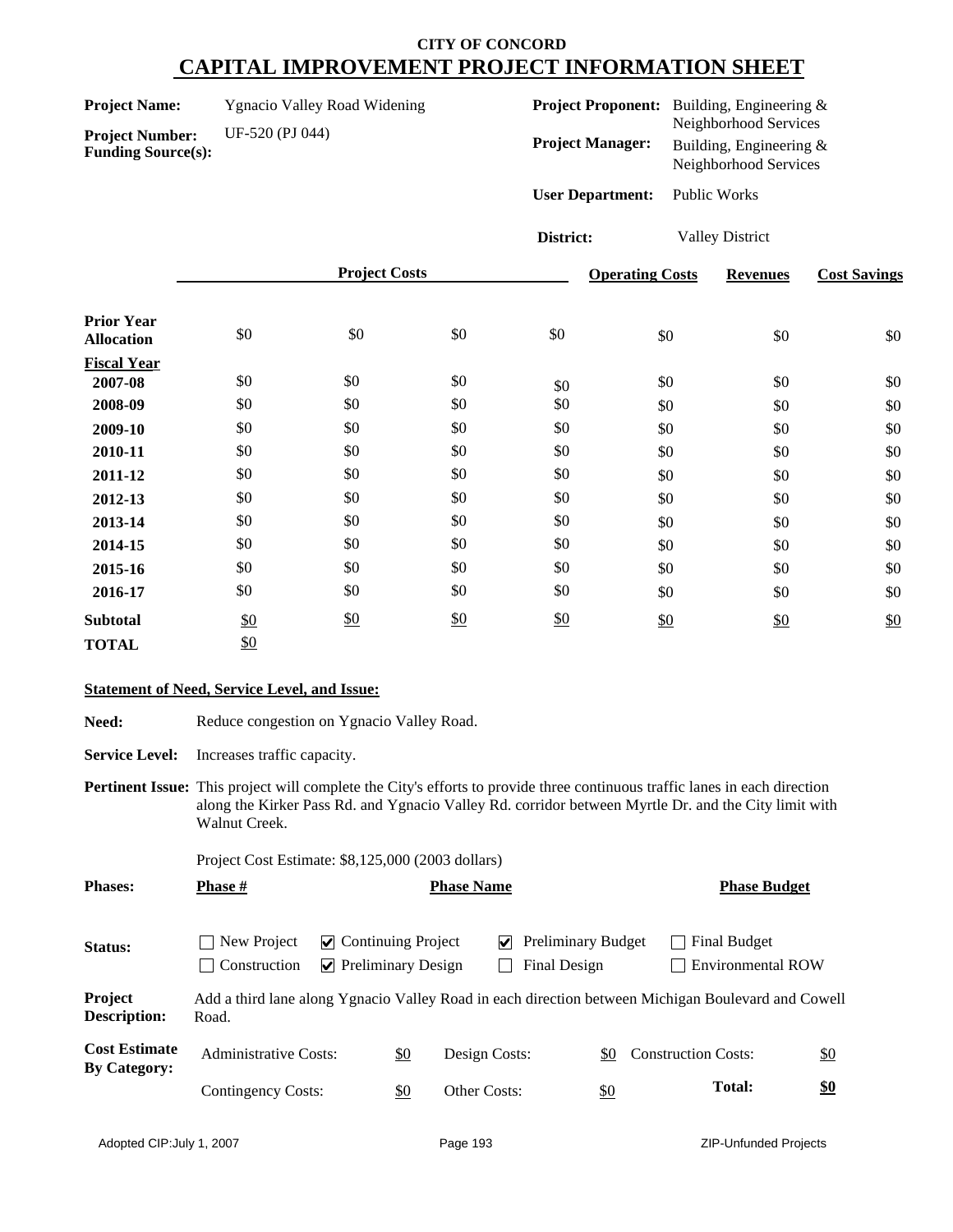**Project Name:** Concord Library Expansion

**Funding Source(s):**

**Project Number:** UF-521 (PJ 762)

**Project Proponent:** City Management

**Project Manager:** Building, Engineering & Neighborhood Services

**User Department:** City Management

#### **District:**

|                                        |     | <b>Project Costs</b> |     |     | <b>Operating Costs</b> | <b>Revenues</b> | <b>Cost Savings</b> |
|----------------------------------------|-----|----------------------|-----|-----|------------------------|-----------------|---------------------|
| <b>Prior Year</b><br><b>Allocation</b> | \$0 | \$0                  | \$0 | \$0 | \$0                    | \$0             | $\$0$               |
| <b>Fiscal Year</b>                     |     |                      |     |     |                        |                 |                     |
| 2007-08                                | \$0 | \$0                  | \$0 | \$0 | \$0                    | \$0             | \$0                 |
| 2008-09                                | \$0 | \$0                  | \$0 | \$0 | \$0                    | \$0             | \$0                 |
| 2009-10                                | \$0 | \$0                  | \$0 | \$0 | \$0                    | \$0             | \$0                 |
| 2010-11                                | \$0 | \$0                  | \$0 | \$0 | \$0                    | \$0             | \$0                 |
| 2011-12                                | \$0 | \$0                  | \$0 | \$0 | \$0                    | \$0             | \$0                 |
| 2012-13                                | \$0 | \$0                  | \$0 | \$0 | \$0                    | \$0             | \$0                 |
| 2013-14                                | \$0 | \$0                  | \$0 | \$0 | \$0                    | \$0             | \$0                 |
| 2014-15                                | \$0 | \$0                  | \$0 | \$0 | \$0                    | \$0             | \$0                 |
| 2015-16                                | \$0 | \$0                  | \$0 | \$0 | \$0                    | \$0             | \$0                 |
| 2016-17                                | \$0 | \$0                  | \$0 | \$0 | \$0                    | \$0             | \$0                 |
| <b>Subtotal</b>                        | \$0 | $\frac{$0}{}$        | \$0 | \$0 | \$0                    | \$0             | \$0                 |
| <b>TOTAL</b>                           | \$0 |                      |     |     |                        |                 |                     |

### **Statement of Need, Service Level, and Issue:**

**Need:** The Concord Branch Library was constructed in 1959 and has reached the end of its useful life. The size of the structure is inadequate to serve a city of Concord's population. **Service Level:** This project will provide a 47,000 square foot library including a 2,000 square foot Art Gallery. **Status:** New Project **O** Continuing Project **O** Preliminary Budget **C** Final Budget  $\Box$  Construction  $\Box$  Preliminary Design  $\Box$  Final Design  $\Box$  Environmental ROW **Project Description:** The 47,000 square foot library will be operated by the Contra Costa County Library under a joint operating agreement between the City and Contra Costa County. Funding for the project includes a \$1.5 million contribution by the County, which has previously been approved by the City Council and the Board of Supervisors. The collections of the County Library will be contained in the structure. **Pertinent Issue:** The estimated capital cost of this facility is \$20,000,000. The project requires an award of a State grant in the amount of \$13,000,000. All costs are expressed in 2003 dollars. Funding is as follows: Prior Year = \$311,000 of General Fund; \$1,500,000 from Contra Costa County; \$379,258 of Art in Public Places/RDA. FY 2003-04 = \$690,100 of General Fund. FY 2004-05 = \$4,119,642 of General Fund; and \$13,000,000 of State Grant. **Phases:** Phase # **Phase Phase Name Phase Budget Phase Budget**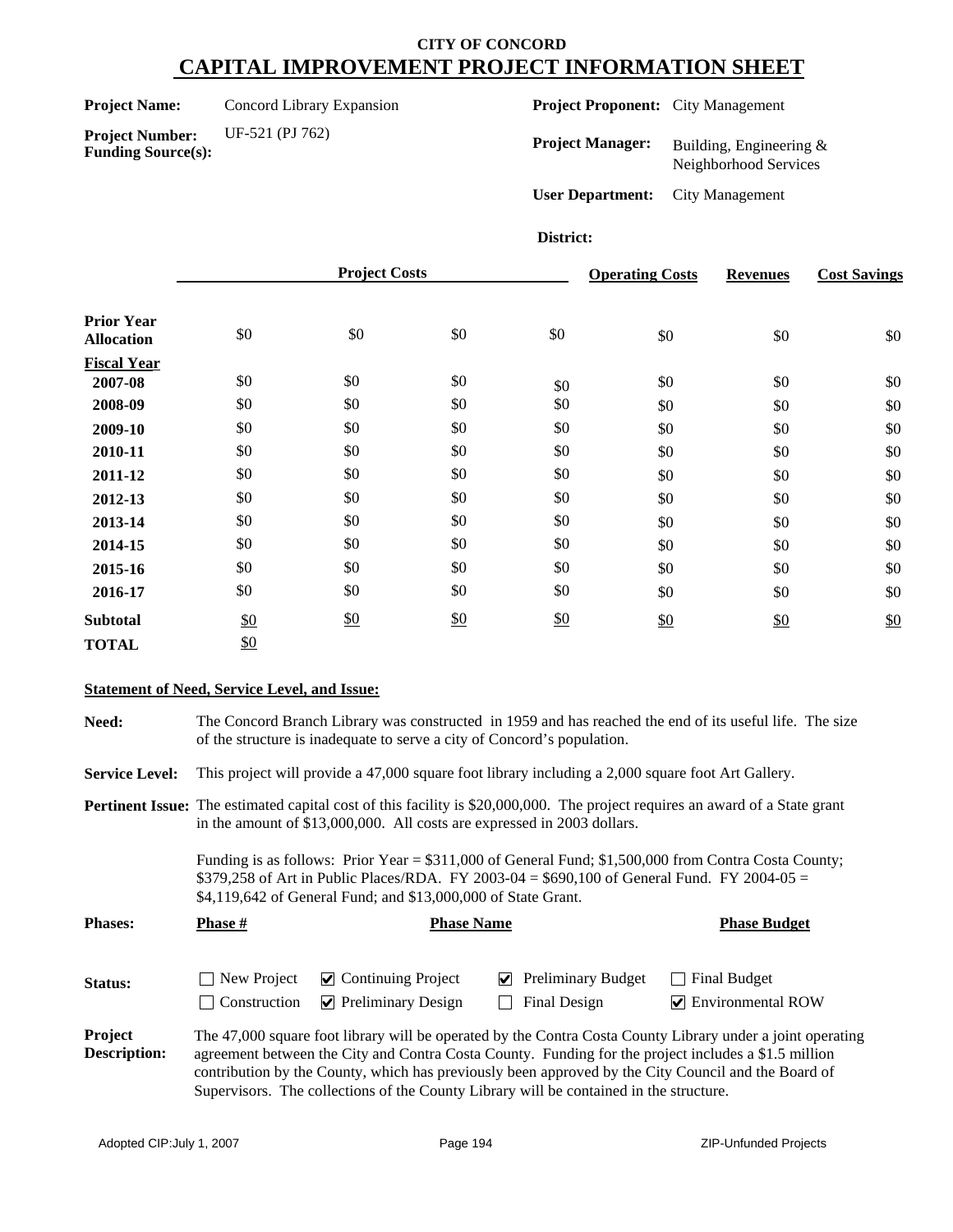| <b>Cost Estimate</b><br><b>By Category:</b> | <b>Administrative Costs:</b> | Design Costs: | <b>Construction Costs:</b> |
|---------------------------------------------|------------------------------|---------------|----------------------------|
|                                             | Contingency Costs:           | Other Costs:  | Total:                     |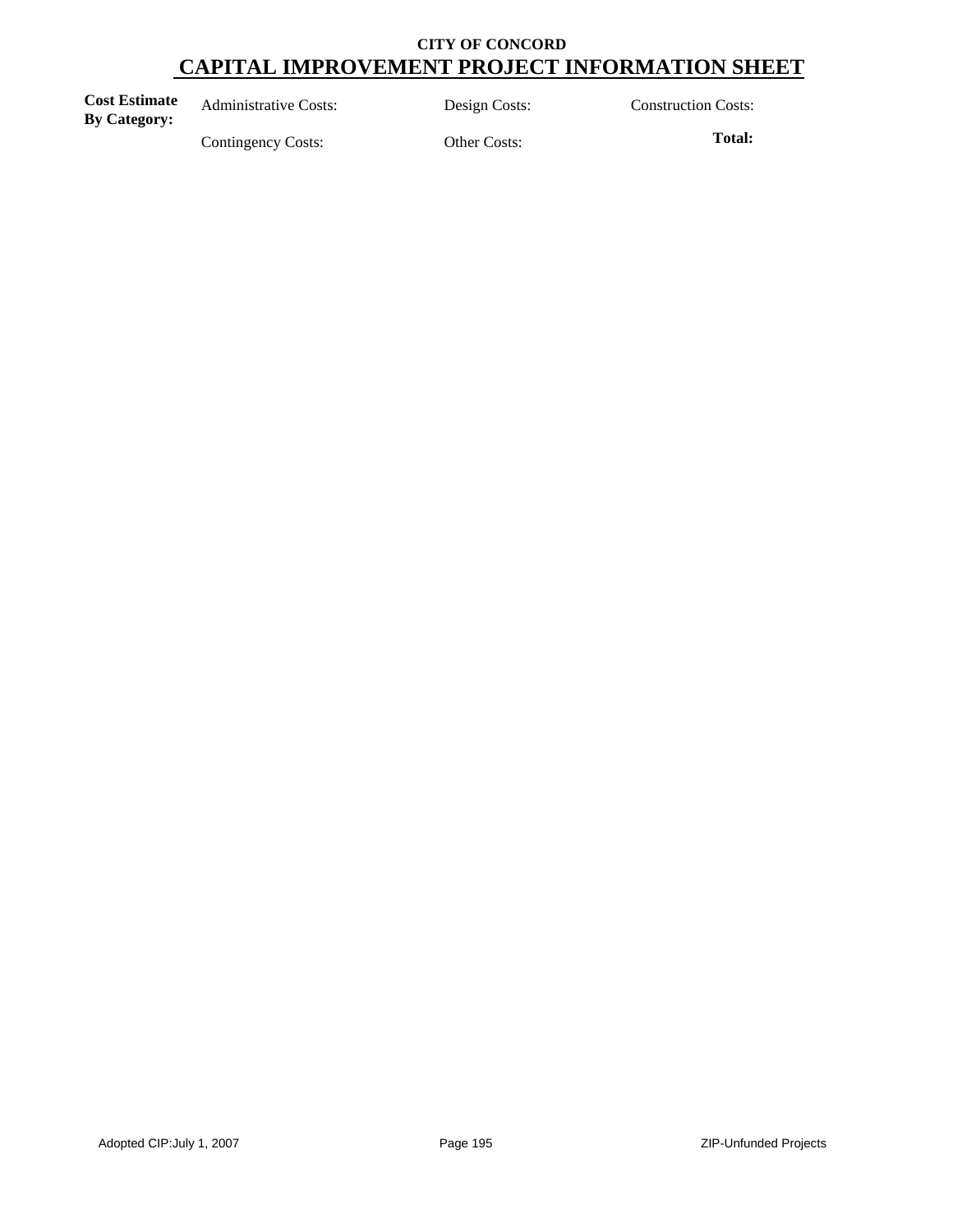| <b>Project Name:</b>   | <b>Concord Community Center</b> |  |  |
|------------------------|---------------------------------|--|--|
| <b>Droigot Numbers</b> | $IIF-522$                       |  |  |

**Project Proponent:** Community and Recreation Services

| <b>Project Number:</b> |                           |
|------------------------|---------------------------|
|                        | <b>Funding Source(s):</b> |

**Project Manager:** Building, Engineering & Neighborhood Services

**User Department:** Community and Recreation Services

**District:** Citywide

|                                        |     | <b>Project Costs</b> |     |     | <b>Operating Costs</b> | <b>Revenues</b> | <b>Cost Savings</b> |
|----------------------------------------|-----|----------------------|-----|-----|------------------------|-----------------|---------------------|
| <b>Prior Year</b><br><b>Allocation</b> | \$0 | \$0                  | \$0 | \$0 | $\$0$                  | \$0             | \$0                 |
| <b>Fiscal Year</b>                     |     |                      |     |     |                        |                 |                     |
| 2007-08                                | \$0 | \$0                  | \$0 | \$0 | \$0                    | \$0             | \$0                 |
| 2008-09                                | \$0 | \$0                  | \$0 | \$0 | \$0                    | \$0             | \$0                 |
| 2009-10                                | \$0 | \$0                  | \$0 | \$0 | \$0                    | \$0             | \$0                 |
| 2010-11                                | \$0 | \$0                  | \$0 | \$0 | \$0                    | \$0             | \$0                 |
| 2011-12                                | \$0 | \$0                  | \$0 | \$0 | \$0                    | \$0             | \$0                 |
| 2012-13                                | \$0 | \$0                  | \$0 | \$0 | \$0                    | \$0             | \$0                 |
| 2013-14                                | \$0 | \$0                  | \$0 | \$0 | \$0                    | \$0             | \$0                 |
| 2014-15                                | \$0 | \$0                  | \$0 | \$0 | \$0                    | \$0             | \$0                 |
| 2015-16                                | \$0 | \$0                  | \$0 | \$0 | \$0                    | \$0             | \$0                 |
| 2016-17                                | \$0 | \$0                  | \$0 | \$0 | \$0                    | \$0             | \$0                 |
| <b>Subtotal</b>                        | \$0 | \$0                  | \$0 | \$0 | \$0                    | \$0             | \$0                 |
| <b>TOTAL</b>                           | \$0 |                      |     |     |                        |                 |                     |

### **Statement of Need, Service Level, and Issue:**

**Need:** To provide the community with a centralized multi-use facility for recreation, social, arts and other activities.

**Service Level:** The Community Center would enhance the City's various programs related to recreation, social, arts and other activities.

**Pertinent Issue:** Concord presently lacks a community center that can be a focal point for recreation, social and arts activities. An operational study of Centre Concord completed in 1996 concluded that community use is limited due to the inadequate design of the building and its location. The Leisure Services Strategic Plan documented high priority outcomes associated with youth activities, arts, theatre and sports in addition to the meeting and banquet rooms offered at Centre Concord. The program concept will provide all of the desired facilities on a site that is presently part of Willow Pass Park, within a state of the art, efficiently designed building. A comprehensive programmatic study will need to be completed in order to define the precise uses and space needs that can be accommodated within the approximate 50,000 square foot Community Center. Examples of possible uses include a gym, meeting rooms, classrooms, banquet room, arts center, theatre, youth center and offices for services such as family counseling. In order to identify the resources required to build the Community Center, Centre Concord will need to be sold and Willow Pass Center may need to be demolished. The current expenditures and revenues associated with the operation of Centre Concord and Willow Pass Center are assumed in the operation of the proposed Community Center. The programmatic study will need to determine how the Community Center can be situated on Willow Pass Park and how the facilities displaced by the Community Center can be replaced. In addition, the study will need to evaluate the feasibility of operating the Community Center based on the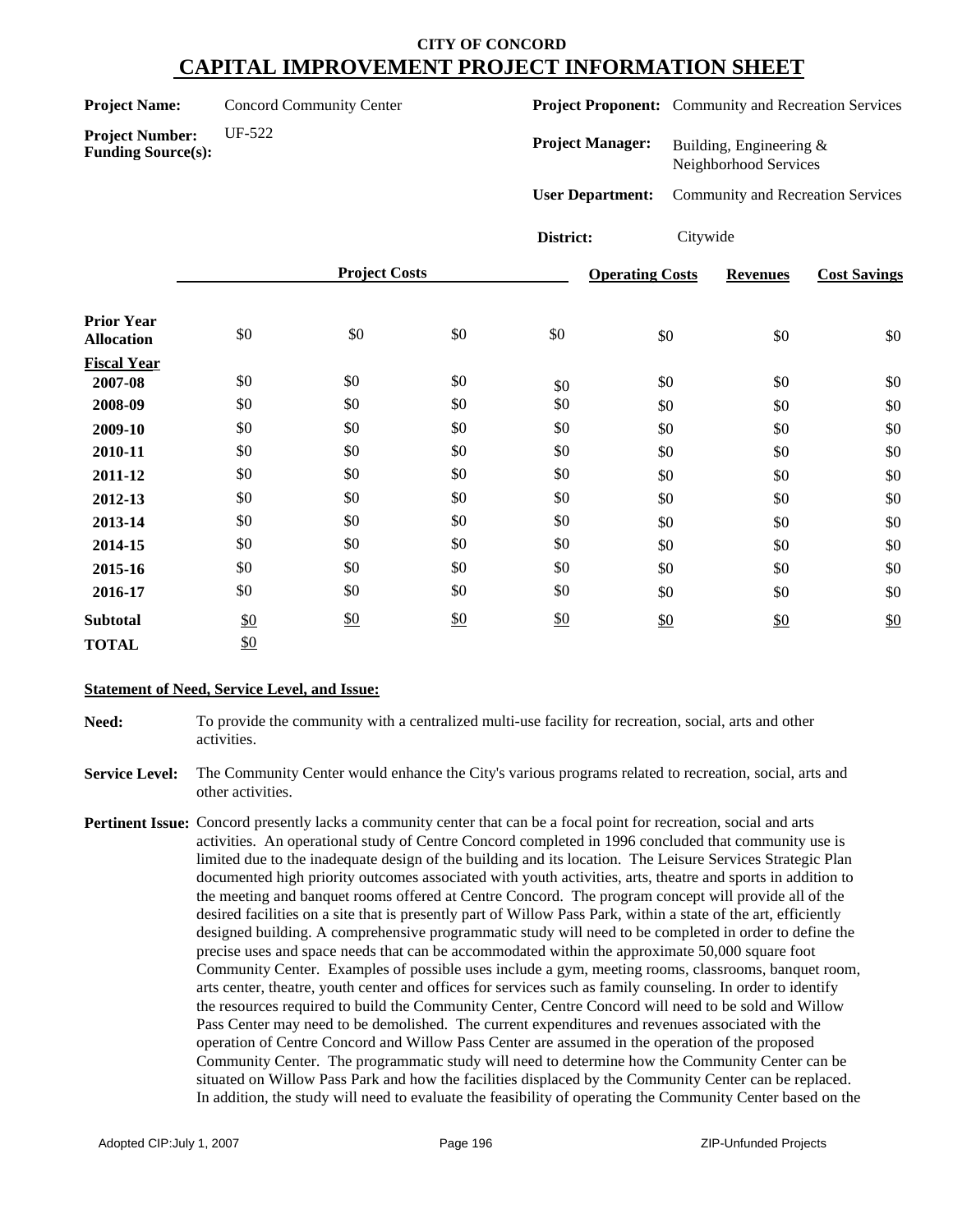Centre Concord/Willow Pass expenditures and revenues.

| <b>Phases:</b>                              | <b>Phase #</b>              |                                                                                        | <b>Phase Name</b> |                                           | <b>Phase Budget</b>                      |
|---------------------------------------------|-----------------------------|----------------------------------------------------------------------------------------|-------------------|-------------------------------------------|------------------------------------------|
| Status:                                     | New Project<br>Construction | $\vee$ Continuing Project<br>$\triangleright$ Preliminary Design                       |                   | <b>Preliminary Budget</b><br>Final Design | Final Budget<br><b>Environmental ROW</b> |
| Project<br><b>Description:</b>              |                             | Design and construction of a multi-purpose, state of the art Concord Community Center. |                   |                                           |                                          |
| <b>Cost Estimate</b><br><b>By Category:</b> | Administrative Costs:       |                                                                                        | Design Costs:     |                                           | <b>Construction Costs:</b>               |
|                                             | Contingency Costs:          |                                                                                        | Other Costs:      |                                           | Total:                                   |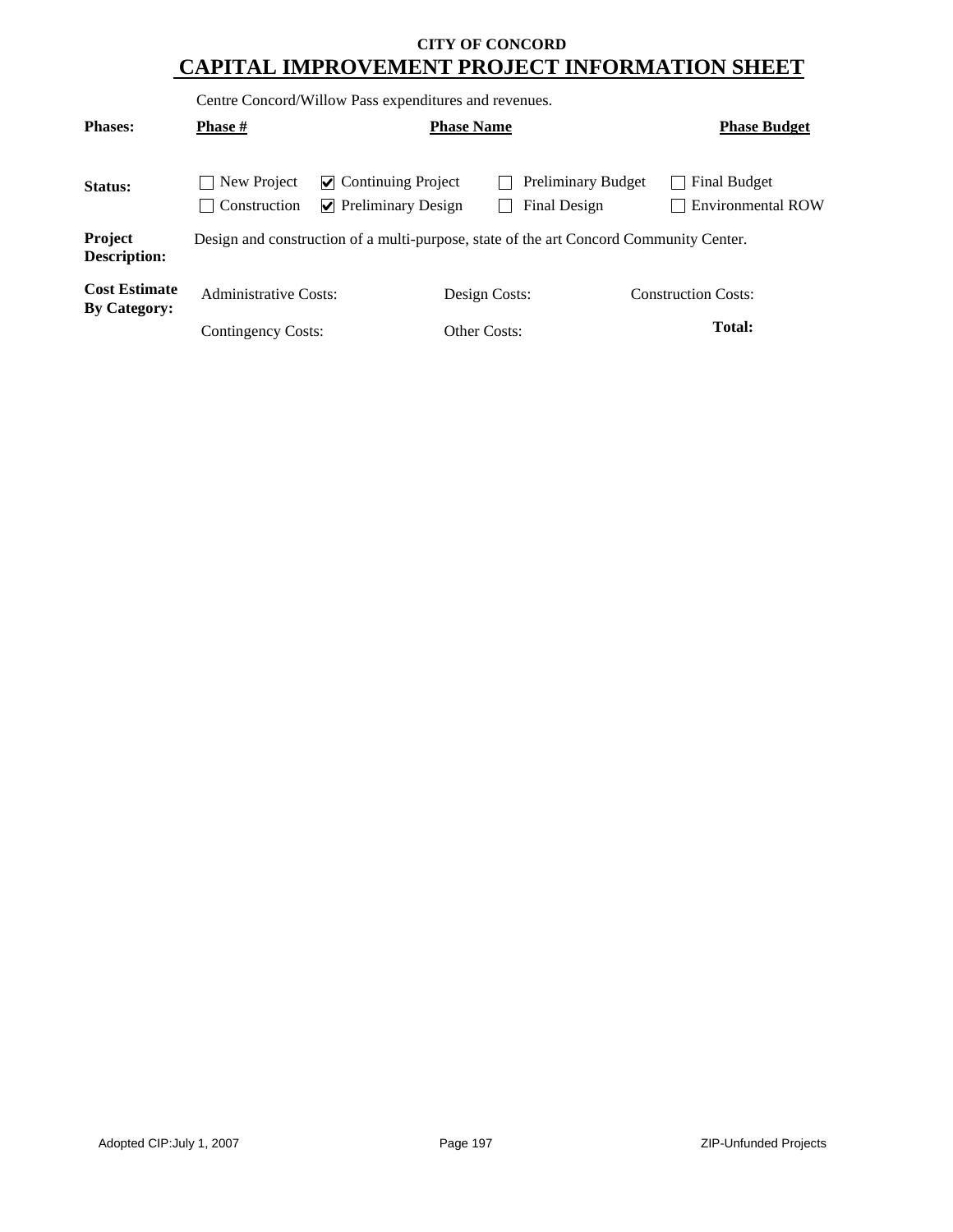| <b>Project Name:</b>                                | Treat Boulevard Sidewalk - North Side,<br>Coco's Restaurant to Cobblestone Drive |                      |     |                         | <b>Project Proponent:</b> Building, Engineering &<br>Neighborhood Services |                                                  |                     |
|-----------------------------------------------------|----------------------------------------------------------------------------------|----------------------|-----|-------------------------|----------------------------------------------------------------------------|--------------------------------------------------|---------------------|
| <b>Project Number:</b><br><b>Funding Source(s):</b> | UF-601                                                                           |                      |     | <b>Project Manager:</b> |                                                                            | Building, Engineering &<br>Neighborhood Services |                     |
|                                                     |                                                                                  |                      |     | <b>User Department:</b> |                                                                            | Public Works                                     |                     |
|                                                     |                                                                                  |                      |     | District:               |                                                                            | <b>Valley District</b>                           |                     |
|                                                     |                                                                                  | <b>Project Costs</b> |     |                         | <b>Operating Costs</b>                                                     | <b>Revenues</b>                                  | <b>Cost Savings</b> |
| <b>Prior Year</b><br><b>Allocation</b>              | \$0                                                                              | \$0                  | \$0 | \$0                     | \$0                                                                        | \$0                                              | \$0                 |
| <b>Fiscal Year</b><br>2007-08                       | \$0                                                                              | \$0                  | \$0 | \$0                     | \$0                                                                        | \$0                                              | \$0                 |
| 2008-09                                             | \$0                                                                              | \$0                  | \$0 | \$0                     | \$0                                                                        | \$0                                              | \$0                 |
| 2009-10                                             | \$0                                                                              | \$0                  | \$0 | \$0                     | \$0                                                                        | \$0                                              | \$0                 |
| 2010-11                                             | \$0                                                                              | \$0                  | \$0 | \$0                     | \$0                                                                        | \$0                                              | \$0                 |
| 2011-12                                             | \$0                                                                              | \$0                  | \$0 | \$0                     | \$0                                                                        | \$0                                              | \$0                 |
| 2012-13                                             | \$0                                                                              | \$0                  | \$0 | \$0                     | \$0                                                                        | \$0                                              | \$0                 |
| 2013-14                                             | \$0                                                                              | \$0                  | \$0 | \$0                     | \$0                                                                        | \$0                                              | \$0                 |
| 2014-15                                             | \$0                                                                              | \$0                  | \$0 | \$0                     | \$0                                                                        | \$0                                              | \$0                 |
| 2015-16                                             | \$0                                                                              | \$0                  | \$0 | \$0                     | \$0                                                                        | \$0                                              | \$0                 |
| 2016-17                                             | \$0                                                                              | \$0                  | \$0 | \$0                     | \$0                                                                        | \$0                                              | \$0                 |
| <b>Subtotal</b>                                     | \$0                                                                              | \$0                  | \$0 | \$0                     | \$0                                                                        | \$0                                              | \$0                 |
| <b>TOTAL</b>                                        | \$0                                                                              |                      |     |                         |                                                                            |                                                  |                     |

### **Statement of Need, Service Level, and Issue:**

| Need:                          |                             | A missing gap of sidewalk on the north side of Treat Boulevard between Coco's Restaurant and<br>Cobblestone Drive (310') creates an impediment for pedestrian travel from the residential area to the west,<br>to the retail shopping centers to the east. During inclement weather, pedestrians are forced to walk in the<br>street. A sidewalk needs to be constructed to relieve this problem area. |                                                                                                                                                                                                                                                                                                                  |                                                                                                                                                                                                                                                                                                                            |  |  |  |  |  |  |
|--------------------------------|-----------------------------|--------------------------------------------------------------------------------------------------------------------------------------------------------------------------------------------------------------------------------------------------------------------------------------------------------------------------------------------------------------------------------------------------------|------------------------------------------------------------------------------------------------------------------------------------------------------------------------------------------------------------------------------------------------------------------------------------------------------------------|----------------------------------------------------------------------------------------------------------------------------------------------------------------------------------------------------------------------------------------------------------------------------------------------------------------------------|--|--|--|--|--|--|
| <b>Service Level:</b>          |                             | The proposed project will enhance pedestrian access and safety along Treat Boulevard.                                                                                                                                                                                                                                                                                                                  |                                                                                                                                                                                                                                                                                                                  |                                                                                                                                                                                                                                                                                                                            |  |  |  |  |  |  |
|                                |                             | Pertinent Issue: Residents in the area have requested the sidewalk construction. Total cost of the project is estimated to<br>be \$106,000 (2004 dollars).                                                                                                                                                                                                                                             |                                                                                                                                                                                                                                                                                                                  |                                                                                                                                                                                                                                                                                                                            |  |  |  |  |  |  |
| <b>Phases:</b>                 | <b>Phase</b> #              | <b>Phase Name</b>                                                                                                                                                                                                                                                                                                                                                                                      |                                                                                                                                                                                                                                                                                                                  | <b>Phase Budget</b>                                                                                                                                                                                                                                                                                                        |  |  |  |  |  |  |
| Status:                        | New Project<br>Construction | $\vee$ Continuing Project<br><b>Preliminary Design</b><br>$\mathcal{L}$                                                                                                                                                                                                                                                                                                                                | <b>Preliminary Budget</b><br>Final Design                                                                                                                                                                                                                                                                        | <b>Final Budget</b><br><b>Environmental ROW</b>                                                                                                                                                                                                                                                                            |  |  |  |  |  |  |
| Project<br><b>Description:</b> |                             |                                                                                                                                                                                                                                                                                                                                                                                                        | west of Coco's driveway, westerly to the curb return at Cobblestone Drive. Both curb returns at<br>Twenty feet of 2' high wood fence will be relocated and 52 lineal feet of slope will be excavated at the<br>easement will also be acquired from the easterly parcel at Cobblestone Drive and Treat Boulevard. | The project will construct 310 lineal feet of 6' wide PCC sidewalk from the end of the existing sidewalk<br>Cobblestone Drive and Treat Boulevard will be reconstructed to provide current standard handicap ramps.<br>easterly parcel at Cobblestone Drive and Treat Boulevard. Approximately 210 square feet of sidewalk |  |  |  |  |  |  |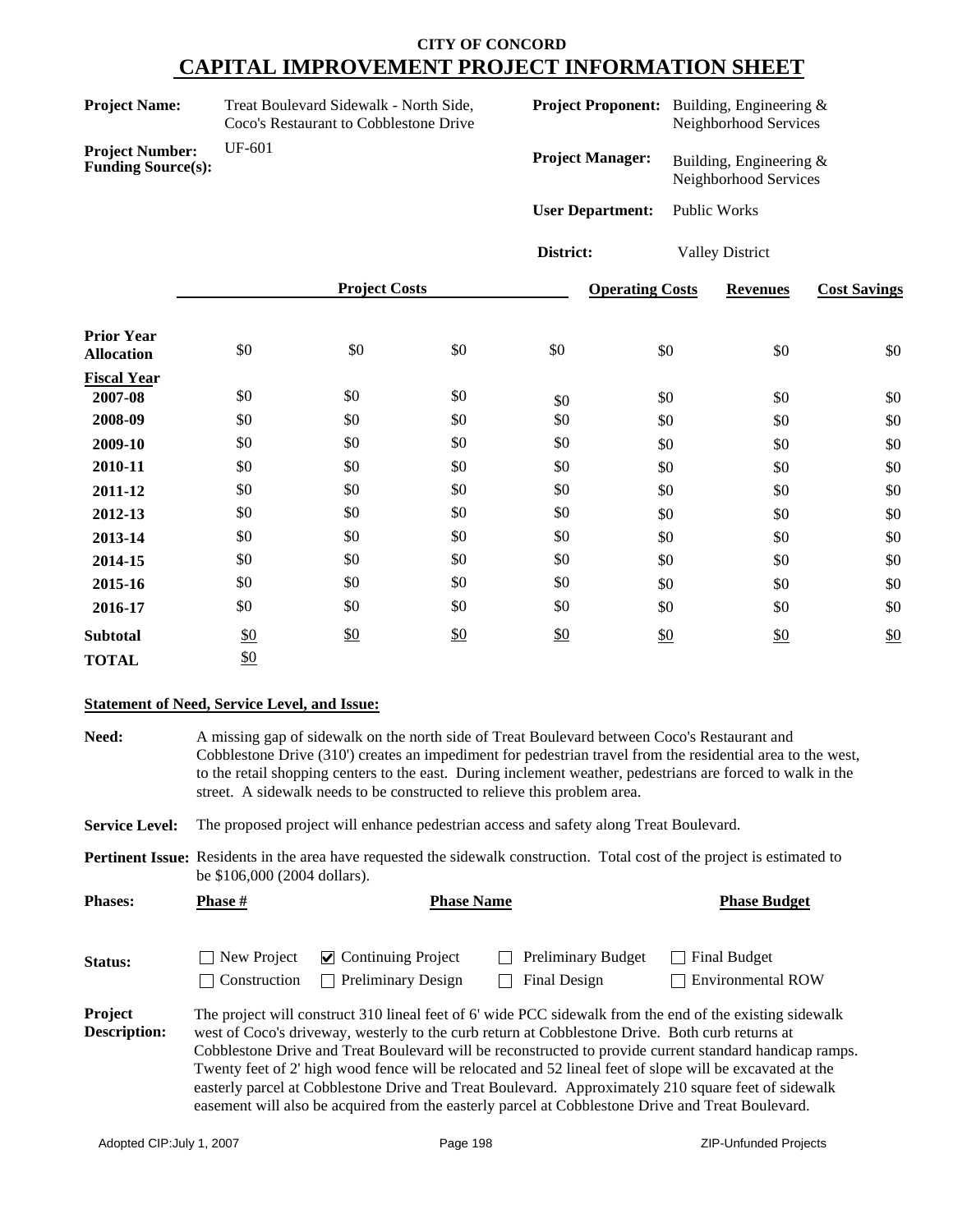| <b>Cost Estimate</b><br><b>By Category:</b> | <b>Administrative Costs:</b> | \$27,900 | Design Costs: |          | \$16,700 Construction Costs: | \$44,980  |
|---------------------------------------------|------------------------------|----------|---------------|----------|------------------------------|-----------|
|                                             | Contingency Costs:           | \$5,770  | Other Costs:  | \$10,650 | <b>Total:</b>                | \$106,000 |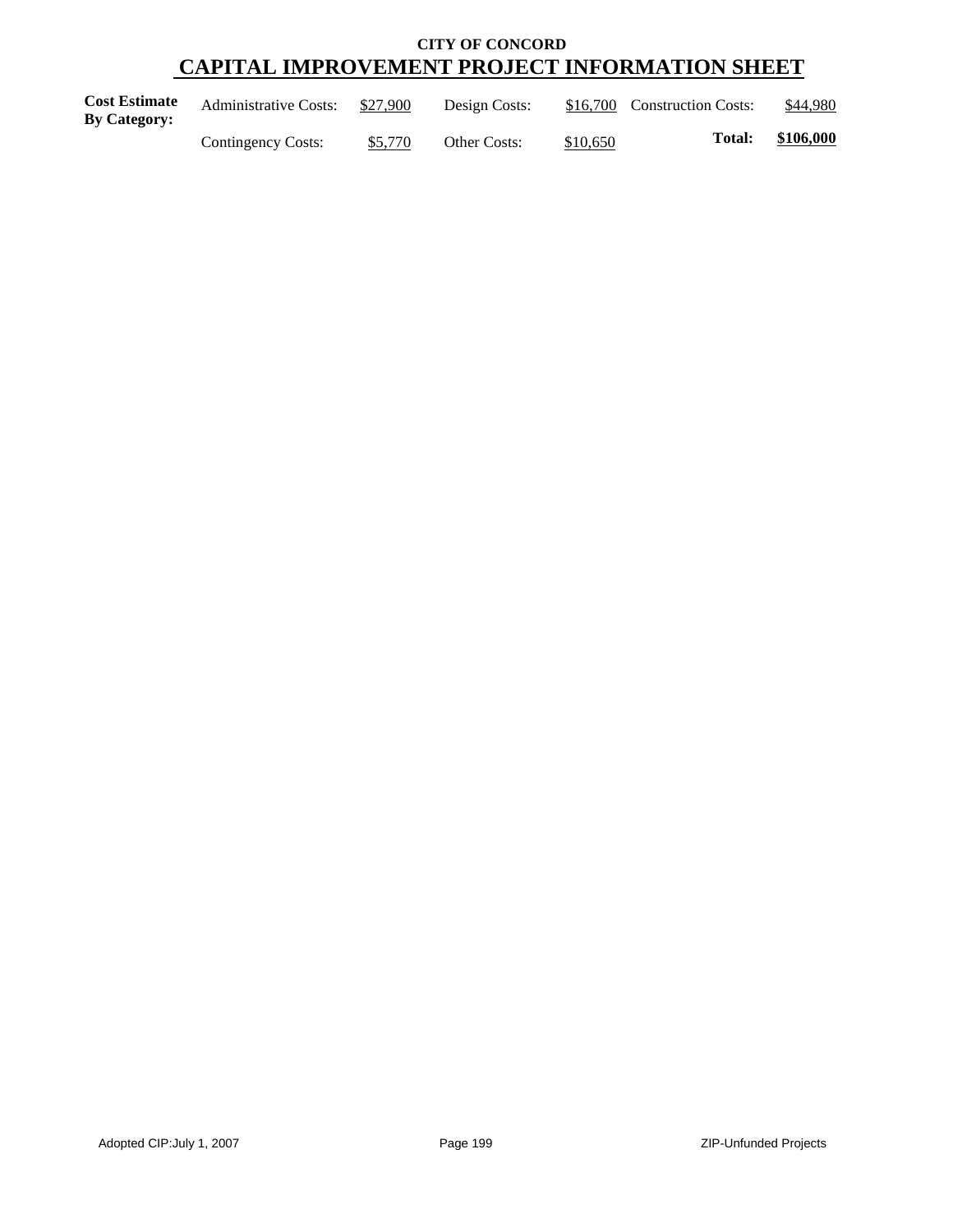| <b>Project Name:</b>                                | Treat Boulevard Sidewalk - North Side<br><b>Cobblestone Drive to Cowell Road</b> |                      |     |                         | <b>Project Proponent:</b> Building, Engineering &<br>Neighborhood Services |                                                  |                     |
|-----------------------------------------------------|----------------------------------------------------------------------------------|----------------------|-----|-------------------------|----------------------------------------------------------------------------|--------------------------------------------------|---------------------|
| <b>Project Number:</b><br><b>Funding Source(s):</b> | UF-602                                                                           |                      |     | <b>Project Manager:</b> |                                                                            | Building, Engineering &<br>Neighborhood Services |                     |
|                                                     |                                                                                  |                      |     | <b>User Department:</b> |                                                                            | Public Works                                     |                     |
|                                                     |                                                                                  |                      |     | District:               |                                                                            | <b>Valley District</b>                           |                     |
|                                                     |                                                                                  | <b>Project Costs</b> |     |                         | <b>Operating Costs</b>                                                     | <b>Revenues</b>                                  | <b>Cost Savings</b> |
| <b>Prior Year</b><br><b>Allocation</b>              | \$0                                                                              | \$0                  | \$0 | \$0                     | \$0                                                                        | \$0                                              | \$0                 |
| <b>Fiscal Year</b><br>2007-08                       | \$0                                                                              | \$0                  | \$0 | \$0                     | \$0                                                                        | \$0                                              | \$0                 |
| 2008-09                                             | \$0                                                                              | \$0                  | \$0 | \$0                     | \$0                                                                        | \$0                                              | \$0                 |
| 2009-10                                             | \$0                                                                              | \$0                  | \$0 | \$0                     | \$0                                                                        | \$0                                              | \$0                 |
| 2010-11                                             | \$0                                                                              | \$0                  | \$0 | \$0                     | \$0                                                                        | \$0                                              | \$0                 |
| 2011-12                                             | \$0                                                                              | \$0                  | \$0 | \$0                     | \$0                                                                        | \$0                                              | \$0                 |
| 2012-13                                             | \$0                                                                              | \$0                  | \$0 | \$0                     | \$0                                                                        | \$0                                              | \$0                 |
| 2013-14                                             | \$0                                                                              | \$0                  | \$0 | \$0                     | \$0                                                                        | \$0                                              | \$0                 |
| 2014-15                                             | \$0                                                                              | \$0                  | \$0 | \$0                     | \$0                                                                        | \$0                                              | \$0                 |
| 2015-16                                             | \$0                                                                              | \$0                  | \$0 | \$0                     | \$0                                                                        | \$0                                              | \$0                 |
| 2016-17                                             | \$0                                                                              | \$0                  | \$0 | \$0                     | \$0                                                                        | \$0                                              | \$0                 |
| <b>Subtotal</b>                                     | \$0                                                                              | \$0                  | \$0 | \$0                     | \$0                                                                        | \$0                                              | \$0                 |
| <b>TOTAL</b>                                        | \$0                                                                              |                      |     |                         |                                                                            |                                                  |                     |

### **Statement of Need, Service Level, and Issue:**

| Need:                          |                             | Several sections of sidewalk are missing on the north side of treat Boulevard between Cobblestone Drive<br>and Cowell Road, creating impediments to pedestrian travel along the Treat Boulevard Corridor. The<br>existing dirt pathway, without handicap ramps, present problems for the mobility impaired. In addition,<br>during inclement weather, all pedestrians are forced to travel in the street. A sidewalk needs to be<br>constructed to relieve this problem area for pedestrians. |                                           |                                                                                                                                                                                                                                                                                                                                 |  |  |  |  |  |
|--------------------------------|-----------------------------|-----------------------------------------------------------------------------------------------------------------------------------------------------------------------------------------------------------------------------------------------------------------------------------------------------------------------------------------------------------------------------------------------------------------------------------------------------------------------------------------------|-------------------------------------------|---------------------------------------------------------------------------------------------------------------------------------------------------------------------------------------------------------------------------------------------------------------------------------------------------------------------------------|--|--|--|--|--|
| <b>Service Level:</b>          |                             | The proposed project will enhance pedestrian access and safety along Treat Boulevard.                                                                                                                                                                                                                                                                                                                                                                                                         |                                           |                                                                                                                                                                                                                                                                                                                                 |  |  |  |  |  |
|                                |                             | <b>Pertinent Issue:</b> Residents in the area have requested the sidewalk construction. Total cost of the project is estimated to<br>be \$744,000 (2006 dollars).                                                                                                                                                                                                                                                                                                                             |                                           |                                                                                                                                                                                                                                                                                                                                 |  |  |  |  |  |
| <b>Phases:</b>                 | Phase #                     | <b>Phase Name</b>                                                                                                                                                                                                                                                                                                                                                                                                                                                                             |                                           | <b>Phase Budget</b>                                                                                                                                                                                                                                                                                                             |  |  |  |  |  |
| <b>Status:</b>                 | New Project<br>Construction | $\triangleright$ Continuing Project<br><b>Preliminary Design</b>                                                                                                                                                                                                                                                                                                                                                                                                                              | <b>Preliminary Budget</b><br>Final Design | <b>Final Budget</b><br><b>Environmental ROW</b>                                                                                                                                                                                                                                                                                 |  |  |  |  |  |
| <b>Project</b><br>Description: |                             | This project will construct 2,005 lineal feet of 6 foot wide PCC sidewalk along Treat Boulevard and<br>lineal feet of PCC curb and gutter will be constructed. Just West of Cobblestone Drive 40 feet of 12"                                                                                                                                                                                                                                                                                  |                                           | Cowell Road. Where existing asphalt berm and concrete curb and gutter exist, the sidewalk will be butted<br>against them. Between Cobblestone Drive and Lancelot Drive where no berm or curb and gutter exist, 834<br>diameter storm drain pipe and 2 catch basins will be installed to convey existing V-ditch water under the |  |  |  |  |  |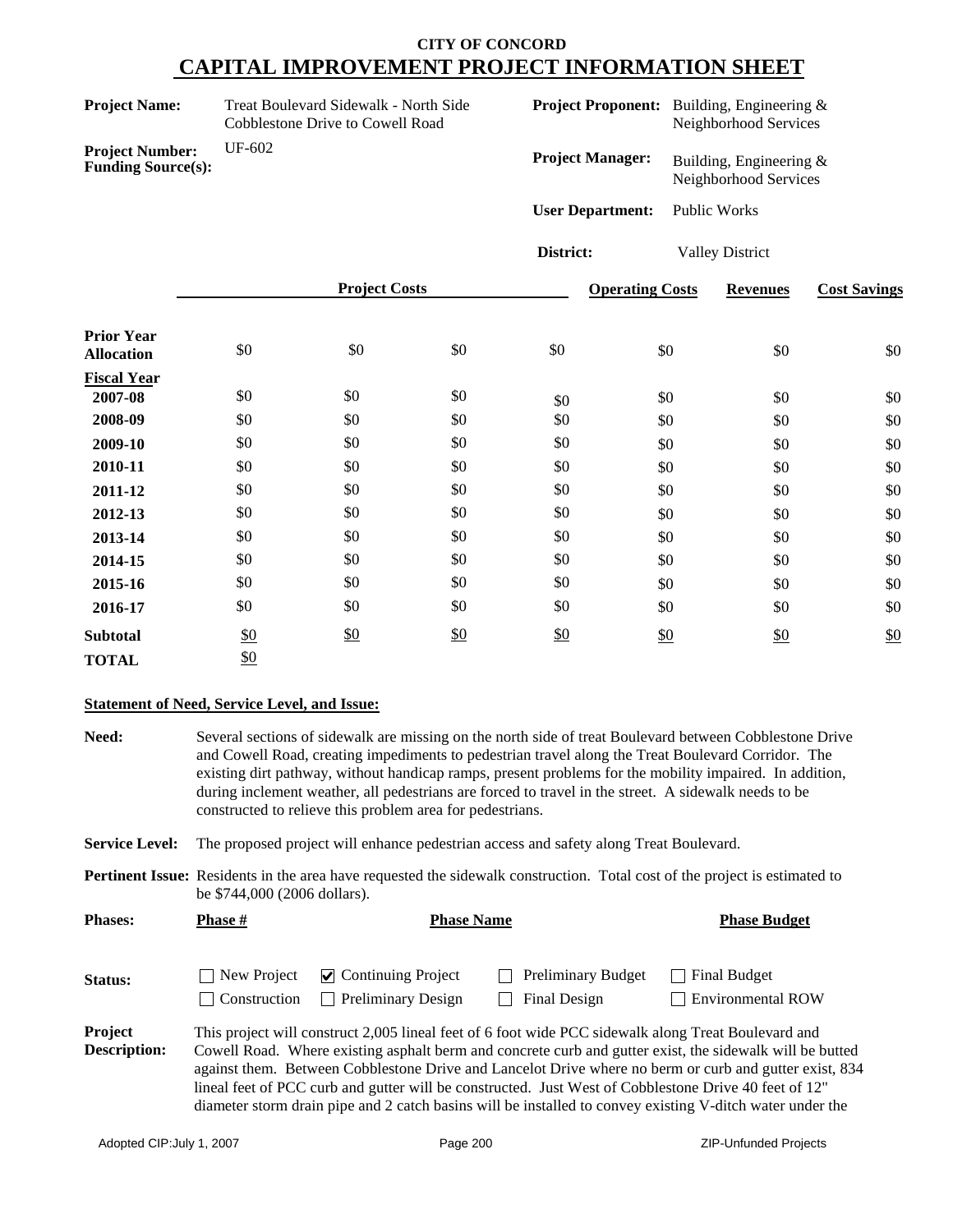proposed sidewalk. Shrubs and trees will be pruned as necessary.

| <b>Cost Estimate</b><br><b>By Category:</b> | <b>Administrative Costs:</b> | \$38,400 | Design Costs:       |     | \$27,000 Construction Costs: | \$156,300 |
|---------------------------------------------|------------------------------|----------|---------------------|-----|------------------------------|-----------|
|                                             | Contingency Costs:           | \$22,800 | <b>Other Costs:</b> | \$0 | <b>Total:</b>                | \$244,500 |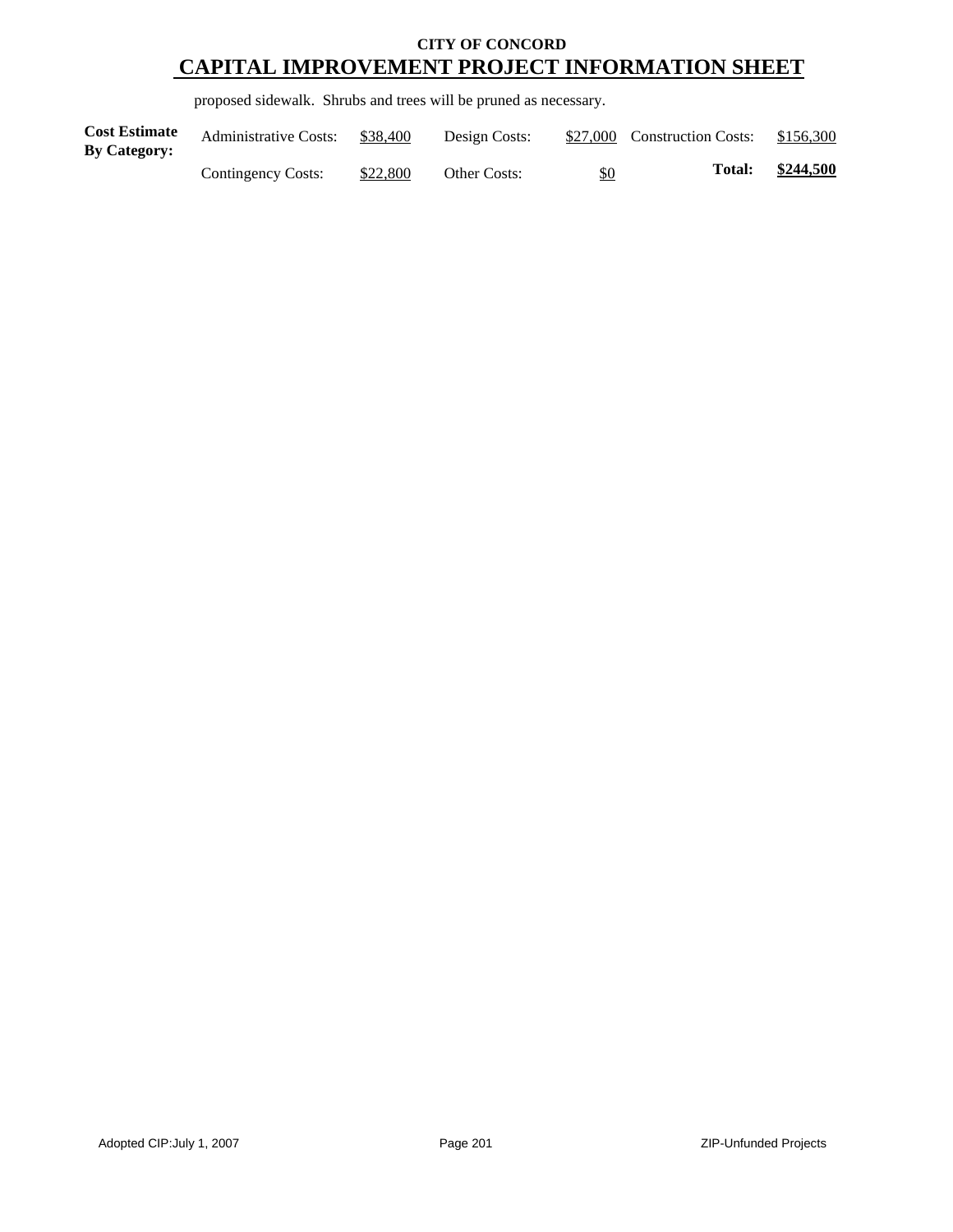| <b>Project Name:</b> | Panoramic Drive Extension |
|----------------------|---------------------------|
|----------------------|---------------------------|

**Project Proponent:** Public Works

**Project Number:** UF-603 **Funding Source(s):**

Project Manager: Ray Kuzbari **User Department:** Public Works

**District:** Northern District

|                                        |     | <b>Project Costs</b> |     |     | <b>Operating Costs</b> | <b>Revenues</b> | <b>Cost Savings</b> |
|----------------------------------------|-----|----------------------|-----|-----|------------------------|-----------------|---------------------|
| <b>Prior Year</b><br><b>Allocation</b> | \$0 | \$0                  | \$0 | \$0 | \$0                    | \$0             | \$0                 |
| <b>Fiscal Year</b>                     |     |                      |     |     |                        |                 |                     |
| 2007-08                                | \$0 | \$0                  | \$0 | \$0 | \$0                    | \$0             | \$0                 |
| 2008-09                                | \$0 | \$0                  | \$0 | \$0 | \$0                    | \$0             | \$0                 |
| 2009-10                                | \$0 | \$0                  | \$0 | \$0 | \$0                    | \$0             | \$0                 |
| 2010-11                                | \$0 | \$0                  | \$0 | \$0 | \$0                    | \$0             | \$0                 |
| 2011-12                                | \$0 | \$0                  | \$0 | \$0 | \$0                    | \$0             | \$0                 |
| 2012-13                                | \$0 | \$0                  | \$0 | \$0 | \$0                    | \$0             | \$0                 |
| 2013-14                                | \$0 | \$0                  | \$0 | \$0 | \$0                    | \$0             | \$0                 |
| 2014-15                                | \$0 | \$0                  | \$0 | \$0 | \$0                    | \$0             | \$0                 |
| 2015-16                                | \$0 | \$0                  | \$0 | \$0 | \$0                    | \$0             | \$0                 |
| 2016-17                                | \$0 | \$0                  | \$0 | \$0 | \$0                    | \$0             | \$0                 |
| <b>Subtotal</b>                        | \$0 | \$0                  | \$0 | \$0 | \$0                    | $\frac{$0}{}$   | \$0                 |
| <b>TOTAL</b>                           | \$0 |                      |     |     |                        |                 |                     |

### **Statement of Need, Service Level, and Issue:**

**Need:**

**Service Level:** Improve access to BART station and lessen traffic on Olivera Road.

**Pertinent Issue:** Project is dependent upon receiving grant funds. Total project cost is \$12,000,000 (2004 dollars). The Measure J project List identified this project as eligible for some funding.

| <b>Phases:</b>                              | <b>Phase #</b>               |                                                                  | <b>Phase Name</b>   |                                           |                            | <b>Phase Budget</b>                      |
|---------------------------------------------|------------------------------|------------------------------------------------------------------|---------------------|-------------------------------------------|----------------------------|------------------------------------------|
| Status:                                     | New Project<br>Construction  | $\triangleright$ Continuing Project<br><b>Preliminary Design</b> |                     | <b>Preliminary Budget</b><br>Final Design |                            | Final Budget<br><b>Environmental ROW</b> |
| Project<br><b>Description:</b>              |                              |                                                                  |                     |                                           |                            |                                          |
| <b>Cost Estimate</b><br><b>By Category:</b> | <b>Administrative Costs:</b> |                                                                  | Design Costs:       |                                           | <b>Construction Costs:</b> |                                          |
|                                             | Contingency Costs:           |                                                                  | <b>Other Costs:</b> |                                           |                            | <b>Total:</b>                            |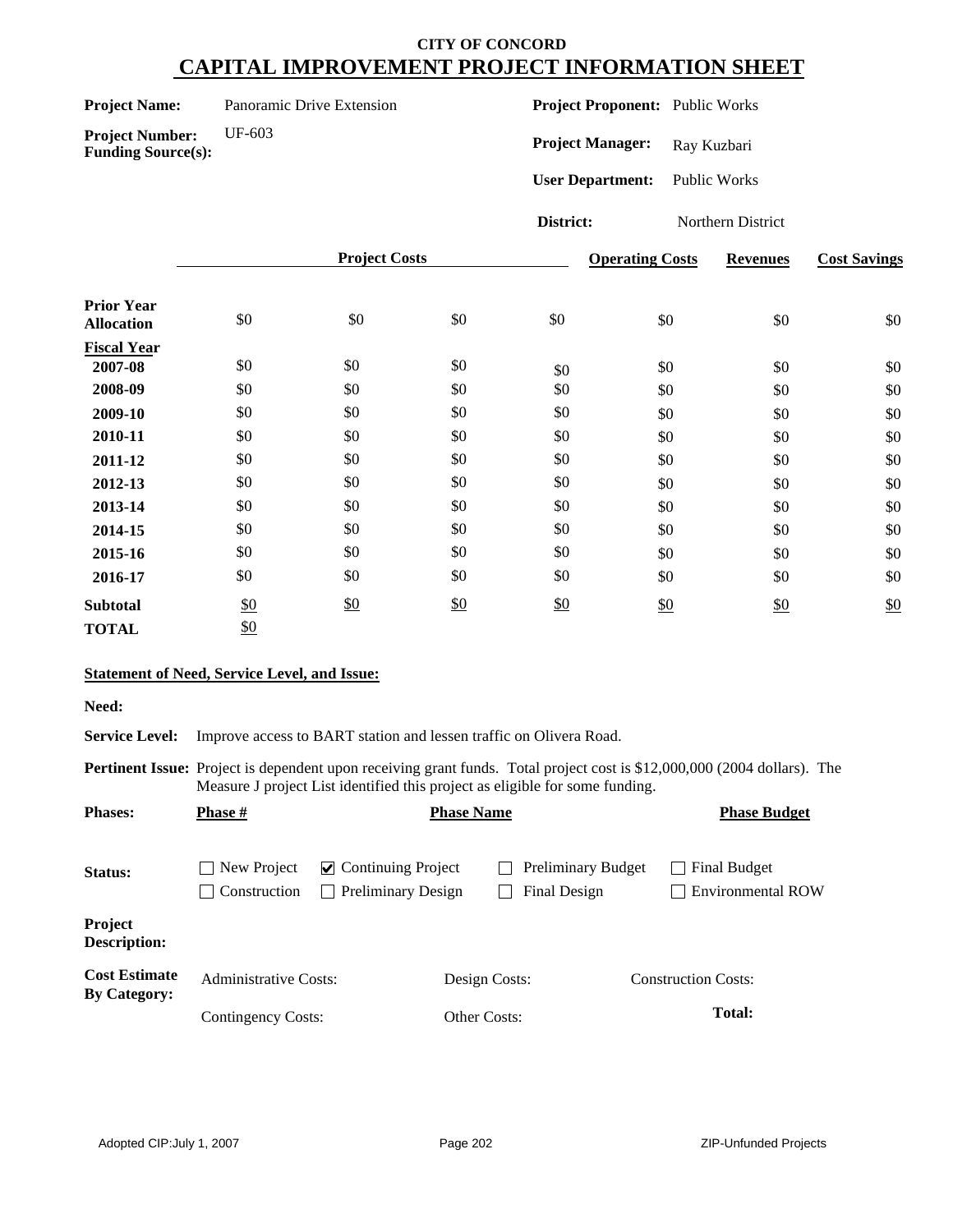| <b>Project Name:</b> | Willow |
|----------------------|--------|
|                      |        |

Pass Road / SR 4 Freeway Ramp Reconstruction

**Project Proponent:** Public Works

**Project Number:** UF-604 **Funding Source(s):**

Project Manager: Ray Kuzbari

**User Department:** Public Works

**District:** Northern District

|                                        |     | <b>Project Costs</b> |               |     | <b>Operating Costs</b> | <b>Revenues</b> | <b>Cost Savings</b> |
|----------------------------------------|-----|----------------------|---------------|-----|------------------------|-----------------|---------------------|
| <b>Prior Year</b><br><b>Allocation</b> | \$0 | \$0                  | \$0           | \$0 | \$0                    | \$0             | \$0                 |
| <b>Fiscal Year</b>                     |     |                      |               |     |                        |                 |                     |
| 2007-08                                | \$0 | \$0                  | \$0           | \$0 | \$0                    | \$0             | \$0                 |
| 2008-09                                | \$0 | \$0                  | \$0           | \$0 | \$0                    | \$0             | \$0                 |
| 2009-10                                | \$0 | \$0                  | \$0           | \$0 | \$0                    | \$0             | \$0                 |
| 2010-11                                | \$0 | \$0                  | \$0           | \$0 | \$0                    | \$0             | \$0                 |
| 2011-12                                | \$0 | \$0                  | \$0           | \$0 | \$0                    | \$0             | \$0                 |
| 2012-13                                | \$0 | \$0                  | \$0           | \$0 | \$0                    | \$0             | \$0                 |
| 2013-14                                | \$0 | \$0                  | \$0           | \$0 | \$0                    | \$0             | \$0                 |
| 2014-15                                | \$0 | \$0                  | \$0           | \$0 | \$0                    | \$0             | \$0                 |
| 2015-16                                | \$0 | \$0                  | \$0           | \$0 | \$0                    | \$0             | \$0                 |
| 2016-17                                | \$0 | \$0                  | \$0           | \$0 | \$0                    | \$0             | \$0                 |
| <b>Subtotal</b>                        | \$0 | \$0                  | $\frac{$0}{}$ | \$0 | \$0                    | \$0             | \$0                 |
| <b>TOTAL</b>                           | \$0 |                      |               |     |                        |                 |                     |

### **Statement of Need, Service Level, and Issue:**

**Need:** Project will enhance the economic vitality of the area by improving access to SR 4. Project will be needed to accommodate traffic generated by new commercial, office, and housing developments on the Concord Naval Weapons Station.

**Service Level:** Enhances access to SR 4. Improves traffic flow on the local street system.

**Pertinent Issue:** Project is dependent upon receiving funding grants. Project will be managed by CCTA. Project could cost up to \$31,000,000 (2004 dollars), depending upon Caltrans design requirements. The Measure J Project List identified this project as eligible for funding.

| <b>Phases:</b>                              | Phase #                                              |                           |                           | <b>Phase Name</b> |                                           |                   |                            | <b>Phase Budget</b>                      |               |
|---------------------------------------------|------------------------------------------------------|---------------------------|---------------------------|-------------------|-------------------------------------------|-------------------|----------------------------|------------------------------------------|---------------|
| Status:                                     | New Project<br>Construction                          | $\vee$ Continuing Project | <b>Preliminary Design</b> |                   | <b>Preliminary Budget</b><br>Final Design |                   |                            | Final Budget<br><b>Environmental ROW</b> |               |
| Project<br><b>Description:</b>              | Reconstruct the Willow Pass Road / SR 4 interchange. |                           |                           |                   |                                           |                   |                            |                                          |               |
| <b>Cost Estimate</b><br><b>By Category:</b> | <b>Administrative Costs:</b>                         |                           | \$0                       | Design Costs:     |                                           | \$0               | <b>Construction Costs:</b> |                                          | $\frac{$0}{}$ |
|                                             | Contingency Costs:                                   |                           | \$0                       | Other Costs:      |                                           | $\underline{\$0}$ |                            | <b>Total:</b>                            | \$0           |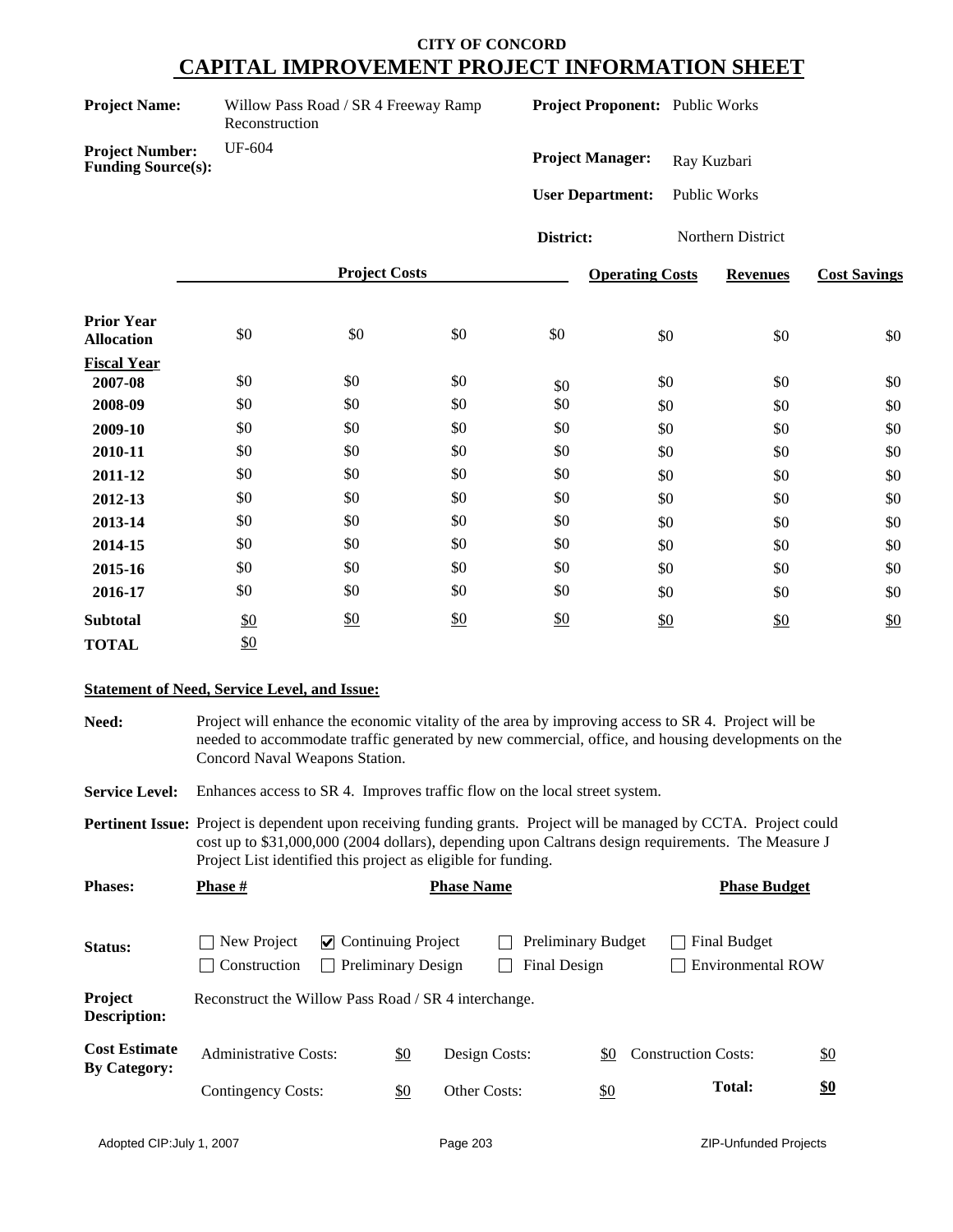| Galaxy Way Bridge over Walnut Creek<br><b>Project Name:</b> |  |
|-------------------------------------------------------------|--|
|-------------------------------------------------------------|--|

**Project Number:** UF-606

**Funding Source(s):**

**Project Proponent:** Public Works

Project Manager: Ray Kuzbari

**User Department:** Public Works

**District:** Northern District

|                                        |     | <b>Project Costs</b> |     |     | <b>Operating Costs</b> | <b>Revenues</b> | <b>Cost Savings</b> |
|----------------------------------------|-----|----------------------|-----|-----|------------------------|-----------------|---------------------|
| <b>Prior Year</b><br><b>Allocation</b> | \$0 | \$0                  | \$0 | \$0 | \$0                    | \$0             | \$0                 |
| <b>Fiscal Year</b>                     |     |                      |     |     |                        |                 |                     |
| 2007-08                                | \$0 | \$0                  | \$0 | \$0 | \$0                    | \$0             | \$0                 |
| 2008-09                                | \$0 | \$0                  | \$0 | \$0 | \$0                    | \$0             | \$0                 |
| 2009-10                                | \$0 | \$0                  | \$0 | \$0 | \$0                    | \$0             | \$0                 |
| 2010-11                                | \$0 | \$0                  | \$0 | \$0 | \$0                    | \$0             | \$0                 |
| 2011-12                                | \$0 | \$0                  | \$0 | \$0 | \$0                    | \$0             | \$0                 |
| 2012-13                                | \$0 | \$0                  | \$0 | \$0 | \$0                    | \$0             | \$0                 |
| 2013-14                                | \$0 | \$0                  | \$0 | \$0 | \$0                    | \$0             | \$0                 |
| 2014-15                                | \$0 | \$0                  | \$0 | \$0 | \$0                    | \$0             | \$0                 |
| 2015-16                                | \$0 | \$0                  | \$0 | \$0 | \$0                    | \$0             | \$0                 |
| 2016-17                                | \$0 | \$0                  | \$0 | \$0 | \$0                    | \$0             | \$0                 |
| <b>Subtotal</b>                        | \$0 | \$0                  | \$0 | \$0 | \$0                    | $\frac{$0}{}$   | \$0                 |
| <b>TOTAL</b>                           | \$0 |                      |     |     |                        |                 |                     |

### **Statement of Need, Service Level, and Issue:**

**Need:** Project will enhance the economic vitality of the area by providing a critical transportation link over Walnut Creek to connect vacant and underutilized parcels with access to I-680 and SR 242. This link will also reduce traffic congestion on Willow Pass Road and Concord Avenue. The project was identified as a critical transportation link in the Redevelopment Strategic Plan. **Service Level:** Enhances access to I-680 and SR 242. Improves traffic flow on the local street system. Status: **Now Project** Continuing Project **Preliminary Budget** Final Budget Construction Preliminary Design Final Design Environmental ROW **Project Description:** Construct a two-lane bridge over Walnut Creek connecting two sections of Galaxy Way. **Pertinent Issue:** Project is dependent upon receiving funding grants. Total project cost is \$8,000,000 (2004 dollars). The Measure J Project List identified this project as eligible for funding. Cost Estimate Administrative Costs: <u>\$0</u> Design Costs: <u>\$0</u> Construction Costs: <u>\$0</u><br>By Category: \$0 Other Costs: \$0 **Cost Estimate** Contingency Costs: **Total: \$0 Phases: Phase # Phase Name Phase Name Phase Budget**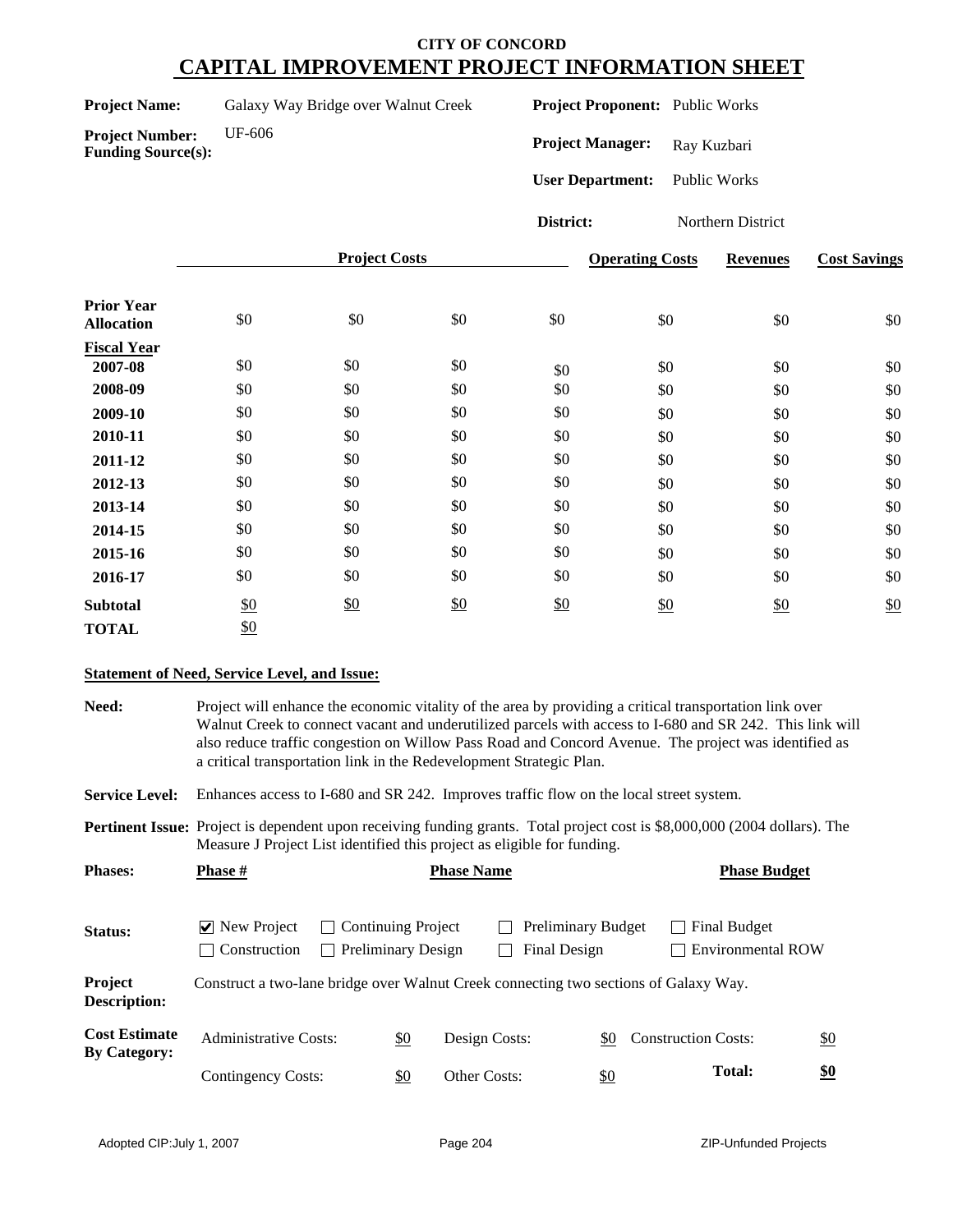| <b>Project Name:</b><br><b>Project Number:</b><br><b>Funding Source(s):</b> | Galindo Street/Oak Street Traffic Signal<br>UF-608 (123) |                      | <b>Project Proponent:</b><br><b>Project Manager:</b> |                         | Building, Engineering $\&$<br>Neighborhood Services<br>Building, Engineering &<br>Neighborhood Services |                                                     |                     |
|-----------------------------------------------------------------------------|----------------------------------------------------------|----------------------|------------------------------------------------------|-------------------------|---------------------------------------------------------------------------------------------------------|-----------------------------------------------------|---------------------|
|                                                                             |                                                          |                      |                                                      | <b>User Department:</b> |                                                                                                         | Building, Engineering $\&$<br>Neighborhood Services |                     |
|                                                                             |                                                          |                      |                                                      | District:               |                                                                                                         | Southern District                                   |                     |
|                                                                             |                                                          | <b>Project Costs</b> |                                                      |                         | <b>Operating Costs</b>                                                                                  | <b>Revenues</b>                                     | <b>Cost Savings</b> |
| <b>Prior Year</b><br><b>Allocation</b>                                      | \$0                                                      | \$0                  | \$0                                                  | \$0                     | \$0                                                                                                     | \$0                                                 | \$0                 |
| <b>Fiscal Year</b>                                                          |                                                          |                      |                                                      |                         |                                                                                                         |                                                     |                     |
| 2007-08                                                                     | \$0                                                      | \$0                  | \$0                                                  | \$0                     | \$0                                                                                                     | \$0                                                 | \$0                 |
| 2008-09                                                                     | \$0                                                      | \$0                  | \$0                                                  | \$0                     | \$0                                                                                                     | \$0                                                 | \$0                 |
| 2009-10                                                                     | \$0                                                      | \$0                  | \$0                                                  | \$0                     | \$0                                                                                                     | \$0                                                 | \$0                 |
| 2010-11                                                                     | \$0                                                      | \$0                  | \$0                                                  | \$0                     | \$0                                                                                                     | \$0                                                 | \$0                 |
| 2011-12                                                                     | \$0                                                      | \$0                  | \$0                                                  | \$0                     | \$0                                                                                                     | \$0                                                 | \$0                 |
| 2012-13                                                                     | \$0                                                      | \$0                  | \$0                                                  | \$0                     | \$0                                                                                                     | \$0                                                 | \$0                 |
| 2013-14                                                                     | \$0                                                      | \$0                  | \$0                                                  | \$0                     | \$0                                                                                                     | \$0                                                 | \$0                 |
| 2014-15                                                                     | \$0                                                      | \$0                  | \$0                                                  | \$0                     | \$0                                                                                                     | \$0                                                 | \$0                 |
| 2015-16                                                                     | \$0                                                      | \$0                  | \$0                                                  | \$0                     | \$0                                                                                                     | \$0                                                 | \$0                 |
| 2016-17                                                                     | \$0                                                      | \$0                  | \$0                                                  | \$0                     | \$0                                                                                                     | \$0                                                 | \$0                 |

### **Statement of Need, Service Level, and Issue:**

\$0

**Subtotal**

TOTAL \$0

**Need:** Enhance traffic flow and pedestrian safety by installing a new traffic signal on Galindo St at Oak St, realigning the Oak St approach to Galindo St, and modifying the signal on Galindo St at Laguna St.

Service Level: Improves overall traffic flow and pedestrian safety.

\$0

**Pertinent Issue:** Project provides pedestrians with a new location to cross Galindo Street and smoother vehicular travel at this intersection. The existing pedestrian crossing on Galindo at Oak/Laguna is skewed and takes longer for pedestrians to cross the street. The left turns from Oak are not on a protected left-turn phase and this causes conflicts between vehicles turning and pedestrians crossing the street. The realigned Oak St increases the size of developable land at the corner lot.

> Total cost of the project is \$510,000 (2004 dollars). When this project was originally proposed, it was allocated \$310,000 of Redevelopment funds and \$200,000 of OSIP Zone 1 funds.

\$0

| <b>Phases:</b>                 | <b>Phase #</b>                               | <b>Phase Name</b>                                                   | <b>Phase Budget</b>                       |                                                                                                                                                                                                                       |
|--------------------------------|----------------------------------------------|---------------------------------------------------------------------|-------------------------------------------|-----------------------------------------------------------------------------------------------------------------------------------------------------------------------------------------------------------------------|
| <b>Status:</b>                 | New Project<br>$\triangleright$ Construction | $\vee$ Continuing Project<br><b>Preliminary Design</b>              | <b>Preliminary Budget</b><br>Final Design | <b>Final Budget</b><br><b>Environmental ROW</b>                                                                                                                                                                       |
| Project<br><b>Description:</b> |                                              | Developer of Legacy Apartments to do 1/2 of street, City to do 1/2. |                                           | Install new signal on Galindo Street at Oak Street, realign the Oak Street approach to Galindo Street, and<br>modify the traffic signal on Galindo Street at Laguna Street. Pavement rehabilitation on Laguna Street; |

 $\frac{$0}{$0}$  \$0 \$0 \$0 \$0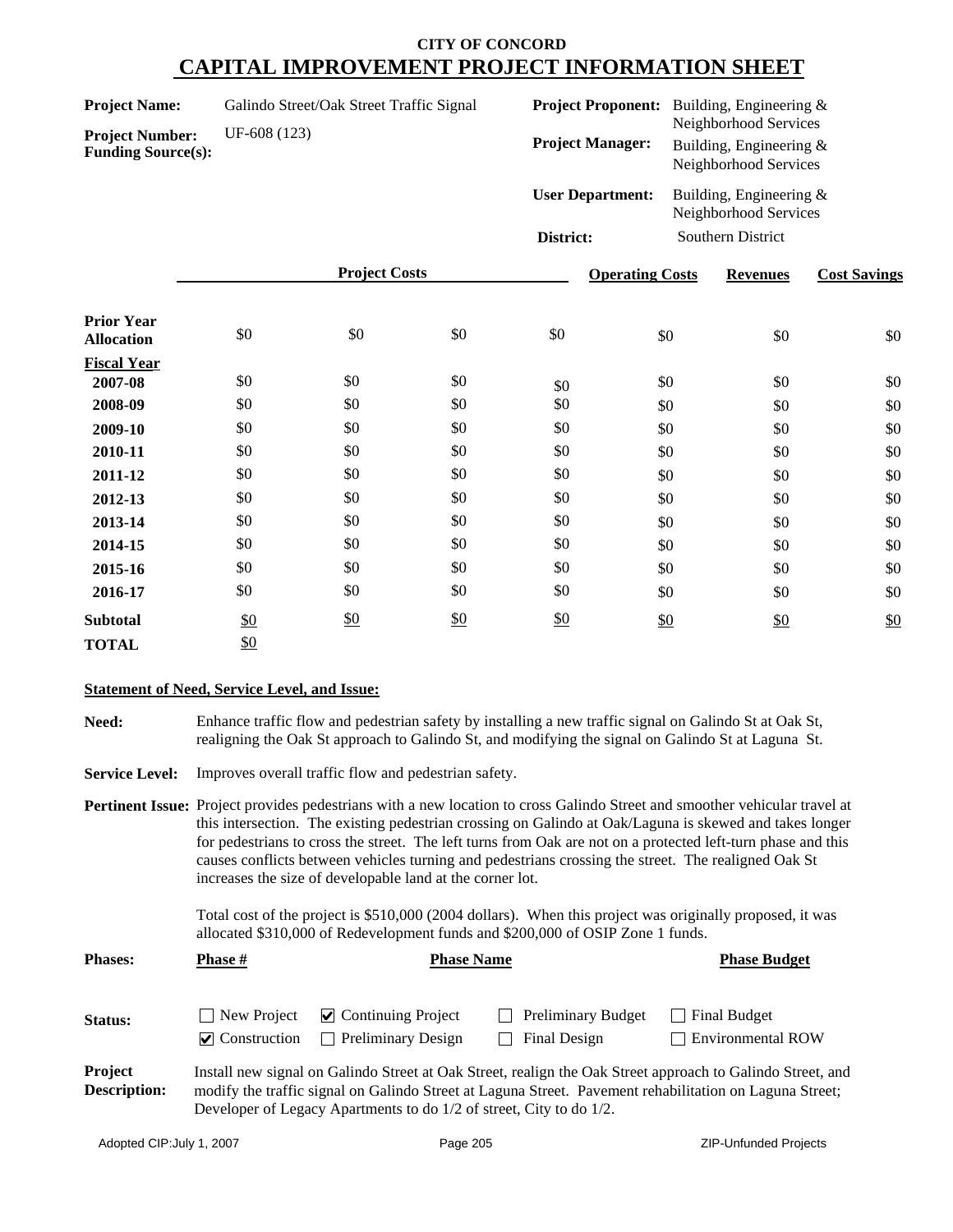| <b>Cost Estimate</b> | Administrative Costs: \$129,000 |          | Design Costs:       |     | \$51,000 Construction Costs: | \$300,000 |
|----------------------|---------------------------------|----------|---------------------|-----|------------------------------|-----------|
| <b>By Category:</b>  | Contingency Costs:              | \$30,000 | <b>Other Costs:</b> | \$0 | <b>Total:</b>                | \$510,000 |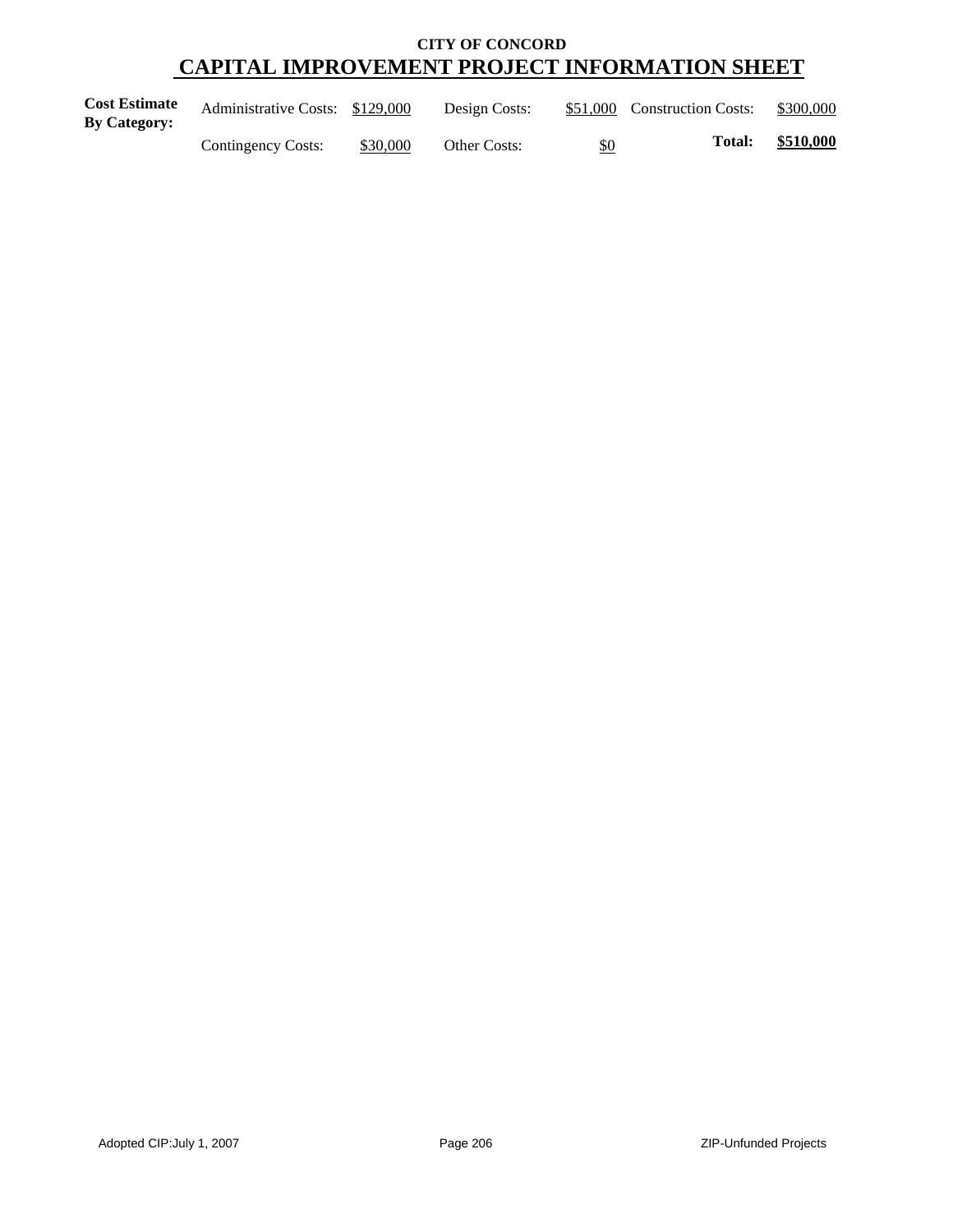Galindo House and Gardens Master Plan Build-Out

**Project Proponent:** Community and Recreation Services

**Project Number:** UF-702 **Funding Source(s):**

**Project Manager:** TBD

**User Department:** Community and Recreation Services

**District:** Southern District

|                                        |     | <b>Project Costs</b> |     |     | <b>Operating Costs</b> | <b>Revenues</b> | <b>Cost Savings</b> |
|----------------------------------------|-----|----------------------|-----|-----|------------------------|-----------------|---------------------|
| <b>Prior Year</b><br><b>Allocation</b> | \$0 | \$0                  | \$0 | \$0 | \$0                    | \$0             | \$0                 |
| <b>Fiscal Year</b>                     |     |                      |     |     |                        |                 |                     |
| 2007-08                                | \$0 | \$0                  | \$0 | \$0 | \$0                    | \$0             | \$0                 |
| 2008-09                                | \$0 | \$0                  | \$0 | \$0 | \$0                    | \$0             | \$0                 |
| 2009-10                                | \$0 | \$0                  | \$0 | \$0 | \$0                    | \$0             | \$0                 |
| 2010-11                                | \$0 | \$0                  | \$0 | \$0 | \$0                    | \$0             | \$0                 |
| 2011-12                                | \$0 | \$0                  | \$0 | \$0 | \$0                    | \$0             | \$0                 |
| 2012-13                                | \$0 | \$0                  | \$0 | \$0 | \$0                    | \$0             | \$0                 |
| 2013-14                                | \$0 | \$0                  | \$0 | \$0 | \$0                    | \$0             | \$0                 |
| 2014-15                                | \$0 | \$0                  | \$0 | \$0 | \$0                    | \$0             | \$0                 |
| 2015-16                                | \$0 | \$0                  | \$0 | \$0 | \$0                    | \$0             | \$0                 |
| 2016-17                                | \$0 | \$0                  | \$0 | \$0 | \$0                    | \$0             | \$0                 |
| <b>Subtotal</b>                        | \$0 | $\frac{$0}{}$        | \$0 | \$0 | \$0                    | \$0             | \$0                 |
| <b>TOTAL</b>                           | \$0 |                      |     |     |                        |                 |                     |

### **Statement of Need, Service Level, and Issue:**

- **Need:** This project funds the build-out of the Galindo House and Gardens Master Plan, approved in October 2001 for this historically significant City-owned property in the heart of Concord's downtown. The property is situated in one of Concord's most densely populated residential neighborhoods, adjacent to the Redevelopment Area.
- **Service Level:** The interim improvements to the exterior of the Galindo House and to the Gardens, completed in 2005 and 2006, enabled the site to be open to the public for passive park use and enjoyment of the historic Galindo House from the grounds. This proposal for build-out of the Master Plan constitutes a new service level, including opening of the house to the public and initiation of museum program operation. The City has assumed on-going maintenance of the house, still in single-family use, and of the landscaped park.
- **Pertinent Issue:** The Galindo House and Gardens is historically significant as a one and one-half acre site of all that remains intact from the original 17,921 acre land grant of Rancho Monte del Diablo, made to Miss Galindo's ancestor, Don Salvio Pacheco. The house and property are listed on the National Register of Historic Places and are a formally designated City historic landmark. The house and property were conveyed to the City near the end of 2000 from Miss Ruth C. Galindo's Estate. The new service level to operate a museum program at the site relies initially on public support as it ramps up, but if successful, will rely on partnerships, grants, community gifting, and user fees as eventually supplying the majority support for on-going program operation.

| <b>Phases:</b> | <b>Phase #</b> | <b>Phase Name</b> | <b>Phase Budget</b> |
|----------------|----------------|-------------------|---------------------|
|                |                |                   |                     |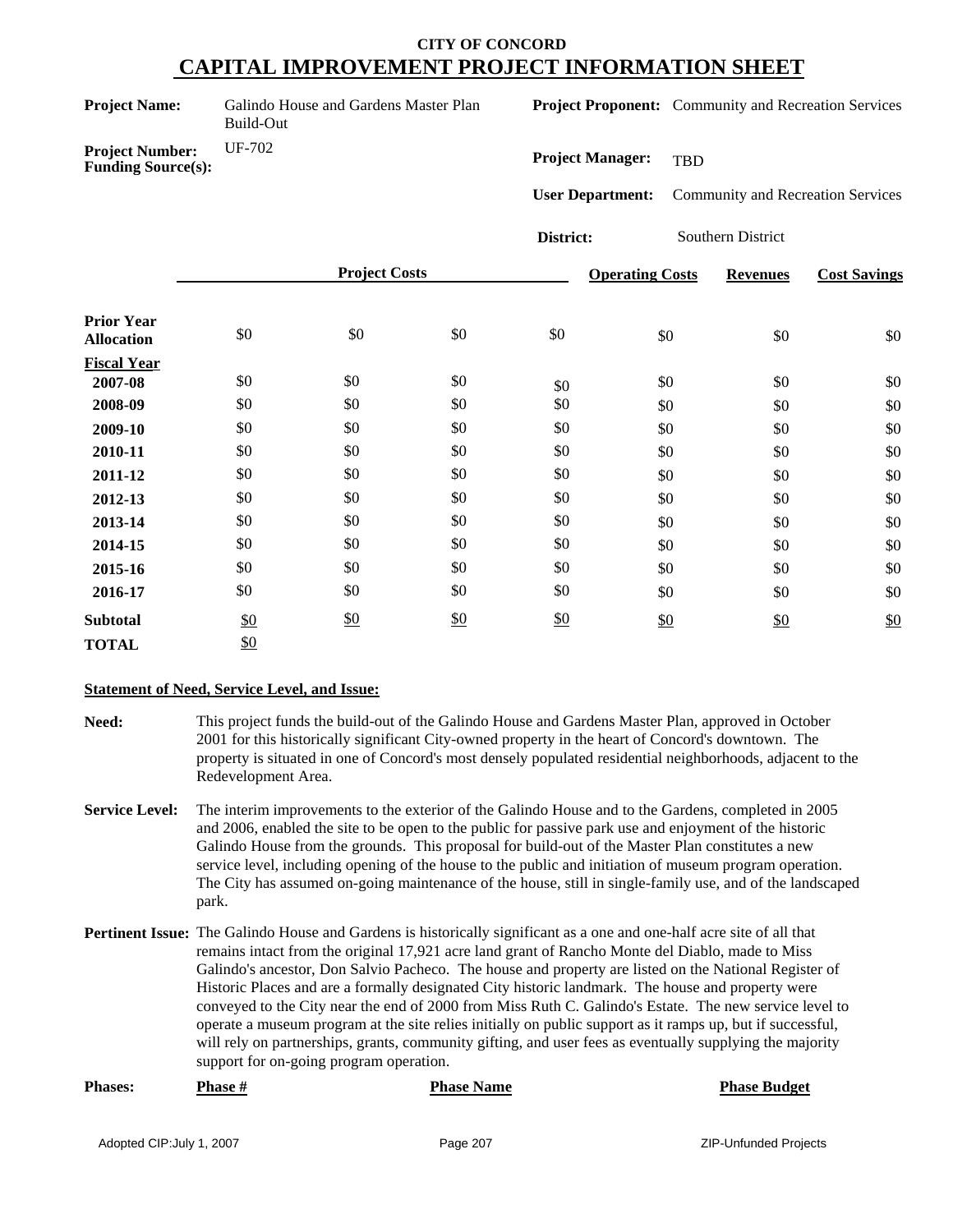| Status:                        | $\triangledown$ New Project<br>Construction                                                                                                                                                                                                                                                                                                                                                                                                                                                                                                                                                                                                                                                                                                                                                                                                                                                                                                          | <b>Continuing Project</b> |               | <b>Preliminary Budget</b> | <b>Final Budget</b>                                                                                                     |     |  |  |
|--------------------------------|------------------------------------------------------------------------------------------------------------------------------------------------------------------------------------------------------------------------------------------------------------------------------------------------------------------------------------------------------------------------------------------------------------------------------------------------------------------------------------------------------------------------------------------------------------------------------------------------------------------------------------------------------------------------------------------------------------------------------------------------------------------------------------------------------------------------------------------------------------------------------------------------------------------------------------------------------|---------------------------|---------------|---------------------------|-------------------------------------------------------------------------------------------------------------------------|-----|--|--|
| Project<br><b>Description:</b> | Final Design<br><b>Preliminary Design</b><br><b>Environmental ROW</b><br>The project scope includes restoring the interior of the historic Galindo House to open it to the public,<br>providing handicap access, constructing the Education Building and restrooms to create a fully useable<br>park and program space, completing site improvements with provision of parking in the orchard area, and<br>initiation and support of a non-profit community-based foundation to develop the museum operation<br>envisioned in the Master Plan, in keeping with the bequest from the Ruth C. Galindo Estate. The estimated<br>project design and construction costs of the build-out improvements are approximately \$3 million. On-<br>going park and maintenance cost would increase from the current \$75,000/year with added new out<br>buildings and increased public use. Initial support to the museum program is estimated at \$250,000/year. |                           |               |                           |                                                                                                                         |     |  |  |
| <b>Cost Estimate</b>           | <b>Administrative Costs:</b>                                                                                                                                                                                                                                                                                                                                                                                                                                                                                                                                                                                                                                                                                                                                                                                                                                                                                                                         | \$0                       | Design Costs: | \$0                       | Once independent support can be achieved, this program cost to the City could be reduced.<br><b>Construction Costs:</b> | \$0 |  |  |
| <b>By Category:</b>            |                                                                                                                                                                                                                                                                                                                                                                                                                                                                                                                                                                                                                                                                                                                                                                                                                                                                                                                                                      |                           |               |                           |                                                                                                                         |     |  |  |

| $\cdots$ |                           |              |     |               |     |
|----------|---------------------------|--------------|-----|---------------|-----|
|          | <b>Contingency Costs:</b> | Other Costs: | \$0 | <b>Total:</b> | \$0 |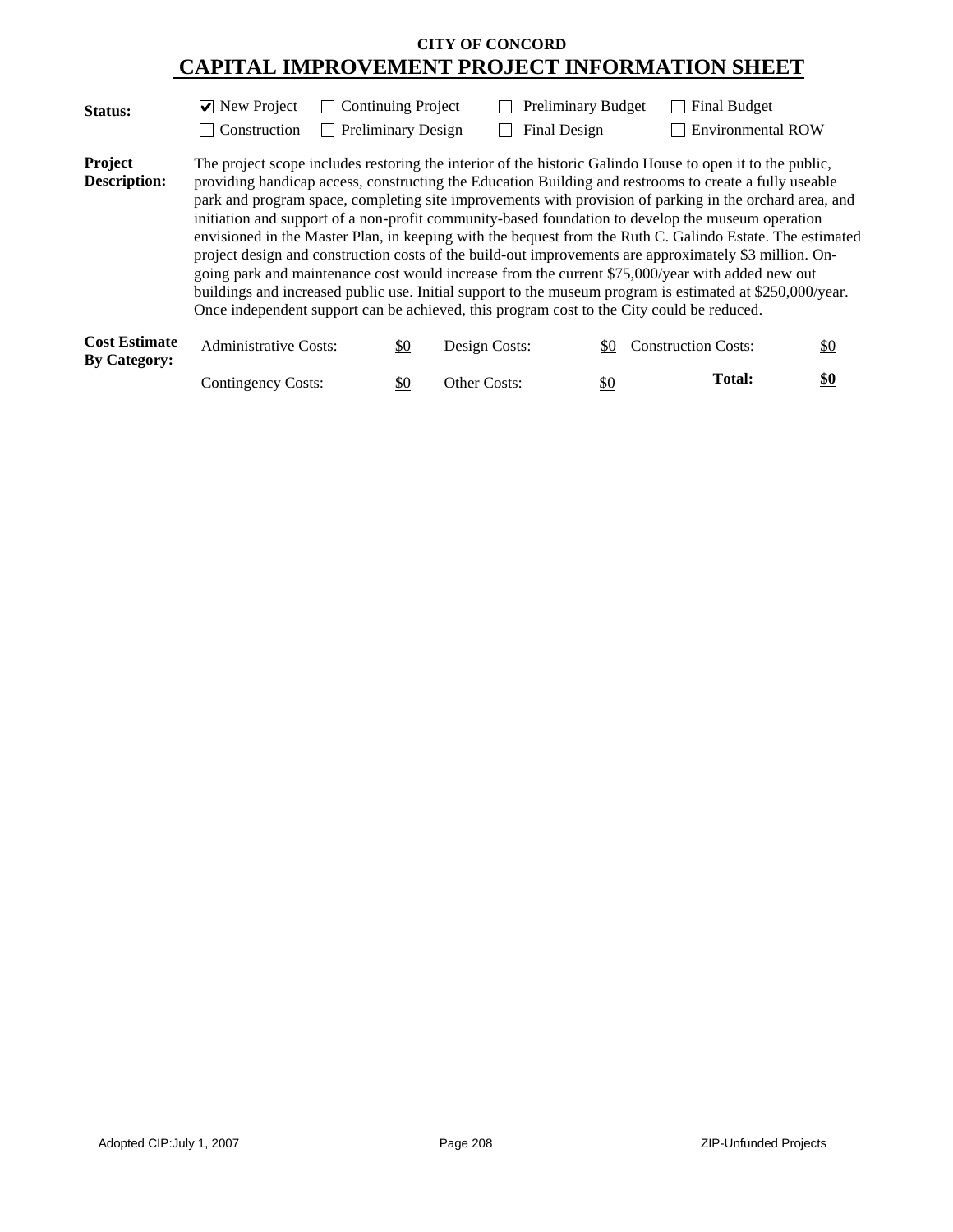| <b>Project Name:</b>                                | E-Government Implementation | <b>Project Proponent:</b> All Departments |                 |                     |
|-----------------------------------------------------|-----------------------------|-------------------------------------------|-----------------|---------------------|
| <b>Project Number:</b><br><b>Funding Source(s):</b> | UF-703                      | <b>Project Manager:</b>                   | Ron Puccinelli  |                     |
|                                                     |                             | <b>User Department:</b>                   | All Departments |                     |
|                                                     |                             | District:                                 | N/A             |                     |
|                                                     | <b>Project Costs</b>        | <b>Operating Costs</b>                    | <b>Revenues</b> | <b>Cost Savings</b> |

| <b>Prior Year</b><br><b>Allocation</b> | \$0 | \$0 | \$0 | \$0 | \$0 | \$0 | \$0 |
|----------------------------------------|-----|-----|-----|-----|-----|-----|-----|
| <b>Fiscal Year</b>                     |     |     |     |     |     |     |     |
| 2007-08                                | \$0 | \$0 | \$0 | \$0 | \$0 | \$0 | \$0 |
| 2008-09                                | \$0 | \$0 | \$0 | \$0 | \$0 | \$0 | \$0 |
| 2009-10                                | \$0 | \$0 | \$0 | \$0 | \$0 | \$0 | \$0 |
| 2010-11                                | \$0 | \$0 | \$0 | \$0 | \$0 | \$0 | \$0 |
| 2011-12                                | \$0 | \$0 | \$0 | \$0 | \$0 | \$0 | \$0 |
| 2012-13                                | \$0 | \$0 | \$0 | \$0 | \$0 | \$0 | \$0 |
| 2013-14                                | \$0 | \$0 | \$0 | \$0 | \$0 | \$0 | \$0 |
| 2014-15                                | \$0 | \$0 | \$0 | \$0 | \$0 | \$0 | \$0 |
| 2015-16                                | \$0 | \$0 | \$0 | \$0 | \$0 | \$0 | \$0 |
| 2016-17                                | \$0 | \$0 | \$0 | \$0 | \$0 | \$0 | \$0 |
| <b>Subtotal</b>                        | \$0 | \$0 | \$0 | \$0 | \$0 | \$0 | \$0 |
| <b>TOTAL</b>                           | \$0 |     |     |     |     |     |     |

### **Statement of Need, Service Level, and Issue:**

| <b>Need:</b>                                | The E-Government Strategic Plan adopted in December 2002 identified numerous technology enabled<br>projects across the organization that would provide improved Citizen service levels. Implementation<br>funding was withdrawn due to the State financial crisis. Estimate \$500,000 (2005 dollars) needed for<br>highest priority projects as identified in the E-Government Strategic Plan. |                                                                                                                                           |               |                   |                                           |  |                                                 |                   |  |  |
|---------------------------------------------|------------------------------------------------------------------------------------------------------------------------------------------------------------------------------------------------------------------------------------------------------------------------------------------------------------------------------------------------------------------------------------------------|-------------------------------------------------------------------------------------------------------------------------------------------|---------------|-------------------|-------------------------------------------|--|-------------------------------------------------|-------------------|--|--|
| <b>Service Level:</b>                       |                                                                                                                                                                                                                                                                                                                                                                                                | Provide Concord residents with improved access to City services and information as defined in the<br>adopted E-Government Strategic Plan. |               |                   |                                           |  |                                                 |                   |  |  |
|                                             | Pertinent Issue: Address the business needs identified in the E-Government Strategic Plan and various Departments'<br>Strategic Plans.                                                                                                                                                                                                                                                         |                                                                                                                                           |               |                   |                                           |  |                                                 |                   |  |  |
| <b>Phases:</b>                              | Phase #                                                                                                                                                                                                                                                                                                                                                                                        |                                                                                                                                           |               | <b>Phase Name</b> |                                           |  | <b>Phase Budget</b>                             |                   |  |  |
| Status:                                     | New Project<br>Construction                                                                                                                                                                                                                                                                                                                                                                    | <b>Continuing Project</b><br><b>Preliminary Design</b>                                                                                    |               | M                 | <b>Preliminary Budget</b><br>Final Design |  | <b>Final Budget</b><br><b>Environmental ROW</b> |                   |  |  |
| Project<br><b>Description:</b>              | Implement the projects the Organization identified as a business need through the E-Government Strategic<br>Plan adopted December 2002.                                                                                                                                                                                                                                                        |                                                                                                                                           |               |                   |                                           |  |                                                 |                   |  |  |
| <b>Cost Estimate</b><br><b>By Category:</b> | <b>Administrative Costs:</b>                                                                                                                                                                                                                                                                                                                                                                   |                                                                                                                                           | $\frac{$0}{}$ | Design Costs:     | \$0                                       |  | <b>Construction Costs:</b>                      | $\underline{\$0}$ |  |  |
|                                             | <b>Contingency Costs:</b>                                                                                                                                                                                                                                                                                                                                                                      |                                                                                                                                           | $\frac{$0}{}$ | Other Costs:      | \$0                                       |  | <b>Total:</b>                                   | $\underline{\$0}$ |  |  |
|                                             |                                                                                                                                                                                                                                                                                                                                                                                                |                                                                                                                                           |               |                   |                                           |  |                                                 |                   |  |  |

Adopted CIP: July 1, 2007 **Page 209** Page 209 **Page 209** ZIP-Unfunded Projects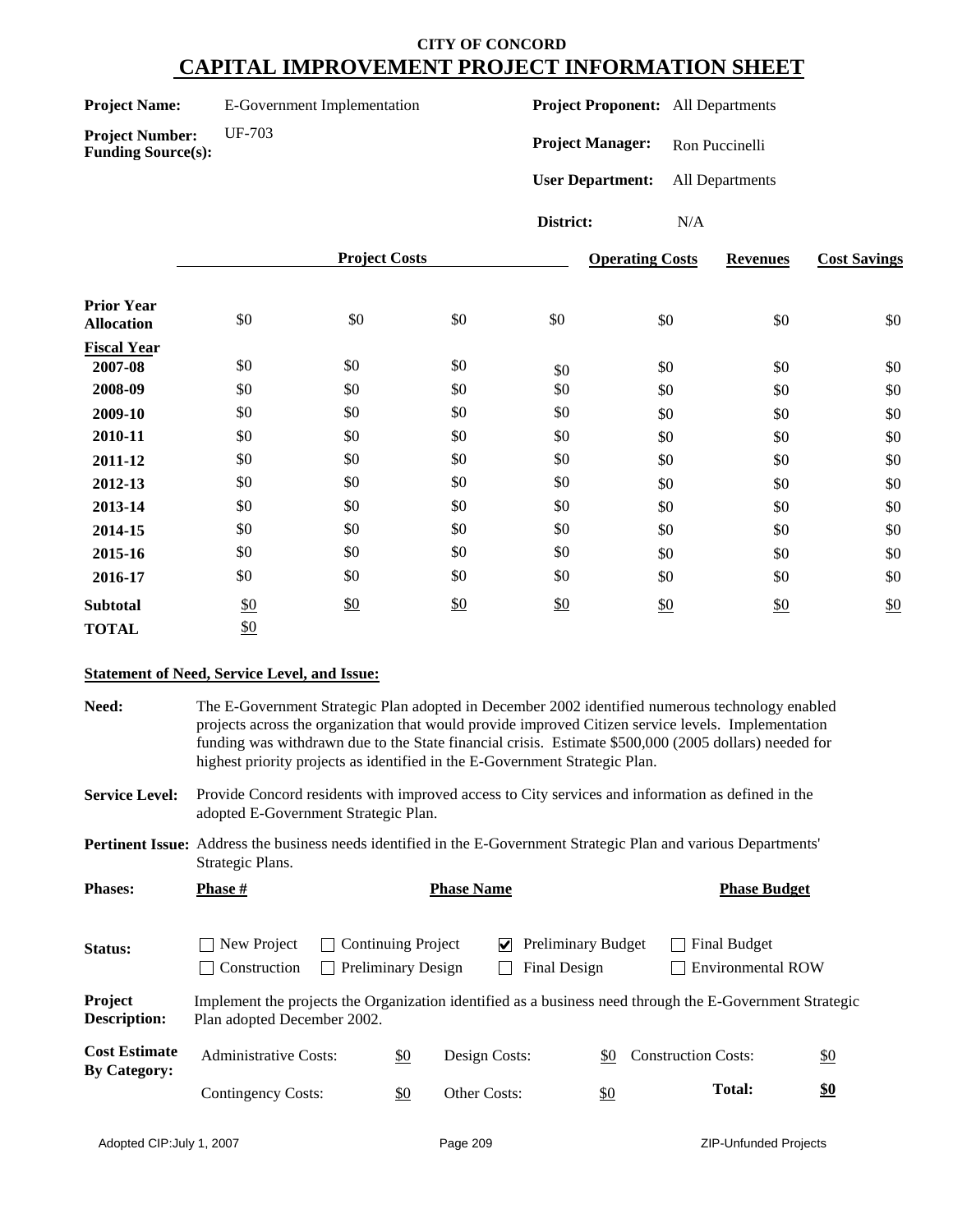| <b>Project Name:</b> |  |
|----------------------|--|
|----------------------|--|

**Information Technology Strategic Plan** Update

**Project Proponent:** Information Technology

**Project Number:** UF-704 **Funding Source(s):**

**Project Manager:** Ron Puccinelli

**User Department:** Information Technology

**District:** N/A

|                                        |     | <b>Project Costs</b> |               |     | <b>Operating Costs</b> | <b>Revenues</b> | <b>Cost Savings</b> |
|----------------------------------------|-----|----------------------|---------------|-----|------------------------|-----------------|---------------------|
| <b>Prior Year</b><br><b>Allocation</b> | \$0 | \$0                  | \$0           | \$0 | \$0                    | \$0             | \$0                 |
| <b>Fiscal Year</b>                     |     |                      |               |     |                        |                 |                     |
| 2007-08                                | \$0 | \$0                  | \$0           | \$0 | \$0                    | \$0             | \$0                 |
| 2008-09                                | \$0 | \$0                  | \$0           | \$0 | \$0                    | \$0             | \$0                 |
| 2009-10                                | \$0 | \$0                  | \$0           | \$0 | \$0                    | \$0             | \$0                 |
| 2010-11                                | \$0 | \$0                  | \$0           | \$0 | \$0                    | \$0             | \$0                 |
| 2011-12                                | \$0 | \$0                  | \$0           | \$0 | \$0                    | \$0             | \$0                 |
| 2012-13                                | \$0 | \$0                  | \$0           | \$0 | \$0                    | \$0             | \$0                 |
| 2013-14                                | \$0 | \$0                  | \$0           | \$0 | \$0                    | \$0             | \$0                 |
| 2014-15                                | \$0 | \$0                  | \$0           | \$0 | \$0                    | \$0             | \$0                 |
| 2015-16                                | \$0 | \$0                  | \$0           | \$0 | \$0                    | \$0             | \$0                 |
| 2016-17                                | \$0 | \$0                  | \$0           | \$0 | \$0                    | \$0             | \$0                 |
| <b>Subtotal</b>                        | \$0 | $\frac{$0}{}$        | $\frac{$0}{}$ | \$0 | \$0                    | \$0             | \$0                 |
| <b>TOTAL</b>                           | \$0 |                      |               |     |                        |                 |                     |

### **Statement of Need, Service Level, and Issue:**

**Need:** The Information Technology Strategic Plan adopted in May 2003 calls for updating the plan every three years. This will keep the Strategic Plan relevant and aligned to the changing business needs of the City. Estimate \$120,000 (2005 dollars) to conduct organizational assessments, comparisons between similar Cities in the area, and produce a final plan document. **Service Level:** Satisfy the periodic update requirement in the Information Technology Strategic Plan adopted May 2003. Status: Status: New Project Continuing Project **V** Preliminary Budget Final Budget Construction Preliminary Design Final Design Environmental ROW **Project Description:** Update Information Technology Strategic Plan to reflect changes in the City's business needs and objectives. **Pertinent Issue:** Changing organizational needs require a periodic update to the Information Technology Strategic plan to keep it aligned with the City's needs and relevant to delivering services to the Public. Cost Estimate Administrative Costs: <u>\$0</u> Design Costs: <u>\$0</u> Construction Costs: <u>\$0</u><br>By Category: \$0 Other Costs: \$0 **Cost Estimate** Contingency Costs: **Total: \$0 Phases: Phase**  $\frac{H}{I}$  **<b>Phase Phase Phase Budget Phase Budget Phase Budget**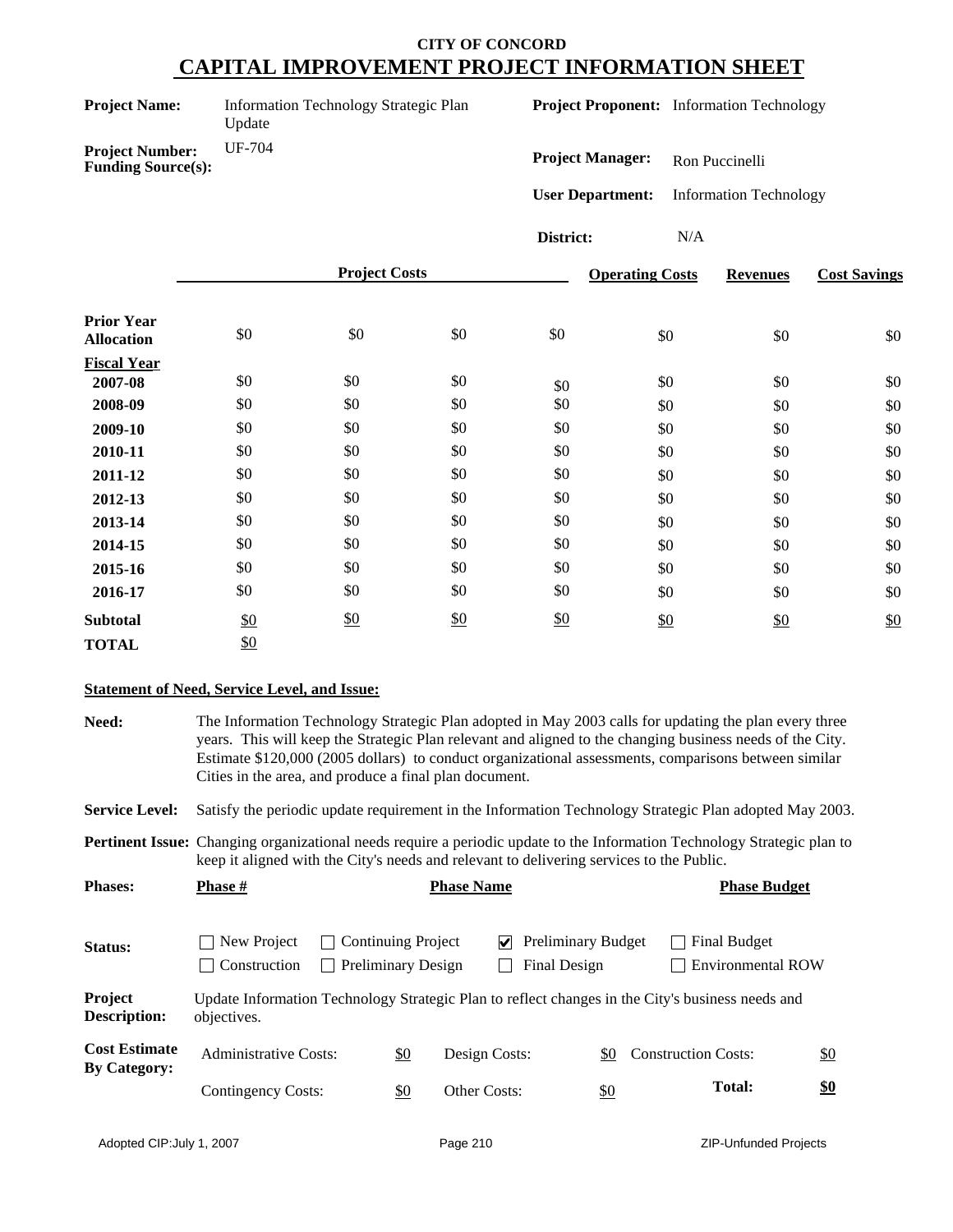| <b>Project Name:</b> | Arno |
|----------------------|------|
|                      |      |

**Produstrial Way/SR 4 Westbound** Ramps

**Project Proponent:** Public Works

**Project Number:** UF-801 **Funding Source(s):**

Project Manager: Ray Kuzbari

**User Department:** Public Works

**District:** Northern District

|                                        |     | <b>Project Costs</b> |               |     | <b>Operating Costs</b> | <b>Revenues</b> | <b>Cost Savings</b> |
|----------------------------------------|-----|----------------------|---------------|-----|------------------------|-----------------|---------------------|
| <b>Prior Year</b><br><b>Allocation</b> | \$0 | \$0                  | \$0           | \$0 | \$0                    | \$0             | \$0                 |
| <b>Fiscal Year</b>                     |     |                      |               |     |                        |                 |                     |
| 2007-08                                | \$0 | \$0                  | \$0           | \$0 | \$0                    | \$0             | \$0                 |
| 2008-09                                | \$0 | \$0                  | \$0           | \$0 | \$0                    | \$0             | \$0                 |
| 2009-10                                | \$0 | \$0                  | \$0           | \$0 | \$0                    | \$0             | \$0                 |
| 2010-11                                | \$0 | \$0                  | \$0           | \$0 | \$0                    | \$0             | \$0                 |
| 2011-12                                | \$0 | \$0                  | \$0           | \$0 | \$0                    | \$0             | \$0                 |
| 2012-13                                | \$0 | \$0                  | \$0           | \$0 | \$0                    | \$0             | \$0                 |
| 2013-14                                | \$0 | \$0                  | \$0           | \$0 | \$0                    | \$0             | \$0                 |
| 2014-15                                | \$0 | \$0                  | \$0           | \$0 | \$0                    | \$0             | \$0                 |
| 2015-16                                | \$0 | \$0                  | \$0           | \$0 | \$0                    | \$0             | \$0                 |
| 2016-17                                | \$0 | \$0                  | \$0           | \$0 | \$0                    | \$0             | \$0                 |
| <b>Subtotal</b>                        | \$0 | $\frac{$0}{}$        | $\frac{$0}{}$ | \$0 | \$0                    | \$0             | \$0                 |
| <b>TOTAL</b>                           | \$0 |                      |               |     |                        |                 |                     |

### **Statement of Need, Service Level, and Issue:**

Need: Enhance safety of traffic flow and pedestrians crossing the street by installing a new traffic signal.

**Service Level:** Increase service capacity and pedestrian safety

**Pertinent Issue:** This intersection has been identified in traffic studies as meeting the traffic volumes warrant for installing a signal. The signal will be needed to support commercial development in the North Concord area. Project will need to be coordinated with Caltrans. The design portion of this project is discussed in PJ 2951.

| <b>Phases:</b>                              | <b>Phase #</b>                                                     |                                                        | <b>Phase Name</b> |                                           |                                                 | <b>Phase Budget</b> |
|---------------------------------------------|--------------------------------------------------------------------|--------------------------------------------------------|-------------------|-------------------------------------------|-------------------------------------------------|---------------------|
| Status:                                     | $ $ New Project<br>$\mathcal{L}$<br>Construction<br>$\blacksquare$ | <b>Continuing Project</b><br><b>Preliminary Design</b> |                   | <b>Preliminary Budget</b><br>Final Design | <b>Final Budget</b><br><b>Environmental ROW</b> |                     |
| Project<br><b>Description:</b>              |                                                                    |                                                        |                   |                                           |                                                 |                     |
| <b>Cost Estimate</b><br><b>By Category:</b> | <b>Administrative Costs:</b>                                       | \$128,051                                              | Design Costs:     | \$0                                       | <b>Construction Costs:</b>                      | \$218,545           |
|                                             | <b>Contingency Costs:</b>                                          | \$21,855                                               | Other Costs:      | \$0                                       | <b>Total:</b>                                   | \$368,451           |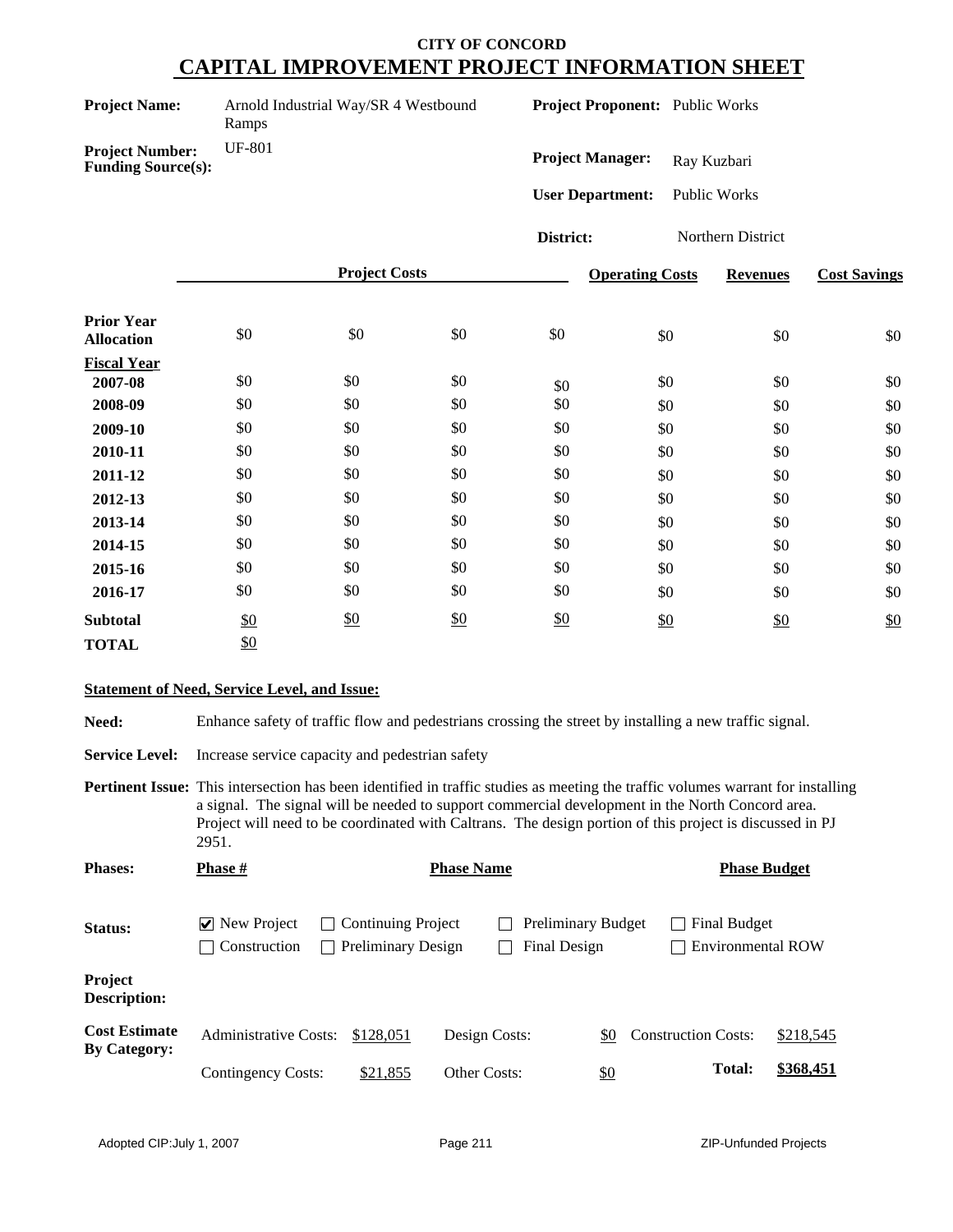| <b>Project Name:</b> | Arnold Industrial Place/Peralta Road |
|----------------------|--------------------------------------|
|----------------------|--------------------------------------|

**Project Proponent:** Public Works

**Project Number:** UF-802 **Funding Source(s):**

Project Manager: Ray Kuzbari

**User Department:** Public Works

**District:** Northern District

|                                        |               | <b>Project Costs</b> |       |     | <b>Operating Costs</b> | <b>Revenues</b> | <b>Cost Savings</b> |
|----------------------------------------|---------------|----------------------|-------|-----|------------------------|-----------------|---------------------|
| <b>Prior Year</b><br><b>Allocation</b> | \$0           | \$0                  | $\$0$ | \$0 | \$0                    | \$0             | \$0                 |
| <b>Fiscal Year</b>                     |               |                      |       |     |                        |                 |                     |
| 2007-08                                | \$0           | \$0                  | \$0   | \$0 | \$0                    | \$0             | \$0                 |
| 2008-09                                | \$0           | \$0                  | \$0   | \$0 | \$0                    | \$0             | \$0                 |
| 2009-10                                | \$0           | \$0                  | \$0   | \$0 | \$0                    | \$0             | \$0                 |
| 2010-11                                | \$0           | \$0                  | \$0   | \$0 | \$0                    | \$0             | \$0                 |
| 2011-12                                | \$0           | \$0                  | \$0   | \$0 | \$0                    | \$0             | \$0                 |
| 2012-13                                | \$0           | \$0                  | \$0   | \$0 | \$0                    | \$0             | \$0                 |
| 2013-14                                | \$0           | \$0                  | \$0   | \$0 | \$0                    | \$0             | \$0                 |
| 2014-15                                | \$0           | \$0                  | \$0   | \$0 | \$0                    | \$0             | \$0                 |
| 2015-16                                | \$0           | \$0                  | \$0   | \$0 | \$0                    | \$0             | \$0                 |
| 2016-17                                | \$0           | \$0                  | \$0   | \$0 | \$0                    | \$0             | \$0                 |
| <b>Subtotal</b>                        | $\frac{$0}{}$ | \$0                  | \$0   | \$0 | \$0                    | \$0             | \$0                 |
| <b>TOTAL</b>                           | \$0           |                      |       |     |                        |                 |                     |

### **Statement of Need, Service Level, and Issue:**

Need: Enhance safety of traffic flow and pedestrians crossing the street by installing a new traffic signal.

**Service Level:** Increase service capacity and pedestrian safety

**Pertinent Issue:** This intersection has been identified in traffic studies as meeting the traffic volumes warrant for installing a signal. The signal will be needed to support commercial development in the North Concord area.

| <b>Phases:</b>                              | <b>Phase</b> #                                                                   | <b>Phase Name</b>                                      |               |                                           |                                          | <b>Phase Budget</b> |
|---------------------------------------------|----------------------------------------------------------------------------------|--------------------------------------------------------|---------------|-------------------------------------------|------------------------------------------|---------------------|
| Status:                                     | $\triangleright$ New Project<br>$\blacksquare$<br>Construction<br>$\blacksquare$ | <b>Continuing Project</b><br><b>Preliminary Design</b> |               | <b>Preliminary Budget</b><br>Final Design | Final Budget<br><b>Environmental ROW</b> |                     |
| Project<br><b>Description:</b>              |                                                                                  |                                                        |               |                                           |                                          |                     |
| <b>Cost Estimate</b><br><b>By Category:</b> | <b>Administrative Costs:</b>                                                     | \$128,051                                              | Design Costs: | \$35,010                                  | <b>Construction Costs:</b>               | \$218,545           |
|                                             | Contingency Costs:                                                               | \$21,855                                               | Other Costs:  | \$0                                       | <b>Total:</b>                            | \$403,461           |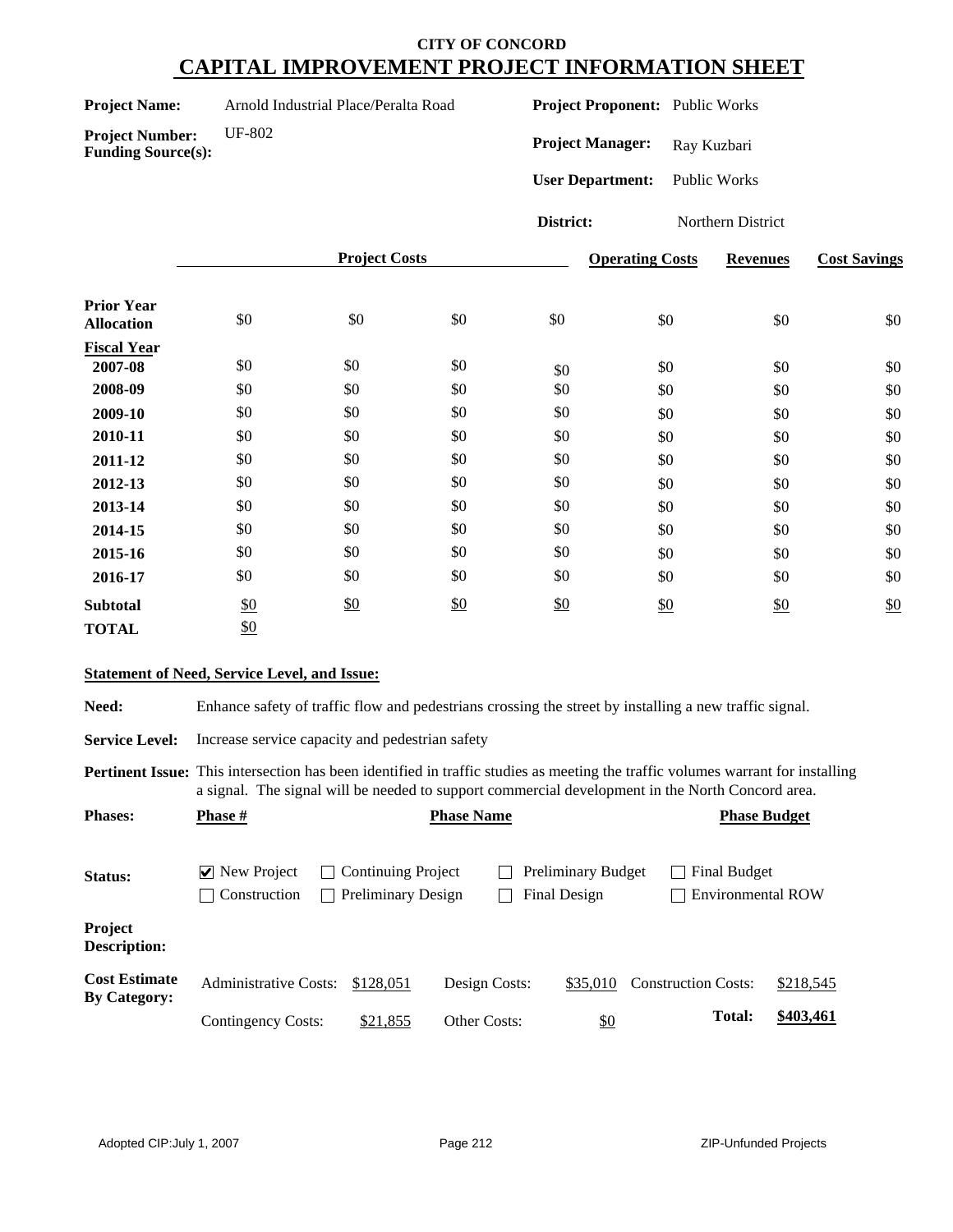Arnold Industrial Place/SR 4 Eastbound Ramps

**Project Proponent:** Public Works

**Project Number:** UF-803 **Funding Source(s):**

Project Manager: Ray Kuzbari

**User Department:** Public Works

**District:** Northern District

|                                        |     | <b>Project Costs</b> |               |     | <b>Operating Costs</b> | <b>Revenues</b> | <b>Cost Savings</b> |
|----------------------------------------|-----|----------------------|---------------|-----|------------------------|-----------------|---------------------|
| <b>Prior Year</b><br><b>Allocation</b> | \$0 | \$0                  | \$0           | \$0 | \$0                    | \$0             | \$0                 |
| <b>Fiscal Year</b>                     |     |                      |               |     |                        |                 |                     |
| 2007-08                                | \$0 | \$0                  | \$0           | \$0 | \$0                    | \$0             | \$0                 |
| 2008-09                                | \$0 | \$0                  | \$0           | \$0 | \$0                    | \$0             | \$0                 |
| 2009-10                                | \$0 | \$0                  | \$0           | \$0 | \$0                    | \$0             | \$0                 |
| 2010-11                                | \$0 | \$0                  | \$0           | \$0 | \$0                    | \$0             | \$0                 |
| 2011-12                                | \$0 | \$0                  | \$0           | \$0 | \$0                    | \$0             | \$0                 |
| 2012-13                                | \$0 | \$0                  | \$0           | \$0 | \$0                    | \$0             | \$0                 |
| 2013-14                                | \$0 | \$0                  | \$0           | \$0 | \$0                    | \$0             | \$0                 |
| 2014-15                                | \$0 | \$0                  | \$0           | \$0 | \$0                    | \$0             | \$0                 |
| 2015-16                                | \$0 | \$0                  | \$0           | \$0 | \$0                    | \$0             | \$0                 |
| 2016-17                                | \$0 | \$0                  | \$0           | \$0 | \$0                    | \$0             | \$0                 |
| <b>Subtotal</b>                        | \$0 | \$0                  | $\frac{$0}{}$ | \$0 | \$0                    | $\frac{$0}{}$   | \$0                 |
| <b>TOTAL</b>                           | \$0 |                      |               |     |                        |                 |                     |

### **Statement of Need, Service Level, and Issue:**

Need: Enhance safety of traffic flow and pedestrians crossing the street by installing a new traffic signal.

**Service Level:** Increase service capacity and pedestrian safety

**Pertinent Issue:** This intersection has been identified in traffic studies as meeting the traffic volumes warrant for installing a signal. The signal will be needed to support commercial development in the North Concord area. Project will need to be coordinated with Caltrans.

| <b>Phases:</b>                              | <b>Phase</b> #                     |                                                                         | <b>Phase Name</b>   |                                           |                                          | <b>Phase Budget</b> |
|---------------------------------------------|------------------------------------|-------------------------------------------------------------------------|---------------------|-------------------------------------------|------------------------------------------|---------------------|
| Status:                                     | $\vee$ New Project<br>Construction | <b>Continuing Project</b><br>$\mathcal{L}$<br><b>Preliminary Design</b> |                     | <b>Preliminary Budget</b><br>Final Design | Final Budget<br><b>Environmental ROW</b> |                     |
| Project<br><b>Description:</b>              |                                    |                                                                         |                     |                                           |                                          |                     |
| <b>Cost Estimate</b><br><b>By Category:</b> | <b>Administrative Costs:</b>       | \$128,051                                                               | Design Costs:       | \$35,010                                  | <b>Construction Costs:</b>               | \$218,545           |
|                                             | <b>Contingency Costs:</b>          | \$21,855                                                                | <b>Other Costs:</b> | <u>\$0</u>                                | <b>Total:</b>                            | \$403,461           |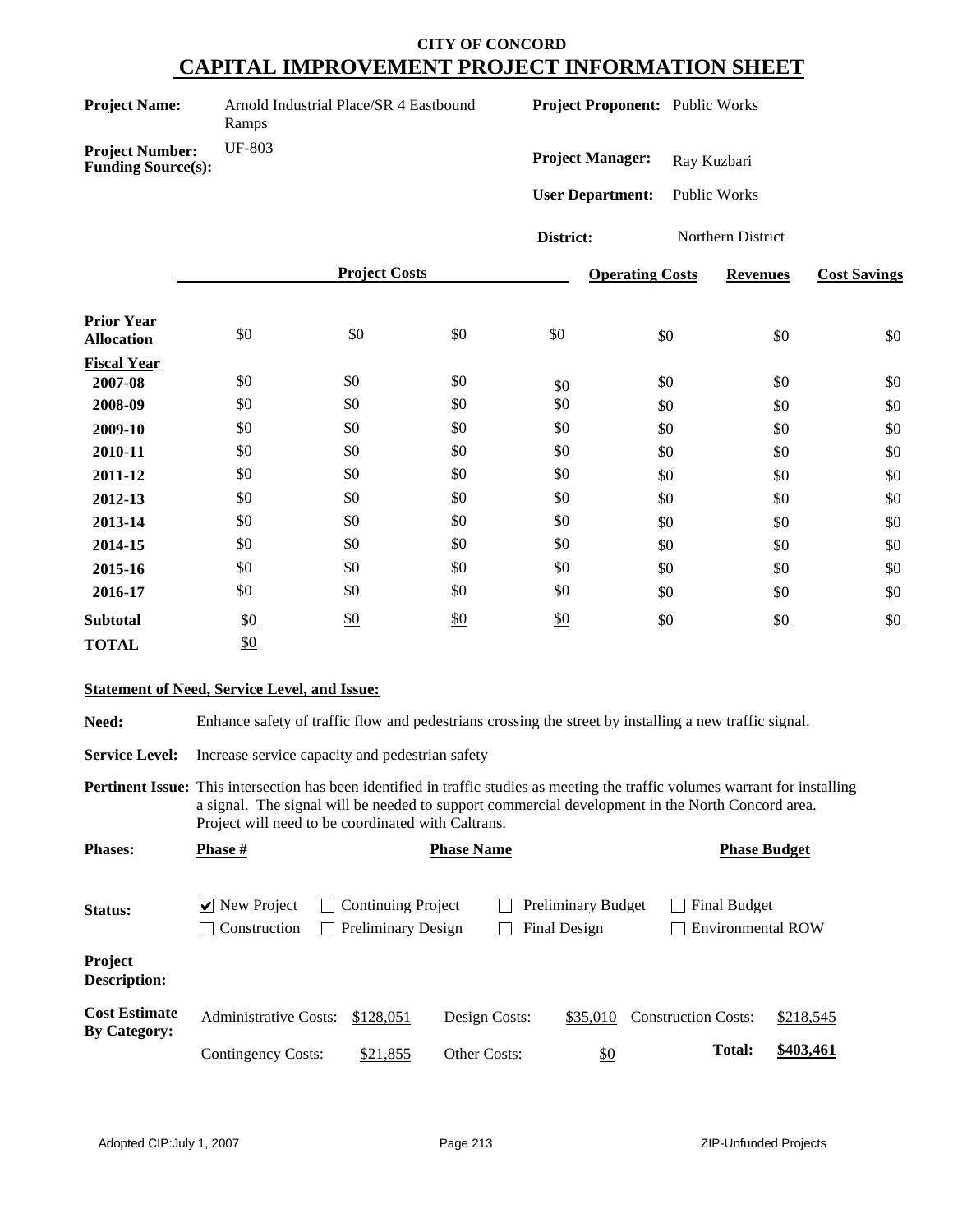**Project Name:** Bridge Repairs

**Project Number:** UF-804 **Funding Source(s):**

**Project Proponent:** Public Works

**Project Manager:** Bruce Good

**User Department:** Public Works

**District:** Citywide

|                                        |     | <b>Project Costs</b> |               |     | <b>Operating Costs</b> | <b>Revenues</b> | <b>Cost Savings</b> |
|----------------------------------------|-----|----------------------|---------------|-----|------------------------|-----------------|---------------------|
| <b>Prior Year</b><br><b>Allocation</b> | \$0 | \$0                  | \$0           | \$0 | \$0                    | \$0             | \$0                 |
| <b>Fiscal Year</b>                     |     |                      |               |     |                        |                 |                     |
| 2007-08                                | \$0 | \$0                  | \$0           | \$0 | \$0                    | \$0             | \$0                 |
| 2008-09                                | \$0 | \$0                  | \$0           | \$0 | \$0                    | \$0             | \$0                 |
| 2009-10                                | \$0 | \$0                  | \$0           | \$0 | \$0                    | \$0             | \$0                 |
| 2010-11                                | \$0 | \$0                  | \$0           | \$0 | \$0                    | \$0             | \$0                 |
| 2011-12                                | \$0 | \$0                  | \$0           | \$0 | \$0                    | \$0             | \$0                 |
| 2012-13                                | \$0 | \$0                  | \$0           | \$0 | \$0                    | \$0             | \$0                 |
| 2013-14                                | \$0 | \$0                  | \$0           | \$0 | \$0                    | \$0             | \$0                 |
| 2014-15                                | \$0 | \$0                  | \$0           | \$0 | \$0                    | \$0             | \$0                 |
| 2015-16                                | \$0 | \$0                  | \$0           | \$0 | \$0                    | \$0             | \$0                 |
| 2016-17                                | \$0 | \$0                  | \$0           | \$0 | \$0                    | \$0             | \$0                 |
| <b>Subtotal</b>                        | \$0 | \$0                  | $\frac{$0}{}$ | \$0 | \$0                    | \$0             | \$0                 |
| <b>TOTAL</b>                           | \$0 |                      |               |     |                        |                 |                     |

### **Statement of Need, Service Level, and Issue:**

**Need:** To protect against bridge failures and to prevent further deterioration of the City of Concord's 34 bridges.

**Service Level:** Maintain public access and to ensure pedestrian and vehicular safety.

**Pertinent Issue:** Grant funding may be available for this project.

| <b>Phases:</b>                              | <b>Phase #</b>                                                                                                                                                                                                                                                                   | <b>Phase Name</b>                                                      |               |                                           |                                          | <b>Phase Budget</b> |  |
|---------------------------------------------|----------------------------------------------------------------------------------------------------------------------------------------------------------------------------------------------------------------------------------------------------------------------------------|------------------------------------------------------------------------|---------------|-------------------------------------------|------------------------------------------|---------------------|--|
| <b>Status:</b>                              | $ $ New Project<br>Construction                                                                                                                                                                                                                                                  | <b>Continuing Project</b><br>$\mathbf{L}$<br><b>Preliminary Design</b> |               | <b>Preliminary Budget</b><br>Final Design | Final Budget<br><b>Environmental ROW</b> |                     |  |
| Project<br><b>Description:</b>              | The Federal Highway Act (Title 20 of the Code of Federal Regulations) mandates that Caltrans perform<br>biennial bridge inspections. For economy of scale, the deficiencies noted in those inspections should be<br>consolidated into a single contract to effect those repairs. |                                                                        |               |                                           |                                          |                     |  |
| <b>Cost Estimate</b><br><b>By Category:</b> | Administrative Costs:                                                                                                                                                                                                                                                            | \$40,000                                                               | Design Costs: | \$100,000                                 | <b>Construction Costs:</b>               | \$400,000           |  |
|                                             | Contingency Costs:                                                                                                                                                                                                                                                               | \$60,000                                                               | Other Costs:  | <u>\$0</u>                                | <b>Total:</b>                            | \$600,000           |  |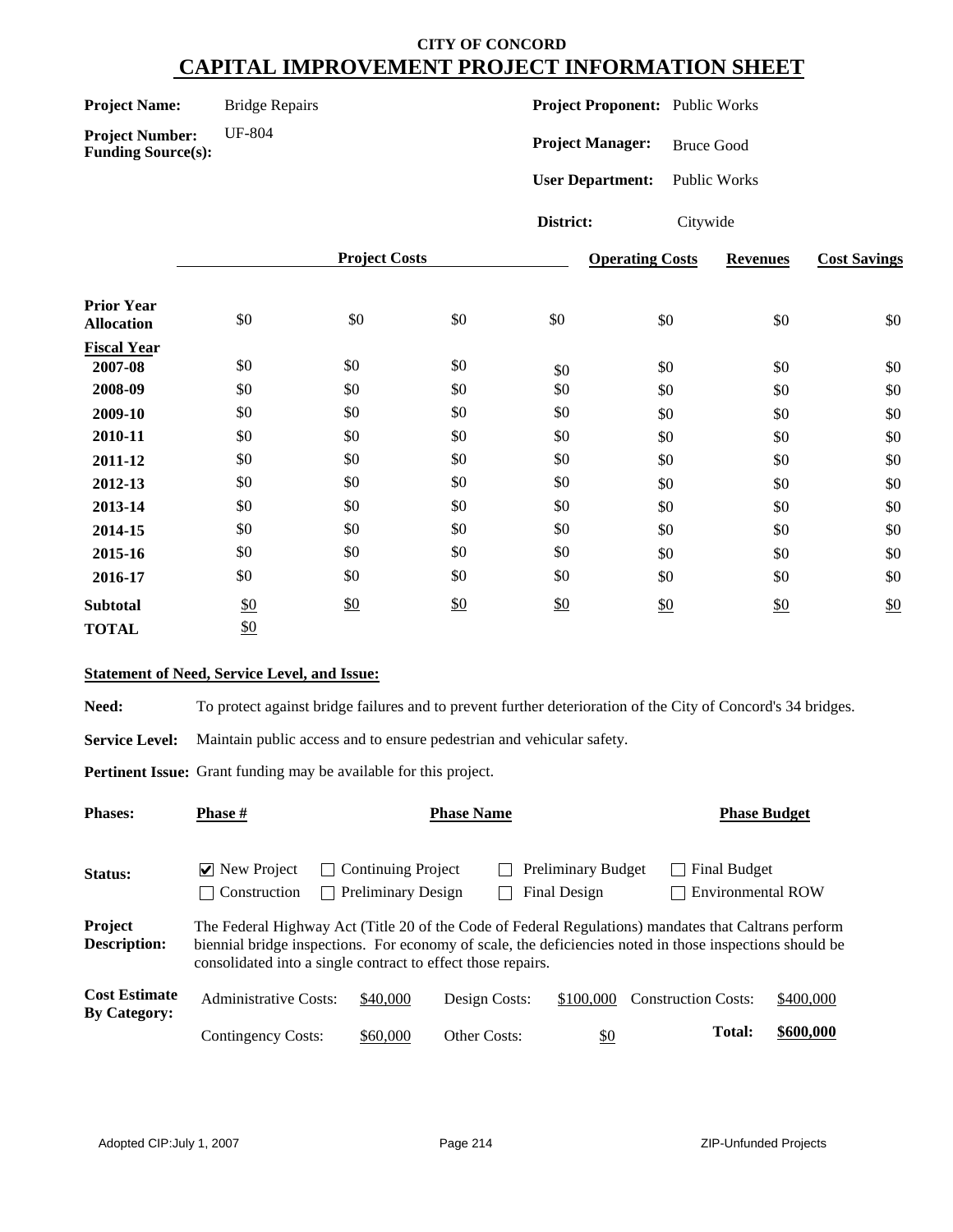| <b>Project Name:</b>                                | Hickory Drive/Ponderosa Drive Pavement<br>Cross-Slope Improvement |                         | <b>Project Proponent:</b> Building, Engineering &<br>Neighborhood Services |
|-----------------------------------------------------|-------------------------------------------------------------------|-------------------------|----------------------------------------------------------------------------|
| <b>Project Number:</b><br><b>Funding Source(s):</b> | UF-805                                                            | <b>Project Manager:</b> | Building, Engineering $\&$<br>Neighborhood Services                        |
|                                                     |                                                                   | <b>User Department:</b> | Public Works                                                               |

#### **District:**

|                                        |               | <b>Project Costs</b> |               |     | <b>Operating Costs</b> | <b>Revenues</b> | <b>Cost Savings</b> |
|----------------------------------------|---------------|----------------------|---------------|-----|------------------------|-----------------|---------------------|
| <b>Prior Year</b><br><b>Allocation</b> | \$0           | \$0                  | \$0           | \$0 | \$0                    | \$0             | \$0                 |
| <b>Fiscal Year</b>                     |               |                      |               |     |                        |                 |                     |
| 2007-08                                | \$0           | \$0                  | \$0           | \$0 | \$0                    | \$0             | \$0                 |
| 2008-09                                | \$0           | \$0                  | \$0           | \$0 | \$0                    | \$0             | \$0                 |
| 2009-10                                | \$0           | \$0                  | \$0           | \$0 | \$0                    | \$0             | \$0                 |
| 2010-11                                | \$0           | \$0                  | \$0           | \$0 | \$0                    | \$0             | \$0                 |
| 2011-12                                | \$0           | \$0                  | \$0           | \$0 | \$0                    | \$0             | \$0                 |
| 2012-13                                | \$0           | \$0                  | \$0           | \$0 | \$0                    | \$0             | \$0                 |
| 2013-14                                | \$0           | \$0                  | \$0           | \$0 | \$0                    | \$0             | \$0                 |
| 2014-15                                | \$0           | \$0                  | \$0           | \$0 | \$0                    | \$0             | \$0                 |
| 2015-16                                | \$0           | \$0                  | \$0           | \$0 | \$0                    | \$0             | \$0                 |
| 2016-17                                | \$0           | \$0                  | \$0           | \$0 | \$0                    | \$0             | \$0                 |
| <b>Subtotal</b>                        | $\frac{$0}{}$ | \$0                  | $\frac{$0}{}$ | \$0 | \$0                    | \$0             | \$0                 |
| <b>TOTAL</b>                           | \$0           |                      |               |     |                        |                 |                     |

### **Statement of Need, Service Level, and Issue:**

| Need:                          | The pronounced parabolic street cross slope on Hickory Drive between Birch Avenue and Ponderosa<br>Drive and on Ponderosa Drive between Hickory and 2882 Ponderosa Drive causes vehicles to drag the<br>street when entering or exiting driveways. For cars parking on the street, it causes passenger doors to<br>drag on the sidewalk when they are being opened or closed. The existing cross-slope next to the curb<br>ranges between 14% and 20% in the problem area on these 1940's era streets. The street cross slopes<br>need to be corrected to relieve these problem circumstances. |                                                                                                     |                                           |                                                                                                                                                                                                                   |  |  |  |  |
|--------------------------------|------------------------------------------------------------------------------------------------------------------------------------------------------------------------------------------------------------------------------------------------------------------------------------------------------------------------------------------------------------------------------------------------------------------------------------------------------------------------------------------------------------------------------------------------------------------------------------------------|-----------------------------------------------------------------------------------------------------|-------------------------------------------|-------------------------------------------------------------------------------------------------------------------------------------------------------------------------------------------------------------------|--|--|--|--|
| <b>Service Level:</b>          | The project will create a new cross slope at today's standard of 2%, providing a more user-friendly street<br>infrastructure for local residents and their visitors and eliminating the potential for vehicle damage                                                                                                                                                                                                                                                                                                                                                                           |                                                                                                     |                                           |                                                                                                                                                                                                                   |  |  |  |  |
|                                | Pertinent Issue: Residents in the area have requested the cross slope correction. Total cost of the project is estimated to<br>be \$412,500.                                                                                                                                                                                                                                                                                                                                                                                                                                                   |                                                                                                     |                                           |                                                                                                                                                                                                                   |  |  |  |  |
| <b>Phases:</b>                 | <b>Phase</b> #                                                                                                                                                                                                                                                                                                                                                                                                                                                                                                                                                                                 | <b>Phase Name</b>                                                                                   |                                           | <b>Phase Budget</b>                                                                                                                                                                                               |  |  |  |  |
| Status:                        | New Project<br>Construction                                                                                                                                                                                                                                                                                                                                                                                                                                                                                                                                                                    | Continuing Project<br><b>Preliminary Design</b>                                                     | <b>Preliminary Budget</b><br>Final Design | Final Budget<br><b>Environmental ROW</b>                                                                                                                                                                          |  |  |  |  |
| <b>Project</b><br>Description: |                                                                                                                                                                                                                                                                                                                                                                                                                                                                                                                                                                                                | reconstruct the street with a deep lift asphalt concrete section with a finished cross slope of 2%. |                                           | The project will excavate out the existing parabolic street section on Hickory Drive and Ponderosa Drive<br>from the easterly side of Birch Avenue to the northerly side of 2870 Ponderosa Drive respectively and |  |  |  |  |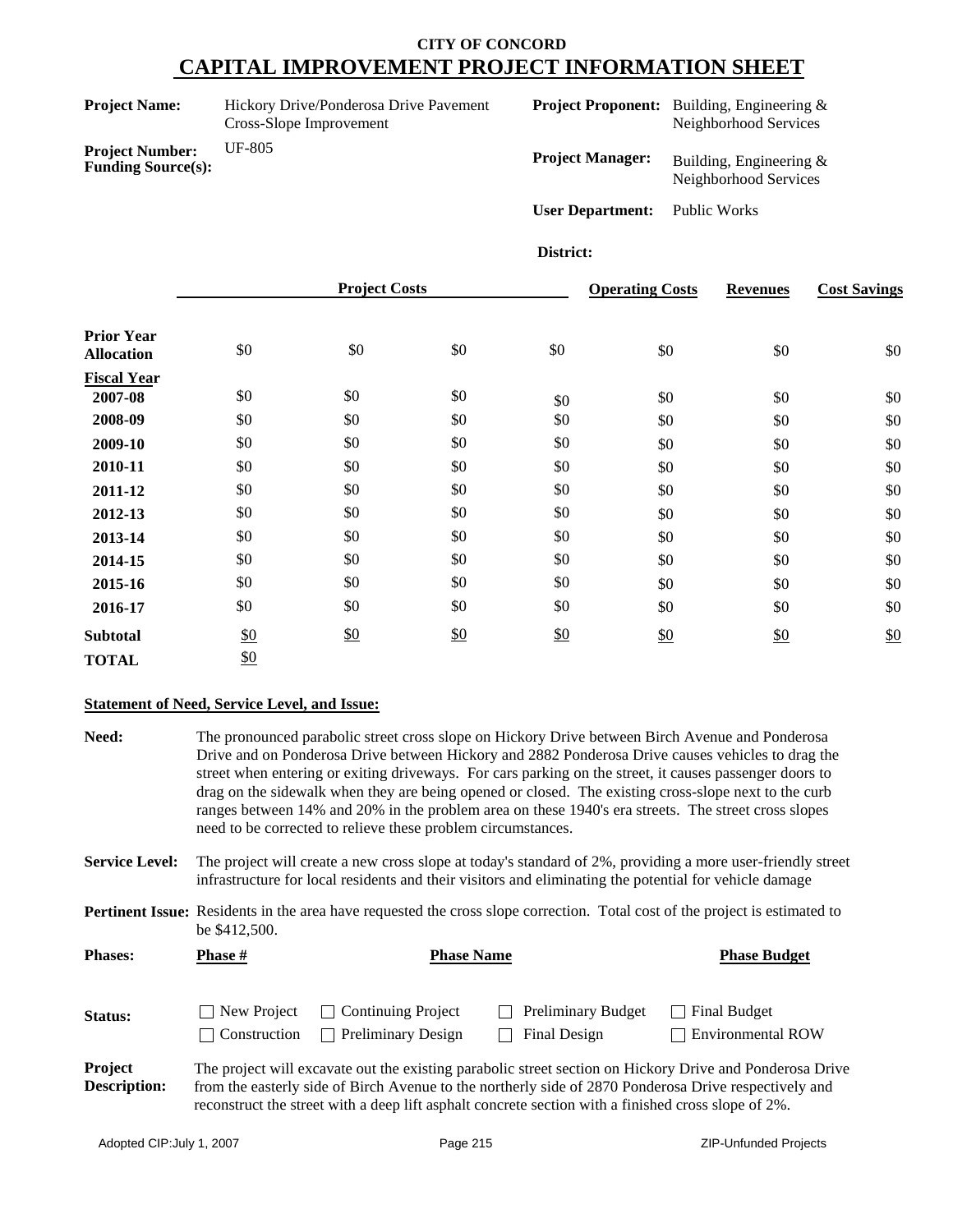| <b>Cost Estimate</b><br>By Category: | <b>Administrative Costs:</b> | \$80,400 | Design Costs: |     | \$41,000 Construction Costs: | \$180,000 |
|--------------------------------------|------------------------------|----------|---------------|-----|------------------------------|-----------|
|                                      | Contingency Costs:           | \$34,000 | Other Costs:  | \$0 | Total:                       | \$335,400 |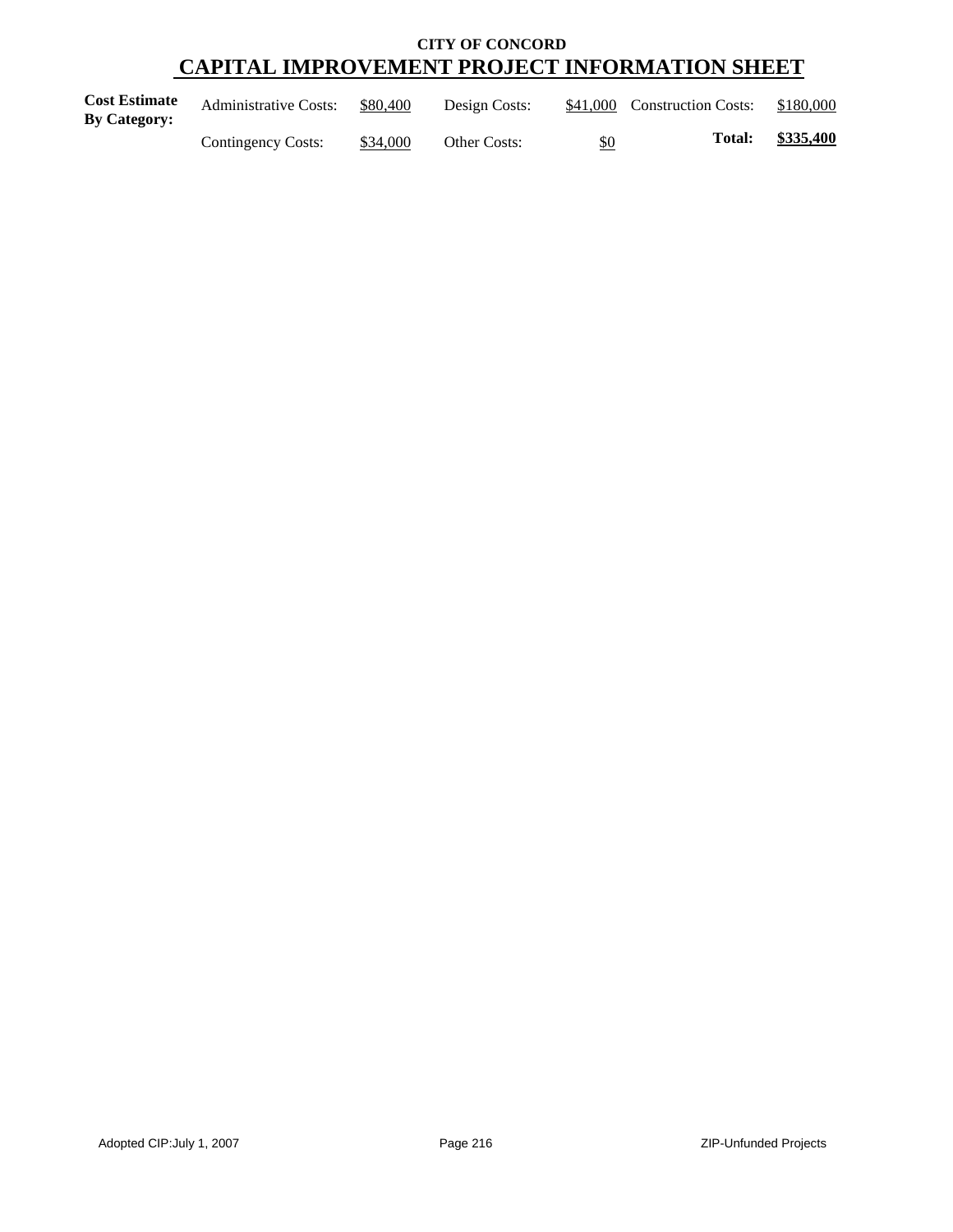| <b>Project Name:</b>                                                 | Grant Street / Highway 242 Landscape<br>Improvements |                      |               | <b>Project Proponent:</b> city Management/Redevelopment |                        |                                                    |                     |
|----------------------------------------------------------------------|------------------------------------------------------|----------------------|---------------|---------------------------------------------------------|------------------------|----------------------------------------------------|---------------------|
| <b>UF-806</b><br><b>Project Number:</b><br><b>Funding Source(s):</b> |                                                      |                      |               | <b>Project Manager:</b>                                 |                        | Building, Engineering $&$<br>Neighborhood Services |                     |
|                                                                      |                                                      |                      |               | <b>User Department:</b>                                 |                        | Public Works                                       |                     |
|                                                                      |                                                      |                      |               | District:                                               |                        | Northern District                                  |                     |
|                                                                      |                                                      | <b>Project Costs</b> |               |                                                         | <b>Operating Costs</b> | <b>Revenues</b>                                    | <b>Cost Savings</b> |
| <b>Prior Year</b><br><b>Allocation</b>                               | $\$0$                                                | \$0                  | \$0           | \$0                                                     | \$0                    | \$0                                                | \$0                 |
| <b>Fiscal Year</b><br>2007-08                                        | \$0                                                  | \$0                  | \$0           | \$0                                                     | \$0                    | \$0                                                | \$0                 |
| 2008-09                                                              | \$0                                                  | \$0                  | \$0           | \$0                                                     | \$0                    | \$0                                                | $\$0$               |
| 2009-10                                                              | \$0                                                  | \$0                  | \$0           | \$0                                                     | \$0                    | \$0                                                | \$0                 |
| 2010-11                                                              | \$0                                                  | \$0                  | \$0           | \$0                                                     | \$0                    | \$0                                                | \$0                 |
| 2011-12                                                              | \$0                                                  | \$0                  | \$0           | \$0                                                     | \$0                    | \$0                                                | \$0                 |
| 2012-13                                                              | \$0                                                  | \$0                  | \$0           | \$0                                                     | \$0                    | \$0                                                | \$0                 |
| 2013-14                                                              | \$0                                                  | \$0                  | \$0           | \$0                                                     | \$0                    | \$0                                                | \$0                 |
| 2014-15                                                              | \$0                                                  | \$0                  | \$0           | \$0                                                     | \$0                    | \$0                                                | \$0                 |
| 2015-16                                                              | \$0                                                  | \$0                  | \$0           | \$0                                                     | \$0                    | \$0                                                | \$0                 |
| 2016-17                                                              | \$0                                                  | \$0                  | \$0           | \$0                                                     | \$0                    | \$0                                                | \$0                 |
| <b>Subtotal</b>                                                      | \$0                                                  | \$0                  | $\frac{$0}{}$ | \$0                                                     | \$0                    | \$0                                                | \$0                 |
| <b>TOTAL</b>                                                         | \$0                                                  |                      |               |                                                         |                        |                                                    |                     |

#### **Statement of Need, Service Level, and Issue:**

Need: To enhance the aesthetics of a gateway to the City at North Concord.

- **Service Level:** Provide improvements that project a strong, positive statement of Concord as a vital and progressive community.
- **Pertinent Issue:** This project (Prior Project No. 949) was moved to the unfunded list in 2002 and was previously titled " Study of Citywide Street Median Landscaping Opportunities." As the entryway to the City's downtown district, the Grant Street / Highway 242 Landscape Improvements project was identified as a high priority project in the Study.

The Citywide Entryway Signage and Median Landscape opportunities study was updated in FY 2006-07. This study provides a project prioritization (ranking) of landscape projects.

This project will require a cooperative agreement with Caltrans to allow the City to landscape areas within their right-of-way. Part of the cooperative agreement is for Caltrans to provide the irrigation water at their cost for landscape improvements within their right-of-way. Landscape modifications will also include installation of bomanite to improve the appearance of the sidewalk in the area.

The Other Costs identified in the Cost Estimate by Category relate to Right of Way.

| <b>Phases:</b> | <b>Phase #</b> | <b>Phase Name</b> | <b>Phase Budget</b> |
|----------------|----------------|-------------------|---------------------|
|                |                |                   |                     |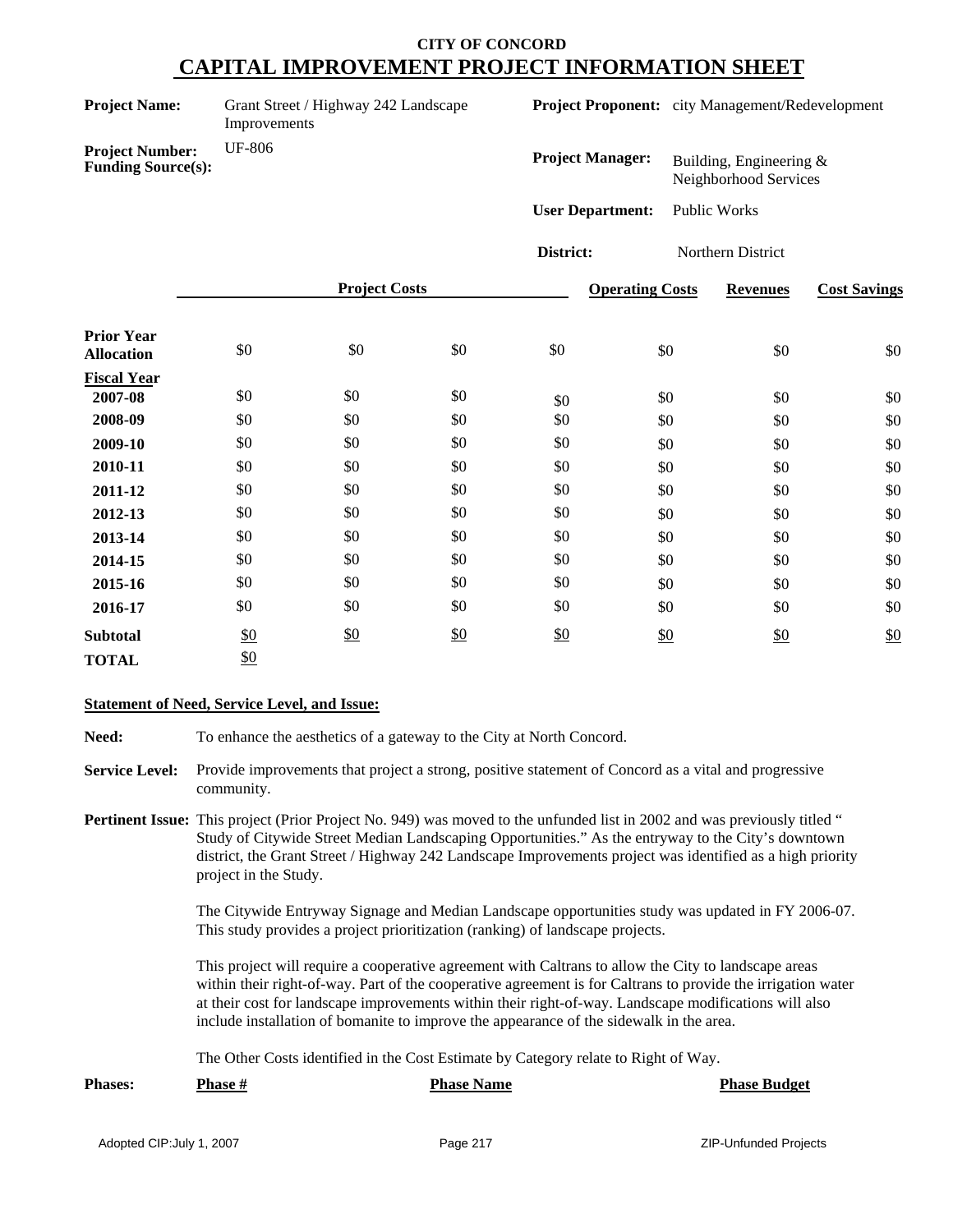| <b>Status:</b>                              | $\vee$ New Project        | <b>Continuing Project</b><br>$\Box$ | V             | <b>Preliminary Budget</b> | <b>Final Budget</b>                                                                                                                                                                                                                                                                                                      |           |
|---------------------------------------------|---------------------------|-------------------------------------|---------------|---------------------------|--------------------------------------------------------------------------------------------------------------------------------------------------------------------------------------------------------------------------------------------------------------------------------------------------------------------------|-----------|
|                                             | $\Box$ Construction       | <b>Preliminary Design</b>           |               | Final Design              | <b>Environmental ROW</b>                                                                                                                                                                                                                                                                                                 |           |
| Project<br><b>Description:</b>              | Muir Hospital.            |                                     |               |                           | Negotiate a Cooperative Agreement with Caltrans. Design and construct updated landscaping on the SR-<br>242 northbound off ramp, SR-242 southbound off ramp, west side of Grant Street at SR-242, Grant Street<br>north of SR-242, a planter strip on the south side of Grant Street and the area around Mt. Diablo/John |           |
| <b>Cost Estimate</b><br><b>By Category:</b> | Administrative Costs:     | \$55,000                            | Design Costs: | \$35,000                  | <b>Construction Costs:</b>                                                                                                                                                                                                                                                                                               | \$130,400 |
|                                             | <b>Contingency Costs:</b> | \$19,600                            | Other Costs:  | \$18,000                  | Total:                                                                                                                                                                                                                                                                                                                   | \$258,000 |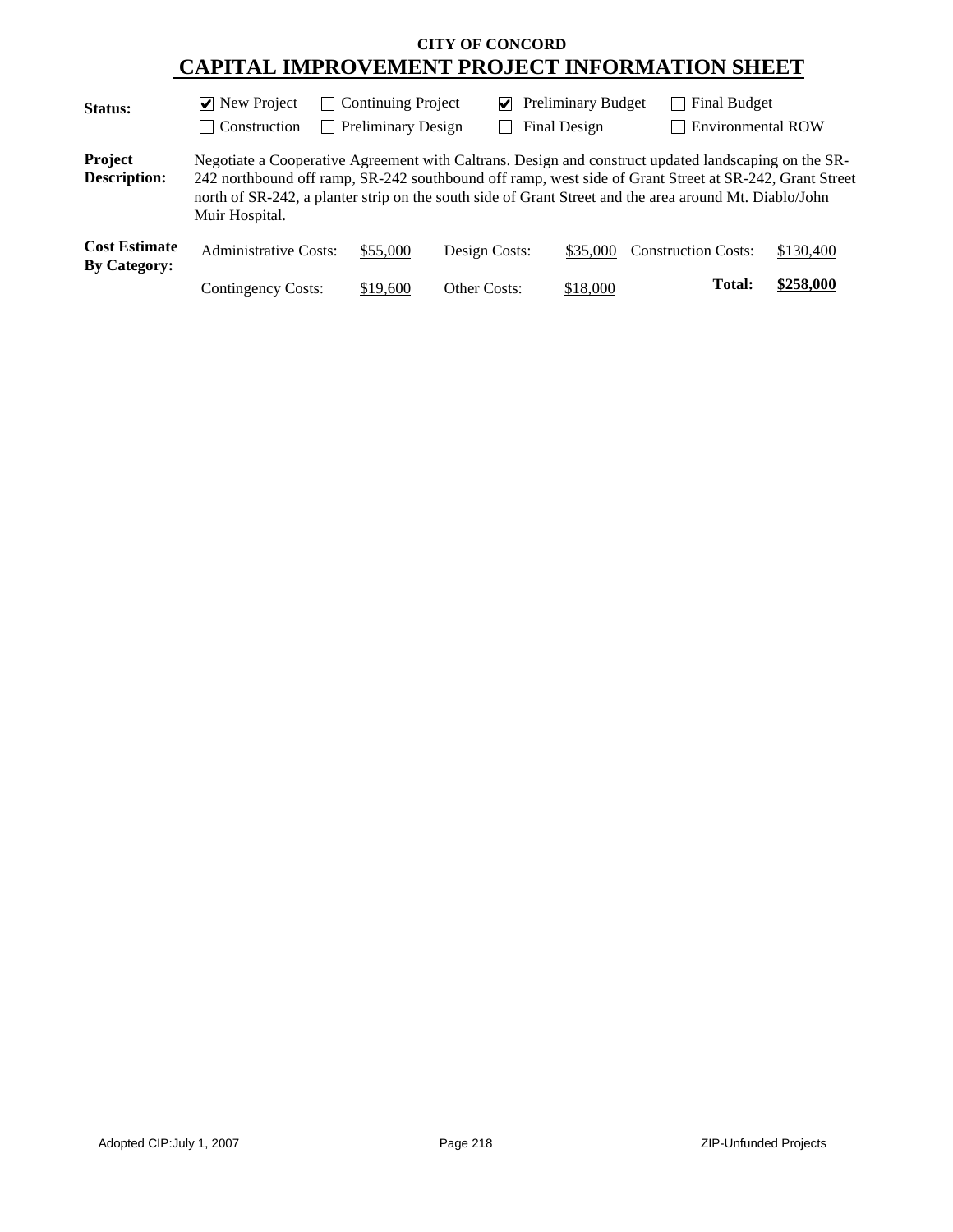| <b>Project Name:</b> | Port Chicago Highway Sidewalk |
|----------------------|-------------------------------|
|----------------------|-------------------------------|

**Funding Source(s):**

**Project Proponent:** Public Works

**Project Number:** UF-807

Project Manager: Ray Kuzbari

**User Department:** Public Works

**District:** Northern District

|                                        |     | <b>Project Costs</b> |     |     | <b>Operating Costs</b> | <b>Revenues</b> | <b>Cost Savings</b> |
|----------------------------------------|-----|----------------------|-----|-----|------------------------|-----------------|---------------------|
| <b>Prior Year</b><br><b>Allocation</b> | \$0 | \$0                  | \$0 | \$0 | \$0                    | \$0             | \$0                 |
| <b>Fiscal Year</b>                     |     |                      |     |     |                        |                 |                     |
| 2007-08                                | \$0 | \$0                  | \$0 | \$0 | \$0                    | \$0             | \$0                 |
| 2008-09                                | \$0 | \$0                  | \$0 | \$0 | \$0                    | \$0             | \$0                 |
| 2009-10                                | \$0 | \$0                  | \$0 | \$0 | \$0                    | \$0             | \$0                 |
| 2010-11                                | \$0 | \$0                  | \$0 | \$0 | \$0                    | \$0             | \$0                 |
| 2011-12                                | \$0 | \$0                  | \$0 | \$0 | \$0                    | \$0             | \$0                 |
| 2012-13                                | \$0 | \$0                  | \$0 | \$0 | \$0                    | \$0             | \$0                 |
| 2013-14                                | \$0 | \$0                  | \$0 | \$0 | \$0                    | \$0             | \$0                 |
| 2014-15                                | \$0 | \$0                  | \$0 | \$0 | \$0                    | \$0             | \$0                 |
| 2015-16                                | \$0 | \$0                  | \$0 | \$0 | \$0                    | \$0             | \$0                 |
| 2016-17                                | \$0 | \$0                  | \$0 | \$0 | \$0                    | \$0             | \$0                 |
| <b>Subtotal</b>                        | \$0 | \$0                  | \$0 | \$0 | \$0                    | \$0             | \$0                 |
| <b>TOTAL</b>                           | \$0 |                      |     |     |                        |                 |                     |

### **Statement of Need, Service Level, and Issue:**

**Need:** Provides a sidewalk for pedestrians to use along Pt. Chicago Highway in front of Diablo Creek Golf Course. Closes a gap between the existing sidewalk terminus at Arnold Industrial Way and the proposed sidewalk for Pt. Chicago Plaza.

**Service Level:** Enhances safety of pedestrian.

**Pertinent Issue:** The "Trails Master Plan" identifies the Pt. Chicago Highway corridor for bicycle and pedestrian use. There is an existing on-street bicycle lane. This project will close a gap between the existing sidewalk terminus at Arnold Industrial Way and the proposed sidewalk for Pt. Chicago Plaza

| <b>Phases:</b>                              | <b>Phase</b> #                                               |                                                                 | <b>Phase Name</b> |                                           |                                                                                                                                                                                                            | <b>Phase Budget</b> |  |  |
|---------------------------------------------|--------------------------------------------------------------|-----------------------------------------------------------------|-------------------|-------------------------------------------|------------------------------------------------------------------------------------------------------------------------------------------------------------------------------------------------------------|---------------------|--|--|
| Status:                                     | $\triangledown$ New Project<br>Construction<br>$\mathcal{L}$ | <b>Continuing Project</b><br>$\mathsf{L}$<br>Preliminary Design |                   | <b>Preliminary Budget</b><br>Final Design | Final Budget<br><b>Environmental ROW</b>                                                                                                                                                                   |                     |  |  |
| Project<br><b>Description:</b>              |                                                              |                                                                 |                   |                                           | Construct a 6-feet wide sidewalk for 800-feet in front of the Diablo Creek Golf Course between the<br>existing sidewalk terminus at Arnold Industrial Way and the proposed sidewalk for Pt. Chicago Plaza. |                     |  |  |
| <b>Cost Estimate</b><br><b>By Category:</b> | Administrative Costs:                                        | <u>\$0</u>                                                      | Design Costs:     | \$0                                       | <b>Construction Costs:</b>                                                                                                                                                                                 | \$0                 |  |  |
|                                             | Contingency Costs:                                           | \$0                                                             | Other Costs:      | <u>\$0</u>                                | <b>Total:</b>                                                                                                                                                                                              | \$0                 |  |  |